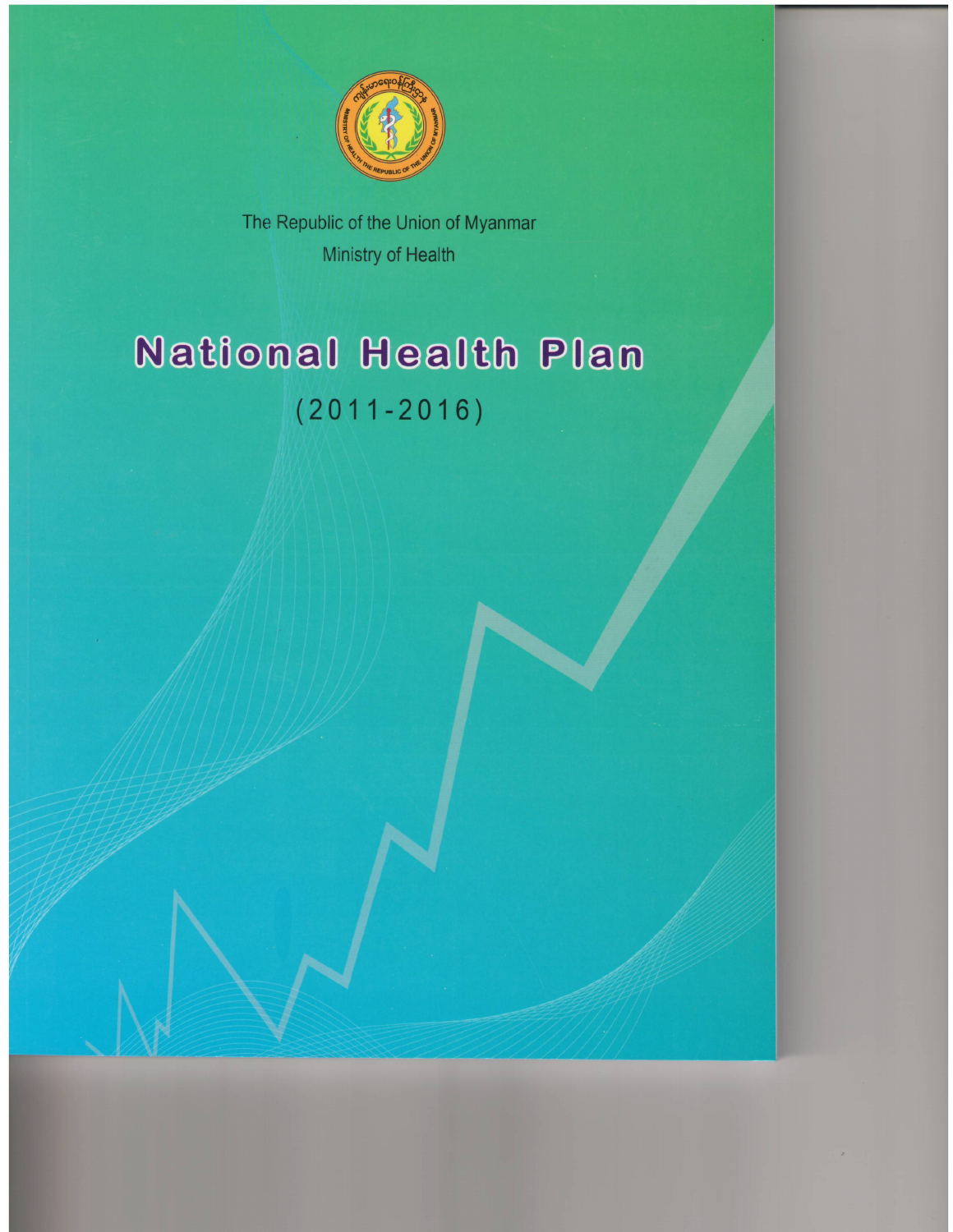# **National Health Plan (2011-2016 )**

# **Table of Contents**

| 1.  | <b>Introduction</b> |                                                                                                                                                       | 1               |
|-----|---------------------|-------------------------------------------------------------------------------------------------------------------------------------------------------|-----------------|
| 2.  | <b>Background</b>   |                                                                                                                                                       | 1               |
| 3.  |                     | Implementation Status of National Health Plan (2011-2016)                                                                                             | $\overline{2}$  |
| 4.  |                     | <b>Plan Formulation Process</b>                                                                                                                       | 8               |
| 5.  |                     | <b>Policy, Objectives and Strategies</b>                                                                                                              | 12              |
|     | (1) Policy Basics   |                                                                                                                                                       | 12 <sup>2</sup> |
|     |                     | (a) Directions                                                                                                                                        | 12 <sub>2</sub> |
|     |                     | (b) Objectives                                                                                                                                        | 12              |
|     | (2) Strategies      |                                                                                                                                                       | 13              |
|     | (1)                 | <b>Controlling Communicable Diseases</b>                                                                                                              | 13              |
|     | (2)                 | Preventing, Controlling and Care of Non-Communicable<br><b>Diseases and Conditions</b>                                                                | 14              |
|     |                     | Health<br>Neonates,<br>(3) Improving<br>of<br>Mothers,<br>Children,<br>Adolescent and Elderly as a Life Cycle Approach<br>(4) Improving Hospital Care | 15              |
|     |                     | (5) Traditional Medicine Development                                                                                                                  | 15 <sub>1</sub> |
|     |                     | (6) Human Resources for Health Development                                                                                                            | 16              |
|     |                     | (7) Promoting Health Research                                                                                                                         | 16              |
|     |                     | (8) Addressing Determinants of Health                                                                                                                 | 17              |
|     | (9)                 | <b>Nutrition Promotion</b>                                                                                                                            | 17              |
|     |                     | (10) Strengthening Health System                                                                                                                      | 18<br>18        |
|     |                     | (11) Expanding Health Care Coverage in Rural, Peri-Urban and                                                                                          | 19              |
|     |                     | Border Areas using Primary Health Care Approach                                                                                                       |                 |
| 6.  |                     | National Health Plan (2011-2016) 11 Programme Areas                                                                                                   | 22              |
| 6.1 |                     | (1) Communicable Disease Control Programme                                                                                                            | 22              |
|     | (1)                 | <b>Situation Analysis</b>                                                                                                                             | 22              |
|     |                     | Epidemiological Surveillance and Response<br>(1)                                                                                                      | 22              |
|     |                     | Disaster Management and Public Health Emergency<br>(2)                                                                                                | 23              |
|     |                     | (3)<br>Expended Programme on Immunization                                                                                                             | 25              |
|     |                     | <b>Zoonotic Diseases Control</b><br>(4)                                                                                                               | 26              |
|     |                     | (5)<br>National AIDS and Sexually Transmitted Diseases                                                                                                | 27              |
|     |                     | (6)<br><b>National Tuberculosis Control</b>                                                                                                           | 28              |
|     |                     | (7)<br><b>Leprosy Control</b>                                                                                                                         | 30              |
|     |                     | (8)<br>Dengue Hemorrhagic Fever (DHF)                                                                                                                 | 32              |
|     |                     | Lymphatic Filariasis / Malaria<br>(9)                                                                                                                 | 32              |
|     |                     | (10) Trachoma                                                                                                                                         | 34              |
|     | (2)                 | Objectives                                                                                                                                            | 35              |
|     |                     | (1)<br><b>General Objectives</b>                                                                                                                      | 35              |
|     |                     | The Specific Objectives<br>(2)                                                                                                                        | 35              |
|     |                     | (3)<br>Strategies                                                                                                                                     | 36              |
|     |                     | (4)<br><b>Priority Actions</b>                                                                                                                        | 36              |
|     |                     | (5)<br>Partnership                                                                                                                                    | 37              |
|     |                     | (6)<br>Monitoring and Evaluation                                                                                                                      | 37              |
|     |                     | (7)<br>Projects                                                                                                                                       | 38              |
|     |                     | (8)<br><b>Targets</b>                                                                                                                                 | 41              |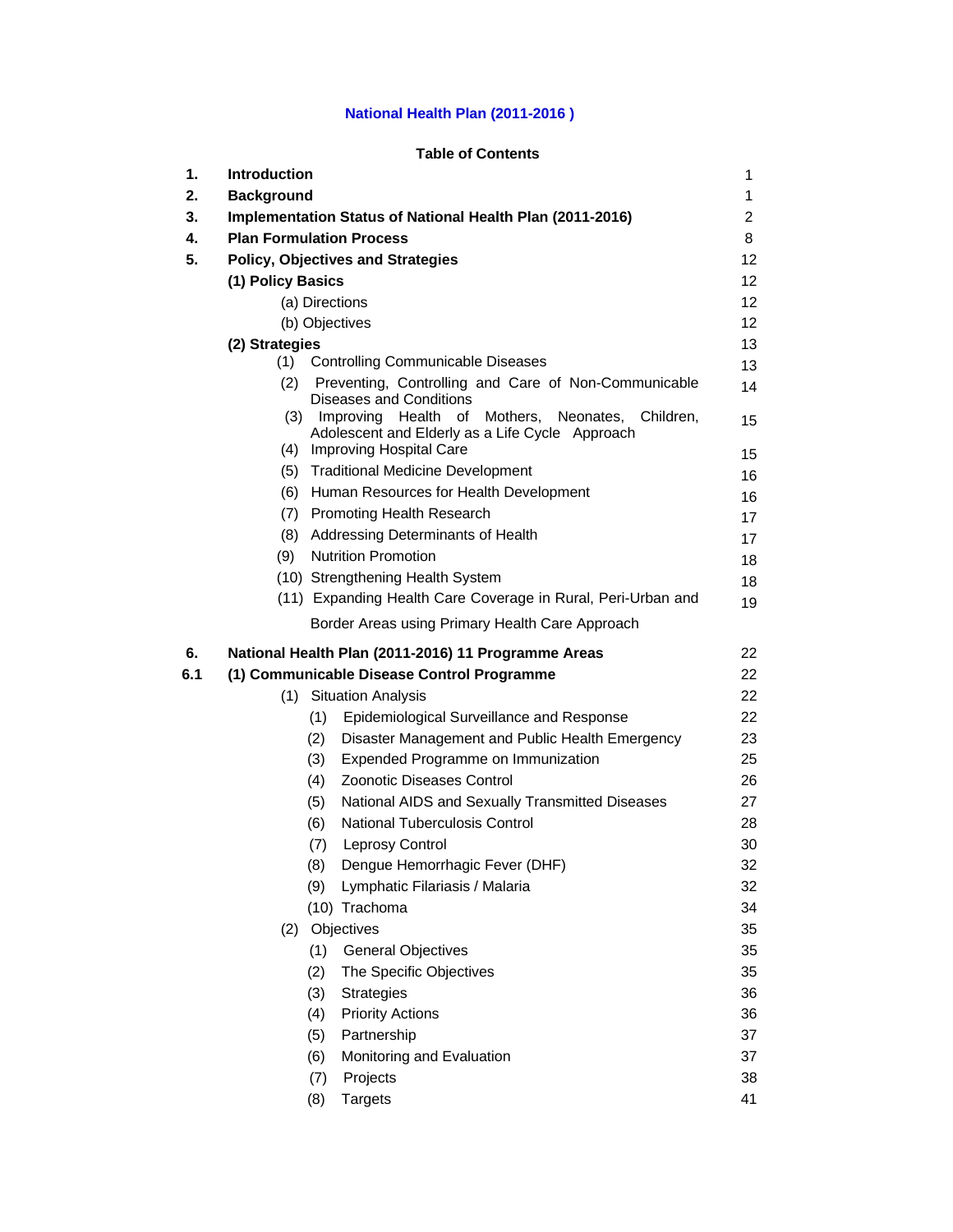|     |                |            | <b>Table of Contents</b>                                                           |          |
|-----|----------------|------------|------------------------------------------------------------------------------------|----------|
| 6.2 | and Conditions |            | (2) Prevention, Control and Care of Non-Communicable Disease                       | 50       |
|     |                |            | (1) Situation Analysis                                                             | 50       |
|     | (2)            |            | Objectives                                                                         | 54       |
|     |                | (1)        | <b>General Objectives</b>                                                          | 54       |
|     |                | (2)        | The Specific Objectives                                                            | 54       |
|     |                | (3)        | <b>Strategies</b>                                                                  | 55       |
|     |                | (4)        | <b>Priority Actions</b>                                                            | 55       |
|     |                | (5)        | Partnership                                                                        | 55       |
|     |                | (6)        | Monitoring and Evaluation                                                          | 56       |
|     |                | (7)        | Projects to be Implemented                                                         | 56       |
| 6.3 |                | (8)        | <b>Targets</b><br>(3) Improving Health for Mothers, Neonates, Children, Adolescent | 57<br>61 |
|     |                |            | and Elderly as life Cycle Approach                                                 |          |
|     |                |            | (1) Situation Analysis                                                             | 61       |
|     |                | (1)        | Newborn and Child Health                                                           | 61       |
|     |                | (2)        | Maternal and Reproductive Health                                                   | 62       |
|     |                | (3)        | Adolescent and Youth Health Care                                                   | 65       |
|     |                | (4)        | School Health                                                                      | 65       |
|     |                | (5)        | <b>Elderly Health</b>                                                              | 66       |
|     | (2)            |            | Objectives                                                                         | 66       |
|     |                | (1)        | <b>General Objectives</b>                                                          | 66       |
|     |                | (2)        | The Specific Objectives                                                            | 66       |
|     |                | (3)        | <b>Strategies</b>                                                                  | 67       |
|     |                | (4)        | <b>Priority Actions</b>                                                            | 67       |
|     |                | (5)<br>(6) | Partnership                                                                        | 67<br>68 |
|     |                |            | Monitoring and Evaluation                                                          | 68       |
|     |                | (7)<br>(8) | Projects to be Implemented                                                         | 69       |
| 6.4 |                |            | <b>Targets</b><br>(4) Hospital Care Programme                                      | 74       |
|     | (1)            |            | <b>Situation Analysis</b>                                                          | 74       |
|     | (2)            |            | Objectives                                                                         | 80       |
|     |                |            | (1) General Objectives                                                             | 80       |
|     |                | (2)        | The Specific Objectives                                                            | 80       |
|     |                | (3)        | <b>Strategies</b>                                                                  | 80       |
|     |                | (4)        | <b>Priority Activities</b>                                                         | 81       |
|     |                | (5)        | Partnership                                                                        | 81       |
|     |                | (6)        | Monitoring and Evaluation                                                          | 81       |
|     |                | (7)        | Projects to be Implemented                                                         | 82       |
|     |                | (8)        | <b>Targets</b>                                                                     | 82       |
| 6.5 |                |            | (5) Development of Myanmar Traditional Medicine Programme                          | 87       |
|     | (1)            |            | <b>Situation Analysis</b>                                                          | 87       |
|     | (2)            |            | Objectives                                                                         | 89       |
|     |                | (1)        | <b>General Objectives</b>                                                          | 89       |
|     |                | (2)        | The Specific Objectives                                                            | 89       |
|     | (3)            |            | <b>Strategies</b>                                                                  | 89       |
| (4) |                |            | <b>Priority Activities</b>                                                         | 89       |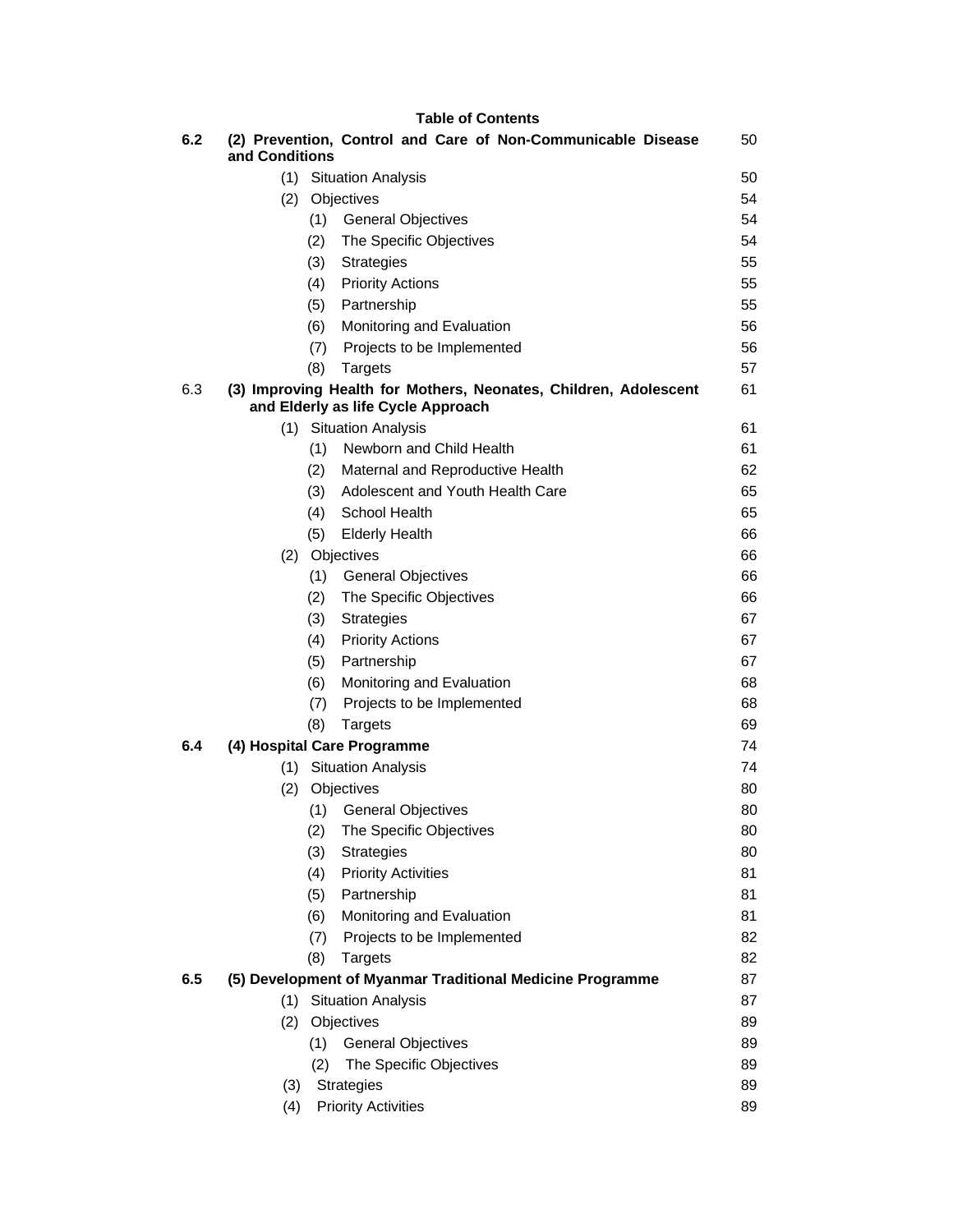| (5) | Partnership                                      |     |  |  |  |
|-----|--------------------------------------------------|-----|--|--|--|
| (6) | Monitoring and Evaluation                        |     |  |  |  |
| (7) | Projects                                         | 91  |  |  |  |
| (8) | Targets                                          | 91  |  |  |  |
|     | elopment of Human Resources for Health Programme | 93  |  |  |  |
| (1) | <b>Situation Analysis</b>                        | 93  |  |  |  |
| (2) | Objectives                                       | 97  |  |  |  |
| (3) | <b>Strategies</b>                                | 97  |  |  |  |
| (4) | <b>Priority Activities</b>                       | 97  |  |  |  |
| (5) | Partnership                                      |     |  |  |  |
| (6) | Monitoring and Evaluation                        |     |  |  |  |
| (7) | Projects                                         | 98  |  |  |  |
| (8) | 99<br>Targets                                    |     |  |  |  |
|     | th Research Programme                            | 107 |  |  |  |
| (1) | <b>Situation Analysis</b>                        | 107 |  |  |  |
| (2) | Objectives                                       | 109 |  |  |  |
|     | (1)<br><b>General Objectives</b>                 | 109 |  |  |  |
|     | (2)<br>The Specific Objectives                   | 109 |  |  |  |
| (3) | 1∩0<br>Strategies                                |     |  |  |  |

# **Table of Contents**

|     | (6) |     | Monitoring and Evaluation                                  | 90  |
|-----|-----|-----|------------------------------------------------------------|-----|
|     | (7) |     | Projects                                                   | 91  |
|     | (8) |     | <b>Targets</b>                                             | 91  |
| 6.6 |     |     | (6) Development of Human Resources for Health Programme    | 93  |
|     | (1) |     | <b>Situation Analysis</b>                                  | 93  |
|     | (2) |     | Objectives                                                 | 97  |
|     | (3) |     | <b>Strategies</b>                                          | 97  |
|     | (4) |     | <b>Priority Activities</b>                                 | 97  |
|     | (5) |     | Partnership                                                | 98  |
|     | (6) |     | Monitoring and Evaluation                                  | 98  |
|     | (7) |     | Projects                                                   | 98  |
|     | (8) |     | <b>Targets</b>                                             | 99  |
| 6.7 |     |     | (7) Health Research Programme                              | 107 |
|     | (1) |     | <b>Situation Analysis</b>                                  | 107 |
|     | (2) |     | Objectives                                                 | 109 |
|     |     | (1) | <b>General Objectives</b>                                  | 109 |
|     |     | (2) | The Specific Objectives                                    | 109 |
|     | (3) |     | <b>Strategies</b>                                          | 109 |
|     | (4) |     | <b>Priority Activities</b>                                 | 110 |
|     |     | (1) | Research on Health Systems Projects                        | 110 |
|     |     | (2) | Research on Communicable Diseases Projects                 | 110 |
|     |     | (3) | Research on Non-Communicable Diseases Project              | 111 |
|     |     | (4) | Research on Environmental Health Project                   | 111 |
|     |     | (5) | Research on Traditional Medicine Project                   | 111 |
|     |     | (6) | Research on Academic and Technology Development<br>Project | 111 |
|     |     | (7) | <b>Research Capacity Strengthening Project</b>             | 112 |
|     |     | (8) | Information on Management Project                          | 112 |
|     | (5) |     | Partnership                                                | 112 |
|     | (6) |     | Monitoring and Evaluation                                  | 112 |
|     | (7) |     | <b>Benefits</b>                                            | 113 |
|     | (8) |     | Projects                                                   | 114 |
|     | (9) |     | <b>Targets</b>                                             | 114 |
| ნ.შ |     |     | (8) Determinants of Health Programme                       | 115 |
|     | (1) |     | <b>Situation Analysis</b>                                  | 115 |
|     | (2) |     | Objectives                                                 | 116 |
|     |     | (1) | <b>General Objectives</b>                                  | 116 |
|     |     | (2) | The Specific Objectives                                    | 116 |
|     |     | (3) | <b>Strategies</b>                                          | 116 |
|     |     | (4) | <b>Priority Activities</b>                                 | 117 |
|     |     | (5) | Partnership                                                | 117 |
|     |     | (6) | Monitoring and Evaluation                                  | 117 |
|     |     | (7) | Projects to be Implemented                                 | 118 |
|     |     | (8) | <b>Targets</b>                                             | 119 |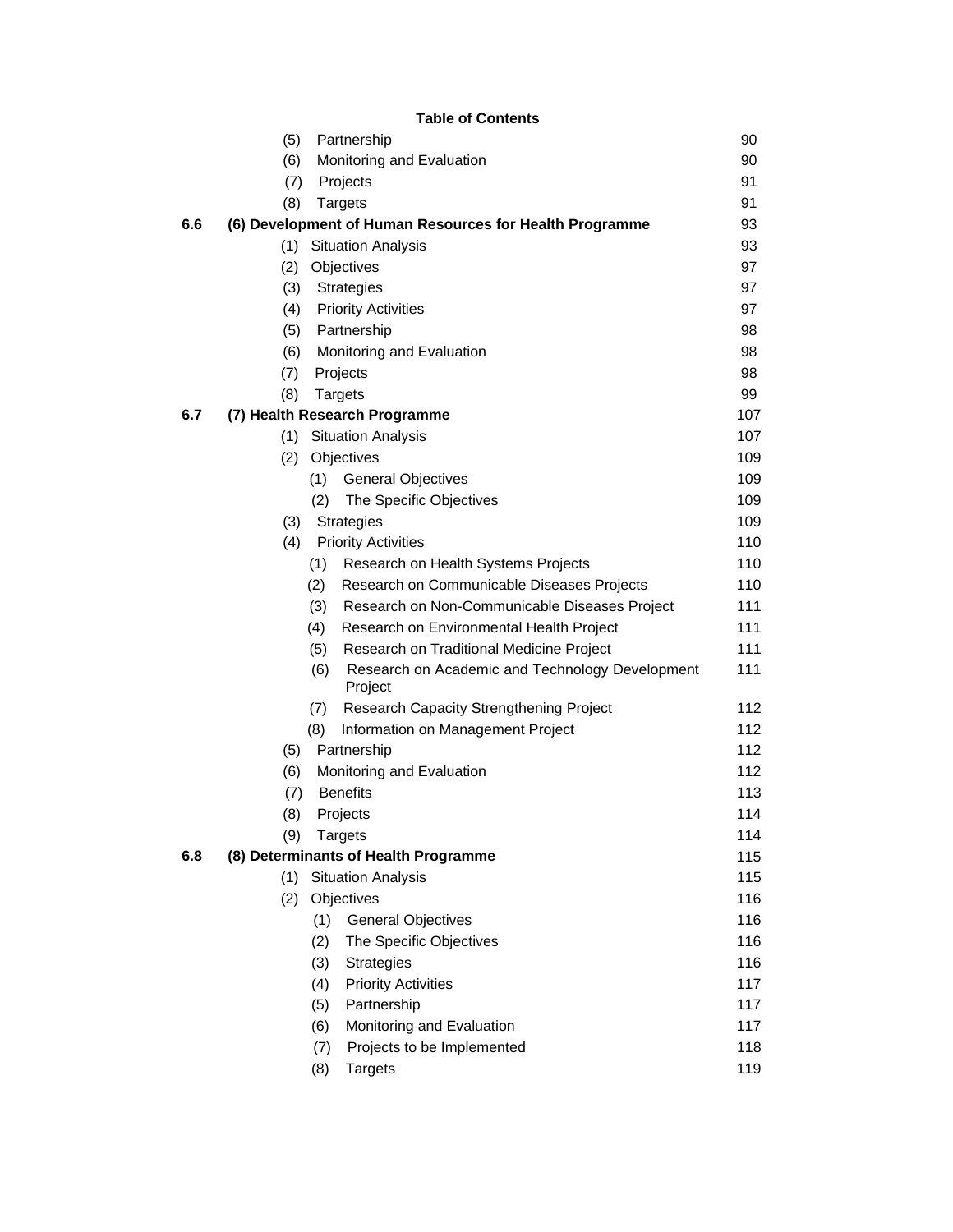|      |                         | <b>Table of Contents</b>                 |     |
|------|-------------------------|------------------------------------------|-----|
| 6.9  | (9) Nutrition Programme |                                          |     |
|      | (1)                     | <b>Situation Analysis</b>                | 125 |
|      | (2)                     | Objectives                               | 128 |
|      |                         | (1)<br><b>General Objectives</b>         | 128 |
|      |                         | The Specific Objectives<br>(2)           | 128 |
|      | (3)                     | <b>Strategies</b>                        | 129 |
|      | (4)                     | <b>Priority Activities</b>               | 129 |
|      | (5)                     | Partnership                              | 129 |
|      | (6)                     | Monitoring and Evaluation                | 129 |
|      | (7)                     | Projects to be Implemented               | 130 |
|      | (8)                     | Targets                                  | 131 |
| 6.10 |                         | (10) Health System Development Programme | 133 |
|      | (1)                     | <b>Situation Analysis</b>                | 133 |
|      | (2)                     | Objectives                               | 137 |
|      |                         | (1)<br><b>General Objectives</b>         | 137 |
|      |                         | The Specific Objectives<br>(2)           | 137 |
|      | (3)                     | <b>Strategies</b>                        | 138 |
|      | (4)                     | <b>Priority Activities</b>               | 138 |
|      | (5)                     | Partnership                              | 138 |
|      | (6)                     | Monitoring and Evaluation                | 138 |
|      | (7)                     | Projects to be Implemented               | 139 |
|      | (8)                     | <b>Targets</b>                           | 139 |
|      | <b>References</b>       |                                          | 146 |
|      |                         | <b>Acronyms and Abbreviations</b>        | 147 |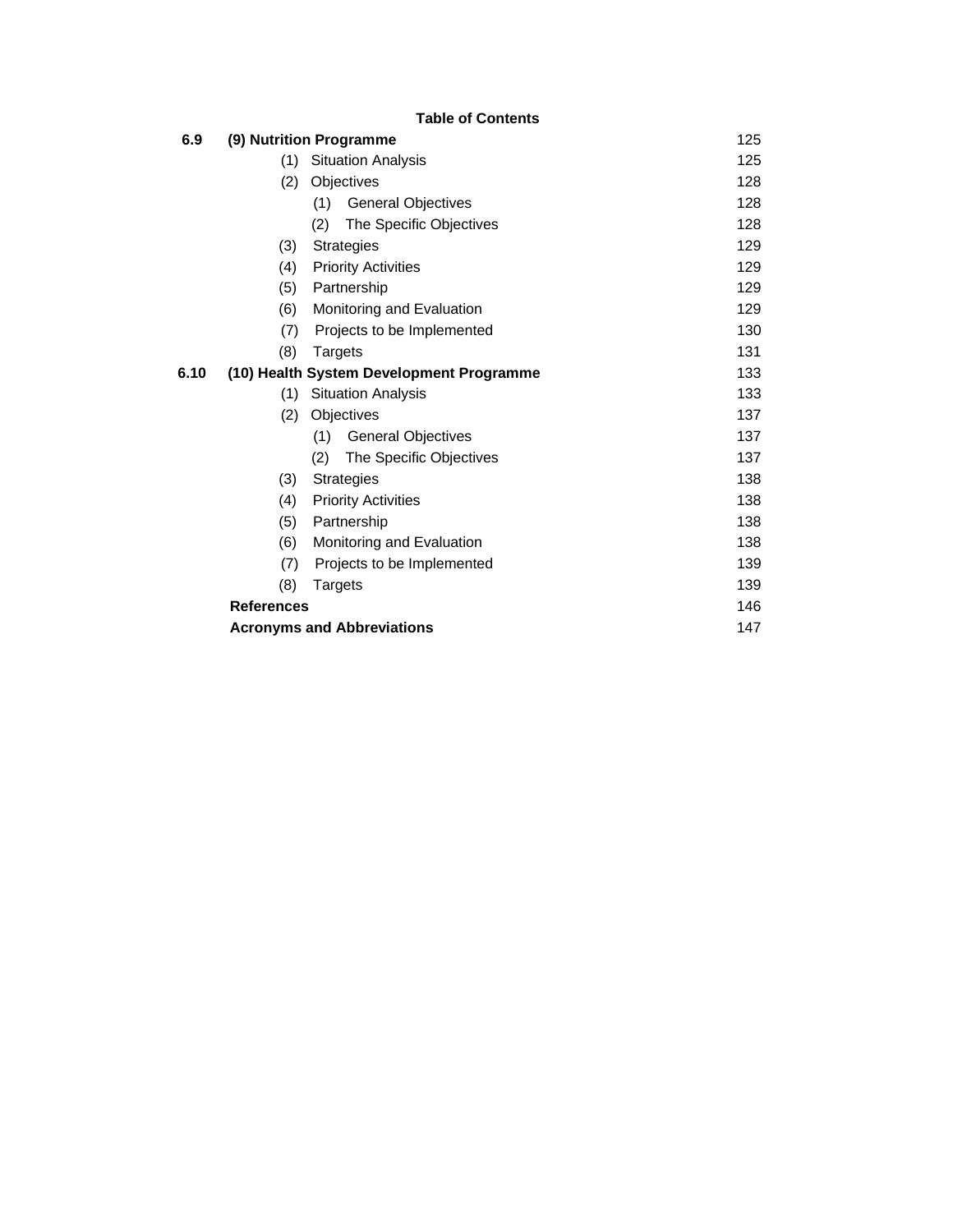# **National Health Plan**

**(2011-2016) Myanmar** 

# **1. Introduction**

The State has laid down four social objectives along with 12 national objectives and one of the social objectives is to "uplifting health, fitness and education standard of the entire nation". In order to realize this social objective and to implement the National Health Policy, Ministry of Health has set two objectives-"to enable every citizen to attain full life expectancy and enjoy longevity" and "to ensure that every citizen is free from diseases". Three strategies have been identified to fulfill these objectives and they are: widespread dissemination of health information and education to reach rural areas, enhancing disease prevention activities and providing effective treatment of prevailing diseases.

#### **2. Background**

Promoting health, preventing diseases, providing effective treatment and rehabilitating are the comprehensive health services required for health development of a country. Health plans had been formulated and implemented systematically both at the national and regional levels to see that available human, financial and material resources are most effectively and efficiently utilized to implement these services.

Starting from 1954 health plans had been included as part of *Pyi Daw Thar* (State Welfare) Plan for the period 1954 to 1960. From 1960 onwards, health activities were mostly in the form of campaigns for controlling and eliminating communicable diseases, and promoting maternal and children's health. With the dawn of Health for All movements four yearly health plans using country health programming and primary health care approach were developed. They were called Peoples' Health Plans and spanning the periods 1978-1990. These plans were formulated within the framework of overall National Development Plans for the corresponding periods.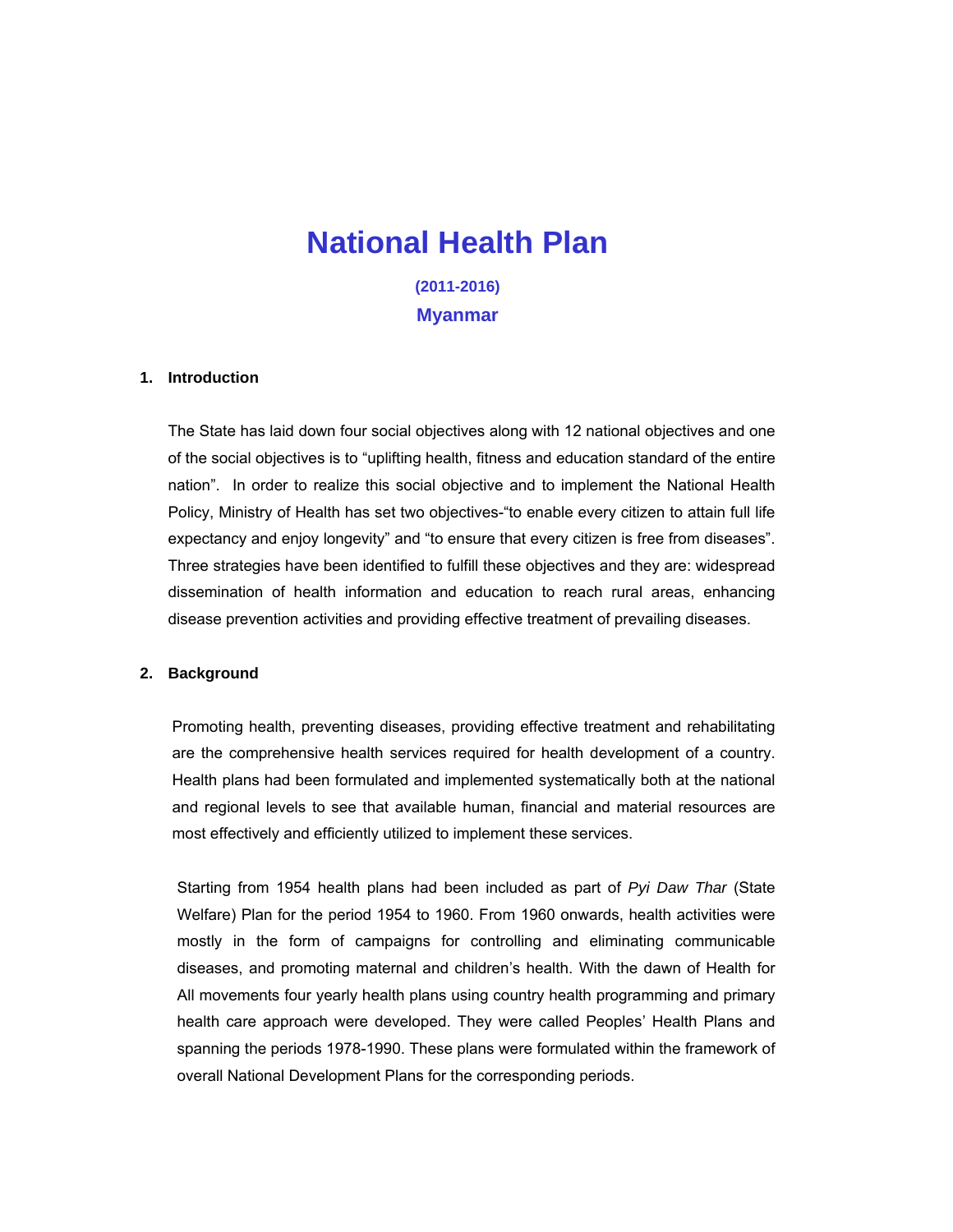With the change in the regime and political and economic system health plans formulated were termed National Health Plans, although these plans more or less followed the same methodology and approaches as the previous plans. Initial two cycles of National Health Plan covered the periods (1991-1992) and (1993-1996). Following these periods and in line with short term five yearly National Development Plans, National Health Plans had been formulated for the periods (1996-2001), (2001- 2006) and (2006-2011).

# **3. Implementation status of National Health Plan (2006-2011)**

National Health Plan (2006-2011) had been formulated and implemented within the frame work of third short term National Development Plan. This health plan was composed of 11 programmes and 67 projects. An evaluation meeting was held in June 2010 to assess the status of implementation and realization of the objectives and targets and to identify strengths, weaknesses and measures needed to remedy these. This meeting was followed by another in September 2010 when His Excellency Deputy Minister for Health inaugurated and chaired the meeting, which was attended by the Directors General, Deputy Directors General, Programme Directors, Project Managers and responsible officials. The meeting identified strengths and weaknesses encountered during the course of implementing the Plan and the followings are the brief description for each of the 11 programmes: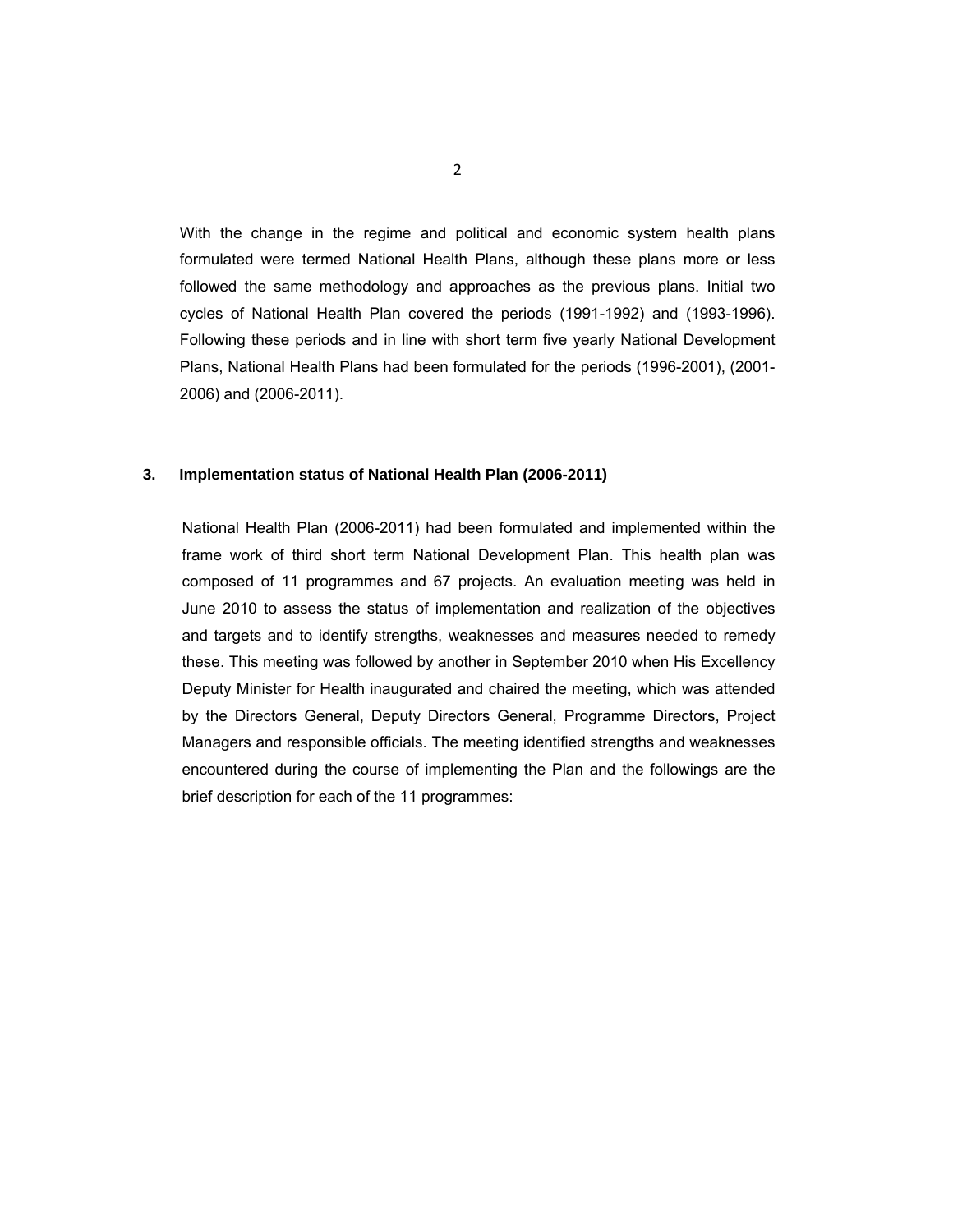| Sr           | Programme          | Strength                       | Weakness                           |
|--------------|--------------------|--------------------------------|------------------------------------|
| $\mathbf{1}$ | Community          | (a) More support from the      | (a) Production and deployment      |
|              | <b>Health Care</b> | government in                  | of human resources for             |
|              |                    | implementing maternal          | health are not supportive of       |
|              |                    | and child health services      | implementation of the              |
|              |                    | (b) Improving coverage in      | projects                           |
|              |                    | maternal and child health      | (b) Poor monitoring and            |
|              |                    | services because of            | evaluation                         |
|              |                    | willingness of the             | (c) Collaboration with related     |
|              |                    | community to participate       | sectors and organizations          |
|              |                    | and improving procedures       |                                    |
|              |                    | of work                        |                                    |
|              |                    | (c) Ability to conduct quality |                                    |
|              |                    | trainings nationwide           |                                    |
|              |                    | (d) Increasing involvement of  |                                    |
|              |                    | local and international        |                                    |
|              |                    | NGOs existing in the           |                                    |
|              |                    | whole country in provision     |                                    |
|              |                    | of health services for the     |                                    |
|              |                    | people                         |                                    |
| 2.           | Disease Control    | (a) Improving collaboration    | (a) Unable to record occurrence    |
|              |                    | with related sectors and       | of TB and HIV/AIDS timely          |
|              |                    | organizations                  | (b) Unable to train skilled health |
|              |                    | (b) Use of information         | staff                              |
|              |                    | technologies is effective      | (c) Need to train and retain       |
|              |                    | and key factor in              | public health staff with good      |
|              |                    | implementation of project      | basic knowledge                    |
|              |                    | activities                     | (d) Need to develop means to       |
|              |                    |                                | extend health services to          |
|              |                    |                                | rural areas                        |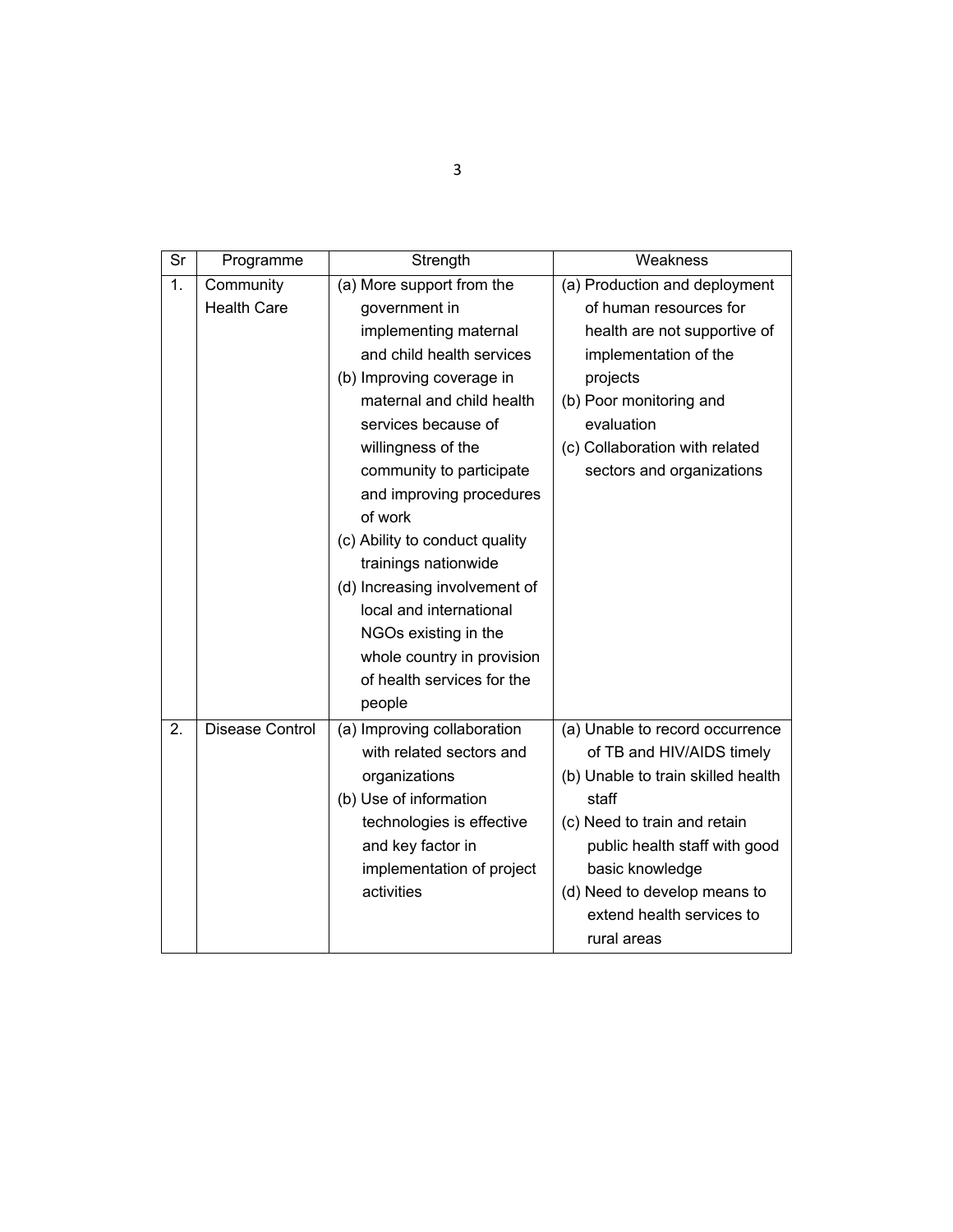| Sr | Programme            | Strength                                                                          | Weakness                                        |
|----|----------------------|-----------------------------------------------------------------------------------|-------------------------------------------------|
| 3. | <b>Hospital Care</b> | (a) Able to expand and                                                            | (a) Weak administration and                     |
|    |                      | upgrade hospitals and                                                             | management in township                          |
|    |                      | opening new station                                                               | and district levels                             |
|    |                      | hospitals as planned                                                              | (b) Unable to deploy skilled                    |
|    |                      | (b) Able to give treatment                                                        | staff due to budget                             |
|    |                      | guidelines and conduct                                                            | constraints                                     |
|    |                      | workshops and trainings<br>for basic health staff for<br>provide improved quality | (c) Lack of intra-departmental<br>collaboration |
|    |                      | care                                                                              |                                                 |
| 4. | Environmental        | (a) Able to collaborate with                                                      | (a) Inadequate budget, human                    |
|    | Health               | related departments to                                                            | resources                                       |
|    |                      | protect health of people<br>from environmental<br>hazards                         | (b) Poor transportation to reach<br>rural areas |
|    |                      | (b) Promoting health by<br>monitoring and preventive<br>services                  |                                                 |
|    |                      | (c) Reducing incidence of<br>water borne diseases                                 |                                                 |
|    |                      | (d) Improving collaboration for<br>upgrading to healthy cities                    |                                                 |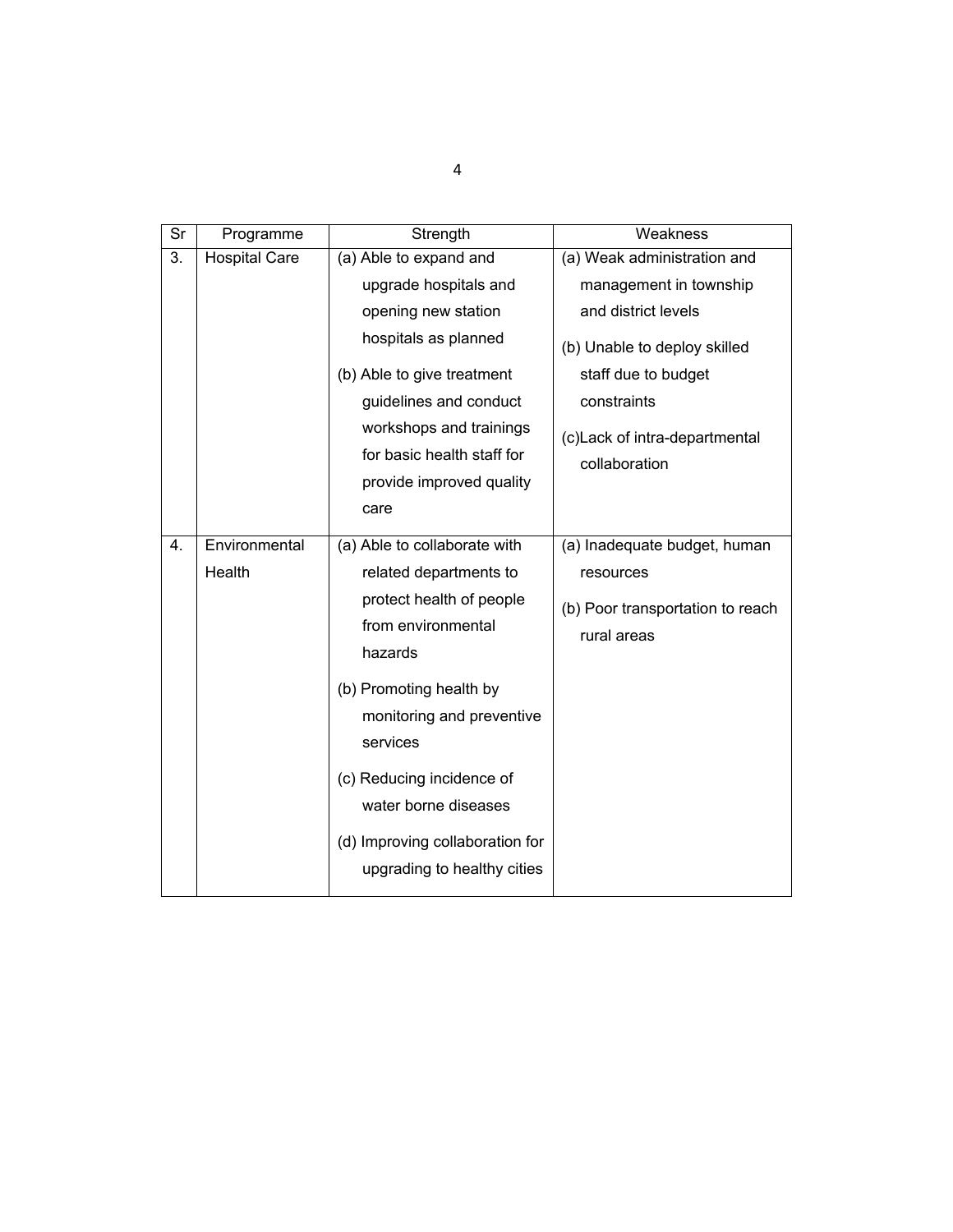| Sr | Programme            | Strength                                                                                                                                                                                                                                                                                                                                                                                                                                                                                                                                                                                                                                                                                                                                                       | Weakness                           |  |
|----|----------------------|----------------------------------------------------------------------------------------------------------------------------------------------------------------------------------------------------------------------------------------------------------------------------------------------------------------------------------------------------------------------------------------------------------------------------------------------------------------------------------------------------------------------------------------------------------------------------------------------------------------------------------------------------------------------------------------------------------------------------------------------------------------|------------------------------------|--|
| 5. | <b>Health System</b> | (a) Able to provide health                                                                                                                                                                                                                                                                                                                                                                                                                                                                                                                                                                                                                                                                                                                                     | (a) Lack of utilizing concepts of  |  |
|    | Development          | system research trainings<br>health systems research<br>for health managers to<br>methods systematically<br>(b) Lack of valid and complete<br>improve their ability to<br>make sound decision in<br>data for policy related<br>projects like alternative<br>strengthening health<br>systems<br>health financing and<br>(b) Collaboration with WHO in<br>partnership<br>(c) Need of organizational<br>strengthening health<br>financing system<br>activities for enhancing<br>(c) Compiling and distributing<br>partnership for health<br><b>National Health Accounts</b><br>development<br>biannually<br>(d) Conducting health<br>financing studies in states<br>and divisions<br>(e) Strengthening health<br>financing systems in<br>GAVI-HSS pilot townships |                                    |  |
| 6. | Health               | (a) Able to provide behavioral                                                                                                                                                                                                                                                                                                                                                                                                                                                                                                                                                                                                                                                                                                                                 | (a) Limitations in availability of |  |
|    | Promotion            | change communication                                                                                                                                                                                                                                                                                                                                                                                                                                                                                                                                                                                                                                                                                                                                           | skilled human resources for        |  |
|    |                      | among the communities                                                                                                                                                                                                                                                                                                                                                                                                                                                                                                                                                                                                                                                                                                                                          | health                             |  |
|    |                      | (b)Able to Distribute health                                                                                                                                                                                                                                                                                                                                                                                                                                                                                                                                                                                                                                                                                                                                   |                                    |  |
|    |                      | education pamphlets to<br>rural health centres                                                                                                                                                                                                                                                                                                                                                                                                                                                                                                                                                                                                                                                                                                                 |                                    |  |
|    |                      | (c) Conducting health                                                                                                                                                                                                                                                                                                                                                                                                                                                                                                                                                                                                                                                                                                                                          |                                    |  |
|    |                      | education workshops and                                                                                                                                                                                                                                                                                                                                                                                                                                                                                                                                                                                                                                                                                                                                        |                                    |  |
|    |                      | trainings for government                                                                                                                                                                                                                                                                                                                                                                                                                                                                                                                                                                                                                                                                                                                                       |                                    |  |
|    |                      | and private sectors                                                                                                                                                                                                                                                                                                                                                                                                                                                                                                                                                                                                                                                                                                                                            |                                    |  |
|    |                      | successfully                                                                                                                                                                                                                                                                                                                                                                                                                                                                                                                                                                                                                                                                                                                                                   |                                    |  |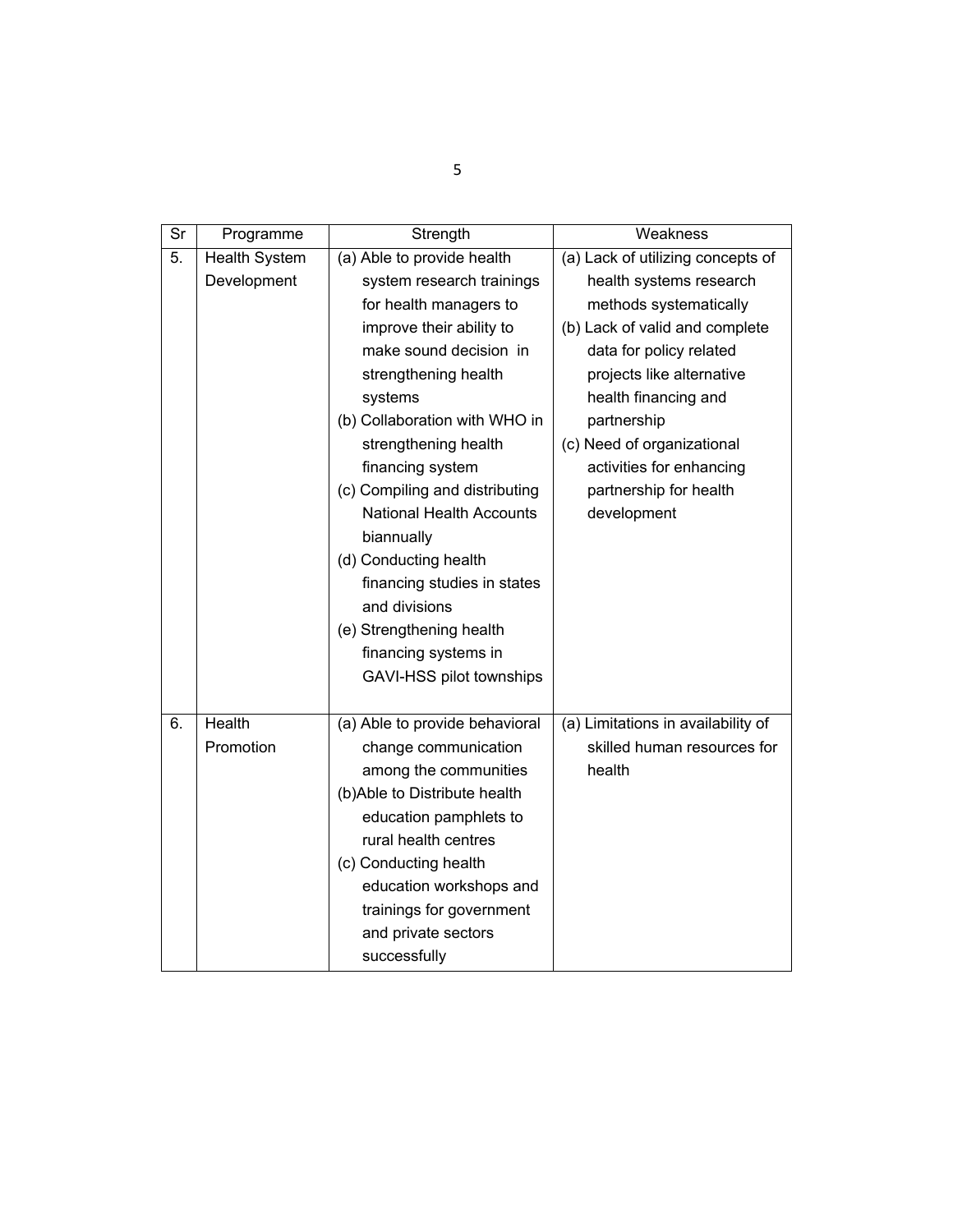| $\overline{\text{Sr}}$ | Programme              | Strength                                                        | Weakness                                      |  |
|------------------------|------------------------|-----------------------------------------------------------------|-----------------------------------------------|--|
| 7.                     | Health                 | (a) Ability to collect hospital                                 | (a) Limited utilization of                    |  |
|                        | Management             | data timely                                                     | computerized health                           |  |
|                        | Information            | (b) Able to provide computers                                   | information systems                           |  |
|                        | System                 | to state and divisional                                         | (b) Lack of maintenance of                    |  |
|                        |                        | health departments and                                          | computer networking parts                     |  |
|                        |                        | setting up computerized                                         | due to limited skills                         |  |
|                        |                        | data storage                                                    | (c) Inconsistent data from                    |  |
|                        |                        | (c) Networking information on<br>human resources for            | private sector and traditional<br>medicine    |  |
|                        |                        | health                                                          | (d) Limitations in facilities,                |  |
|                        |                        | (d) Calculating and evaluating                                  | budget and human                              |  |
|                        |                        | improved and quality                                            | resources for health                          |  |
|                        |                        | health indicators for                                           |                                               |  |
|                        |                        | central as well as regional                                     |                                               |  |
|                        |                        | levels                                                          |                                               |  |
| 8.                     | <b>Health research</b> | (a) Could identify national                                     | (a) Limited human resources                   |  |
|                        |                        | health problems                                                 | (b) Need to produce capable,                  |  |
|                        |                        | (b) Better collaboration                                        | skilled and qualified human                   |  |
|                        |                        | between project                                                 | resources for health more                     |  |
|                        |                        | managers                                                        | (c) Need more modern                          |  |
|                        |                        | (c) Could Utilize research                                      | equipment                                     |  |
|                        |                        | findings                                                        |                                               |  |
|                        |                        | (d) Could strengthen capacity                                   |                                               |  |
|                        |                        | of health staff through                                         |                                               |  |
|                        |                        | trainings local and abroad                                      |                                               |  |
| 9.                     | Laboratory<br>and      | (a) Could set up type A and                                     | (a) Could not finish setting up               |  |
|                        | <b>Blood safety</b>    | type B laboratories as<br>planned                               | type B and type C<br>laboratories             |  |
|                        |                        |                                                                 |                                               |  |
|                        |                        | (b) Could provide trainings for<br>laboratory technicians grade | (b) Could not produce AHG and<br>Coomb's sera |  |
|                        |                        | (2), and skill trainings for                                    | (c)Limited human resources                    |  |
|                        |                        | laboratory technicians grades                                   | and need trainings for                        |  |
|                        |                        | $(3)$ and $(4)$                                                 | upgraded skills                               |  |
|                        |                        |                                                                 |                                               |  |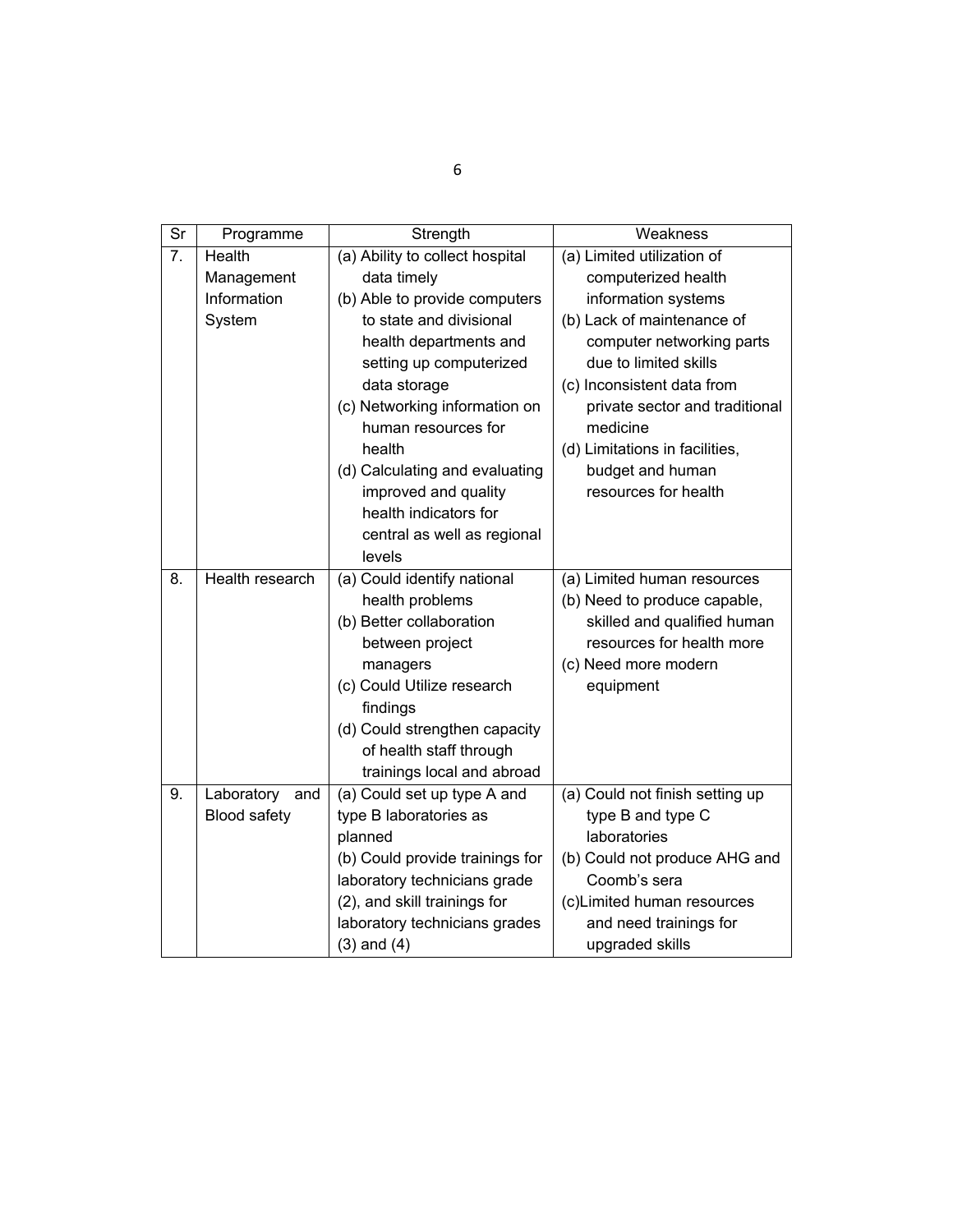| Sr  | Programme                | Strength                                                                                                                                                                                                                                                                                                                                                                                                                                                                                                                                                                                                                                                                                                                                                                                        | Weakness                                                                                                                                                                |
|-----|--------------------------|-------------------------------------------------------------------------------------------------------------------------------------------------------------------------------------------------------------------------------------------------------------------------------------------------------------------------------------------------------------------------------------------------------------------------------------------------------------------------------------------------------------------------------------------------------------------------------------------------------------------------------------------------------------------------------------------------------------------------------------------------------------------------------------------------|-------------------------------------------------------------------------------------------------------------------------------------------------------------------------|
| 10. | Food and drug<br>control | (a) Could carry out quality<br>control measures for food<br>according to National<br>Food Law (1997) and<br><b>ASEAN norms</b><br>(b) Could carry out quality<br>control measures for<br>drugs<br>(c) Could provide study tour<br>and trainings<br>(d) Could provide trainings<br>related to drug control for<br>heads of township health<br>departments, health<br>assistants and<br>pharmacists from<br>states/divisions, districts<br>and townships as targeted<br>(e) Could provide trainings for<br>those importing drugs and<br>undertaking laboratory<br>analysis of drugs as<br>targeted<br>(f) Could perform field<br>inspections and education<br>activities as targeted<br>(g) Could carry out inspection<br>and education activities<br>for consumer protection,<br>close to target | (a) Could not provide<br>monitoring and inspections<br>for food and drugs at ports<br>yet<br>(b) Could not appoint medical<br>officers, nurses and staff as<br>targeted |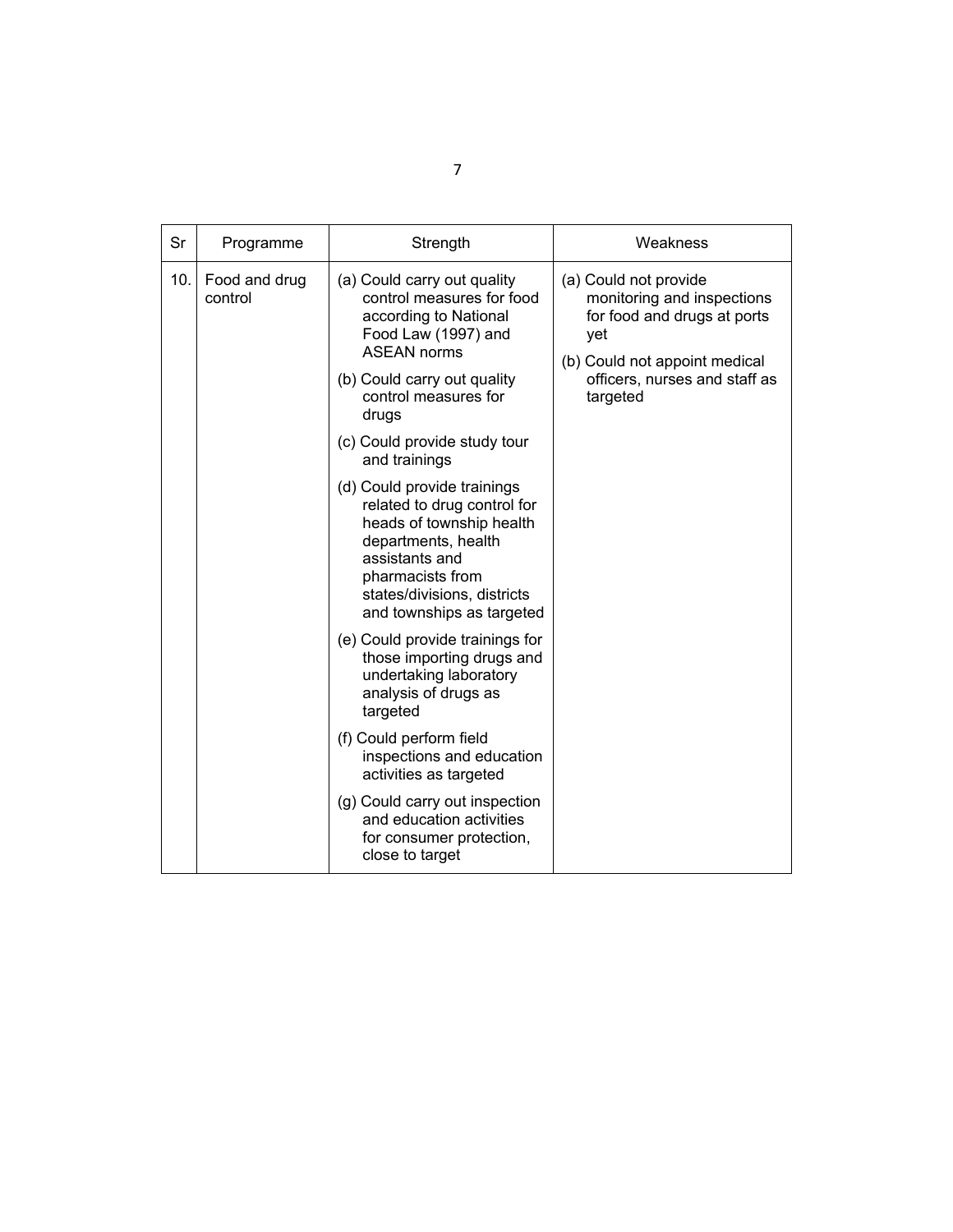| Sr  | Programme   | Strength                      | Weakness                         |
|-----|-------------|-------------------------------|----------------------------------|
| 11. | Traditional | (a) Could produce Traditional | (a) Inadequate working space     |
|     | Medicine    | Medical graduates,            | (b) Need of technicians and      |
|     | Development | provide refresher trainings   | equipment                        |
|     |             | and hands on trainings        | (c) Need to train more qualified |
|     |             | (b) Could test traditional    | professionals for                |
|     |             | medicine in the market for    | strengthening traditional        |
|     |             | quality assurance and         | medical research                 |
|     |             | upgrade herbal gardens        | (d) Facing constraints in        |
|     |             | (c) could strengthen capacity | appointing professionals         |
|     |             | of drug inspectors and        |                                  |
|     |             | upgrade laboratory            |                                  |
|     |             | equipment                     |                                  |

To sum up the most commonly encountered drawbacks were related to lack of human and material resources. There need to be a more collaboration between those responsible for planning, training and deployment of human resources in the Ministry of Health. On the other hand, the Ministry of Health had also faced some constraints in filling vacant posts because of some inconsistencies in directives and instructions issued and practiced by other sectors concerned with organizational set up and budgets.

# **4. Plan formulation process**

For providing policy guidance and coordinating measures a central committee for formulating the National Health Plan (2011-2016) was formed on 31 August 2010. The committee was chaired by His Excellency Minister for Health and composed of Directors General from the related ministerial departments and chairs of related social organization. The Director General of the Department of Health Planning was assigned the secretary of the committee. At the same time a working committee for plan formulation was formed. This committee was chaired by the Director General of the Department of Health Planning. Members of the committee were Deputy Directors General and Directors from Departments of the Ministry of Health and other related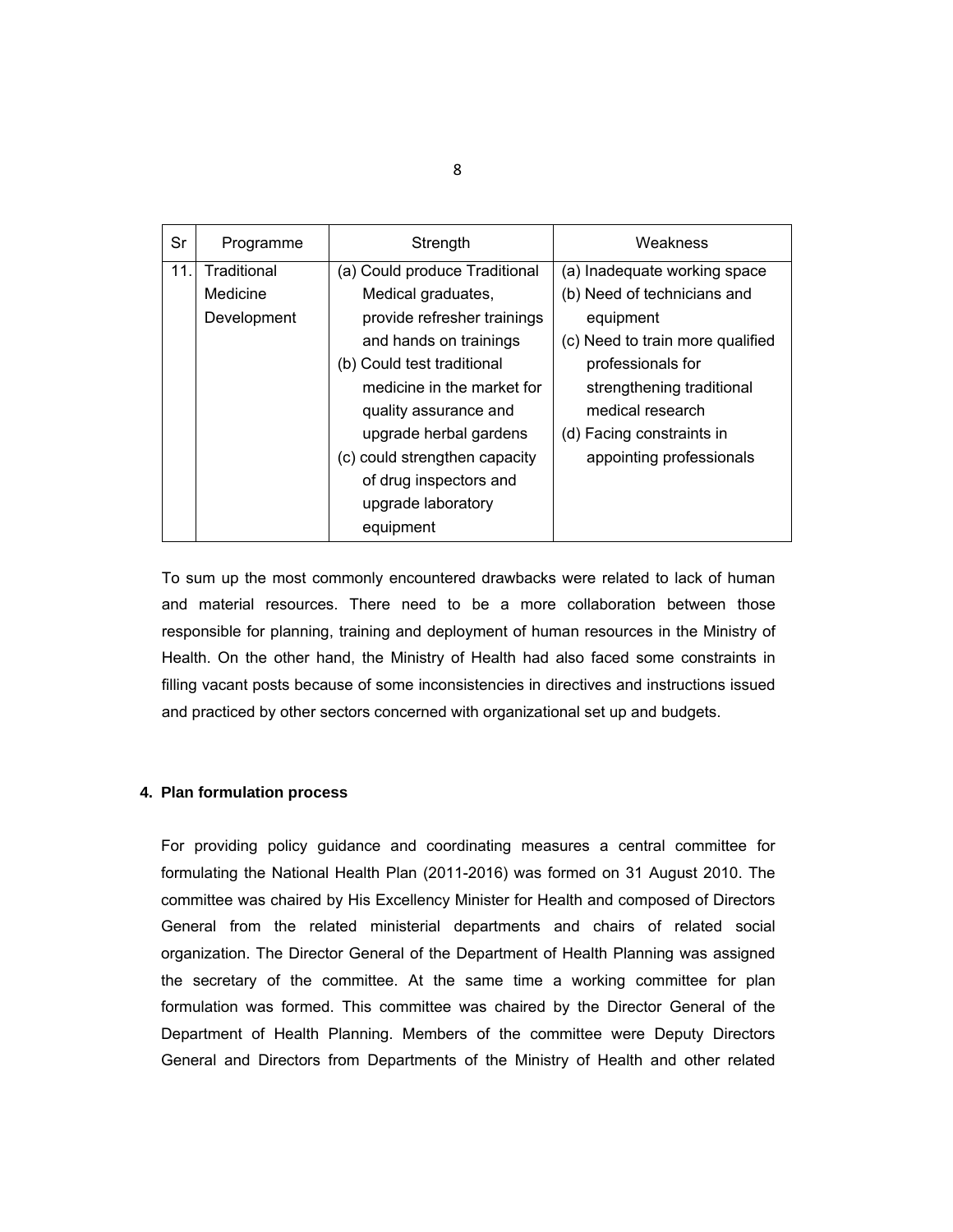ministries. Director (Planning) from the Department of Health Planning was assigned the secretary.

 His Excellency Deputy Minister for Health provided policy guidance for formulating the plan at a meeting held on 21 and 22 December 2010. The meeting was attended by Directors General, Deputy Directors- General, Programme Directors and responsible officials. Successive meetings and workshops were held following the formation of the steering and working committees. The followings are the milestones of events that took place along the process of formulating the plan.

| Sr. | Event            | Date       | Output                                        |
|-----|------------------|------------|-----------------------------------------------|
| 1.  | Working          | 9-11-2010  | Agreement reached on policy objectives and    |
|     | committee        |            | detailed process for plan formulation         |
|     | meeting          |            |                                               |
| 2.  | Plan formulation | 27-11-2010 | (a) Country health problems identified        |
|     | workshop I       | and        | (b) Health problems prioritized               |
|     |                  | 28-11-2010 | (c) Vision and objectives developed           |
|     |                  |            |                                               |
| 3.  | Plan formulation | 22-2-2011  | (a) Programme areas and programmes identified |
|     | workshop II      | and        | (b) Agreed on format for writing up           |
|     |                  | 23-2-2011  | (c) Focal for each<br>programme area<br>and   |
|     |                  |            | programme identified                          |
| 4.  | Plan formulation | 12-7-2011  | Draft write ups of individual programme area  |
|     | workshop III     | and        | reviewed and revised                          |
|     |                  | 13-7-2011  |                                               |

Identification and prioritization of country health problems was based on objective and scientific evidence available from the country Health Management Information System and the WHO World Health Statistics. Following the conceptual framework provided (Figure-1); individual participant identified and scored each problem based on each expertise and opinion. Health system factors and determinants were also taken into consideration. This was followed by building consensus in the plenary. The conceptual framework was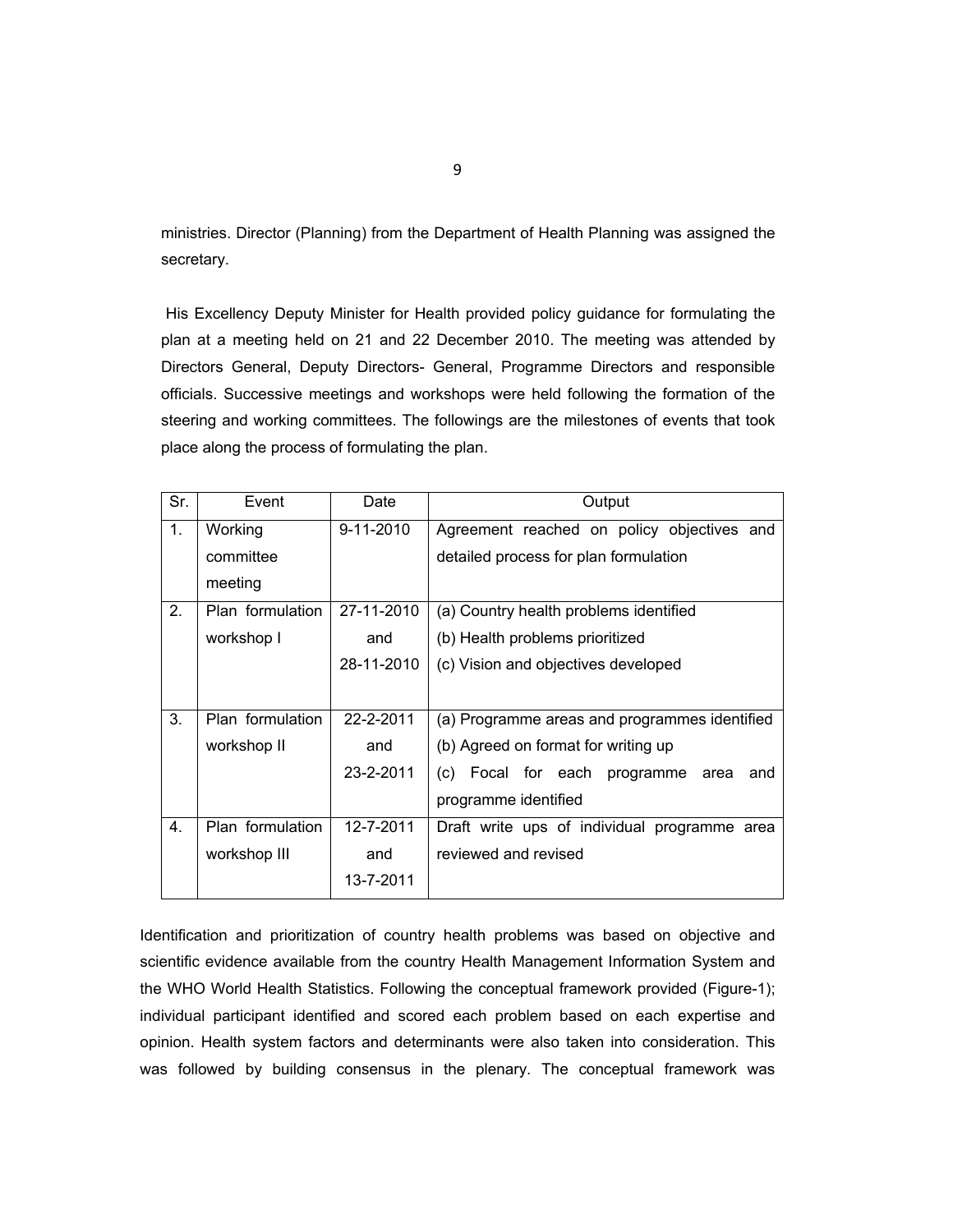constructed according to key constraints identified in the course of evaluating the previous cycle of National Health Plan (2006-2011).

Figure-1 Conceptual Frame work for Problem Identification



| HRH= Human Resources for Health | $O&M=$                    | Organization | and |
|---------------------------------|---------------------------|--------------|-----|
| Management                      |                           |              |     |
| Q&Q= Quantity and Quality       | S&E= Supply and Equipment |              |     |

Communicable diseases; non-communicable diseases; maternal, neonatal and child health conditions; injury; nutrition and geriatric health were identified as priority country health problems. System factors, health determinant and environmental factors were also included as problems or situations that need to be solved to realize national health objectives. They were health care financing, human resources for health, health information, health policy, private sector, health promotion, natural disasters and environmental health.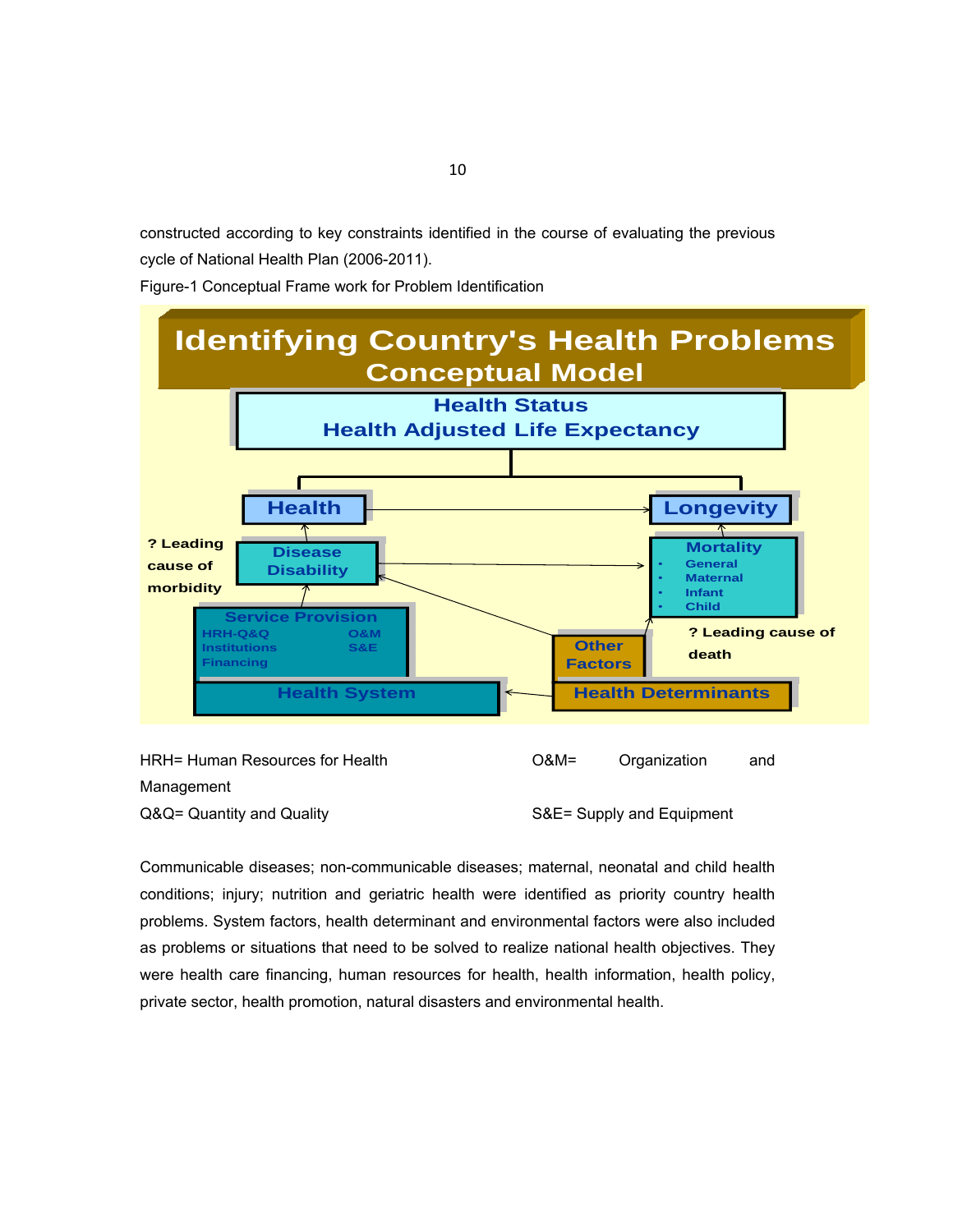The priority health problems and key contributing factors are as shown in the following table:

| Sr. | <b>Priority Health Problems</b> |                           | <b>Key Contributing Factors</b> |
|-----|---------------------------------|---------------------------|---------------------------------|
|     |                                 | <b>Health System</b>      | <b>Health Determinant</b>       |
| 1.  | Communicable Diseases           | Finance                   | Socio-economic                  |
| 2.  | Non-communicable Diseases       | <b>Health Information</b> | Behavoiur                       |
| 3.  | Maternal, Neonatal and Child    | Health workforce          | Social, education               |
|     | <b>Health Conditions</b>        | and service               | and economic                    |
|     |                                 |                           |                                 |
| 4.  | Injury                          | Service                   | Social and work                 |
|     |                                 |                           | environment                     |
| 5.  | <b>Nutrition</b>                | Health financing,         | Behavoiur and                   |
|     |                                 | information and           | education                       |
|     |                                 | service                   |                                 |
| 6.  | Geriatric health                | Service, health           | Social and economic             |
|     |                                 | finance and               |                                 |
|     |                                 | governance                |                                 |
|     |                                 |                           |                                 |

Accordingly and taking into account the direction and objectives identified and agreed upon, the following were identified as Programme Areas to be addressed in the National Health Plan (2011-2016).

- Controlling Communicable Diseases
- Preventing, Controlling and Care of Non-Communicable Diseases and Conditions
- Improving Health for Mothers, Neonates, Children, Adolescent and Elderly as a Life Cycle Approach
- Improving Hospital Care
- **•** Traditional Medicine
- Human Resources for Health
- Promoting Health Research
- Determinants of Health
- Nutrition Promotion
- Strengthening Health System
- Expanding Health Care Coverage in Rural, Peri-Urban and Border Areas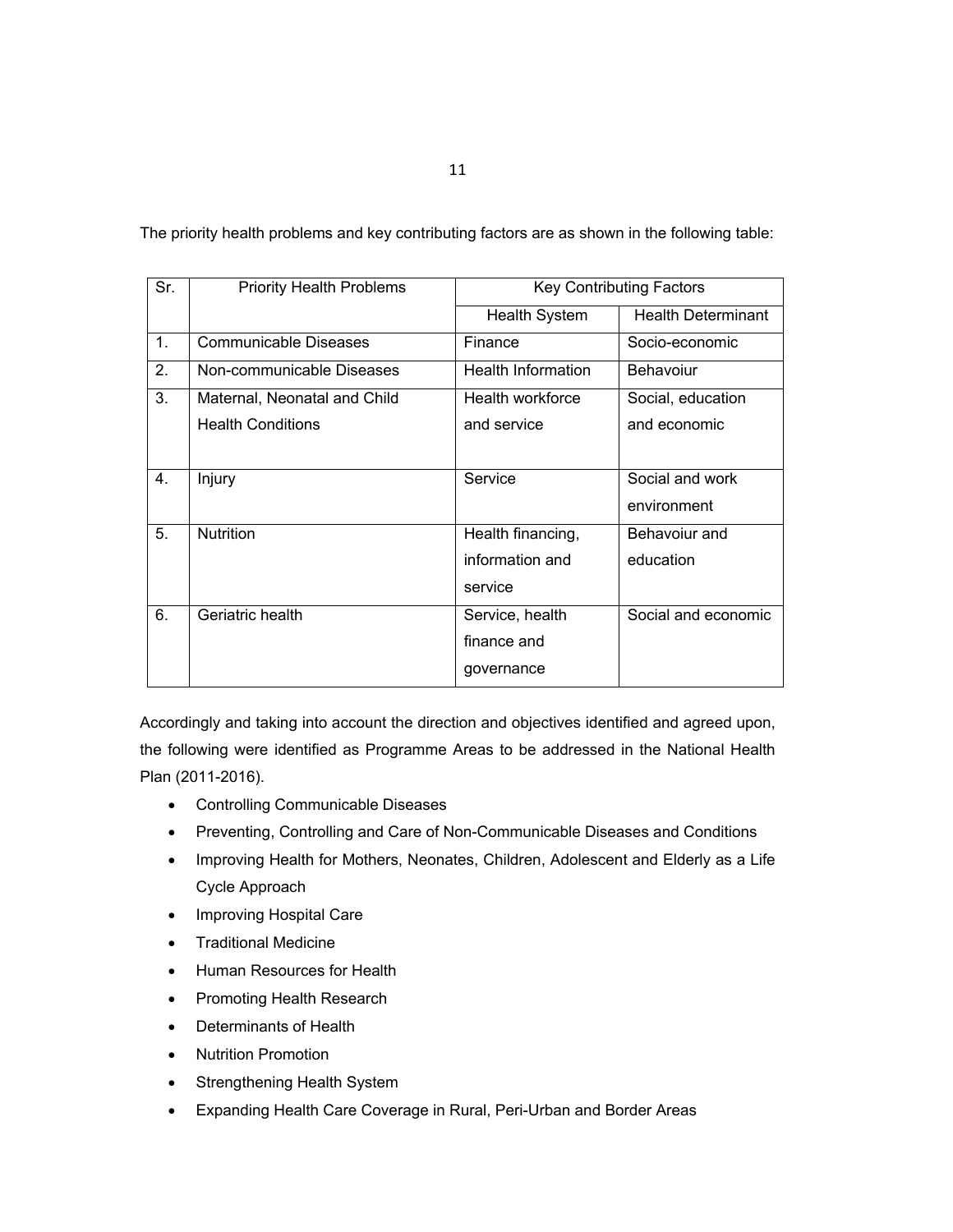# **5 Policy, objectives and strategies**

National Health Plan (2011-2016) is to be formulated in relation to the current short term (five year) National Development Plan. It is also developed within the objective frame of the short term third five year period of the Myanmar Health Vision 2030, a 30 year long term health development plan.

# **5.1 Policy basis**

One of the social objectives of the State, "uplifting health, fitness and education standard of the entire nation" and the National Health Policy (1993) formed the policy basis for this plan.

# **a. Directions**

The National Health Plan will be directed towards;

- i. Solving priority health problems of the country
- ii. Rural health development
- iii. Realizing Millennium Development Goals
- iv. Strengthening health system
- v. Improving determinants of health

# b. **Objectives**

 With the ultimate aim of ensuring health and longevity for the citizens the following objectives have been adopted for developing programs for the health sector in ensuing five years covering the fiscal year 2011-2012 to 2015-2016.

- i. To ensure quality and comprehensive health services are accessible equitably to all citizens and to enable the people to be aware and follow behaviors conducive to health
- ii. To prevent and alleviate public health problems through measures encompassing preparedness and control activities
- iii. To ensure availability in sufficient quantity of basic and essential medicine, vaccines and traditional medicine, and to enable the citizens to consume safe food and drugs
- iv. To plan and train human resources for health as required according to types of health care services, in such a way to ensure balance and harmony between production and utilization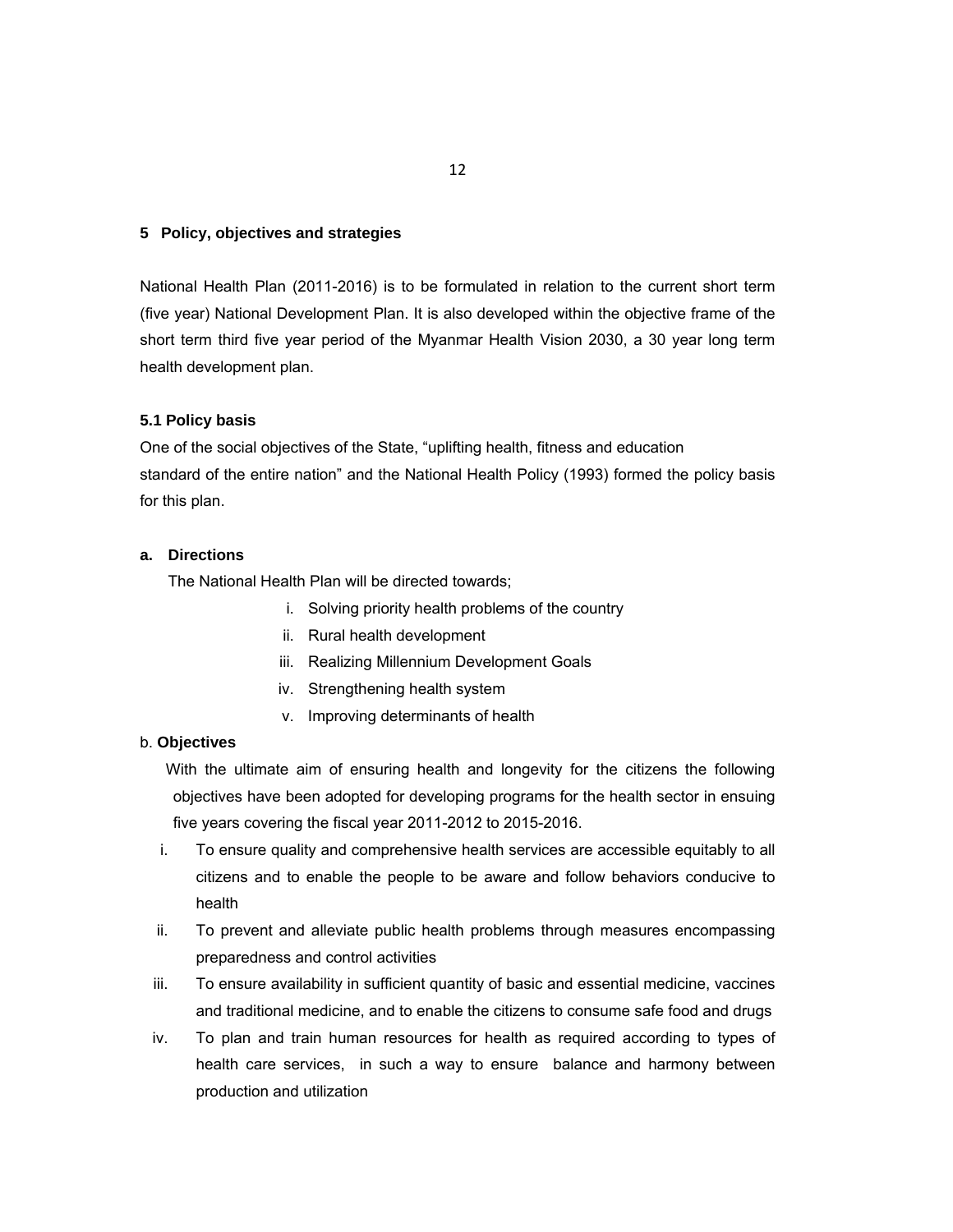- v. To strengthen health information system and to promote in balance and harmoniously, basic research, applied research and health policy and health systems research and in order to provide valid and complete evidence for developing and implementing health policies and plans
- vi. To continuously review, assess and provide advice with a view; to see existing health laws are practical, to making them relevant to changing situations and to developing new laws as required
- vii. To promote collaboration with local and international partners including health related organizations and private sector in accordance with policy, law and rules existing in the country for raising the health status of the people
- viii. To develop a health system that is in conformity with country context and international health agenda

# **5.2 Strategies**

Consequently, to achieve these objectives current National Health Plan (2011-2016) is developed around the following 11 program areas, taken into account prevailing health problems in the country, the need to realize the health related goals articulated in the UN Millennium Declaration, significance of strengthening the health systems and the growing importance of social, economic and environmental determinants of health. For each program area, objective and priority actions to be undertaken have also been identified as follows:

# **5.2.1 Controlling Communicable Diseases**

#### *Objective*

To reduce morbidity and mortality from communicable diseases so as to eliminate them from arising as public health problems and to mitigate subsequent social and economic problems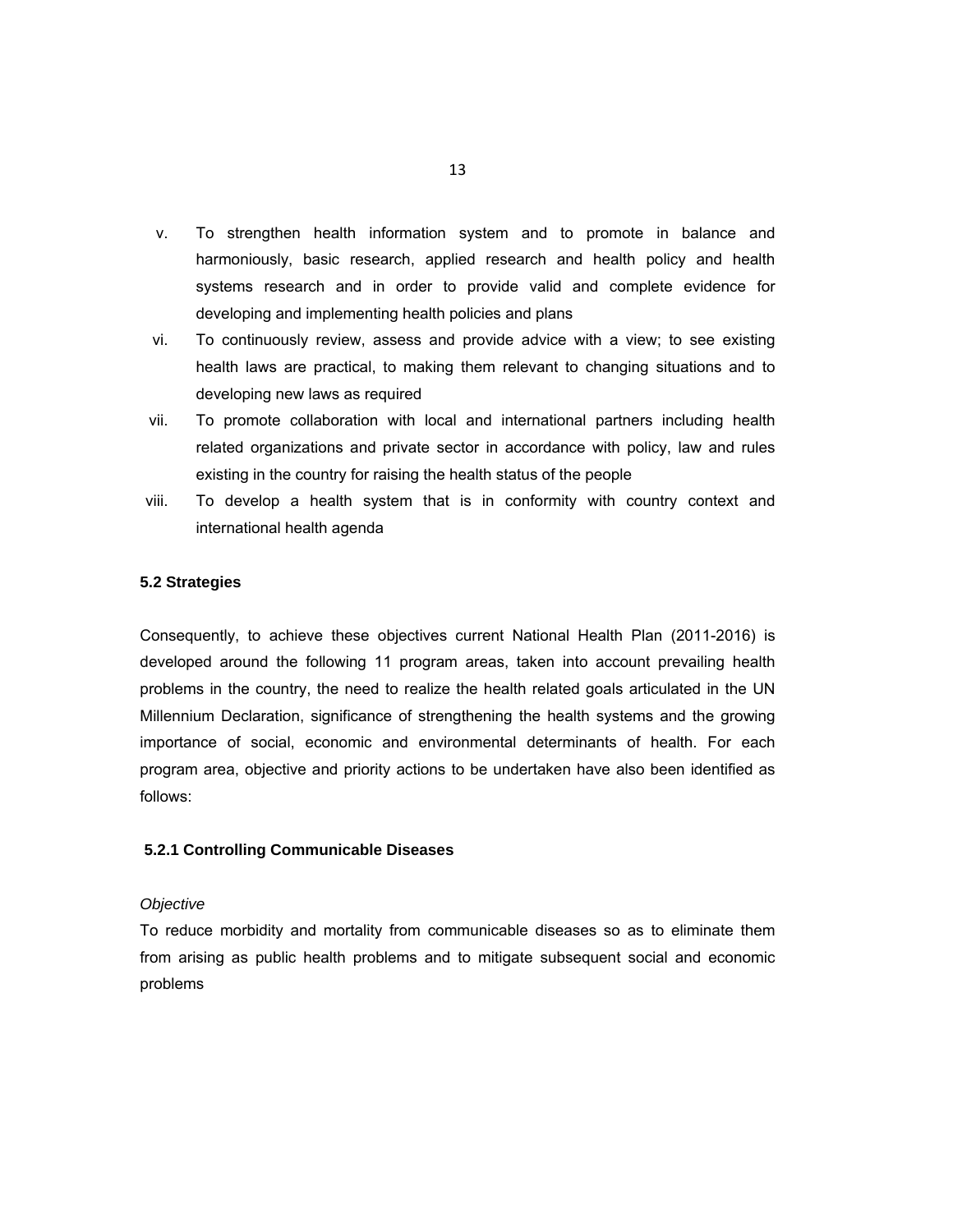# *Priority Actions*

Controlling diseases of national concern

HIV/AIDS

**Tuberculosis** 

Malaria

Preventing and controlling emerging and re-emerging diseases

Controlling Vector Borne Diseases (Malaria not included)

Controlling Vaccine Preventable Diseases

Controlling Zoonotic Diseases

Sustaining achievement made for the diseases under consolidation

Leprosy

Trachoma

Managing public health emergencies

# **5.2.2 Preventing, Controlling and Care of Non-Communicable Diseases and Conditions**

# *Objective*

To prevent and reduce disease, disability and premature deaths from chronic noncommunicable diseases and conditions

# *Priority Actions*

Priority actions are developed with the aim to preventing, controlling and providing care for the following categories of diseases/conditions

- (a) Chronic non-communicable diseases/conditions with shared modifiable risk factorstobacco use, unhealthy diet, physical inactivity, harmful use of alcohol Cardiovascular disease Diabetes Mellitus **Cancer** Chronic respiratory disorders (b) Non-communicable diseases/conditions of public health importance
	- Accidents and injuries
	- Disabling conditions
	- **Blindness**
	- Deafness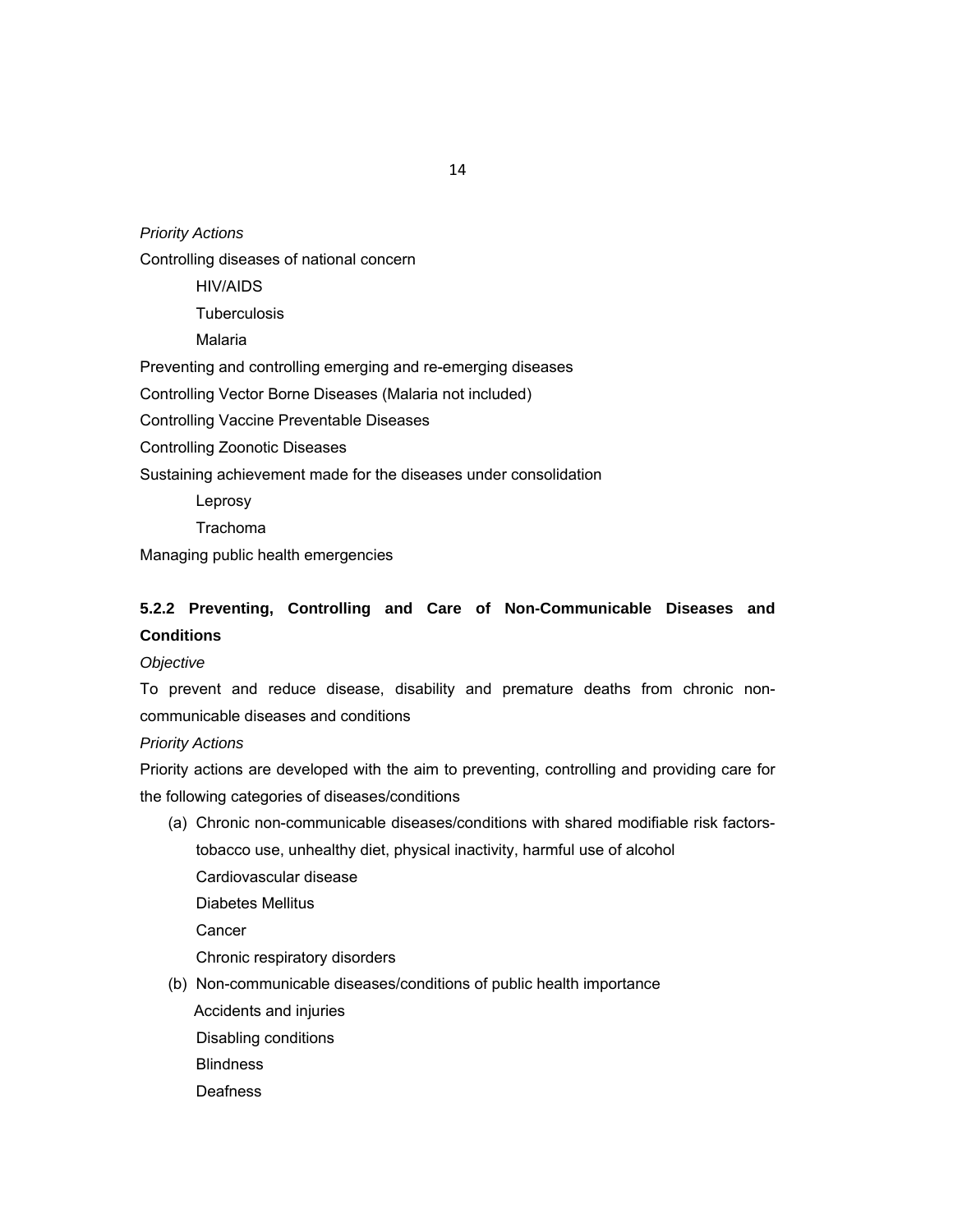Community based rehabilitation Mental Health Substance abuse Snake bite

# **5.2.3 Improving Health of Mothers, Neonates, Children, Adolescent and Elderly as a Life Cycle Approach**

*Objective* 

To improve health through reducing disease, disability and death among population including mothers, neonates and children using life cycle approach

# *Priority Actions*

Priority actions are to be taken with the view to providing comprehensive health services as relevant for each age group covering the followings: Reproductive health Neonates and Under-five health development Adolescent health development School health development Elderly health care

# **5.2.4 Improving Hospital Care**

# *Objective*

To improve the quality and coverage of diagnostic, curative and rehabilitative service

*Priority Actions*  Promoting quality of hospital services Ensuring safety in service provision Provision of essential medicine Regulating and promoting private health care services Promoting quality nursing and midwifery services Promoting laboratory and blood services Managing logistic (medicine/equipment) information system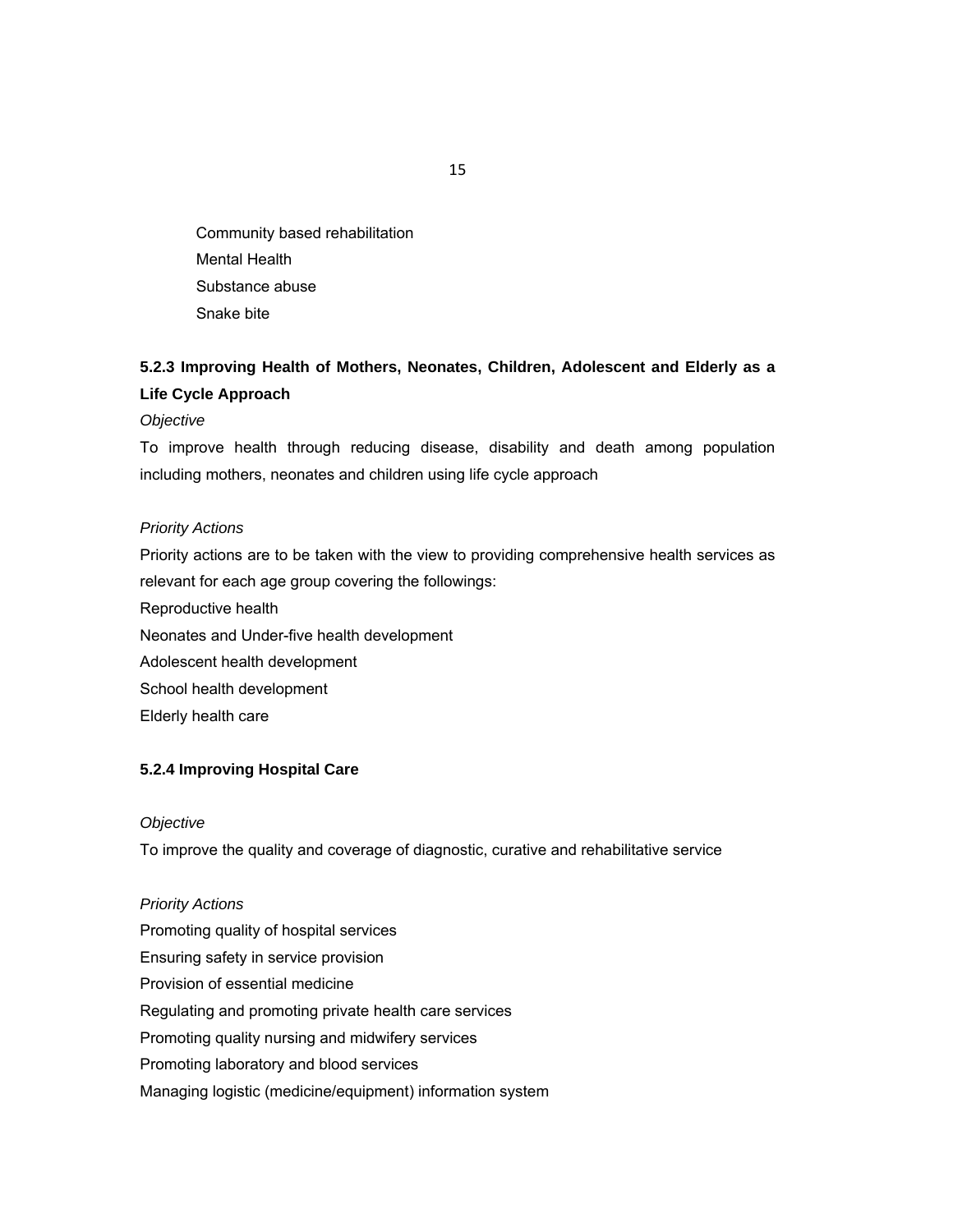# **5.2.5 Traditional Medicine Development**

# *Objective*

To promote provision of quality health services for the people with traditional medical science

# *Priority actions*

Training and production of qualified traditional medical practitioners Improving quality and coverage of traditional medical care Promoting availability of safe and efficacious traditional medicine Promoting traditional medical research Development of herbal gardens and sufficiency of raw materials for manufacturing traditional medicine

# **5.2.6 Human Resources for Health Development**

# *Objective*

To raise the health status of the people and to ensure sustained development of comprehensive health services through production of quality human resources for health according to the needs of the country and planning for effective utilization

# *Priority Actions*

Training of human resources for health Upgrading training institutes, facilities and faculties Continuing medical education and development of ICT network Strategic plan for development of human resources for health

# **5.2.7 Promoting Health Research**

# *Objective*

To conduct health researches that will contribute to health sector development and realizing objectives of the Ministry of Health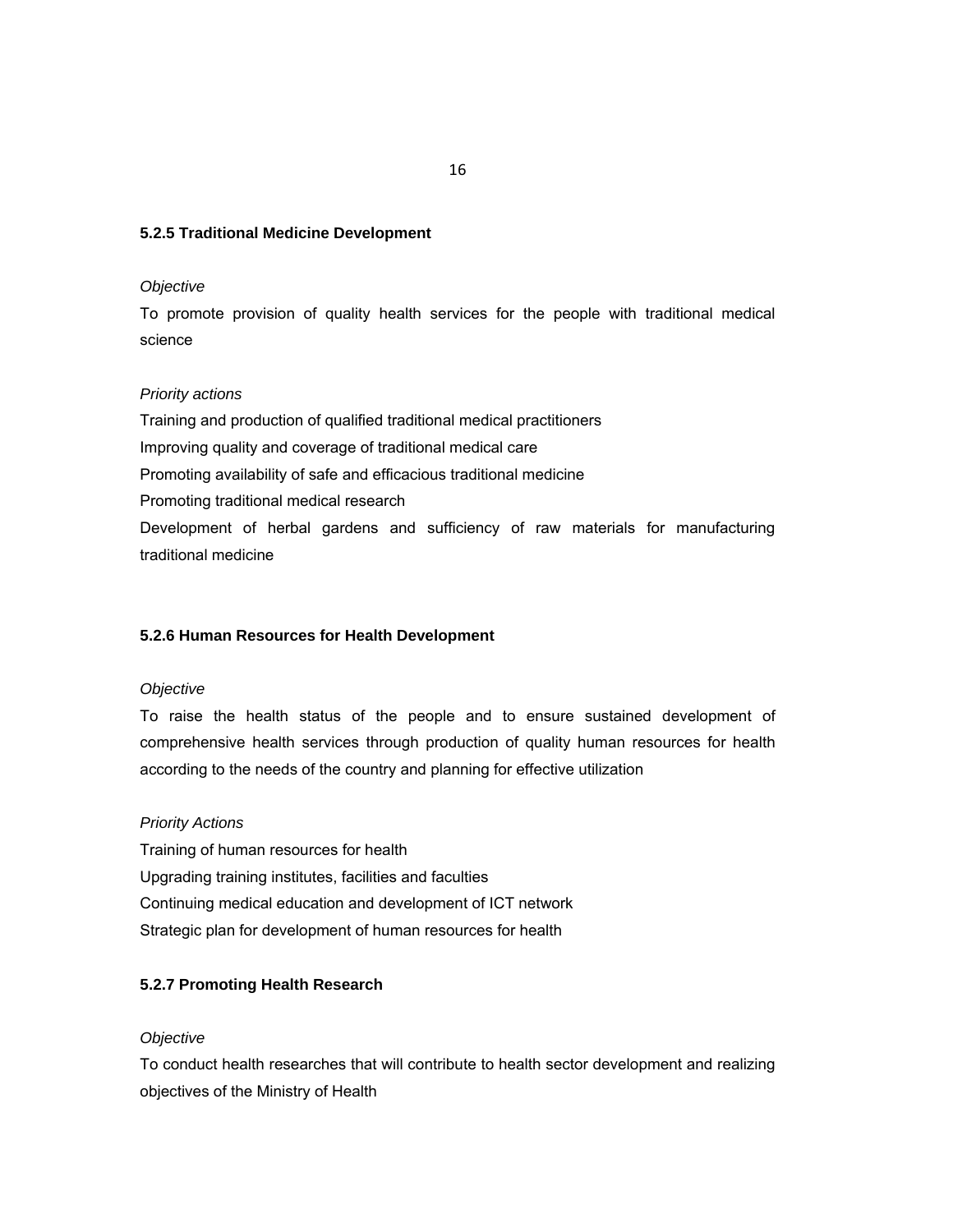# *Priority Actions*

Priority actions are developed with the view to conducting research covering the following areas:

Health policy and health system Communicable diseases Non-communicable diseases Environmental health Traditional medicine Academic and technology development Capacity strengthening

# **5.2.8 Addressing Determinants of Health**

# *Objective*

To prevent and control emergence of health problems and diseases consequent to unhealthy life styles and behavior of people and environmental conditions

*Priority Actions*  Environmental health risk assessment and control Occupational health and safety Control of air and water pollution Community water supply and sanitation Health city and urban health Hospital waste management Tobacco control

# **Gender**

# **5.2.9 Nutrition Promotion**

# *Objective*

To enable every citizen to have nutritional status supporting health and prolonging live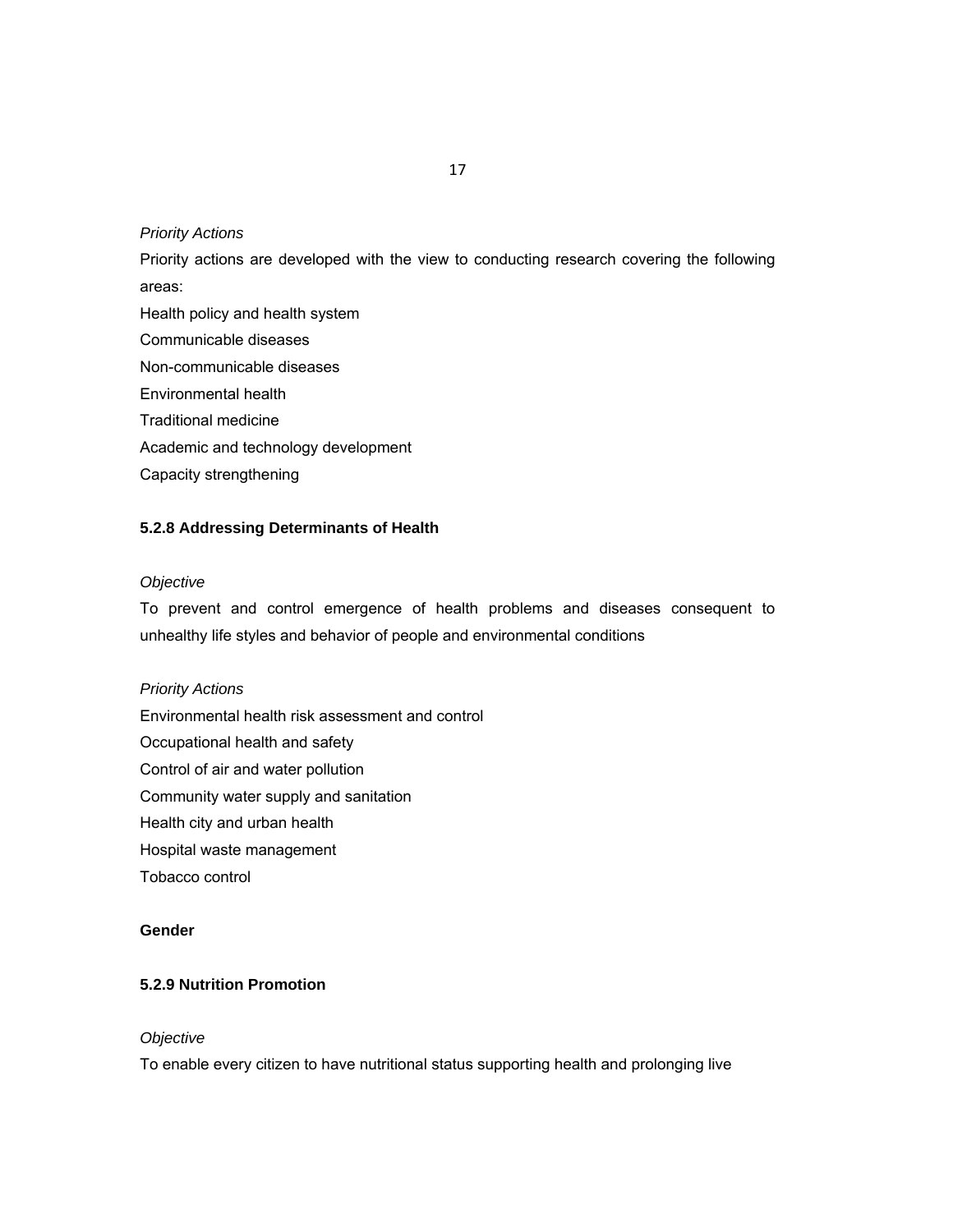# *Priority Actions*  Nutrition development Nutrition monitoring Preventing and controlling micro-nutrient deficiency Capacity strengthening Laboratory support

# **5.2.10 Strengthening Health System**

# *Objective*

To support development of a health system that will be in conformity with changing political, economic, social, and environmental situations and technology development and ensure health services provided are effective, efficient and equitable

# *Priority Actions*

Priority actions are developed for improving the following health system building blocks Financing health Health information International health cooperation Leadership and governance

# **5.2.11 Expanding Health Care Coverage in Rural, Peri-Urban and Border Areas using Primary Health Care Approach**

# *Objective*

To improve health in rural, peri-urban and border areas through primary health care approach

# *Priority Actions*

Priority actions are developed within the context of primary health care with the view to improving access and coverage for the poor and marginalized.

Rural health development

- Peri-urban health care
- Border area health development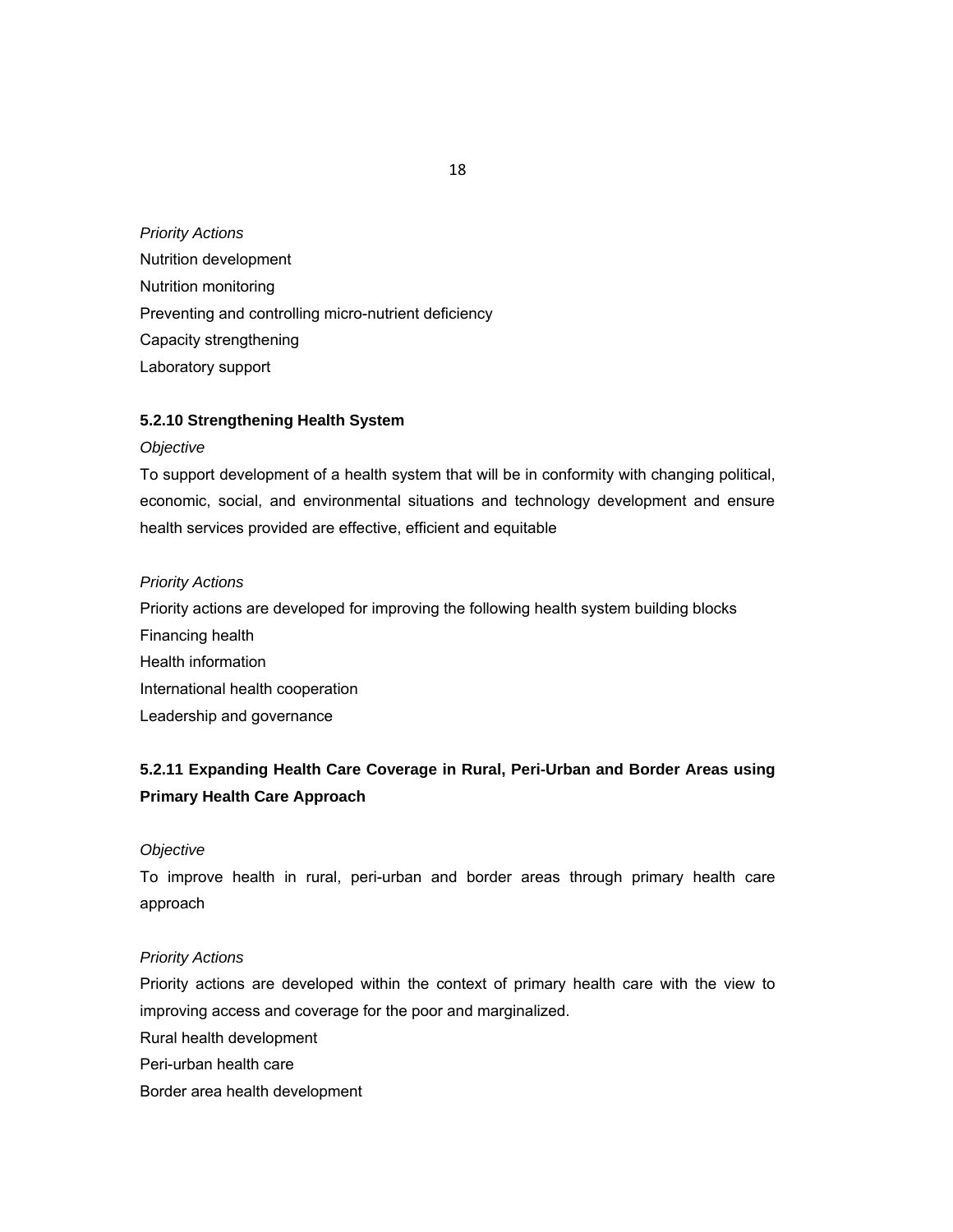Based on these strategies and priority actions current National Health Plan is structured as follows:

| Sr. | Programme Area                              | Projects                                               |  |
|-----|---------------------------------------------|--------------------------------------------------------|--|
| 1.  | Controlling communicable diseases           | 1. Epidemiological Surveillance and Response           |  |
|     |                                             | 2. Disaster Management and Public health               |  |
|     |                                             | Emergency                                              |  |
|     |                                             | 3. Expanded Programme of Immunization                  |  |
|     |                                             | 4. Zoonotic Diseases Control                           |  |
|     |                                             | 5. National Tuberculosis Control                       |  |
|     |                                             | 6. Leprosy Control                                     |  |
|     |                                             | 7. National AIDS and Sexually Transmitted              |  |
|     |                                             | <b>Diseases Control</b>                                |  |
|     |                                             | 8. Vector Borne Diseases Control                       |  |
|     |                                             | 9. Trachoma Control and Prevention of Blindness        |  |
| 2.  | Preventing, Controlling and Care of Non-    | 1. Control of chronic diseases                         |  |
|     | <b>Communicable Diseases and Conditions</b> | - Cardiovascular diseases                              |  |
|     |                                             | - Diabetes mellitus                                    |  |
|     |                                             | - Cancer                                               |  |
|     |                                             | - Chronic respiratory diseases                         |  |
|     |                                             | 2. Accident and injuries                               |  |
|     |                                             | 3. Mental health and substance abuse                   |  |
|     |                                             | 4 Snake bite control                                   |  |
|     |                                             | 5. Community based rehabilitation                      |  |
| 3.  | Improving Health of Mothers, Neonates,      | 1. Reproductive health                                 |  |
|     | Children, Adolescent and Elderly as a       | 2.<br>Neonatal<br>and<br>Under-five<br>child<br>health |  |
|     | Life Cycle Approach                         | development                                            |  |
|     |                                             | 3. Adolescent health (school and out of school)        |  |
|     |                                             | 4. Primary dental and oral health                      |  |
|     |                                             | 5. Elderly health care                                 |  |
| 4.  | Improving Hospital Care                     | 1. Quality of Health Care Service in Hospitals         |  |
|     |                                             | 2. Patient safety and medical security                 |  |
|     |                                             | 3. Myanmar essential drug                              |  |
|     |                                             | 4. Nursing care and improving nursing quality          |  |
|     |                                             | 5. Laboratory and blood safety                         |  |
|     |                                             | 6. Logistic information                                |  |
|     |                                             | 7. Regulation of private health care                   |  |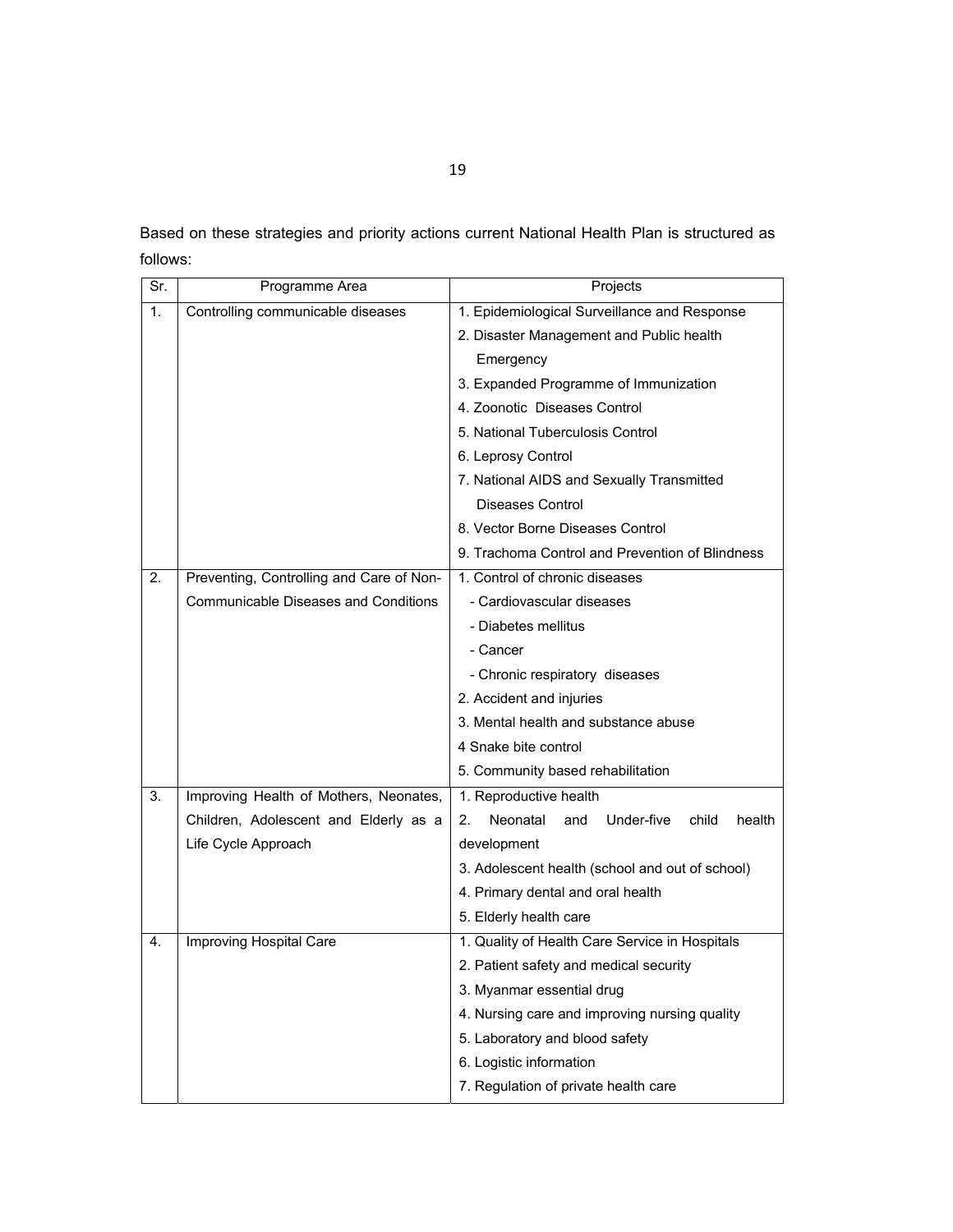| ۰. | I             |
|----|---------------|
|    | ۰.<br>×<br>۰. |

| Sr. | Programme Area                    | Projects                                         |
|-----|-----------------------------------|--------------------------------------------------|
| 5.  | Traditional health development    | 1. Human resources for health development (TM)   |
|     |                                   | 2. Promoting quality of traditional medical care |
|     |                                   | 3. Production of quality traditional medicine    |
|     |                                   | 4. Promoting traditional medical research and    |
|     |                                   | development                                      |
|     |                                   | 5. Herbal garden development                     |
| 6.  | Human resources for health        | 1. Training of human resources for health        |
|     | development                       | 2. Upgrading training institutes, facilities and |
|     |                                   | faculties                                        |
|     |                                   | 3. Continuing medical education and development  |
|     |                                   | of ICT network                                   |
|     |                                   | 4. Strategic plan for development of human       |
|     |                                   | resources for health                             |
| 7.  | Promoting Health Research         | 1. Research on Health Policy & Health System     |
|     |                                   | 2. Research on Communicable Diseases             |
|     |                                   | 3. Research on Non-communicable Diseases         |
|     |                                   | 4. Research on Environmental Health              |
|     |                                   | 5. Research on Traditional Medicine              |
|     |                                   | 6. Research on Academic & Technology             |
|     |                                   | Development                                      |
|     |                                   | 7. Research on Capacity Strengthening            |
|     |                                   | 8. Research on Dissemination & Knowledge         |
|     |                                   | Management                                       |
|     |                                   |                                                  |
| 8.  | Addressing Determinants of Health | 1. Environmental Health Risk Assessment and      |
|     |                                   | Control                                          |
|     |                                   | 2. Occupational Health and Safety                |
|     |                                   | 3. Air and Water Pollution Control               |
|     |                                   | 4. Water and Sanitation                          |
|     |                                   | 5. Healthy City and Urban Health                 |
|     |                                   | 6. Hospital Waste Management                     |
|     |                                   | 7. Consumer Protection                           |
|     |                                   | 8. Food Control                                  |
|     |                                   | 9. Pharmaceuticals and Medical Devices Quality   |
|     |                                   | and Safety                                       |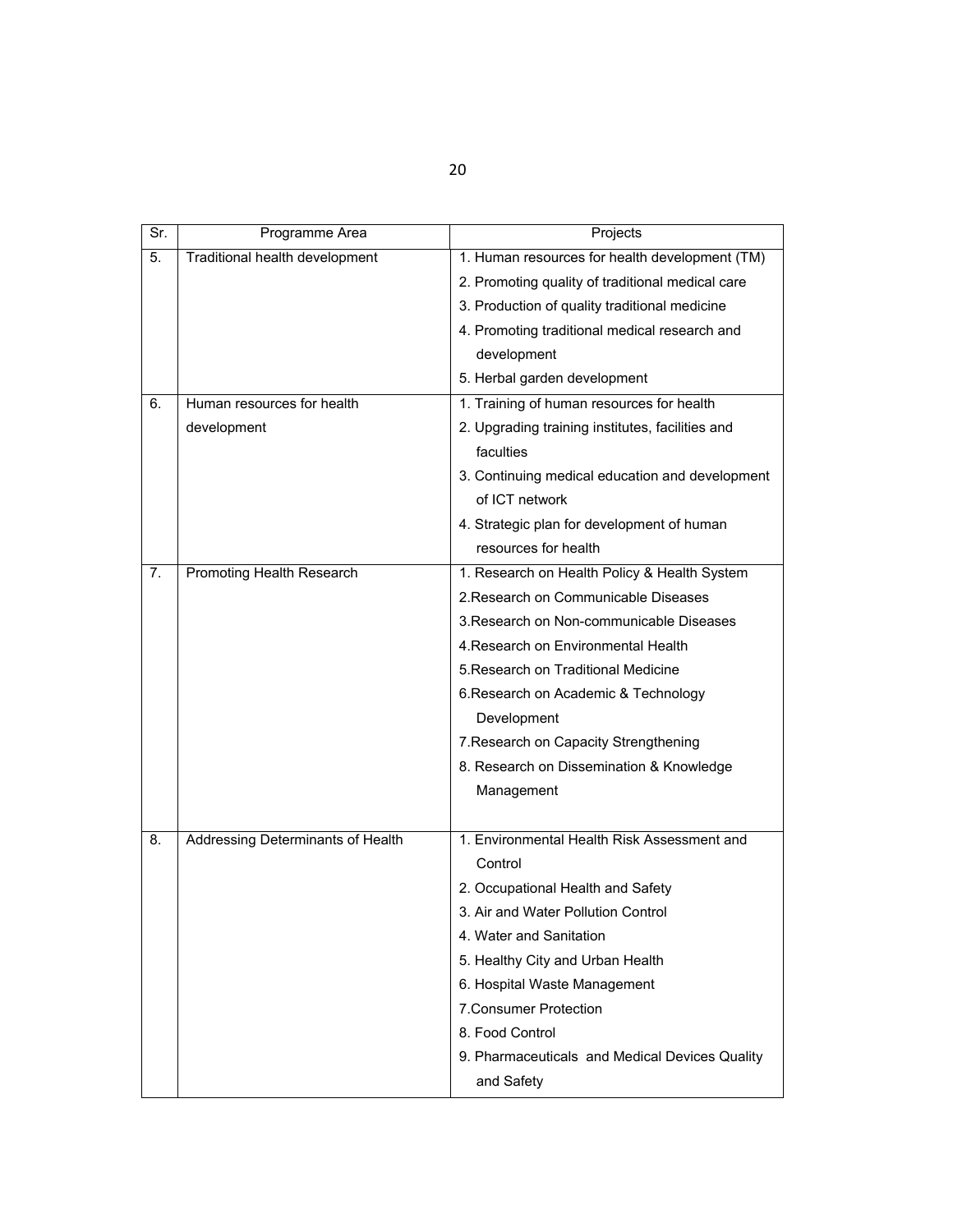| Sr. | Programme Area                      | Projects                                   |
|-----|-------------------------------------|--------------------------------------------|
|     |                                     | 10. Consumer Protection (cosmetics)        |
|     |                                     | 11. Health Promotion                       |
|     |                                     | 12. Gender and Women Health                |
|     |                                     | 13. Tobacco Control                        |
| 9.  | <b>Nutrition Promotion</b>          | 1. Protein Energy Malnutrition Control     |
|     |                                     | 2. Iodine Deficiency Disorders Elimination |
|     |                                     | 3. Vitamin A Deficiency Elimination        |
|     |                                     | 4. Iron Deficiency Anaemia Control         |
|     |                                     | 5. Beri Beri Control                       |
|     |                                     | 6. Over-nutrition and Obesity Control      |
|     |                                     | 7. Household Food Security                 |
| 10. | Strengthening Health System         | 1. Promoting Leadership and Governance     |
|     |                                     | 2. Health Care Financing                   |
|     |                                     | 3. Health Information Management System    |
|     |                                     | 4. International Health                    |
|     |                                     | 5. Township Health System Development      |
| 11. | Rural, Peri-urban and Border Health | 1. Rural Health development                |
|     |                                     | 2. Border Area Health Development          |
|     |                                     | 3. Peri-urban Health                       |
|     |                                     | 4. Public Health Nursing                   |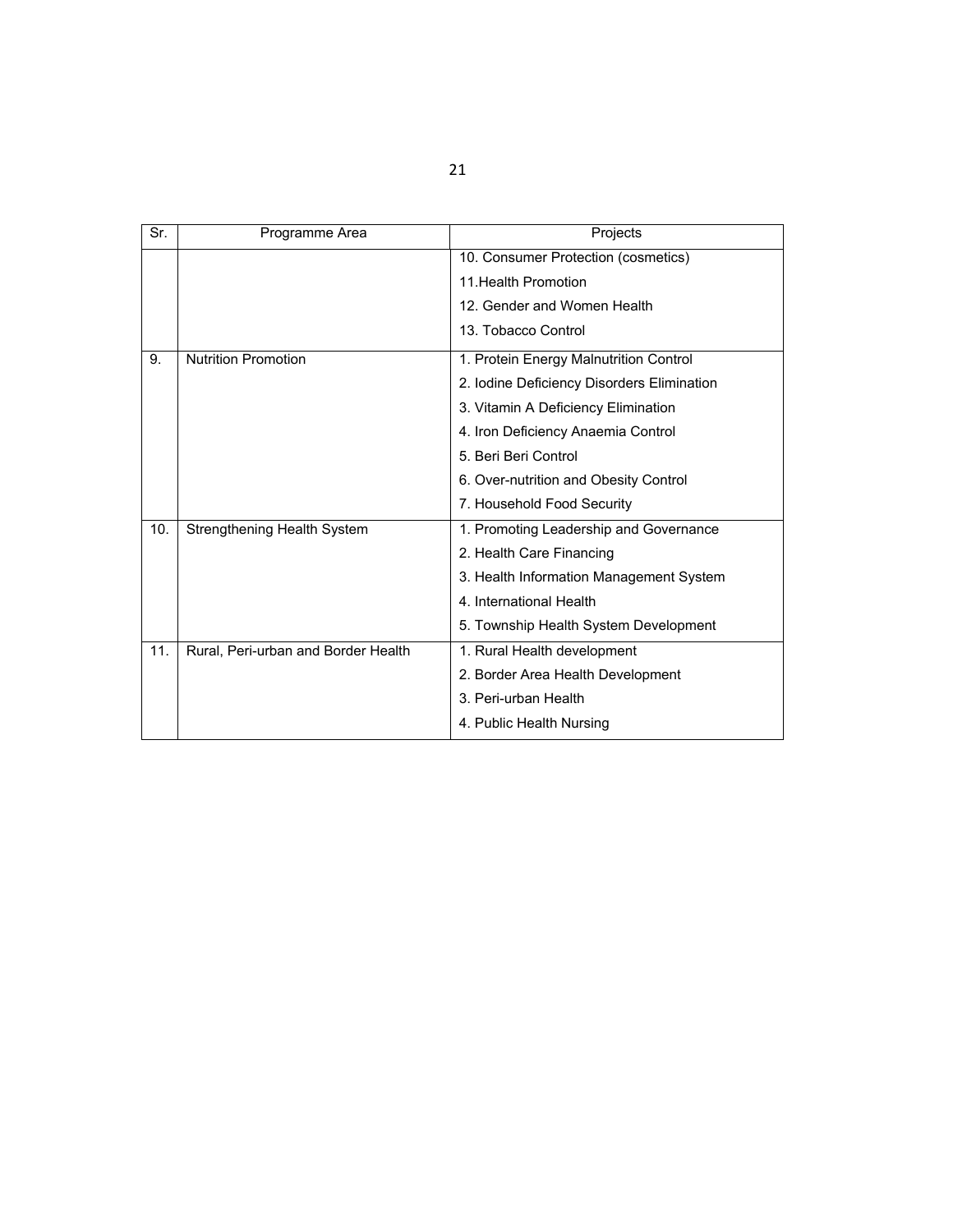# **6. National Health Plan (2011-2016) – 11 Programme Areas**

# **6.1 Communicable Disease Control Programme**

# **6.1.1 Situation Analysis**

Disease control activities had been undertaken since the country regained independence and campaigns had been established to fight against major infectious diseases in collaboration with the World Health Organization and the United Nations Children Fund. Since 1978 integration of health services was carried out and disease control activities were implemented in integrated approach with involvement of basic health staff.

# *6.1.1.1 Epidemiological Surveillance and Response:*

A constant epidemiological surveillance of disease outbreaks and control of communicable diseases is being undertaken nationwide. Activities for controlling diseases of national concern like HIV/AIDS, malaria and tuberculosis are included in this programme while other communicable diseases, emerging communicable diseases and other communicable diseases that have regional importance are also to be tackled through activities encompassing surveillance and control. Central Epidemiology Unit (CEU) is responsible for the surveillance and control of communicable diseases classified in two broad categories viz principal epidemic diseases such as severe diarrhoea (Cholera), dengue haemorrhagic fever, plague, HIV/AIDS. Meningococcal disease is designated as epidemic prone disease that needs to be reported immediately. Seventeen Diseases and conditions are put under national surveillance. Diarrhoeal diseases such as diarrhoea, dysentery, food poisoning, typhoid and paratyphoid and vaccine preventable diseases such as measles, neonatal tetanus, other tetanus, diphtheria, and whooping cough are included in the list. CEU is also responsible for surveillance of new emerging diseases like avian influenza, acute flaccid paralysis (AFP) and Adverse Events Following Immunization (AEFI) surveillance as well as outbreak investigation, rapid response and control activities for all epidemic prone communicable diseases. Related to disease surveillance some of the major challenges are sporadic disease outbreaks are occurring in some areas including highly pathogenic Avian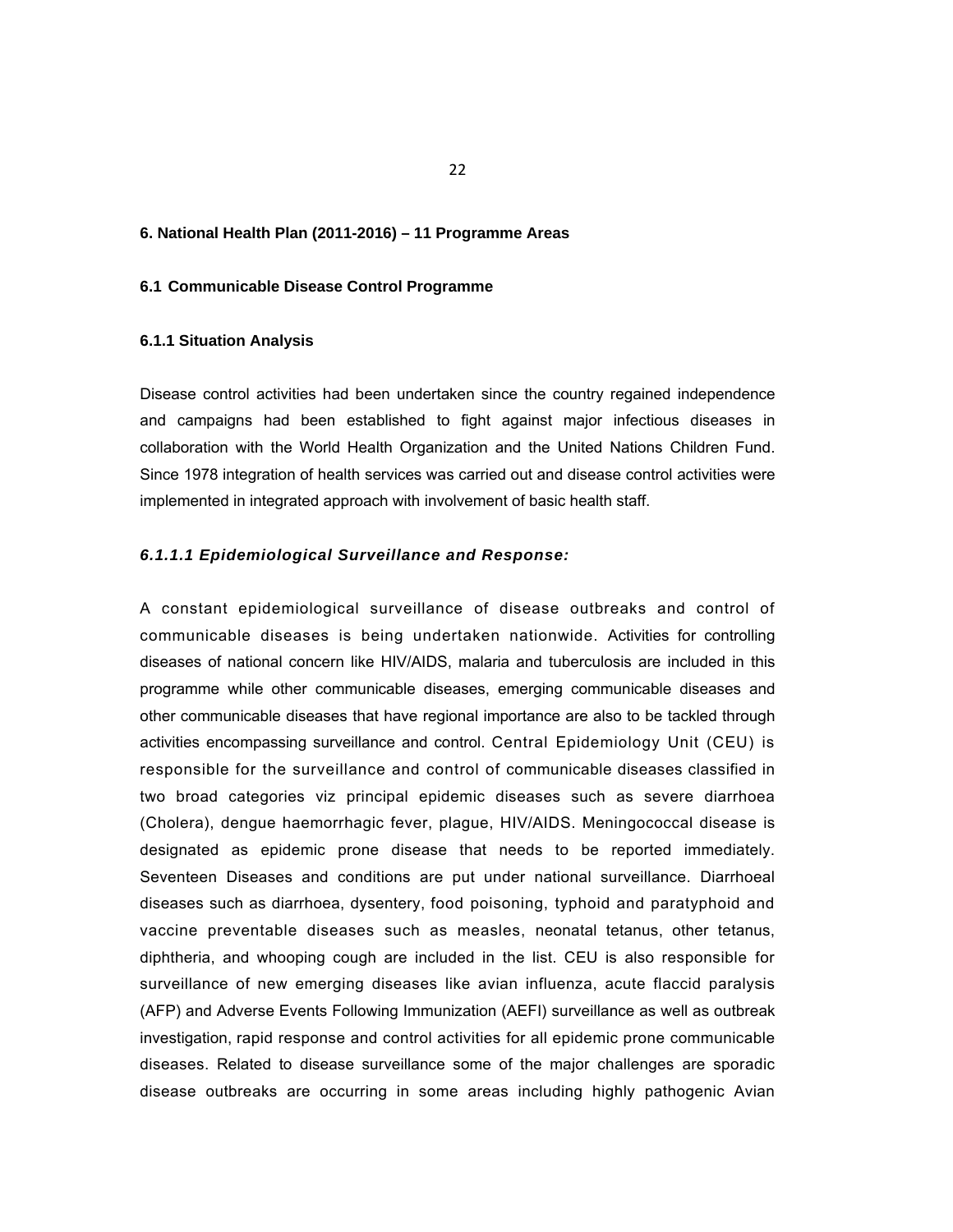Influenza Infection, probably causing human infection, outbreak among poultry farms. The skill of basic health staff in early detection, reporting and response activities for control of communicable diseases need further strengthened, including public awareness programmes for communities.

# **6.1.1.2 Disaster Management and Public Health Emergency:**

In December 2004 Myanmar has a bitter experience where a Tsunami developed perishing many human lives and properties in South East Asia. After an earthquake of severe intensity with its Epicentre about (1000) miles Northwest of Jakarta, Indonesia, Tsunami was recorded at (7:32:4) am on 26 December 2004. Nine Earthquake of intensity about (6) on the Richter scale were felt in the Andaman Sea. Some coastal region in Myanmar, Ayeyarwaddy, Tanintharyi, Yangon Division and Rakhine State suffered loss of lives and property owing to the aftershocks in the earthquakes. Various forms of disaster such as fire, cyclones, storms, floods, etc also occur from time to time in Myanmar. The country needs to improve preparedness and response to any disaster that could strike at anytime and in any place of the country.

To undertake disaster management effectively, the Committee on National Disaster Preparedness and Response was formed with the chairmanship of Prime Minister of the Government of the Union of Myanmar, with Ministers from respective Ministries and NGOs as members. Ten sub committees were formed under the National Disaster preparedness & Response committee. State/Division level, district level and township level working committees were also formed and these working committees conducted disaster management tasks in their respective area. Under the Ministry of Health, Emergency Management and Response Team were formed at central and State/ Division Levels. Central Team includes Director General, Deputy Director General and All Directors from Department of Health.

Ministry of Health had drawn up a contingency plan for Disaster Management of Myanmar which covers all type of disaster such as Fire, Flood, Strom and Earthquake. Ministry of Health had already prepared the Mass Casualty Plan (Hospital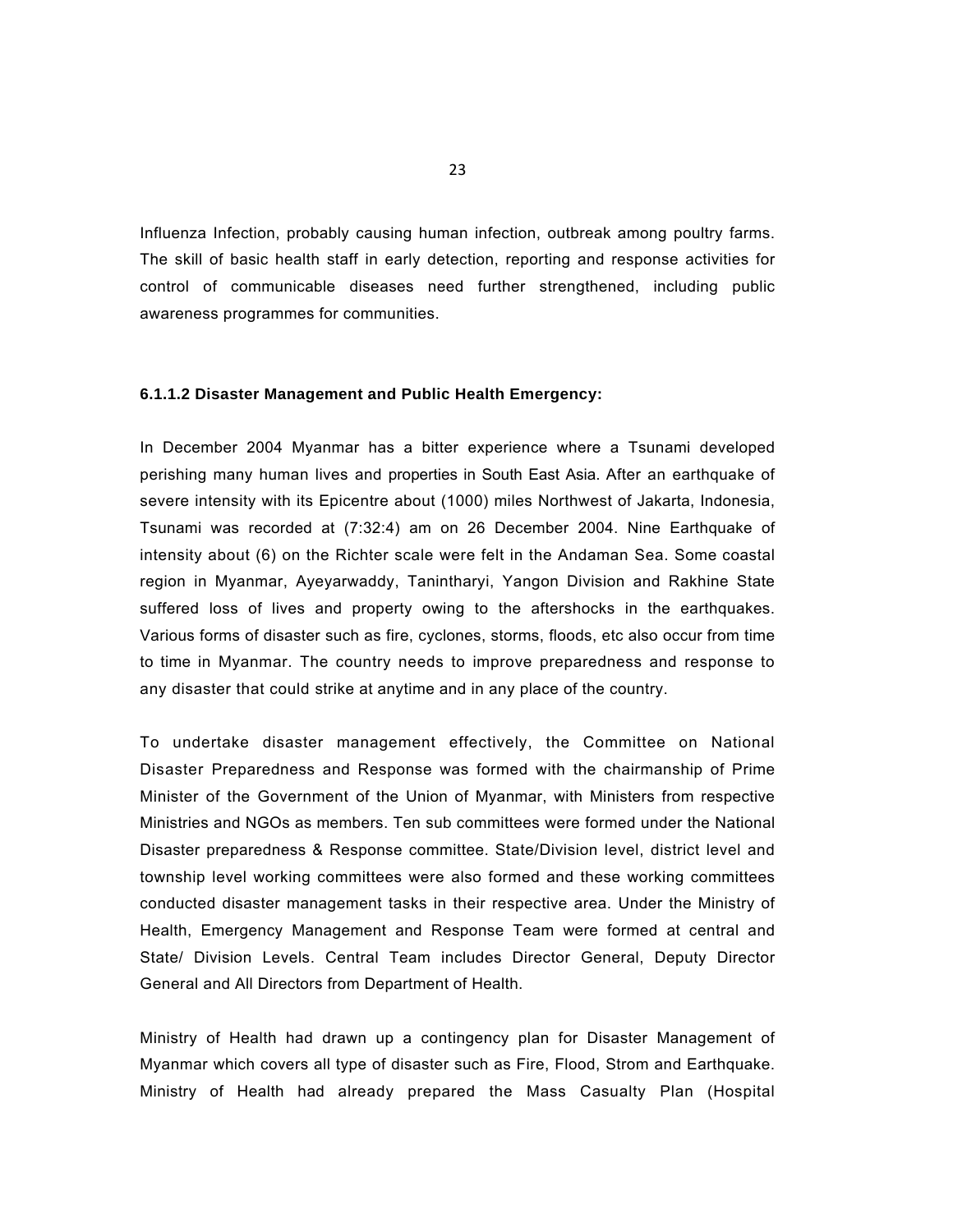Emergency Management Plan) in all major Hospitals and Disaster Preparedness Plan in all Township health departments. Ministry of Health has conducted Disaster Management Training courses for Medical officer and Paramedics. Ministry of Health made coordination with Department of Meteorology and Hydrology, Department of Relief and Resettlement, Department of Irrigation, Myanmar Police Force and Myanmar Red Cross Society for effective lecturing of their experiences and international knowledge about Disaster Management. Department of Relief and Resettlement and Myanmar Red Cross Society also conducted Disaster Management Training Course in all States/Divisions.

As a preparedness measure, the stock dumping centers of relief goods have been established in major towns of the states and divisions by Relief and Resettlement Department. There are 18 stocks piling warehouses all over the country where relief good such as clothing blankets, cooking pots enough for (1000) families to (2500). In Yangon central warehouse stored relief good, enough for (10000) households and materials for supporting relief goods can be speedily dispatched to disaster stricken area from nearest warehouse and central store. Myanmar Red Cross Society also had ware house and Ministry of Health has Medical sub depot in all State/Division for Emergency Management. The general objective is to implement of disaster prevention activities effectively and to accelerate emergency preparedness activities and to strengthen surveillance activities for early warning and effective response in disaster prone area and to strengthen national and local capacities for disaster preparedness and response.

# **6.1.1.3 Expanded Programme on Immunization:**

In respect of Expanded Programme on Immunization programme, it has been implementing the reduction of morbidity and mortality due to vaccine preventable diseases among the children aged 1 to 5 years with the aim of reduction of under- five mortality by the year 2015, to the two-third of 1990, thereby achieving the MDG 4. As one of the unit under Department of Health, Central Expanded Programme on Immunization is taking the responsible for setting policy and multi-year planning for National Immunization Progrmme, management of vaccine and cold chain, distribution of logistics, monitoring the immunization activities of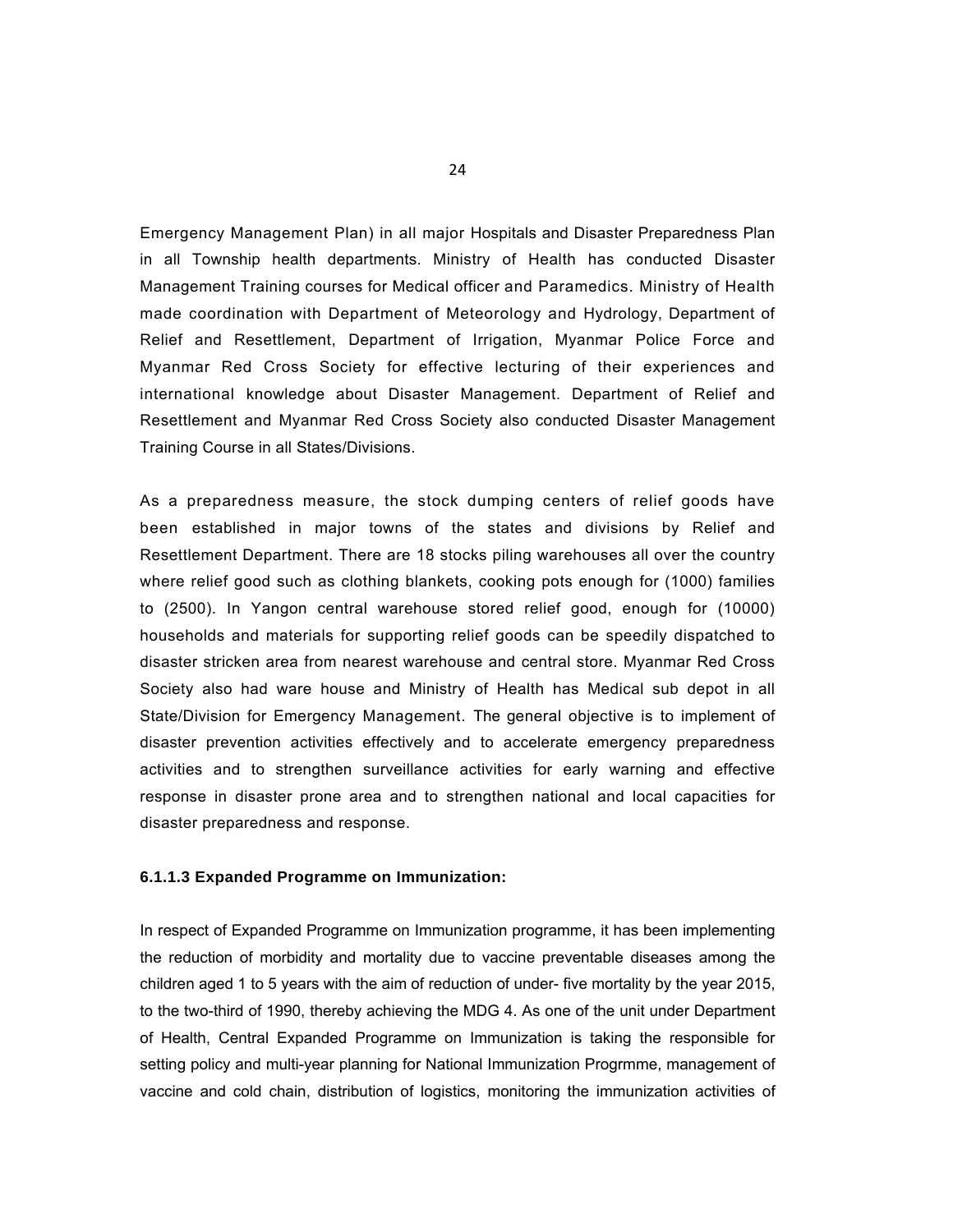Regions and States, Surveillance of Vaccine Preventable Diseases and Response to Vaccine Preventable Diseases outbreaks including Supplementary Immunization Activities (SIA). The main partners of the Programme are WHO, UNICEF, Global Alliance for Vaccine (GAVI) and national and international Non-governmental Organizations and Civil Service Organizations like Myanmar Maternal and Child Welfare Association (MMCWA), Myanmar Women Affairs' Federation (MWAF) and Myanmar Medical Association (MMA).

The objective of the Expanded Programme on Immunization is to reduce and eliminate the morbidity and mortality of vaccine preventable diseases. According to Global Immunization Vision and Strategy-GIVS, EPI has set the following specific objectives: to achieve the coverage at least 80% in all townships and 95% nationally; to sustain the country status of elimination and eradication of vaccine preventable diseases from the public health problem; to achieve polio eradication by the year 2013 and measles elimination by the year 2015 to be in line with regional goal; to introduce new appropriate vaccine/ vaccines by the year 2013 thereby reducing the morbidity and mortality among under 5 children. Ministry of Health has been formulated the plan for strengthening routine immunization in country as soon as the immunity gaps have been identified through the evaluation of the programme and surveillance system of vaccine preventable diseases. The following prioritized activities are being determined in the identified areas in specified timeline: advocacy to the new State and Regional governments; increasing EPI workforce by assigning the Public Health Supervisors Grade II as vaccinators; modified immunization policy focusing in quantity of service; strengthening the cold chain management (stock and vaccine); capacity building of mid level managers for EPI (Township Medical Officers); health promotion by awareness raising and demand generation through mass media and IEC with ethnic Languages; more participation of local NGOs and INGOs in each step of immunization activities. As on the accomplishment of filling the gaps of immunization coverage with the increased political commitment and investment, Myanmar will keep its honor for the commitments in 2012 as a year of intensification of routine immunization with the modification of existing country's policy for 2012 to be in line with the regional policy.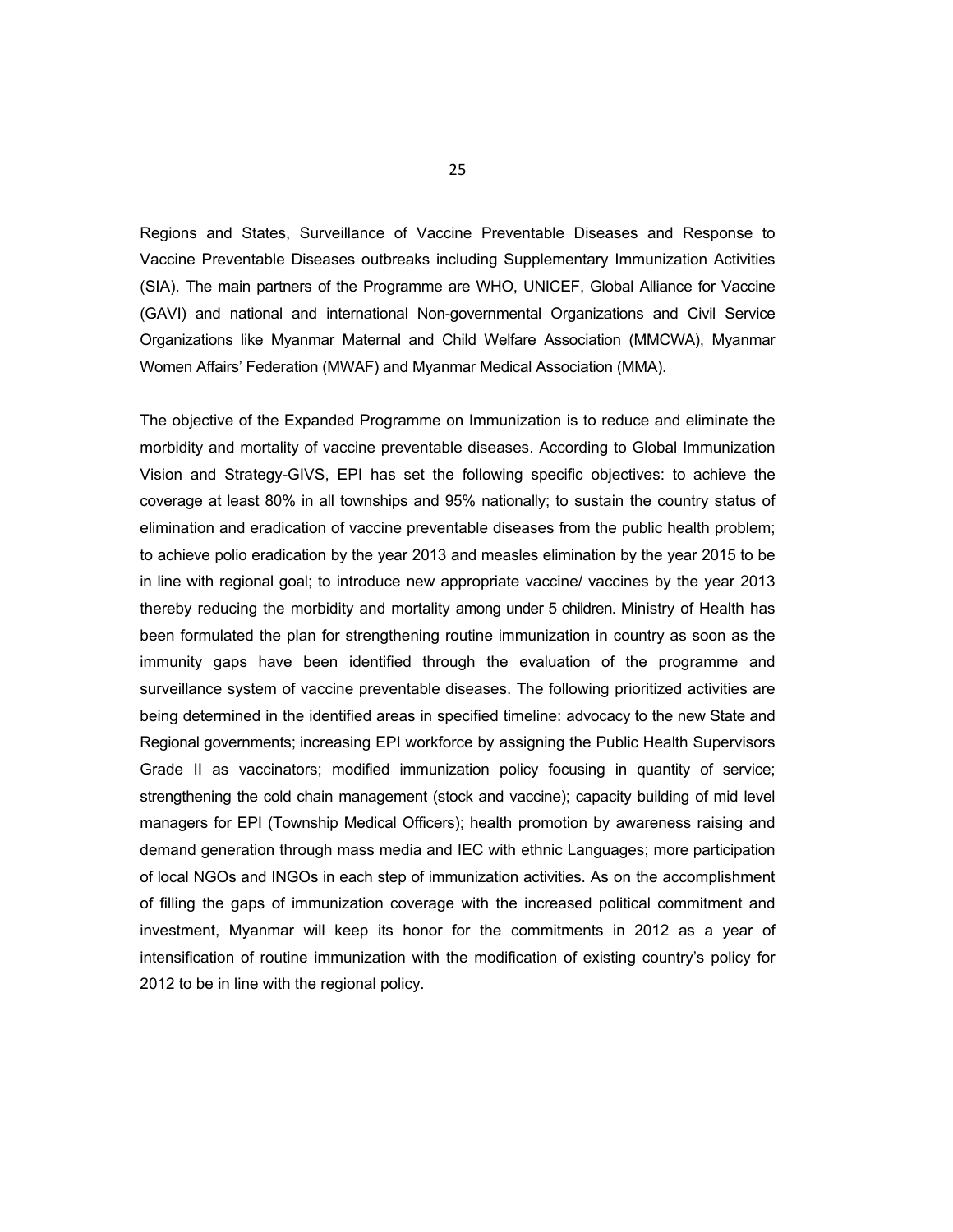# **6.1.1.4 Zoonotic Diseases Control:**

The project will primarily tackle Plague and Rabies but any re-emerging, resurging and emerging zoonotic diseases will be put under surveil**l**ance, and containment of them will be executed whenever necessary. Anthrax is usually seen in the country as cutaneous form commonly contracted by handling of cattle, goats etc. But in modern era the threat of bioterrorism have to be anticipated. The National Task Force for Control and Management of Anthrax has already formed for anthrax of bioterroristic in nature. In case of such attack of anthrax, the project will co-operate with the Central Epidemiology Unit (CEU) in control of the disease in line with the directives of the National Task Force. Avian influenza is one currently worldwide important zoonotic disease. Control activities in Myanmar are being in progress with the formulation of National Strategic Plan on Prevention and Control of Avian and Influenza Pandemic Preparedness and Response.

Since 1995 there has been no human plague case. The enzootic condition is naturally noticed through vigilant surveillance and put under prompt response. The data source is Diseases Under National Surveillance of Health Management and Information System of Department of Health Planning. There is still under reporting of rabies and it is expected that the magnitude of problem is greater than the present figures. The trend is seen as gradually increasing in nature. According to hospital based surveillance of leptospirosis in medical ward of Insein General Hospital (2005), clinical leptospirosis was seen as 1.4% of total admissions (i.e. 31 out of 2243 admissions). Leptospirosis along with anthrax and dog bite are also put up in HMIS system starting this year for national surveillance. The objective of the project is to strengthen surveillance of plague, rabies, anthrax and leptospirosis and to raise awareness of new emerging or remerging zoonotic diseases.

# **6.1.1.5 National AIDS and Sexually Transmitted Disease:**

The majority of HIV infections in Myanmar have been in men, with the male to female ratio declining from 8 to 1 in 1993 to 1.9 to 1 in 2009. By 2015, it is projected that the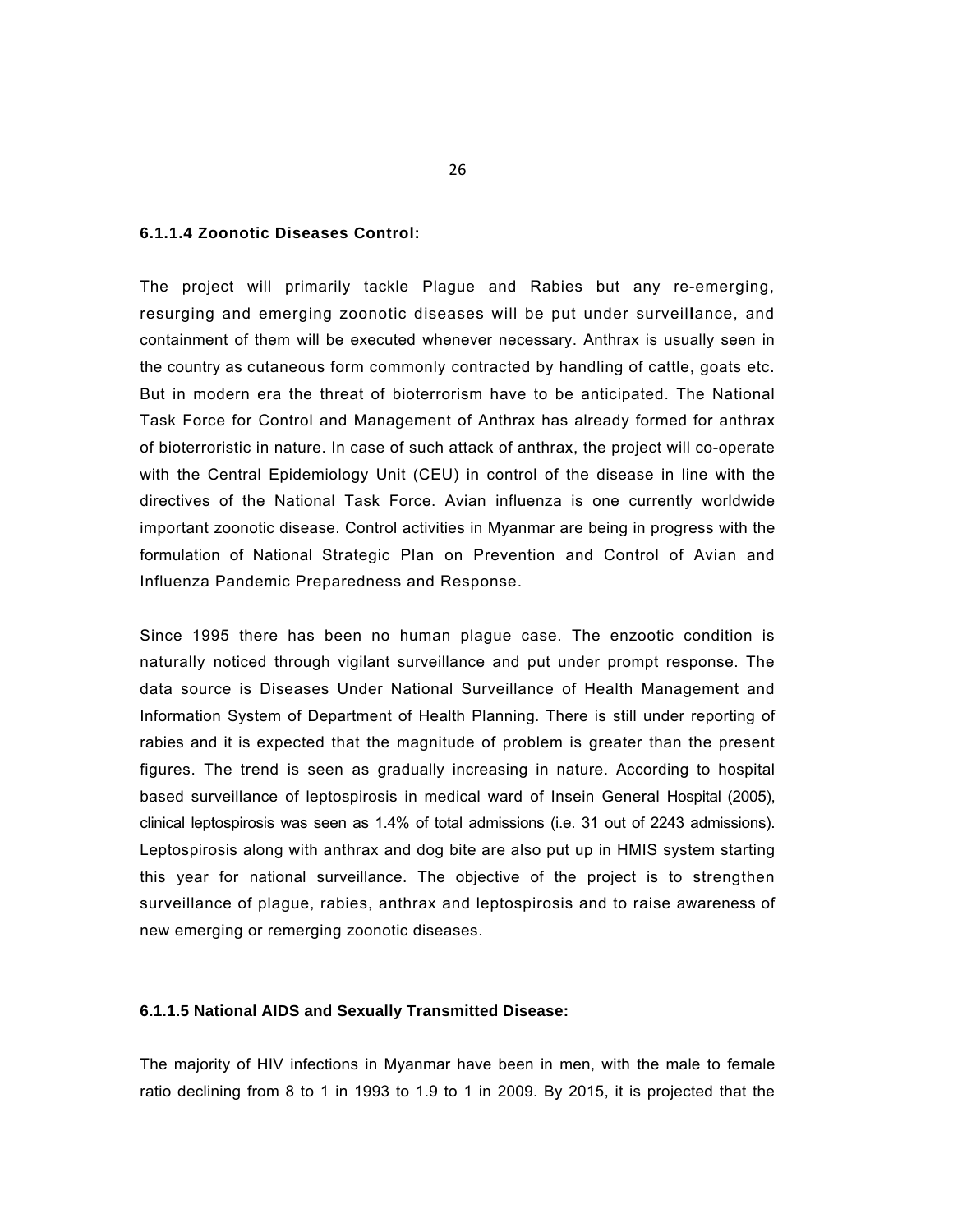male to female ratio will be 1.6:1. These women are largely the sexual partners of current and former FSW clients and MSM. It is estimated that the number of pregnant women living with HIV was about 4,300 in 2009.

HIV/AIDS prevention and care activities had been implemented since 1989 and National Health Committee has laid down clear guidelines to fight AIDS and prevention and control activities are being carried out as a national concern. The National AIDS Committee, founded since 1989 is an active multisectoral body for formation of National Strategic Plan to prevent and control HIV/AIDS in Myanmar. National AIDS Programme comprising of headquarter, 45 AIDS/STD teams at District level is implementing HIV/AIDS prevention and care activities all over the country in coordination with related Departments, UN Agencies, NGOs both national and international as well as Community based organizations.

Successive National Strategic Plan on HIV/AIDS is being in progress through coordinated efforts of NAP with direct involvement of all sectors involved in the national response to the HIV epidemic which includes, Health related Ministries, UN agencies, National and International NGOs, etc. National Strategic Plan, NSP has a vision of achieving the HIV related MDG targets by 2015. It aims to cut the new infections by half of the estimated level of 2010. NSP II aims to reduce HIV transmission and HIVrelated morbidity, mortality, disability and social economic impact. There are three strategic priorities: prevention of the transmission of HIV through unsafe sexual contacts and use of contaminated injecting equipment; comprehensive continuum of care for people living with HIV; and mitigation of the impact of HIV on people living with HIV and their families. NSP II recognizes the link between prevention, treatment and care, particularly for PMCT, VCCT, and for the sexual partners of people living with HIV. There are three cross-cutting interventions: health systems strengthening – including the private sector, structural interventions and community systems strengthening; a favourable environment for reducing stigma and discrimination; and strategic information, M&E and research.

In Myanmar, ART is provided by the National AIDS Programme (NAP), international and local NGOs. As of the end of 2009, approximately 21,000 adults and children are on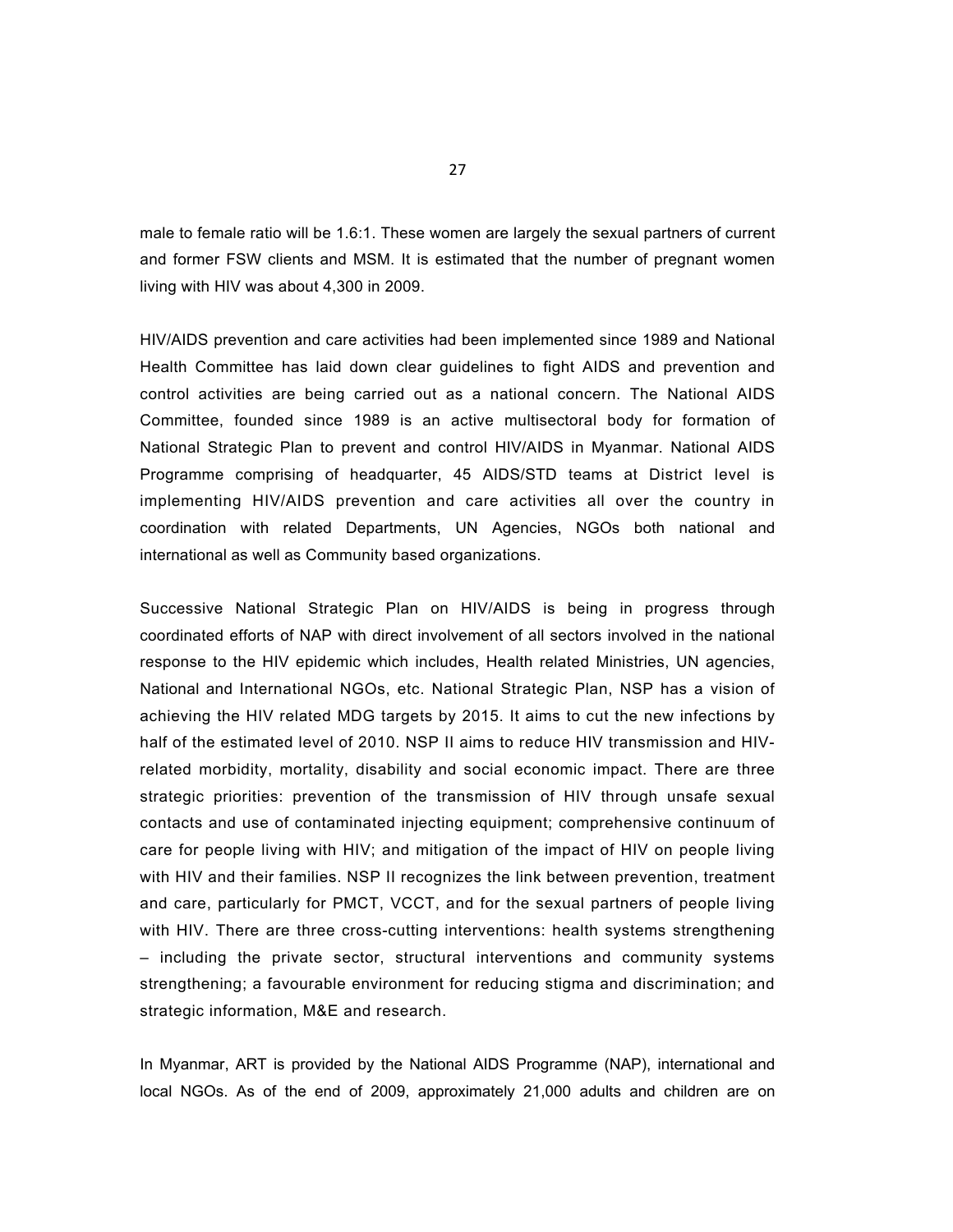treatment. Estimates of the number of people needing ART in a given year are based on the NAP ART guideline recommendations from 2006. According to the national ART guidelines, patients with CD4 counts of less than 200 should receive ART and those with CD4 200-350 can be considered for treatment. Using a threshold of CD4 <200, approximately 74,000 adults needed ART in 2009. However, as more people needing treatment start to receive it, the need for ART will increase as more people will survive longer. When the national guidelines are revised to reflect the recommended change to start treatment at CD4 <350, then adult ART needs will increase accordingly.

# **6.1.1.6 National Tuberculosis Control:**

Myanmar is one of the 22 Tuberculosis (TB) high burden countries in the world. Tuberculosis remains one of the major public health problems and a priority disease in Myanmar. National Tuberculosis Programme (NTP) started since 1966. Currently, there are 13 State and Divisional TB centers operating control activities covering 17 States/Divisions. The district/township level vertical tuberculosis teams are operating in 45 districts and 56 townships. With the recommendation of WHO, DOTS strategy has been implemented since 1997 and a**l** 325 townships are covered by DOTS strategy in 2003. TB control activities have been launched in Myanmar since 40 years back. World Health Organization (WHO) estimated ARTI for Myanmar as 1.5%. It is estimated there are about 100,000 new TB patients annually and about half of them are infectious cases. TB mortality rate gradually declines from 34 per 100,000 (WHO report, 2000) to 21 per 100,000 population (WHO report, 2006). However, TB situation could be worsening by HIV co-infection and development of Multi Drug Resistant TB (MDR-TB). Reported HIV prevalence among TB patients was 4.5% (1995-1997) and 70% of AIDS suffer from TB. MDR-TB among new smear positive TB patients and previously treated TB patients were 4% and 15.5% respectively (2003-2004).

TB control activities are considered as national concern and the political commitment is in place through supporting human resources and financial in puts. Cross border collaboration of TB control activities with neighbouring countries such as Thailand, India and Bangladesh are essential to reduce TB morbidity and mortality and to prevent the development of drug resistant TB. From 2009 to 2010, the NTP conducted a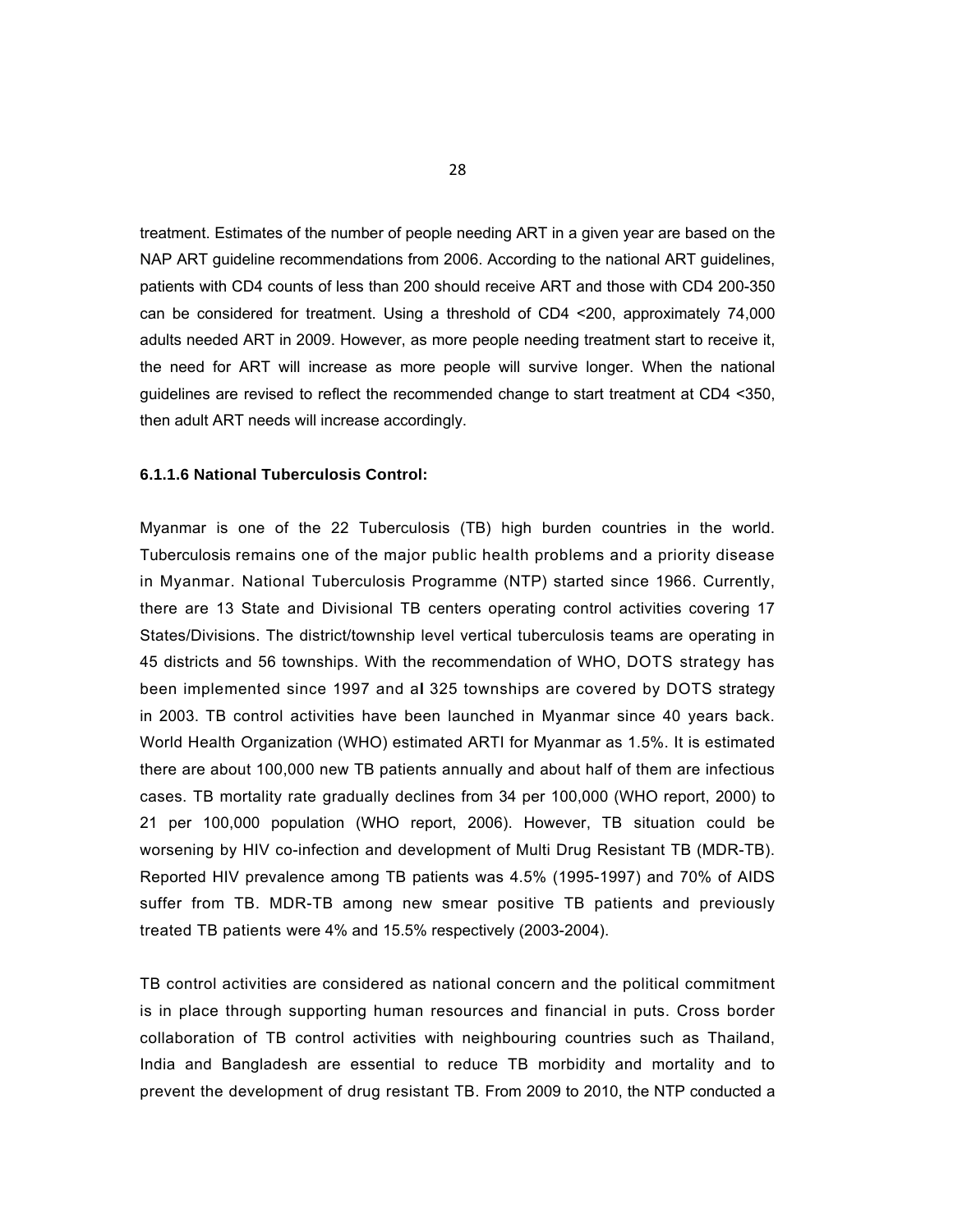nationwide TB prevalence survey, which showed: the majority of TB sufferers are young males; the prevalence is almost two times higher in urban than in rural areas; TB rates are significantly higher in states than in regions, which suggests that there are issues with access to health care; the majority of TB cases found in the survey remained undetected; the majority of TB cases did not present with classic TB symptoms; pharmacies/drug-sellers and traditional healers are the first line of contact for most TB cases; and the TB control program in Myanmar has been successful in diagnosing and treating symptomatic smearpositive TB patients under DOTS, but the impact on the TB burden is not sufficient with current case-finding and diagnostic methods. The National Strategic Plan stressed that figures shown for TB burden were underestimated and that once the results of the 2009- 2010 nationwide TB prevalence survey were finalized, these figures would need to be adjusted.

The NTP is facing critical gaps in ensuring diagnosis, treatment and care for people suffering from MDR-TB and people co-infected with TB and HIV/AIDS. The National Strategic Plan includes the treatment of 4000 MDR-TB patients from 2011 to 2015 and does not mention geographical scale-up beyond 10 MDR-TB pilot project townships. With the annually estimated 9000 MDR-TB cases emerging or 5200 MDR-TB cases estimated in 2010 among notified pulmonary TB cases, this scale-up was felt insufficient by the NTP and partners. Global commitment to accelerated MDR-TB management was reinforced by the time the National Strategic Plan was developed, first at the ministerial meeting of high multi/extensively drug-resistant TB burden countries in Beijing, China, 2009, and then with the subsequent resolution passed by the World Health Assembly in May 2009 (WHA 62.15). Based on this renewed global commitment, the NTP decided to be more ambitious in the scale-up of MDR-TB management. Likewise for TB/HIV, the National Strategic Plan outlines that only 26 out of 325 townships would deliver complete TB/HIV activities by the end of 2015 (by April 2012, 17 townships and one public hospital were implementing activities), while an additional 45 would ensure HIV voluntary counselling and testing for TB patients. The slow pace of TB/HIV scale-up is largely due to the historical and present lack of antiretroviral therapy (ART) and HIV test kits. Based on the 2009-2010 nationwide TB prevalence survey and the increased CRS commitment to care for people suffering from MDR-TB and TB/HIV co-infection, the 2 NTP and partners (including the National AIDS Program for the TB/HIV plan) have developed three strategic plans supplementing the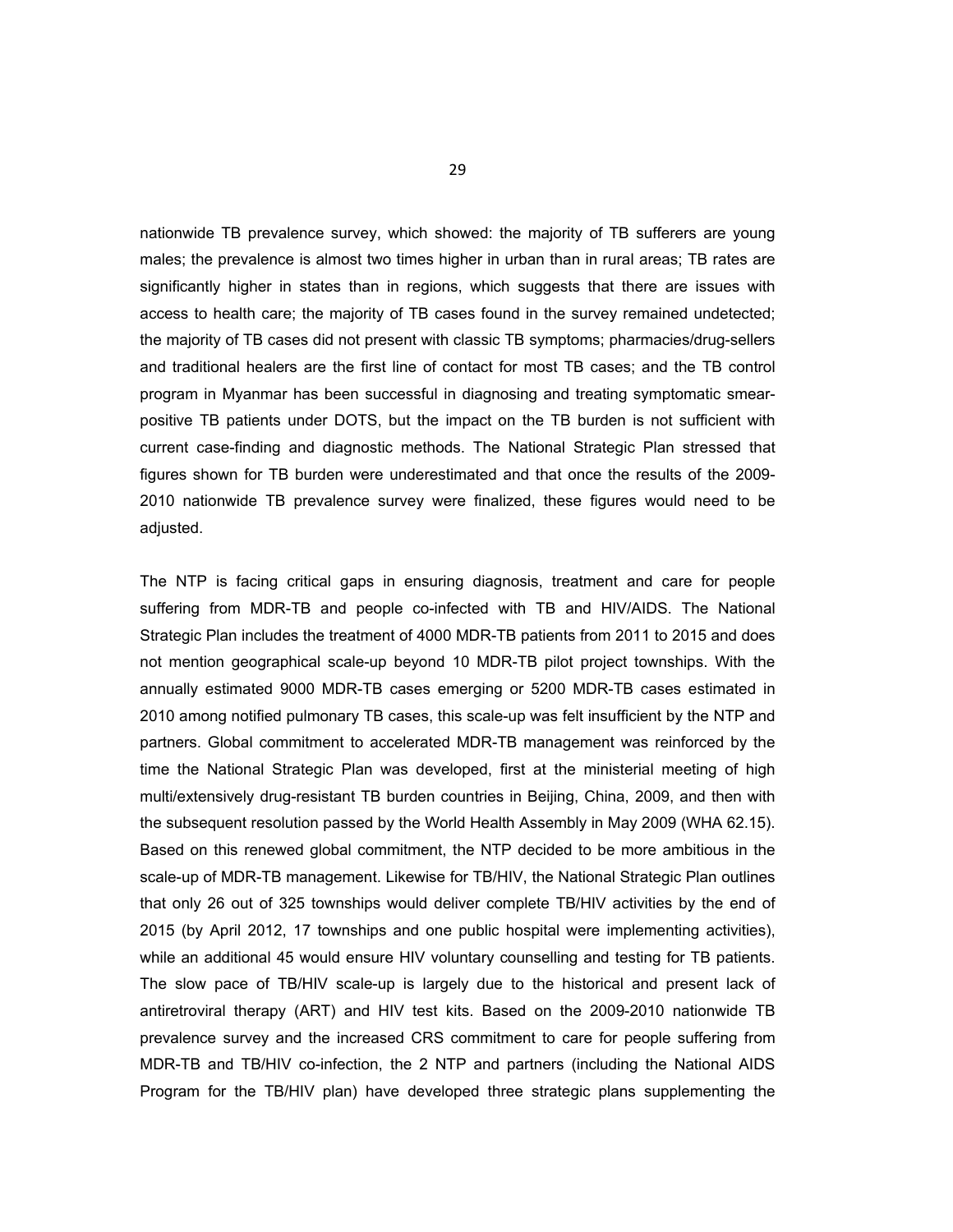2011-2015 National Strategic Plan: Strategic plan on active case-finding, 2012-2015; Expansion plan for the programmatic management of drug-resistant tuberculosis 2011- 2015; and Nationwide scale-up plan for TB/HIV collaborative activities, 2012-2015.

The development of these strategic plans including budgets as parts of the National Strategic Plan was recommended by the review of the NTP that took place in Myanmar, 7- 15 November 2011. All plans have been developed in line with WHO recommendations and with input from partner agencies through the TB TSG. With the plan to intensify TB casefinding it is expected that an additional 33 000 TB cases will be diagnosed and put on treatment from 2012 to 2015. In 2015, the case notification rate (all forms of TB) could therefore be higher than 300 TB cases per 100 000, representing a case detection rate of 80%. Furthermore, the MDR-TB and TB/HIV plans follow the targets set in the Global Plan to Stop TB, 2011-2015.

# **6.1.1.7 Leprosy Control:**

For more than 2000 years, leprosy has been regarded as a slow moving, untreatable and repulsive disease. Myanmar was regarded as a country where leprosy prevalence was very high. The regimen of multi-drug therapy (MDT) recommended by WHO in 1982 for treatment of leprosy has been shown to be highly effective and safe with a short duration of treatment. From 1991, when the MDT service was fully integrated into the Basic Health Service, the program gathered momentum with participation from all sectors at all levels, the local NGOs, with the full support of WHO, generous inputs from members of International Federation of Anti-leprosy Associations, Novartis Foundation and Japan International Co-operation Agency (JICA). The Elimination target of less than one per 10,000 populations was achieved at the national level at the end of January 2003. The achievement was declared during the Third Meeting of Global Alliance for Elimination of Leprosy held in Yangon on 6 to 8 February 2003.

The Global Strategy for further reducing the leprosy burden and sustaining leprosy control activities (2006 – 2010) becomes a new strategy and designed to address the remaining challenges and further reduce the disease burden due to leprosy. In line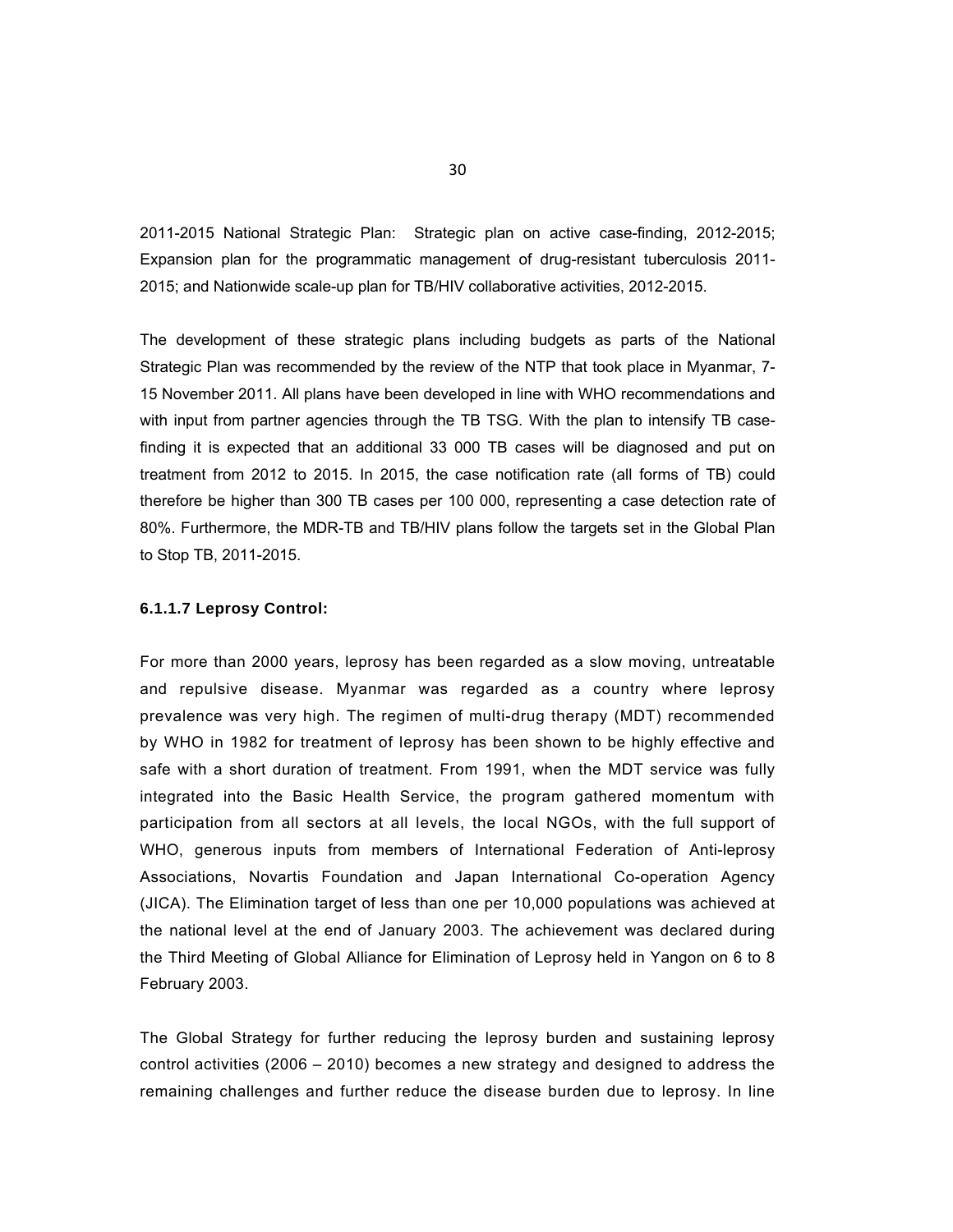with the above strategy, it needs to ensure that the physical and social burden of the disease continues to decline throughout the country. Maintaining quality of leprosy services is another scenario that requires close cooperation with all partners. Prevention and management of deformities and disabilities and rehabilitation in persons affected by leprosy have been items of top most priority in the national leprosy control program.

According to disability survey in 11 townships of four previously hyperendemic divisions, 30 – 35% of persons affected by leprosy (on MDT patients and cured persons) were disabled due to leprosy. It was estimated to be 80,000 persons affected by leprosy have had disability grade 2 due to leprosy throughout the country. Leprosy is unique in its psycho-social aspects faced by persons affected by leprosy and their family members social and economic problems in the daily life may not be uncountable and immeasurable. The programme was fully integrated into basic health services since 1991 and MDT services covered the whole country in 1996 and it is essential to sustain leprosy control activities in an integrated approach. The total number of new cases detected during 2005 was 3499. After conducting special case finding activities for migratory groups, urban and peri-urban areas and pocket areas, more new cases (previously unreported cases) were explored and brought under MDT. Incidence cases were also still coming out for treatment.

New Case Detection Rate (NCDR) by special case finding in pocket areas was 20 per 100,000 populations which are about two times more than the routine NCDR. So timely detection of back-log cases and treatment with MDT are very important to sustain the elimination status. Routine leprosy control activities are: case finding, diagnosis and classification, registration and reporting, proper case holding, management of complications, prevention of disability and self-care, referral and monitoring and supervision at all levels. The general objective of the project is to reduce further the burden of leprosy in Myanmar and to provide access to quality leprosy control services for all affected communities focusing on prevention of disability and rehabilitation in the context of community based approach.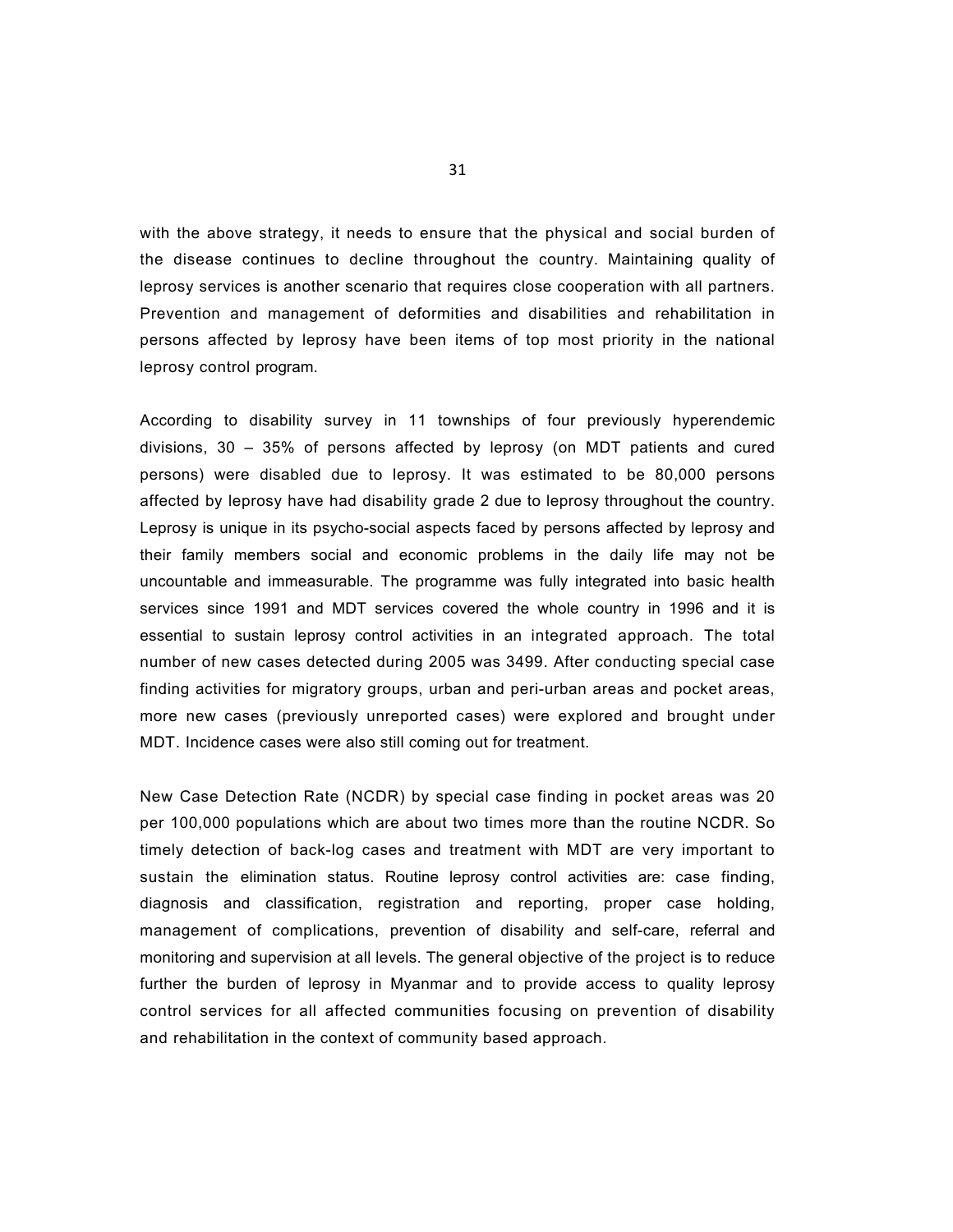#### **6.1.1.8 Dengue Haemorrhagic Fever (DHF)**

DHF was identified in Union of Myanmar since 1965 at Yangon. First epidemic of DHF was in 1970 at Yangon and many cases were detected. After 5 years, other epidemics were detected not only in Yangon, but also in Mandalay (second largest city). Cyclical epidemics become common in Myanmar at 3-5 years interval since then. Due to the circulating serology types of dengue viruses, accumulation of susceptible and prevalence of main vector Aedes aegypti mainly contributed epidemics among the community members. In 2006, there were 11,049 cases with 130 deaths were identified and the mortality rate was 1.18 percent. In 2010 the incidence was 16,345 with the total deaths of 117 cases (0.72 percent). Recently, it is also noted that the morbidity pattern of rural areas are getting similar to that of urban areas. This trend continued in later years since communication to rural areas are better than before. The general objective of the project is to reduce the morbidity and mortality caused by DHF in the country and the specific objective is to reduce 20 percent in morbidity if there is no epidemic and if so, the case fatality will be maintained at below 1 percent.

### **6.1.1.9 Lymphatic filariasis:**

It is one of the public health problems in Myanmar mostly prevalent in central part and coastal regions. Highest Mf rate are seen in Magway Division, Southern part of Sagaing Division, Mandalay Division, and Rakhine State(ie: Mf rate >10%). Lymphatic Filariasis control programme has been started since 1970's by Health Department, conducting case finding by Night mass Blood Survey and treatment of Mf positive patients. Vector control activities were conducted where ever feasible in collaboration with municipal department. With the development of new tools for diagnosis, new treatment regimens for interruption of transmission, rapid epidemiological assessment tools for surveillance and monitoring, Myanmar is trying to launch WHO's Collaborative Global Programme to eliminate LF in 2020. Ministry of Heath of Myanmar had prepared and submitted a plan for ELF to WHO (Programme Review Group) to support a National Programme to Eliminate Lymphatic Filariasis in September 2000, pilot project of ELF by Mass Drug Administration was started in November 2001. Out of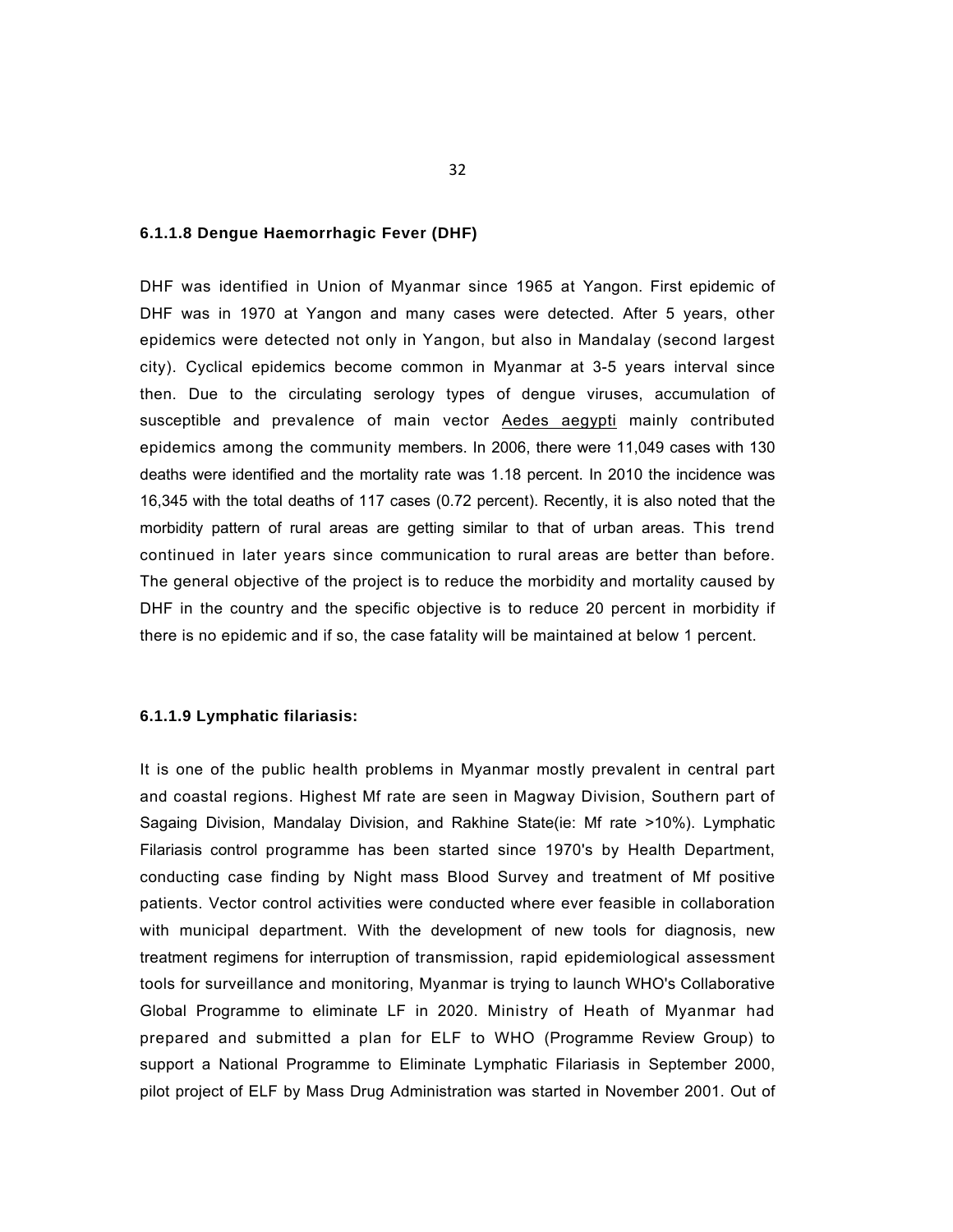69 districts in the country, filariasis is enrooted in 45 districts. As MDA has been implemented in 22 districts since 2008, there districts has been identified as filarial free districts. The general objective of the project is to eliminate LF from Myanmar health problems by the end of year 2020 and the specific objective is to reduce Mf antigenaemia rate less than 1 per 1000 population by the end of year 2020.

#### **6.1.1.9 Malaria**

Malaria has been prioritized as the priority disease and also been a national concern ever since the People Health Plan started in 1978. Like in other countries of South East Asia Region, malaria is one of the major public health problem in Myanmar due to climatic change, migration of non-immune populations into malaria endemic areas in connection with various developmental activities, gem mining, logging, agricultural, plantations and constructions etc; existence and geographical spread of multi-drug resistance P. falciparum malaria, prevalence of faked and substandard antimalarial drugs, bionomic changes of anopheles mosquitoes and limited resources.

In Myanmar, 30% of the total population lived in high-risk area, 24 % in moderate risk area, 16% in low risk area and 30% in malaria risk free area. Total number of reported malaria cases including both confirmed and clinica**ll**y suspected cases in 2005 is 500,000. Case fatality rate is 3% and 10 % of total out patients and 15% of inpatients are malaria cases. Malaria morbidity rate per 1000 population is 9.32 and malaria mortality rate per 100,000 populations is 3.08 in 2005. Drug resistant problem is mostly prevalent in border areas especially in Myanmar-Thailand border and gold and gem mining areas. Malaria epidemics frequently occurred due to population migration and climatic changes. Emerging of resistance of Plasmodium falciparum to Artemisinin in Mon State, Thanintharyi and Bago Regions is seriously threatening the progress in malaria control. The Myanmar Artemisinin Resistance Containment (MARC) framework was developed through extensive consultation process during mid-2010 – early 2011, which is in line with WHO Global Plan of Artemisinin Resistance Containment (GPARC). MARC framework was endorsed in April 2011 and the National Malaria Control Programme (NMCP) together with implementing partners initiated immediate containment actions in July 2011.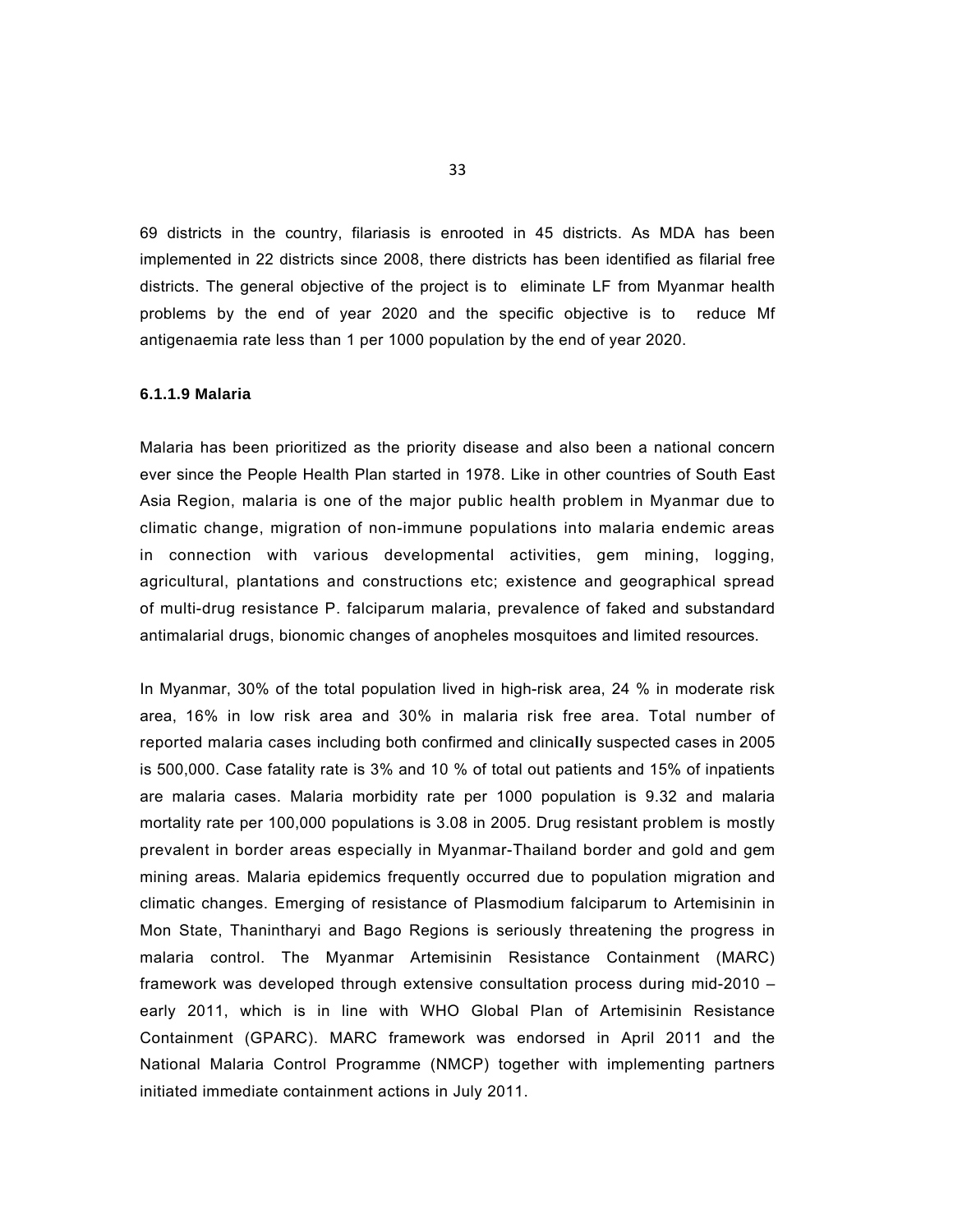Aims and objectives of the National Malaria Control Programme are reduction of malaria morbidity and mortality by 50% of the level in 2000 by 2010 and to achieve MDG by 2015. The major approaches are: increasing accessibility to quality diagnosis and appropriate treatment according to national treatment guideline; and scaling up the LLIN (Long Lasting Insecticidal Nets) and ITN (Insecticide Treated Net) programme throughout the country. These major approaches are supported by Information, Education and Communication programme and strengthening of health system through capacity building and programme management. The National Malaria Control Strategies include: provide information, education and communication up to the grass root level; prevention and control of malaria by promoting personal protective measures and/or by introducing environmental measures as principle methods and application of chemical and biological methods in selected areas depending on local epidemiological condition and available resources; prevention, early detection and containment of epidemics; provision of early diagnosis and appropriate treatment; promote capacity building and programme management for malaria control programme; strengthen the partnership by means of intrasectoral and intersectoral cooperation and collaboration with public sector, private sector, local and international non-governmental organizations, UN Agencies and neighbouring countries; intensify community participation, involvement and empowerment; and improve basic and applied field research.

### **6.1.1.10 Trachoma**

In Myanmar, trachoma was main cause of blindness in 1960s. Trachoma control project was launched in 1964. With the concerted effort of project and support of Government, WHO, UNICEF and NGOs, active trachoma rate was reduced from 43% (1964) to under 1% (2000). As trachoma blindness was greatly reduced, cataract becomes main cause of blindness in the country. So the project was expanded as Trachoma Control and Prevention of Blindness and dealing with other major causes of blindness as cataract, glaucoma, corneal diseases and trauma. WHO has laid down the strategy "Vision 2020, The Right to Sight: Elimination of avoidable blindness" and Myanmar Prevention of Blindness Project is trying the best to fight against avoidable blindness. Prevention of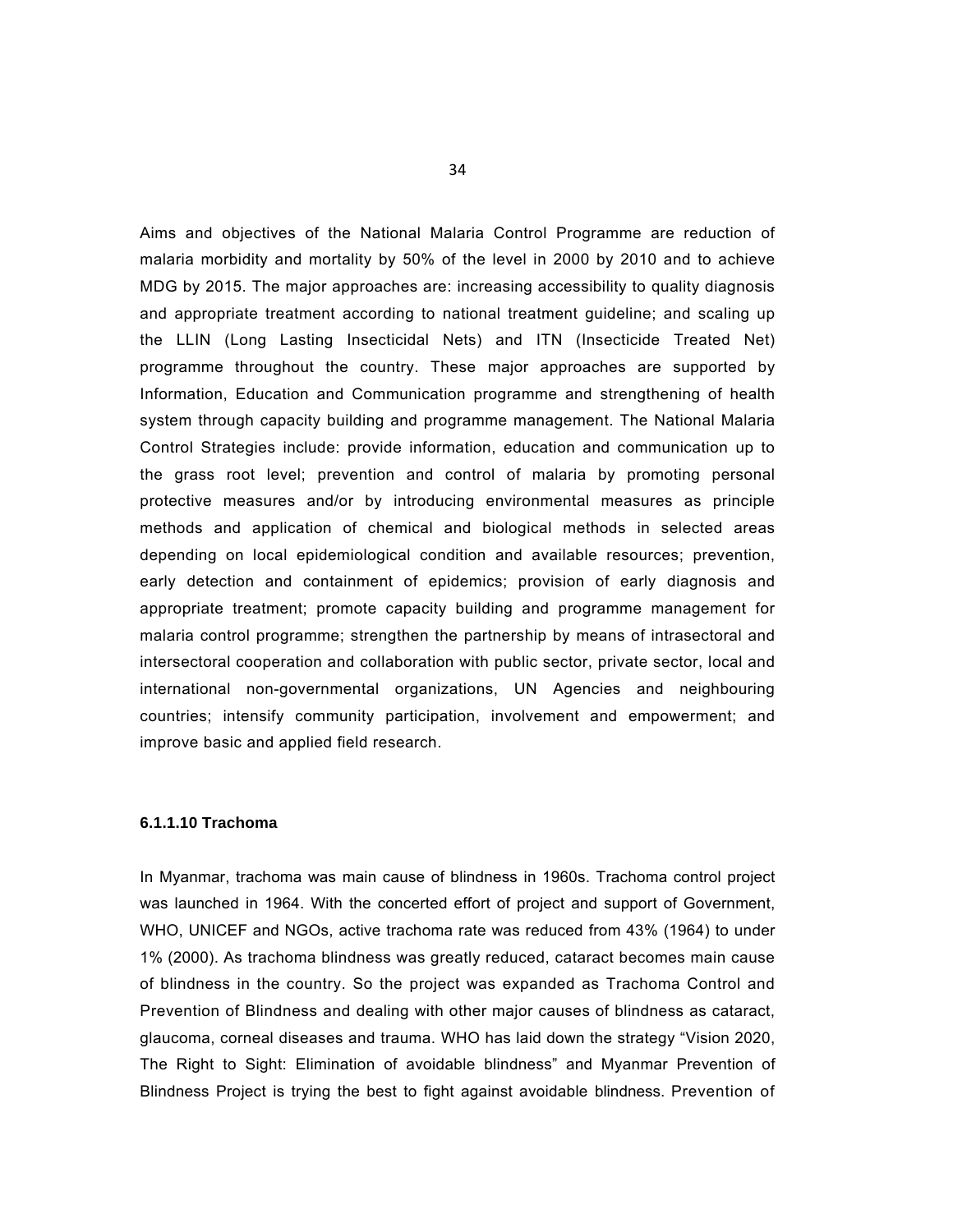blindness project has 16 secondary eye centres in Mandalay, Magway, Sagaing (Lower part) and Bago (east) divisions, headed by ophthalmologists with field staff and the 16 project clusters in 4 divisions are implementing the set activities in 82 townships covering 23.5 million population. According to 1998 Ocular Morbidity survey, blindness rate in Myanmar is 0.6% (600/100,000 population). The general objective of the project is to reduce blindness rate to less than 0.5 % and the specific objectives include: to reduce cataract prevalence rate to less than 0.5%; to reduce glaucoma prevalence rate to less than 0.08%; to reduce trauma prevalence rate to less than 0.25%; and to reduce active trachoma (under 10 year age group) to less than 5 %.

### **6.1.2 Objectives**

*6.1.2.1* The General Objective is *t*o minimize prevalence and entrenchment of communicable diseases, and mortality and social and economic sufferings consequent to these and to provide rehabilitation.

### **6.1.2.2 The Specific Objectives are:**

- To control communicable diseases to the utmost extent feasible by undertaking prevention, control and curative activities and providing health education, reaching the rural population;
- To bring down morbidity and mortality from each communicable disease with the intention of removing from public health problem to the extent possible;
- To carry out constant surveillance on and prompt response for occurrence of communicable diseases that have potential to pose public health problems;
- To mitigate public health problems consequent to epidemics and disasters through preparedness and effective response.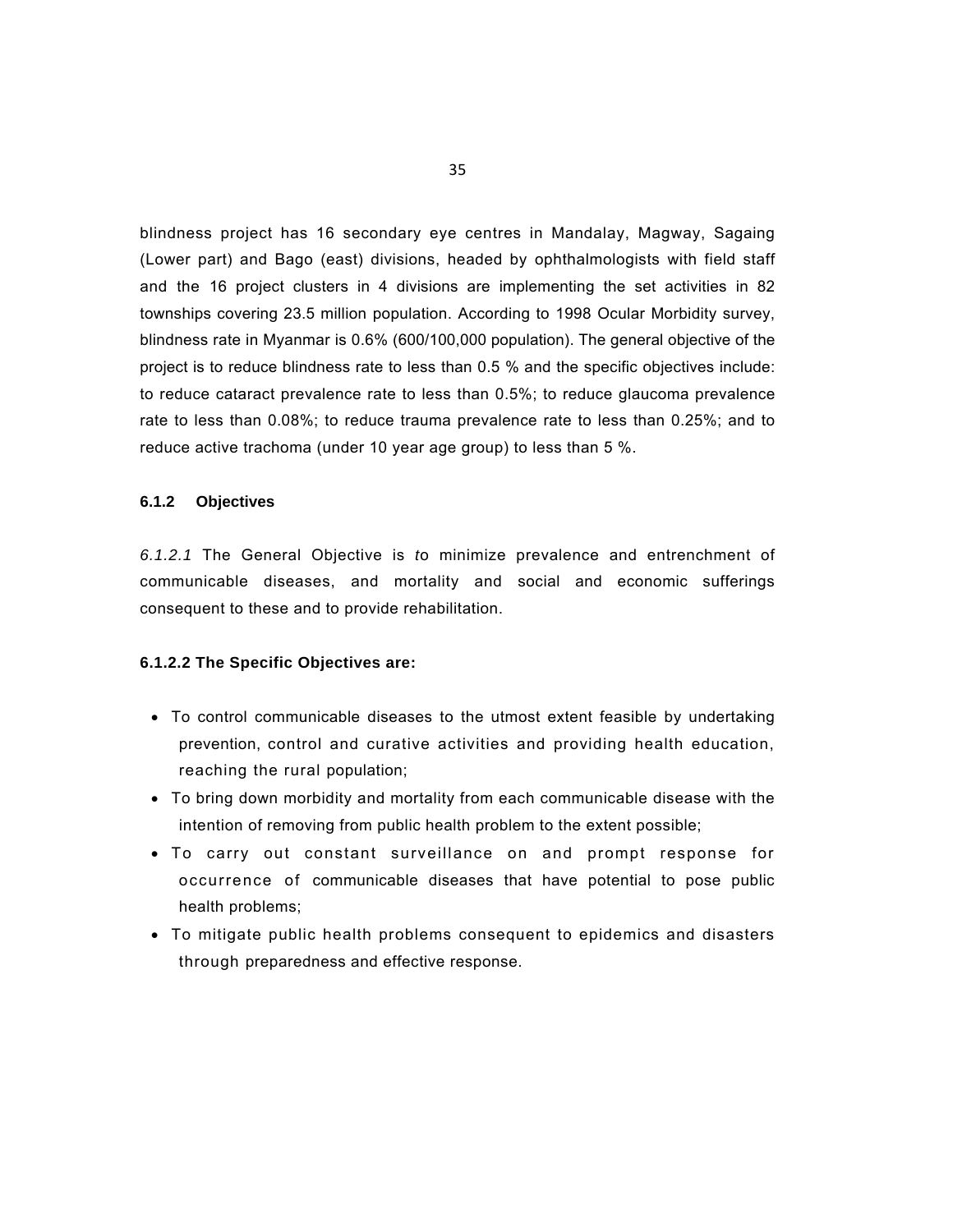## 6.1.3 **Strategies**

- Constant surveillance of disease outbreak, constant surveillance through looking for manifestations of diseases and undertaking necessary laboratory investigations; Immunization against vaccine preventable diseases;
- Preventing diseases through personal and environmental hygiene and healthy life style; Passive and active detection of cases;
- Effective treatment by providing institutional care and field services;
- Controlling vectors and animal carrying diseases by community participation, chemical and biological means;
- Providing mental, physical, social and vocational rehabilitation for patients;
- Disseminating health education using various means including mass media, lessons in schools and counselling to the public;
- Providing trainings both in country and abroad to strengthen capacities in providing treatment, disease surveillance, epidemic response and health system development research;
- Conducting health system research, undertaking research in collaboration with related departments and presentation, publication and utilization of research findings;
- Monitoring, supervision and evaluation of activities;
- Undertaking prevention, control and rehabilitation activities with partners down to the grass root levels; and
- Facilitating effective disease control activities by enabling the public to comply with communicable disease law and international health regulations.

# **6.1.4 Priority Actions**

- The major three diseases HIV/AIDS, TB and malaria will be treated as health problems of national concern and a comprehensive preventive and control measures will be undertaken.
- Efforts will be contributed for Polio elimination.
- Elimination of measles and further reduction as public health burden.
- Control and elimination of maternal and neonatal tetanus.
- Effective surveillance on newly emerging communicable diseases.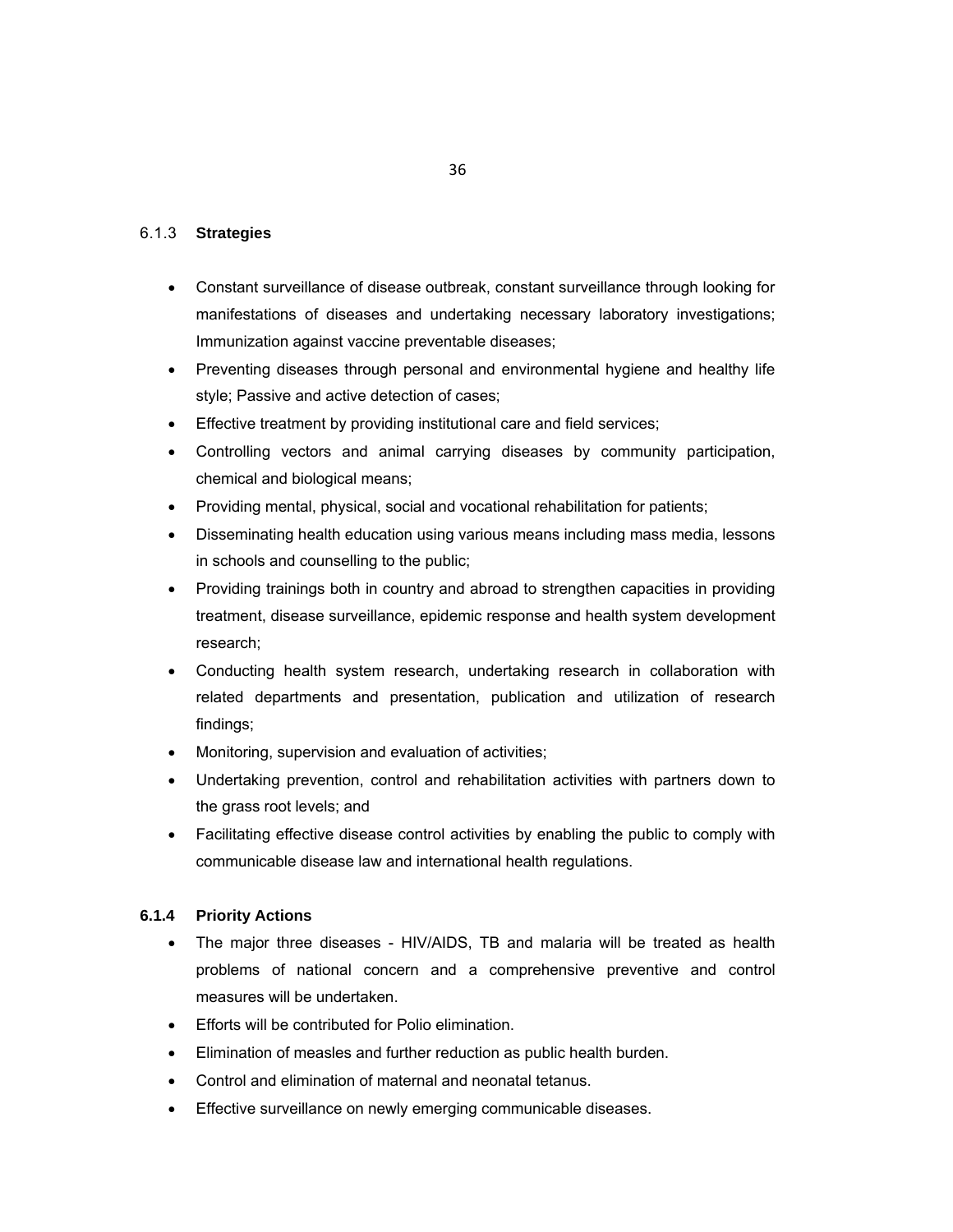- Implement the IHR 2005.
- Prevention and control of vector borne diseases.
- Sustain the reduction of disease incidence in Leprosy and Trachoma and prevent disability from those diseases.
- Further increase in momentum of the disease surveillance work.
- **Engage in health research on disease prevention.**

# **6.1.5 Partnership**

- Cooperation among the Departments and Units within the Ministry of Health and other related Ministries to achieve the targets of the communicable disease control programme;
- Cooperation with private sectors, NGOs and Civic societies;
- Cooperation with UN Agencies, multilateral and bilateral partners and INGOs
- Cooperate closely with ASEAN countries and members of SMGs

### **6.1.6 Monitoring and Evaluation**

The performance and its achievement will be monitored and assessed as follows:

- Percentage of HIV infection among 15-49 years age group.
- Numbers of infected cases treated with ART
- Annual Morbidity rate of TB cases per 100,000 population
- Annual Mortality rate of TB cases per 100,000 population
- Annual Incidence rate of TB per 100,000 population
- Percentage of MDR-TB among new smear positive cases
- Percentage of new smear positive cases detected
- TB Case detection rate
- TB Treatment success rate
- Annual morbidity rate of malaria
- Annual mortality rate of malaria
- No. of LLIN distributed
- No. of bed nets impregnated with insecticides
- No. of patients tested for malaria using rapid diagnostic test kit
- No. of patient tested with blood slides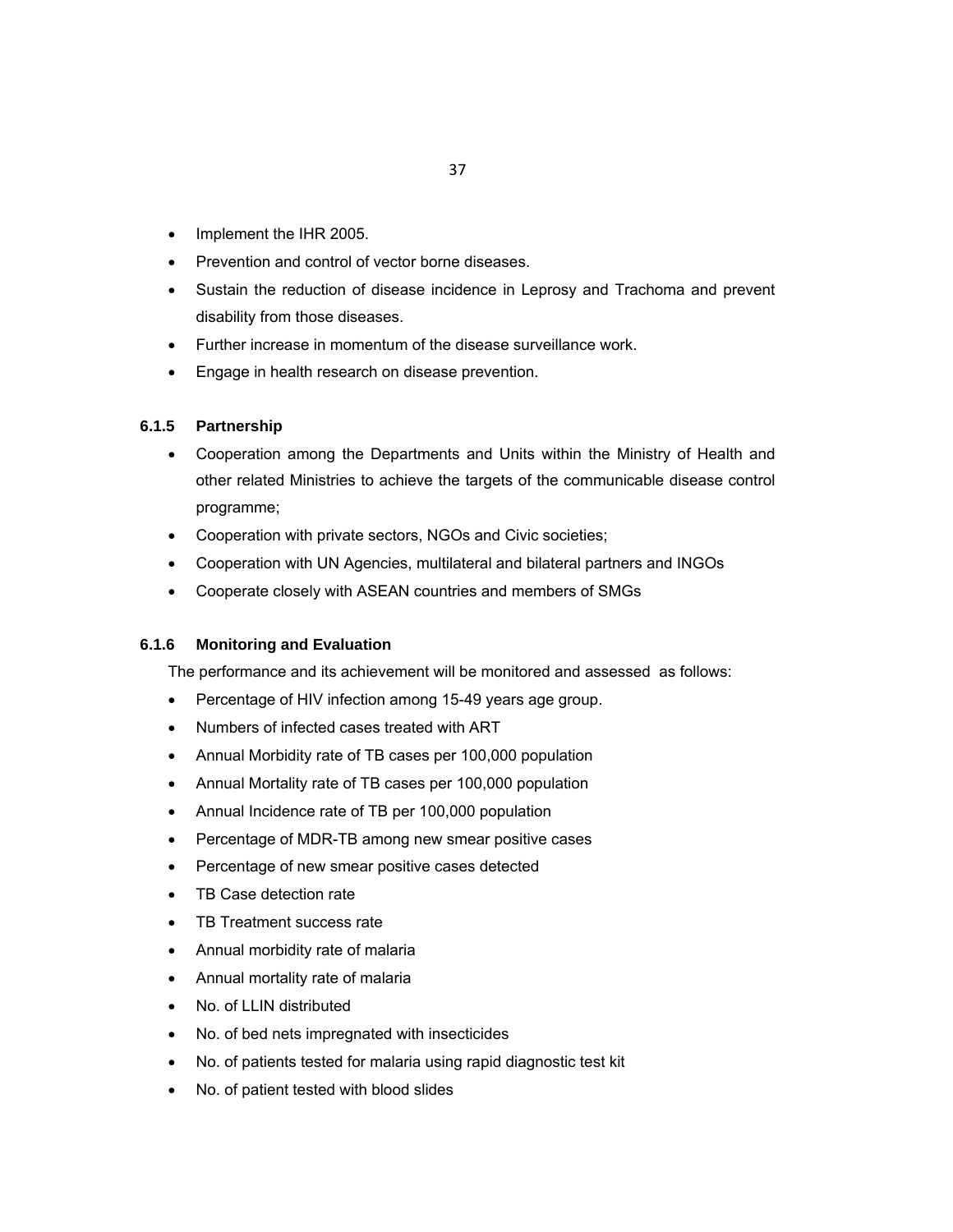- Percentage of houses which has at least one insecticide impregnated bed net or LLIN at the rural area
- Percentage of identified malaria positive cases access to treatment within 24 hours
- Percentage of qualified malaria microscopy examiners among the staff evaluated
- Percentage of health centers where there is lack of anti-malaria drugs more than one week in the surveillance area
- No. of townships and no. of MDA conducted
- Mf rate before the third MDA
- Mf rate before the fifth MDA
- AFP rates per 100,000 children under 15 years of age
- No of measles or measles like cases identified in 100,000 population
- No. of suspected measles cases in 100,000 population
- Mortality rate of diphtheria per 100,000 children under 5 years of age
- Mortality rate of whooping cough per 10,000 children under 5 years of age
- Morbidity and mortality rates of rabies per 100,000 population
- Morbidity and mortality rate of Rabies per 100,000 population
- Morbidity and mortality rats of DHF
- Leprosy new case detection rate in per 100,000 population
- Disability grade 2 proportion among new cases of leprosy
- Cataract surgical rate CSR per 100,000 population

### 6.1.7 **Projects**

The following 9 projects are included in the Disease Control Programme area:

- Epidemiological Surveillance and Response
- Disaster Management and Public Health Emergency Project
- Expanded Programme on Immunization
- Zoonotic Disease Control Project
- National Tuberculosis Project
- Leprosy Control Project
- National AIDS and Sexually Transmitted Disease Control Project
- Vector Borne Disease Control Project
- Trachoma Control and Prevention of Blindness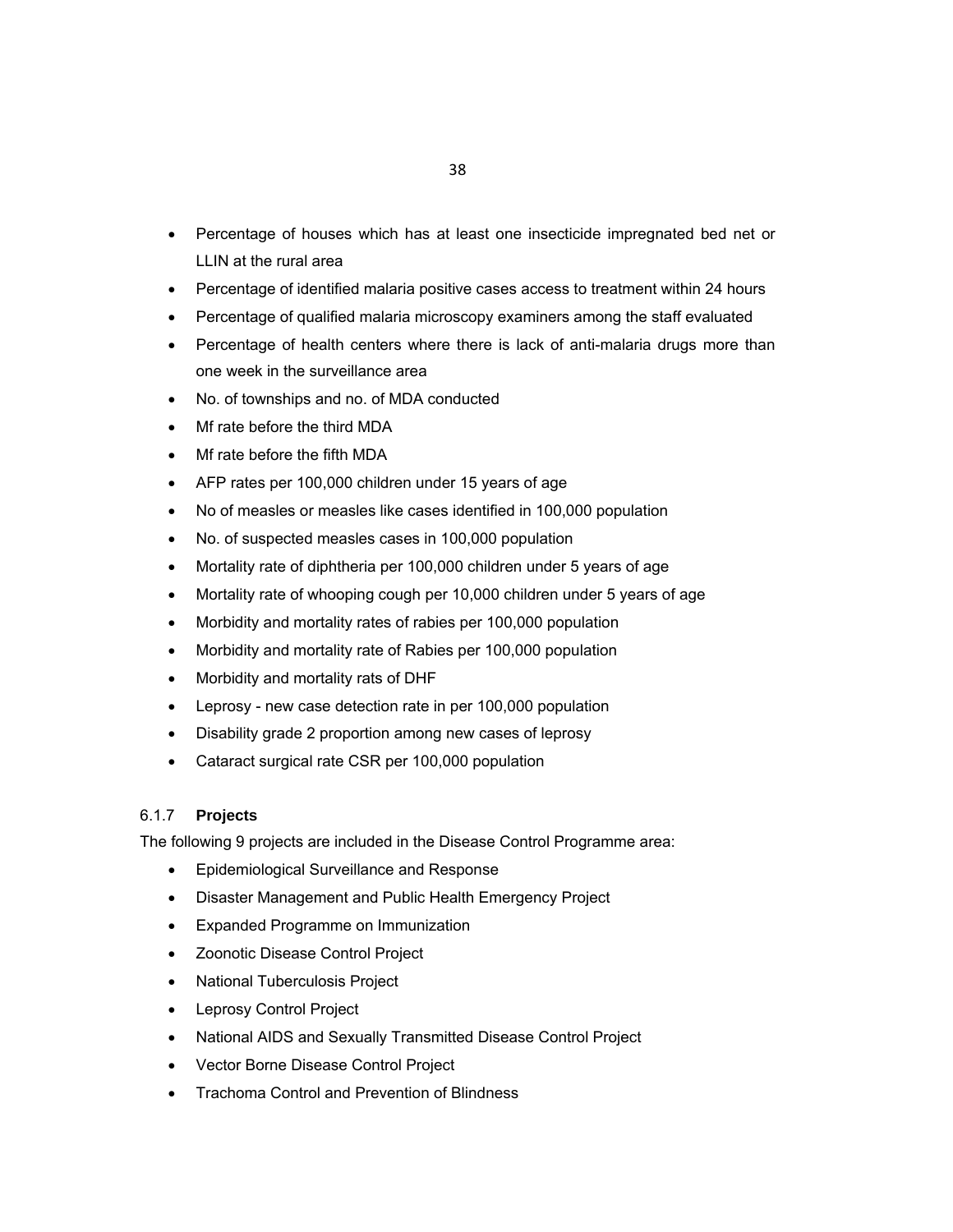# **Targets**

|                  |                                                                                                                                                          | <b>Base</b>           |                  |                  |                |                |                |       |
|------------------|----------------------------------------------------------------------------------------------------------------------------------------------------------|-----------------------|------------------|------------------|----------------|----------------|----------------|-------|
| No.              | <b>Activities</b>                                                                                                                                        | Year<br>2010-<br>2011 | $2011 -$<br>2012 | $2012 -$<br>2013 | 2013-<br>2014  | 2014-<br>2015  | 2015-<br>2016  | Total |
|                  | <b>Epidemiological Surveillance and Response</b>                                                                                                         |                       |                  |                  |                |                |                |       |
| 1.               | Establishment of Rapid Response<br>Teams at Township level                                                                                               | 149                   | 30               | 30               | 30             | 30             | 30             | 150   |
| 2.               | Detection of non-polio Acute Flaccid<br>Paralysis Surveillance at least (2)<br>non-polio AFP for every 100,000<br>under 15 children                      | 418                   | 424              | 428              | 432            | 436            | 440            | 2578  |
| 3.               | Detection of Neonatal Tetanus as<br>much as possible (should not be $\geq 1$<br>per 1000 live births)                                                    | < 1540                | $1551$           | < 1567           | <1582          | $1598$         | < 1614         | <9452 |
| 4.               | Detection of non-Measles fever with<br>rash cases at least 2 per 100,000<br>populations of all ages.                                                     | 1215                  | 1227             | 1239             | 1252           | 1264           | 1277           | 7474  |
| 5.               | Training of epidemiology training for<br>Basic Health Staff especially for THA,<br>THN,<br>Health<br>Assistants<br>(40)<br>participants /batch x 5 days) | 163                   | 80               | 80               | 80             | 80             | 80             | 563   |
| 6                | <b>IHR Core Capacity Assessment</b>                                                                                                                      |                       | 1                | $\mathbf{1}$     | 1              | $\mathbf{1}$   |                | 4     |
| 7                | Training for IHR and POE to Health<br>Staff (30 participantsx3 days)                                                                                     |                       |                  | 30               | 30             | 30             | 30             | 120   |
| 8                | Fellowship for Epidemiology<br>and<br>Surveillance to aboard                                                                                             |                       |                  |                  | $\overline{2}$ | $\overline{2}$ | $\overline{2}$ | 6     |
| 9                | Health Informatics application in CEU<br>(Persons Trained)                                                                                               |                       |                  |                  | 3              | 3              | 3              | 9     |
| 10               | Research projects on cooperation<br>with partners                                                                                                        |                       |                  | 2                | $\overline{2}$ | 2              | $\overline{2}$ | 8     |
|                  | <b>Zoonoses Prevention and Control Projects</b>                                                                                                          |                       |                  |                  |                |                |                |       |
| $\overline{1}$ . | Training on Zoonoses to health staff<br>40 participants/training                                                                                         |                       | 40               | 40               | 40             | 40             | 40             | 200   |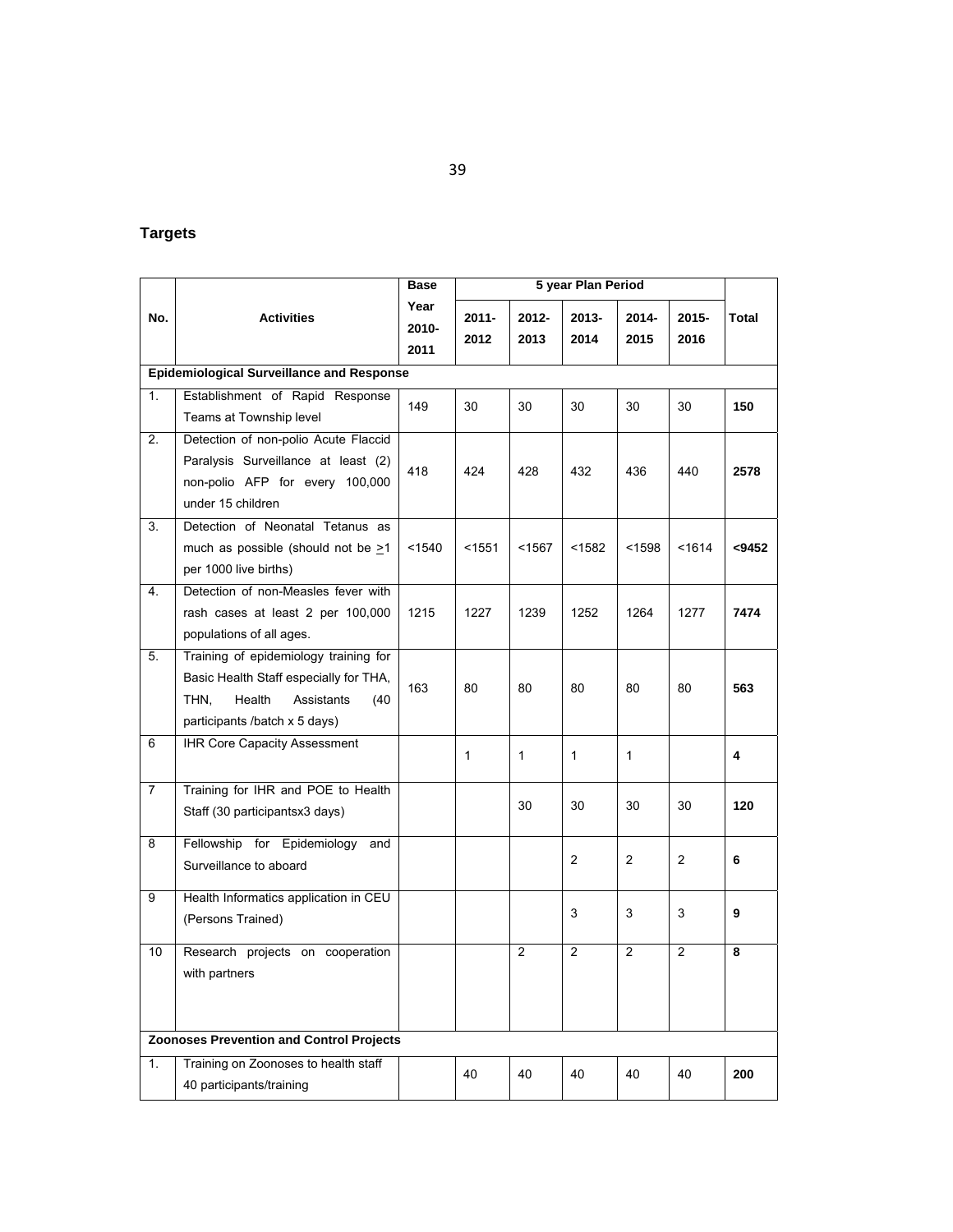|                |                                                         | <b>Base</b>              |                  |                  | 5 year Plan Period |                  |                  |              |
|----------------|---------------------------------------------------------|--------------------------|------------------|------------------|--------------------|------------------|------------------|--------------|
| No.            | <b>Activities</b>                                       | Year<br>$2010 -$<br>2011 | $2011 -$<br>2012 | $2012 -$<br>2013 | $2013 -$<br>2014   | $2014 -$<br>2015 | $2015 -$<br>2016 | <b>Total</b> |
| 2.             | Fellowship on zoonoses aboard                           |                          |                  |                  | 1                  | 1                | 1                | 3            |
|                | Disaster Management and Public Health Emergency Project |                          |                  |                  |                    |                  |                  |              |
| $\mathbf{1}$   | Training for TMO on Disaster                            |                          |                  |                  |                    |                  |                  |              |
|                | Management (30 participants/                            |                          |                  | 60               | 60                 | 60               | 60               | 240          |
|                | Training) x 2 times                                     |                          |                  |                  |                    |                  |                  |              |
| $\overline{2}$ | Training on Health emergency                            |                          |                  |                  |                    |                  |                  |              |
|                | preparedness plan for Health Staff                      |                          |                  | 60               | 60                 | 60               | 60               | 240          |
|                | (30 Participants/Training)x 2 times                     |                          |                  |                  |                    |                  |                  |              |
| 3              | <b>Disaster</b><br>Risk<br>Assessment<br>and            |                          |                  |                  | $\overline{2}$     | 2                | 6                | 3            |
|                | Mapping with GIS                                        |                          |                  |                  |                    |                  |                  |              |
| $\overline{4}$ | Strategic Health Operation Centre                       |                          |                  |                  |                    |                  |                  |              |
|                | collaboration<br>upgrading<br>by<br>with                |                          |                  |                  | 1                  | 1                | 1                | 3            |
|                | National<br>Emergency<br>Operation                      |                          |                  |                  |                    |                  |                  |              |
|                | Centre                                                  |                          |                  |                  |                    |                  |                  |              |
| 5              | Public Health Emergency                                 |                          |                  |                  |                    |                  |                  |              |
|                | Deployment Course in cooperation                        |                          |                  |                  | $\overline{2}$     | 2                | $\overline{2}$   | 6            |
|                | with WHO/CDC                                            |                          |                  |                  |                    |                  |                  |              |
| 6              | Vehicles for public health emergency                    |                          |                  |                  | $\overline{2}$     | 2                | $\overline{2}$   | 6            |
|                | response                                                |                          |                  |                  |                    |                  |                  |              |
|                |                                                         |                          |                  |                  |                    |                  |                  |              |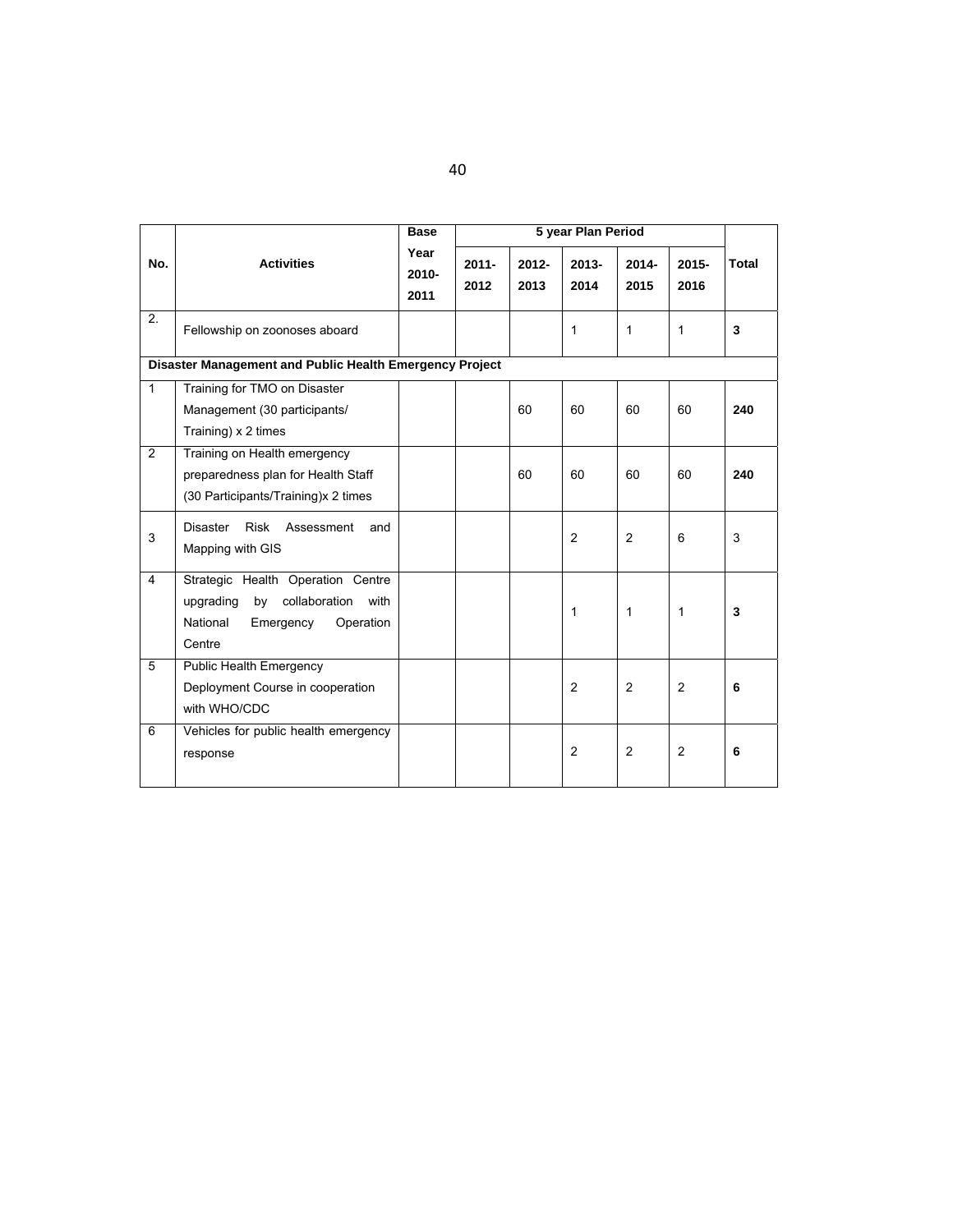# 6.1.8 **Targets**

|     |                                                                                                                                                         | <b>Base</b>           |                  |               | 5 year Plan Period |               |               | <b>Total</b> |
|-----|---------------------------------------------------------------------------------------------------------------------------------------------------------|-----------------------|------------------|---------------|--------------------|---------------|---------------|--------------|
| No. | <b>Activities</b>                                                                                                                                       | Year<br>2010-<br>2011 | $2011 -$<br>2012 | 2012-<br>2013 | 2013-<br>2014      | 2014-<br>2015 | 2015-<br>2016 |              |
|     | <b>Epidemiological Surveillance and Response</b>                                                                                                        |                       |                  |               |                    |               |               |              |
| 1.  | Establishment of Rapid Response<br>Teams at Township level                                                                                              | 149                   | 30               | 30            | 30                 | 30            | 30            | 150          |
| 2.  | Detection of non-polio Acute Flaccid<br>Paralysis Surveillance at least (2)<br>non-polio AFP for every 100,000<br>under 15 children                     | 418                   | 424              | 428           | 432                | 436           | 440           | 2578         |
| 3.  | Detection of Neonatal Tetanus as<br>much as possible (should not be >1<br>per 1000 live births)                                                         | $1540$                | $1551$           | $1567$        | $1582$             | $1598$        | < 1614        | $9452$       |
| 4.  | Detection of non-Measles fever with<br>rash cases at least 2 per 100,000<br>populations of all ages.                                                    | 1215                  | 1227             | 1239          | 1252               | 1264          | 1277          | 7474         |
| 5.  | Training of epidemiology training for<br>Basic Health Staff especially for THA,<br>THN.<br>Health<br>Assistants<br>(40<br>participants /batch x 5 days) | 163                   | 80               | 80            | 80                 | 80            | 80            | 563          |
|     | National AIDS and Sexually Transmitted Diseases Control Project                                                                                         |                       |                  |               |                    |               |               |              |
|     | Strategic Priority I: Prevention of the transmission of HIV through sexual contacts, injecting drug use                                                 |                       |                  |               |                    |               |               |              |
|     | and contaminated blood.                                                                                                                                 |                       |                  |               |                    |               |               |              |
|     | Female sex workers and their sexual partners; clients of female sex workers and their sexual<br>partners                                                |                       |                  |               |                    |               |               |              |
| 1.  | % female sex workers who are HIV<br>infected                                                                                                            | 11.2%                 | 10%              | 9.5%          | 9%                 | 8%            | 7%            |              |
| 2.  | % clients of female sex workers who<br>are HIV infected                                                                                                 | 3.88%                 | 3.3%             | $3.0\%$       | $2.7\%$            | 2.4%          | 2.0%          |              |
| 3.  | % female sex workers who used<br>condom at last sex                                                                                                     | 95%                   |                  | 95%           |                    |               |               |              |
| 4.  | % female sex workers reached with<br>HIV prevention programmes                                                                                          | 76%                   |                  | <b>BSS</b>    |                    |               |               |              |
| 5.  | % female sex workers who received<br>an HIV test in the last 12 months and<br>who know the result                                                       | 71%                   |                  | <b>BSS</b>    |                    |               |               |              |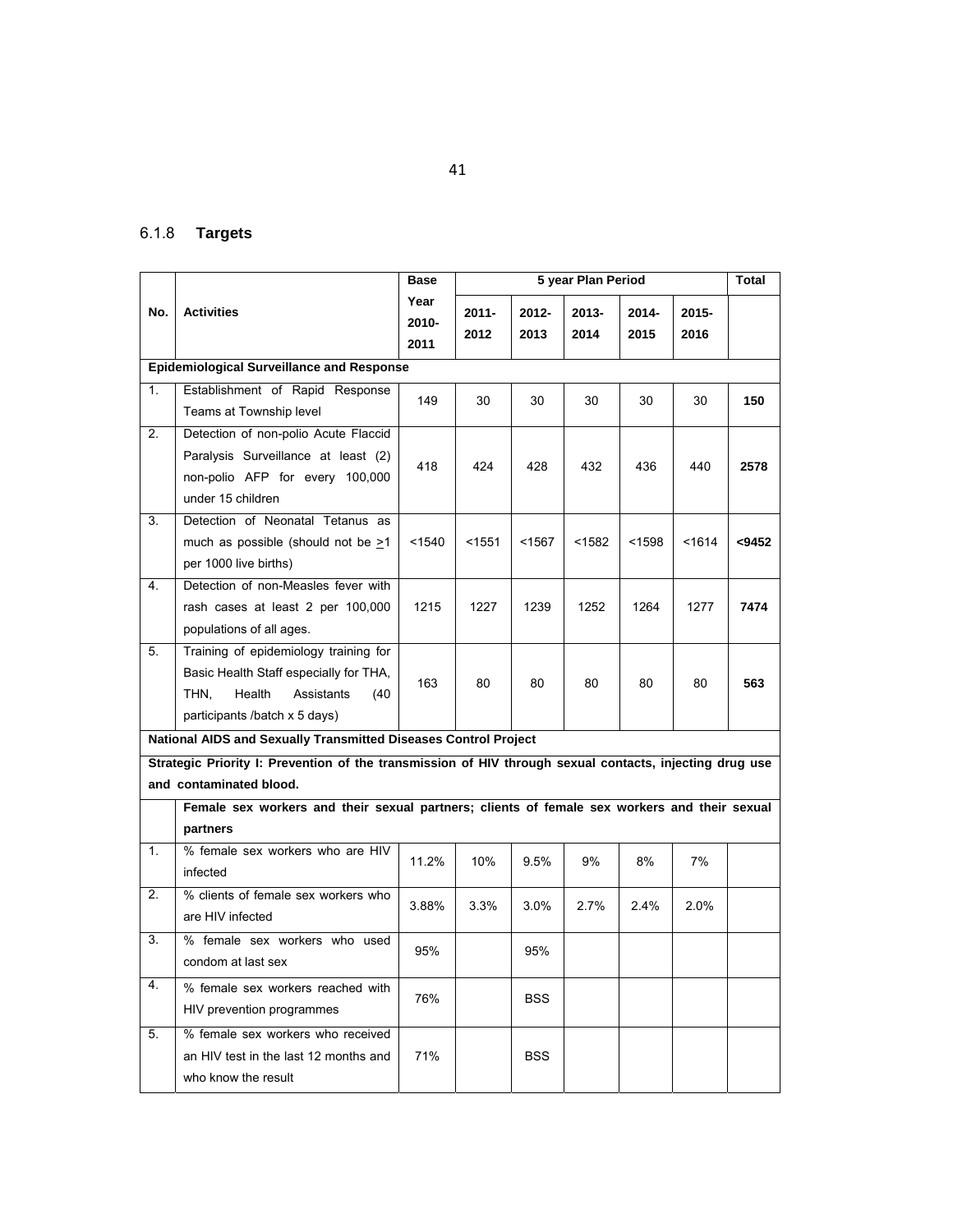|     |                                                                                                            | Base                  |                  | 5 year Plan Period |               |               |                  |  |  |
|-----|------------------------------------------------------------------------------------------------------------|-----------------------|------------------|--------------------|---------------|---------------|------------------|--|--|
| No. | <b>Activities</b>                                                                                          | Year<br>2010-<br>2011 | $2011 -$<br>2012 | $2012 -$<br>2013   | 2013-<br>2014 | 2014-<br>2015 | $2015 -$<br>2016 |  |  |
| 6.  | of female sex<br>Number<br>workers<br><b>HIV</b><br>with<br>prevention<br>reached<br>programmes            | 45489                 | 55000            | 60000              | 65000         | 70000         | 75000            |  |  |
| 7.  | Number of clients of female sex<br>workers reached with HIV prevention<br>programmes                       |                       | 88122            | 11015<br>3         | 13218<br>3    | 15421<br>4    | 17624<br>4       |  |  |
| 8.  | Number of regular sexual partners of<br>sex workers and clients reached with<br>HIV prevention programmes  |                       | 10000            | 15000              | 20000         | 25000         | 30000            |  |  |
|     | Men who have sex with men and their sexual partners                                                        |                       |                  |                    |               |               |                  |  |  |
| 9.  | % men who have sex with men who<br>are HIV infected                                                        | 22.3%                 | 20.5%            | 19.5%              | 18.5%         | 17.0%         | 16.0%            |  |  |
| 10. | % men who have sex with men who<br>used condom at last sex                                                 | 81%                   |                  |                    | 85%           |               |                  |  |  |
| 11. | men who have sex with men<br>℅<br>reached<br>with<br>HIV<br>prevention<br>programmes                       | 69%                   |                  |                    | <b>BSS</b>    |               |                  |  |  |
| 12. | % men who have sex with men who<br>received an HIV test in the last 12<br>months and who know the result   | 48%                   |                  |                    | <b>BSS</b>    |               |                  |  |  |
| 13. | Number of men who have sex with<br>men reached with HIV prevention<br>programmes                           | 59985                 | 65000            | 70000              | 75000         | 80000         | 85000            |  |  |
| 14. | Number of female sexual partners of<br>men who have sex with men reached<br>with HIV prevention programmes |                       | 2250             | 3516               | 4219          | 4922          | 4500             |  |  |
|     | Injecting drug users, drug users and their sexual partners                                                 |                       |                  |                    |               |               |                  |  |  |
| 15. | % of injecting drug users who are<br>HIV infected                                                          | 34.6%                 | 31.20<br>%       | 28.70<br>$\%$      | 26.10<br>$\%$ | 23.40<br>%    | 21.00<br>%       |  |  |
| 16. | % of injecting drug users who used<br>sterile needles and syringes at last<br>injection                    | 81%                   |                  | 84%                |               |               |                  |  |  |
| 17. | % injecting drug users who used<br>condom at last sex                                                      | 77%                   |                  | 80%                |               |               |                  |  |  |
| 18. | % injecting drug users reached with<br>HIV prevention programmes                                           | 52%                   |                  | <b>BSS</b>         |               |               |                  |  |  |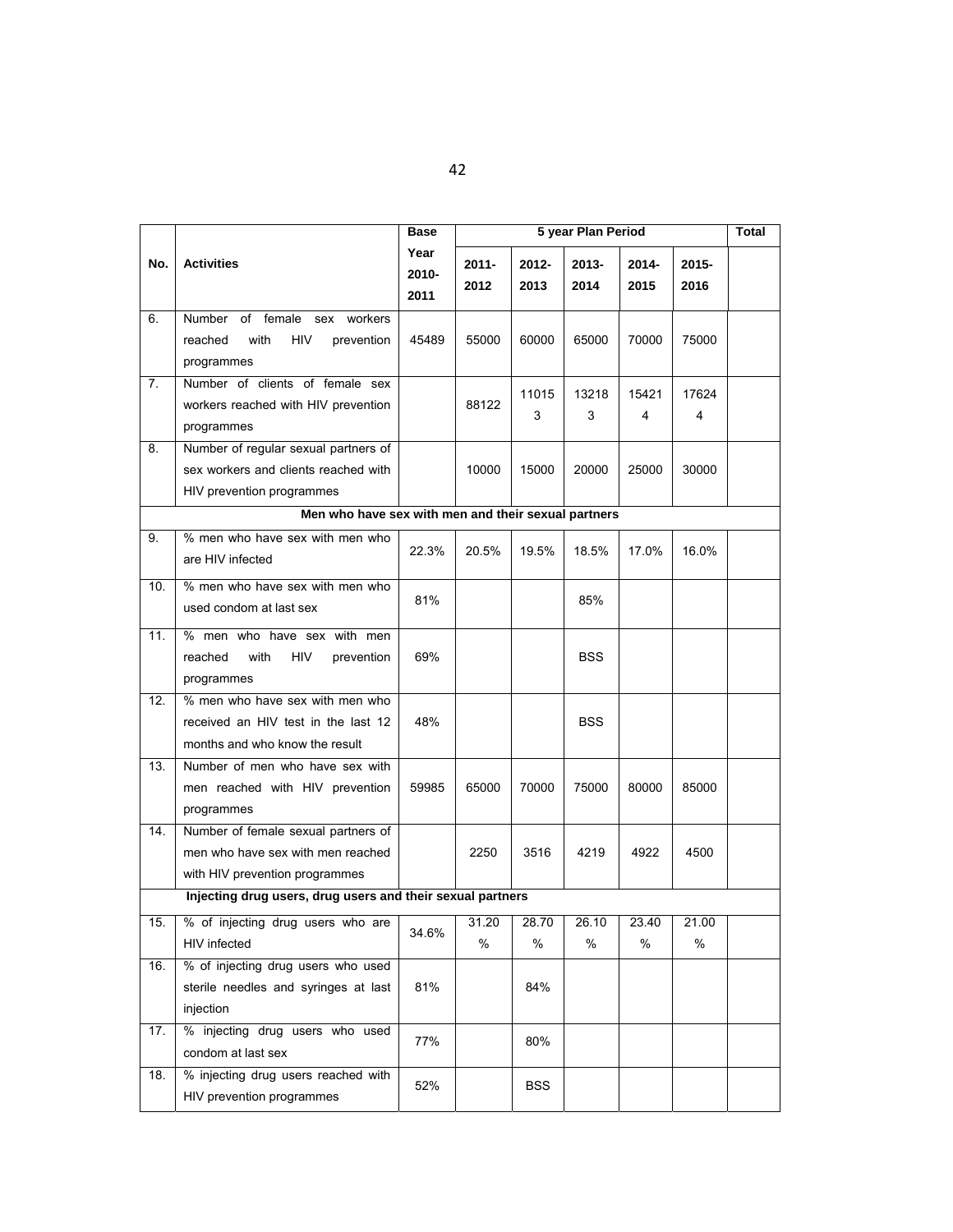|     |                                                                                                              | <b>Base</b>           | 5 year Plan Period |                  |               |                  |                  | Total |
|-----|--------------------------------------------------------------------------------------------------------------|-----------------------|--------------------|------------------|---------------|------------------|------------------|-------|
| No. | <b>Activities</b>                                                                                            | Year<br>2010-<br>2011 | $2011 -$<br>2012   | $2012 -$<br>2013 | 2013-<br>2014 | $2014 -$<br>2015 | $2015 -$<br>2016 |       |
| 19. | % injecting drug users who received                                                                          |                       |                    |                  |               |                  |                  |       |
|     | an HIV test in the last 12 months and                                                                        | 27%                   |                    | <b>BSS</b>       |               |                  |                  |       |
|     | who know the result                                                                                          |                       |                    |                  |               |                  |                  |       |
| 20. | Number of injecting drug users/ drug                                                                         |                       |                    | 1250             |               |                  |                  |       |
|     | users reached with HIV prevention                                                                            |                       | 10000              | 0                | 15000         | 17500            | 20000            |       |
|     | programmes                                                                                                   |                       |                    |                  |               |                  |                  |       |
| 21. | Number of injecting drug users/drug                                                                          |                       |                    | 2800             |               |                  |                  |       |
|     | users reached with HIV prevention                                                                            | 21214                 | 25000              | 0                | 31000         | 35000            | 38000            |       |
|     | programmes                                                                                                   |                       |                    |                  |               |                  |                  |       |
| 22. | Number of sterile injecting equipment                                                                        | 5,335,                | 8,000,             | 12,00            | 15,000        | 20,00            | 20,000           |       |
|     | distributed to injecting drug users in                                                                       | 156                   | 000                | 0,000            | ,000          | 0,000            | ,000             |       |
|     | the last 12 months                                                                                           |                       |                    |                  |               |                  |                  |       |
| 23. | Number of drug<br>users receiving                                                                            | 771                   | 2000               | 3000             | 4000          | 5000             | 8000             |       |
|     | methadone maintenance therapy                                                                                |                       |                    |                  |               |                  |                  |       |
| 24. | Number of regular sexual partners of                                                                         |                       |                    |                  |               |                  |                  |       |
|     | IDUs reached with HIV prevention                                                                             |                       | 5138               | 8438             | 10625         | 12813            | 12330            |       |
|     | programmes                                                                                                   |                       |                    |                  |               |                  |                  |       |
|     | Prison or rehabilitation facility populations                                                                |                       |                    |                  |               |                  |                  |       |
| 25. | Number of prisoners reached with<br>HIV prevention programmes                                                | 13472                 | 21805              | 28658            | 3613<br>4     | 42987            | 49840            |       |
|     | Mobile and migrant populations and communities affected by population movement                               |                       |                    |                  |               |                  |                  |       |
| 26. | mobile and<br>Number of<br>migrant                                                                           |                       | 150,00             | 237,50           | 325,0         | 412,5            | 500,00           |       |
|     | <b>HIV</b><br>population<br>reached<br>with                                                                  | 105,941               | 0                  | 0                | 00            | 00               | 0                |       |
|     | prevention programmes                                                                                        |                       |                    |                  |               |                  |                  |       |
|     | Uniformed services personnel (military and police)                                                           |                       |                    |                  |               |                  |                  |       |
| 27. | uniformed<br>of<br>services<br>Number<br><b>HIV</b><br>personnel<br>reached<br>with<br>prevention programmes | 15,601                | 30,000             | 35,000           | 40,00<br>0    | 45,00<br>0       | 50,000           |       |
|     | Young people                                                                                                 |                       |                    |                  |               |                  |                  |       |
| 28. | % young people aged 15-24 who are                                                                            | 0.91%                 | 0.85%              | 0.79%            | 0.72%         | 0.66%            | 0.60%            |       |
|     | HIV infected                                                                                                 |                       |                    |                  |               |                  |                  |       |
| 29. | % young people who used condom<br>at last sex                                                                |                       |                    | <b>BSS</b>       |               |                  |                  |       |
| 30. | Number<br>Out-of-school<br>of<br>youth                                                                       | 184,191               | 200,00<br>0        | 212,50<br>0      | 225,00<br>0   | 237,50<br>0      | 250,00<br>0      |       |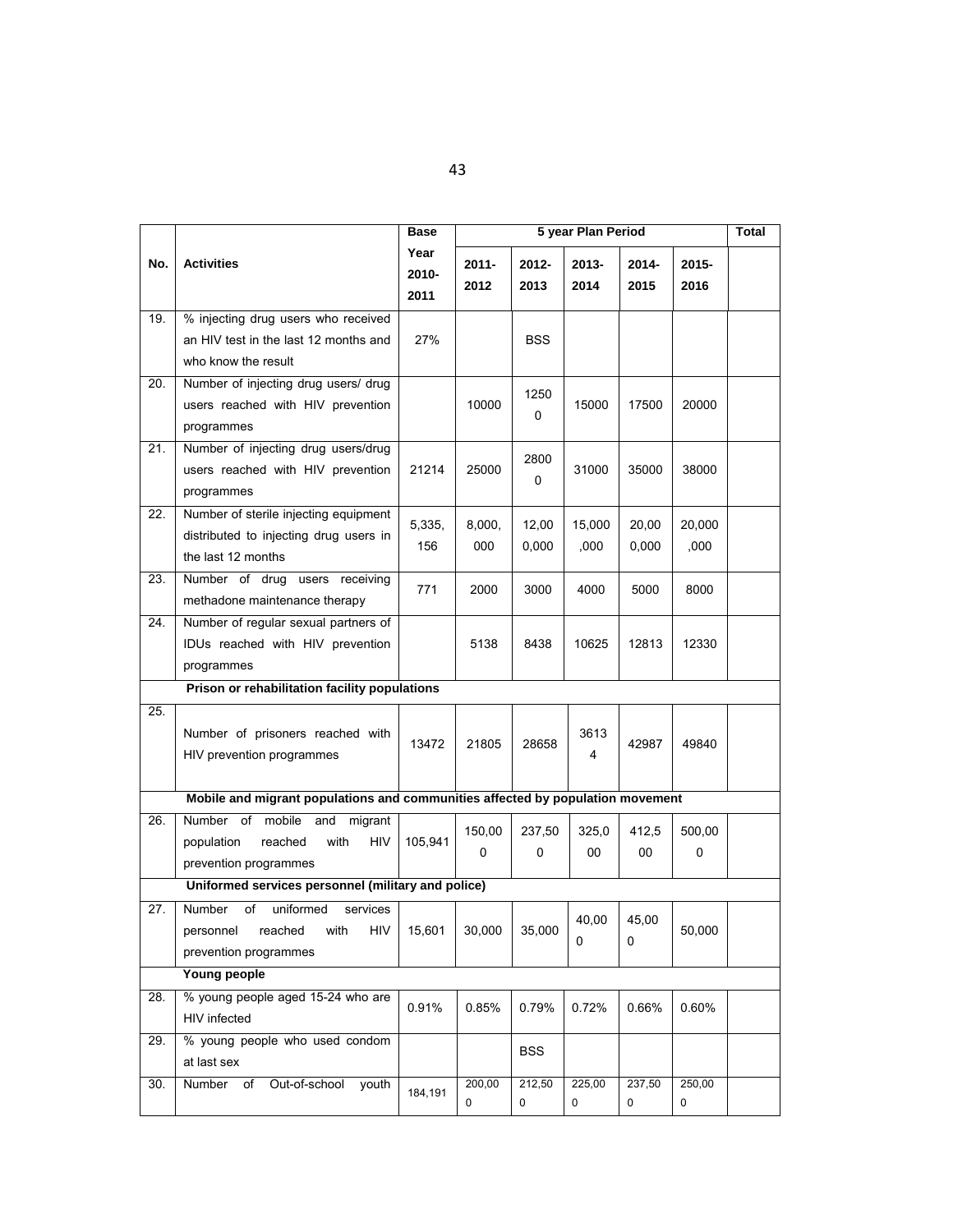|               |                                                                                                  | <b>Base</b>           |                  |               | 5 year Plan Period |                 |                  | Total |
|---------------|--------------------------------------------------------------------------------------------------|-----------------------|------------------|---------------|--------------------|-----------------|------------------|-------|
| No.           | <b>Activities</b>                                                                                | Year<br>2010-<br>2011 | $2011 -$<br>2012 | 2012-<br>2013 | 2013-<br>2014      | 2014-<br>2015   | $2015 -$<br>2016 |       |
|               | <b>HIV</b><br>reached<br>with<br>prevention                                                      |                       |                  |               |                    |                 |                  |       |
|               | programmes                                                                                       |                       |                  |               |                    |                 |                  |       |
|               | Workplace                                                                                        |                       |                  |               |                    |                 |                  |       |
| 31.           | Number of people in work place                                                                   |                       |                  |               |                    | 175,00          | 200,00           |       |
|               | <b>HIV</b><br>with<br>prevention<br>reached                                                      | 49,192                | 100,000          | 125,000       | 150,000            | 0               | 0                |       |
|               | programmes                                                                                       |                       |                  |               |                    |                 |                  |       |
|               | <b>Cross cutting interventions</b>                                                               |                       |                  |               |                    |                 |                  |       |
| 32.           | Number of people who received STI                                                                |                       | 118,745          | 133,584       |                    | 144,948 153,133 | 157,567          |       |
|               | treatment in the last 12 months                                                                  |                       |                  |               |                    |                 |                  |       |
|               | <b>FSW</b>                                                                                       |                       | 55,000           | 60,000        | 65,000             | 70,000          | 75,000           |       |
|               | Clients of FSW                                                                                   |                       | 35,249           | 38,553        | 39,655             | 38,553          | 35,249           |       |
|               | <b>MSM</b>                                                                                       |                       | 13,000           | 14,000        | 15,000             | 16,000          | 17,000           |       |
|               | <b>IDU</b>                                                                                       |                       | 2,000            | 2,500         | 3,000              | 3,500           | 4,000            |       |
|               | Regular partners of MARPs                                                                        |                       | 6,955            | 9,434         | 10,453             | 10,684          | 9,366            |       |
| 33.           | Number of people who received an                                                                 |                       |                  |               |                    |                 |                  |       |
|               | HIV test in the last 12 months and                                                               |                       | 66,974           | 86,015        |                    | 109,218 137,421 | 158,726          |       |
|               | who know the result VCT/Number of                                                                |                       |                  |               |                    |                 |                  |       |
|               | HIV test                                                                                         |                       |                  |               |                    |                 |                  |       |
|               | <b>FSW</b>                                                                                       | 10,896                | 15,000           | 20,000        | 30,000             | 45,000          | 55,000           |       |
|               | <b>Clients of FSW</b>                                                                            |                       | 22,031           | 27,538        | 33,046             | 38,553          | 44,061           |       |
|               | <b>MSM</b>                                                                                       | 4,701                 | 16,250           | 17,500        | 18,750             | 20,000          | 21,250           |       |
|               | <b>IDU</b>                                                                                       | 3,854                 | 5,000            | 6,250         | 7,500              | 8,750           | 10,000           |       |
|               | Regular partners of MARPs                                                                        |                       | 8,694            | 13,477        | 17,422             | 21,367          | 23,415           |       |
|               | Mobile and migrant population                                                                    |                       |                  |               |                    |                 |                  |       |
| 34.           | Number of condoms distributed for                                                                |                       |                  |               |                    |                 |                  |       |
|               | free (in Millions)                                                                               | 40 m                  | 45 m             | 50 m          | 55 m               | 60 m            | 65 m             |       |
| 35.           | Number of condoms sold through                                                                   |                       |                  |               |                    |                 |                  |       |
|               | social marketing                                                                                 |                       |                  |               |                    |                 |                  |       |
|               | Strategic Priority II: Provision of a comprehensive Continuum of Care for people living with HIV |                       |                  |               |                    |                 |                  |       |
|               | VCCT, ART, community-based care, hospitals for adults and children                               |                       |                  |               |                    |                 |                  |       |
| 36            | % adults and children with HIV                                                                   |                       |                  |               |                    |                 |                  |       |
| $\mathcal{L}$ | known to be on treatment 12 months                                                               | 80.0%                 | 81%              | 82%           | 83%                | 84%             | 85%              |       |
|               | after initiation of antiretroviral therapy                                                       |                       |                  |               |                    |                 |                  |       |
| 37            | % adults and children with HIV                                                                   |                       |                  |               |                    |                 |                  |       |
| ¥,            | known to be on treatment 24 months                                                               |                       | 81%              | 82%           | 83%                | 84%             | 85%              |       |
|               | after initiation of antiretroviral therapy                                                       |                       |                  |               |                    |                 |                  |       |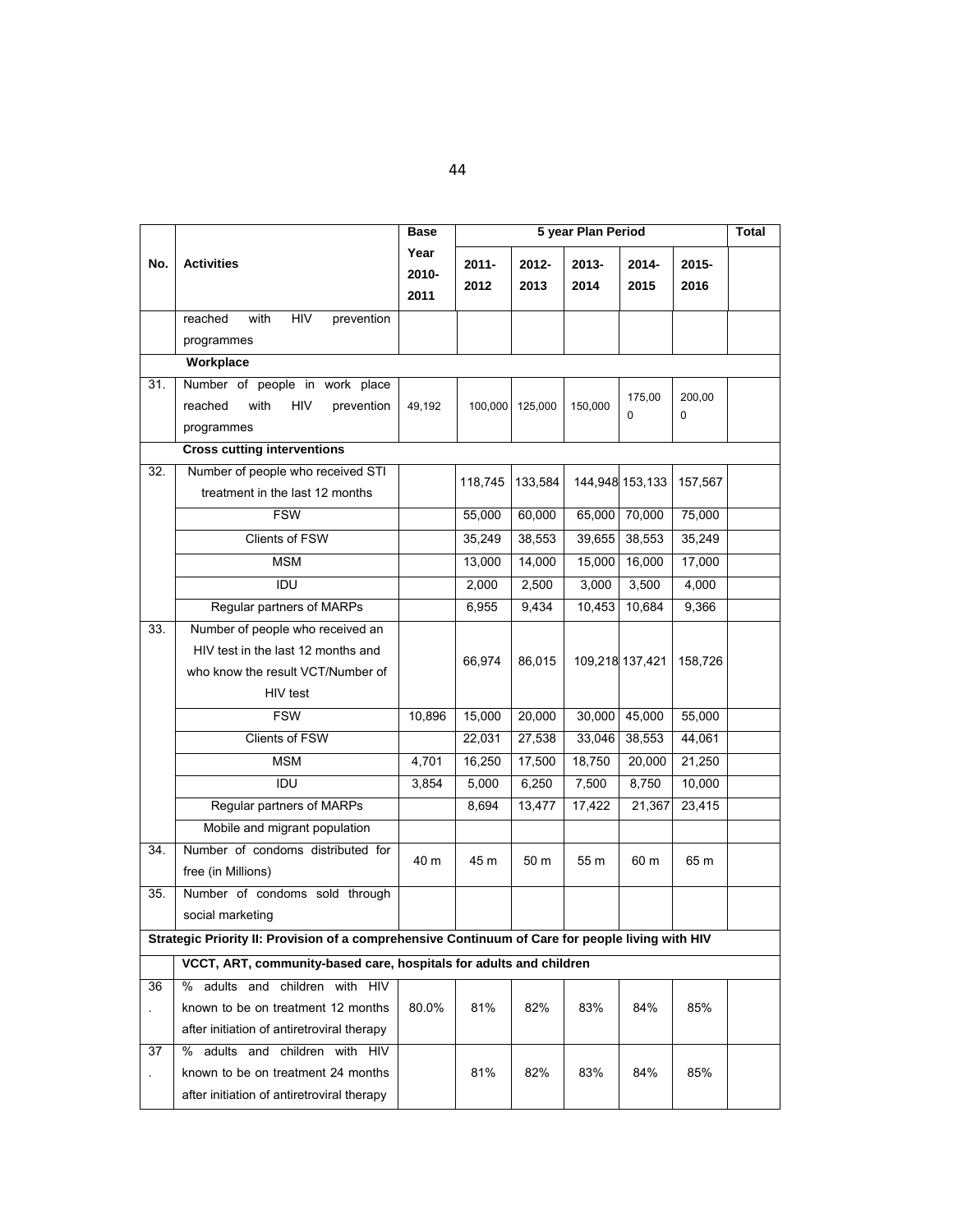|          |                                                                                                                                                  | Base                  |                  | 5 year Plan Period |               |               |                       |  |  |
|----------|--------------------------------------------------------------------------------------------------------------------------------------------------|-----------------------|------------------|--------------------|---------------|---------------|-----------------------|--|--|
| No.      | <b>Activities</b>                                                                                                                                | Year<br>2010-<br>2011 | $2011 -$<br>2012 | $2012 -$<br>2013   | 2013-<br>2014 | 2014-<br>2015 | $2015 -$<br>2016      |  |  |
| 38       | Number of adults with advanced HIV<br>infection receiving ART                                                                                    | 19,603                | 30,200           | 40,05<br>0         | 50,100        | 60.05<br>0    | 70,000                |  |  |
| 39       | Number of children in need provided<br>with ART                                                                                                  | 1,535                 | 1,800            | 2,100              | 2,400         | 2,700         | 3,200                 |  |  |
| 40<br>ä, | Number of people living with HIV<br>receiving Cotrimoxazole prophylaxis<br>who are not on ART                                                    |                       | 10,000           | 12,50<br>0         | 15,000        | 17,50<br>0    | 20,000                |  |  |
| 41<br>L. | Number of TB patients who are<br>tested positive for HIV and have<br>started ART during the reporting<br>period                                  |                       | 2,127            | 2,725              | 3,323         | 3,921         | 4,519                 |  |  |
|          | <b>PMCT and Reproductive Health</b>                                                                                                              |                       |                  |                    |               |               |                       |  |  |
| 42.      | Infants born to HIV<br>%<br>infected<br>mothers who are infected                                                                                 | 22                    | 15               | 13                 | 13            | 12            | 11                    |  |  |
| 43.      | % Pregnant women are HIV infected                                                                                                                | 0.96%                 | 0.90%            | 0.85%              | 0.80%         | 0.75<br>$\%$  | 0.67%                 |  |  |
| 44.      | <b>Number</b><br>of<br>pregnant<br>women<br>attending ante-natal care services at<br>PMCT sites who received HIV pre-<br>test counseling         | 356,641               | 400,00<br>0      | 425,00<br>$\Omega$ | 450,000       | 475,00<br>0   | 500,00<br>$\mathbf 0$ |  |  |
| 45.      | Number<br>of<br>pregnant<br>women<br>attending ante-natal care services<br>who received HIV testing and test<br>result with post test counseling | 170,862               | 240,000 276,250  |                    | 315,000       |               | 356,250 400,000       |  |  |
| 46.      | Number of HIV-positive pregnant<br>women who received antiretroviral to<br>reduce the risk of mother-to-child-<br>transmission                   | 2,136                 | 2,520            | 2,601              | 2,700         | 2,779         | 2,680                 |  |  |
|          | Strategic Priority III: Mitigation of the impact of HIV on people living with HIV and their families                                             |                       |                  |                    |               |               |                       |  |  |
|          | Psychological, economic and nutritional support for People Living with HIV and their Families                                                    |                       |                  |                    |               |               |                       |  |  |
| 47.      | of<br>people<br>receiving<br>Number<br>community home based care                                                                                 | 31,361                | 48,430           | 51,335             | 52,332        | 50,927        | 48,500                |  |  |
| 48.      | Number of people living with HIV<br>associated with self help groups                                                                             | 15,577                |                  |                    |               |               |                       |  |  |
|          | Orphans and Vulnerable Children Infected and Affected by HIV                                                                                     |                       |                  |                    |               |               |                       |  |  |
| 49.      | Number of Orphans and vulnerable<br>children affected by HIV receiving                                                                           | 5,332                 | 8,000            | 9,750              | 11,500        | 13,250        | 15,000                |  |  |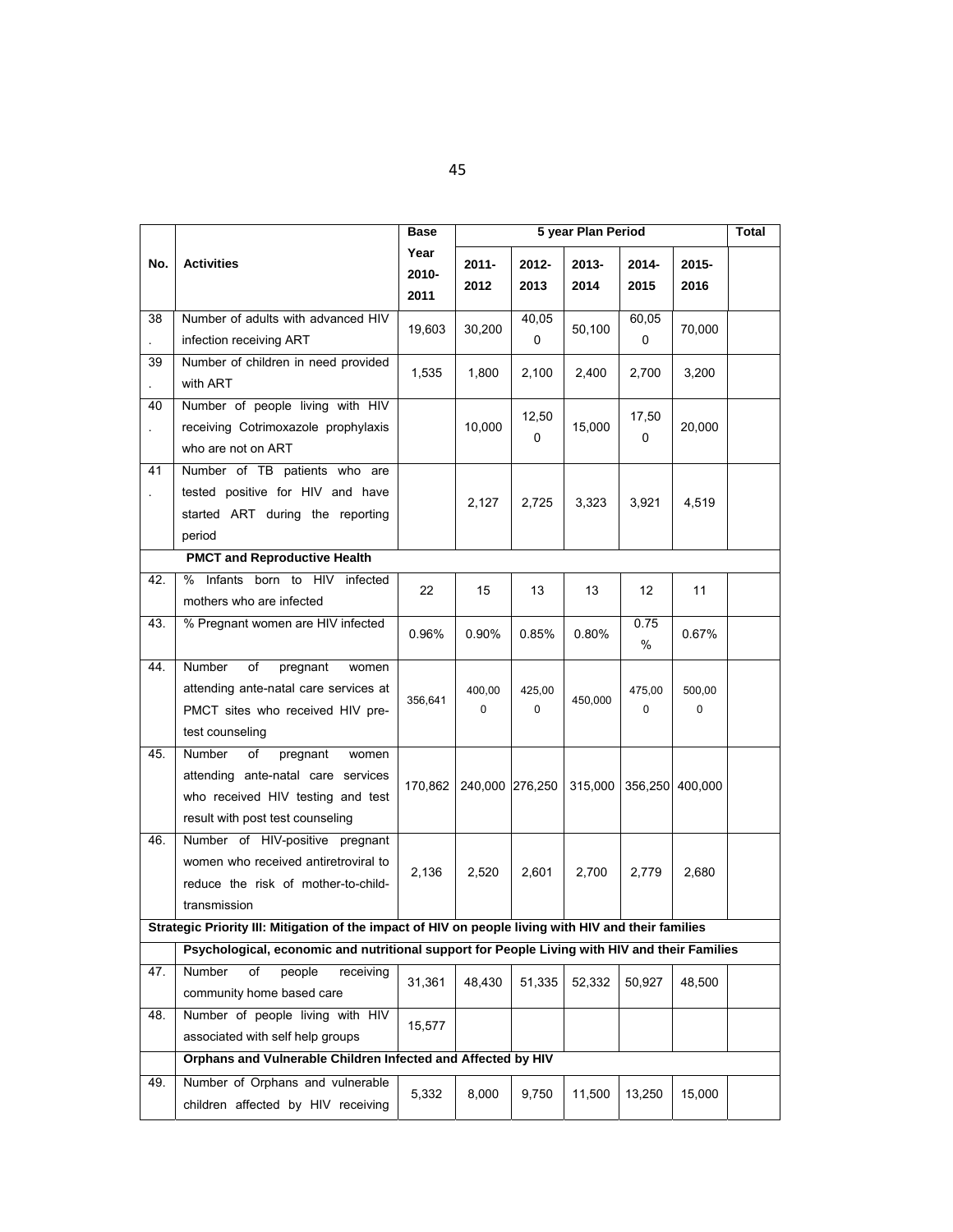|     |                                                                                          | <b>Base</b>           | 5 year Plan Period<br>Total |               |                  |               |                  |       |  |
|-----|------------------------------------------------------------------------------------------|-----------------------|-----------------------------|---------------|------------------|---------------|------------------|-------|--|
| No. | <b>Activities</b>                                                                        | Year<br>2010-<br>2011 | $2011 -$<br>2012            | 2012-<br>2013 | $2013 -$<br>2014 | 2014-<br>2015 | $2015 -$<br>2016 |       |  |
|     | package of support                                                                       |                       |                             |               |                  |               |                  |       |  |
|     | <b>Cross cutting interventions</b>                                                       |                       |                             |               |                  |               |                  |       |  |
|     | Health (Including Private Health Sector), Non-Health and Community Systems Strengthening |                       |                             |               |                  |               |                  |       |  |
|     | Favorable Legal and Policy Context - Compassion and Understanding                        |                       |                             |               |                  |               |                  |       |  |
|     | Strategic Information, Monitoring And Evaluation, and Research                           |                       |                             |               |                  |               |                  |       |  |
|     | <b>Vector Borne Diseases Control Project</b>                                             |                       |                             |               |                  |               |                  |       |  |
| 1.  | Proportion<br>of<br>health<br>facilities<br>covered by malaria IEC materials             | 60%                   | 70                          | 75            | 80               | 85            | 90               | 390   |  |
| 2.  | Launching World Malaria Day                                                              | $\mathbf{1}$          | $\mathbf{1}$                | $\mathbf{1}$  | $\mathbf{1}$     | $\mathbf{1}$  | $\mathbf{1}$     | 5     |  |
| 3.  | No. of LLIN required                                                                     | 0.2                   | 6.3                         | 6.4           | 6.5              | 6.7           | 6.8              | 32.7  |  |
| 4.  | Number of nets to be treated<br>by<br>insecticide tablets                                | 0.5                   | 2.5                         | 2.6           | 2.7              | 2.8           | 2.8              | 13.4  |  |
| 5.  | No. of blood smears taken & Exam:                                                        | 0.38                  | 0.45                        | 0.6           | 0.5              | 0.4           | 0.4              | 2.35  |  |
| 6.  | No. of RDT testes & read                                                                 | 0.59                  | 0.6                         | 0.6           | 0.6              | 0.6           | 0.6              | 3.0   |  |
| 7.  | Monitoring of TES                                                                        | $\mathbf{1}$          | $\mathbf{1}$                | $\mathbf{1}$  | 1                | $\mathbf{1}$  | $\mathbf{1}$     | 5     |  |
| 8.  | Training on Malaria Microscopy                                                           | 101                   | 50                          | 125           | 75               | 75            | 75               | 400   |  |
| 9.  | Training<br>of<br><b>BHS</b><br>on<br>malaria<br>Prev:&Cont:                             | 405                   | 300                         | 300           | 600              | 600           | 500              | 2300  |  |
| 10. | Training of volunteers on prevention<br>of malaria                                       | 358                   | 2500                        | 2500          | 2500             | 2500          | 2500             | 12500 |  |
| 11. | Training of volunteers on prevention<br>and cases management of malaria                  | 358                   | 1375                        | 1375          | 1375             | 1375          | 1375             | 6875  |  |
| 12. | Training of MO & Nurses on Malaria<br>case management                                    | 150                   | 4500                        | 4500          | 4500             | 4500          | 4500             | 22500 |  |
| 13. | Conduct Annual evaluation meeting<br>at central, S/R level                               | 11                    | 14                          | 14            | 14               | 14            | 14               | 70    |  |
|     | Elimination of Lymphatic Filariasis Project                                              |                       |                             |               |                  |               |                  |       |  |
| 1.  | Mass Drug Administration (No. of                                                         | 22                    | 22                          | 42            | 42               | 42            | 42               | 42    |  |
|     | districts- Existing + Expansion)                                                         |                       |                             |               |                  |               |                  |       |  |
| 2.  | Advocacy on MDA                                                                          |                       |                             |               |                  |               |                  |       |  |
|     | S/D Level                                                                                | 4                     | 4                           | 12            | 12               | 12            | 12               | 52    |  |
|     | Township Level                                                                           | 90                    | 228                         | 228           | 228              | 228           | 228              | 1002  |  |
| 3.  | Preparing IEC materials and conduct<br><b>IEC</b> activities                             | 17.5                  | 17.5                        | 43.9          | 43.9             | 43.9          | 43.9             | 43.9  |  |
| 4.  | Training of BHS and volunteers                                                           |                       |                             |               |                  |               |                  |       |  |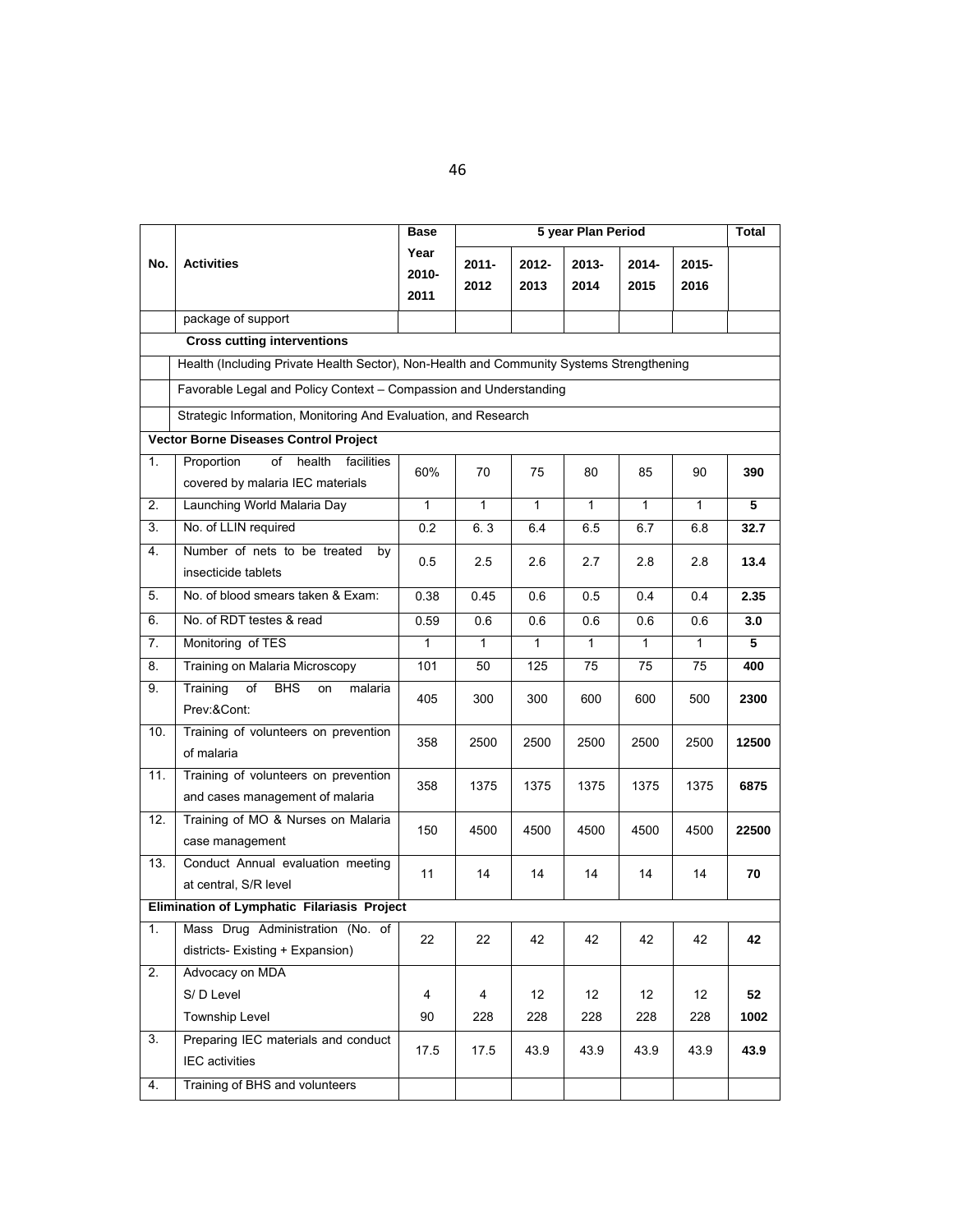|                |                                                                                                                                                     | <b>Base</b>           |                  |               | 5 year Plan Period |               |                  | Total   |
|----------------|-----------------------------------------------------------------------------------------------------------------------------------------------------|-----------------------|------------------|---------------|--------------------|---------------|------------------|---------|
| No.            | <b>Activities</b>                                                                                                                                   | Year<br>2010-<br>2011 | $2011 -$<br>2012 | 2012-<br>2013 | 2013-<br>2014      | 2014-<br>2015 | $2015 -$<br>2016 |         |
|                | S/D level                                                                                                                                           | 4                     | 4                | 12            | 12                 | 12            | 12               | 52      |
|                | Township level                                                                                                                                      | 90                    | 90               | 228           | 228                | 228           | 228              | 1002    |
| 5.             | Procurement of Drugs for MDA                                                                                                                        |                       |                  |               |                    |               |                  |         |
|                | DEC (Diethylcarbamazine citrate)                                                                                                                    | 43.8                  | 43.8             | 109.7         | 109.7              | 109.7         | 109.7            | 482.6   |
|                | Albendazole 400 mg                                                                                                                                  | 17.5                  | 24               | 27            | 30                 | 32            | 39               | 152     |
| 6.             | No. of townships i.e, Drugs to be<br>distributed to townships                                                                                       | 90                    | 90               | 228           | 228                | 228           | 228              | 204     |
| 7.             | Training on Morbidity control                                                                                                                       |                       |                  |               |                    |               |                  |         |
|                | S/D Hospital                                                                                                                                        | 4                     | 4                | 12            | $12 \overline{ }$  | 12            | 12               | 52      |
|                | District/ Township Hosp:                                                                                                                            | 19                    | 19               | 42            | 42                 | 42            | 42               | 187     |
|                | Health workers, GP Doctors                                                                                                                          |                       |                  |               |                    |               |                  |         |
|                | <b>National Tuberculosis Project</b>                                                                                                                |                       |                  |               |                    |               |                  |         |
| 1.             | Number of sputum collection centers                                                                                                                 | 29                    | 120              | 160           | 50                 | 60            | 60               | 450     |
| 2.             | Number of microscopy laboratories<br>monitored under the external quality<br>control system                                                         | 415                   | 106              | 86            | 80                 | 80            | 80               | 432     |
| 3.             | Number of new TB patients (all                                                                                                                      | 13402                 | 15269            | 15609         | 15959              | 16321         | 16695            |         |
|                | forms) registered for treatment                                                                                                                     | 3                     | 1                | 1             | 8                  | 7             | $\mathbf{1}$     | 798,548 |
| 4.             | Number of treatment units reported<br>no stock out of first line anti-TB drugs<br>(adult and child formulations) at the<br>last day of each quarter | 336                   | 346              | 352           | 355                | 358           | 361              | 361     |
| 5.             | Number of townships supervised and<br>feedback provided by NTP during<br>each quarter                                                               | 175                   | 330              | 330           | 330                | 330           | 330              | 330     |
| 6.             | Number of basic health staff trained<br>on selected modules of management<br>of TB for health facility staff                                        | 3059                  | 3000             | 3000          | 3000               | 3000          | 3000             | 15,000  |
| $\mathbf{7}$ . | Number of TB patients tested for HIV                                                                                                                | 4174                  | 68026            | 70036         | 72060              | 74098         | 76149            | 360,369 |
| 8.             | of laboratory confirmed<br>Number<br>patients enrolled in the<br>MDR-TB<br>MDR-TB<br>treatment<br>programme<br>(DOTS Plus)                          | 64                    | 400              | 600           | 800                | 1000          | 1200             | 4,000   |
| 9.             | Number of <15 years new cases of                                                                                                                    | 32540                 | 30411            | 31596         | 32828              | 34110         | 35443            | 164,388 |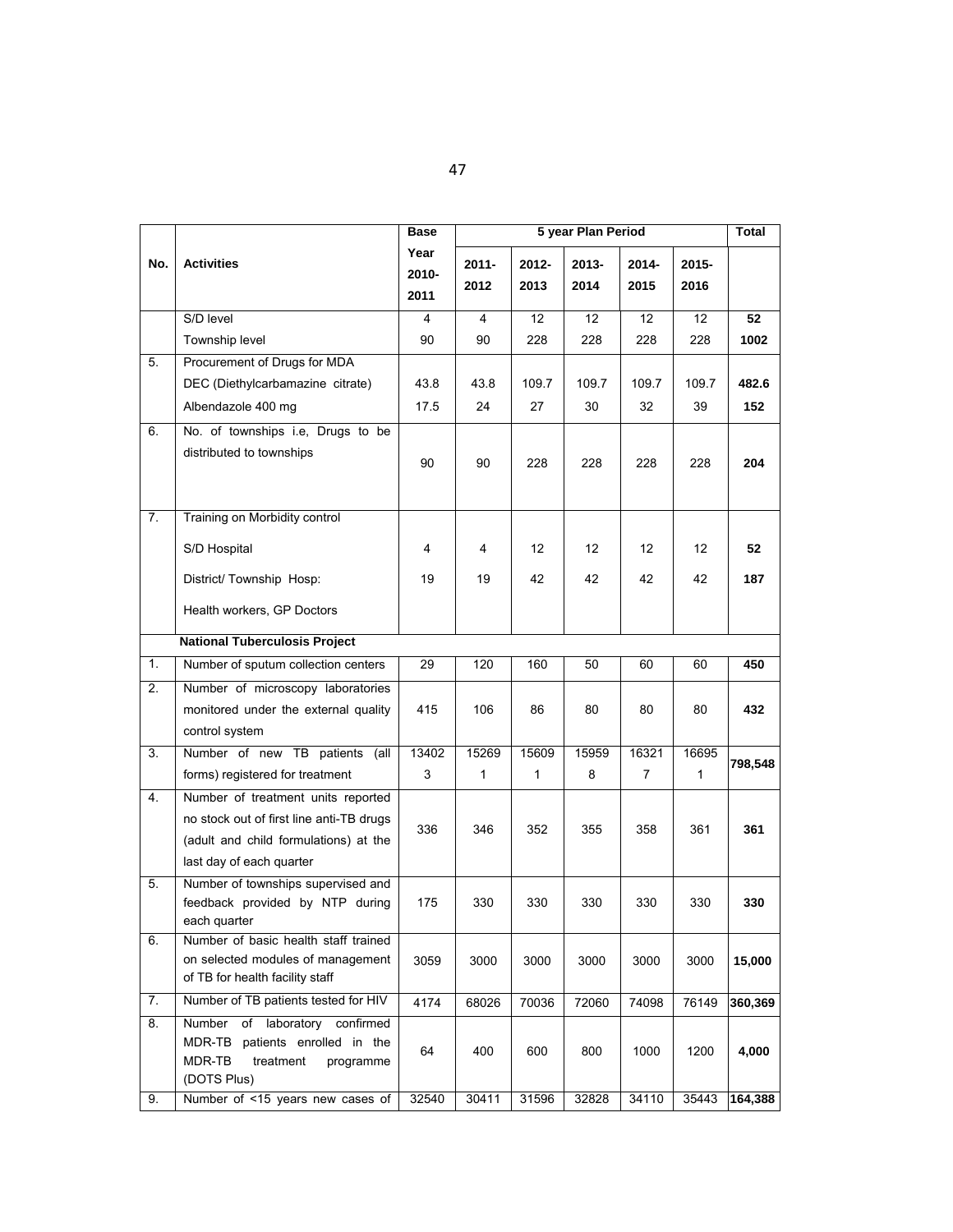|     |                                                                           | <b>Base</b>           | 5 year Plan Period |               |               |                |                  | <b>Total</b> |
|-----|---------------------------------------------------------------------------|-----------------------|--------------------|---------------|---------------|----------------|------------------|--------------|
| No. | <b>Activities</b>                                                         | Year<br>2010-<br>2011 | $2011 -$<br>2012   | 2012-<br>2013 | 2013-<br>2014 | 2014-<br>2015  | $2015 -$<br>2016 |              |
|     | TB<br>in<br>children<br>diagnosed<br>and                                  |                       |                    |               |               |                |                  |              |
|     | registered for treatment                                                  |                       |                    |               |               |                |                  |              |
| 10. | Number of new smear positive TB<br>patients registered in targeted border |                       |                    |               |               |                |                  |              |
|     | townships<br>(Baseline was from                                           | 560                   | 650                | 750           | 850           | 900            | 950              | 4,100        |
|     | Myawaddy,<br>Kawthaung,<br>Muse,                                          |                       |                    |               |               |                |                  |              |
|     | Tarchileik)                                                               |                       |                    |               |               |                |                  |              |
| 11. | <b>Number</b><br>practitioner<br>of<br>private                            |                       |                    |               |               |                |                  |              |
|     | involved in DOTS                                                          | 1500                  | 1500               | 1500          | 1000          | 1500           | 1250             | 6,750        |
| 12. | Number of community health worker                                         |                       |                    |               |               |                |                  |              |
|     | trained and actively involved in TB                                       |                       | 1500               | 2250          | 3000          | 3250           | 3500             | 13,50        |
|     | case finding and/or<br>treatment                                          |                       |                    |               |               |                |                  | 0            |
|     | activities at community level                                             |                       |                    |               |               |                |                  |              |
|     | DF/DHF Prevention and Control Project                                     |                       |                    |               |               |                |                  |              |
| 1.  | <b>Dengue Surveillance</b>                                                |                       |                    |               |               |                |                  |              |
|     | - Establishing system for reporting                                       |                       | 320                | 320           | 320           | 320            | 320              | 320          |
|     | timely and sharing of information                                         |                       |                    |               |               |                |                  |              |
|     | -Training on surveillance system and                                      |                       | 6                  | 6             | 2             |                |                  | 14           |
|     | sharing of information                                                    |                       |                    |               |               |                |                  |              |
|     | -Integrate dengue into laboratory                                         |                       | 4                  | 4             | 4             | $\overline{2}$ |                  | 14           |
|     | network in endemic States/Regions                                         |                       |                    |               |               |                |                  |              |
| 2.  | Dengue Integrated Vector Management                                       |                       |                    |               |               |                |                  |              |
|     | - Develop IVM strategy / guidelines                                       |                       | 1                  |               |               |                |                  | 1            |
|     | - Training of entomology staffs,                                          |                       |                    |               |               |                |                  |              |
|     | VBDC staffs and BHS involved in                                           |                       | 50                 | 100           | 150           | 200            | 250              | 750          |
|     | IVM.                                                                      |                       |                    |               |               |                |                  |              |
|     | - Conduction of vector surveillance                                       |                       | 5                  | 5             | 5             | 5              | 5                | 25           |
|     | - Conduction of Vector control                                            |                       | 1000               | 1000          | 1000          | 1000           | 1000             | 5000         |
|     | - Laval control -- convention method                                      |                       | 50                 | 50            | 50            | 50             | 50               | 250          |
|     | - Mass larvicide                                                          |                       | 600                | 600           | 600           | 600            | 600              | 3000         |
|     | - Adult control                                                           |                       | 1                  | $\mathbf{1}$  | $\mathbf{1}$  | 1              | $\mathbf{1}$     | 5            |
|     | -Map / assess vector populations                                          |                       |                    |               |               |                |                  |              |
|     | (periodic re-mapping)                                                     |                       |                    |               |               |                |                  |              |
|     |                                                                           |                       |                    |               |               |                |                  |              |
|     |                                                                           |                       |                    |               |               |                |                  |              |
|     |                                                                           |                       |                    |               |               |                |                  |              |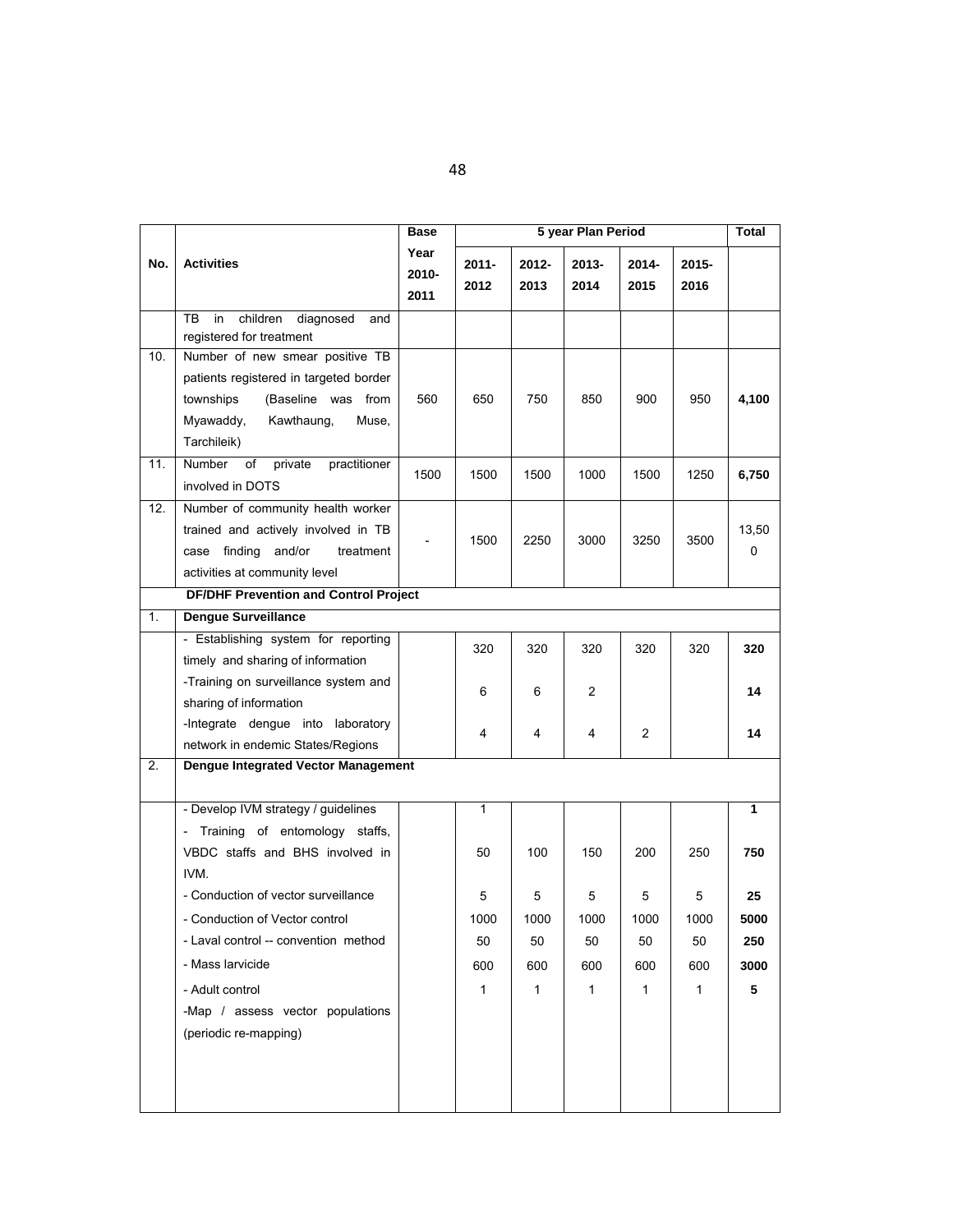|     |                                                                                                                                                      | <b>Base</b>              | 5 year Plan Period |               |               |               |               | Total   |  |  |
|-----|------------------------------------------------------------------------------------------------------------------------------------------------------|--------------------------|--------------------|---------------|---------------|---------------|---------------|---------|--|--|
| No. | <b>Activities</b>                                                                                                                                    | Year<br>$2010 -$<br>2011 | $2011 -$<br>2012   | 2012-<br>2013 | 2013-<br>2014 | 2014-<br>2015 | 2015-<br>2016 |         |  |  |
| 3.  | <b>Dengue Case Management</b>                                                                                                                        |                          |                    |               |               |               |               |         |  |  |
|     | - Training of MO, hospital staffs, and                                                                                                               |                          | 80                 | 80            | 80            | 50            | 40            | 330     |  |  |
|     | BHS on diagnosis, treatment and                                                                                                                      |                          |                    |               |               |               |               |         |  |  |
|     | referral of cases.                                                                                                                                   |                          |                    |               |               |               |               |         |  |  |
| 4.  | <b>Social Mobilization &amp; Communication for Dengue</b>                                                                                            |                          |                    |               |               |               |               |         |  |  |
|     | -Advocacy<br>meeting<br>social<br>on<br>mobilization<br>at<br>State/Division<br>&<br>township level in identified endemic<br>areas                   |                          | 10                 | 14            | 14            | 14            | 14            | 66      |  |  |
|     | -Develop work plan on dengue<br>prevention and control plan at local<br>level with the involvement of private<br>sector and other multi-stakeholders |                          | 14                 | 14            | 14            | 14            | 14            | 70      |  |  |
| 5.  | Dengue outbreak response                                                                                                                             |                          |                    |               |               |               |               |         |  |  |
|     | - Training of VBDC and BHS staffs                                                                                                                    |                          | 15                 | 15            | 15            | 15            | 20            | 80      |  |  |
|     | on outbreak response                                                                                                                                 |                          |                    |               |               |               |               |         |  |  |
| 6.  | Dengue operational Research                                                                                                                          |                          |                    |               |               |               |               |         |  |  |
|     | Conduct workshop to develop<br>$\overline{\phantom{a}}$                                                                                              |                          | 1                  | 1             | 1             | 1             | $\mathbf{1}$  | 5       |  |  |
|     | operational research protocols                                                                                                                       |                          |                    |               |               |               |               |         |  |  |
|     | - Develop a protocol for evaluation<br>studies (effectiveness of lavicide)                                                                           |                          | 1                  | 1             | 1             | 1             | 1             | 5       |  |  |
|     | - Conduct study on effectiveness of<br>lavicide                                                                                                      |                          | 1                  | 1             | 1             | 1             | 1             | 5       |  |  |
|     | <b>Trachoma Control and Prevention of Blindness Program</b>                                                                                          |                          |                    |               |               |               |               |         |  |  |
| 1.  | Teams/Secondary Eye Centers<br>expanded                                                                                                              | 2010                     | $\mathbf{1}$       | $\mathbf{1}$  | 1             | 1             | $\mathbf{1}$  | 5       |  |  |
| 2.  | Cataract Surgery in Myanmar                                                                                                                          | 80,936                   | 83,927             | 86,877        | 89,827        | 92,777        | 95,727        | 44,9135 |  |  |
| 3.  | Village eye health exam; and Model                                                                                                                   | 2012                     | 2216               | 2420          | 2624          | 2828          | 3032          | 13120   |  |  |
| 4.  | School Health                                                                                                                                        | 1200                     | 1,200              | 1,200         | 1,200         | 1,200         | 1,200         | 7200    |  |  |
| 5.  | PEC trainees                                                                                                                                         | 500                      | 500                | 500           | 500           | 500           | 500           | 2,500   |  |  |
| 6.  | Cataract Surgical Rate in million<br>population(CSR)                                                                                                 | 1372.1<br>5              | 1422.5             | 1472.5        | 1522.5        | 1572.5        | 1622.5        |         |  |  |
| 7.  | Trichiasis surgery rate                                                                                                                              | 3500                     | 5000               | 5000          | 5000          | 5000          | 5000          | 28500   |  |  |

49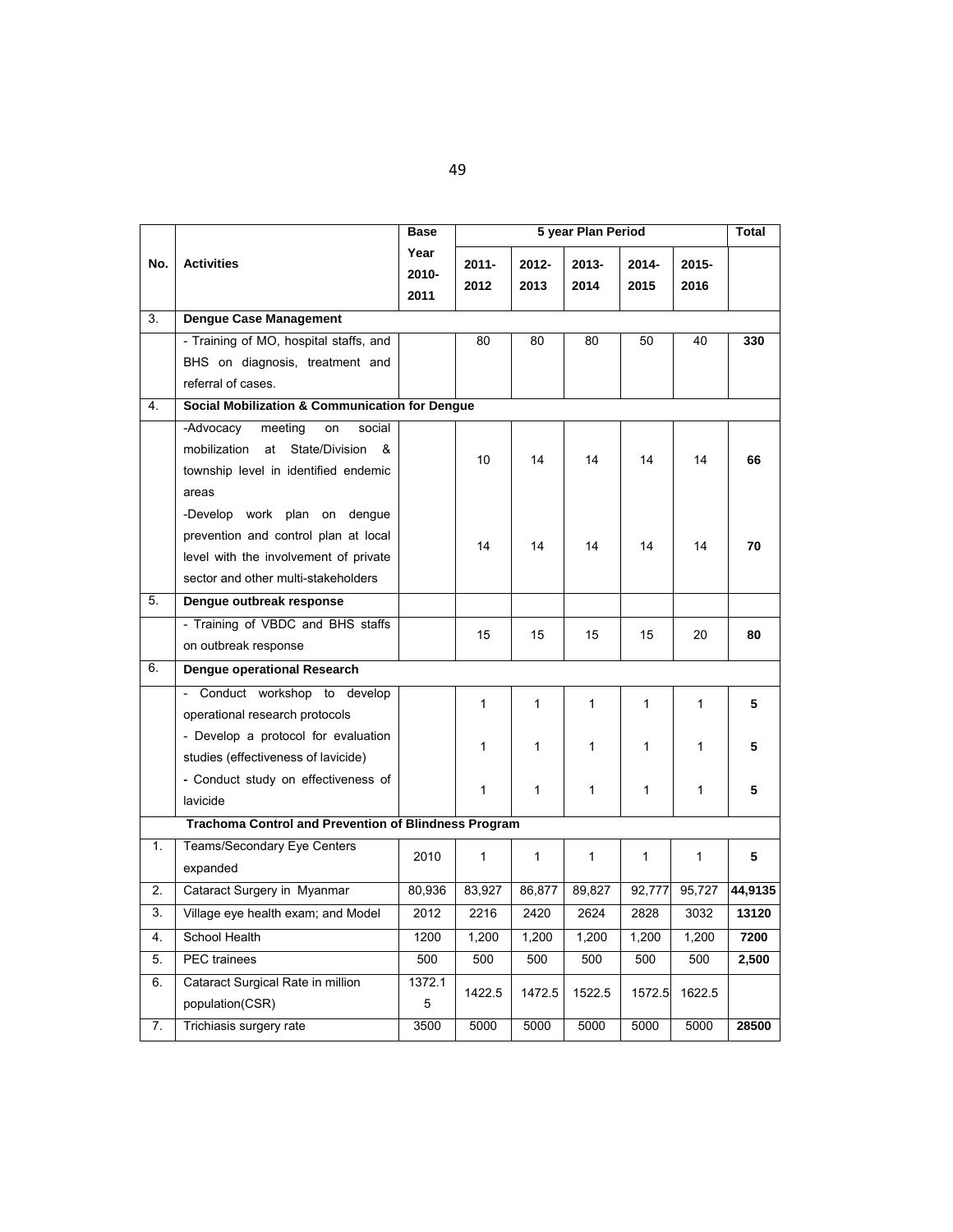#### **6.2 Prevention, Control and Care of Non-Communicable Diseases and Conditions**

#### **6.2.1 Situation Analysis**

Non-communicable diseases, in general may be categorized in to two groups, the first of which include chronic non-communicable diseases/conditions with shared modifiable risk factors-tobacco use, unhealthy diet, physical inactivity, harmful use of alcoholc. Improving and making these individual behaviours conducive to health can lead to reduction in risks of developing cardiovascular diseases, diabetes mellitus, cancer and chronic respiratory diseases.

The other category includes health conditions of public importance are: accidents and injuries, disabling conditions like, physical disability, blindness and deafness. Mental health, substance abuse and snake bite are situations considered under this category. Majority of these conditions will also require rehabilitation.

National STEPS Survey (2009) reported that the prevalence of smoking was 33.6% in males and 6.1% in females, the prevalence of hypertension was 31% in males and 29.3% in females, and prevalence of overweight (BMI ≥ 25 kg/m<sup>2</sup>) was 21.85% in males and 23.07% in females and obesity (BMI ≥ 30 kg/m<sup>2</sup>) was 4.3% in males and 8.4% in females. Myanmar is now facing double burden of diseases (Communicable Diseases & Non-Communicable Diseases) due to the demographic and socioeconomic transition that occurred in recent decades. Chronic non-communicable diseases/conditions with shared modifiable risk factors are: tobacco use, unhealthy diet, physical inactivity, harmful use of alcohol: cardiovascular disease, diabetes mellitus, cancer and chronic respiratory disorders. Noncommunicable diseases/conditions of public health importance are: accidents and injuries, disabling conditions (blindness, deafness, physical disability ), mental health, substance abuse and snake bite.

Of the two strategic pathways that are employed for prevention and control of NCDs, the "population approach" rather than the "high risk approach", has been advocated. This particular approach aims at reducing the risk factor levels in the population as a whole through community action, in order to achieve mass benefit across a wide range of risks and cumulative societal benefits. Among 11 countries of the South East Asia Region of the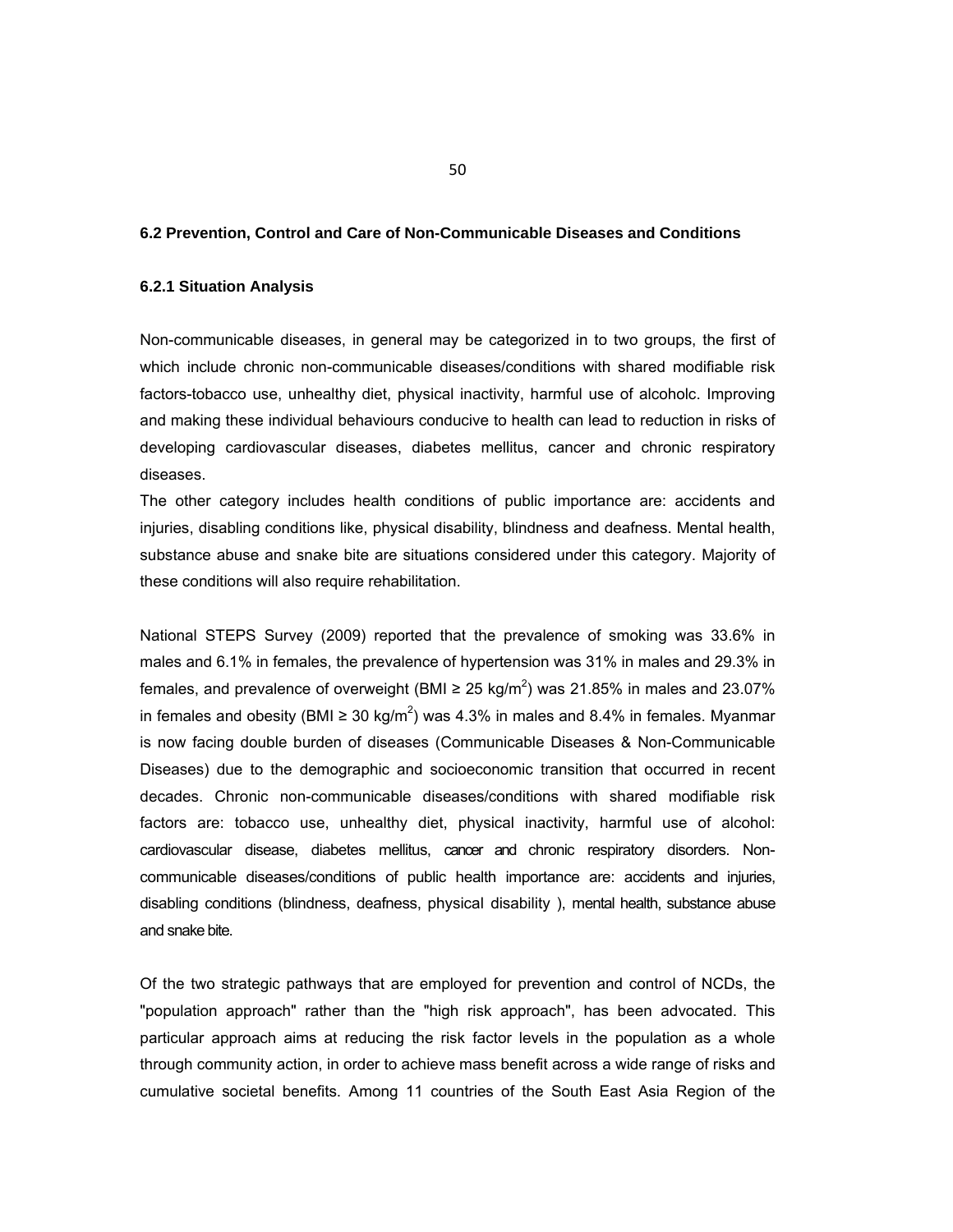World Health Organization, 54% of the annual 14.7 million deaths are due to these chronic conditions and they also accounted for almost 50% of the disabilities. As 30% of the premature deaths before the age of 60 are due to these conditions they are also reducing the life expectancy. Deaths due to these conditions are projected to be rising by 21% within a decade ending in 2015. Harmful use of alcohol, consumption of fruits and vegetables inadequately, having no other alternatives apart from consuming food that are cheap but rich in fat and salty, because of economic conditions are increasingly common among disadvantaged, poor and vulnerable populations in the Region. Smoking and tobacco use is common among the poor who tend to use tobacco leaves more than the rich. According to the study titled "NCD Risk Factor Survey in the Myanmar Population" which was conducted by the CVD Project in 2005, the prevalence of CVD risk factors were as follows: Hypertension - 21.27%; Smoking - 21.34%.; Overweight - 10%; Diabetes mellitus (over the age of 40 years) 12.38%. According to a study conducted in Yangon townships in 2003, NCD risk factors were: Hyper-cholesterolaemia - 26.26%; Abnormal ECGs suggestive of ischaemic heart disease - 13%. The prevalence of hypertension has remained relatively stable during the past several years and it is comparable to the figures of neighboring countries. The daily salt intake of an average person in Myanmar, although it has declined within the past few years, is nevertheless still higher than the WHO recommendation of (6) gram or the control of hypertension. Community awareness of this, according to a KAP study conducted in Yangon, is 98% and therefore a further decline in the salt intake in the whole country is expected in the next 5 years.

WHO has estimated the prevalence of diabetes mellitus in Myanmar as 2.4 percent in 1995 and 2.5 percent in 2000. It was projected to be 3.2 percent in the year 2025. Previously data on diabetes epidemiology for the country has been scarce and the magnitude of the problem was not known. Calculations of the size of the problem were based, actually, on hospital reports and returns. The findings were believed to be a vast under-estimate of the real situation, since, hospital reports and returns were based on discharge and death certificates, which rarely mentioned diabetes as the primary cause for admission or death, even though it is the underlying cause of illness for many admission and deaths.

Cancer usually develops gradually over many years, the result of a complex mix of environmental, nutritional, behavioral and hereditary factors. Cancer, together with other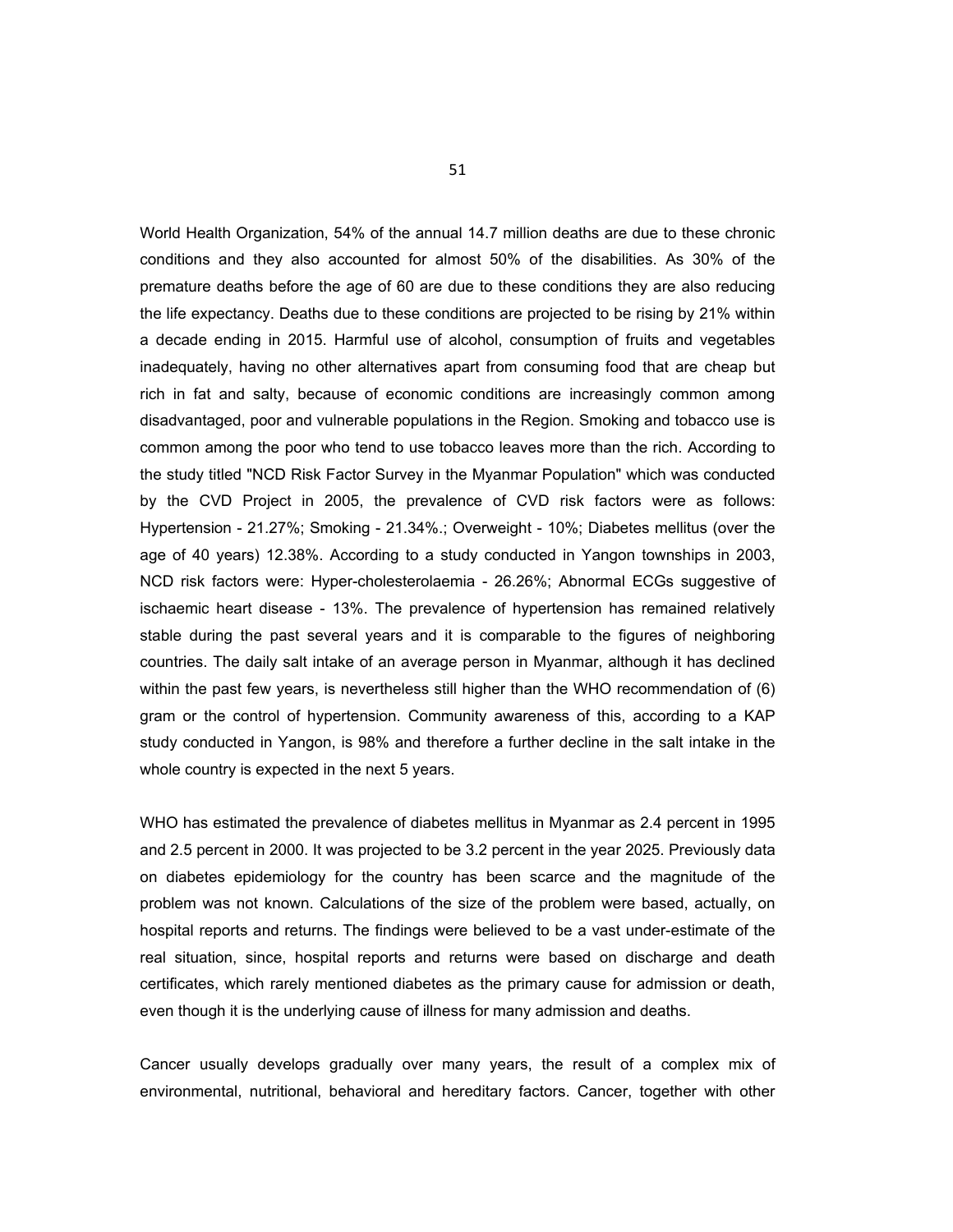non-communicable diseases are on the rise globally. Most common cancers attending at Radiotherapy Department Yangon General Hospital are: breast cancer, cervix cancer, lung cancer, head and neck cancer, (Ca Larynx and Ca Nasopharynx), stomach cancer, non-Hodgkin's Lymphoma, oesophagus cancer, ovarian cancer, connective tissue and other soft tissue cancers and colon cancer.

As Myanmar moves on the path of socioeconomic development there is a shift in epidemiological transition towards non-communicable diseases, out of which accidents and its squeal are the transport and communication. Road traffic accident becomes one of the major public concerns throughout the country with the better transportation. As industrialization is going on the industrial accident is also rising, the next to road traffic accident, and measures should be undertaken for industrial accident prevention also.

Provision of mental health care had been started in Myanmar since 1948, when Myanmar regain independence. In the early days, mental health care system began in hospital setting in Yangon and then extended to Mandalay. Care for mentally ill patients in big hospitals is not effective because the patients were stigmatized and later became institutionalized with prolonged stay in hospital. Mental illnesses are now becoming one of the emerging health problems. It is important that approaches for mental health care need to be decentralize and institutionalization and stigmatization should be avoided. Mentally ill persons residing in places beyond the road of hospitals are accessible to proper care and attempts have been made to shift mental health care from hospital settings to community settings to ensure effective care.

Drug abuse has become a global problem during the past decade. The problem of Heroin use became acute and widespread during the early 1970, and had started to infiltrate into the mainland cities, especially among the youth. As a result of this changing pattern of involvement, Myanmar economy and Myanmar society is facing a serious threat form it. ATS problem emerged starting from 1999: it is anticipated that ATS would become a major problem in future. The Health sector was assigned to carry out of the following tasks: case detection, treatment and after-care; case follow-up and management; training of health personnel in drug abuse; registration of drug addicts. The Department of Health, has set up a total of (26) major Drug Treatment Centers (40) Subsidiary Centers and (2) Rehabilitation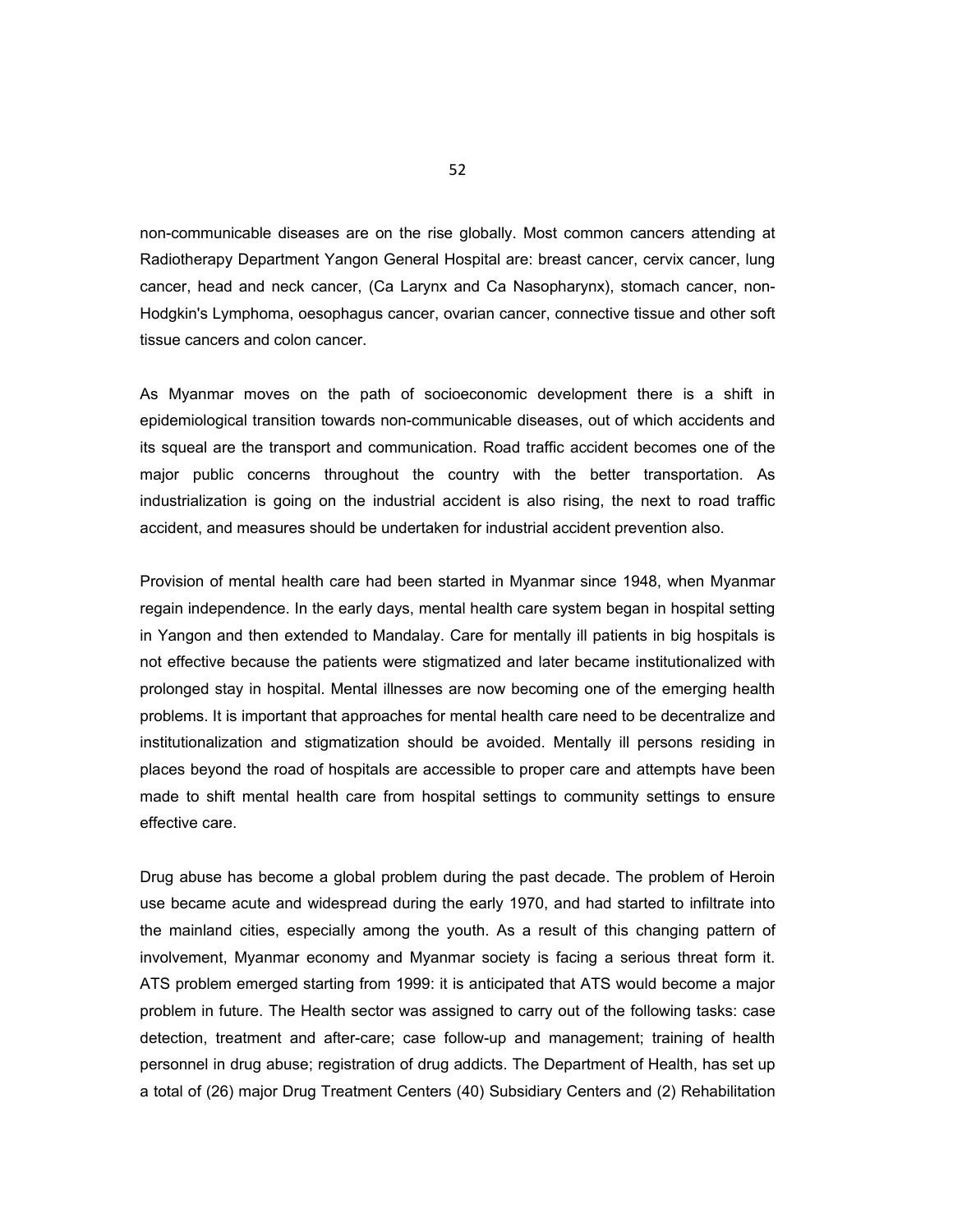Centers making a total of (68)treatment centers in the whole country. A new rehabilitation center named "Shwe Pyi Thit" is now preparing to open at Tima area in Muse Township of Shan (North) State.

Snake Bite has been a hazard in rural in Myanmar for centuries. Farmers and forest workers in the 15-45 years age group are particularly affected resulting in great socioeconomic loss. As an agriculture country undergoing great developmental changes in every sector including agriculture and forest increasing demand for their labor exposes their workers to greater risk of snake bite. Snake bite is included in the 17 diseases under national surveillance. The poisonous snakes found in Myanmar are Russell's viper bite contributing 90% of poisonous snake bite in Myanmar. Number of poisonous snake bites is more or less increasing during the period 1999-2002 and morbidity rate is ranging between 7-8. It is obvious that both number of snake bites and morbidity need health reduction.

In Myanmar, there will be between 1.5 and 2.5 million disabled according to the past experiences. The majority of the disabled are residing in the rural villages and are virtually inaccessible to rehabilitation services. The country provides rehabilitation services for people with disability through institutional based rehabilitation since 1959. The institutional based rehabilitation service is provided by National Rehabilitation Hospital. Two Departments of Physical Medicine and Rehabilitation in Yangon and Mandalay and Physiotherapy Units attached to General and Specialist Hospital in the State & Division.

However, about 70% of the country's population are residing at the rural villages and virtually inaccessible to the rehabilitation services. To expand the Rehabilitation facilities to cover the rural population in near future is impossible. Therefore, the community based rehabilitation services was considered in response to global change of strategy concerning rehabilitation. It has covered (588183) population from 218 villages, 88 wards of 27 townships. Identified 9416 disabled of various categories, ie nearly 2%. International evaluation team (External Review) which came to evaluate the program impact and strongly recommended to expand the program to cover the whole country in phase wise manner.In addition, not only the general population but also the many health professional are still not adequately aware of the disability related issue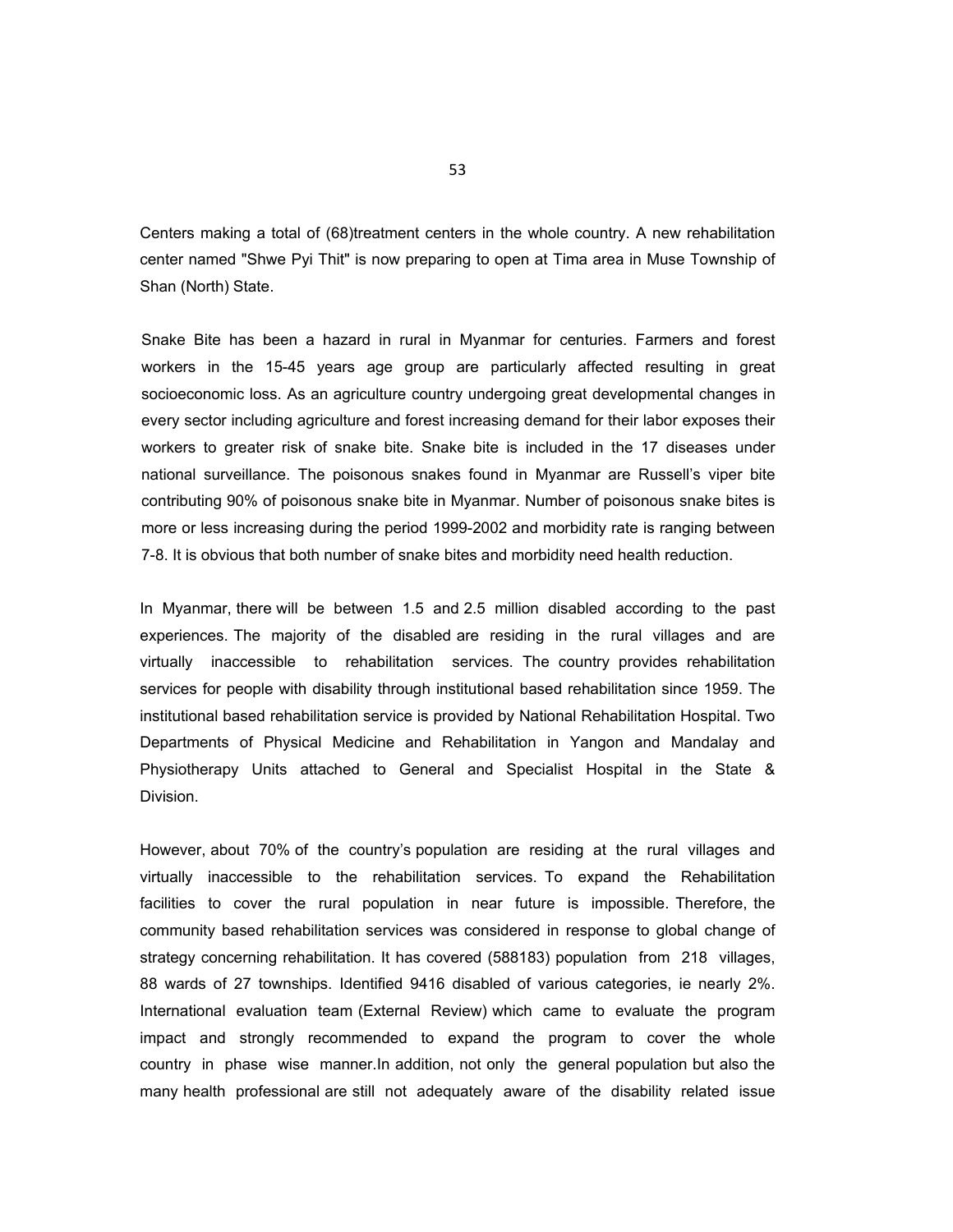and how, after proper rehabilitation, the disabled persons can contribute towards socioeconomic development of the country. Furthermore, new professionals, occupational therapist and speech therapist, are required for rehabilitation to various disabilities.

These non-communicable chronic conditions usually affect those who are in the most productive period of life causing high premature mortality rates and reducing efficiency and productivity. The World Bank had estimated that these chronic conditions could lead to (4- 10)% loss of in GDP in India. Most of the people are not under the protection of social security arrangements and these disease conditions by their nature of requiring life-long treatment and care impose high burden of health care costs for the poor. If the disease process cannot be controlled properly diseases like diabetes mellitus and hypertension can lead to severe complications like blindness and stroke.

Based on hospital statistics these chronic disease and conditions are found to be increasing in numbers and mortalities are also high. According to the statistics released from the South East Asia Region of the World Health Organization these conditions need to be solved as public health problems. Arrangements are also in need for the availability of more complete data and information.

### **6.2 Objectives**

### **6.2.1 General Objective**

 To prevent and reduce disease, disability and premature deaths from chronic noncommunicable diseases and conditions

### 6.2.2 **Specific Objectives**

- To develop policy, legislative and financial measures to build environment supportive for reduction of risks
- To reduce level of exposures of individuals and populations to the common risk factors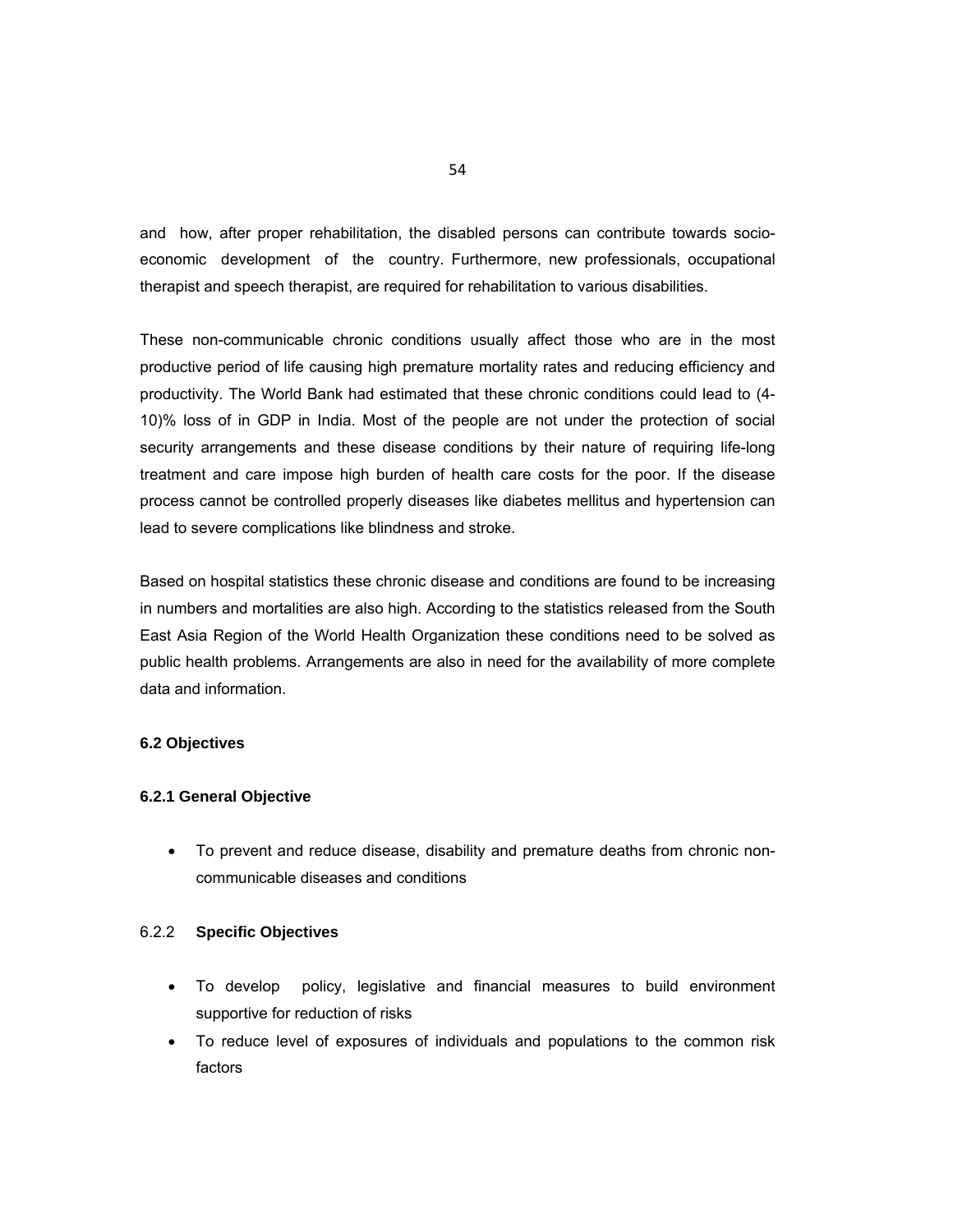- To strengthen health care delivery for people with non-communicable diseases by developing norms and guidelines for cost-effective interventions with the aim to improving case management
- To Establish Surveillance System for monitoring risks, and chronic disease and conditions .

# **6.2.3 Strategies**

- Developing a national multi-sectoral framework for the prevention and control of non-communicable diseases
- Reducing risk factors for non communicable diseases aiming at providing and encouraging healthy choices for all
- Enabling health system to respond more effectively and equitably to the health-care needs of people with chronic non-communicable diseases and conditions
- Developing a coordinated agenda for research on non communicable diseases in order to generate or strengthen the evidence base for cost effective prevention and control

# **6.2.4 Priority Actions**

- Developing comprehensive national policy and plan for the prevention and control of major NCDs
- Establishing high level national multi-sectoral mechanisms for planning, guiding, and monitoring
- Implementing cost effective approaches for the early detection of major NCDs
- Strengthen capacity of HRH for better case management and to help people to manage their own conditions better

### **6.2.5 Partnership**

- Collaboration with the following programmes of the National Health Plan and related departments and sectors will be undertaken:
- Health promotion
- Tobacco control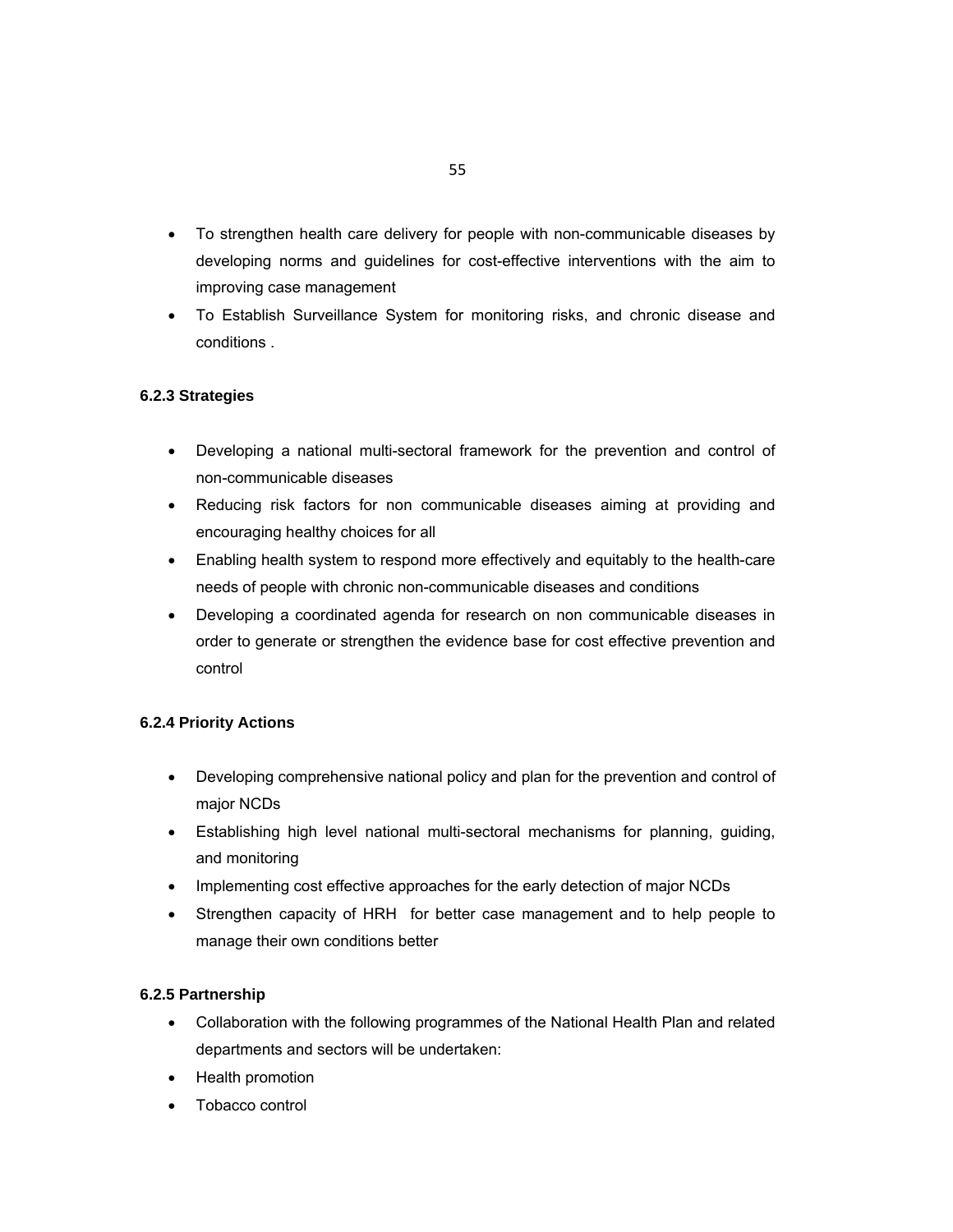- Health system strengthening
- Nutrition promotion
- **School health**
- Adolescent health
- Maternal, neonatal and child health
- Related ministries and organizations
- Private sector
- Social organizations
- United Nation Agencies

### **6.2.6 Monitoring and Evaluation**

- Monitoring and evaluation will be based on assessing achievement of the following situations
- Policy and strategy for major non-communicable diseases
- Involvement, organization and planning at national level
- Policy research on chronic non-communicable diseases and conditions
- Capacity building on managing chronic non-communicable diseases

### **6.2.7 Projects to be implemented**

- Prevention and control of non-communicable diseases
- Cardiovascular diseases
- Diabetes mellitus
- **Cancer**
- Chronic Respiratory diseases
- Prevention and control of accidents
- Mental health and substance abuse
- Snake bite control
- Community based rehabilitation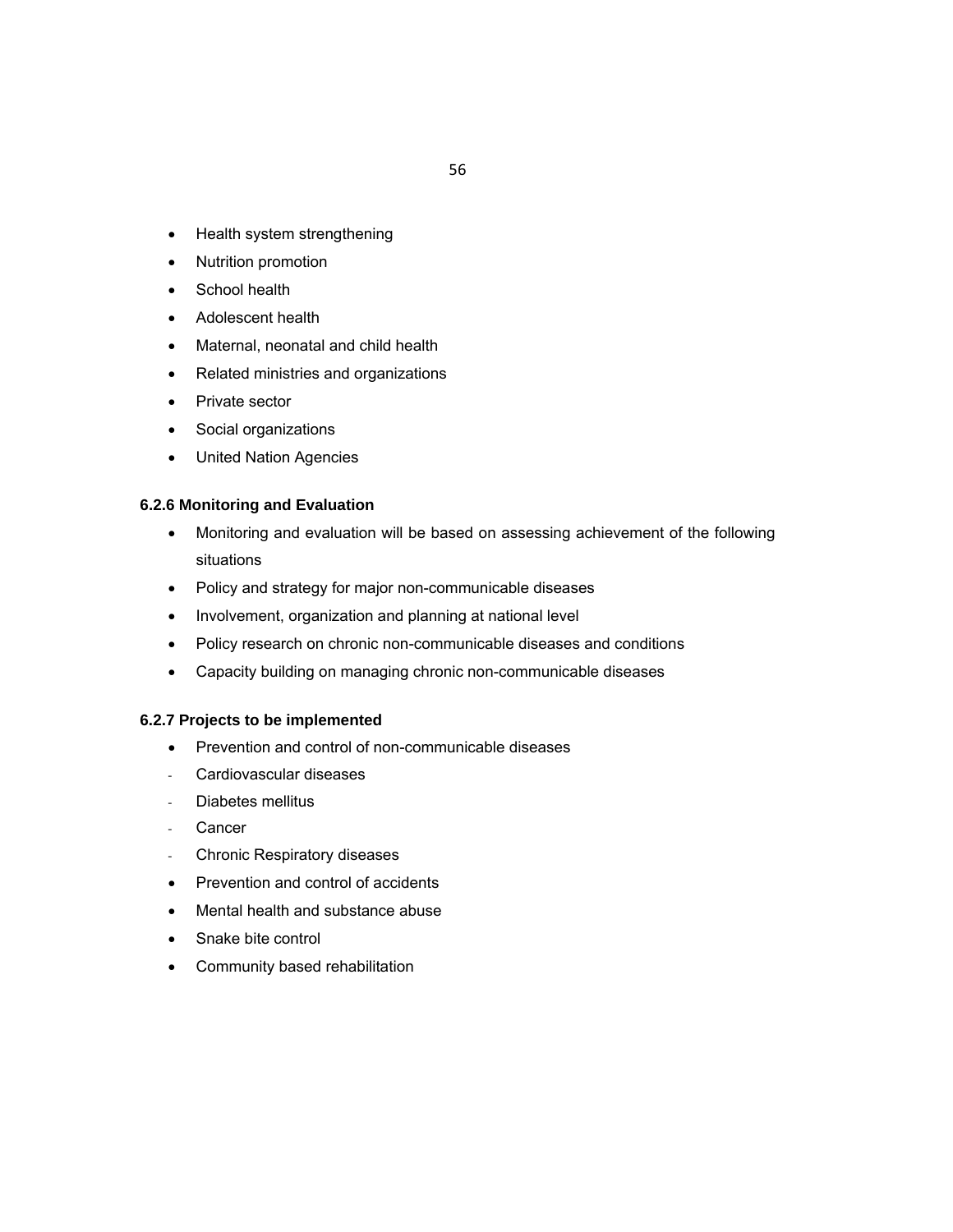# **6.2.8 Targets**

|                  |                                                                                | <b>Base</b>              | 5 year Plan Period |                          |                |                          |                |              |
|------------------|--------------------------------------------------------------------------------|--------------------------|--------------------|--------------------------|----------------|--------------------------|----------------|--------------|
| No.              | <b>Activities</b>                                                              | Year<br>2010-<br>2011    | $2011 -$<br>2012   | $2012 -$<br>2013         | 2013-<br>2014  | $2014 -$<br>2015         | 2015-<br>2016  | <b>Total</b> |
|                  | <b>Epidemiological Surveillance and Response</b>                               |                          |                    |                          |                |                          |                |              |
| 1.               | <b>Health Education</b>                                                        |                          |                    |                          |                |                          |                |              |
|                  | TV advertisement                                                               | 10                       | 10                 | 10                       | 10             | 10                       | 10             | 60           |
|                  | <b>TV Talk</b><br>$\overline{\phantom{0}}$                                     | 2                        | 2                  | $\overline{c}$           | $\overline{2}$ | $\overline{2}$           | 2              | 10           |
|                  | Poster<br>$\overline{\phantom{0}}$                                             | 900                      | 900                | 900                      | 900            | 900                      | 900            | 4500         |
|                  | Pamphlets<br>$\overline{\phantom{0}}$                                          | 3200                     | 6000               | 6200                     | 6400           | 6600                     | 6800           | 32000        |
|                  | Preventive Cardiology Book<br>$\overline{\phantom{a}}$                         | $\overline{\phantom{a}}$ | 500                | $\overline{\phantom{a}}$ | 500            | $\overline{\phantom{a}}$ | 500            | 1500         |
|                  | Manual on Hypertension                                                         | 500                      | 500                |                          | 500            | $\overline{\phantom{0}}$ | 500            | 1500         |
|                  | Manual on Updated<br>$\overline{\phantom{a}}$<br>Cardiopulmonary Resuscitation | 700                      | 700                |                          | 700            | $\overline{a}$           | 700            | 2100         |
|                  | Health education CD<br>$\overline{\phantom{0}}$                                |                          | 50                 | 50                       | 50             | 50                       | 50             | 250          |
| $\overline{2}$ . | Training                                                                       |                          |                    |                          |                |                          |                |              |
|                  | Cardiac specialty training                                                     | 2                        | $2 - 5$            | $2 - 5$                  | $2 - 5$        | $2 - 5$                  | $2 - 5$        | $10 -$<br>25 |
|                  | Annual meeting<br>$\overline{\phantom{0}}$                                     | 1                        | $\mathbf{1}$       | $\mathbf{1}$             | 1              | $\mathbf{1}$             | $\mathbf{1}$   | 5            |
|                  | Workshop/ Symposium<br>$\overline{\phantom{0}}$                                | $\overline{2}$           | $\overline{c}$     | $\overline{c}$           | $\overline{c}$ | $\overline{2}$           | $\overline{2}$ | 10           |
| 3.               | Live saving training                                                           |                          |                    |                          |                |                          |                |              |
|                  | Number of trainee                                                              | 500                      | 500                | 500                      | 500            | 500                      | 500            | 2500         |
|                  | Number of training doctor<br>$\overline{\phantom{a}}$                          | 48                       | 48                 | 48                       | 48             | 48                       | 48             | 240          |
| 4.               | CVD Clinic in townships                                                        | 47                       | $+2$               | $+2$                     | $+2$           | $+2$                     | $+2$           | 10           |
| 5.               | Research                                                                       | 1                        | $\mathbf{1}$       | 1                        | 1              | $\mathbf{1}$             | 1              | 5            |
|                  | <b>Cancer Control Project</b>                                                  |                          |                    |                          |                |                          |                |              |
| $\overline{1}$ . | Health education of out patient                                                | 12                       | 12                 | 12                       | 12             | 12                       | 12             | 60           |
| 2.               | Education programme through TV                                                 | $\overline{4}$           | 4                  | $\overline{4}$           | $\overline{4}$ | $\overline{4}$           | $\overline{4}$ | 20           |
| $\overline{3}$ . | Distribution of IEC Posters and<br>Pamphlets to hospitals and MCH<br>centers   | $\mathbf{1}$             | $\mathbf{1}$       | $\mathbf{1}$             | 1              | $\mathbf{1}$             | $\mathbf{1}$   | 5            |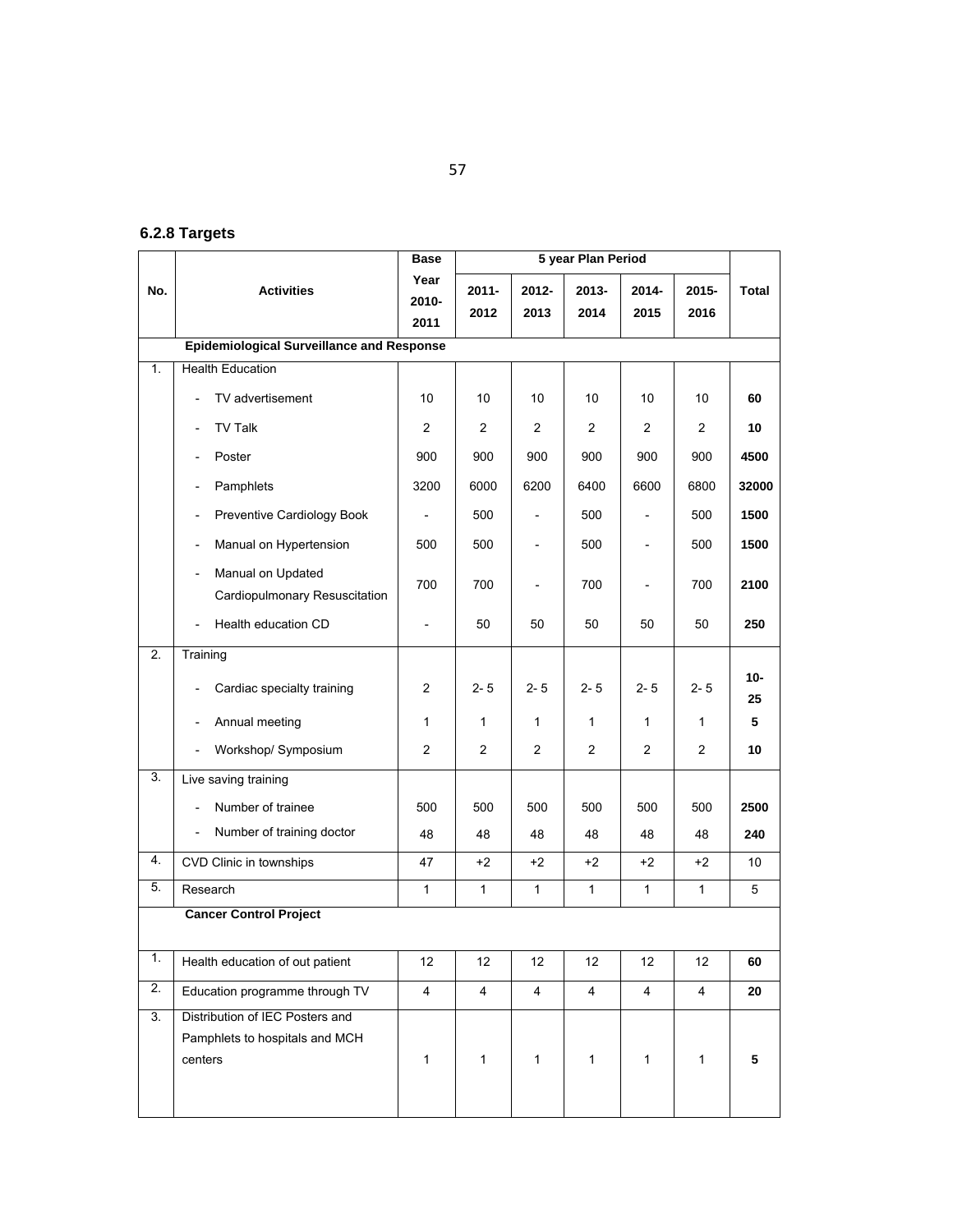|     |                                                          | <b>Base</b>           | 5 year Plan Period |                |                |                  |               |              |
|-----|----------------------------------------------------------|-----------------------|--------------------|----------------|----------------|------------------|---------------|--------------|
| No. | <b>Activities</b>                                        | Year<br>2010-<br>2011 | $2011 -$<br>2012   | 2012-<br>2013  | 2013-<br>2014  | $2014 -$<br>2015 | 2015-<br>2016 | <b>Total</b> |
|     | <b>Chronic Respiratory Diseases Project</b>              |                       |                    |                |                |                  |               |              |
| 1.  | Surveillance                                             |                       |                    |                |                |                  |               |              |
|     | Population<br>$\overline{\phantom{0}}$                   |                       |                    | 1              |                | 1                |               | $\mathbf{2}$ |
|     | <b>Hospital Statistics</b>                               |                       |                    |                | $\mathbf{1}$   |                  | $\mathbf{1}$  | $\mathbf{2}$ |
| 2.  | <b>Health Education</b>                                  |                       |                    |                |                |                  |               |              |
|     | Radio Talk                                               |                       |                    | 1              | 1              | 1                | 1             | 4            |
|     | TV Program<br>$\overline{\phantom{a}}$                   |                       |                    |                | 1              |                  |               | 1            |
|     | <b>IEC Posters</b><br>$\overline{\phantom{a}}$           |                       |                    | 100            |                | 100              |               | 200          |
|     | <b>IEC Pamphlets</b><br>$\overline{\phantom{a}}$         |                       |                    | 200            | 200            | 200              | 200           | 800          |
|     | CME program<br>$\overline{\phantom{a}}$                  |                       |                    | 1              | $\mathbf{1}$   | $\mathbf{1}$     | 1             | 4            |
|     | Symposium<br>$\overline{\phantom{a}}$                    |                       |                    | 1              |                | 1                |               | 2            |
| 3.  | Training / Workshop                                      |                       |                    |                |                |                  |               |              |
|     | <b>BHW</b>                                               |                       |                    | 1              | $\mathbf{1}$   | $\mathbf{1}$     | 1             | 4            |
|     | <b>Medical Practitioners</b><br>$\overline{\phantom{a}}$ |                       |                    | 1              | 1              | 1                | 1             | 4            |
|     | Foreign Training<br>$\overline{\phantom{a}}$             |                       |                    |                | 1              |                  | 1             | $\mathbf{2}$ |
| 4.  | Supplies & Equipments                                    |                       |                    |                |                |                  |               |              |
|     | Peak flow meter                                          |                       |                    | 50             | 50             | 50               | 50            | 200          |
|     | Spino meter<br>$\overline{\phantom{0}}$                  |                       |                    | 1              | 1              | $\mathbf{1}$     | $\mathbf{1}$  | 4            |
| 5.  | <b>Health Service</b>                                    |                       |                    |                |                |                  |               |              |
|     | Asthma and COPD Clinic<br>$\overline{\phantom{0}}$       |                       |                    | $\overline{2}$ | $\overline{2}$ | 2                | 2             | 8            |
| 6.  | Evaluation & Monitoring                                  |                       |                    |                |                |                  |               |              |
|     | National Health Plan                                     |                       |                    |                | 1              |                  | 1             | $\mathbf{2}$ |
| 7.  | <b>Research Activities</b>                               |                       |                    |                |                | $\mathbf{1}$     | $\mathbf{1}$  | $\mathbf{2}$ |
|     | <b>Prevention of Deafness Project</b>                    |                       |                    |                |                |                  |               |              |
| 1.  | Production of IEC materials and                          |                       | 1                  | 1              | $\mathbf{1}$   | $\mathbf{1}$     | $\mathbf{1}$  | 5            |
|     | manual on deafness                                       |                       |                    |                |                |                  |               |              |
| 2.  | Holding workshop on prevention of                        |                       |                    |                |                |                  |               |              |
|     | deafness project for ENT specialists                     |                       | 1                  | 1              | 1              | $\mathbf{1}$     | 1             | 5            |
|     | and BHS                                                  |                       |                    |                |                |                  |               |              |
| 3.  | Holding of Annual Temporal bone                          |                       |                    |                |                |                  |               |              |
|     | Workshop for upgrading of<br>specialists                 |                       | 1                  | 1              | $\mathbf{1}$   | $\mathbf{1}$     | $\mathbf{1}$  | 5            |
|     |                                                          |                       |                    |                |                |                  |               |              |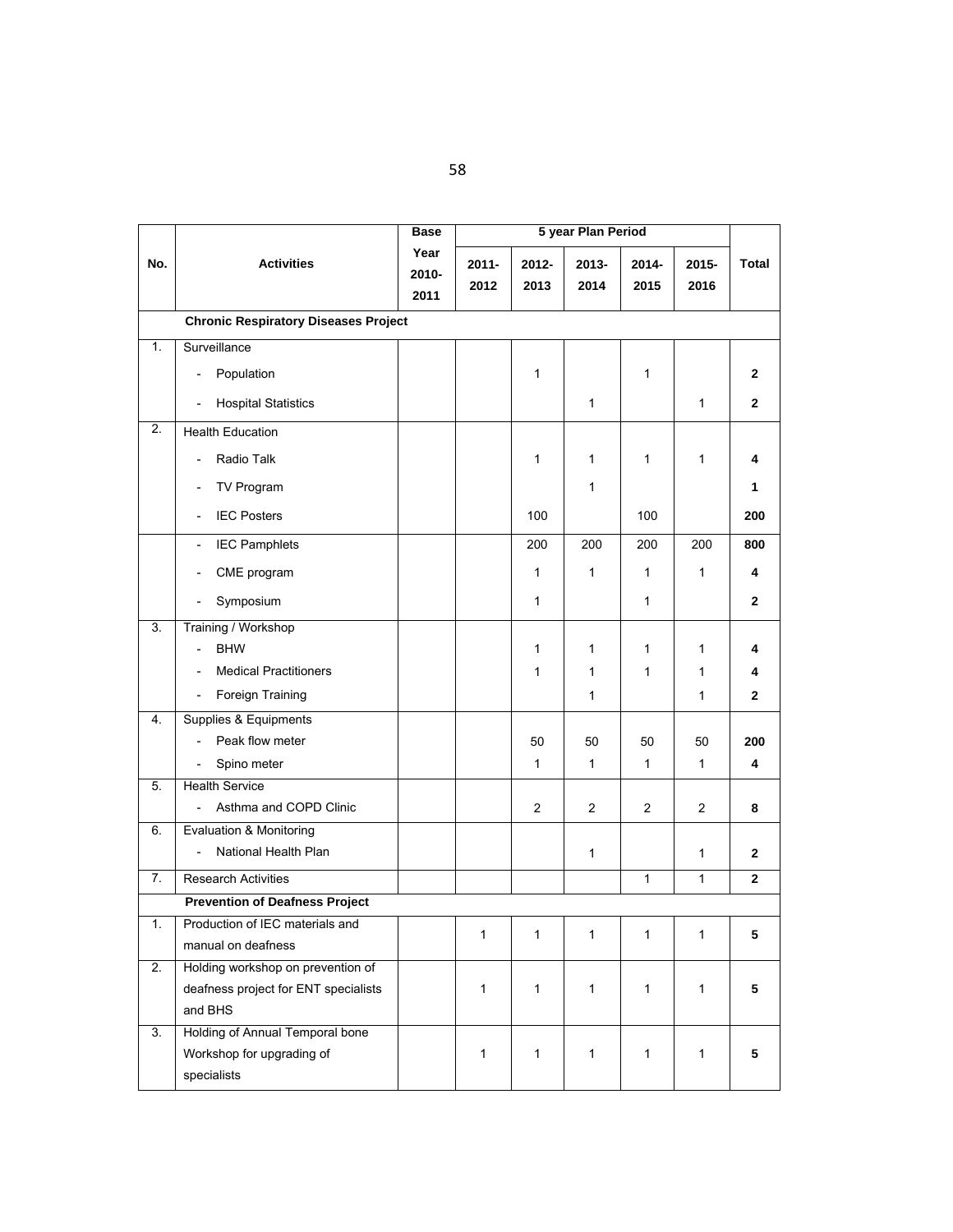|                  |                                                 | Base                     | 5 year Plan Period |                  |                |                |                |              |
|------------------|-------------------------------------------------|--------------------------|--------------------|------------------|----------------|----------------|----------------|--------------|
| No.              | <b>Activities</b>                               | Year<br>2010-<br>2011    | $2011 -$<br>2012   | $2012 -$<br>2013 | 2013-<br>2014  | 2014-<br>2015  | 2015-<br>2016  | <b>Total</b> |
| 4.               | Procurement of necessary                        |                          |                    |                  |                |                |                |              |
|                  | equipment for diagnosis, treatment              |                          | $\mathbf{1}$       | $\mathbf 1$      | 1              | $\mathbf{1}$   | 1              | 5            |
|                  | and rehabilitation                              |                          |                    |                  |                |                |                |              |
| 5.               | Yearly outreach excursions to                   |                          |                    |                  |                |                |                |              |
|                  | various States and Regional for                 |                          | 2                  | 2                | $\overline{c}$ | $\overline{c}$ | 2              | 10           |
|                  | treatment of deafness patients                  |                          |                    |                  |                |                |                |              |
| 6.               | Updating of specialist knowledge by             |                          |                    |                  |                |                |                |              |
|                  | attending region and extra-regional             |                          | 1                  | $\mathbf 1$      | 1              | $\mathbf{1}$   | 1              | 5            |
|                  | workshops                                       |                          |                    |                  |                |                |                |              |
| 7.               | Annual survey on deafness of factory<br>workers |                          | 1                  | $\mathbf 1$      | 1              | $\mathbf{1}$   | 1              | 5            |
|                  |                                                 |                          |                    |                  |                |                |                |              |
|                  | <b>Community Based Rehabilitation Program</b>   |                          |                    |                  |                |                |                |              |
| 1.               | CBR program expansion                           |                          |                    |                  |                |                |                |              |
|                  | (a) Township                                    | 30                       | 1                  |                  | 1              |                | 1              | 3            |
|                  | Village/ Wards<br>(b)                           | 685/<br>111              | 100/10             |                  | 100/10         |                | 100/10         | 300/30       |
|                  | Population<br>(c)                               | 88046<br>4               | 100000             |                  | 100000         |                | 100000         | 300000       |
|                  | <b>PWD</b><br>(d)                               | 13674                    | 2000               |                  | 2000           |                | 2000           | 6000         |
| $\overline{2}$ . | Number of training conducted for                |                          |                    |                  |                |                |                |              |
|                  | health care provider and community              |                          |                    |                  |                |                |                |              |
|                  | (a) VHW                                         | 1129                     | 100                |                  | 100            |                | 100            | 300          |
|                  | <b>BHS</b><br>(b)                               | 345                      | 50                 |                  | 50             |                | 50             | 150          |
|                  | PTs<br>(c)                                      | 113                      | 10                 |                  | 10             |                | 10             | 30           |
|                  | <b>TMO</b><br>(d)                               | 31                       | 1                  |                  | 1              |                | $\mathbf{1}$   | 3            |
| 3.               | Capacity building                               |                          |                    |                  |                |                |                |              |
|                  | (a) Manpower training                           |                          |                    |                  |                |                |                |              |
|                  | i. Doctors CBR                                  | 6                        |                    |                  |                |                |                |              |
|                  | ii. Physiotherapist                             |                          |                    |                  |                |                |                |              |
|                  | CBR (local)                                     | $\overline{\phantom{a}}$ |                    |                  |                |                |                |              |
|                  | CBR (abroad)                                    | 15                       | $\overline{2}$     |                  | $\overline{2}$ |                | $\overline{2}$ | 6            |
|                  | iii. Prosthetic/ Orthotic                       |                          |                    |                  |                |                |                |              |
|                  | Technician                                      |                          |                    |                  |                |                |                |              |
|                  | Local CBR                                       | 22                       | 5                  |                  | 5              |                | 5              | 15           |
|                  | Abroad CBR                                      | $\mathbf{1}$             |                    |                  |                |                |                |              |
|                  | Materials<br>(b)                                |                          |                    |                  |                |                |                |              |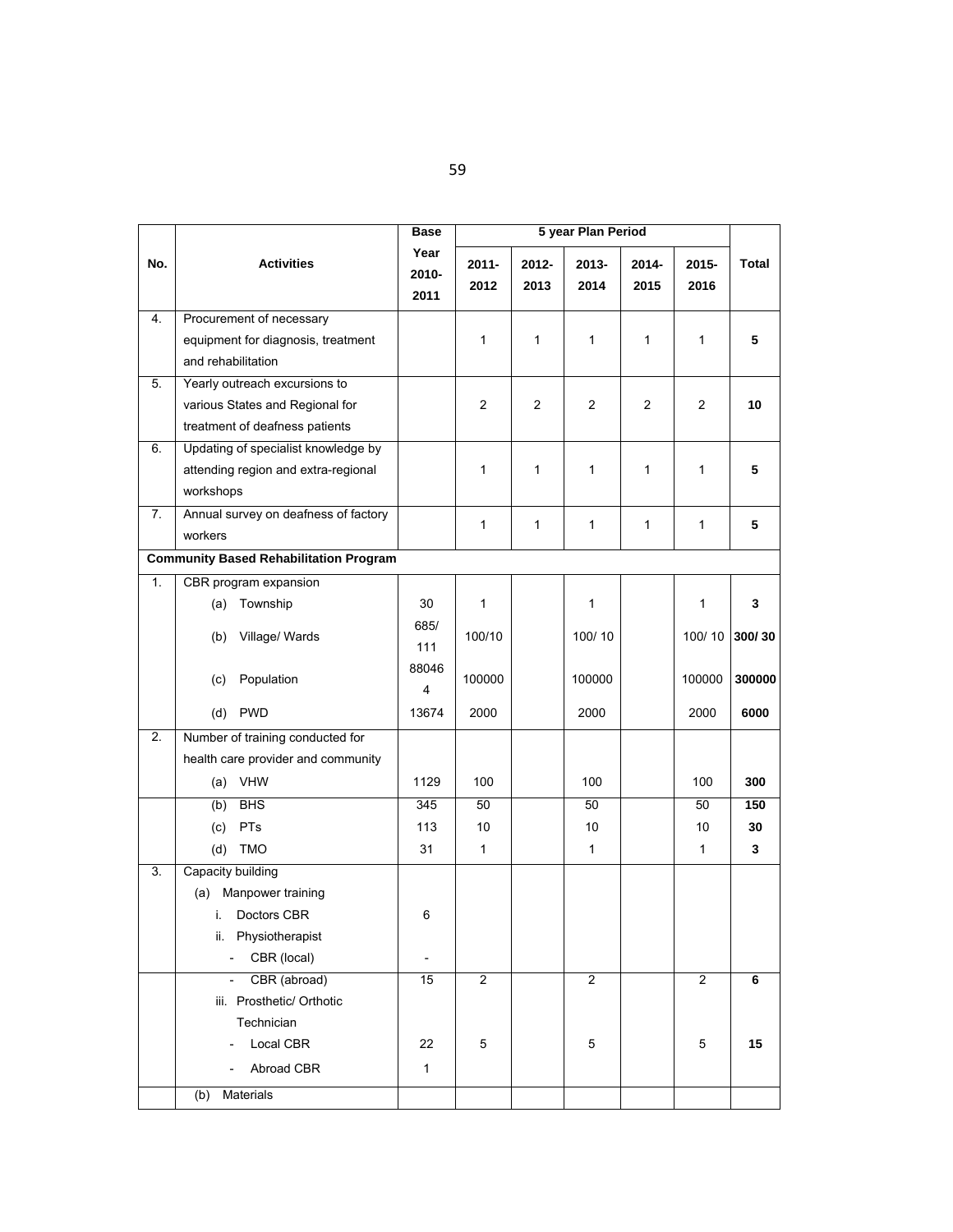|     | <b>Activities</b>              | <b>Base</b>              | 5 year Plan Period |                  |                  |                  |                  |              |
|-----|--------------------------------|--------------------------|--------------------|------------------|------------------|------------------|------------------|--------------|
| No. |                                | Year<br>$2010 -$<br>2011 | $2011 -$<br>2012   | $2012 -$<br>2013 | $2013 -$<br>2014 | $2014 -$<br>2015 | $2015 -$<br>2016 | <b>Total</b> |
|     | Prosthetic/ Orthotic           |                          |                    |                  |                  |                  |                  |              |
|     | ii.<br>Physiotherapy Equipment |                          |                    |                  |                  |                  |                  |              |
|     | iii. Teaching material         |                          |                    |                  |                  |                  |                  |              |
|     | <b>IEC</b> material<br>(a)     |                          |                    |                  |                  |                  |                  |              |
|     | Computer<br>(b)                |                          |                    |                  |                  |                  |                  |              |
|     | (c)<br>Projector               |                          |                    |                  |                  |                  |                  |              |
|     | (d)<br>Stationary              |                          |                    |                  |                  |                  |                  |              |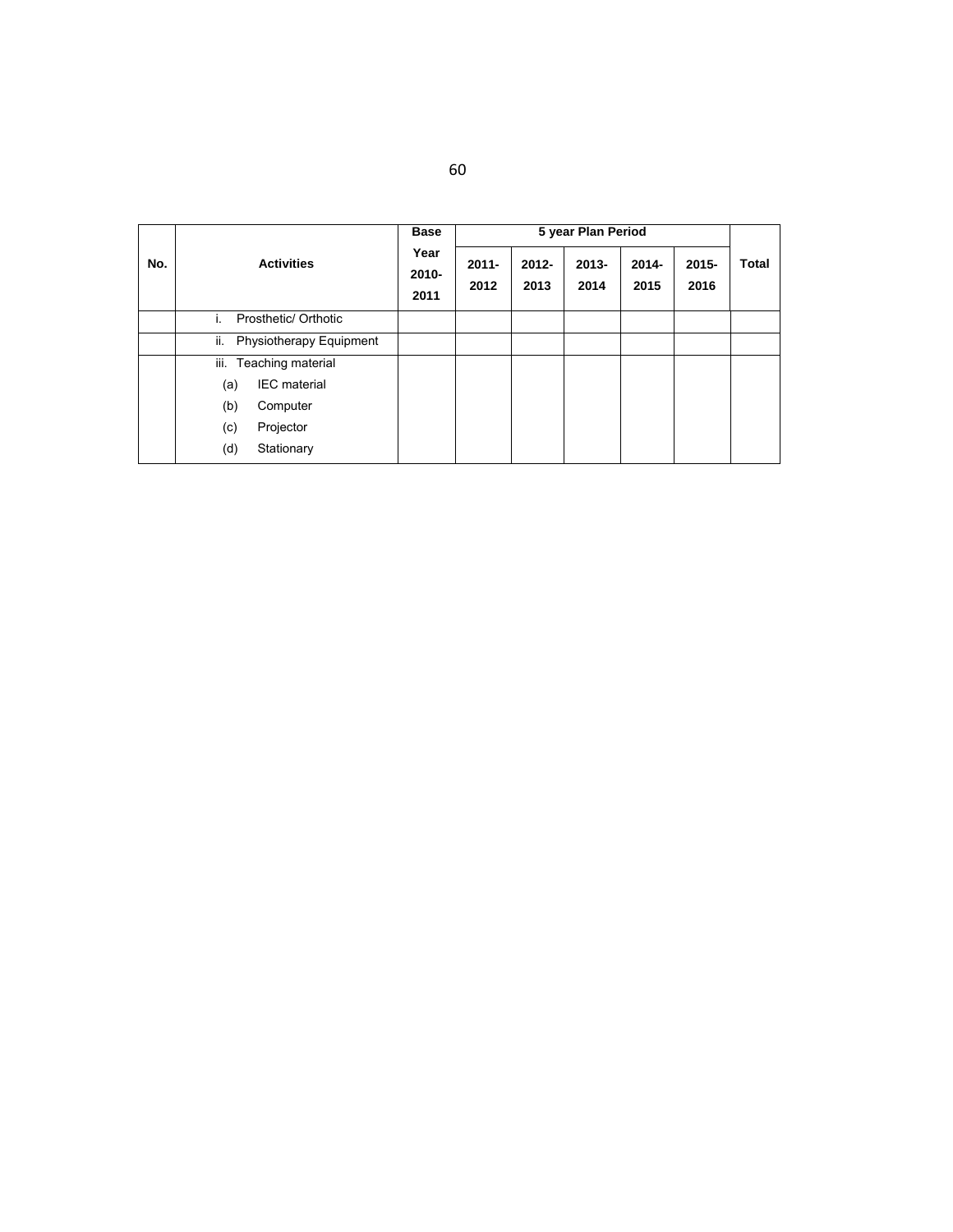# **6.3 Improving Health for Mothers, Neonates, Children, Adolescent and Elderly as a Life Cycle Approach**

#### **6.3.1 Situation Analysis**

#### **Newborn and child health**

Country report on 2006 Fertility and Reproductive Health Survey indicated under five mortality fell from 83.7 per thousand live births in 1996 to 76.1 per thousand live births in 2006. Infant mortality rate fell from 70.3 per thousand live births to 68.3 per thousand live births in the same period. Under five mortality and Infant mortality declined obviously between 1990 and 1996.

Mortalities were substantially higher in rural than in urban and also among those with low socioeconomic status. A 2003-2004 nation-wide study by MoH and UNICEF found that about 73 per cent of all under-five deaths occurred in infancy and 27 per cent in the 1-4 years age group. During infancy, 34 per cent of deaths occurred in the neonatal period. Among the neonatal deaths more than two thirds occurred during the first seven days after birth, most within three to four days of the onset of the first signs of illness. Failure to recognize the seriousness of illness led to delay in seeking care. In rural areas, 89.9 per cent of the neonatal deaths occurred in home delivered babies, while in urban areas, 75.8 per cent of neonatal deaths were among babies delivered at home. Neonatal deaths were twice as common if the baby was delivered by non-skilled birth attendants as compared to a midwife or doctor. The main direct causes of deaths among children under five are pneumonia/ acute respiratory infections (27.6%), continued to be diarrhea (17.6%), Brain infection (17.1%),and malaria (7.6%), exacerbated by underlying malnutrition. The main direct causes of deaths among neonates are Preterm birth (30.9%), Birth Asphyxia (24.5%) and Infection (25.5%).

According to Hospital statistics, the main causes of under five deaths are diarrhoea (16.9%), Acute Respiratory Infection (10.1%), Pneumonia (9.1%), neonatal jaundice (8.9%), DHF(6.3%)and viral infection (5.5%).

For the newborn and under five health care coverage, breast feeding rate one hour after delivery was 35% before the breast feeding program and it was increased to 65% after the program. In order to have clean delivery, 2.7 millions of clean delivery kits were provided from 2001 to 2007. According to the post training evaluation in 2007 conducted in 5 townships, 51.7% of deliveries used clean delivery kits. Tube and Masks were provided for neonatal resuscitation by Women and Child Health Development Program.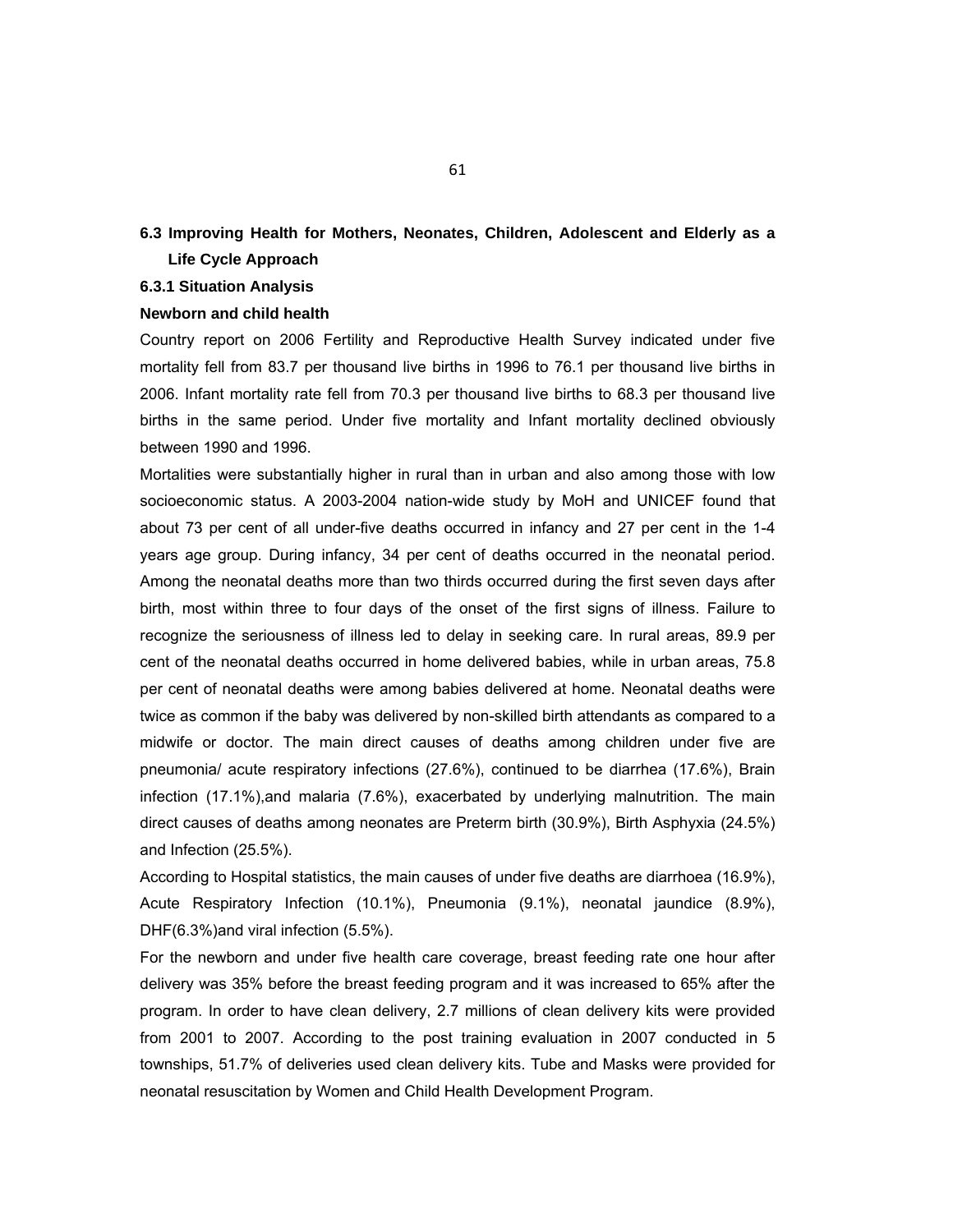To reduce the under five mortality rate up to 70/1000 live births, Myanmar has started implementation for IMMCI strategy since 1998. Based upon the fact that 15% of under five deaths are due to maternal nutrition and complication during pregnancy and child birth, maternal portion was included. IMMCI has transformed into WCHD since 2001, which covered 322 townships in Myanmar. In WCHD project comprised of newborn health, child health, adolescent health and women's health which has covered 184 townships in 2010.

#### **Maternal and reproductive health**

According to UN estimates by WHO, UNFPA, UNICEF and World Bank (2010), the maternal mortality ratio (MMR) in 1990 was 520 maternal deaths per 100,000 live births and in 2010 was 200 maternal deaths per 100,000 live births. The 2004-2005 Nationwide Cause Specific Maternal Mortality Survey estimated the MMR to be 316 per 100,000 live births and 89% of all maternal deaths were from rural area. Based on this trend, achieving the national MDG 5 MMR target of 130 per 100,000 live births by 2015, remains a challenge.

The 2004-2005 Nationwide Cause Specific Maternal Mortality Survey also reported significant variations in MMR based on age, type of delivery, urban-rural locality and region. MMR was highest in the 45-49 age groups, but younger women aged 15-19 years also showed the higher risks compared with other age groups. The majority of maternal deaths (88 percent) took place at home, but also in public hospitals (10 per cent) or on the way to a health care facility (2 percent). The same study showed that MMR was 140 per 100,000 live births in urban populations but 363 per 100,000 live births in rural populations.

Severe post-partum haemorrhage was the main direct obstetric cause of maternal deaths (31 per cent), followed by hypertensive disorders of pregnancy including eclampsia (11.3 per cent) and abortion related causes (9.9 per cent).

Since the research findings from Department of Medical Research which was carried out in 1994 showed that 58 % of the pregnant women were anemic and by Nutrition Section of the Department of Health indicated that it has shown as 71% of anemic pregnant mothers in 2004, the special interventions to prevent and correct anemia during pregnancy needed to be strengthened. According to 2003 Health Statistics, the number of facilities with functioning basic essential obstetric care is 8/500,000 population and that of comprehensive essential obstetric care is 4/500,000 population.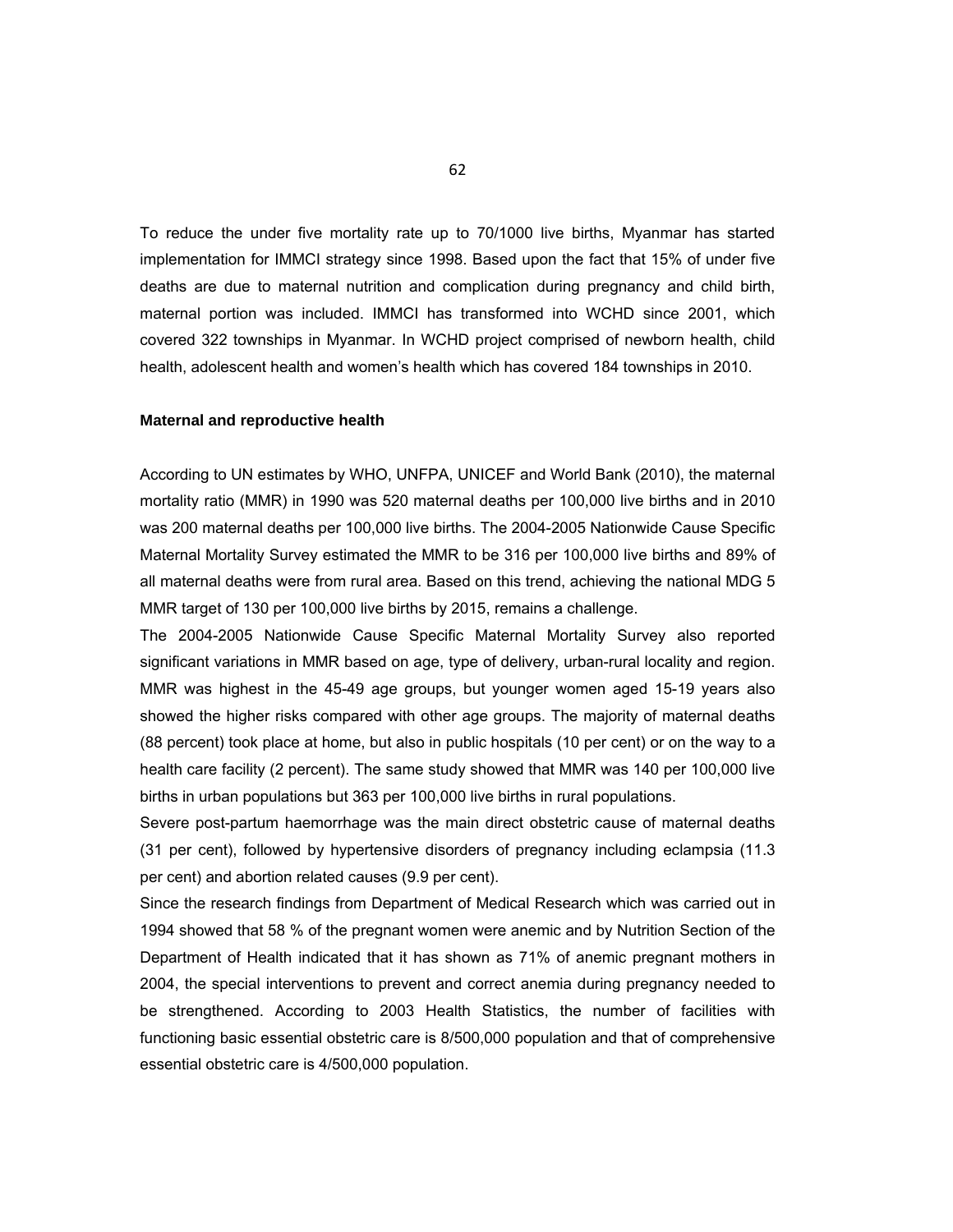| <b>Indicator</b>                                        | Year | Year | Year |
|---------------------------------------------------------|------|------|------|
|                                                         | 2009 | 2010 | 2011 |
| Antenatal care coverage, one visits (%)                 | 70.6 | 73   | 74   |
| Proportion of birth assisted by skilled birth attendant | 64.4 | 64.8 | 67.1 |
| (% )                                                    |      |      |      |
| Frequency of post natal visits,                         | 6    | 6.5  | 6.7  |
| Referral rate                                           | 7.1  | 9.2  | 10.1 |

#### Table-1: Maternal Health Service Coverage (2009-2011)

Source: HMIS, Department of Health Planning.

According to the Fertility and Reproductive Health Survey, the total fertility rate (TFR) in Myanmar dropped from 3.4 in 1990 to 2.4 in 2000-2001, 2.1 in 2006 , and 2.0 in 2007 The decline in fertility levels could be attributed to delays in age of marriage and first birth, increase in proportion of never-married, declined fertility preferences and increased use of modern methods of contraception among women.

Myanmar demonstrated a marked increase in its contraceptive prevalence rate (CPR) reaching 37% in 2001 (32.8% using modern methods and 4.2% - traditional methods) and 41% in 2007 (38% using modern methods and 3% traditional methods.)

However, nationally, the unmet need for contraception is still high and is estimated at 19.1% in 1997, 17.8 in 2001 and 17.7 in 2007 of all currently married women of reproductive age (4.9 % - unmet need for spacing and 12.8% - for limiting). The most widely used methods of contraception are three-monthly injectable (14.9%), followed by daily combined oral pills (8.6%). Birth spacing services in Myanmar are provided through the public and private sectors.

While abortion is legally restricted and permitted only to save woman's life, according to the 2004-2005 NCSMM Survey, abortion related causes were responsible for 9.86% of all maternal deaths, while earlier studies reported higher proportion of maternal deaths due to septic abortions. According to hospital statistics septic abortion contributed to 53% of all maternal deaths. According to the 2004 Family and Youth Survey, the traditional birth attendant's home was the most often sited place for inducing abortion. Predominantly unsafe abortion practices by an unqualified practitioner are responsible for the development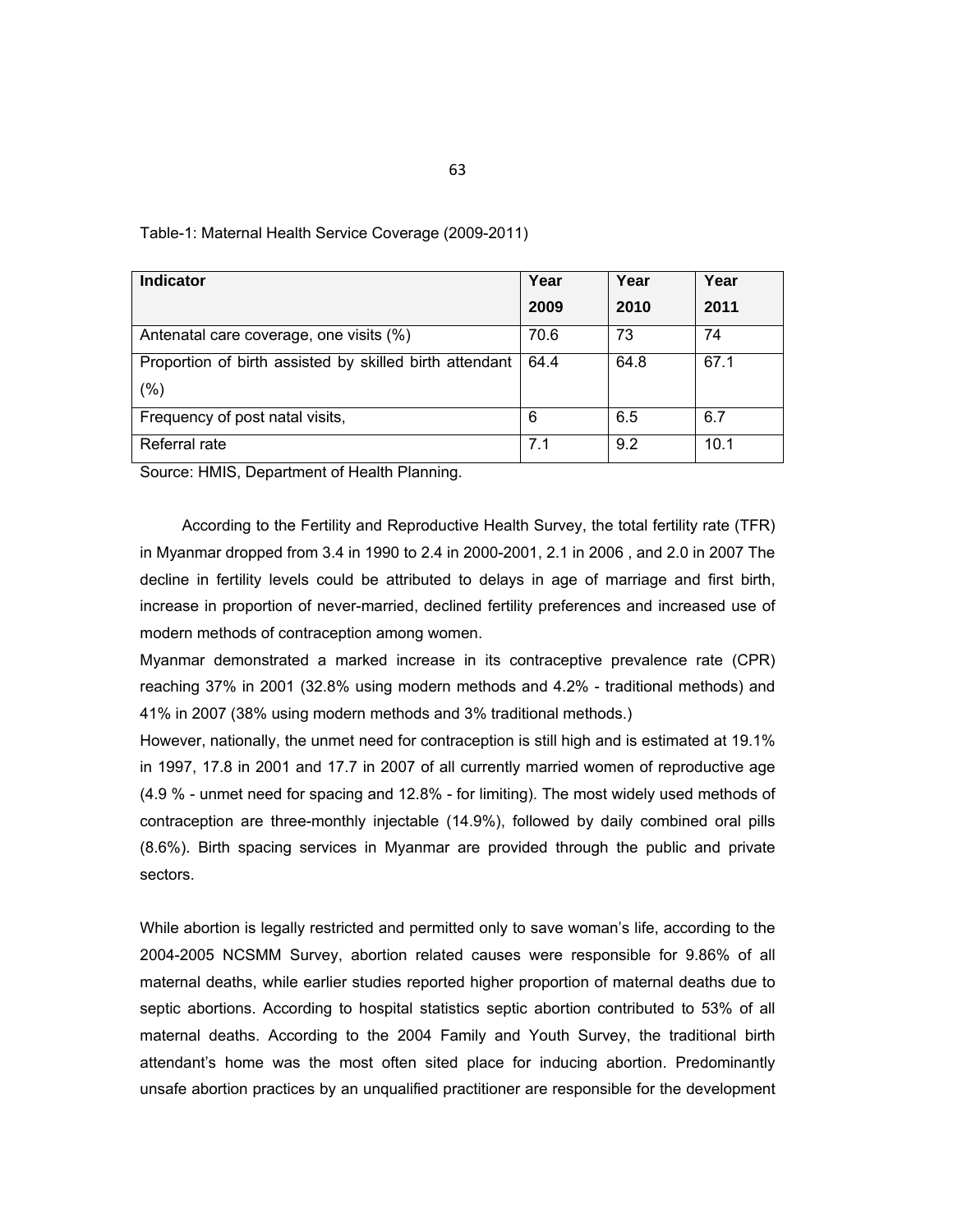of complications and deaths of young mothers. Lack of access to birth spacing services, unawareness about dangers of induced abortion in unsafe conditions and delays in seeking a qualified care often leads to the tragedy.

 Sexually transmitted infections do not spread evenly through populations. Infections spread to lower risk populations largely through male bridge groups that have contact with both high-risk (sex-workers, intravenous drug users, men having sex with men) and lowerrisk populations (spouses, girlfriends). While information on epidemiological pattern of STIs/RTIs is scarce, antenatal screening data can be a marker for sexual transmission trends. The antenatal syphilis rates were 2.0% in 2007 and 2.1% in 2008 according to the HIV Sentinel Sero-surveillance Surveys.

In accordance with the changing social and economic policies, it calls for provision of special attention to 'young people' segment of the community, focusing on reproductive health within the present demographic and socio-economic context. According Central Statistical Organization (2002), young people from age 10 to 24 years constituted about 29 percent of the total population. Besides, 20 to 30 percent of maternal deaths were found to be among women below 25 years old. Studies also showed that adolescent pregnancy were more prone to face maternal and neonatal complications such as premature births, low birth weight and neonatal mortality.

According to the 2004 Family and Youth Survey (FAYS), the mean number of youth per household is one. More than 20% of rural female youth and 13% of rural male were ever married compared to urban. About 3-5% of youth are only children and no sibling while about 40% of youth have 2-3 siblings. The youth who have no education is about 5% with the proportion higher in rural. Contraceptive awareness among youth is very common (85%).Mean age at first pregnancy for ever married youth are 19.3 years while it is 19.9 years for age at first birth.

Myanmar 5 years Reproductive Health Strategic Plan (2009-2013) has been developed in order to solve the priority problems.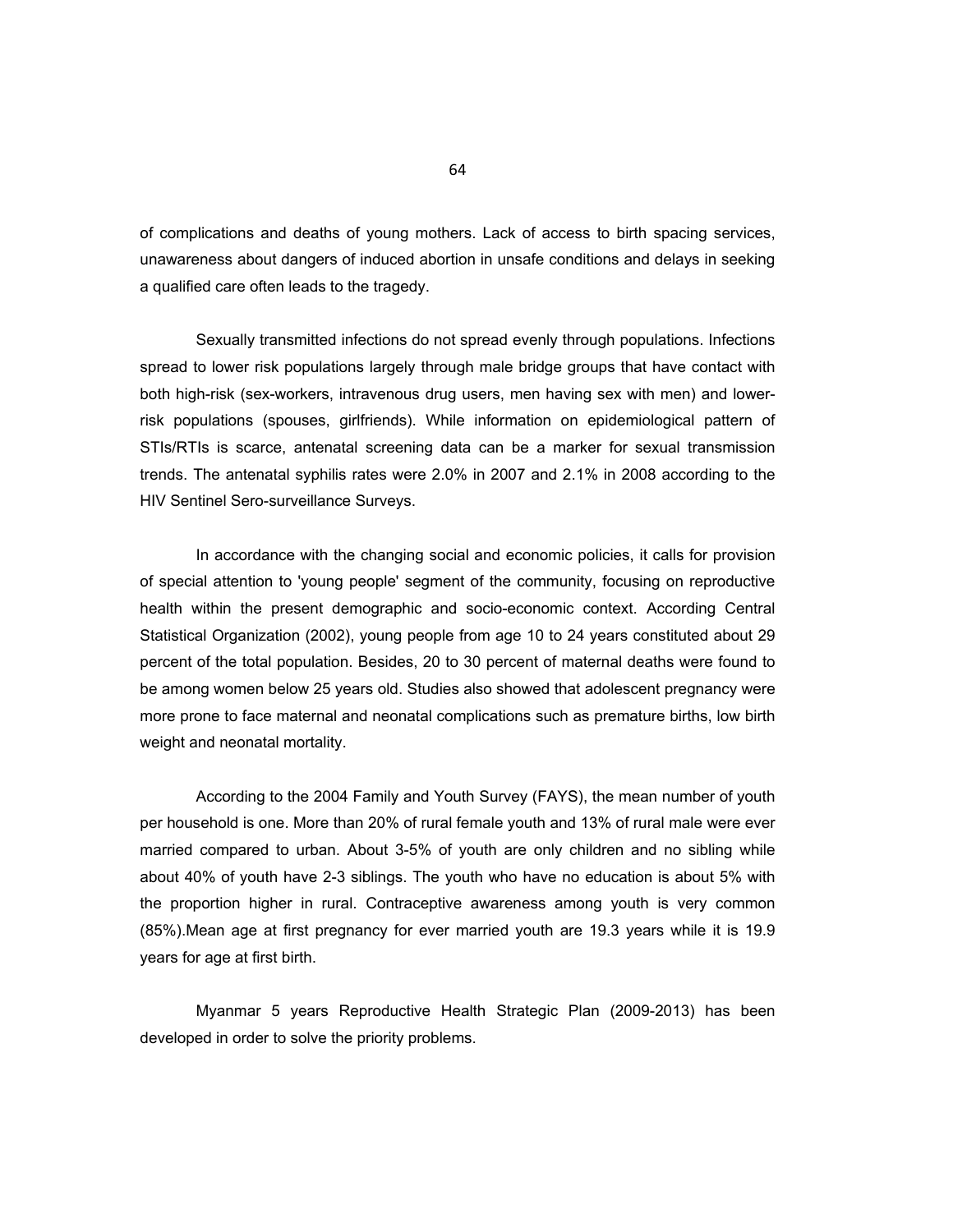#### **Adolescent and Youth health care**

The number of (10-24) year age group in Myanmar is estimated at 15.5 million, 30 per cent of the total population. By nature people of this age group tend to look for new experiences and have high potential for encountering risk and hazards, leading to unplanned pregnancy and child birth, unsafe abortion and contracting HIV/AIDS. These situations could culminate in facing social and health problems throughout their lives. Priority health problems of the adolescent, identified in the National Strategic Plan for Adolescent Health Development include; reproductive health issues and HIV/AIDS, nutrition development, substance abuse, use of tobacco and alcohol and accidents. The investment for AYH is not only for health but also for Nation's development. To conduct quality Adolescent and youth health care services need to collaborate and coordinate effectively among all related Ministries/ Sectors and all stakeholders. (Multi-sectoral approach). For comprehensive AYH program, need to improve coordination among of all stakeholders including parents, teachers, health care providers, community members and adolescent her/his self. Also need to develop enabling environment for AYH services at all health facilities by establishing youth friendly health centre and providing quality care for young people.

#### **School health**

A global school based health survey was conducted among (13-15) age group children in 2007 to assess behaviours of school youth related to food, personal hygiene, mental health, physical exercise, tobacco use, violence and accidents. The study found risk behaviour and practices are not high among the students. The main findings are; possessing healthy behaviours like tooth brushing and washing hands before taking food and after toilet, low use of alcohol and tobacco compared with neighbouring countries, proportion of students with potential to become obese was 3.1 per cent although obesity is not prevalent, accidents more likely among male students and high proportion of students with knowledge on HIV/AIDS. Physical exercise was not common and 24.3 per cent of students stated that majority of students were not considerate and not willing to help others.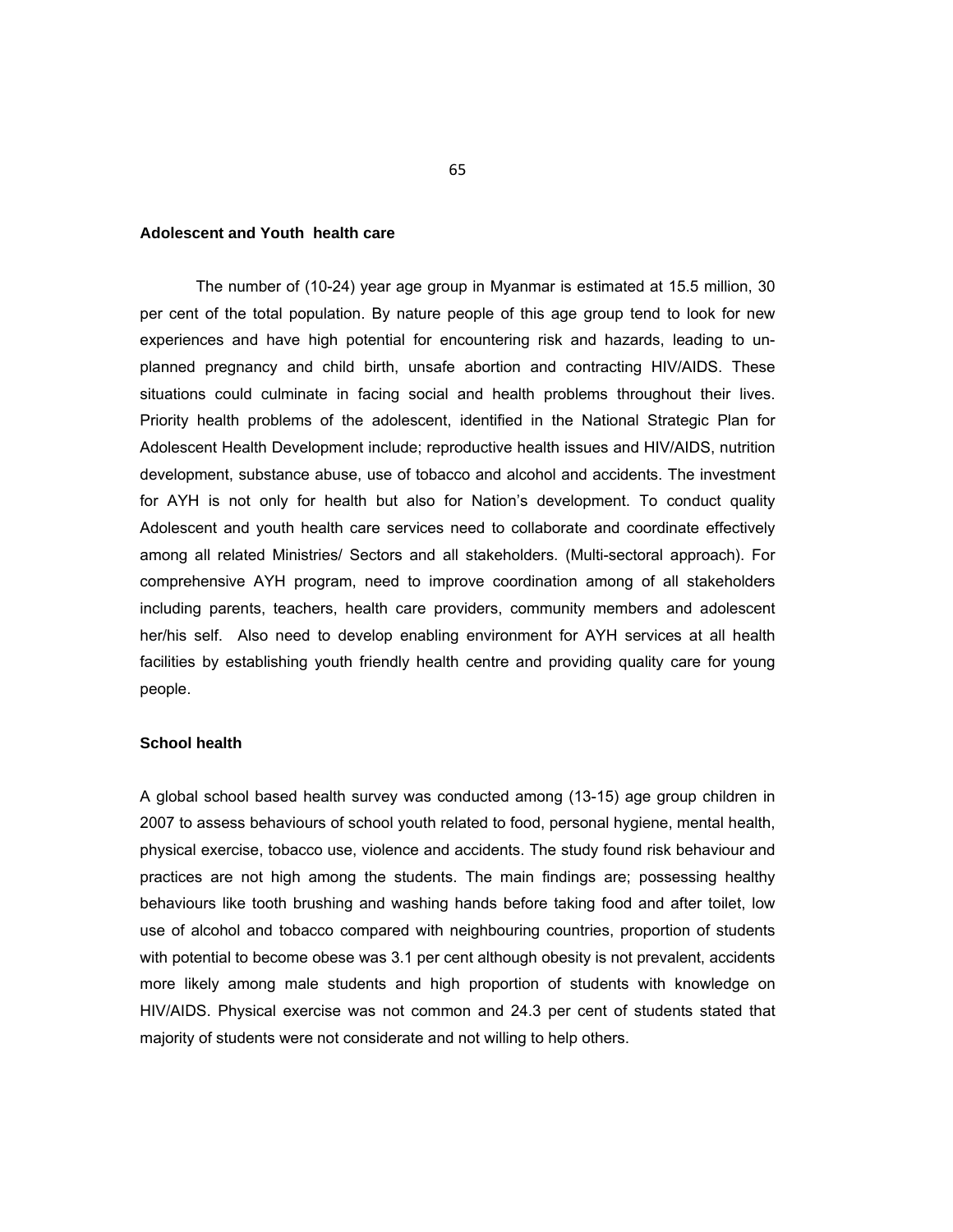#### **Elderly health**

 Proportion of people older than 60 years was over 8.8% percent of the total population in 2011-2012. With the objectives to promote health of older people and increase the accessibility of health care services for them, the elderly health care programme was launched in (1992-1993), starting in six townships. The programme now covers 88 townships in 2011-2012. Assessment in programme townships found only one in ten elderly could performs activities of daily living well and joint diseases, chronic airway diseases, hypertension, heart disease, cataract and dental health problems were identified as the most commonly encountered health problems. In addition memory defect, mental illness and loneliness were also found and effective measures were still not in place. Elderly health problems cannot be solved by health sector alone and comprehensive care for elderly will require collaboration of related departments and organizations, non-governmental organizations, families and communities.

#### **6.3.2 Objectives**

#### **6.3.2.1 General Objective**

 To reduce morbidity, disability and mortality through the life span including those of mothers, neonates and children and improvement in overall health status.

### **6.3.2.2 Specific Objective**s

- To achieve Millennium Development Goals through reducing maternal, neonatal and child deaths
- To improve reproductive health care and to ensure quality reproductive health services are accessible to target groups
- To ensure healthy behaviors among adolescent including school youth and to improve their health status
- To improve health status of elderly through promoting accessibility to elderly health care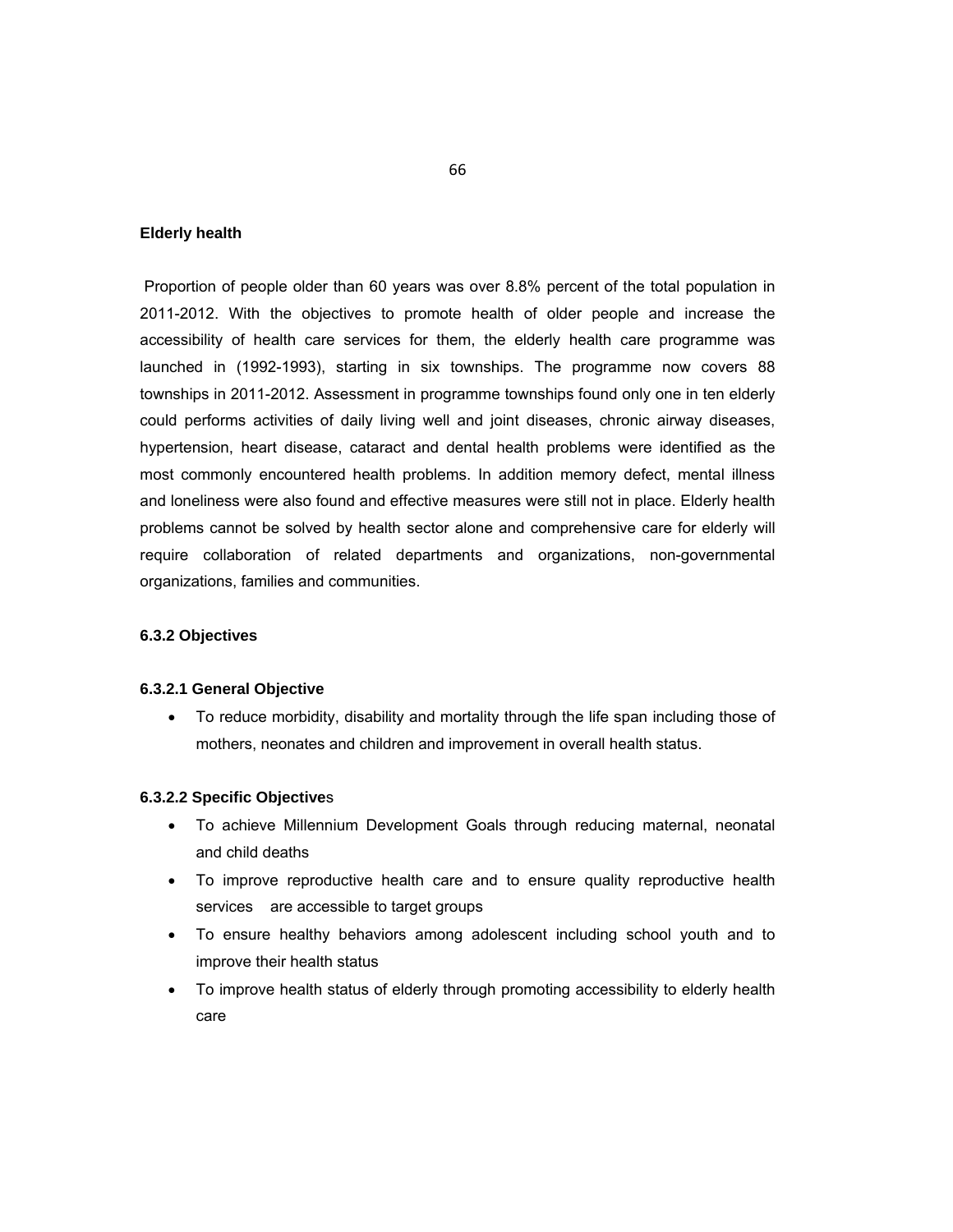# **6.3.3 Strategies**

- Providing health services through life span approach targeting mothers, children, adolescent and elderly
- Improving coverage and accessibility of care and services to mothers, new born and children
- Integrating services at every level of implementation
- Emphasizing continuation of care and services among households and community and ensuring their collaboration
- Collaborating coordinating with health system strengthening programme and other related programmes of the National Health Plan to ensure availability of human and financial resources in full and quality services

# **6.3.4 Priority Actions**

- Strengthening reproductive health services and quality
- Providing health services for new born and under five children
- Adolescent health development
- School health
- Expanding primary oral care services
- Promoting elderly health providing *aged friendly primary* health care services

### **6.3.5 Partnership**

The prgramme will collaborate closely with the followings:

- Disease control programme and expanded programme for immunization
- Nutrition promotion programme
- Health system strengthening programme
- Human resources for health development programme
- Health research programme
- Environmental health programme
- Prevention and control of non-communicable diseases programme
- Rehabilitation programme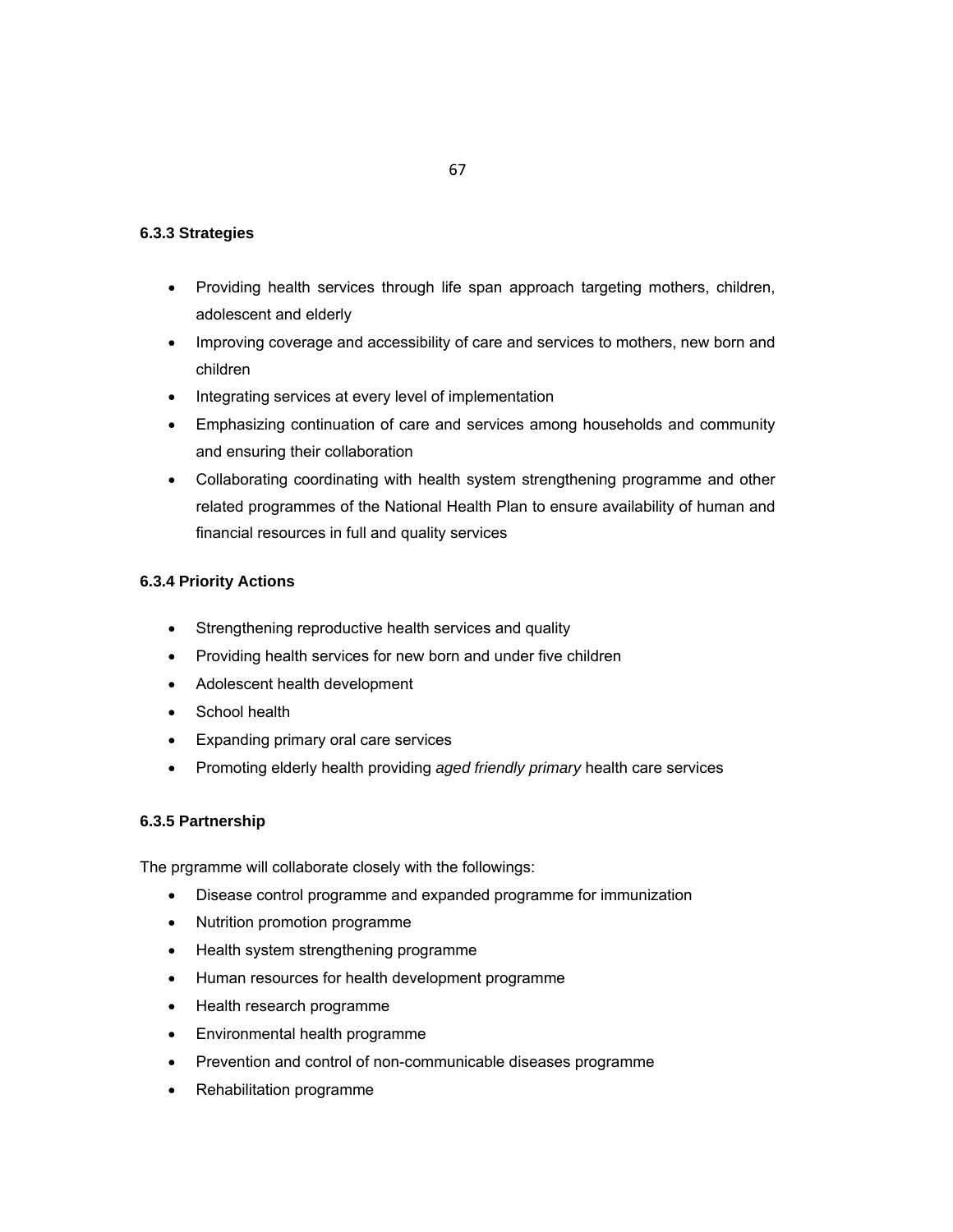- Traditional medicine development programme
- World Health Organization
- UNICEF
- UNFPA
- Local and international non-governmental organizations

## **6.3.6 Monitoring and Evaluation**

The following indicators will be monitored and evaluated

- AN care coverage
- Skilled birth attendance rate
- Maternal mortality rate
- Under five mortality rate
- Infant mortality rate
- Neonatal mortality rate
- Contraceptive prevalence
- Unmet need for contraception
- STD rate among AN cases of (15-24) years age
- HIV rate among AN cases of 915-24) years age
- Syndromic treatment rate for STDs in clinics
- Teen age pregnancy rate
- Teen age friendly health service provision
- School health examination coverage
- Student examination coverage
- Sanitary latrines in school
- Supply of dental equipment and medicines
- Oral health care coverage for rural population
- Elderly heath care provision

## **6.3.7 Projects to be implemented**

- Reproductive health project
- New born and under five children health development project
- Adolescent health project (School and out of school)
- Primary oral health care project
- Elderly health care project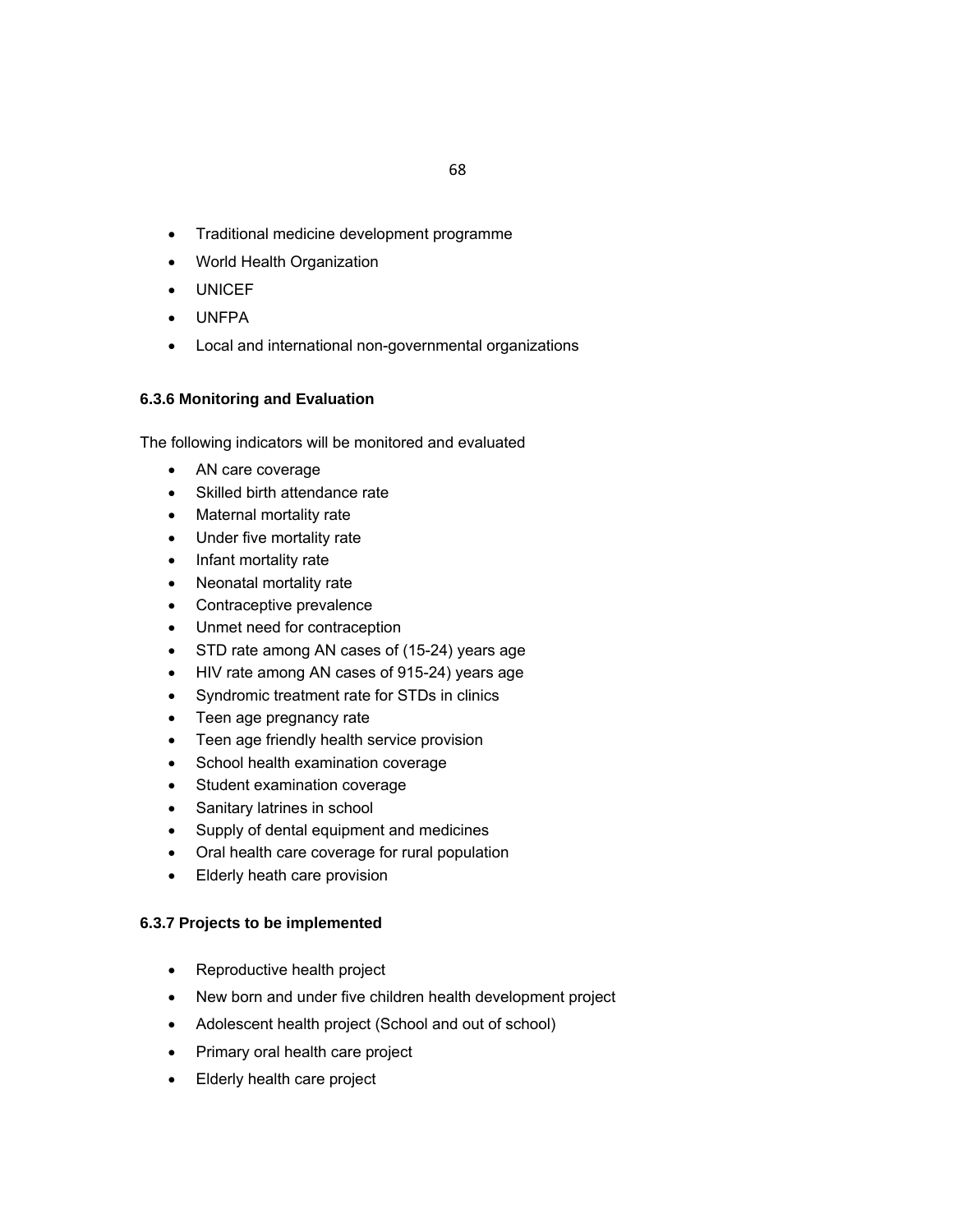# **6.3.8 Targets**

|     |                                                                                     | <b>Base</b>            |                             |               | 5 year Plan Period                  |               |                  |              |
|-----|-------------------------------------------------------------------------------------|------------------------|-----------------------------|---------------|-------------------------------------|---------------|------------------|--------------|
| No. | <b>Activities</b>                                                                   | Year<br>2010-<br>2011  | $2011 -$<br>2012            | 2012-<br>2013 | 2013-<br>2014                       | 2014-<br>2015 | $2015 -$<br>2016 | <b>Total</b> |
|     | Reproductive health project                                                         |                        |                             |               |                                     |               |                  |              |
|     | <b>Creating Supportive and Enabling environment for Adolescents</b>                 |                        |                             |               |                                     |               |                  |              |
| 1.  | Township level Advocacy                                                             | 132<br>town-<br>ships  | Ť                           | Ï.            | Ť                                   | Ť             | Ť                | Ï            |
| 2.  | Intersectoral cooperation (RH<br>Committee Meeting)                                 | 3 times<br>per<br>year | 3 times per<br>year         | 3             | 3                                   | 3             | 3                | 15           |
|     | Improving access of adolescents to information and skills                           |                        |                             |               |                                     |               |                  |              |
| 1.  | <b>MMR Survey</b>                                                                   | 330<br>townships       | Ï.                          | Ï.            | Ï                                   | Ï.            | Ï                | Ï.           |
| 2.  | Monitoring and Evaluation                                                           | 330<br>townships       | Ï                           | Ï.            | Ï.                                  | Ï             | Ï                | Ï            |
| 3.  | Research                                                                            |                        | Ï.                          | Ï             | Ï.                                  | Ï             | Ï.               | Ï            |
|     | Health system development                                                           |                        |                             |               |                                     |               |                  |              |
| 1.  | Development of reproductive health<br>partnerships on BHS and TBAs by<br><b>CME</b> | 30 town-<br>ships      | 10 town-<br>ship            | 10            | 10                                  | 10            | 10               | 80           |
| 2.  | Training on care of antenatal,<br>delivery, post natal and neonate                  | 132 town<br>-ships     | 10 town-<br>ship            | 10            | 10                                  | 10            | 10               | 182          |
| 3.  | Training on quality reproductive<br>health care                                     | 132<br>town-<br>ships  | 10 town-<br>ship            | 10            | 10                                  | 10            | 10               | 182          |
| 4.  | - Training on Basic Emergency<br><b>Obstetric Care</b>                              | 4<br>townships         | 10                          | 10            | 10                                  | 10            | 10               | 54           |
|     | - Training on Complete Emergency<br>Obstetric Care                                  | 132<br>townships       | Ï                           | Ï             | Ï                                   | Ï             | Ï.               | Ï            |
| 5.  | IUD insertion training                                                              | Magway,<br>Mandalay    | Sagaing,<br>Ayeyarwad<br>dy |               | Yangon, Bago(W),<br>Bago € Rakhaing | Shan          | Others           | 14           |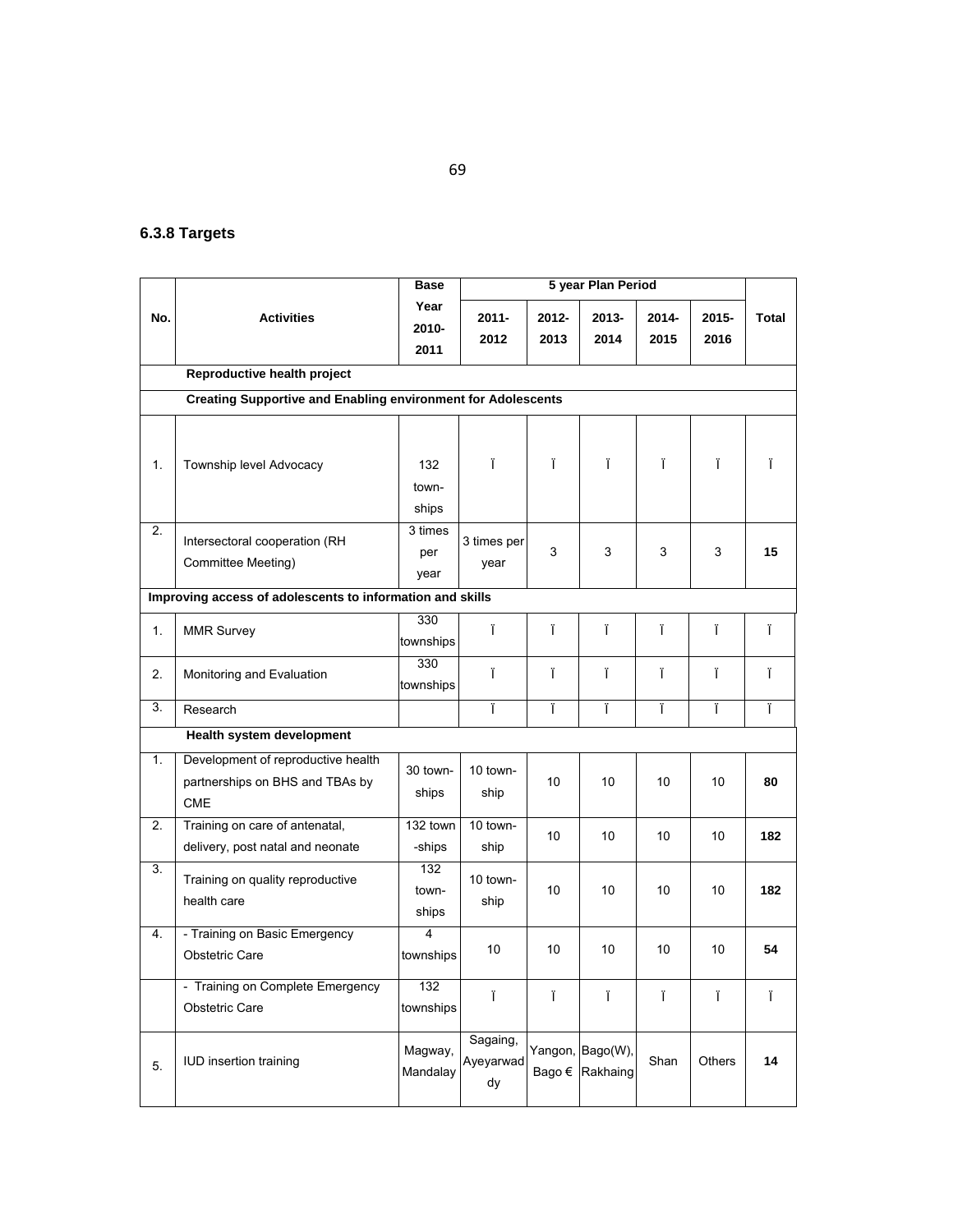|     |                                                                                     | <b>Base</b>                      |                             |                | 5 year Plan Period |                |                |              |
|-----|-------------------------------------------------------------------------------------|----------------------------------|-----------------------------|----------------|--------------------|----------------|----------------|--------------|
| No. | <b>Activities</b>                                                                   | Year<br>2010-<br>2011            | $2011 -$<br>2012            | 2012-<br>2013  | 2013-<br>2014      | 2014-<br>2015  | 2015-<br>2016  | <b>Total</b> |
| 6.  | Quality ANC training                                                                | 85<br>township<br>s              | 27<br>township              | 10             | 10                 | 10             | 10             | 152          |
| 7.  | Training on prevalence of deliveries<br>by skilled birth attendants                 | $\overline{83}$<br>township<br>s | 29<br>township              | 10             | 10                 | 10             | 10             | 152          |
| 8.  | Post abortion care training                                                         | 84<br>townships                  | $\overline{28}$<br>township | 10             | 10                 | 10             | 10             | 152          |
| 9.  | Neonatal care training                                                              | 30<br>townships                  | 10<br>township              | 10             | 10                 | 10             | 10             | 80           |
| 10. | Review and revision of technical<br>training materials, guidelines and<br>standards | 10                               | 2                           | $\overline{c}$ | $\overline{2}$     | 2              | 2              | 20           |
| 11. | Pre-service training                                                                | $\mathbf{1}$                     | $\overline{1}$              | $\overline{1}$ | $\mathbf{1}$       | $\overline{1}$ | $\mathbf{1}$   | 6            |
| 12. | Refresher training of PCPNC                                                         | 46 persons                       | $2 \times 46$<br>persons    | Ï              | Ï                  | Ï              | Ï.             |              |
| 13. | Adolescent reproductive health<br>counseling training                               | 15<br>townships                  | 5 township                  | 5              | 5                  | 5              | 5              | 40           |
| 14. | Male involvement training                                                           | 6<br>township<br>s               | 5 township                  | $\overline{2}$ | $\overline{2}$     | $\overline{2}$ | $\overline{2}$ | 19           |
| 15. | Strengthening health information<br>system on MCH                                   | $\overline{3}$<br>townships      | 10<br>township              | 10             | 10                 | 10             | 10             | 53           |
| 16. | Investigate cause on maternal and<br>neonatal death                                 | 32 town-<br>ships                | 10 town-<br>ship            | 10             | 10                 | 10             | 10             | 82           |
| 17. | Workshop on township microplan<br>projects                                          | $\overline{\phantom{0}}$         | $\overline{10}$<br>township | 10             | 10                 | 10             | 10             | 50           |
| 18. | Cervical cancer screening and early<br>treatment                                    |                                  |                             | Ï.             | Ï.                 | Ť              | Ï.             |              |
|     | Adolescent Reproductive Health and Strengthening of Male Involvement                |                                  |                             |                |                    |                |                |              |
| 1.  | Distribution of drugs and supplies                                                  | 330<br>townships                 | Ï                           | Ï              | Ï                  | Ï              | Ï              |              |
| 2.  | Supervision                                                                         | 162<br>townships                 | 40<br>township              | 40             | 40                 | 40             | 40             |              |
| 3.  | Implementation of Referral system                                                   | $\overline{3}$<br>townships      | $\overline{2}$<br>township  | $\overline{a}$ | $\overline{c}$     | $\overline{2}$ | $\overline{a}$ | 13           |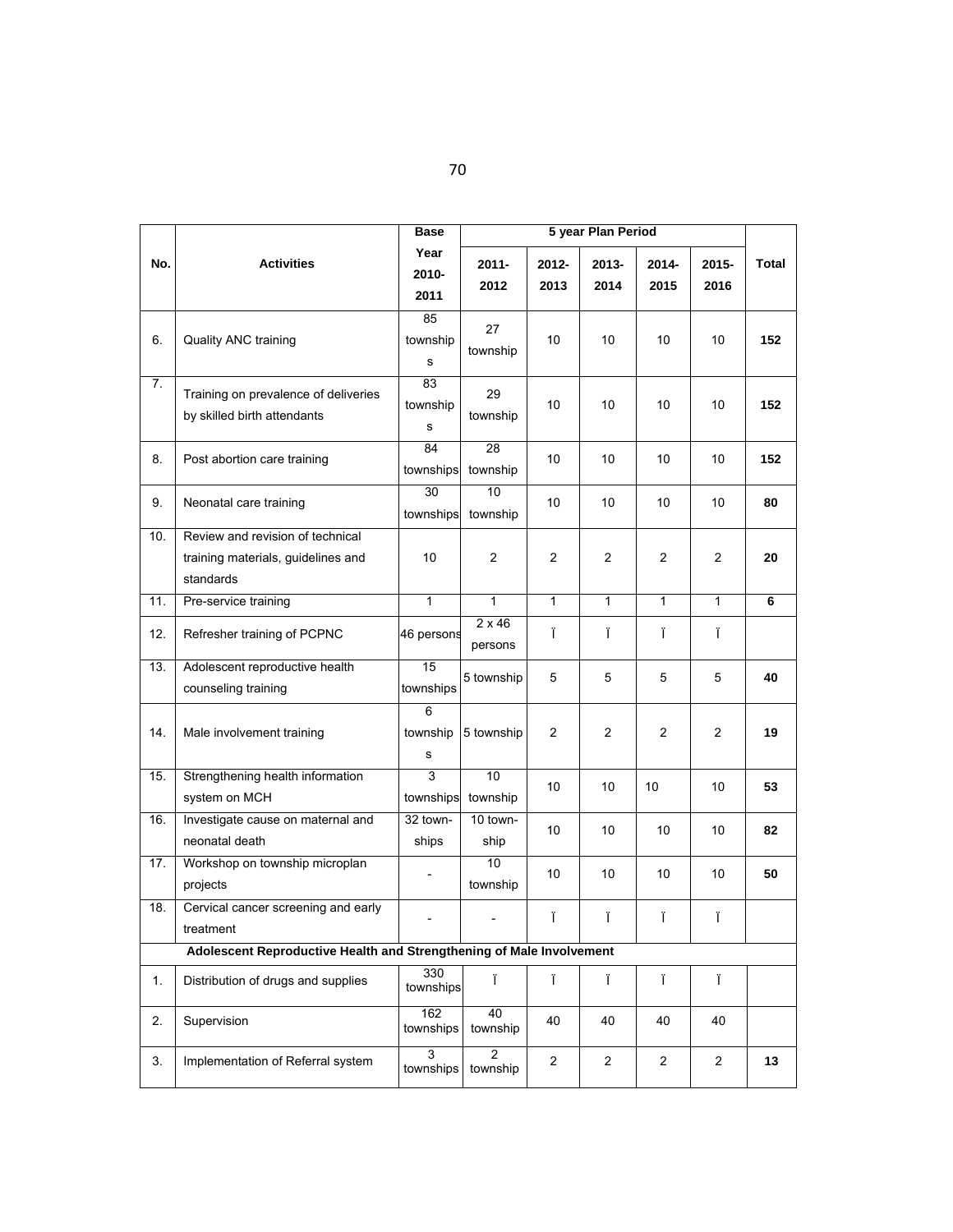|     |                                                                                                   | <b>Base</b>           |               |               |               |               |                  |              |
|-----|---------------------------------------------------------------------------------------------------|-----------------------|---------------|---------------|---------------|---------------|------------------|--------------|
| No. | <b>Activities</b>                                                                                 | Year<br>2010-<br>2011 | 2011-<br>2012 | 2012-<br>2013 | 2013-<br>2014 | 2014-<br>2015 | $2015 -$<br>2016 | <b>Total</b> |
| 4.  | Formation of support group for<br>referral system                                                 | 94<br>townships       | 5<br>township | 5             | 5             | 5             | 5                | 119          |
| 5.  | Distribution of poster, pamphlets,<br>vinyl, IEC curtain and billboard                            | 25<br>Items           | 3             | 3             | 3             | 3             | 3                | 50           |
| 6.  | Training of community volunteers<br>(MCH promoter)                                                | 94<br>townships       | 5<br>township | 5             | 5             | 5             | 5                | 119          |
| 7.  | AMW training                                                                                      | 20<br>townships       | 5<br>township | 5             | 5             | 5             | 5                | 45           |
| 8.  | Production of Health Education video                                                              | $5$ items             | $\mathbf{1}$  | 1             | $\mathbf{1}$  | 1             | 1                | 10           |
|     | Neonate and Under 5 Health Development Programme                                                  |                       |               |               |               |               |                  |              |
| 1.  | Training on maternal and child health<br>development to BHS                                       | 184                   |               | 16            |               |               |                  |              |
| 2.  | Refresher course on maternal and<br>child health development to BHS                               |                       |               | 25            | 25            |               |                  |              |
| 3.  | Training on maternal and child health<br>development to hospital staffs                           | 184                   |               | 16            |               |               |                  |              |
| 4.  | Refresher course on maternal and<br>child health development to hospital<br>staffs                |                       |               | 25            | 25            |               |                  |              |
| 5.  | Training on treatment of pneumonia<br>and diarrhoea to community<br>volunteer                     | $\mathbf{1}$          |               | 5             | 5             |               |                  |              |
| 6.  | Training on home based neonatal<br>care to community volunteer                                    | 10                    |               | 5             | 5             |               |                  |              |
| 7.  | Procurement of supplies and<br>equipment                                                          | 184                   |               | 200           | 200           |               |                  |              |
| 8.  | Trainings on behavioral change to<br>adopt healthy activities                                     | 24                    |               | 5             | 5             |               |                  |              |
| 9.  | Training on coordinated treatment of<br>unhealthy neonate and under 5 child<br>on BHS             | 18                    |               | 4             |               |               | 4                | 26           |
| 10. | Training of trainers on coordinated<br>treatment of unhealthy neonate and<br>under 5 child        | 18                    |               | 4             |               |               | 4                | 26           |
| 11. | Surveillance after training                                                                       | 18                    |               | 4             |               |               | 4                | 26           |
| 12. | Training on coordinated treatment of<br>unhealthy neonate and under 5 child<br>on hospital staffs | 18                    |               | 4             |               |               | 4                | 26           |
| 13. | Supervision                                                                                       | 184                   |               | 200           | 200           |               |                  |              |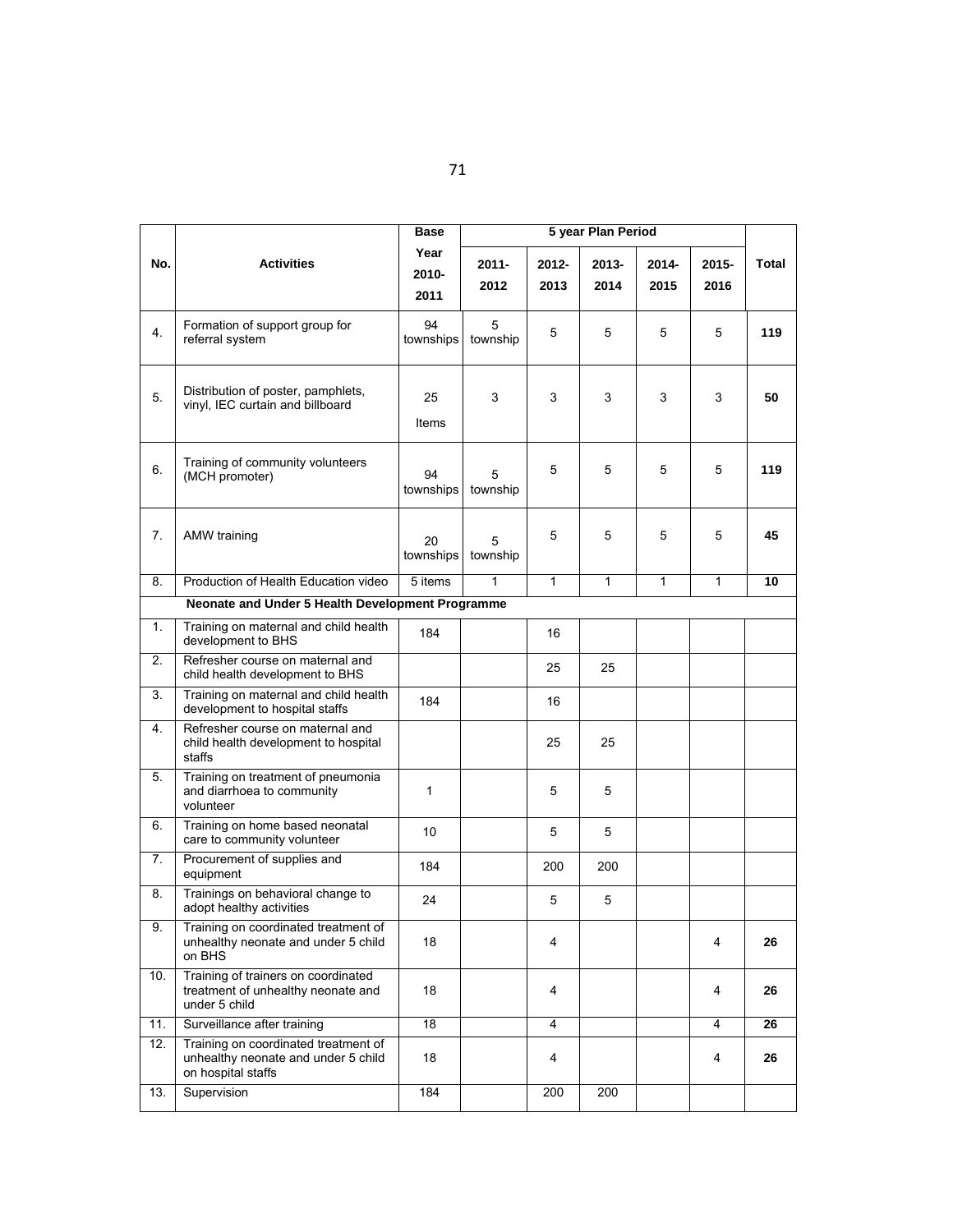|     |                                                                                                           | Base                  |                  |                  | 5 year Plan Period |                          |               |       |
|-----|-----------------------------------------------------------------------------------------------------------|-----------------------|------------------|------------------|--------------------|--------------------------|---------------|-------|
| No. | <b>Activities</b>                                                                                         | Year<br>2010-<br>2011 | $2011 -$<br>2012 | $2012 -$<br>2013 | 2013-<br>2014      | 2014-<br>2015            | 2015-<br>2016 | Total |
|     | Adolescent health programme (in school/ out school)                                                       |                       |                  |                  |                    |                          |               |       |
| 1.  | Expansion of project townships                                                                            | 18                    | 10               | 10               | 10                 | 10                       | 10            | 50    |
| 2.  | Establishment of Township Youth<br><b>Friendly Health Services</b>                                        | 18                    | 10               | 10               | 10                 | 10                       | 10            | 50    |
| 3.  | Advocacy meeting at township level                                                                        | 1                     | 10               | 10               | 10                 | 10                       | 10            | 50    |
| 4.  | Training of trainers                                                                                      | $\mathbf{1}$          | $\mathbf{1}$     | 1                | $\mathbf{1}$       | $\mathbf{1}$             | $\mathbf{1}$  | 5     |
| 5.  | <b>Training of BHS</b>                                                                                    | $\overline{c}$        | $\mathbf{1}$     | 1                | $\mathbf{1}$       | $\mathbf{1}$             | $\mathbf{1}$  | 5     |
| 1.  | Coverage of schools examined (%)                                                                          | 90%                   | 2%               | 2%               | 2%                 | 2%                       | 2%            | 100%  |
| 2.  | Coverage of students examined (%)                                                                         | 90%                   | 2%               | 2%               | 2%                 | 2%                       | 2%            | 100%  |
| 3.  | Schools with sanitary latrine coverage<br>(%)                                                             | 80%                   | 4%               | 4%               | 4%                 | 4%                       | 4%            | 100%  |
| 4.  | Coverage of schools with in-school<br>nutritional activities (%)                                          | 50%                   | 6%               | 6%               | 6%                 | 6%                       | 6%            | 80%   |
| 5.  | Formation of township school Health<br>committee (%)                                                      | 75%                   | 5%               | 5%               | 5%                 | 5%                       | 5%            | 100%  |
| 6.  | Formation of township school Health<br>team at district level                                             | 47%                   |                  | $\overline{a}$   | 9%                 | $\overline{\phantom{0}}$ | 9%            | 65%   |
|     | <b>Primary Oral Health Care Project</b>                                                                   |                       |                  |                  |                    |                          |               |       |
| 1.  | Dental Unit                                                                                               | 114                   | 25               | 25               | 25                 | 25                       | 25            | 125   |
| 2.  | <b>Instruments and Materials</b>                                                                          |                       | 10               |                  | 10                 |                          | 10            | 10    |
| 3.  | Providing basic and emergency oral<br>health care services to rural<br>community of 103 project townships | 72                    | 72               | 72               | 72                 | 72                       | 72            | 360   |
| 4.  | Township refresher training on<br>Primary Oral Health Care                                                | 30                    | 15               | 15               | 15                 | 15                       | 15            | 75    |
| 5.  | Giving award to model RHC<br>concerned with Primary Oral Health                                           | 2                     | 2                | $\overline{c}$   | 2                  | 2                        | 2             | 10    |
| 6.  | Conducting follow up research<br>activities of two pilot oral health<br>researches (%)                    | 50                    | 25               | 25               |                    |                          |               | 50    |
| 7.  | 2 Oral Health Research done by<br>Department of Health (%)                                                |                       |                  | 50               |                    | 50                       |               | 100   |
| 8.  | New research activities                                                                                   |                       | 25%              | 25%              |                    | 25%                      | 25%           | 100   |
|     | <b>Elderly Health Care Project</b>                                                                        |                       |                  |                  |                    |                          |               |       |
| 1.  | Advocacy meeting at State/Regional<br>level                                                               | $\mathbf{2}$          | 3                | 3                | 3                  | 3                        | 3             | 15    |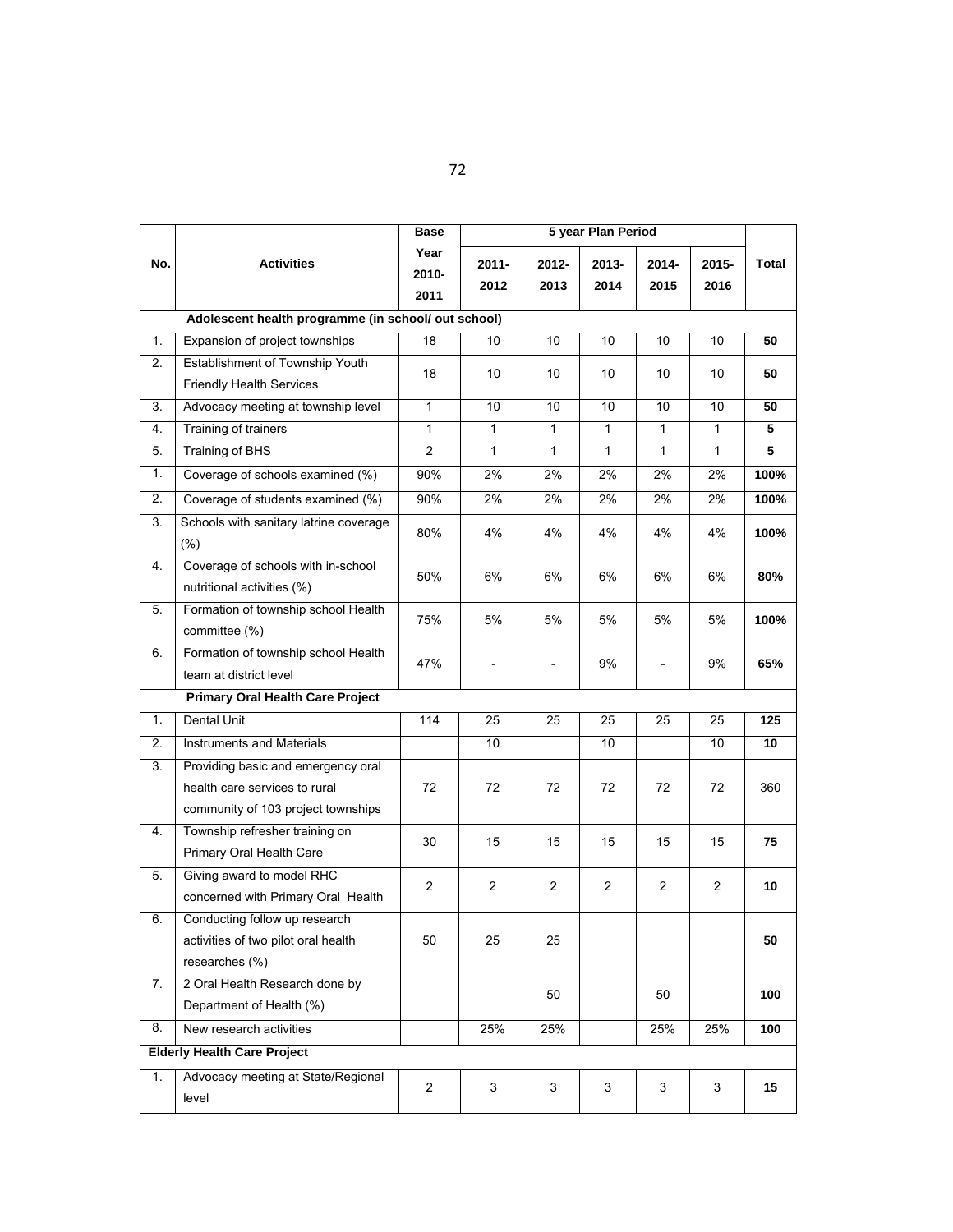|     |                                                                  | <b>Base</b>              |                  |                  | 5 year Plan Period |                  |                  |       |
|-----|------------------------------------------------------------------|--------------------------|------------------|------------------|--------------------|------------------|------------------|-------|
| No. | <b>Activities</b>                                                | Year<br>$2010 -$<br>2011 | $2011 -$<br>2012 | $2012 -$<br>2013 | $2013 -$<br>2014   | $2014 -$<br>2015 | $2015 -$<br>2016 | Total |
| 2.  | <b>Conducting Elderly Health Care</b><br>Training at townships   | 88                       | 10               | 10               | 10                 | 10 <sup>1</sup>  | 10               | 50    |
| 3.  | Open Elderly Clinic up to RHC level                              | 88                       | 10               | 10               | 10                 | 10               | 10               | 50    |
| 4.  | Base line survey on situation of<br>Older people                 | 88                       | 10               | 10               | 10                 | 10               | 10               | 50    |
| 5.  | Annual Evaluation of Elderly Health<br>Care Programme at Central |                          | 1                | 1                | 1                  | 1                | 1                | 5     |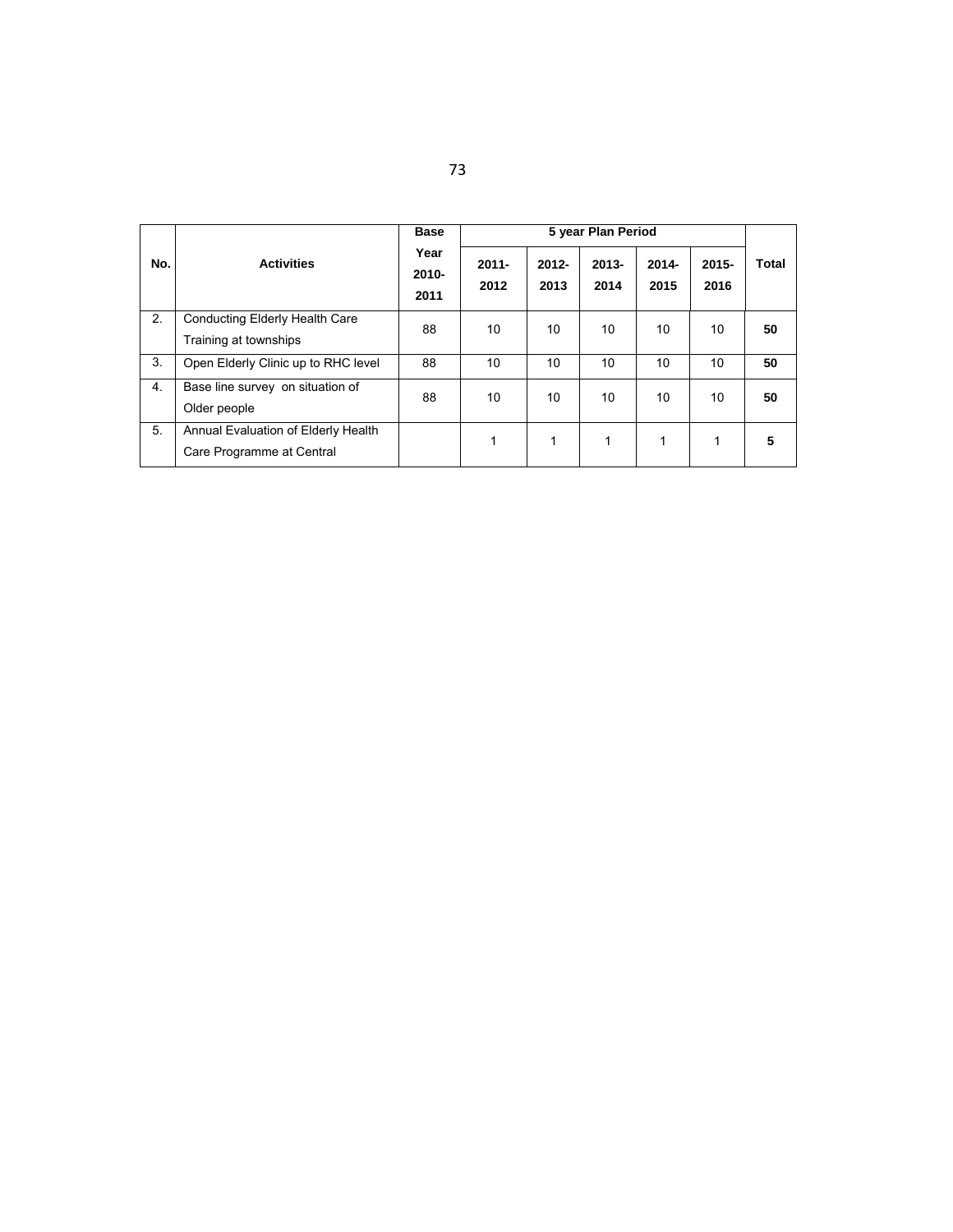#### **6.4 Hospital Care Programme**

#### **6.4.1 Situation Analysis**

The National Health Plan forms an integral part of the National Development Plan and is in tandem with the national economic plan. The plan will ensure effective implementation of the National Health Policy. Hospital Care Programme is one of the main components of the National Health Plan. It consists mainly of curative services. Curative services are provided by various categories of health institutions, under the Ministry of Health ranging from teaching hospitals, specialist hospitals, state/ division hospitals, district hospitals and township hospitals situated in urban areas down to station hospitals, rural health centres and sub-centres in rural areas. During the plan period of 2006-2011, the country has 897 hospitals with 42,634 hospital beds under the Ministry of Health. Hospital bed per 100,000 population is 71.06, and doctor nurse ratio is 1:1 in current situation.

The Quality of Health Care Services in Hospitals Project addresses not only to the population in urban area but also to the people living in rural area by providing effective medical care and modern health facilities. Hospitals provide comprehensive health care as first referral, secondary and last referral (tertiary) level curative care facility; they also provide emergency care for the casualties due to the natural and unnatural disasters or the critically ill. Medical care encompasses the general and specialist hospitals at the central and divisional/state level as well as the hospitals at the district, township and rural levels. The need for the maintenance and strengthening of referral facilities at the first referral level is becoming increasingly apparent. So it is the need for maintenance of medical supplies and equipment at all levels of care while trying to upgrade the hospitals in terms of the number of beds, extension of specialist services up to the level of the district hospital, according to the requirements of different specialties.

The average hospital admission rate is 17 per 1000 population and bed occupancy rate based on sanctioned bed is 51.8% and bed occupancy rate based on available bed is 41.6%. The average duration of stay in hospitals is 7days. Despite innovative approaches in the health care delivery system, there are still many shortcomings, such as insufficient drugs and equipment in addition to the shortage of manpower and technology. Although it can be claimed that the large teaching hospital should have the most complex kind of hospital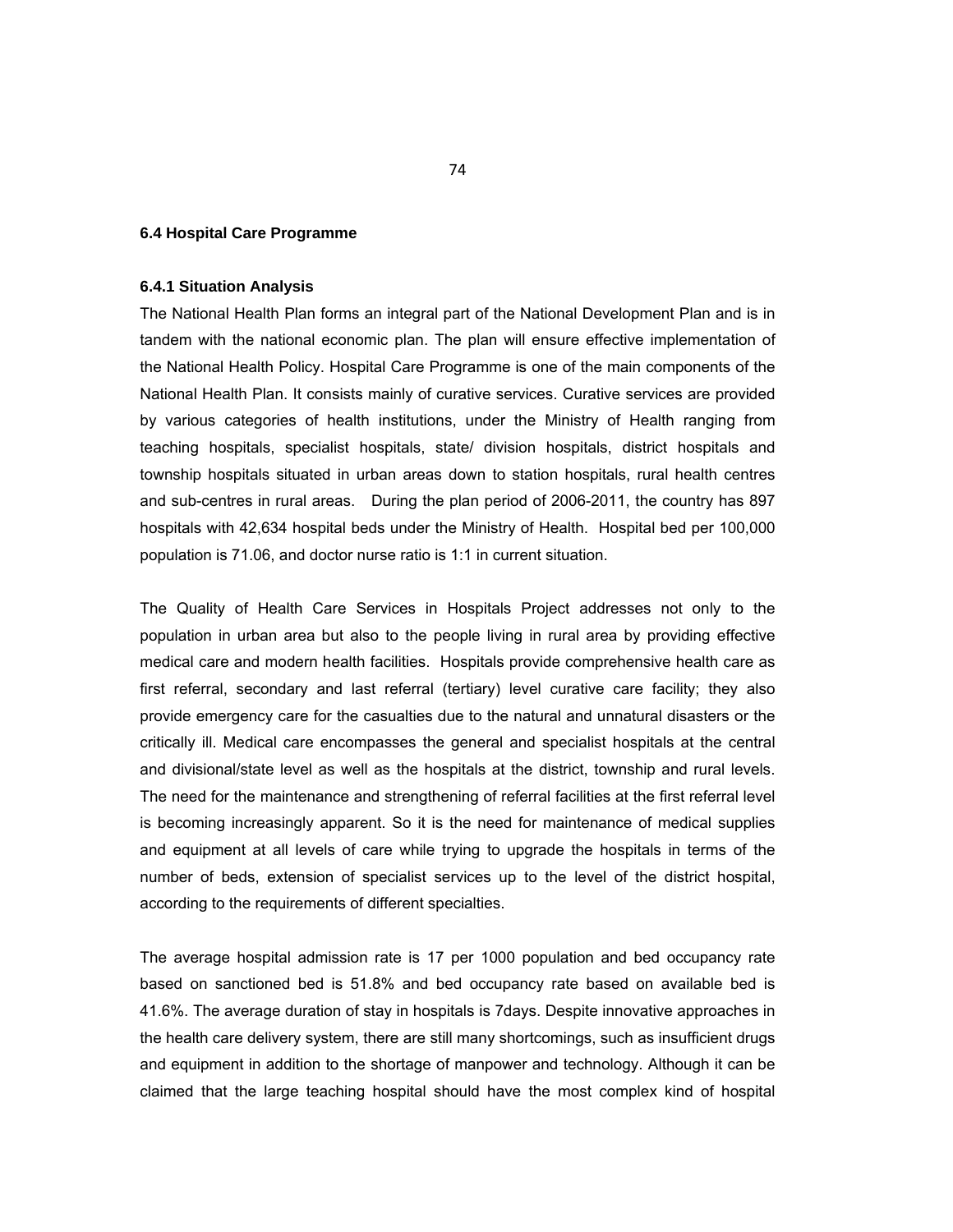services, especially the peri-urban poor and a large share of the rural population have little access to the high level technology and manpower in these hospitals, which raises the issue of equity in access to hospitals and health care services. The following weaknesses could be observed in providing health care services in hospitals: inefficient hospital administration and health management at different levels; insufficient drugs and equipment; shortage of manpower and technology; improper referral system; improper hospital waste management system; improper medical recording and information system; ineffective supply system management. The general objective of the project is to improve the quality of health care services in hospitals and its specific objectives are to increase the ratio of bed to population from 62.07 per 100,000 population to 75 per 100,000 population by 201; to increase the hospital performance indicators from existing figures by 2011; and to reduce the mortality rates in hospitals.

Essential drugs are those that satisfy or most needed for the health care of the majority of the population; they should therefore be available at all times in adequate amounts and in the appropriate dosage forms, and at a price that individuals and the community can afford. National Drug Law was promulgated in 1992 to ensure drugs (medicines) consumed by the community to be safe and efficacious and of good quality. The Myanmar Essential Drug Project (MEDP) has replicated its activities phase by phase and now, all townships in primary health care level have been covered with essential drugs concept, rational use of drugs, estimation of drugs requirement, systematic management of drugs supply system and drugs counseling, Information, Education and Communication relating to use of drugs to community for compliance to essential drugs.

During replication of project activities, it has adopted Community Cost Sharing (C.C.S) system for the drugs in all townships in the primary health care area. And then, the project has incorporated with Revolving Drug Funds system in which some township and district hospitals are now being implemented. The respective township (or) district medical officer have to establish the drug shop with revolving drug funds and replenish the required essential drugs with the approval and agreement by the Township Health Supervisory Committee, and they are proceeding with the system of Community Cost Sharing for the drugs only by the user. Revolving Drug Funds will serve as mean of establishing drug financing for the townships in primary health care area so that the Ministry of Health will be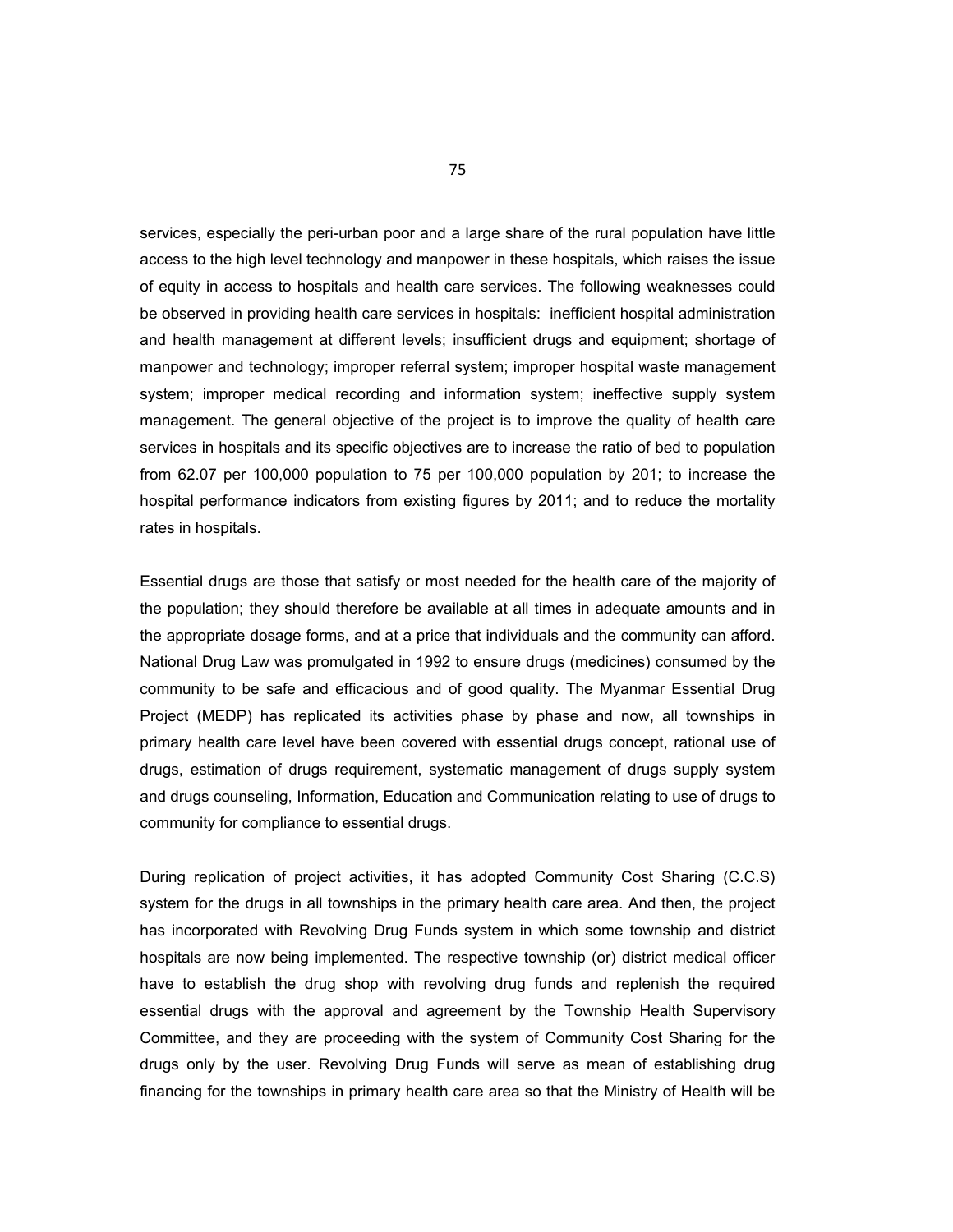relieved of the drug budget for the primary health care area and may use the budget in other activities of health care in the country.

MEDP has been replicating its activities in the health care facilities under other Ministries by giving training to the health workers concerned. Some of the health care facilities under this respective ministry may adopt the charging for the drugs only as Community Cost Sharing based on the MEDP activities.

MEDP has also extended its activities to the General Practitioners of the country through the good offices of the Myanmar Medical Association and advocated them to select their essential drugs lists according to their area organization and services on the principles of essential drugs programme of WHO. After covering the primary health care area under the first referral level of the country, MEDP has planned to extend its activities to the secondary referral level and then to the tertiary referral level for identification of their Intermediate List of Essential Drugs together with development of their Hospital Formularies and Standard Treatment Guides under the guidance and supervision of the Hospital Therapeutic Committees. The general objective of the project is to ensure that every citizen have regular access to safe, quality, efficacious, low-cost and available essential medicines in every health care facility and its specific objectives are: to increase the number of trainers for multiplier course of concept of essential drugs, rational use of drugs, estimation of drugs requirements and systematic management of drug supply system; to disseminate the knowledge of revolving drug funds among District and Township Medical Officers; and to increase the number of health related institutes for integration of concept of essential drugs, rational use of drugs into their undergraduate and post- graduate curriculum.

In providing comprehensive health care to the community, new hospitals and clinics are being built and put into service as well as recruiting and training of manpower to meet the quantity and quality standards. The Division of Nursing (DON) is responsible for improvement of the quality of nursing services. DON carries out project activities that focus on quality of nursing and midwifery services, on enabling to equip nurses and midwives with requisite knowledge and skills in order to improve contribution of nursing and midwifery services under their own local health care settings. It has been recognized that strengthening of nursing and midwifery services is highly essential to reduce mortality, morbidity, and disability and for promoting of healthy lifestyles. Improvement of the nursing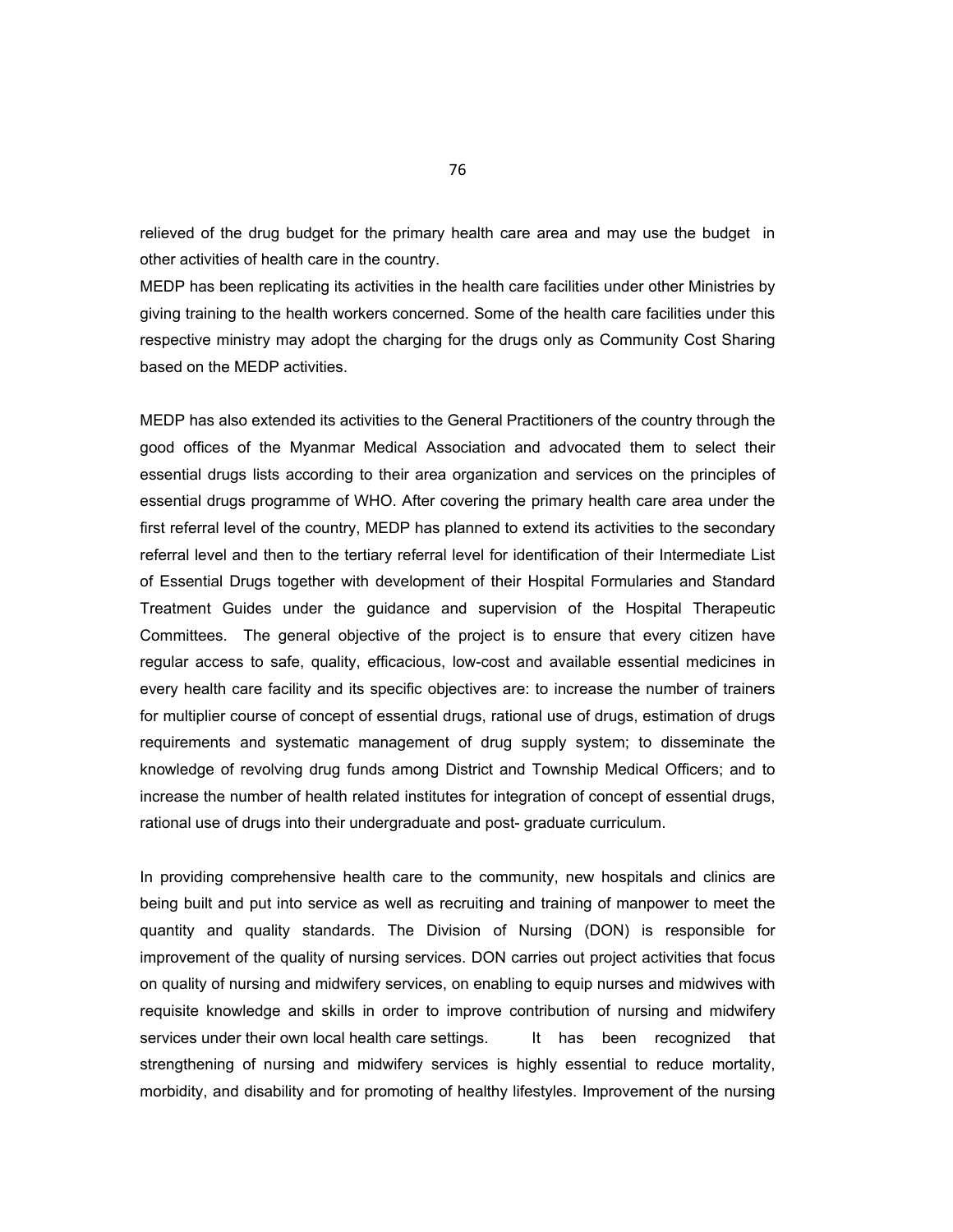and midwifery service programme is based on on-going improvement of the quality, efficiency, effectiveness of their services to achieve customer's satisfactions.

Under the broad programme for strengthening of nursing and midwifery services in Myanmar, one of the projects is to develop guidelines for implementing a system of total quality management in nursing and midwifery services; this project aims to improve infection control practices in selected health care facilities as part of the total quality management. The infection control practices in health care facilities will be developed according to the WHO'S practical guidelines for infection control in health care facilities manual and will be adapted based on the needs assessment in selected hospitals. The newly adapted guidelines will be reviewed and applied for nursing and midwifery daily practices that would help to prevent spread of cross infection and further to reduce hospital infection rate so as to deal effectively with newly emerging and re-emerging infectious diseases like SARS, HIV/AIDs, Tuberculosis, Hepatitis as well as other hospital-associated infection. For provision of essential supplies and equipment, practical guidelines for infection control practices will be developed. This practical guideline will be translated into local language (Myanmar) as user friendly initiative down to the grass root level health care providers.

Infection in health facilities is a major health problem; nurses and midwives are exposed to infectious micro-organisms in their everyday life. Infection control programme puts together various practices which, when used appropriately, restrict the spread of infection. It is important for all health care workers, patients, their family members, friends and close contacts to adhere to the infection control guidelines strictly.

Nowadays emergence of life-threatening infections such as AIDS, SARs,  $H_5 N_1$  infection and re-emerging infectious diseases like plague and tuberculosis have highlighted the need for efficient infection control programme in all health care settings. It is needed to provide adequate resources for effective functioning of the infection control such as aseptic techniques, using of single use devices, reprocessing of instruments and equipment, antibiotics usage and management of medical waste. Incorrect sterilization technique, poor practice as well as insufficient instruction about infection control may lead to increase infection rate, sepsis rate and delay wound healing. Control of infection is an important part of every action that a nurse performs. Although surgical asepsis is commonly practiced in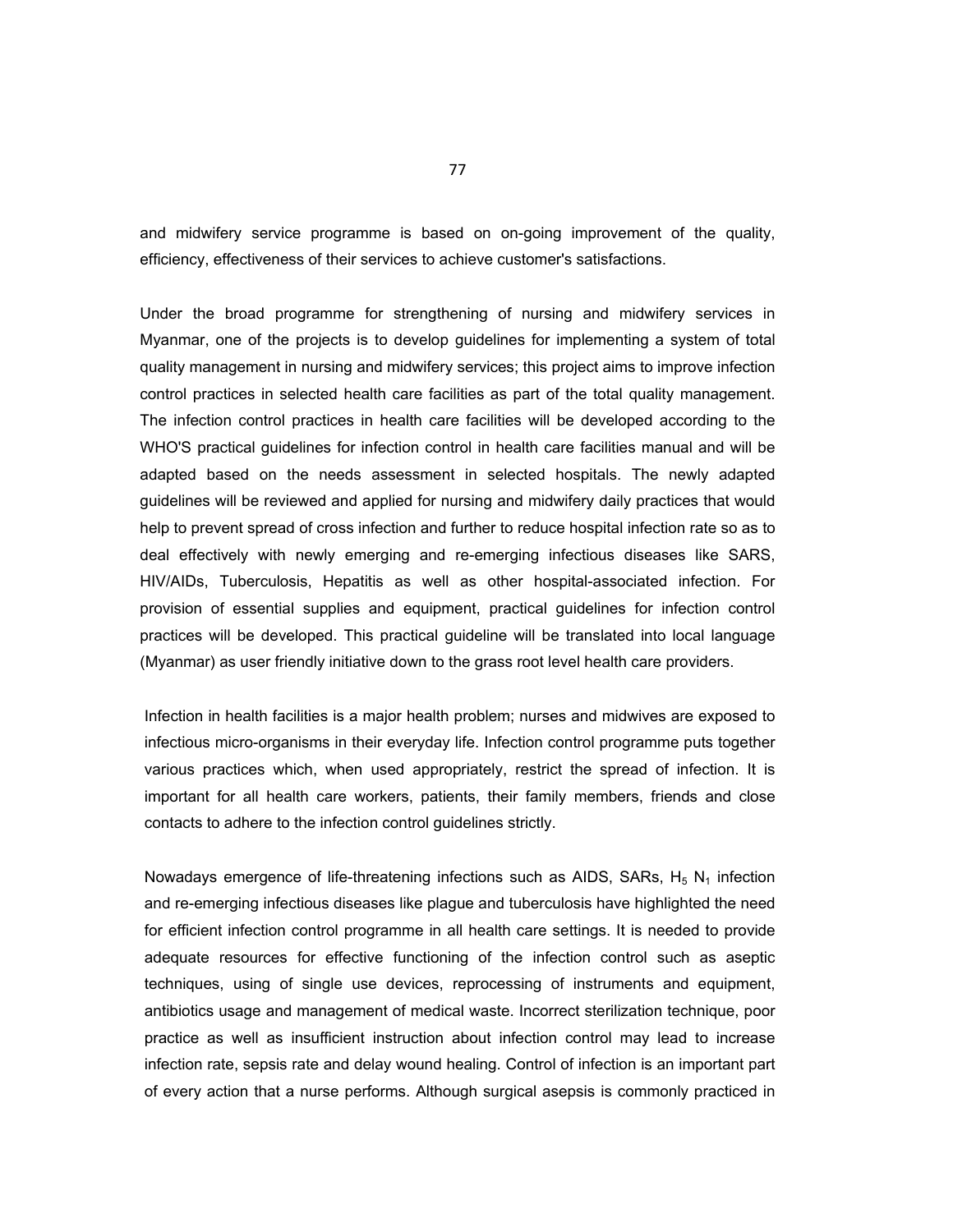the operation room, labour and delivery area and major diagnostics areas, the nurse must also apply surgical aseptic technique at the clients 'bedside. This would include, for example, inserting intravenous or urinary catheters, suctioning the tracheo-bronchial airway secretions, and making surgical dressing. The main objective of the project is to provide administrator and health care workers with the tools to enable them to implement the infection control programme effectively in order to protect themselves and others from transmissions of infections.

In line with the provision of Private Medical Facilities act promulgated in 2007, several private medical settings have been started in the country. As of March  $1<sup>st</sup>$ , 2011, private hospital clinics licensing have be provided to 151 private hospitals and 521 specialist clinics. It is essential that the private medical sector should be conscious and put more effort not only in establishing more number of hospitals but also to impart the quality of health care services, avoiding from depriving of the patient socio-economic situation due to high health care expenditure. As far as sustaining the quality of health care, standardization of accreditation, formation of provider and customer association, establishing an appropriate health insurance scheme and cooperation with international health care organization are some critical measures need to explore further.

The Health Care System aims primarily at improving the quality of life of every citizen through activities designed to enable citizens to have lives which are as free from disease as possible and to increase their life span. Health Laboratory Services, an integral part of the National Health Services, provide the essential backbone support for Primary Health Care by: assisting in early and reliable diagnosis and treatment; investigating outbreaks of disease; collecting reliable surveillance data for effective disease control; collecting and providing data for disease prevention; monitoring the quality of water and food; providing appropriate support for related health care programmes such as rehabilitation; and if possible, monitoring the various vertical national health programmes. In order to fulfill these essential functions, the country has established and sustained a nationwide health laboratory services network extending from the rural (peripheral) to urban (intermediate and central) levels so as to provide: effective diagnosis and monitoring of disease; proper and prompt communications enforced by smooth functional coordination, cooperation and timely referrals; timely, adequate and effective logistics support at all times, especially in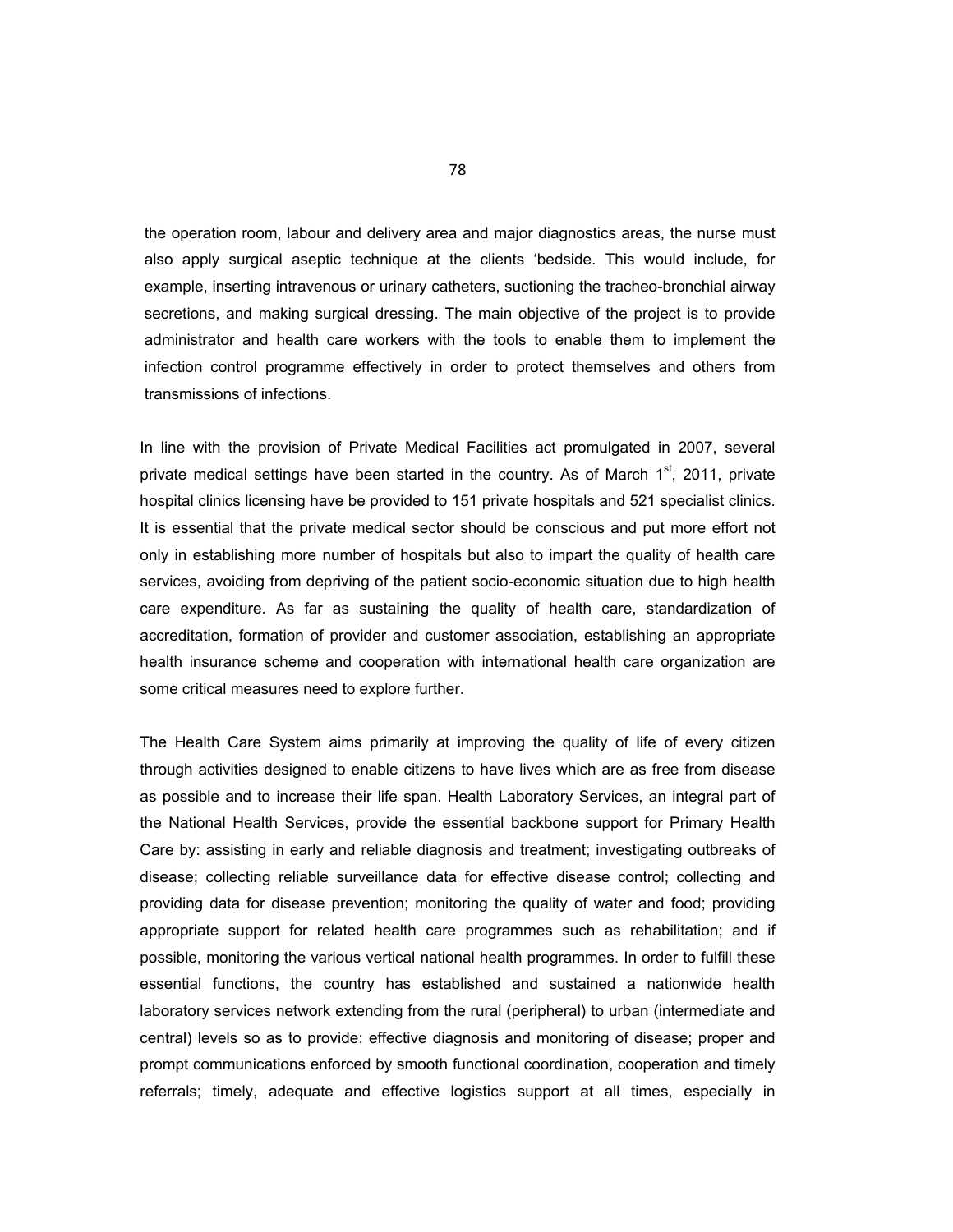emergency situations. In the near future, laboratories performing simple microscopy alone will be centred at rural health centers and categorized as type D. The general objective is to establish new Clinical Pathology and Public Health Laboratories in township, station hospital and remote border area locations phase-by-phase and to upgrade the respective intermediate and central level referral laboratories in order to enhance the effectiveness and success of the National Health Care Delivery System.

Following World War II, transfusion medicine has evolved, together with other diagnostic, curative, preventive and rehabilitative aspects of the Health Care Delivery System, to become one of its essential important themes. Transfusion of specific blood and blood products has become an established standard way of treating patients who are deficient in one or more blood components, and has replaced the traditional trend of giving whole blood only. Meanwhile, enhanced knowledge on the inherent dangers of blood transfusion, including not only of reactions from mismatching, but also of transmission of infectious diseases such as HIV, HBV, HCV, malaria, syphilis and many others, have led to the realization that a universal goal of ensuring timely and adequate supply of safe blood and blood products must essentially be set. In order to achieve this ultimate goal, it is of prime importance to successfully establish a system of a 100% voluntary, non-remunerated blood donation and to employ ways and means of operating the National Blood Transfusion Services on a comprehensive cost-recovery basis in addition to promoting and sustaining the rational use of blood and blood products appropriate to the country situation. Blood Transfusion Services (BTS) are operated by hospital-based blood banks which are part of the hospital laboratory.

CMSD is responsible for procurement, storage and distribution of medical supplies for all hospitals, Urban Health Centre, Rural Health Centre, MCH, School Health Teams and Health Centres under Ministry of Health. It is also responsible for clearance, storage and distribution of UNICEF, WHO and other donation supplies. CMSD also take, the responsibility for repair & maintenance of all biomedical & hospital equipment. At present Computerized Inventory Control System & Local Area Network has been set up with the cooperation of Myanmar Computer Company. There are network connections between CMSD Yangon, CMSSD Mandalay and Taunggyi by remote access server. In Yangon there is one main server and 16 stations. Further expansion of networking is in place. At present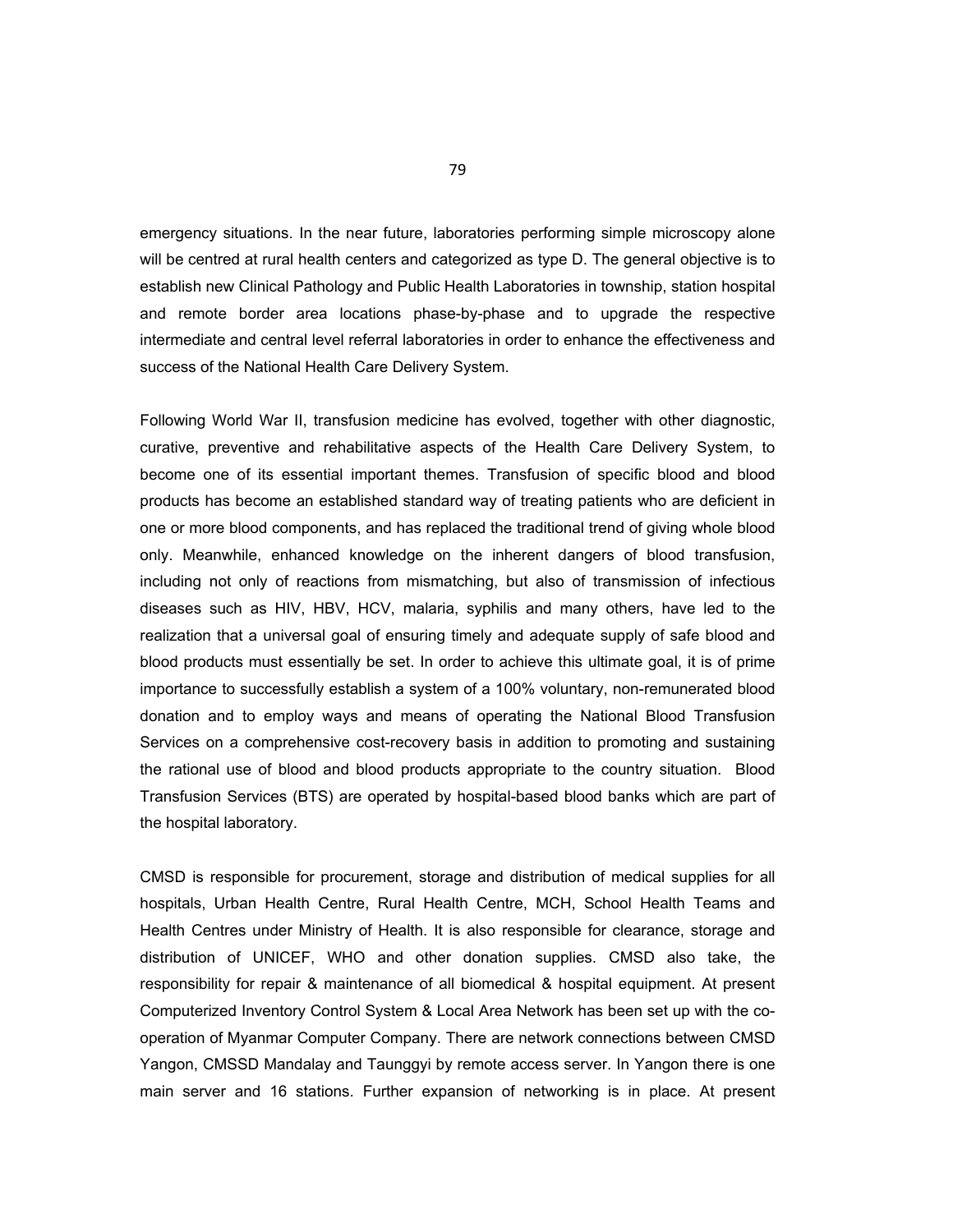inventory control is carried out manually and computerized inventory control system is in trail stage using 16 computers by 27 trained staffs. As for training, basic computer course, computer programming course and refresher courses are being conducted. CMSD received the drug & medical equipment from various sources and supply to the CMSSD (Mandalay, Taunggyi), Transit Camps and to State & Division health department. No difficulty is encountered in distribution from State & Division to district & Transit camps due to information gap. To overcome this difficulties setting up communication Network is mandatory. The communication systems are developing rapidly & easily communicate to the States & Divisions by the Auto telephone systems.

## **6.4.2. Objectives**

## **6.4.2.1 General Objective**

To improve the quality of health care services given by health care providers

## **6.4.2.2 Specific Objectives**

- To increase the hospital performance indicators from existing figures
- To reduce the mortality rates in hospitals
- To provide comprehensive primary health care for those residing in the border area
- To ensure that every citizen has regular access to safe, quality, efficacious, low-cost and available essential medicines in every health care facility
- To improve the quantity and quality of nurses and midwives in upgrading the primary health care and hospital medical care services to the people.
- To promote the laboratory and safety blood services to international standards.
- To promote the computerized inventory control and networking system.

### **6.4.3 Strategies**

- Developing an equal access to health care services in urban and rural areas by establishing new hospitals in rural areas.
- Enhancing better quality of health care services by providing sufficient health man power and supplies.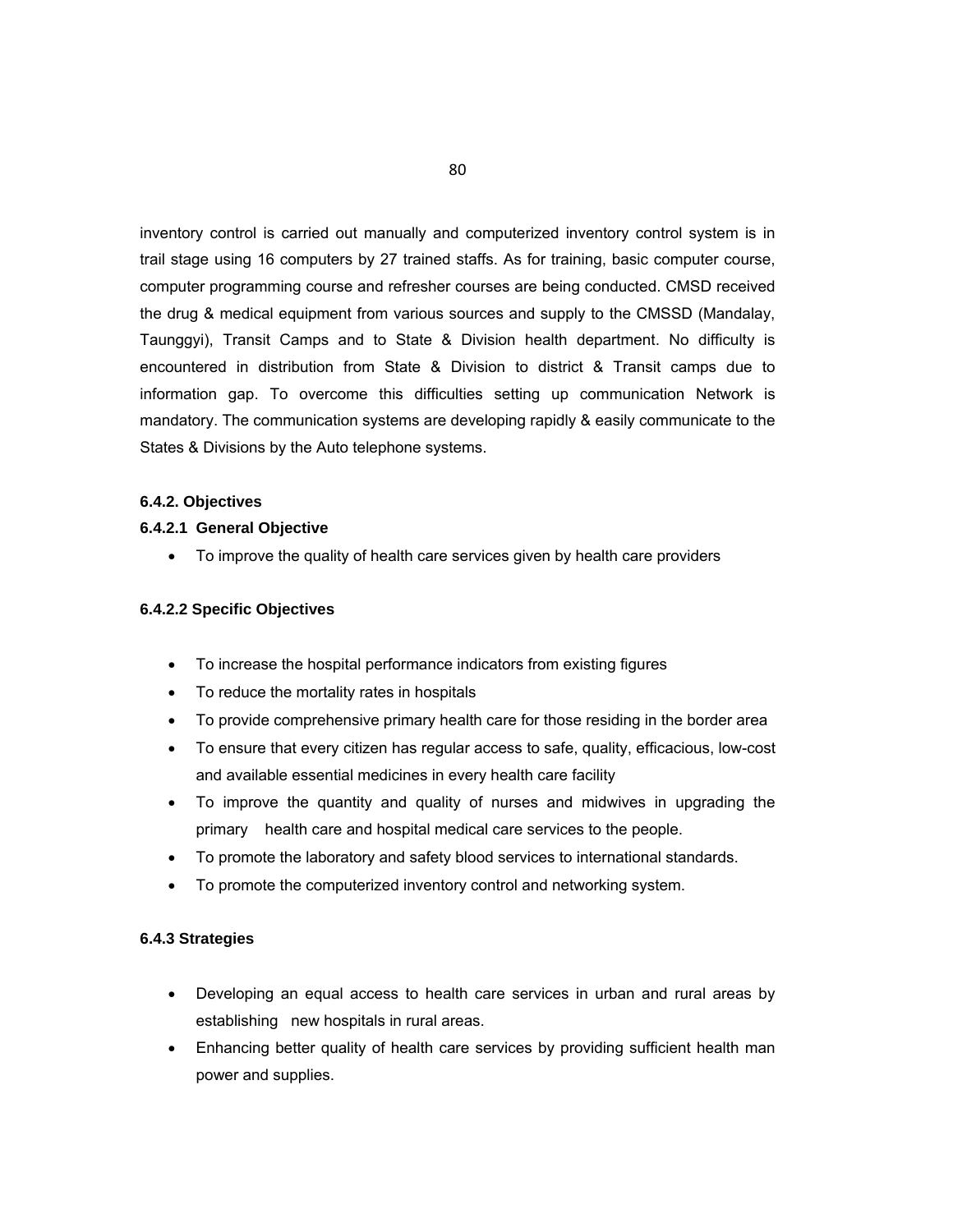- Conducting on job training and refresher courses to improve the capability of the health care personnel.
- Improving the quality of private medical care.

## **6.4.4 Priority Activities**

- Upgrading of the health facilities in terms of quality care.
- Ensuring safe medical care services in health facilities.
- Myanmar Essential Drug Programme.
- Upgrading the private medical care services.
- Improving the quality of nursing and midwifery services.
- Maintaining the standards of laboratory services
- Logistics and medical supply and information networking
- Strengthening of drug law and its regulatory mechanism.

## **6.4.5 Partnership**

- Cooperation among Units and Projects within the Ministry of Health
- Cooperation with other relevant Ministries.
- Cooperation with private sectors, NGOs and Civic Societies.
- Cooperation with UN Agencies and International Partners in Health.
- Bilateral cooperation and with that of Regional Countries.

## **6.4.6 Monitoring and Evaluation**

The monitoring and assessment will be carried out based on the following steps and performance indicators of the programme area:

- Setting of a work plan schedule for close monitoring.
- Responsible personnel at different level (township, district, state and division, central) will supervise and solve the problems of concerned hospitals.
- Development of a regular reporting system including accurate and valid data for hospital statistics.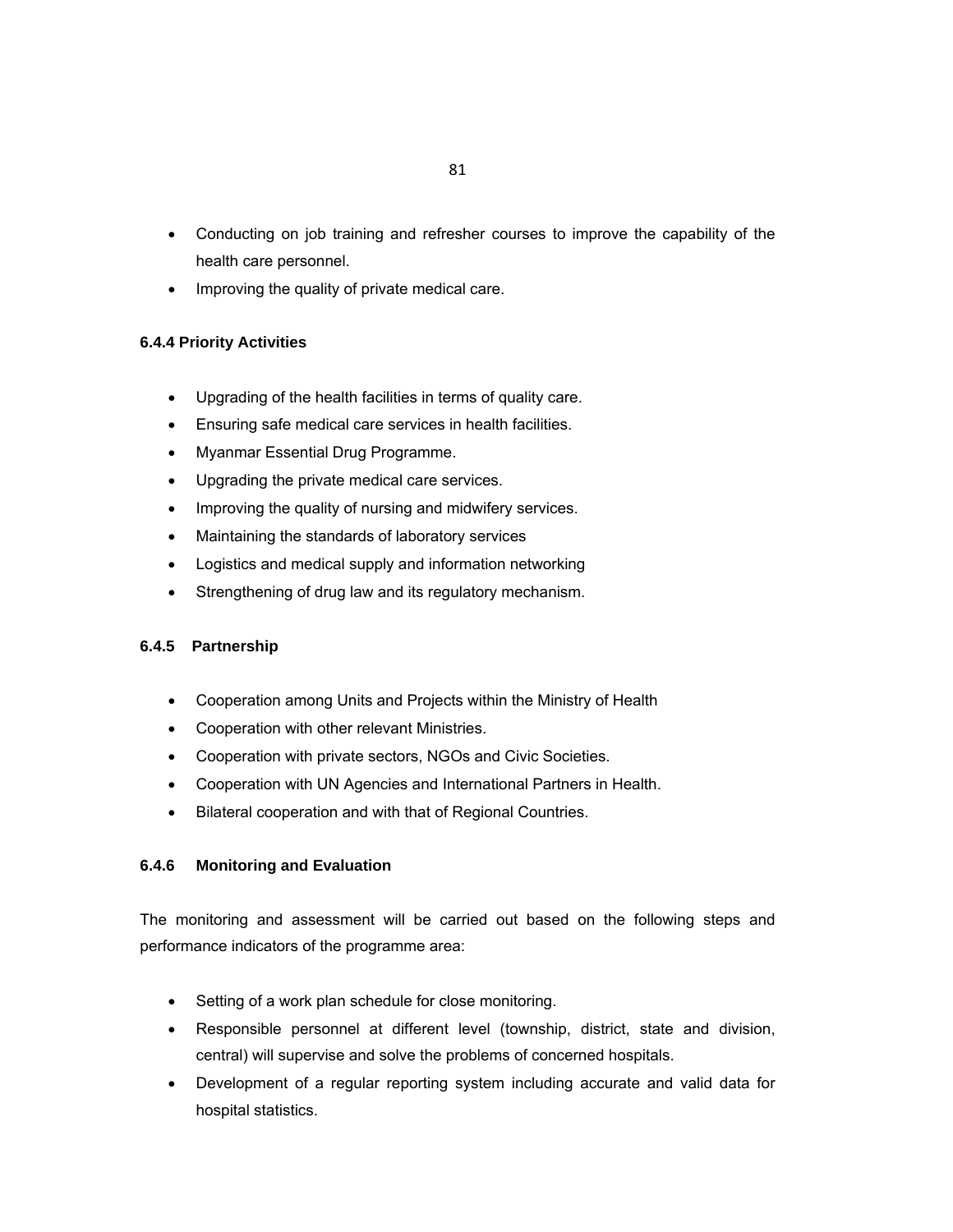- Monitoring the progress of health care activities in hospitals by means of hospital performance indicators.
- Supervision and monitoring of essential drugs and equipment supply system.
- Hospitals will be examined for accreditation and level of consumers' satisfaction on hospital will be pronounced by a responsible body.
- Monitoring the rational prescribing of drugs by the health workers according to Standard Treatment Guides and Hospital Formularies and its compact on quality of health care.

## **6.4.7 Projects**

Improving Hospital Care Programme area comprised of the following 7 projects:

- Quality of Health Care Service in Hospitals
- Patient safety and medical security
- Myanmar Essential Drug
- Nursing care and improving nursing quality
- Laboratory and blood safety
- Logistic information
- Regulation of private health care

## **6.4.8 Targets**

|     |                                                     | <b>Base</b>              |                          |                              | 5 year Plan Period           |                  |                  |                |  |  |
|-----|-----------------------------------------------------|--------------------------|--------------------------|------------------------------|------------------------------|------------------|------------------|----------------|--|--|
| No. | <b>Activities</b>                                   | Year<br>2010-<br>2011    | $2011 -$<br>2012         | $2012 -$<br>2013             | $2013 -$<br>2014             | $2014 -$<br>2015 | $2015 -$<br>2016 | Total          |  |  |
|     | Quality of Health Care Service in Hospitals Project |                          |                          |                              |                              |                  |                  |                |  |  |
|     | <b>Establishment of new hospital</b>                |                          |                          |                              |                              |                  |                  |                |  |  |
| 1.  | <b>General Hospitals</b>                            | $\overline{a}$           | $\overline{\phantom{0}}$ | $\overline{\phantom{a}}$     | $\overline{\phantom{a}}$     | $\overline{a}$   | -                |                |  |  |
| 2.  | <b>Specialist Hospitals</b>                         | 1                        | $\overline{a}$           | $\overline{a}$               | 1                            |                  | 1                | $\overline{2}$ |  |  |
| 3.  | <b>District Hospitals</b>                           | $\overline{\phantom{a}}$ | $\overline{\phantom{a}}$ | $\overline{\phantom{0}}$     | $\overline{\phantom{a}}$     | $\overline{a}$   | -                | $\blacksquare$ |  |  |
| 4.  | <b>Township Hospitals</b>                           | -                        | 1                        | 1                            | $\overline{\phantom{a}}$     |                  | -                | $\overline{2}$ |  |  |
| 5.  | <b>Station Hospitals</b>                            | 1                        | 19                       | 17                           | 51                           | 51               | 51               | 189            |  |  |
| 6.  | Sub-township Hospitals                              | $\overline{a}$           | 4                        | $\qquad \qquad \blacksquare$ | $\qquad \qquad \blacksquare$ | -                | -                | 4              |  |  |
| 7.  | <b>Others</b>                                       | $\overline{a}$           | $\overline{\phantom{0}}$ | 5                            | $\overline{\phantom{a}}$     | $\overline{a}$   | -                | 5              |  |  |
|     | <b>Upgrading of Bed Strength in Hospitals</b>       |                          |                          |                              |                              |                  |                  |                |  |  |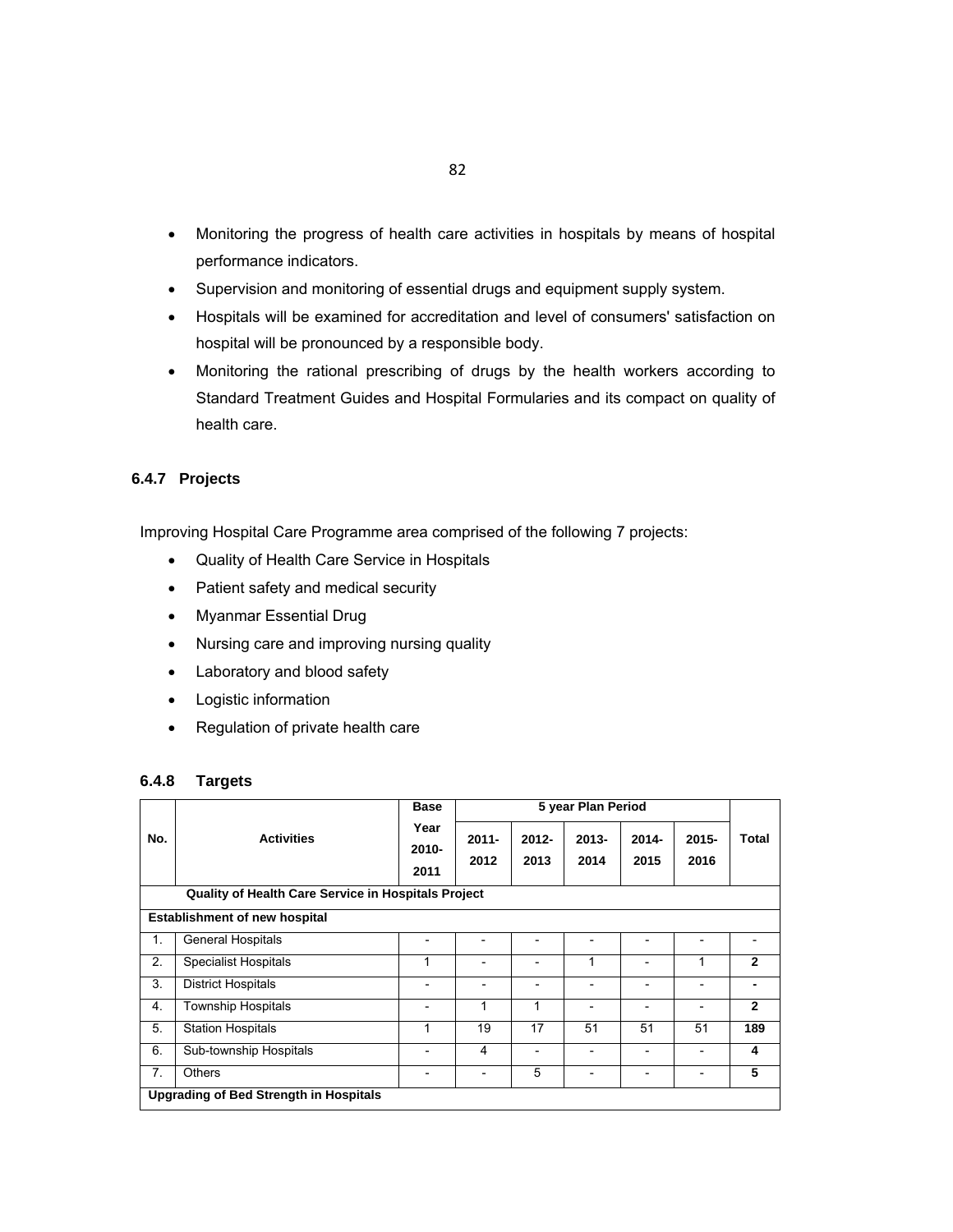|                  |                                                                                                          | <b>Base</b>              |                          |                          |                          |                          |                          |                         |
|------------------|----------------------------------------------------------------------------------------------------------|--------------------------|--------------------------|--------------------------|--------------------------|--------------------------|--------------------------|-------------------------|
| No.              | <b>Activities</b>                                                                                        | Year<br>2010-<br>2011    | $2011 -$<br>2012         | $2012 -$<br>2013         | 2013-<br>2014            | $2014 -$<br>2015         | 2015-<br>2016            | <b>Total</b>            |
| 1.               | <b>General Hospitals</b>                                                                                 | 1                        | $\overline{1}$           | $\overline{\phantom{a}}$ | $\mathbf{1}$             | $\frac{1}{2}$            | $\overline{\phantom{a}}$ | $\overline{2}$          |
| $\overline{2}$ . | <b>Specialist Hospitals</b>                                                                              |                          | $\overline{\phantom{a}}$ |                          | $\overline{\phantom{a}}$ | $\overline{a}$           |                          |                         |
| 3.               | <b>District Hospitals</b>                                                                                | $\overline{2}$           | $\overline{a}$           | 2                        | 2                        | $\overline{c}$           | $\overline{2}$           | 8                       |
| 4.               | <b>Township Hospitals</b>                                                                                | $\blacksquare$           | 4                        | $\mathbf{1}$             | $\mathbf{1}$             | $\mathbf{1}$             | $\mathbf{1}$             | 8                       |
| 5.               | <b>Station Hospitals</b>                                                                                 | $\overline{2}$           | 4                        | 3                        | 3                        | 3                        | 3                        | 16                      |
| 6.               | Sub-township Hospitals                                                                                   | $\overline{\phantom{a}}$ | $\overline{\phantom{a}}$ | $\overline{2}$           | $\overline{2}$           | $\overline{2}$           | $\overline{2}$           | 8                       |
| 7.               | <b>Others</b>                                                                                            | $\overline{\phantom{a}}$ | $\overline{\phantom{a}}$ | $\overline{\phantom{a}}$ | $\frac{1}{2}$            | $\frac{1}{2}$            |                          |                         |
|                  | <b>Upgrading to Standard Organization Set-up</b>                                                         |                          |                          |                          |                          |                          |                          |                         |
| 1.               | <b>General Hospitals</b>                                                                                 | $\overline{\phantom{0}}$ | 19                       | $\mathbf{1}$             | $\mathbf{1}$             | $\overline{\phantom{a}}$ | $\overline{\phantom{0}}$ | 21                      |
| 2.               | <b>Specialist Hospitals</b>                                                                              |                          | $\mathbf{1}$             | $\overline{c}$           |                          | $\overline{c}$           |                          | 5                       |
| 3.               | <b>District Hospitals</b>                                                                                | $\overline{\phantom{a}}$ | $\overline{\phantom{a}}$ | $\overline{\phantom{a}}$ | $\overline{\phantom{0}}$ | $\overline{\phantom{0}}$ | $\overline{\phantom{a}}$ |                         |
| 4.               | <b>Township Hospitals</b>                                                                                | $\overline{\phantom{a}}$ | 5                        | $\overline{2}$           | $\overline{2}$           | $\overline{c}$           | $\overline{2}$           | 13                      |
| 5.               | <b>Station Hospitals</b>                                                                                 | $\overline{\phantom{a}}$ | 20                       | 2                        | 2                        | $\overline{c}$           | 2                        | 28                      |
| 6.               | Sub-township Hospitals                                                                                   | $\overline{\phantom{a}}$ | $\mathbf{1}$             | $\overline{\phantom{a}}$ | $\blacksquare$           | $\overline{\phantom{a}}$ | $\overline{\phantom{a}}$ | $\mathbf{1}$            |
| 7.               | Others                                                                                                   |                          | $\overline{\phantom{a}}$ |                          |                          | $\overline{\phantom{a}}$ |                          |                         |
|                  | <b>Cross cutting interventions</b>                                                                       |                          |                          |                          |                          |                          |                          |                         |
| 1.               | Upgrading of isolation rooms,<br>intensive care units and sanitation<br>facilities for infection control | $\overline{c}$           | 5                        | 5                        | 5                        | 5                        | 5                        | 25                      |
| 2.               | Purchasing of Computers and<br>Printers                                                                  | 6                        | 5                        | 5                        | 5                        | 5                        | 5                        | 25                      |
| 3.               | Trainings                                                                                                |                          |                          |                          |                          |                          |                          |                         |
| a.               | <b>Hospital Waste Management</b>                                                                         | 2                        | $\mathbf{1}$             | $\overline{a}$           | 1                        | $\overline{\phantom{0}}$ | 1                        | 3                       |
| b.               | Infection Control in hospital                                                                            | 1                        | $\mathbf{1}$             | $\qquad \qquad -$        | $\mathbf{1}$             | $\overline{\phantom{a}}$ | 1                        | 3                       |
| c.               | <b>Baby Friendly Hospital Initiative</b>                                                                 | 1                        | $\mathbf{1}$             | $\overline{a}$           | $\mathbf{1}$             | $\overline{\phantom{a}}$ | $\mathbf{1}$             | 5                       |
| d.               | Pre-Hospital Care and Disaster<br>Management                                                             | $\overline{c}$           | 1                        |                          | 1                        | $\overline{\phantom{0}}$ | 1                        | 3                       |
| е.               | Hospital administration                                                                                  | 1                        | 1                        | 1                        | 1                        | 1                        | 1                        | $\overline{5}$          |
| f.               | Refresher course for<br>Physiotherapists                                                                 | 1                        | 1                        |                          |                          | 1                        |                          | $\mathbf{2}$            |
| g.               | Refresher course for Pharmacists                                                                         | $\overline{1}$           | $\mathbf{1}$             | $\overline{\phantom{a}}$ | $\mathbf{1}$             | $\overline{\phantom{a}}$ | $\mathbf{1}$             | $\overline{\mathbf{3}}$ |
| h.               | Refresher course for Radiographers                                                                       | $\mathbf{1}$             | $\mathbf{1}$             |                          | 1                        |                          | 1                        | 3                       |
| i.               | Refresher course for Medical Social<br>Workers                                                           | 1                        | 1                        |                          | 1                        |                          | 1                        | 3                       |
|                  |                                                                                                          |                          |                          |                          |                          |                          |                          |                         |
|                  | <b>Patient Safety and Medical Security Project</b>                                                       |                          |                          |                          |                          |                          |                          |                         |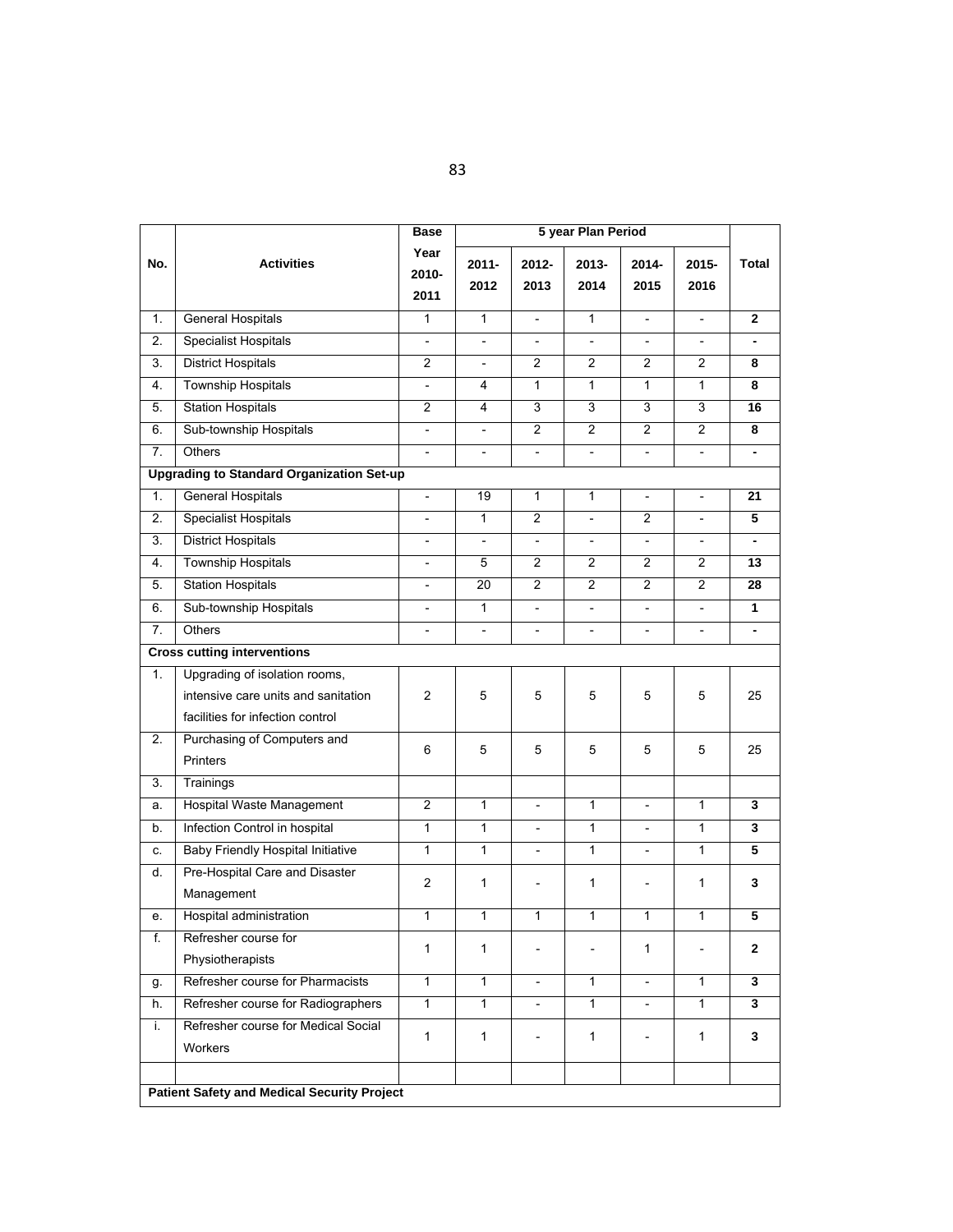|                  |                                                                                                                              | <b>Base</b>              |                          |                | 5 year Plan Period |                          |                |                |
|------------------|------------------------------------------------------------------------------------------------------------------------------|--------------------------|--------------------------|----------------|--------------------|--------------------------|----------------|----------------|
| No.              | <b>Activities</b>                                                                                                            | Year<br>2010-<br>2011    | $2011 -$<br>2012         | 2012-<br>2013  | 2013-<br>2014      | $2014 -$<br>2015         | 2015-<br>2016  | Total          |
| 1.               | Training on patient safety solutions                                                                                         | $\mathbf{1}$             | $\mathbf{1}$             | $\mathbf{1}$   | $\mathbf{1}$       | $\overline{1}$           | $\mathbf{1}$   | 5              |
| $\overline{2}$ . | Training on surgical safety and<br>dissemination of surgical checklists                                                      | 1                        | 1                        | $\mathbf{1}$   | 1                  | $\mathbf{1}$             | 1              | 5              |
| 3.               | Research activities                                                                                                          | 1                        | 1                        | $\mathbf{1}$   | 1                  | $\mathbf{1}$             | 1              | $\overline{5}$ |
| 4.               | Advocacy meeting with hospital<br>administrators                                                                             | 1                        | 1                        | 1              | 1                  | $\mathbf{1}$             | 1              | 5              |
| 5.               | Production and dissemination of IEC<br>materials                                                                             | 1                        | $\mathbf{1}$             | 1              | 1                  | 1                        | 1              | 5              |
| 6.               | Providing and supporting of<br>personnel protection equipment                                                                | 1                        | 1                        | 1              | 1                  | 1                        | 1              | 5              |
| 7.               | Formation of committee for security<br>of health care providers                                                              | 1                        | $\mathbf{1}$             | $\mathbf{1}$   | 1                  | $\mathbf{1}$             | 1              | 5              |
|                  | Nursing and development of nursing quality project                                                                           |                          |                          |                |                    |                          |                |                |
| 1.               | Pre- service short term training for<br>newly recruited Nurses and Mid-wife                                                  |                          | 100                      |                | 100                |                          | 100            | 300            |
| 2.               | Refresher training course for nurses,<br><b>LHVs and Midwife</b>                                                             |                          | $\overline{\phantom{a}}$ | 100            |                    | 100                      |                | 200            |
| 3.               | Nursing care research activities-                                                                                            | $\overline{\phantom{0}}$ | $\blacksquare$           | $\mathbf{1}$   | $\blacksquare$     | $\overline{1}$           | $\blacksquare$ | $\mathbf{2}$   |
| 4.               | Training on Assistant Director<br>(Nursing), Nursing Superintendent<br>and Nursing Officer after evaluation<br>on management |                          | 20                       |                | 20                 |                          | 20             | 60             |
| 5.               | Training on infection control on<br>central and township level nurses<br>and MWs                                             | 45                       | 75                       |                | 75                 |                          | 75             | 225            |
| 6.               |                                                                                                                              |                          |                          |                |                    |                          |                |                |
| 7.               | Attending meeting/ conferences on<br>nursing in Region/ Extra Region                                                         |                          | 1                        |                | 1                  |                          | 1              | 3              |
| 8.               | Training course for THN (1)                                                                                                  | $\overline{\phantom{a}}$ | 25                       | $\overline{a}$ | 25                 | $\overline{\phantom{m}}$ | 25             | 75             |
| 9.               | Workshop and Training on leadership<br>and management                                                                        | 18                       | 18                       |                | 18                 | $\overline{\phantom{0}}$ | 18             | 54             |
|                  | <b>Laboratory Services and Blood Safety Project</b>                                                                          |                          |                          |                |                    |                          |                |                |
| 1.               | Formation of National Laboratory<br>Policy                                                                                   |                          | $\sqrt{}$                |                |                    |                          |                | $\sqrt{}$      |
| 2.               | Development of Blood Policy/<br>Guidelines                                                                                   |                          | $\sqrt{}$                |                |                    |                          |                | √              |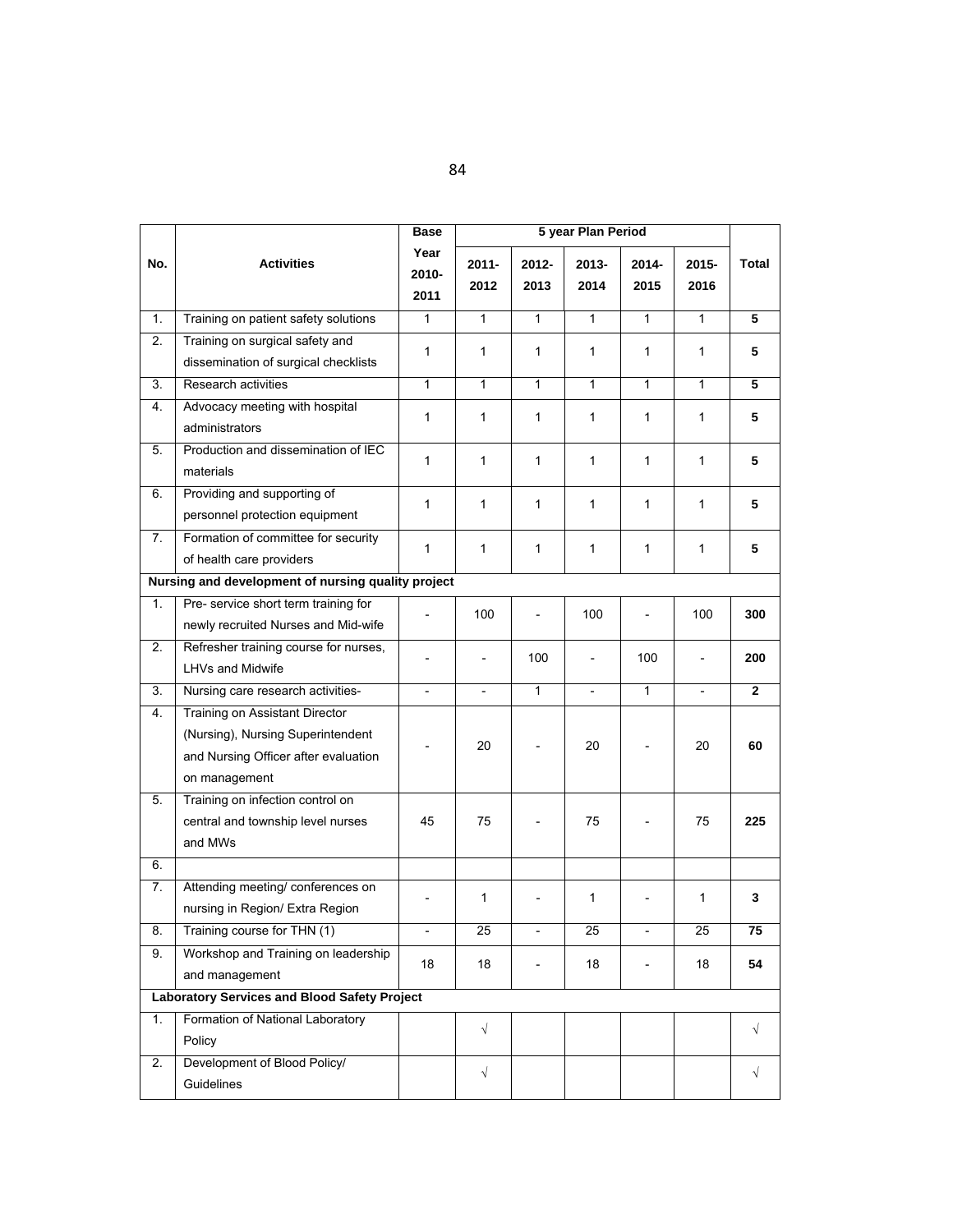|     |                                                                                                                                   | <b>Base</b>              |                  |                |               |                  |                |                |
|-----|-----------------------------------------------------------------------------------------------------------------------------------|--------------------------|------------------|----------------|---------------|------------------|----------------|----------------|
| No. | <b>Activities</b>                                                                                                                 | Year<br>2010-<br>2011    | $2011 -$<br>2012 | 2012-<br>2013  | 2013-<br>2014 | $2014 -$<br>2015 | 2015-<br>2016  | Total          |
| 3.  | National Accreditation on laboratory                                                                                              |                          | $\sqrt{}$        | $\sqrt{ }$     | $\sqrt{}$     | $\sqrt{}$        | $\sqrt{ }$     | $\sqrt{}$      |
|     | services                                                                                                                          |                          |                  |                |               |                  |                |                |
| 4.  | Production of Blood Bank License                                                                                                  |                          | $\sqrt{}$        | $\sqrt{ }$     | $\sqrt{}$     | $\sqrt{}$        | $\sqrt{}$      | $\sqrt{}$      |
| 5.  | Involvement of NEQAS                                                                                                              |                          | $\sqrt{}$        | $\sqrt{}$      | $\sqrt{}$     | $\sqrt{}$        | $\sqrt{ }$     | $\sqrt{}$      |
| 6.  | Research activities                                                                                                               |                          | $\sqrt{ }$       | $\sqrt{ }$     | $\sqrt{ }$    | $\sqrt{}$        | $\sqrt{ }$     | $\sqrt{}$      |
|     | <b>Logistic Information System (CMSD)</b>                                                                                         |                          |                  |                |               |                  |                |                |
| 1.  | Training for computerized inventory<br>control and networking system                                                              |                          |                  |                |               |                  |                |                |
| 2.  | Setting up the computerized<br>inventory control (Web-Based) &<br>network system to Mandalay &<br>Taunggyi                        |                          |                  |                |               |                  |                |                |
| 3.  | Renovation and upgrading of                                                                                                       |                          |                  |                |               |                  |                |                |
|     | prioritized warehouses                                                                                                            |                          |                  |                |               |                  |                |                |
| 4.  | Installation of Data Based<br>computerized inventory control<br>system (CHANNEL) in<br>CMSD(Yangon), CMSD(Mandalay) &<br>Taunggyi |                          |                  |                |               |                  |                |                |
|     | <b>Private Health Care Project</b>                                                                                                |                          |                  |                |               |                  |                |                |
|     | Analyzing and issuing of license to Private Health care                                                                           |                          |                  |                |               |                  |                |                |
| 1.  | <b>Private Hospital</b>                                                                                                           |                          | 10               | 10             | 10            | 10               | 10             | 50             |
| 2.  | Specialist clinics                                                                                                                |                          | 25               | 25             | 25            | 25               | 25             | 125            |
| 3.  | Diagnostic services                                                                                                               |                          | 25               | 25             | 25            | 25               | 25             | 125            |
| 4.  | <b>Maternity Home</b>                                                                                                             | $\blacksquare$           | 5                | 5              | 5             | 5                | 5              | 25             |
| 5.  | Nursing Home                                                                                                                      |                          | 1                | 1              | 1             | $\mathbf{1}$     | 1              | $\overline{5}$ |
| 6.  | Mobile clinic                                                                                                                     |                          | 3                | 3              | 3             | 3                | 3              | 15             |
| 7.  | Health care agency                                                                                                                |                          | $\overline{5}$   | $\overline{5}$ | 5             | $\overline{5}$   | $\overline{5}$ | 25             |
| 8.  | General Health care services                                                                                                      |                          | 5                | 5              | 5             | $\overline{5}$   | 5              | 25             |
|     | Distribution of Private Health care licensing cards                                                                               |                          |                  |                |               |                  |                |                |
| 1.  | Private Hospital                                                                                                                  |                          | 10               | 10             | 10            | 10               | 10             | 50             |
| 2.  | Specialist clinics                                                                                                                | $\overline{\phantom{a}}$ | 25               | 25             | 25            | 25               | 25             | 125            |
| 3.  | Diagnostic services                                                                                                               |                          | 25               | 25             | 25            | 25               | 25             | 125            |
| 4.  | <b>Maternity Home</b>                                                                                                             | $\overline{\phantom{a}}$ | 5                | 5              | 5             | 5                | 5              | 25             |
| 5.  | Nursing Home                                                                                                                      | $\overline{\phantom{a}}$ | $\mathbf{1}$     | $\mathbf{1}$   | $\mathbf{1}$  | $\mathbf{1}$     | $\mathbf{1}$   | 5              |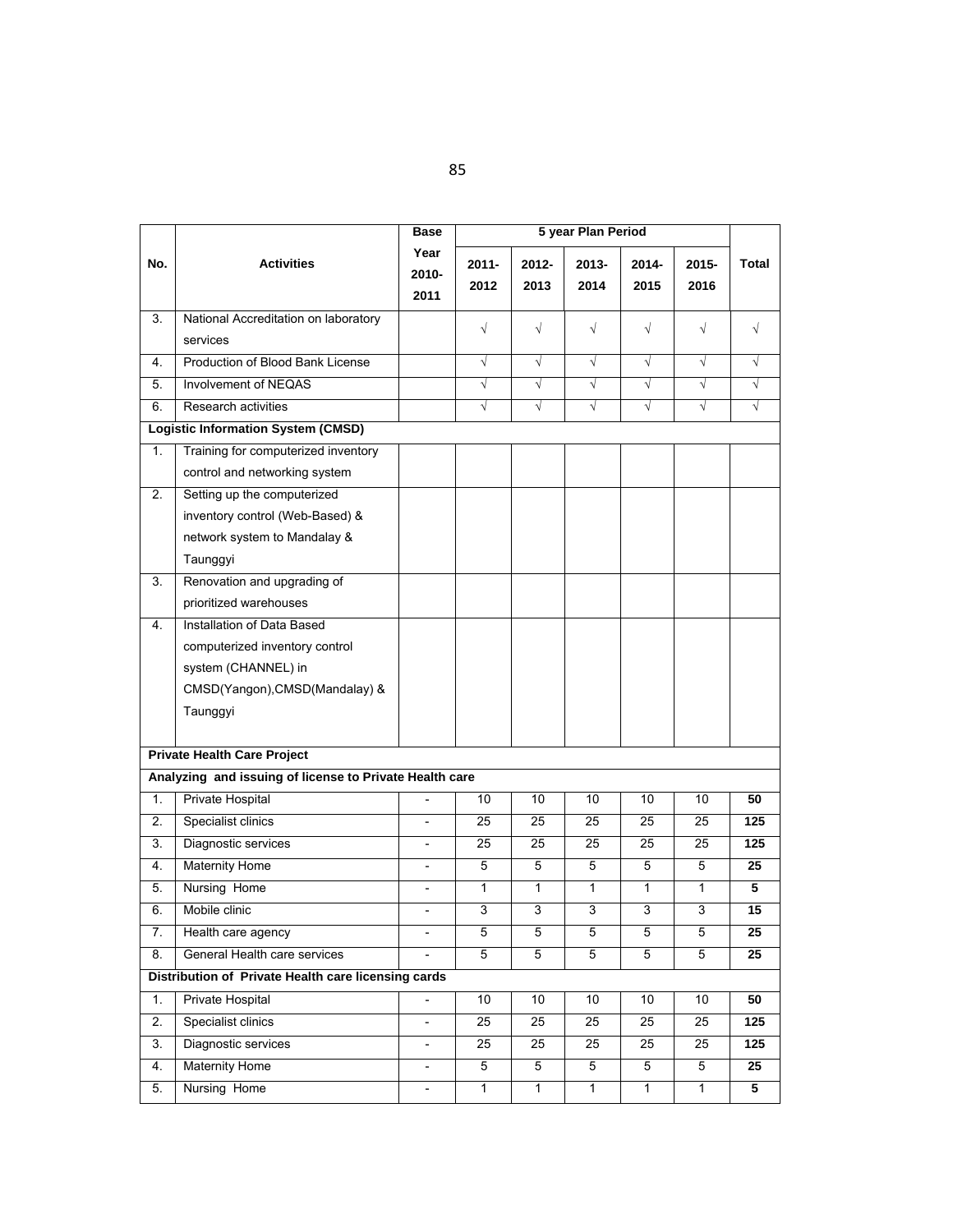|     |                                                                     | <b>Base</b>              |                          |                  |                |                |                |                         |
|-----|---------------------------------------------------------------------|--------------------------|--------------------------|------------------|----------------|----------------|----------------|-------------------------|
| No. | <b>Activities</b>                                                   | Year<br>2010-<br>2011    | $2011 -$<br>2012         | $2012 -$<br>2013 | 2013-<br>2014  | 2014-<br>2015  | 2015-<br>2016  | <b>Total</b>            |
| 6.  | Mobile clinic                                                       | $\overline{a}$           | 3                        | 3                | 3              | $\overline{3}$ | 3              | 15                      |
| 7.  | Health care agency                                                  | $\overline{a}$           | $\overline{5}$           | 5                | $\overline{5}$ | $\overline{5}$ | $\overline{5}$ | $\overline{25}$         |
| 8.  | General Health care services                                        | $\overline{a}$           | $\overline{5}$           | $\overline{5}$   | 5              | 5              | $\overline{5}$ | 25                      |
|     | Field supervision for Private Health care facilities                |                          |                          |                  |                |                |                |                         |
| 1.  | Private Hospital                                                    | $\overline{a}$           | 40                       | 50               | 60             | 70             | 80             | 300                     |
| 2.  | Specialist clinics                                                  | $\overline{\phantom{0}}$ | 150                      | 200              | 250            | 300            | 350            | 1250                    |
| 3.  | Diagnostic services                                                 |                          | 150                      | 200              | 250            | 300            | 350            | 1250                    |
| 4.  | <b>Maternity Home</b>                                               | $\overline{a}$           | 10                       | 15               | 20             | 25             | 30             | 100                     |
| 5.  | Nursing Home                                                        | $\overline{a}$           | 1                        | 2                | 3              | 4              | 5              | 15                      |
| 6.  | Mobile clinic                                                       | $\overline{a}$           | 3                        | 6                | 9              | 12             | 15             | 45                      |
| 7.  | Health care agency                                                  | $\overline{a}$           | 15                       | 20               | 25             | 30             | 35             | 125                     |
| 8.  | General Health care services                                        | $\overline{a}$           | 15                       | 20               | 25             | 30             | 35             | 125                     |
|     | <b>Cross cutting interventions</b>                                  |                          |                          |                  |                |                |                |                         |
| 1.  | Formulating private Health<br>information system format and review  |                          | $\sqrt{}$                |                  | $\sqrt{}$      |                | $\sqrt{}$      | $\sqrt{}$               |
| 2.  | private<br>Health<br>Issuing<br>care<br>information reports formats |                          |                          |                  |                |                |                |                         |
|     | 1. Private Hospital                                                 |                          |                          |                  |                |                |                |                         |
|     | (a) Issued report                                                   |                          | 250                      | 300              | 350            | 400            | 450            | 1750                    |
|     | (b) Received report                                                 |                          | 250                      | 300              | 350            | 400            | 450            | 1750                    |
|     | 2. Private special clinic                                           |                          |                          |                  |                |                |                |                         |
|     | (a) Issued report                                                   |                          | $\overline{\phantom{a}}$ | $\overline{a}$   | 500            | 600            | 700            | 1800                    |
| 3.  | (b) received report                                                 |                          |                          |                  | 500            | 600            | 700            | 1800                    |
|     | Meetings, Seminar, workshops for<br>private Health care             |                          |                          |                  |                |                |                |                         |
|     | Accreditation<br>(a)                                                |                          | 1                        | 1                | 1              | 1              | 1              | 5                       |
|     | Quality Health care<br>(b)                                          |                          | 1                        | 1                | 1              | 1              | 1              | 5                       |
|     | Health insurance scheme<br>(c)                                      |                          | 1                        | 1                | 1              | 1              | 1              | 5                       |
|     | (d) Private Health information<br>system                            |                          | 1                        | 1                | $\mathbf{1}$   | 1              | 1              | 5                       |
| 4.  | Coordination /cooperation                                           |                          |                          |                  |                |                |                |                         |
|     | Public-private mix<br>(a)                                           |                          | 1                        | 1                | 1              | 1              | 1              | 5                       |
|     | Health committees and<br>(b)<br>associations                        |                          | 1                        | 1                | 1              | 1              | 1              | 5                       |
| 5.  | Evaluation                                                          |                          | 1                        | $\mathbf{1}$     | $\overline{1}$ | 1              | 1              | $\overline{\mathbf{5}}$ |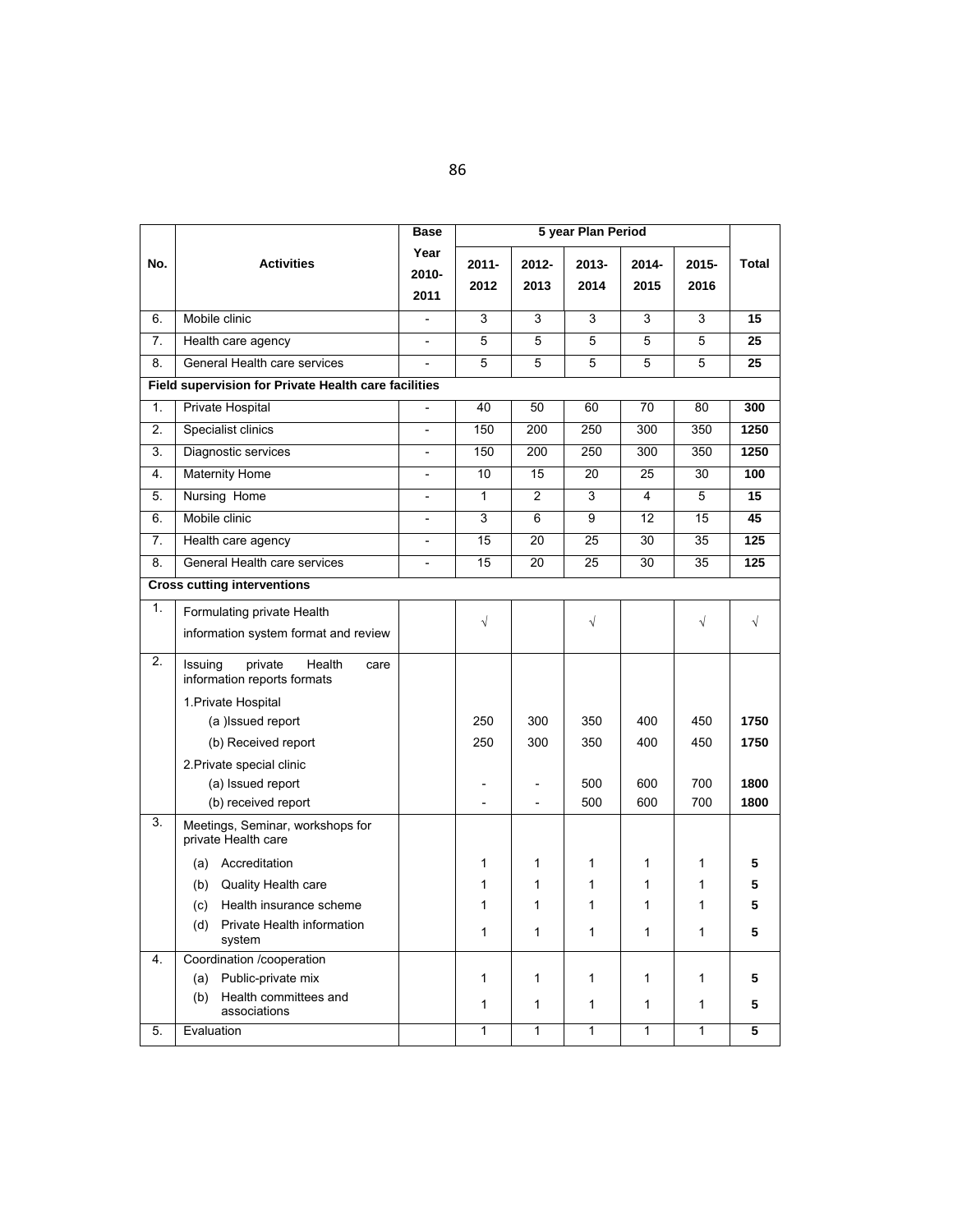#### **6.5 Development of Myanmar Traditional Medicine Programme**

## **6.5.1 Situation Analysis**

Myanmar Traditional Medicine has been existing since time immemorial and providing health care services for Myanmar people and is regarded as invaluable National Heritage. Changes in development of Myanmar Traditional Medicine took place with the passage of time. In 1989, with the aim to develop Myanmar Traditional Medicine, the Department of Traditional Medicine was established under the Ministry of Health as a separate department. Subsequently and up to now, the Department of Traditional Medicine has established three 50 bedded hospitals, ten 16 bedded hospitals and 243 Traditional Medicine clinics and 1757 staffs to provide health care services. Besides, in 2001 December 19, the University of Traditional Medicine was established with the objective "to produce qualified Traditional Medicine Practitioners". The coverage of medical care by traditional medicine is 60000 per one traditional medicine practitioners. For higher education of traditional medicine, one university of traditional medicine, conferring Bachelor of Myanmar Traditional Medicine was established in 2001. As of 2013, the Universities have produced a total number of 2190 Traditional Medicine Practitioners holding a diploma degree and 1023 holding a bachelor degree.

To nurture and preserve the existing medicinal plant is to support the development of Traditional Medicine. Besides, to find out the efficient medicinal plant which is grown in different geographical area is also to upgrade the quality of Myanmar Traditional Medicine. One of the objectives of the Department of Traditional Medicine is to develop the herbal garden. There are altogether (9) gardens. Every garden is implemented to nurture and preserve medicinal plant. The objective of establishment of herbal garden is not only support to enough domestic raw materials but also preserve medicinal plant.

Development of Myanmar Traditional Medicine System is greatly depended upon the strengthening of capabilities for scientific research works and respective developmental tasks. Both human and material resources development are prime importance for such purposes. Scientific research works on traditional medicine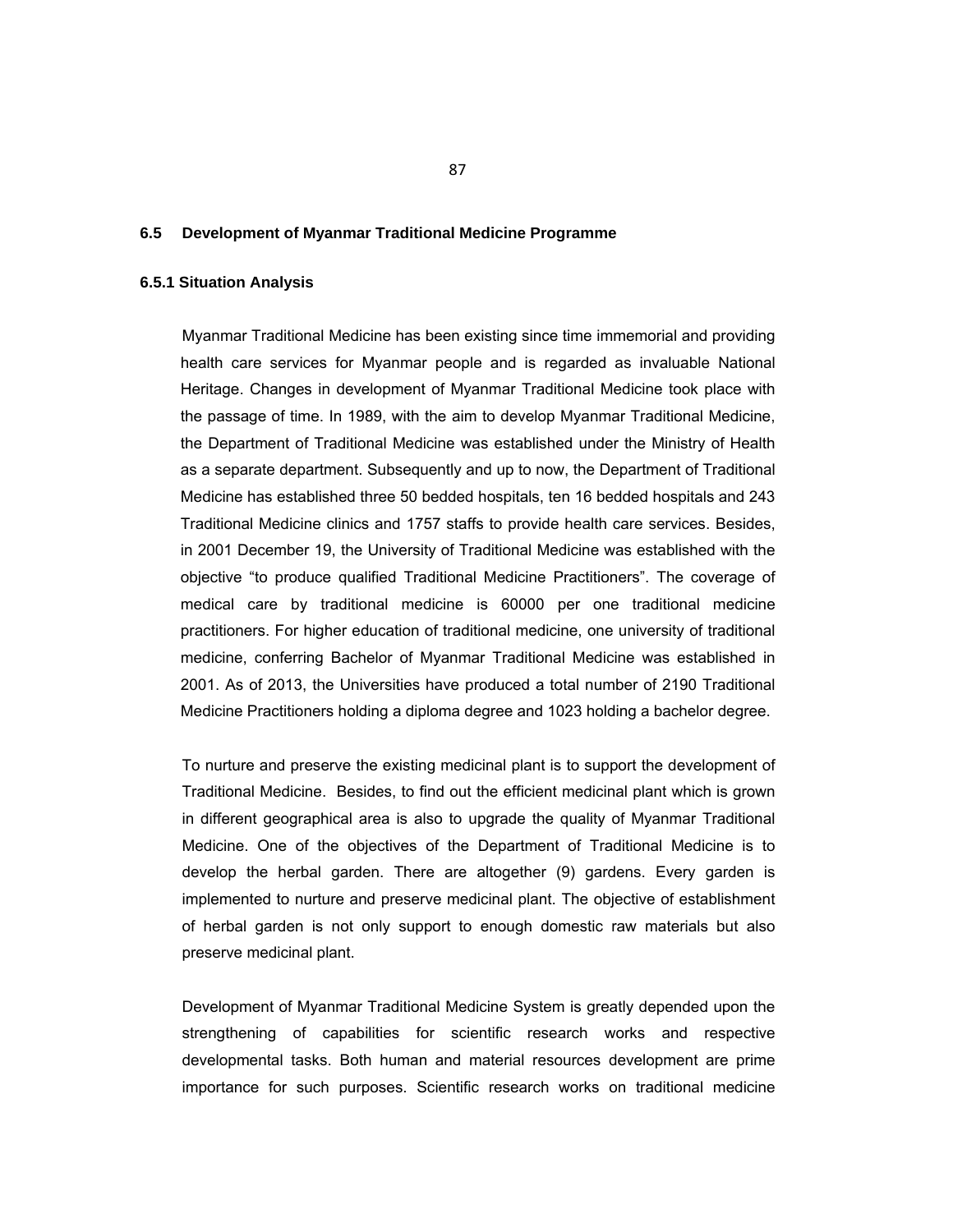involve quality, safety and efficacy of herbal drugs. And developmental tasks involved the discovering and preservation of ancient manuscript and literatures regarding Myanmar Traditional Medicine, and family health care education and health system research on traditional medicine. Department of Traditional Medicine has been conducting research and development works. It has Research and Development (R&D) division which is responsible for the scientific research works and developmental tasks. Research section is conducting scientific investigations for traditional and herbal medicines done by basic and applied scientists. Various developmental tasks such as ancient literature surveys and traditional medicine health educations done by traditional medical practitioners are the responsibilities of development section. There is also a research unit with basic laboratory facilities in the University of Traditional Medicine, Mandalay. Scientific research projects were also being conducted as necessary. The general objective is to increase the capabilities of research and development functions of the Department of Traditional Medicine and that of the specific objectives are: to increase human resources of scientific researchers and traditional medicine professionals; to upgrade the abilities and skills of mentioned human resources; and to facilitate the laboratory equipment, chemicals and traditional medicine health education aids.

Myanmar traditional medicine practitioners are producing and marketing effective traditional medicine based on their own experiences so that most people can utilize such affordable drugs for health problems. Department of Traditional Medicine is also producing and distributing standardized traditional medicine drugs in powder and tablet form at a reasonable prices and distribute for departmental traditional medical clinics free. All the traditional medicines from government and private sectors must have registration and manufacturing license according to the traditional medicine law, if they are distributed in the market. Moreover, ensuring potency of medicinal plants, manufacturers and supervisors of intellectual property right and law are necessary for people to get safe and efficacious traditional medicine continuously. However, there still areas to improve in terms of understanding and following GMP practices, uniformity in drug formulation its quality control and its limitation in trained technicians for sufficient production.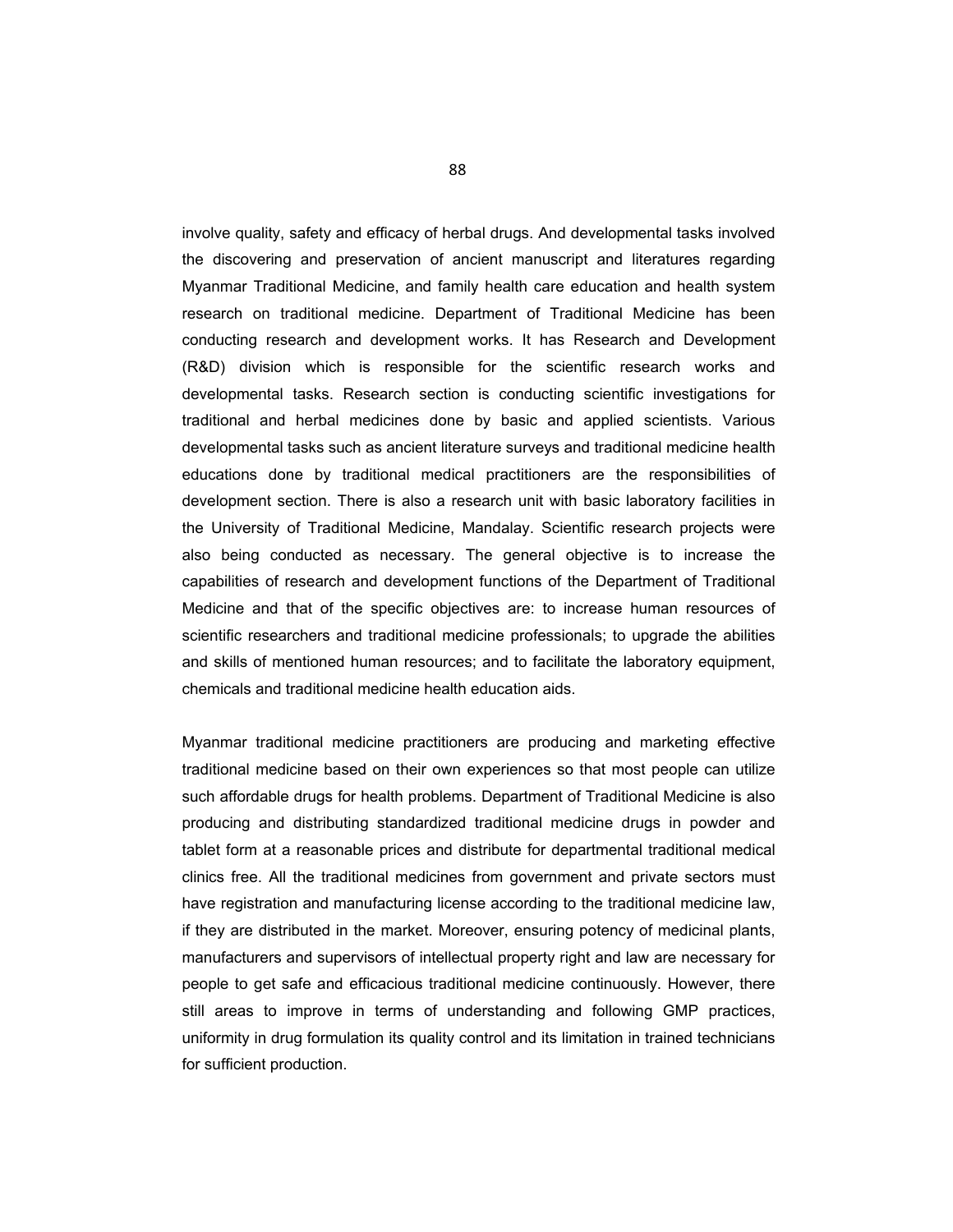## 6.5.2 **Objectives**

#### **6.5.2.1 General Objectives**

To upgrade the status of Myanmar Traditional Medicine

### **6.5.2.2 Specific Objectives**

- To produce government traditional medicine practitioners qualified as international.
- To involve in health activities by traditional medicine practitioners according to the National Health Policy.
- To provide quality assured safe and effective traditional drugs for people.
- To support enough raw materials for Traditional Medicine manufacturing factories.
- To find out scarce medicinal plants.
- To increase the capabilities of research and development functions of the Department of Traditional Medicine.

## **6.5.3 Strategies**

- Exploring training programme for both in country and abroad to conduct workshop for development of human resources.
- Conducting development training for Traditional Medicine Practitioners for upgrading quality of care.
- Expanding cultivation of medicinal plant to support sufficient raw material for domestic demand.
- Eliminating counterfeit drugs in the market to enable people to use genuine drugs.
- Expanding activities of Research & Development.
- Training researchers and traditional medicine professionals in their respective disciplines, to promote their working experiences by doing more research projects and developmental tasks.

### **6.5.4 Priority Activities**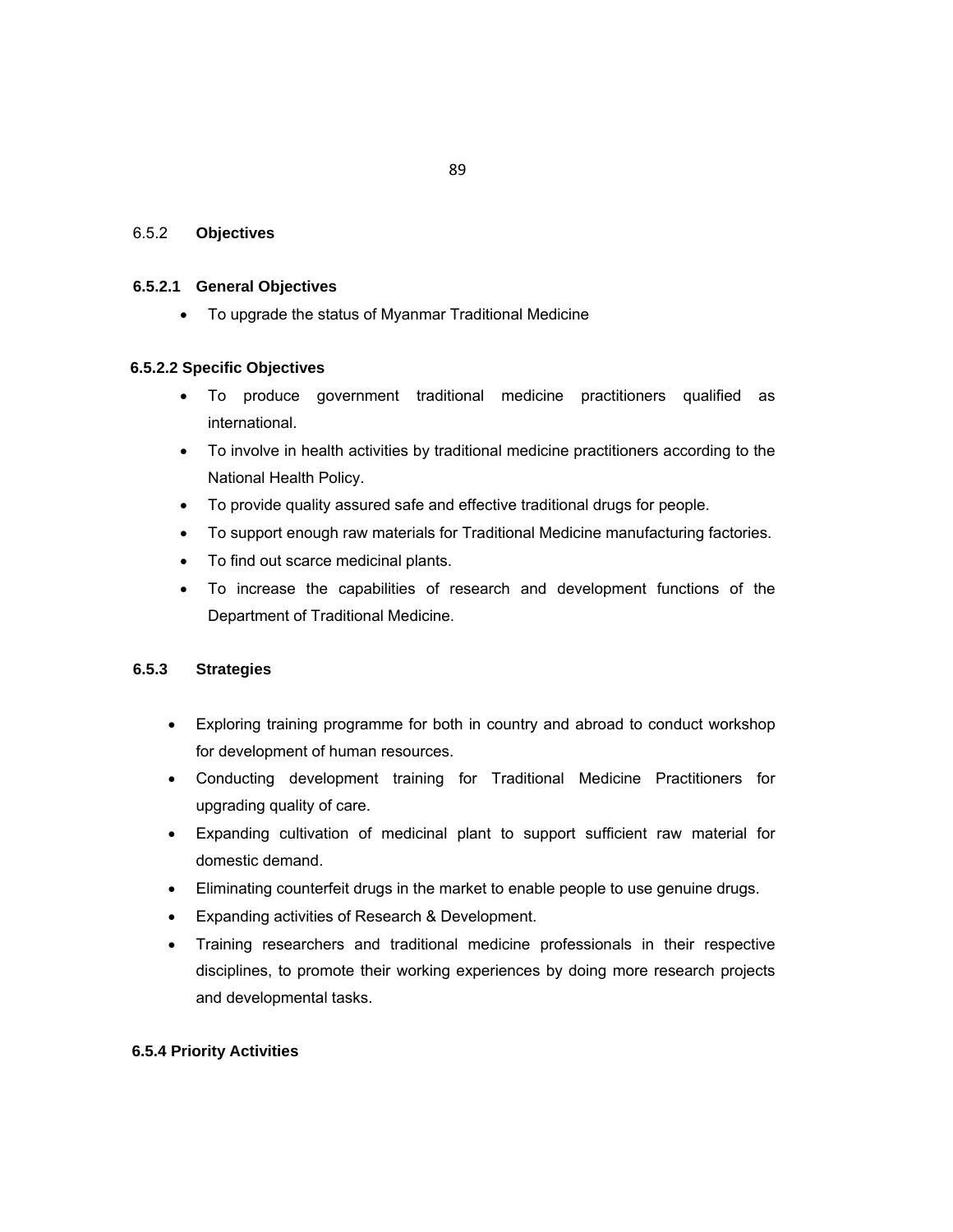- Providing effective training programmes to traditional medicine professionals to promote the quality of care to the people
- Exploring training program for cultivation and preservation of medicinal plant
- Promoting the production of safe and effective traditional medicines
- Strengthening of Institutional Capacity of Traditional Medicine Research and Development
- Expanding the herbal plantation for having sufficient raw material and traditional medicine production.

## **6.5.5 Partnerships**

The programme is working in close collaboration externally with WHO, JICA and Nippon Foundation, and internally with Traditional Medicine Practitioners' Association and Civic Societies.

## **6.5.6 Monitoring and Evaluation**

The programme performance and its achievements will be monitored on the followings:

- No. of graduates in Traditional Medicine
- No. of graduates in Traditional Medicine (Bridge Course)
- No. of postgraduate degree holders in Traditional Medicine.
- Provision of refresher training for all traditional medicine professional.
- No. of Traditional Medicine Hospitals upgraded to 100 bedded hospitals.
- No. of Traditional Medicine Hospitals upgraded to 50 bedded hospitals.
- Expansion programmes of traditional medicine clinics in districts and townships.
- Provision of GMP training programmes.
- Sampling collections from out-lets.
- Provision of training programmes in traditional medicine.
- No of times the traditional medicine research papers reading session could be conducted.
- Support of raw materials of traditional medicine.
- Enabling of collection of rare medicinal plants.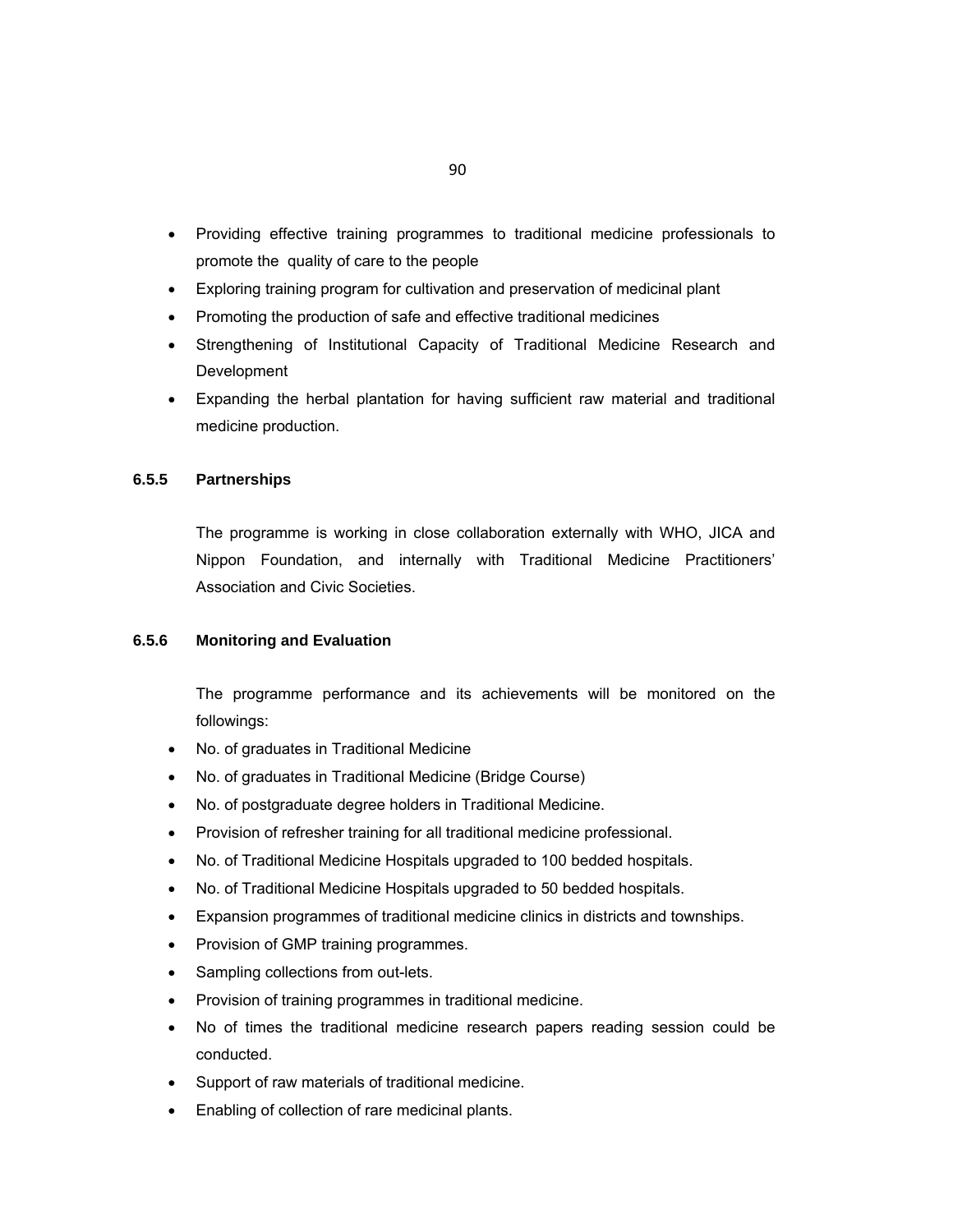# **6.5.7 Projects**

The programme includes the following (4) projects which will be implemented in 2006-2011:

- Strengthening of Capacity Building for Traditional Medicine Practitioner.
- Upgrading the Quality of Herbal Garden.
- Strengthening of Institutional Capacity of Traditional Medicine Research and Development.
- Production of Quality Assured Traditional Medicine.

| 6.5.8 | <b>Targets</b> |
|-------|----------------|
|-------|----------------|

|                |                                                                           | <b>Base</b>              |                          | 5 year Plan Period       |                          |                          |                          |                |  |
|----------------|---------------------------------------------------------------------------|--------------------------|--------------------------|--------------------------|--------------------------|--------------------------|--------------------------|----------------|--|
| <b>No</b>      | <b>Activities</b>                                                         | Year<br>$2010 -$<br>2011 | $2011 -$<br>2012         | $2012 -$<br>2013         | $2013 -$<br>2014         | $2014 -$<br>2015         | $2015 -$<br>2016         | <b>Total</b>   |  |
|                | Strengthening of Capacity Building for Traditional Medicine Practitioners |                          |                          |                          |                          |                          |                          |                |  |
| $\mathbf{1}$ . | <b>Traditional Medicine Bachelor</b>                                      | 130                      | 140                      | 101                      | 100                      | 100                      | 100                      | 541            |  |
| 2.             | <b>Traditional Medicine Bachelor (Bridge)</b><br>course)                  |                          |                          | 51                       | 50                       | 50                       | 50                       | 201            |  |
| 3.             | Master of Traditional Medicine                                            |                          | $\overline{a}$           | 6                        | 4                        | 5                        | 5                        | 20             |  |
| 4.             | Staff who received refresher course                                       | 118                      | 50                       | 50                       | 50                       | 50                       | 50                       | 250            |  |
|                | <b>Upgrading the Quality of Traditional Medical Care</b>                  |                          |                          |                          |                          |                          |                          |                |  |
| 1.             | Upgrading of 100 bedded hospital                                          | $\overline{\phantom{0}}$ | $\overline{2}$           | $\overline{\phantom{a}}$ | $\overline{\phantom{a}}$ | $\overline{\phantom{a}}$ | $\overline{\phantom{a}}$ | $\overline{2}$ |  |
| 2.             | Upgrading of 50 bedded hospital                                           | 2                        | 1                        | $\overline{2}$           | 2                        | 5                        | 4                        | 14             |  |
| 3.             | Expand 100 bedded hospital                                                | $\overline{\phantom{0}}$ | $\overline{\phantom{a}}$ | 1                        | $\overline{\phantom{a}}$ | $\overline{\phantom{a}}$ | $\overline{\phantom{a}}$ | 1              |  |
| 4              | Expansion of 25 bedded hospitals in<br>District level township            |                          |                          |                          |                          | 15                       | 15                       | 30             |  |
| 5.             | Expand 16 bedded hospital                                                 | 12                       | $\overline{\phantom{a}}$ | 1                        | $\overline{a}$           | 50                       | 60                       | 111            |  |
| 6.             | Expand district TM department                                             | 43                       | $\overline{\phantom{0}}$ | $\overline{\phantom{a}}$ | 8                        | 15                       | 15                       | 38             |  |
| 6.             | Expand village tract level clinic                                         | 194                      | $\overline{\phantom{0}}$ | $\overline{\phantom{a}}$ | 100                      | 100                      | 100                      | 300            |  |
| 7.             | Field visit                                                               | 5000                     | 2000                     | 2000                     | 2000                     | 2000                     | 2000                     | 1000<br>0      |  |
|                | <b>Production of Quality Assured Traditional Medicine</b>                 |                          |                          |                          |                          |                          |                          |                |  |
| 1.             | <b>GMP</b> trainings                                                      |                          | $\overline{\phantom{a}}$ | $\overline{\phantom{a}}$ | 2                        | 2                        | 2                        | 6              |  |
| 2.             | Sample collection and testing                                             | 5                        | $\overline{c}$           | 1                        | $\overline{2}$           | $\overline{2}$           | $\overline{2}$           | 14             |  |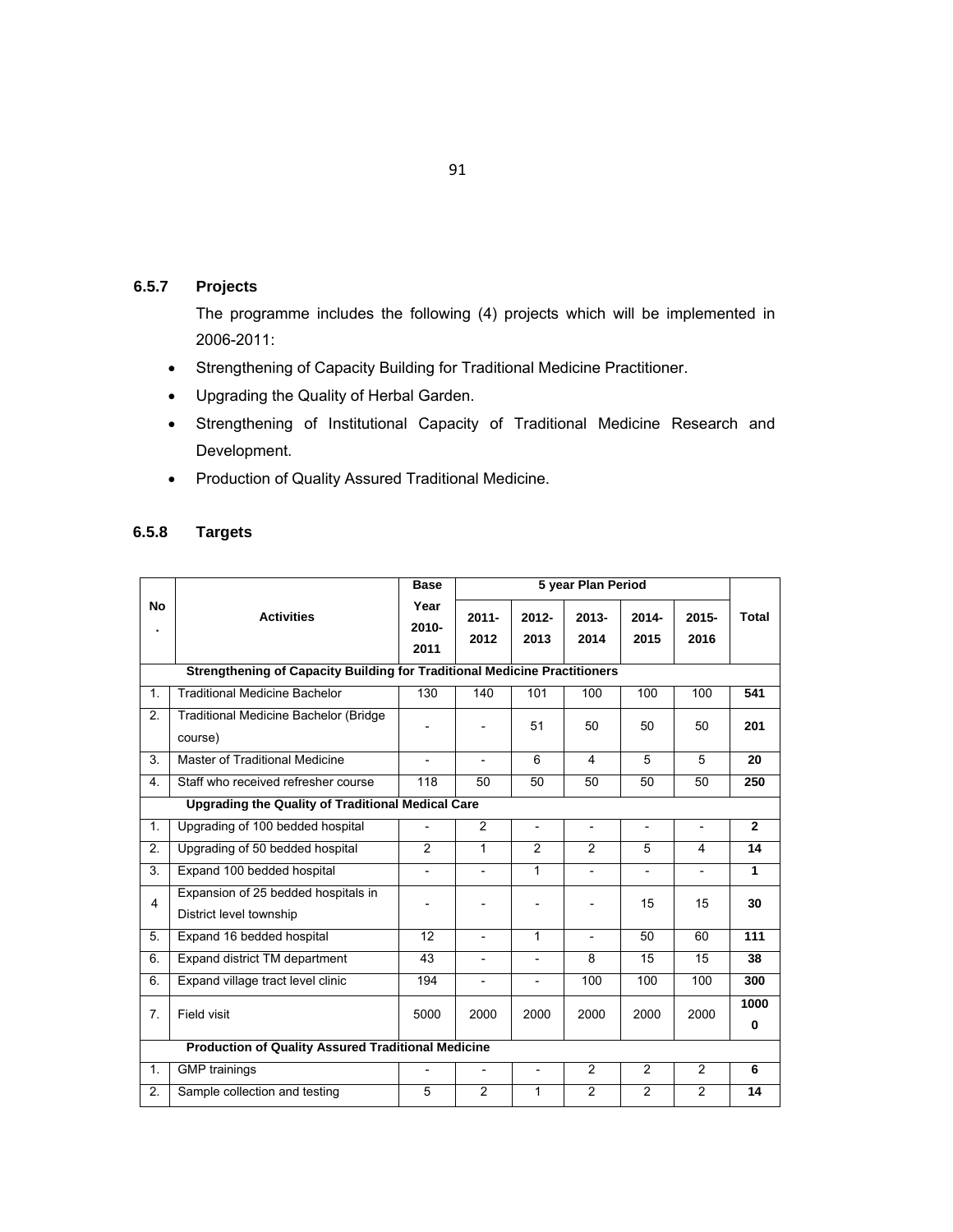|                                                                                          |                                                         | <b>Base</b>           |                  |                |                  |                  |                  |       |  |
|------------------------------------------------------------------------------------------|---------------------------------------------------------|-----------------------|------------------|----------------|------------------|------------------|------------------|-------|--|
| No<br>٠                                                                                  | <b>Activities</b>                                       | Year<br>2010-<br>2011 | $2011 -$<br>2012 | 2012-<br>2013  | $2013 -$<br>2014 | $2014 -$<br>2015 | $2015 -$<br>2016 | Total |  |
|                                                                                          | registered traditional drugs from                       |                       |                  |                |                  |                  |                  |       |  |
|                                                                                          | market                                                  |                       |                  |                |                  |                  |                  |       |  |
| Strengthening of Institutional Capacity of Traditional Medicine Research and Development |                                                         |                       |                  |                |                  |                  |                  |       |  |
| 1.                                                                                       | QC Training on private traditional<br>medicine producer |                       | 1                | 1              | 1                | 1                | 1                | 5     |  |
| 2.                                                                                       | Traditional medicinal health<br>education               | $\mathfrak{p}$        | 2                | $\overline{2}$ | 5                | 5                | 5                | 21    |  |
| 3.                                                                                       | Traditional medicinal research<br>congress              | 1                     | 1                | 1              | $\mathfrak{p}$   | $\mathfrak{p}$   | $\mathfrak{p}$   | 9     |  |
|                                                                                          | <b>Upgrading the Quality of Herbal Garden</b>           |                       |                  |                |                  |                  |                  |       |  |
| $\mathbf{1}$ .                                                                           | Items of raw materials                                  | 8                     | 2                | 2              | $\mathcal{P}$    | $\mathcal{P}$    | 2                | 10    |  |
| 2.                                                                                       | Preserving scarce medicinal plants                      | 20                    | 5                | 5              | 5                | 5                | 5                | 25    |  |

In 5 years plan period, DTM will try to propose the expansion of 50 bedded hospitals in all States and Regions, 25 bedded hospitals in townships where district offices are present and all townships except townships of State and Regions and townships of district offices exist. DTM will open the village tract clinic to cover the community in the village tract level .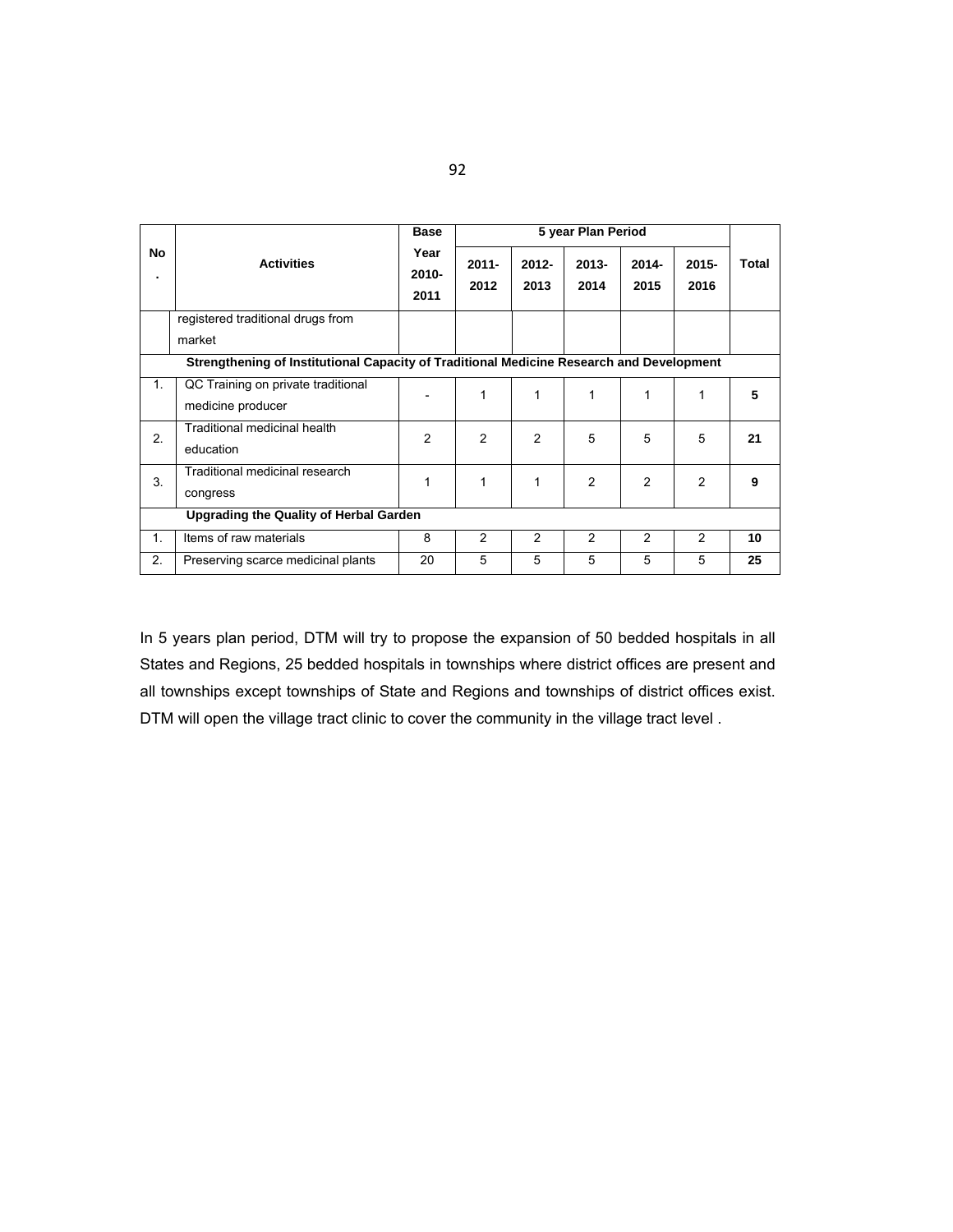#### **6.6 Development of Human Resources for Health Programme**

#### **1.1 Situation Analysis**

Under the leadership of the Ministry of Health, the Department of Medical Science is responsible for training and production of all categories of health personnel with the objective to attain appropriate mix of competent human resources for delivering the quality Health Services. Considering the changes on demographic, epidemiological and socioeconomic trends both nationally and globally, it is imperative to produce efficient human resources for health for providing quality health care services to the entire population in the country. In addition, it is also crucial to produce competent human resources for health who are capable to keep abreast with the advanced global health standards.

In order to train and produce qualified human resources for health, specific administrative and academic issues in universities as well as existing under graduate curricula should be reviewed, revised and updated for relevance to the health needs, competency needs and training needs by conducting Medical Education Seminar periodically. The Department of Medical Science convened the  $9<sup>th</sup>$  Medical Education Seminar in July 2011 to review and revise the curricula of Medical and Allied Universities. Diploma Midwifery curriculum had been developed in 2011 and would be started in 2012 Academic year. Lady Health Visitor curriculum was reviewed and revised to change from task oriented to competency based curriculum in 2011.

The Universities of Medicine under the Department of Medical Science had gradually increased the intake of students since the year 2000 according to the country needs. Previously, the intake of the students was about 550 in all 3 medical universities. In May 2001, University of Medicine, Magway was newly established and (1300) medical students entered to all 4 medical universities in 2000-2001. According to the National Health Plan 2001-2006, it was expected that the annual student intake would be (2400) students at the end of the project period. In 2005-2006, the student intake was (2403) in all 4 medical universities and yearly intake of (2400) students was planned for the next project period of 2006-2011. It was in line with the National Health Plan and also as the requirement for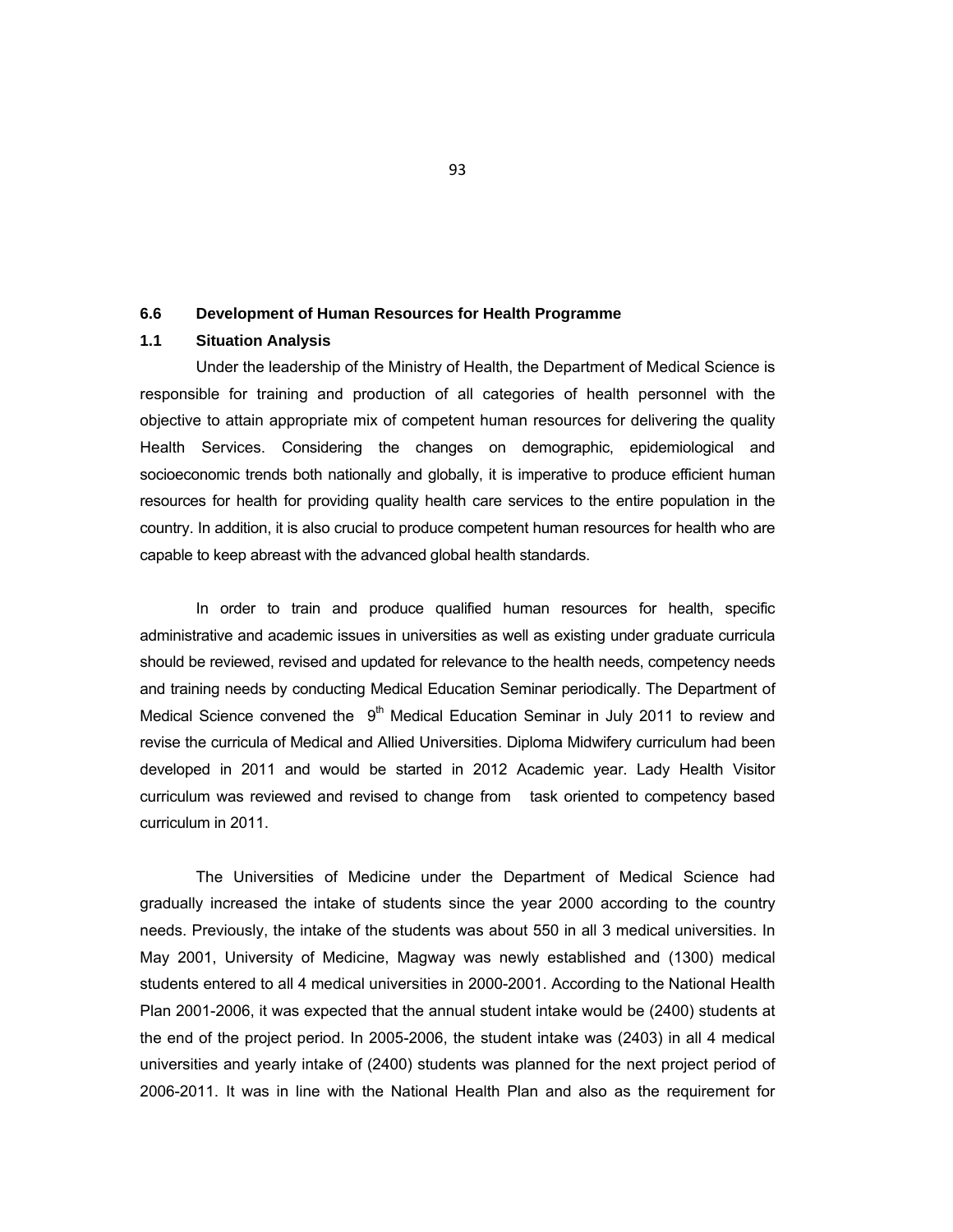National Education Promotion Special 4 year Plan for Promoting National Education. In 2006-2011, (10394) medical doctors were produced, whereas the expectation of the project was about (12400). Based on records of July 2006, the available medical doctors and population ratio in the country was 1:2980 and while completing the National Health Plan (2006-2011) period it was increased to 1:2261.Similary the yearly intake of Dental Medicine, Pharmacy and Medical Technology were of 300 students each and during the NHP 2006- 2011 period, 1153 Dental Surgeons, 1416 Pharmacists and 1291 Medical Technologists were produced.

In 2010-2011, the intake of nursing students (Generic) was (307) and nursing students (bridge course) was (94) and the two universities had produced (273) nurses from generic course and (147) nurses from bridge course. The intake of BNSc bridge course is planned to increase to (150) and intake of Specialty nursing is planned to increase (20) students each in six area yearly. The student intake of the Nursing Training Schools had increased to (1000) students since 2001. Starting from 2003, it has been increasing up to (1200) students. For Midwifery training the yearly students intake was about 900 . Till end December 2010, (4103) nurses holding BNSc degree , (24231) nurses holding diploma degree and (31143)Midwives were produced. At present doctor and nurse ratio is (1:1.4)and has been planned to increase this ratio up to (1:3) in line with that of ASEAN countries

The Department of Medical Science is also responsible for production of Basic health personnel who serve for delivery of health care services in rural area, where 70% of the population resides. The basic health category consists of health assistants, lady health visitors, midwives, public health supervisor I and public health supervisor II. University of Community Health is responsible for production of Health Assistants (holding B.Comm.H Degree) and Health Assistants (Condensed Course). During the project period of 2006- 2011, it was planned to take (150) students yearly. In the year 2011, (142) Health Assistants holding B.Comm.H degree and (50) from condensed course, (132) LHVs, (890) MWs and (75) PHS I were produced. As the ratio of RHC and population coverage in 2011 is 1:26567 compared to that of 2006 which was 1:26633, it is found that there is no significant difference. The ratio of midwife and population in 2011 is 1:4462, whereas (1:4144) in 2006.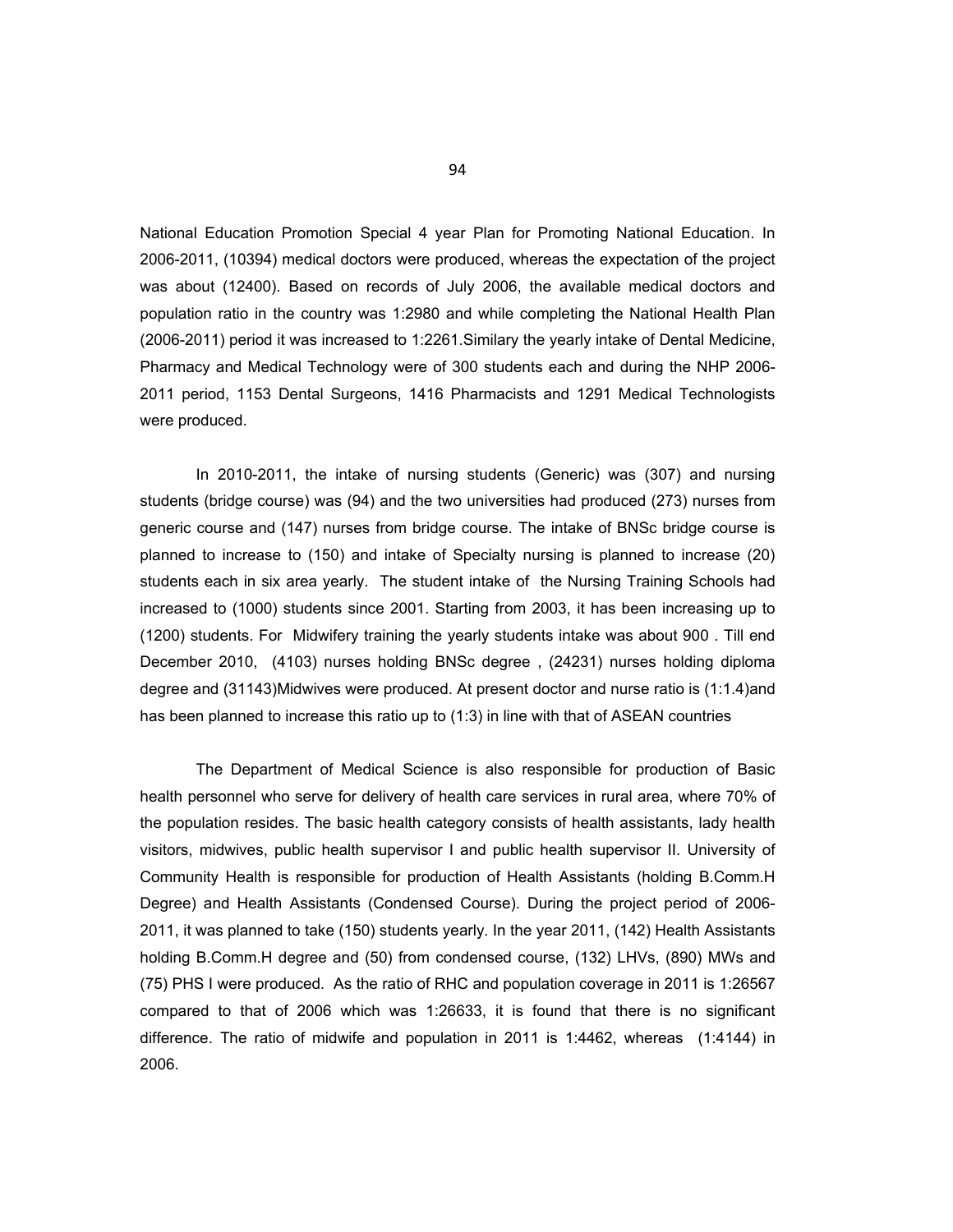For provision of comprehensive and quality health care to the community and uplifting of the health standard of the nation it is crucial to have qualified health personnel sufficiently. So, production of adequate and qualified postgraduates in various disciplines according to the needs of the National Health Plan is also important . (7) postgraduate diploma courses, (29) Master courses, (8) Ph.D and (36) Dr.Med.Sc courses are being conducted in Universities under Department of Medical Science. In the year 2010-2011, there were 1021 medical doctors attending the postgraduate training. As requirement of postgraduates varies with different categories, training and production of postgraduates in various disciplines should be according to the needs, and if necessary arrangement should be done for study in foreign countries.

The population growth, high expectations of the populace and emergence of new technology in the medical field- all have impact on the plan formulation for training and production of balanced Human Resource for Health. Among the health plan for the future, since the numerical expansion had been carried out in the previous years, quality of new products should be emphasized in the following years. The task of Infrastructure development including the building new class rooms, laboratories and libraries, repair and renovation of structures for academic activities and related activities and appointment of faulty members and staff of Medical Universities and various affiliated Institutes and training schools is a main component

The infrastructure development is very important so that students could have an ambience where they can pursue their areas of interest effectively and without distraction. Actually it would determine how well they can achieve to the highest level of their potential. On the other hand postgraduate studies in medical field are areas where cutting edge technology and advances in medicine are explored by students of medicine. Postgraduate diploma, master, doctorate and PhD courses are also running in Medical and allied Universities. To produce not only sufficient but also efficient graduates is the prime objective of our academic institutions. Improvements in teaching facilities, staffing and provision of laboratory and library with modern equipments are also erequisite for academic excellence. The training of trainers, on the other hand, is another facet that we cannot neglect.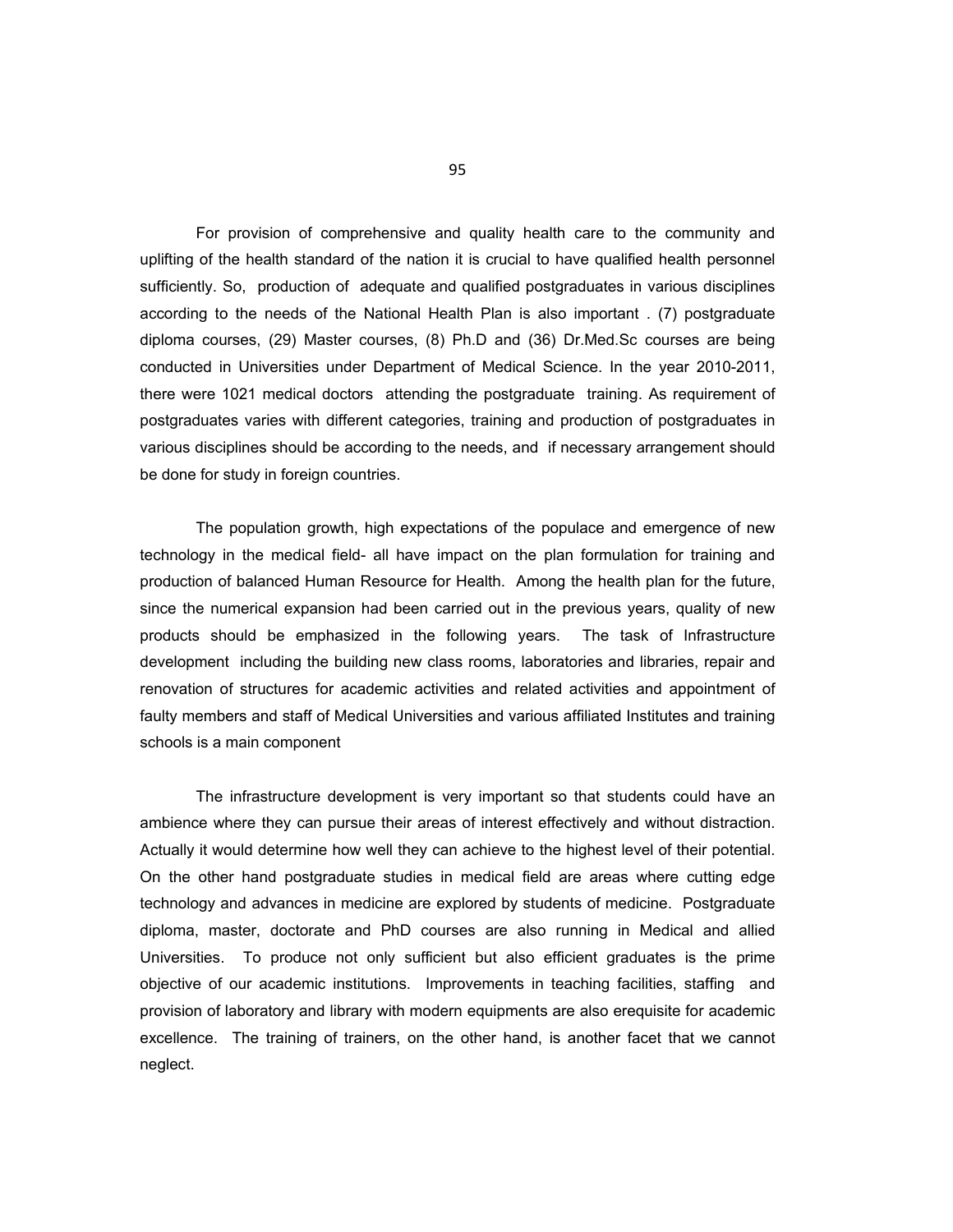The globalization and impact of ICT development is felt worldwide and Myanmar medical academia is no exception. Innovative ways of training, totally new crops of health care givers and even new categories of health workers are needed to make headway in effective health care delivery. It is time for developing a new University of Public Health in Myanmar and so this item would be a major component of the project as espoused below. The objectives of upgrading of universities and training institutions are: to provide established academic institutions with dedicated teachers, modern teaching aids and support staff and facilities such as libraries, research laboratories, training laboratories and ICT components; to establish a new category of post graduate training school ie. the University of Public Health; to train the students to have self-learning and to become ethical, accountable and of towering moral fiber.

To keep abreast with advanced South East Asian Countries, Universities and Training Schools under Department of Medical Science are producing increasing numbers of different categories of human resources for health yearly in line with the need of National Health Plan. The department is managing for increased number of students to have effective learning opportunities with modern technologies. On the other hand, it is also necessary to develop a system for Continuing Medical Education to provide effective health care and to study updated advanced methods. Regarding Continuing Medical Education Post-graduate trainings are being conducted within the Country for enhancement of education of Medical Doctors, Dental Surgeons and Nurses. To apply Information Communication Technology (ICT) in Continuing Medical Education, Network Systems are already setup among Department of Medical Science(Head quarter), Medical Resource Centre, University of Medicine (1), New Yangon General Hospital and Yangon General Hospital ; between University of Medicine (2) and North Okkalapa General Hospital ; and between University of Medicine (Magway) and New 200 Bedded Hospital (Magway); and among Mandalay General Hospital ,Mandalay Child Hospital and University of Medicine (Mdy).There is also a plan for Video Conferencing between teaching hospitals of Yangon University of Medicine (1) and Medicine (2), University of Medicine (Mandalay) and University of Medicine (Magway) for managing Health workforce, Health Workforce Information System, development is important and development of National Health Workforce Strategic Plan is included in this project.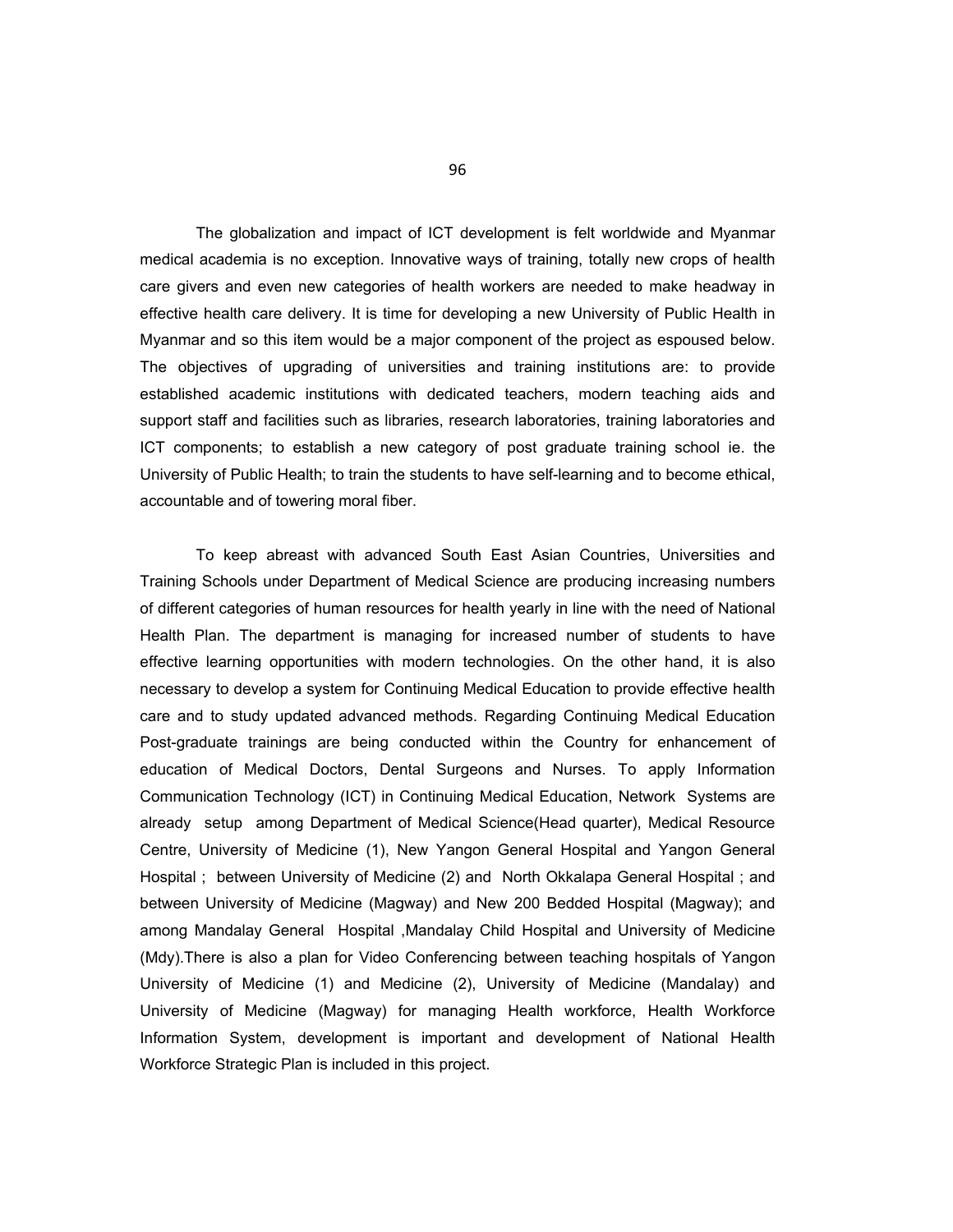## **1.2 Objectives**

- To produce different categories of human resources for health in accordance with the National Health Plan which is in line with the National Health Policy.
- To produce adequate and qualified postgraduate health personnel for delivery of comprehensive, health care to the community effectively and efficiently.
- To strengthen the infrastructure of institutes and training schools for production of human resources for health sufficiently and efficiently.
- To develop a system for continuing medical education in accordance with the progressive and changing trends in medicine, science and technology.
- To promote educational research in medical and health professional institutes and to develop ICT network system in order to improve teaching/learning activities to keep abreast with global standard.

## **1.3 Strategies**

- Production of different categories of human resources for health by coordination and cooperation with other programmes.
- Opening of new institutes and training schools systematically in accordance with human resources for health needs.
- Production and provision of teaching/learning materials with advances in technology.
- Review and revision of the curricula according to the changing trends in medical education.
- Provision of continuing education opportunities for different categories of health personnel.
- Promotion of educational research activities for the teaching/learning activities.

### **1.4 Priority Activities**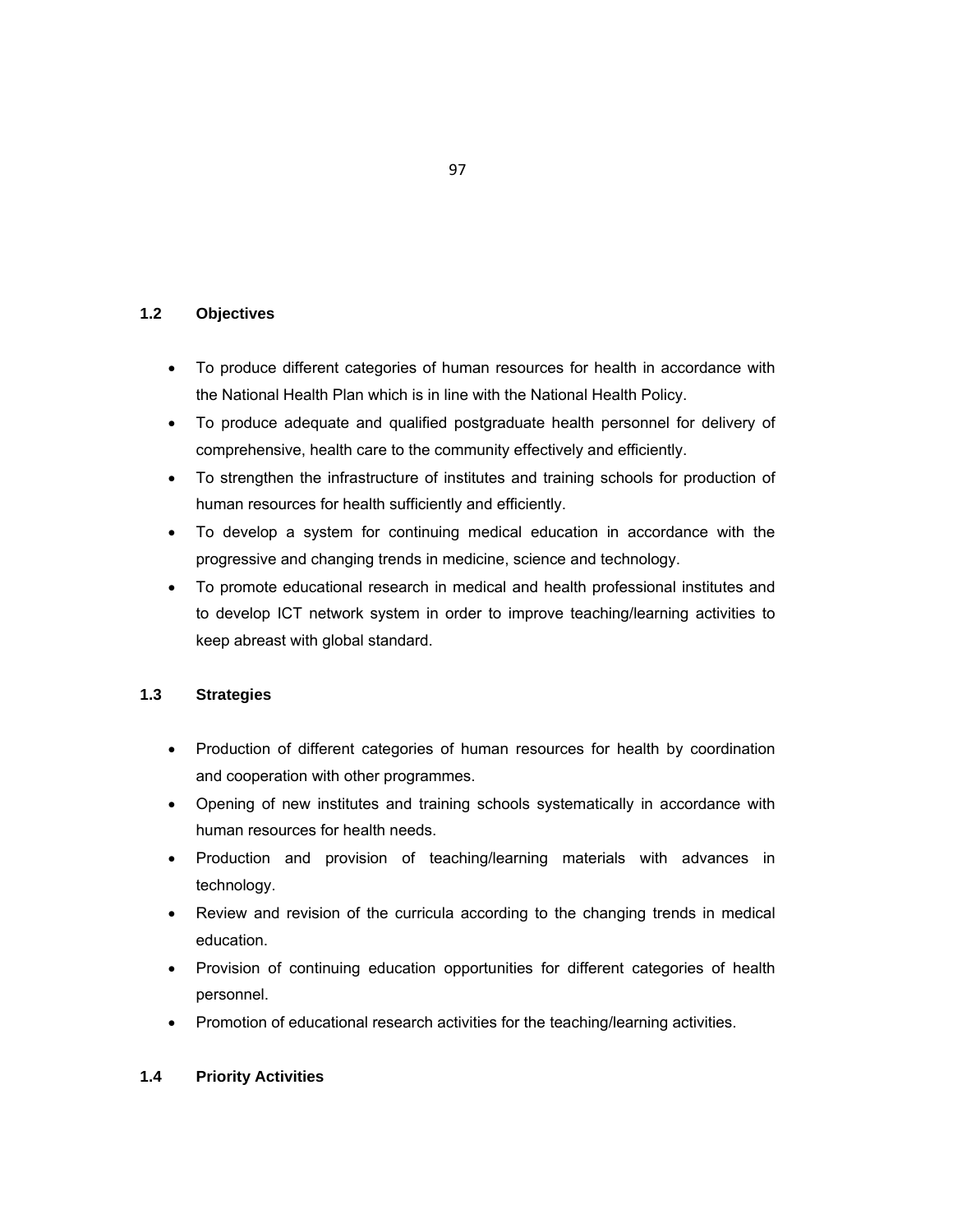- Training and production of qualified medical doctors and postgraduates medical professionals.
- Training and producion of Basic Health personnel.
- Expansion of postdgraduate training programmes based on the country needs.
- Expansion of oversee training programmes.
- Effective utilization of modern technology in provision of medical education programme .
- To develop a master plan for human resources for health.
- Research development activities .

## **1.5 Partnerships**

- Cooperation among the Departments within the Ministry of Health.
- Intersectoral cooperation with other relevant Ministries.
- Cooperation with NGOs.
- Cooperation with UN Agencies.
- Cooperation with China Medical Board and INGOS.
- Cooperation with International Universities.

## **1.6 Monitoring and Evaluation**

The programme performance will be monitored and assessed through the following steps and indicators:

- Annual assessment of production of qualified doctors, dental surgeons, pharmacists, medical technologists , nursings, midwifery and BHS.
- Yearly production of postgraduates professionals.
- Capacity to expand the postgraduate training programmes.
- Sufficient infrastructure, training support equipment and updating modern technology in the provision of training programmes.

## **1.7 Projects**

Human Resources for Health Development Project.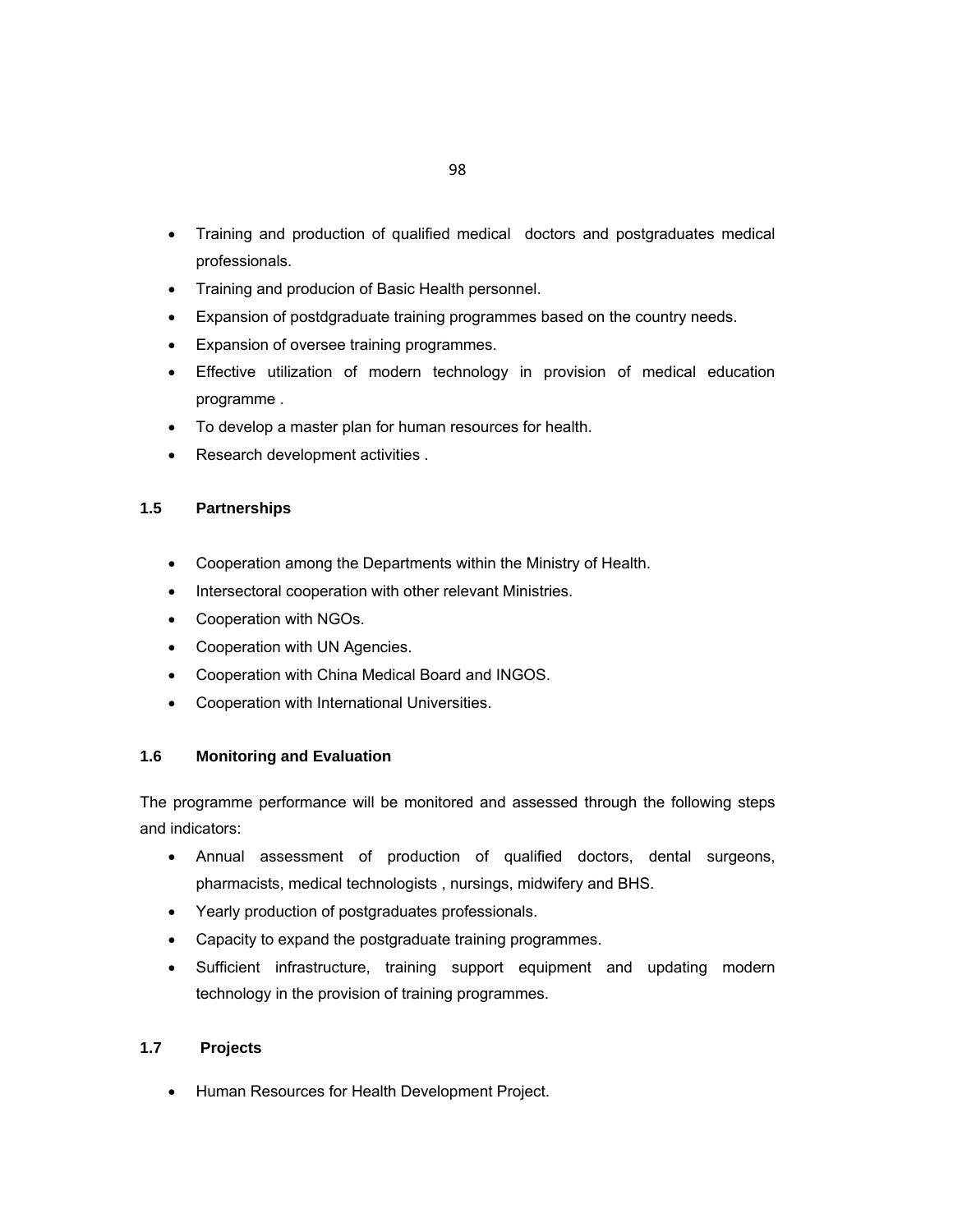- Upgrading of Universities and Training Institutions Project.
- Continuing Medical Education and Development of ICT Network Project.
- National Health Workforce strategic Plan development Project.

# **Target**

|                           |                                                                                   | <b>Basic</b> |          |       |       |          |       |           |  |  |  |
|---------------------------|-----------------------------------------------------------------------------------|--------------|----------|-------|-------|----------|-------|-----------|--|--|--|
| Sr.                       | <b>Object/Activity Indicator</b>                                                  | Year         | $2011 -$ | 2012- | 2013- | $2014 -$ | 2015- | Total     |  |  |  |
| <b>No</b>                 |                                                                                   | 2010-        | 2012     | 2013  | 2014  | 2015     | 2016  |           |  |  |  |
|                           | <b>Production of Human Resources for Health</b>                                   | 2011         |          |       |       |          |       |           |  |  |  |
|                           | Production of different categories of medical doctors and allied professionals    |              |          |       |       |          |       |           |  |  |  |
| (a)                       |                                                                                   |              |          |       |       |          |       |           |  |  |  |
| $\mathbf{1}$              | <b>Medical Doctors</b>                                                            | 2036         | 2109     | 2244  | 2311  | 2438     | 2368  | 1147<br>0 |  |  |  |
| $\overline{2}$            | Dental Surgeons                                                                   | 269          | 289      | 328   | 274   | 308      | 338   | 1537      |  |  |  |
| 3                         | Pharmacists                                                                       | 245          | 257      | 282   | 259   | 306      | 300   | 1404      |  |  |  |
| 4                         | <b>Medical Technicians</b>                                                        | 243          | 251      | 282   | 255   | 310      | 300   | 1398      |  |  |  |
|                           | Total                                                                             | 2793         | 2906     | 3136  | 3099  | 3362     | 3306  | 15809     |  |  |  |
| $\overline{(\mathsf{b})}$ | Yearly Student intake in Universities of Medicine and allied Universities         |              |          |       |       |          |       |           |  |  |  |
| $\mathbf{1}$              | <b>Medical Doctors</b>                                                            | 2422         | 2400     | 1200  | 1200  | 1200     | 1400  | 7400      |  |  |  |
| $\overline{2}$            | <b>Dental Surgeons</b>                                                            | 301          | 300      | 300   | 300   | 300      | 300   | 1500      |  |  |  |
| 3                         | Pharmacists                                                                       | 306          | 300      | 300   | 300   | 300      | 300   | 1500      |  |  |  |
| $\overline{4}$            | <b>Medical Technicians</b>                                                        | 310          | 300      | 300   | 300   | 300      | 300   | 1500      |  |  |  |
|                           | <b>Total</b>                                                                      | 3339         | 3300     | 2100  | 2100  | 2100     | 2300  | 1190<br>0 |  |  |  |
|                           | (c) Yearly production of Nurses                                                   |              |          |       |       |          |       |           |  |  |  |
| $\mathbf{1}$              | Nurses (Generic)                                                                  | 273          | 281      | 296   | 293   | 307      | 300   | 1477      |  |  |  |
| $\overline{2}$            | Nurses (Bridge)                                                                   | 147          | 92       | 100   | 100   | 100      | 100   | 492       |  |  |  |
| 3                         | Nurses (Diploma)                                                                  | 1241         | 1208     | 1234  | 1302  | 1297     | 1500  | 6541      |  |  |  |
|                           | <b>Total</b>                                                                      | 1661         | 1581     | 1630  | 1695  | 1704     | 1900  | 8510      |  |  |  |
|                           | (d) Yearly Student intake in Universities of Nursing and Nursing Training Schools |              |          |       |       |          |       |           |  |  |  |
| $\mathbf{1}$              | University of Nursing (Generic<br>Courses)                                        | 307          | 300      | 300   | 300   | 300      | 300   | 1500      |  |  |  |
| $\overline{2}$            | University of Nursing (Bridge<br>Courses)                                         | 136          | 100      | 100   | 100   | 100      | 100   | 500       |  |  |  |
| 3                         | Nursing Training Courses (Diploma<br>Courses)                                     | 1340         | 1200     | 1200  | 1500  | 1500     | 1500  | 6900      |  |  |  |
|                           | <b>Total</b>                                                                      | 1783         | 1600     | 1600  | 1900  | 1900     | 1900  | 8900      |  |  |  |
|                           | (e) Yearly production of Basic Health Staff                                       |              |          |       |       |          |       |           |  |  |  |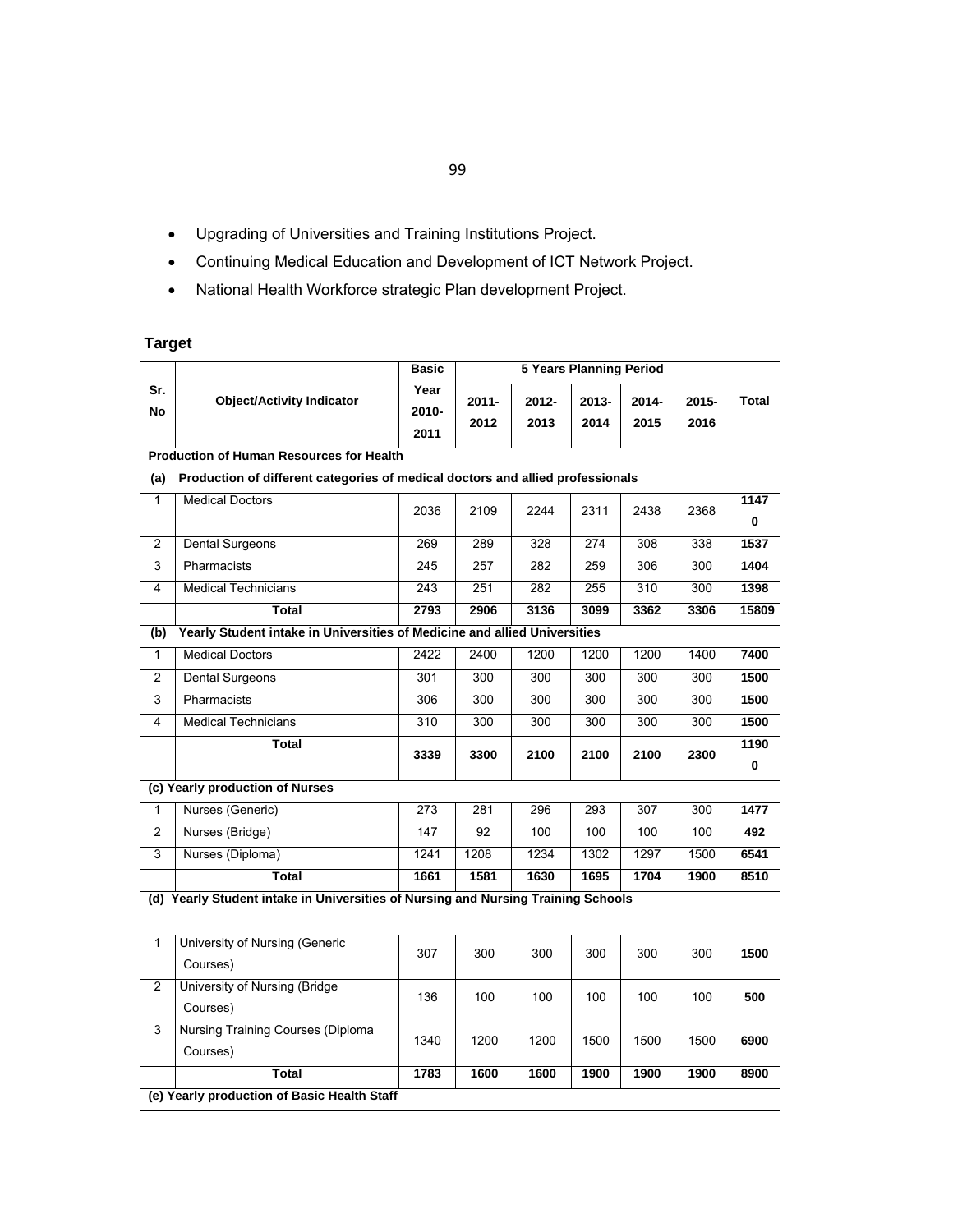|                |                                                          | <b>5 Years Planning Period</b><br><b>Basic</b> |                  |                 |                   |                 |                |           |
|----------------|----------------------------------------------------------|------------------------------------------------|------------------|-----------------|-------------------|-----------------|----------------|-----------|
| Sr.<br>No      | <b>Object/Activity Indicator</b>                         | Year<br>2010-                                  | $2011 -$<br>2012 | 2012-<br>2013   | 2013-<br>2014     | 2014-<br>2015   | 2015-<br>2016  | Total     |
|                |                                                          | 2011                                           |                  |                 |                   |                 |                |           |
|                |                                                          |                                                |                  |                 |                   |                 |                |           |
| 1              | Health Assistant (CHA)                                   | 50                                             | 56               | $\overline{70}$ | $\overline{70}$   | $\overline{70}$ | 70             | 336       |
|                | Health Assistant 2(B.Comm.Health)                        | 142                                            | 145              | 149             | 140               | 189             | 180            | 803       |
| $\overline{2}$ | <b>LHV</b>                                               | 132                                            | 78               | 104             | 120               | 120             | 120            | 542       |
| 3              | <b>MW</b>                                                | 890                                            | 929              | 1206            | 962               | 1200            | 1200           | 5497      |
| 4              | PHS1                                                     | 75                                             | 71               | 70              | 70                | 70              | 70             | 351       |
| 5              | PHS <sub>2</sub>                                         | $\overline{\phantom{a}}$                       | 200              | 806             | 800               | 800             | 800            | 3406      |
|                | <b>Total</b>                                             | 1289                                           | 1479             | 2405            | 2162              | 2449            | 2440           | 1093<br>5 |
|                | (f) Yearly student intake of Basic Health Staff          |                                                |                  |                 |                   |                 |                |           |
|                |                                                          |                                                |                  |                 |                   |                 |                |           |
| $\mathbf{1}$   | Health Assistant (CHA)                                   | 50                                             | 56               | 70              | 70                | 70              | 70             | 336       |
|                | Health Assistant 2(B.Comm.Health)                        | 189                                            | 150              | 150             | 150               | 150             | 150            | 750       |
| $\overline{2}$ | <b>LHV</b>                                               | 61                                             | 120              | 120             | 120               | 120             | 120            | 600       |
| 3              | <b>MW</b>                                                | 1025                                           | 900              | 900             | 1200              | 1200            | 1200           | 5400      |
| 4              | PHS1                                                     | 75                                             | 71               | 70              | 70                | 70              | 70             | 351       |
| 5              | PHS <sub>2</sub>                                         |                                                |                  |                 | Training on PHS 2 |                 |                |           |
|                | Total                                                    | 1400                                           | 1297             | 1310            | 1610              | 1610            | 1610           | 7437      |
| Diploma        | (g) Number of postgraduate students to be taken per year |                                                |                  |                 |                   |                 |                |           |
|                |                                                          |                                                |                  |                 |                   |                 |                |           |
| 1              | <b>Tuberculosis and Chest Diseases</b>                   | $\overline{c}$                                 | $\overline{2}$   | $\overline{2}$  | $\overline{2}$    | $\overline{2}$  | $\overline{2}$ | 10        |
| $\overline{2}$ | <b>Sexually Transmitted Diseases</b>                     | $\overline{2}$                                 | $\overline{2}$   | 2               | $\overline{2}$    | $\overline{2}$  | $\overline{2}$ | 10        |
| 3              | <b>Hospital Administration</b>                           | 17                                             | 20               | 20              | 20                | 20              | 20             | 100       |
| 4              | <b>Medical Education</b>                                 | 31                                             | 30               | 30              | 30                | 30              | 30             | 150       |
| 5              | <b>Family Medicine</b>                                   | 38                                             | 30               | 30              | 30                | 30              | 30             | 150       |
| 6              | <b>General Dentistry</b>                                 | 20                                             | 20               | 20              | 20                | 20              | 20             | 100       |
| 7              | <b>Emergency Medicine</b>                                | 18                                             | 18               | 18              | 18                | 18              | 18             | 90        |
| <b>Master</b>  |                                                          |                                                |                  |                 |                   |                 |                |           |
| $\mathbf{1}$   | Internal Medicine                                        | 38                                             | 20               | 20              | 20                | 20              | 20             | 100       |
| $\overline{2}$ | Surgery                                                  | 16                                             | 20               | 20              | 20                | 20              | 20             | 100       |
| 3              | Obst & Gynecology                                        | 31                                             | 15               | 15              | 15                | 15              | 15             | 75        |
| 4              | Pediatrics                                               | 28                                             | 15               | 15              | 15                | 15              | 15             | 75        |
| 5              | Orthoopaedics                                            | 4                                              | 15               | 15              | 15                | 15              | 15             | 75        |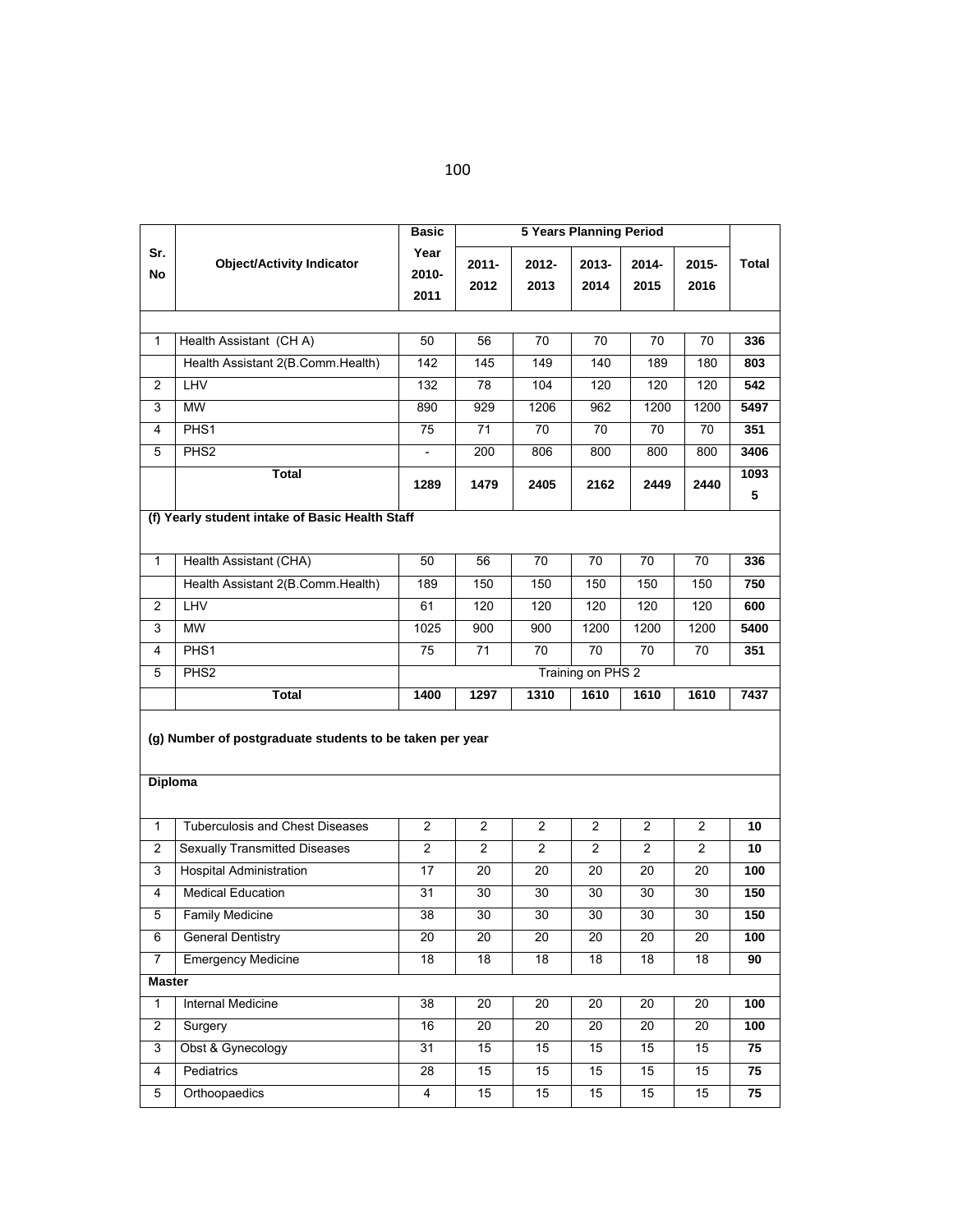| <b>5 Years Planning Period</b><br><b>Basic</b> |                                      |                          |                         |                 |                |                 |                |                 |
|------------------------------------------------|--------------------------------------|--------------------------|-------------------------|-----------------|----------------|-----------------|----------------|-----------------|
| Sr.<br>No                                      | <b>Object/Activity Indicator</b>     | Year<br>2010-<br>2011    | $2011 -$<br>2012        | 2012-<br>2013   | 2013-<br>2014  | 2014-<br>2015   | 2015-<br>2016  | Total           |
| 6                                              | Anaesthesia                          | 8                        | 15                      | 15              | 15             | 15              | 15             | 75              |
| 7                                              | Ophthalmology                        | 10                       | 12                      | $\overline{12}$ | 12             | $\overline{12}$ | 12             | 60              |
| 8                                              | Otorhinolaryngology                  | 5                        | 10                      | 10              | 10             | 10              | 10             | 50              |
| 9                                              | Diagnostic Radiology                 | 8                        | 12                      | 12              | 12             | 12              | 12             | 60              |
| 10                                             | Mental Health                        | $\overline{2}$           | 8                       | 8               | 8              | 8               | 8              | 40              |
| 11                                             | Pathology                            | 15                       | 20                      | 20              | 20             | 20              | 20             | 100             |
| $\overline{12}$                                | Microbiology                         | 10                       | 10                      | 10              | 10             | $\overline{10}$ | 10             | 50              |
| $\overline{13}$                                | <b>Rehabilitation Medicine</b>       | $\overline{6}$           | $\overline{5}$          | $\overline{5}$  | $\overline{5}$ | $\overline{5}$  | $\overline{5}$ | 25              |
| 14                                             | Medical Jurisprudence                | $\overline{7}$           | 10                      | 10              | 10             | 10              | 10             | 50              |
| 15                                             | <b>Nuclear Medicine</b>              | $\overline{\phantom{a}}$ | 3                       | 3               | $\overline{3}$ | $\overline{3}$  | 3              | $\overline{15}$ |
| 16                                             | M.D.Sc                               | $\overline{3}$           | 15                      | 15              | 15             | 15              | 15             | 75              |
| 17                                             | Anatomy                              | $\mathbf{1}$             | 10                      | 10              | 10             | 10              | 10             | 50              |
| 18                                             | Physiology                           | $\overline{7}$           | 10                      | 10              | 10             | 10              | 10             | 50              |
| 19                                             | Biochemistry                         | 8                        | 10                      | 10              | 10             | 10              | 10             | 50              |
| 20                                             | Pharmacology                         | 5                        | 10                      | 10              | 10             | 10              | 10             | 50              |
| 21                                             | <b>Public Health</b>                 | 6                        | 30                      | 30              | 30             | 30              | 30             | 150             |
| 22                                             | Dermatology                          | 6                        | 5                       | 5               | 5              | 5               | 5              | 25              |
| 23                                             | Radiation Oncology                   |                          | 3                       | 3               | $\overline{3}$ | $\overline{3}$  | 3              | $\overline{15}$ |
| 24                                             | Medical Oncology                     | 1                        | 3                       | 3               | 3              | 3               | 3              | 15              |
| 25                                             | M.N.Sc                               | $\mathbf{1}$             | 8                       | 8               | 8              | 8               | 8              | 40              |
| 26                                             | Pharmacy                             | $\overline{4}$           | $\overline{5}$          | $\overline{5}$  | $\overline{5}$ | $\overline{5}$  | $\overline{5}$ | $\overline{25}$ |
|                                                | <b>Medical Technology</b>            |                          |                         |                 |                |                 |                |                 |
| 27                                             | <b>Medical Laboratory Technology</b> | 3                        | 7                       | 7               | 7              | 7               | 7              | 35              |
| 28                                             | Physiothrapy                         | $\overline{\phantom{a}}$ | $\overline{7}$          | $\overline{7}$  | $\overline{7}$ | $\overline{7}$  | 7              | 35              |
| 29                                             | <b>Medical Imaging Technology</b>    | $\overline{4}$           | $\overline{7}$          | 7               | 7              | 7               | 7              | 35              |
| PhD                                            |                                      |                          |                         |                 |                |                 |                |                 |
| $\mathbf{1}$                                   | Anatomy                              | $\overline{1}$           | $\overline{1}$          | $\overline{1}$  | $\overline{1}$ | $\overline{1}$  | $\overline{1}$ | $\overline{5}$  |
| $\overline{c}$                                 | Physiology                           |                          | $\mathbf{1}$            | $\mathbf{1}$    | $\mathbf{1}$   | $\overline{1}$  | 1              | 5               |
| $\overline{3}$                                 | Biochemistry                         | $\overline{5}$           | $\overline{2}$          | $\overline{2}$  | $\overline{2}$ | $\overline{2}$  | $\overline{2}$ | 10              |
| $\overline{4}$                                 | Pharmacology                         | $\mathfrak{S}$           | $\overline{2}$          | $\overline{2}$  | $\overline{c}$ | $\overline{c}$  | $\overline{c}$ | 10              |
| 5                                              | Pathology                            | 4                        | $\overline{\mathbf{c}}$ | $\overline{a}$  | $\overline{2}$ | $\overline{2}$  | $\overline{2}$ | 10              |
| 6                                              | Microbiology                         | 8                        | $\overline{2}$          | $\overline{2}$  | $\overline{2}$ | $\overline{2}$  | $\overline{2}$ | 10              |
| 7                                              | <b>Public Health</b>                 | $\overline{2}$           | $\overline{2}$          | $\overline{2}$  | $\overline{c}$ | $\overline{2}$  | 2              | 10              |
| 8                                              | <b>Oral Biological</b><br>Science    | $\overline{\phantom{0}}$ | $\mathbf{1}$            | $\mathbf{1}$    | $\mathbf{1}$   | $\overline{1}$  | $\mathbf{1}$   | $\overline{5}$  |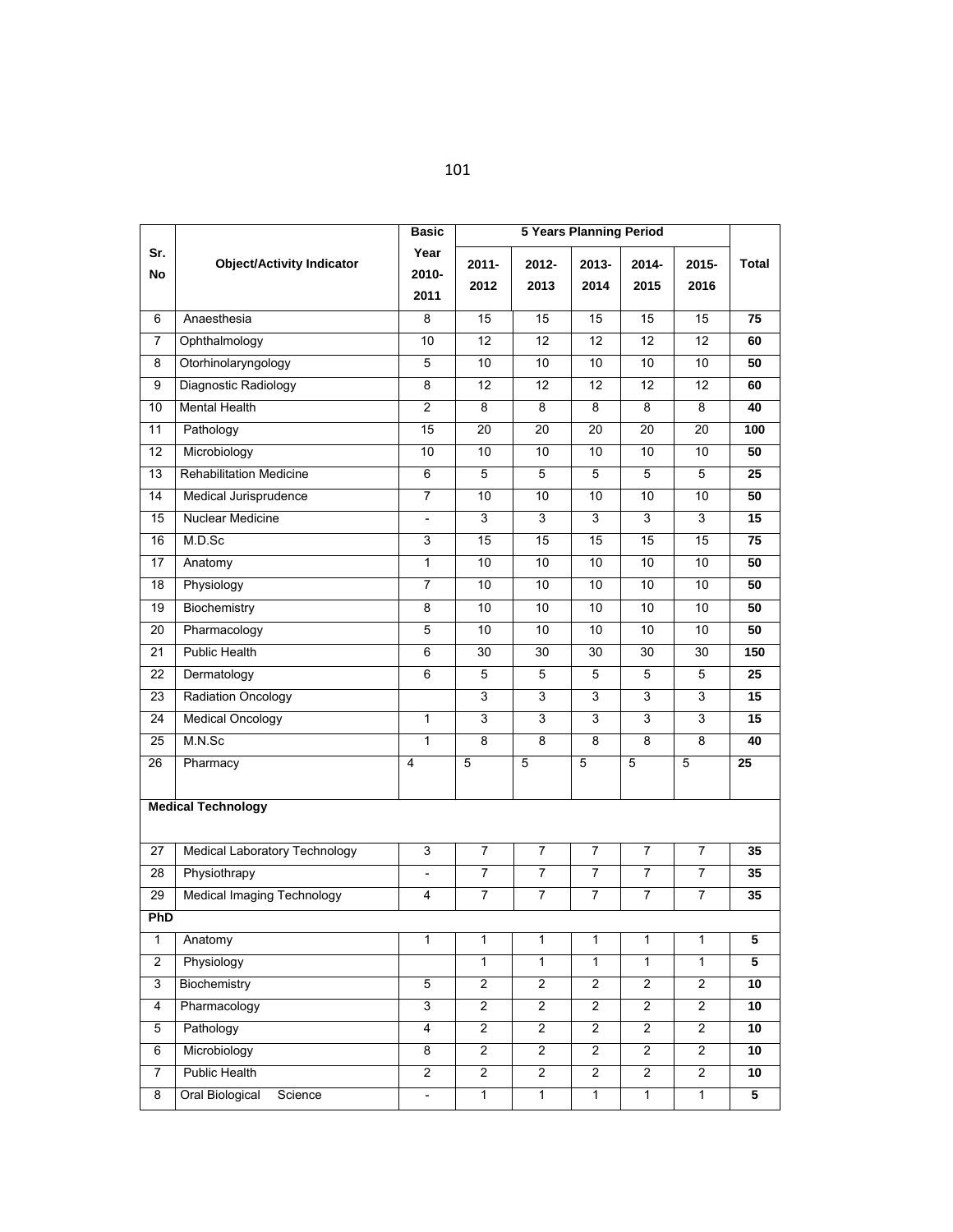|                  |                                  | <b>Basic</b>             |                  |                         |                |                         |                |                         |
|------------------|----------------------------------|--------------------------|------------------|-------------------------|----------------|-------------------------|----------------|-------------------------|
| Sr.<br><b>No</b> | <b>Object/Activity Indicator</b> | Year<br>2010-<br>2011    | $2011 -$<br>2012 | 2012-<br>2013           | 2013-<br>2014  | $2014 -$<br>2015        | 2015-<br>2016  | Total                   |
| 9                | Pharmaconosy                     | $\overline{\phantom{a}}$ | $\mathbf{1}$     | $\mathbf{1}$            | $\mathbf{1}$   | $\mathbf{1}$            | 1              | $\overline{5}$          |
| 10               | Pharmaceutical chemistry         |                          | 1                | $\mathbf{1}$            | $\mathbf{1}$   | $\mathbf{1}$            | 1              | 5                       |
| 11               | Pharmaceutics                    | $\overline{\phantom{0}}$ | $\mathbf{1}$     | $\mathbf{1}$            | $\mathbf{1}$   | $\mathbf{1}$            | $\mathbf{1}$   | $\overline{5}$          |
| $\overline{12}$  | <b>Clinical Pharmacy</b>         | $\frac{1}{2}$            | 1                | $\mathbf{1}$            | $\mathbf{1}$   | $\mathbf{1}$            | $\mathbf{1}$   | $\overline{5}$          |
|                  | Dr. Med.Sc                       |                          |                  |                         |                |                         |                |                         |
| 1                | <b>General Medicine</b>          | 8                        | 3                | $\mathsf 3$             | $\mathsf 3$    | 3                       | 3              | 15                      |
| $\overline{2}$   | <b>General Surgery</b>           | 6                        | $\overline{3}$   | 3                       | $\overline{3}$ | $\overline{3}$          | 3              | $\overline{15}$         |
| 3                | Obsts & Gynaecology              | $\overline{3}$           | $\overline{2}$   | $\overline{2}$          | $\overline{2}$ | $\overline{2}$          | $\overline{2}$ | 10                      |
| $\overline{4}$   | Paediatrics                      | $\overline{5}$           | $\overline{2}$   | $\overline{2}$          | $\overline{2}$ | $\overline{2}$          | 2              | 10                      |
| $\overline{5}$   | Orthopaedics                     | $\overline{3}$           | $\overline{2}$   | $\overline{2}$          | $\overline{2}$ | $\overline{2}$          | $\overline{2}$ | 10                      |
| 6                | Cardiology                       | $\overline{2}$           | $\mathbf{1}$     | 1                       | $\overline{1}$ | $\overline{1}$          | $\overline{1}$ | $\overline{5}$          |
| $\overline{7}$   | Cardiac Surgery                  | $\overline{a}$           | $\mathbf{1}$     | $\mathbf{1}$            | $\mathbf{1}$   | $\mathbf{1}$            | $\mathbf{1}$   | $\overline{5}$          |
| 8                | <b>Respiratory Medicine</b>      | $\overline{\phantom{a}}$ | $\mathbf{1}$     | $\mathbf{1}$            | $\mathbf{1}$   | $\mathbf{1}$            | $\mathbf{1}$   | 5                       |
| 9                | Neuromedicine                    | 1                        | $\mathbf{1}$     | $\mathbf{1}$            | $\overline{1}$ | $\mathbf{1}$            | $\mathbf{1}$   | $\overline{5}$          |
| 10               | Nephrology                       | 1                        | $\mathbf{1}$     | $\mathbf{1}$            | $\mathbf{1}$   | $\mathbf{1}$            | 1              | 5                       |
| 11               | Gasteroenterology                | $\frac{1}{2}$            | $\mathbf{1}$     | $\mathbf{1}$            | $\mathbf{1}$   | $\mathbf{1}$            | $\mathbf{1}$   | 5                       |
| 12               | Hepatology                       | $\overline{\phantom{a}}$ | $\mathbf{1}$     | $\mathbf{1}$            | $\mathbf{1}$   | $\mathbf{1}$            | 1              | 5                       |
| 13               | <b>Clinical Haematology</b>      | $\overline{\phantom{a}}$ | $\mathbf{1}$     | 1                       | $\mathbf{1}$   | $\mathbf{1}$            | $\mathbf{1}$   | 5                       |
| 14               | <b>Thoracic Surgery</b>          | $\overline{\phantom{a}}$ | $\mathbf{1}$     | $\mathbf{1}$            | $\overline{1}$ | $\mathbf{1}$            | $\mathbf{1}$   | 5                       |
| 15               | Neurosurgery                     | 1                        | $\mathbf{1}$     | $\mathbf{1}$            | $\mathbf{1}$   | $\mathbf{1}$            | $\mathbf{1}$   | 5                       |
| 16               | Urology                          | 1                        | $\mathbf{1}$     | 1                       | 1              | $\mathbf{1}$            | $\mathbf{1}$   | $\overline{\mathbf{5}}$ |
| $\overline{17}$  | Paediatric Surgery               | $\mathbf{1}$             | $\overline{1}$   | $\mathbf{1}$            | $\mathbf{1}$   | $\mathbf{1}$            | $\mathbf{1}$   | $\overline{5}$          |
| $\overline{18}$  | Maxilo-facial Surgery            | 3                        | $\overline{2}$   | $\overline{2}$          | $\overline{2}$ | $\overline{2}$          | $\overline{2}$ | 10                      |
| 19               | <b>Gynaecological Oncology</b>   | $\overline{1}$           | $\overline{1}$   | $\mathbf{1}$            | $\overline{1}$ | $\overline{1}$          | $\overline{1}$ | 5                       |
| 20               | Reproductive Health              | $\overline{\phantom{a}}$ | $\mathbf{1}$     | $\mathbf{1}$            | $\mathbf{1}$   | $\mathbf{1}$            | $\mathbf{1}$   | $\overline{5}$          |
| 21               | Neonatology                      | $\overline{\phantom{a}}$ | $\overline{1}$   | $\mathbf{1}$            | $\overline{1}$ | $\mathbf{1}$            | $\mathbf{1}$   | 5                       |
| 22               | <b>Hand Surgery</b>              | $\mathbf{1}$             | $\overline{1}$   | $\mathbf{1}$            | $\mathbf{1}$   | $\mathbf{1}$            | $\mathbf{1}$   | 5                       |
| 23               | Anaesthesiology                  | 5                        | $\overline{2}$   | $\overline{\mathbf{c}}$ | $\overline{2}$ | $\overline{\mathbf{c}}$ | $\overline{2}$ | 10                      |
| 24               | Radiology                        | 1                        | $\mathbf{1}$     | $\mathbf{1}$            | $\mathbf{1}$   | $\mathbf{1}$            | $\mathbf{1}$   | 5                       |
| 25               | Ophthalmology                    | $\overline{\phantom{a}}$ | $\mathbf{1}$     | $\mathbf{1}$            | $\mathbf{1}$   | 1                       | $\mathbf{1}$   | 5                       |
| 26               | Otorhinolaryngology              | $\overline{2}$           | $\mathbf{1}$     | 1                       | $\mathbf{1}$   | $\mathbf{1}$            | $\mathbf{1}$   | 5                       |
| 27               | Rehabilitation Medicine          | $\frac{1}{2}$            | $\mathbf{1}$     | $\mathbf{1}$            | $\mathbf{1}$   | $\mathbf{1}$            | $\mathbf{1}$   | 5                       |
| 28               | Medical jurisprudence            | $\overline{\phantom{a}}$ | $\mathbf{1}$     | $\mathbf{1}$            | $\mathbf{1}$   | $\mathbf{1}$            | $\mathbf{1}$   | 5                       |
| 29               | <b>Oral Medicine</b>             | 1                        | $\mathbf{1}$     | $\mathbf{1}$            | $\mathbf{1}$   | $\mathbf{1}$            | $\mathbf{1}$   | 5                       |
| 30               | Prosthodontics                   | $\overline{3}$           | $\overline{1}$   | $\overline{1}$          | $\overline{1}$ | $\overline{1}$          | $\overline{1}$ | $\overline{5}$          |
| 31               | <b>Conservative Dentistry</b>    | $\overline{2}$           | $\overline{1}$   | 1                       | $\overline{1}$ | $\overline{1}$          | $\mathbf{1}$   | 5                       |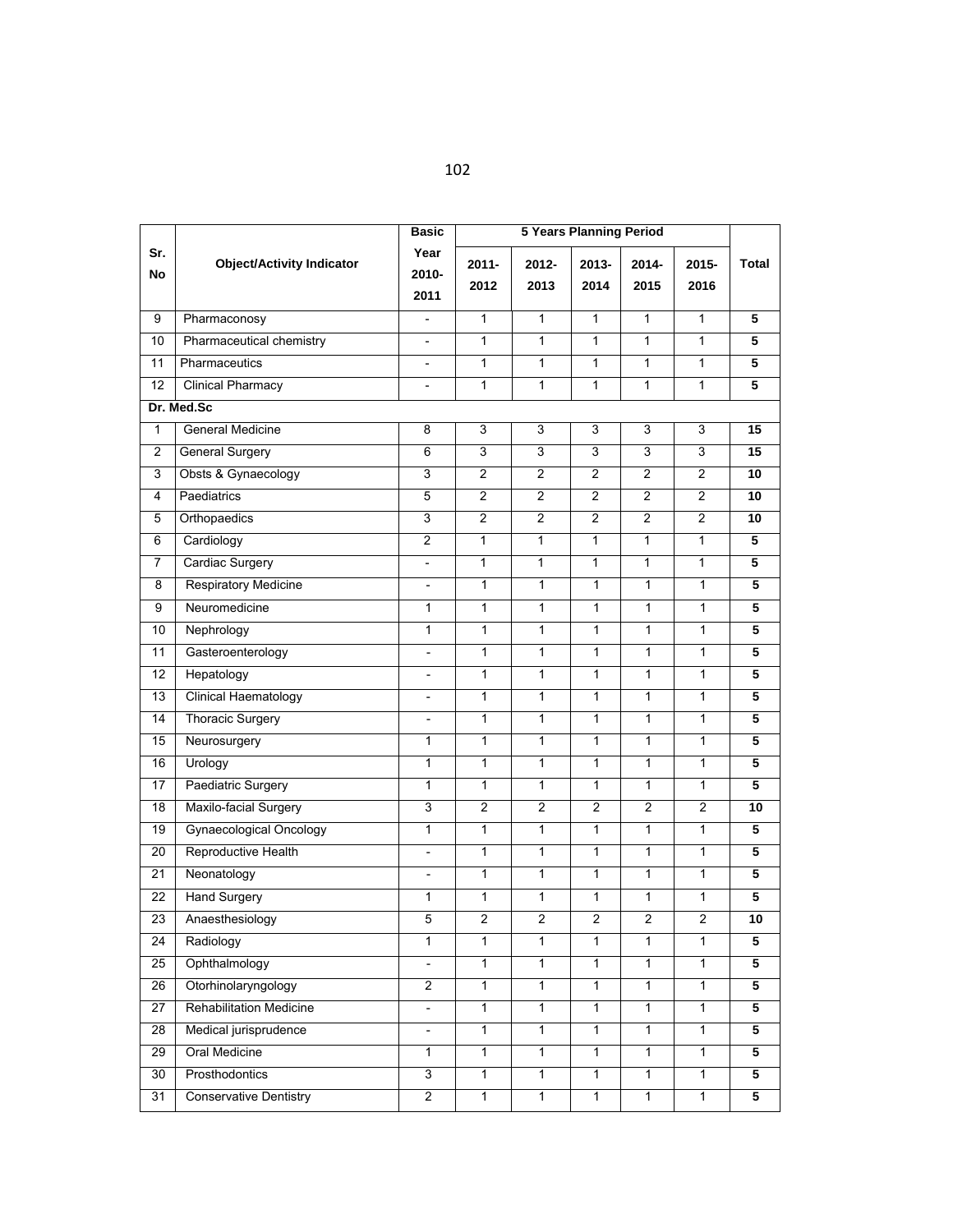|                  |                                      | <b>Basic</b>             | <b>5 Years Planning Period</b> |                          |                          |                          |                          |                |
|------------------|--------------------------------------|--------------------------|--------------------------------|--------------------------|--------------------------|--------------------------|--------------------------|----------------|
| Sr.<br><b>No</b> | <b>Object/Activity Indicator</b>     | Year<br>2010-<br>2011    | $2011 -$<br>2012               | $2012 -$<br>2013         | 2013-<br>2014            | $2014 -$<br>2015         | $2015 -$<br>2016         | <b>Total</b>   |
| 32               | <b>Paediatric Dentistry</b>          | 1                        | $\mathbf{1}$                   | $\mathbf{1}$             | $\mathbf{1}$             | $\mathbf{1}$             | 1                        | $\overline{5}$ |
| 33               | Preventive and Community Dentistry   | 1                        | $\mathbf{1}$                   | $\mathbf{1}$             | $\mathbf{1}$             | $\mathbf{1}$             | 1                        | 5              |
| 34               | Rheumatology                         | $\blacksquare$           | $\overline{1}$                 | $\mathbf{1}$             | $\overline{1}$           | $\mathbf{1}$             | $\mathbf{1}$             | $\overline{5}$ |
| 35               | Orthodontics                         |                          | $\mathbf{1}$                   | $\mathbf{1}$             | $\overline{1}$           | $\mathbf{1}$             | $\mathbf{1}$             | 5              |
| 36               | Periodontology                       | $\overline{\phantom{a}}$ | $\mathbf{1}$                   | $\mathbf{1}$             | $\mathbf{1}$             | $\mathbf{1}$             | $\mathbf{1}$             | 5              |
| 37               | Endocrinology                        | $\overline{\phantom{a}}$ | $\mathbf{1}$                   | $\mathbf{1}$             | $\mathbf{1}$             | $\mathbf{1}$             | $\mathbf{1}$             | 5              |
| 38               | Plastic Surgery                      | $\overline{\phantom{a}}$ | $\overline{c}$                 | 2                        | $\overline{2}$           | $\overline{c}$           | $\overline{2}$           | 10             |
|                  | Number of Trainees to be sent abroad |                          |                                |                          |                          |                          |                          |                |
| $\mathbf{1}$     | <b>MRCP</b>                          | 12                       | 52                             | 10                       | 10                       | 10                       | 10                       | 92             |
| 2                | <b>MRCPCH</b>                        | 7                        | 17                             | 10                       | 10                       | 10                       | 10                       | 57             |
| 3                | <b>MRCOG</b>                         | $\overline{2}$           | 26                             | 10                       | 10                       | $\overline{10}$          | 10                       | 66             |
| 4                | MRCS (General Surgery)               | 3                        | 35                             | 15                       | 15                       | 15                       | 15                       | 95             |
| 5                | MRCS (Eye)                           | $\blacksquare$           | 11                             | 6                        | 6                        | 6                        | 6                        | 35             |
| 6                | <b>Training in Anatomy</b>           | $\overline{2}$           | $\overline{a}$                 | $\overline{2}$           | $\overline{\phantom{a}}$ | $\overline{c}$           |                          | 4              |
| 7                | <b>Training in Physiology</b>        | $\overline{2}$           | $\overline{\phantom{a}}$       | 2                        | $\overline{\phantom{a}}$ | $\overline{2}$           | $\overline{\phantom{a}}$ | 4              |
| 8                | <b>Training in Microbiology</b>      | $\overline{2}$           | $\overline{\phantom{a}}$       | $\overline{2}$           | $\overline{\phantom{0}}$ | $\overline{2}$           | $\overline{\phantom{a}}$ | 4              |
| 9                | <b>Training in Pathology</b>         | $\overline{2}$           | $\frac{1}{2}$                  | $\overline{2}$           | $\overline{a}$           | $\overline{2}$           |                          | 4              |
| 10               | Training in Pharmacology             | $\overline{2}$           | $\overline{\phantom{a}}$       | $\overline{2}$           | $\overline{\phantom{a}}$ | $\overline{c}$           | $\overline{\phantom{a}}$ | 4              |
| $\overline{11}$  | <b>Training in Biochemistry</b>      | $\overline{2}$           | $\blacksquare$                 | $\overline{2}$           | $\overline{\phantom{0}}$ | $\overline{2}$           | $\blacksquare$           | 4              |
| 12               | Training in Forensic Medicine        | $\overline{2}$           | $\overline{\phantom{a}}$       | $\overline{2}$           | $\overline{\phantom{a}}$ | $\overline{2}$           | $\overline{\phantom{a}}$ | 4              |
| $\overline{13}$  | Training in Oral Medicine            | $\overline{2}$           | $\overline{\phantom{a}}$       | $\overline{2}$           | $\overline{\phantom{0}}$ | $\overline{2}$           | $\overline{\phantom{a}}$ | 4              |
| 14               | Training in Oral Surgery             | $\overline{2}$           | $\overline{\phantom{a}}$       | $\overline{2}$           | $\overline{\phantom{0}}$ | $\overline{2}$           | $\overline{\phantom{a}}$ | 4              |
| 15               | <b>Training in Prosthodontics</b>    | 2                        | $\overline{\phantom{a}}$       | $\overline{c}$           | $\overline{\phantom{a}}$ | $\overline{c}$           | $\overline{\phantom{a}}$ | 4              |
| 16               | Training in Conservative Dentistry   | $\overline{c}$           | $\overline{\phantom{a}}$       | $\overline{2}$           | $\overline{\phantom{a}}$ | $\overline{c}$           | $\overline{\phantom{a}}$ | 4              |
| 17               | <b>Training in Periodontics</b>      | $\overline{2}$           | $\overline{\phantom{a}}$       | $\overline{c}$           | $\overline{\phantom{0}}$ | $\overline{c}$           |                          | 4              |
| 18               | <b>Training in Paedodontics</b>      | $\overline{2}$           | $\overline{\phantom{a}}$       | $\overline{2}$           | $\overline{\phantom{a}}$ | $\overline{c}$           | $\overline{\phantom{a}}$ | 4              |
| 19               | Training in Orthodontics             | $\overline{c}$           | $\overline{\phantom{a}}$       | $\overline{c}$           | $\overline{\phantom{a}}$ | $\overline{c}$           | $\overline{\phantom{a}}$ | 4              |
| 20               | Anaesthesia                          | $\overline{\phantom{a}}$ | $\overline{\phantom{a}}$       | 1                        | $\overline{\phantom{0}}$ | 1                        | $\overline{\phantom{a}}$ | $\mathbf{z}$   |
| $\overline{21}$  | Radiology                            | $\overline{\phantom{a}}$ | $\overline{\phantom{a}}$       | $\mathbf{1}$             | $\frac{1}{2}$            | $\mathbf{1}$             | $\overline{\phantom{a}}$ | $\overline{2}$ |
| $\overline{22}$  | Pathology                            |                          | $\overline{\phantom{a}}$       | $\overline{1}$           |                          | $\overline{1}$           |                          | $\overline{2}$ |
| 23               | Pharmacy                             | $\overline{\phantom{a}}$ | $\overline{\phantom{a}}$       | $\overline{\phantom{a}}$ | $\mathbf{1}$             | $\overline{\phantom{a}}$ | 1                        | 2              |
| $\overline{24}$  | <b>Librarian Training</b>            | $\overline{\phantom{0}}$ | $\overline{\phantom{a}}$       | $\overline{\phantom{a}}$ | $\overline{1}$           | $\overline{\phantom{a}}$ | $\mathbf{1}$             | $\mathbf{2}$   |
| 25               | Paramedical Science                  | $\overline{\phantom{a}}$ | $\overline{\phantom{a}}$       | $\overline{\phantom{a}}$ | $\mathbf{1}$             | $\overline{\phantom{a}}$ | $\mathbf{1}$             | $\mathbf{2}$   |
| 26               | <b>MCH</b>                           | $\overline{\phantom{a}}$ | $\overline{\phantom{a}}$       | 1                        | $\overline{\phantom{0}}$ | $\mathbf{1}$             | $\overline{\phantom{a}}$ | $\mathbf 2$    |
| 27               | Epidemiology                         | $\overline{\phantom{a}}$ | $\overline{\phantom{a}}$       | $\overline{\phantom{a}}$ | $\overline{a}$           | $\mathbf{1}$             | $\overline{\phantom{a}}$ | 1              |
| 28               | <b>Biostatistics</b>                 | $\overline{\phantom{a}}$ | $\overline{\phantom{a}}$       | 1                        | $\overline{\phantom{a}}$ | $\mathbf{1}$             | $\overline{\phantom{a}}$ | $\mathbf{2}$   |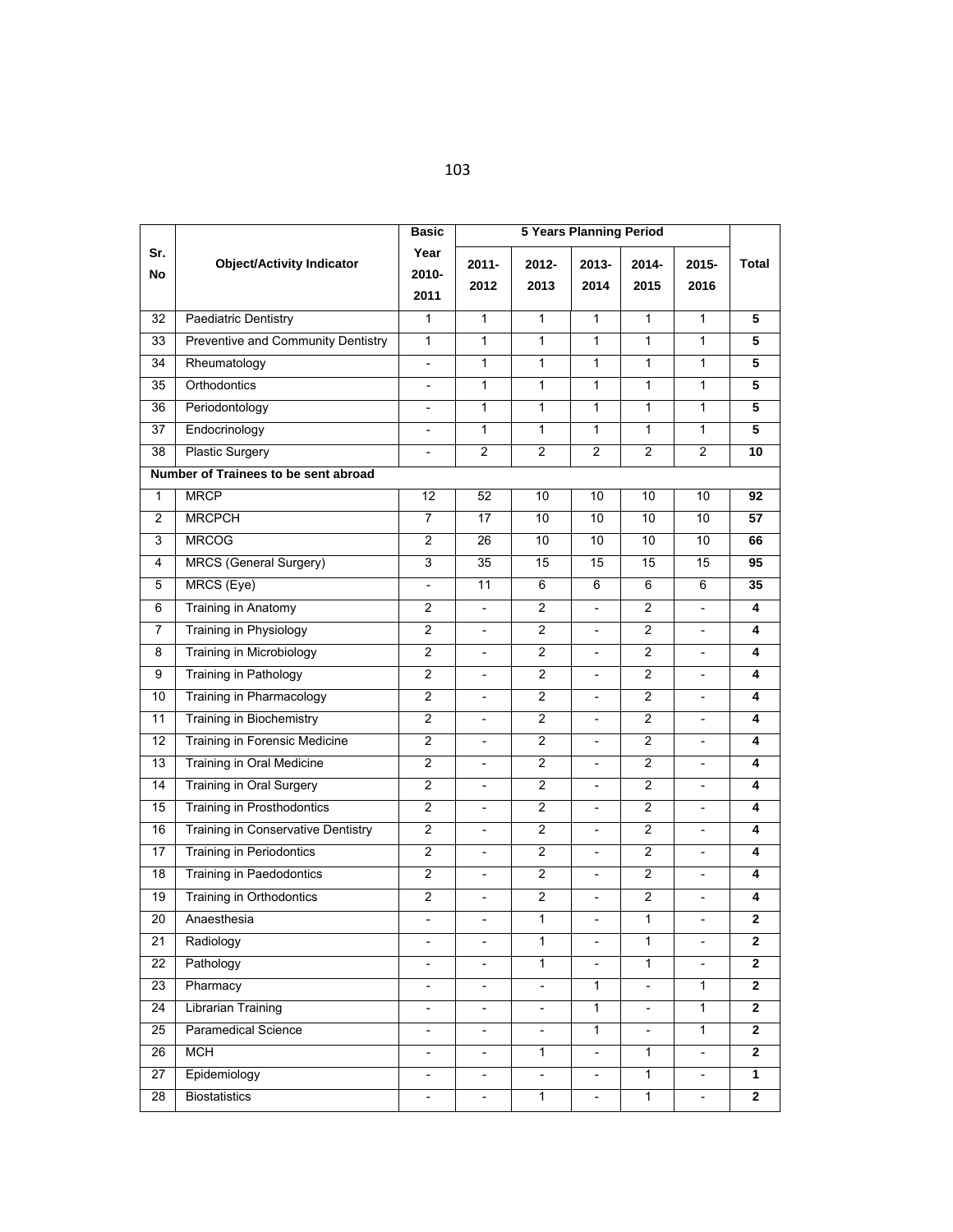|                  |                                        | <b>Basic</b>             |                          |                          | <b>5 Years Planning Period</b> |                          |                          |                         |
|------------------|----------------------------------------|--------------------------|--------------------------|--------------------------|--------------------------------|--------------------------|--------------------------|-------------------------|
| Sr.<br><b>No</b> | <b>Object/Activity Indicator</b>       | Year<br>2010-<br>2011    | $2011 -$<br>2012         | $2012 -$<br>2013         | 2013-<br>2014                  | 2014-<br>2015            | 2015-<br>2016            | <b>Total</b>            |
| 29               | <b>Behavioral Science</b>              | $\overline{\phantom{a}}$ | $\overline{\phantom{a}}$ | $\mathbf{1}$             | $\overline{\phantom{a}}$       | $\mathbf{1}$             | $\overline{\phantom{a}}$ | $\mathbf{2}$            |
| 30               | <b>Health Economics</b>                | $\overline{\phantom{a}}$ |                          | $\frac{1}{2}$            | $\mathbf{1}$                   | 1                        | $\overline{\phantom{a}}$ | $\mathbf{2}$            |
| 31               | <b>Occupational Medicine</b>           | $\blacksquare$           | $\overline{\phantom{a}}$ | $\overline{\phantom{a}}$ | $\mathbf{1}$                   | $\overline{a}$           | 1                        | $\mathbf{2}$            |
| $\overline{32}$  | <b>Medical Education</b>               | $\overline{\phantom{a}}$ | $\overline{\phantom{a}}$ | 1                        | $\overline{\phantom{0}}$       | $\overline{\phantom{0}}$ | 1                        | $\mathbf{2}$            |
| 33               | <b>Audiometry Training</b>             |                          |                          | $\overline{a}$           | $\overline{\phantom{0}}$       | 1                        | $\overline{a}$           | $\mathbf{1}$            |
| 34               | <b>Nuclear Physics</b>                 | $\overline{\phantom{a}}$ | $\overline{\phantom{a}}$ | $\overline{\phantom{a}}$ | $\overline{\phantom{a}}$       | $\overline{\phantom{0}}$ | 1                        | 1                       |
| $\overline{35}$  | <b>Radiation Physics</b>               | $\overline{\phantom{0}}$ | $\overline{\phantom{0}}$ | $\overline{a}$           | $\overline{\phantom{0}}$       | 1                        | $\overline{\phantom{a}}$ | 1                       |
| 36               | Nutrition                              |                          | $\overline{a}$           | $\overline{\phantom{a}}$ | $\mathbf{1}$                   | $\overline{4}$           | 1                        | $\overline{\mathbf{5}}$ |
|                  | New Post Graduate Courses to be opened |                          |                          |                          |                                |                          |                          |                         |
|                  | A.Diploma                              |                          |                          |                          |                                |                          |                          |                         |
| 1                | <b>Emergency Medicine</b>              |                          |                          |                          | ✓                              |                          |                          |                         |
|                  | <b>B.Master</b>                        |                          |                          |                          |                                |                          |                          |                         |
| $\mathbf{1}$     | Health Economic                        |                          |                          |                          |                                |                          | ✓                        |                         |
| $\overline{2}$   | Demography                             |                          |                          |                          |                                |                          | ✓                        |                         |
| 3                | <b>Health Statistics</b>               |                          |                          |                          |                                |                          | ✓                        |                         |
| 4                | Occupational Health                    |                          |                          |                          |                                |                          | $\checkmark$             |                         |
| 5                | <b>Tropical Medicine</b>               |                          |                          |                          |                                |                          | ✓                        |                         |
| 6                | Nutrition                              |                          |                          |                          |                                |                          | ✓                        |                         |
| 7                | <b>Medical Education</b>               |                          |                          |                          |                                | $\checkmark$             |                          |                         |
| 8                | Toxicology                             |                          |                          |                          |                                | ✓                        |                          |                         |
| 9                | <b>Environmental Health</b>            |                          |                          |                          |                                | $\checkmark$             |                          |                         |
|                  | <b>C.Doctorate</b>                     |                          |                          |                          |                                |                          |                          |                         |
| 1                | <b>Nursing Science</b>                 |                          |                          |                          |                                | ✓                        |                          |                         |
| $\overline{2}$   | Paediatric Orthopaedics                |                          |                          |                          |                                | ✓                        |                          |                         |
| 3                | Rheumatology                           |                          | ✓                        |                          |                                |                          |                          |                         |
| $\overline{4}$   | Geriatrics                             |                          |                          |                          |                                |                          | ✓                        |                         |
| 5                | Parasitology                           |                          |                          |                          |                                |                          | ✓                        |                         |
| $\overline{6}$   | Epidemiology                           |                          |                          |                          |                                |                          | ✓                        |                         |
| 7                | Endocrinology                          |                          |                          |                          |                                |                          | ✓                        |                         |
| $\infty$         | Immunology                             |                          |                          |                          |                                |                          | ✓                        |                         |
| 9                | Genetics                               |                          |                          |                          |                                |                          | ✓                        |                         |
| 10               | Molecular Biology                      |                          |                          |                          |                                |                          | ✓                        |                         |
| 11               | Periodontology                         |                          | ✓                        |                          |                                |                          |                          |                         |
| 12               | Orthodontics                           |                          | ✓                        |                          |                                |                          |                          |                         |
| 13               | Oral Biological Science                |                          | $\checkmark$             |                          |                                |                          |                          |                         |
| 14               | <b>Plastic Surgery</b>                 |                          |                          |                          | ✓                              |                          |                          |                         |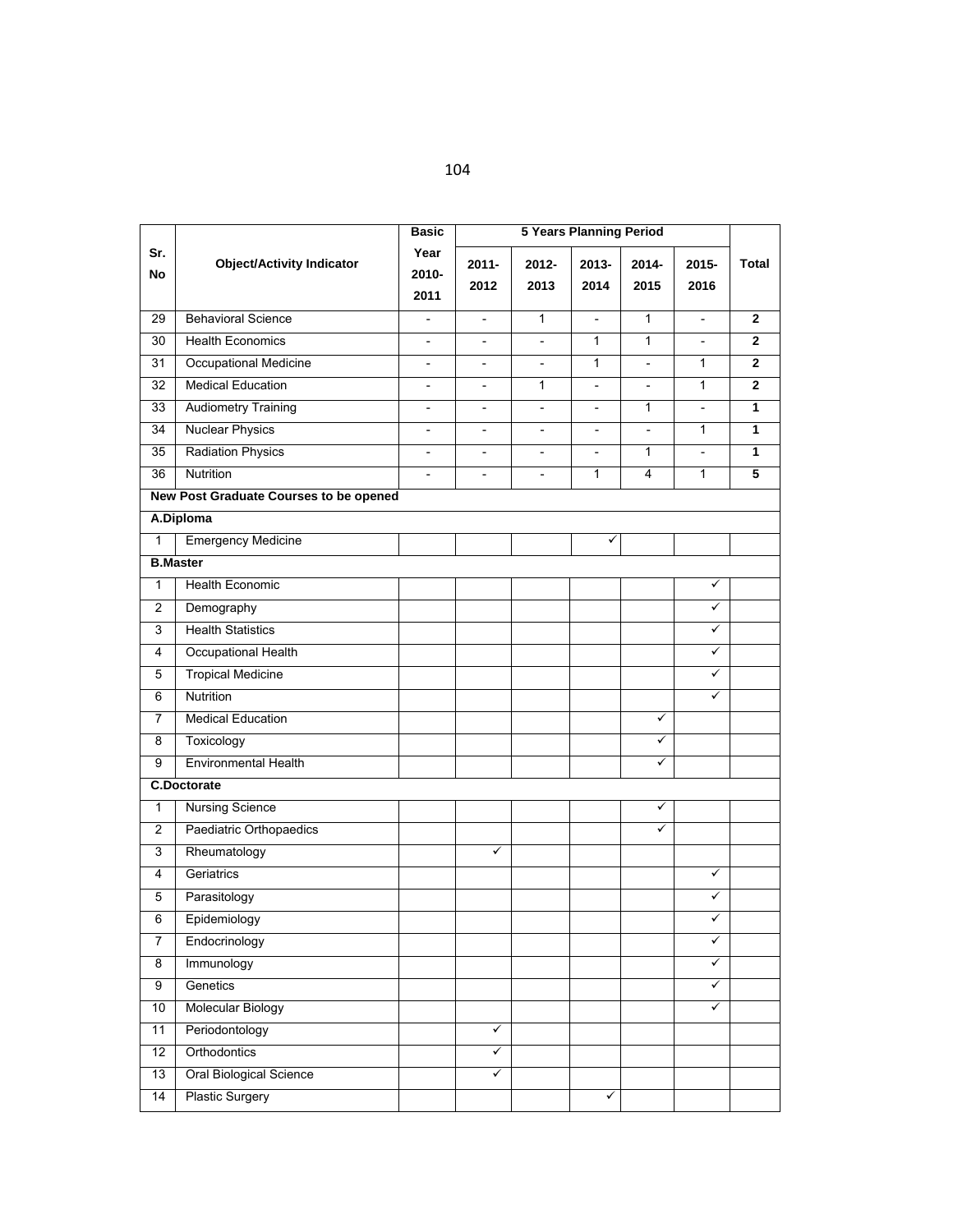|                  |                                                                            | <b>Basic</b>          | <b>5 Years Planning Period</b> |                              |                          |                     |               |              |
|------------------|----------------------------------------------------------------------------|-----------------------|--------------------------------|------------------------------|--------------------------|---------------------|---------------|--------------|
| Sr.<br><b>No</b> | <b>Object/Activity Indicator</b>                                           | Year<br>2010-<br>2011 | $2011 -$<br>2012               | $2012 -$<br>2013             | 2013-<br>2014            | $2014 -$<br>2015    | 2015-<br>2016 | <b>Total</b> |
| 15               | Endocrinology                                                              |                       |                                |                              | ✓                        |                     |               |              |
| 16               | Pharmaconosy                                                               |                       |                                |                              |                          |                     |               |              |
| 17               | Pharmaceutical                                                             |                       |                                |                              | ✓                        |                     |               |              |
| 18               | Pharmaceutics                                                              |                       |                                |                              | ✓                        |                     |               |              |
| 19               | <b>Clinical Pharmacy</b>                                                   |                       |                                |                              |                          |                     |               |              |
|                  | <b>Upgrading of Universities and Training Institution Project</b>          |                       |                                |                              |                          |                     |               |              |
| $\overline{1}$   | Appraisal of the previous 5 yr plan                                        |                       | ✓                              | $\qquad \qquad \blacksquare$ | $\overline{\phantom{0}}$ |                     |               |              |
| $\overline{c}$   | Renovation of existing buildings,<br>development of new buildings          |                       | ✓                              | ✓                            | ✓                        | ✓                   | ✓             | ✓            |
| 3                | Provision of teaching aids                                                 |                       | ✓                              | ✓                            | ✓                        | ✓                   |               | ✓            |
| 4                | Upgrading of laboratories, and<br>national                                 |                       | ✓                              | ✓                            |                          | ✓                   | ✓             | ✓            |
| 5                | Employment                                                                 |                       | ✓                              | ✓                            | ✓                        | ✓                   | ✓             | ✓            |
| 6                | Training international and national                                        |                       | ✓                              | ✓                            | ✓                        | ✓                   | ✓             | $\checkmark$ |
| $\overline{7}$   | Establishment of universities, collage<br>and training institute           |                       |                                | ✓                            | ✓                        | ✓                   | ✓             |              |
|                  | - University of Medicine, Taunggyi                                         |                       |                                |                              | ✓                        | ✓                   | ✓             |              |
|                  | - Nursing and Midwife Training<br>School, Kalay                            |                       |                                |                              |                          | ✓                   | ✓             |              |
| 8                | <b>Expanding Department of Medical</b><br><b>Sciences</b>                  |                       |                                |                              |                          |                     |               |              |
|                  | <b>Continuing Medical Education and Development of ICT Network Project</b> |                       |                                |                              |                          |                     |               |              |
| 1                | Manpower and Training                                                      |                       |                                |                              |                          |                     |               |              |
|                  | (1) Video Production training                                              |                       | $\overline{2}$                 | $\overline{c}$               | $\overline{c}$           | $\overline{2}$<br>2 | 2<br>2        | 10<br>10     |
|                  | (2) Pedagogy                                                               |                       | $\overline{c}$                 | $\overline{\mathbf{c}}$      | $\overline{\mathbf{c}}$  | 10                  | 10            | 50           |
|                  | (3) Computer Training attending                                            |                       | 10                             | 10                           | $10$                     |                     |               |              |
| $\overline{2}$   | Production of VCDs for teaching/<br>learning                               |                       | 50                             | 50                           | 50                       | 50                  | 50            | 250          |
| 3                | Electronic E-Books                                                         |                       | 10                             | 10                           | 10                       | 10                  | 10            | 50           |
| 4                | Production of video tape for teaching                                      |                       | ✓                              | ✓                            | ✓                        | ✓                   | ✓             | ✓            |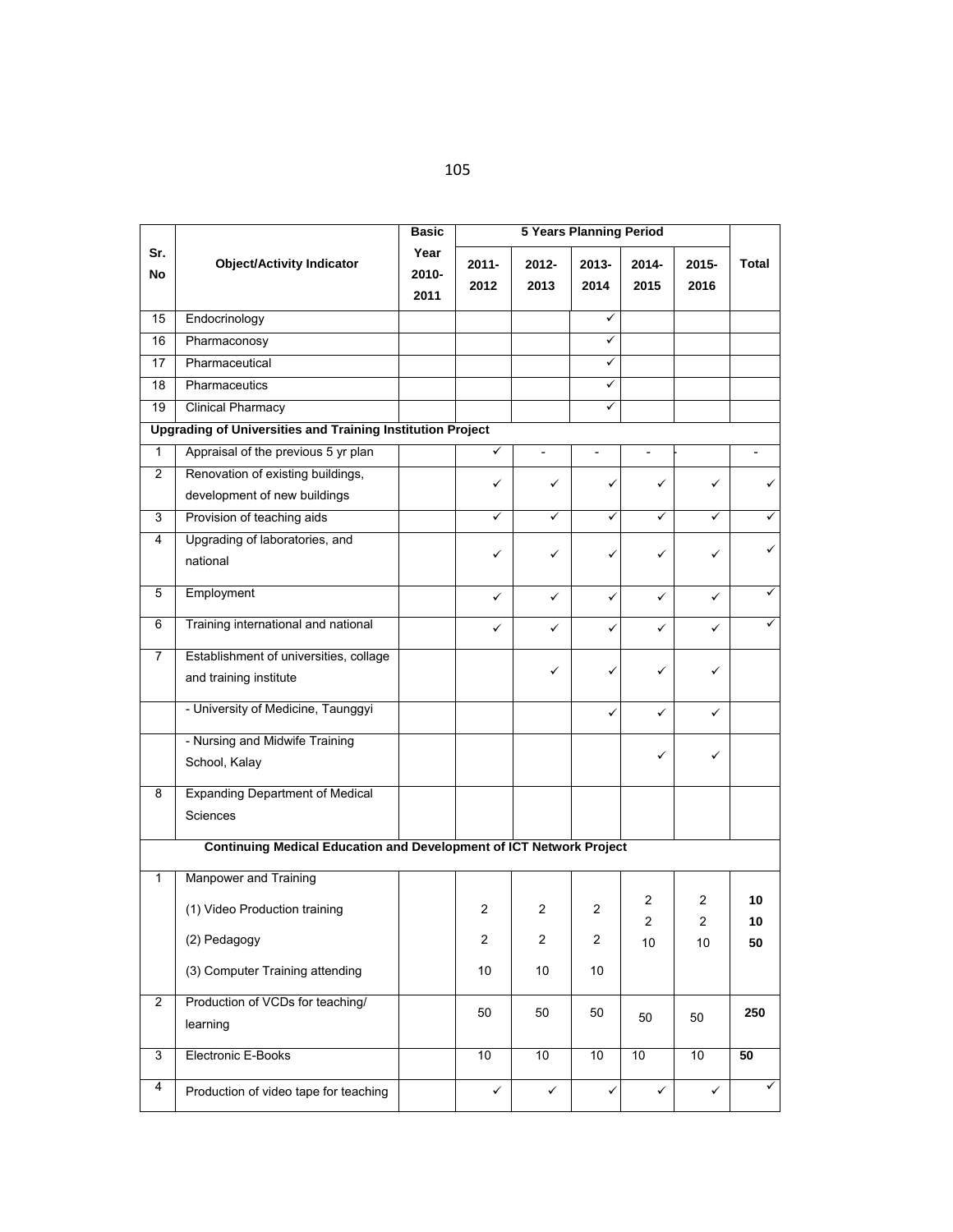| I |         | PU 1         |
|---|---------|--------------|
|   | I<br>۰. | I<br>×<br>۰, |

|                                                                         |                                                                                                                                                                                              | <b>Basic</b>          |                  |                  | <b>5 Years Planning Period</b> |                  |               |       |
|-------------------------------------------------------------------------|----------------------------------------------------------------------------------------------------------------------------------------------------------------------------------------------|-----------------------|------------------|------------------|--------------------------------|------------------|---------------|-------|
| Sr.<br><b>No</b>                                                        | <b>Object/Activity Indicator</b>                                                                                                                                                             | Year<br>2010-<br>2011 | $2011 -$<br>2012 | $2012 -$<br>2013 | $2013 -$<br>2014               | $2014 -$<br>2015 | 2015-<br>2016 | Total |
|                                                                         | /learning                                                                                                                                                                                    |                       |                  |                  |                                |                  |               |       |
| 5                                                                       | Conducting Educational Research by<br><b>Medical Education Center in</b><br>collaboration with Medical Education<br>Units.                                                                   |                       | $\overline{2}$   | 2                | 2                              | 2                | 2             | 10    |
| Formulation of Strategic Plan for Human Resources for Health Management |                                                                                                                                                                                              |                       |                  |                  |                                |                  |               |       |
| $\mathbf{1}$                                                            | Information on human resource for<br>health in public, cooperate and<br>private sector<br><b>Doctors</b><br><b>Dentists</b><br><b>Nurses</b><br><b>Traditional Medicine</b><br>Practitioners |                       | ✓                | ✓                |                                |                  | ✓             |       |
| $\overline{2}$                                                          | Human resource for health research                                                                                                                                                           |                       | ✓                | ✓                |                                | ✓                | ✓             | ✓     |
| 3                                                                       | Evaluation and estimation of human<br>resource for health needs                                                                                                                              |                       | ✓                | ✓                | ✓                              | ✓                | ✓             | ✓     |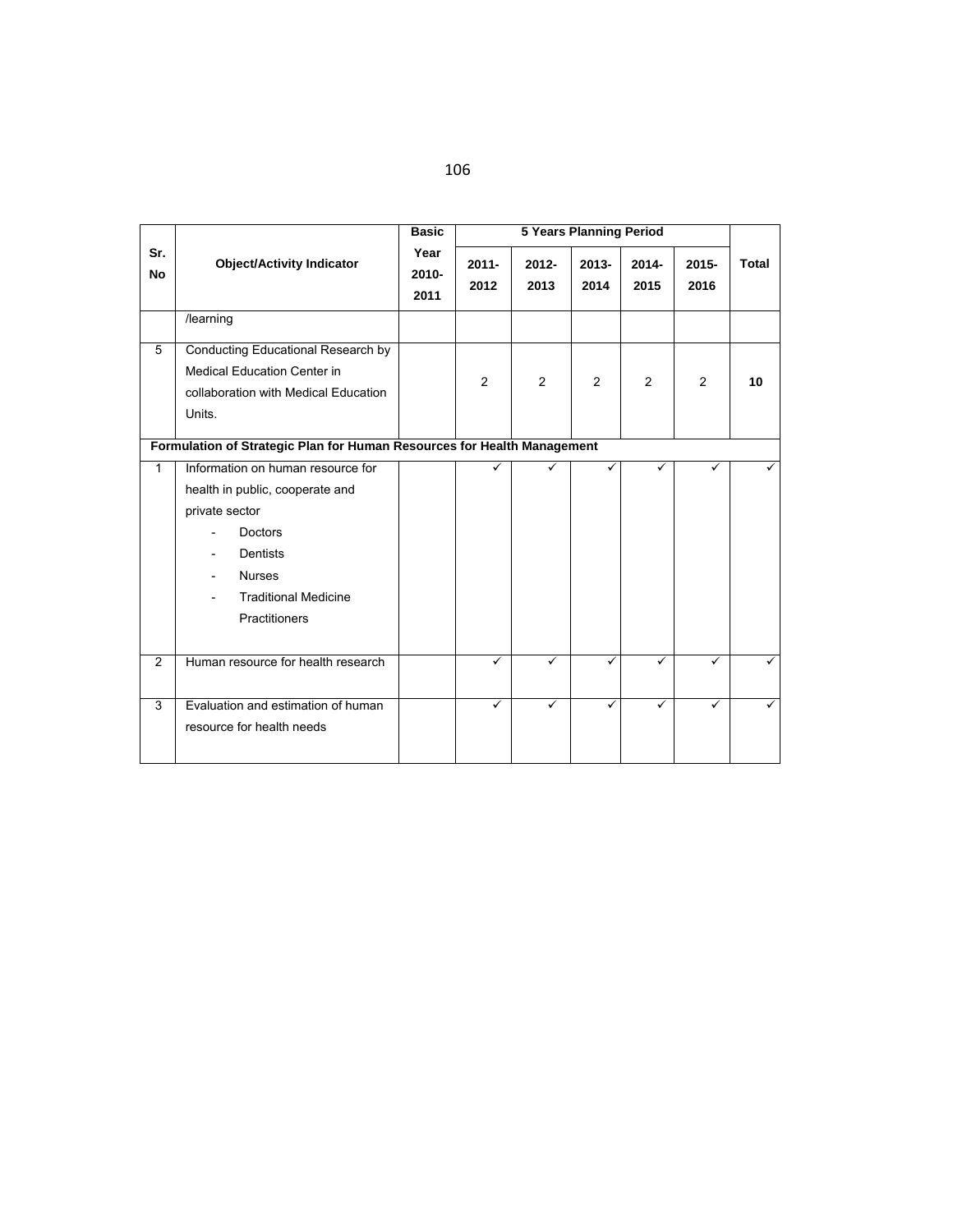#### **6.7 Health Research Programme**

#### **6.7.1 Situation Analysis**

Research and development play an important role in fulfilling the two main objectives of the Ministry of Health: to enable every citizen to attain full life expectancy and enjoy longevity of life, and to ensure that every citizen is free from disease. The Article 11 of the National Health Policy promulgated in 1993, states "*To encourage conduct of medical research activities not only on prevailing health problems but also giving due attention in conducting health systems research*". The Ministry of Health has given priority towards the implementation of research in accordance with the National Health Policy, especially research which is applicable to national health development. To strive for the attainment of the above-mentioned objective, the Health Research Policy Board has laid down the following guidelines: to promote health research by strengthening research capability through development of manpower, technologies and infrastructure; to identify factors affecting national health, and to conduct research for effective control and therapeutic measures; to identify factors promoting national health, and to institute appropriate measures for community practice; to promote and conduct health systems research; to investigate major communicable and non-communicable disease problems prevalent in Myanmar for effective control and therapeutic measures; to investigate major nutritional problems prevalent in Myanmar for effective control and therapeutic measures; to promote and conduct reproductive health research in accordance with the National Health Policy; to translate research findings into practical applications. Moreover, one of the nine objectives of Myanmar Health Vision 2030 is "*to develop medical research and health research up to international standards*".

The Department of Medical Research (Lower Myanmar), the Department of Medical Research (Upper Myanmar) and the Department of Medical Research (Central Myanmar) are the principal organizations that sponsor and conduct research in Myanmar. Moreover, the Departments of Health, Medical Science, Traditional Medicine, Health Planning, and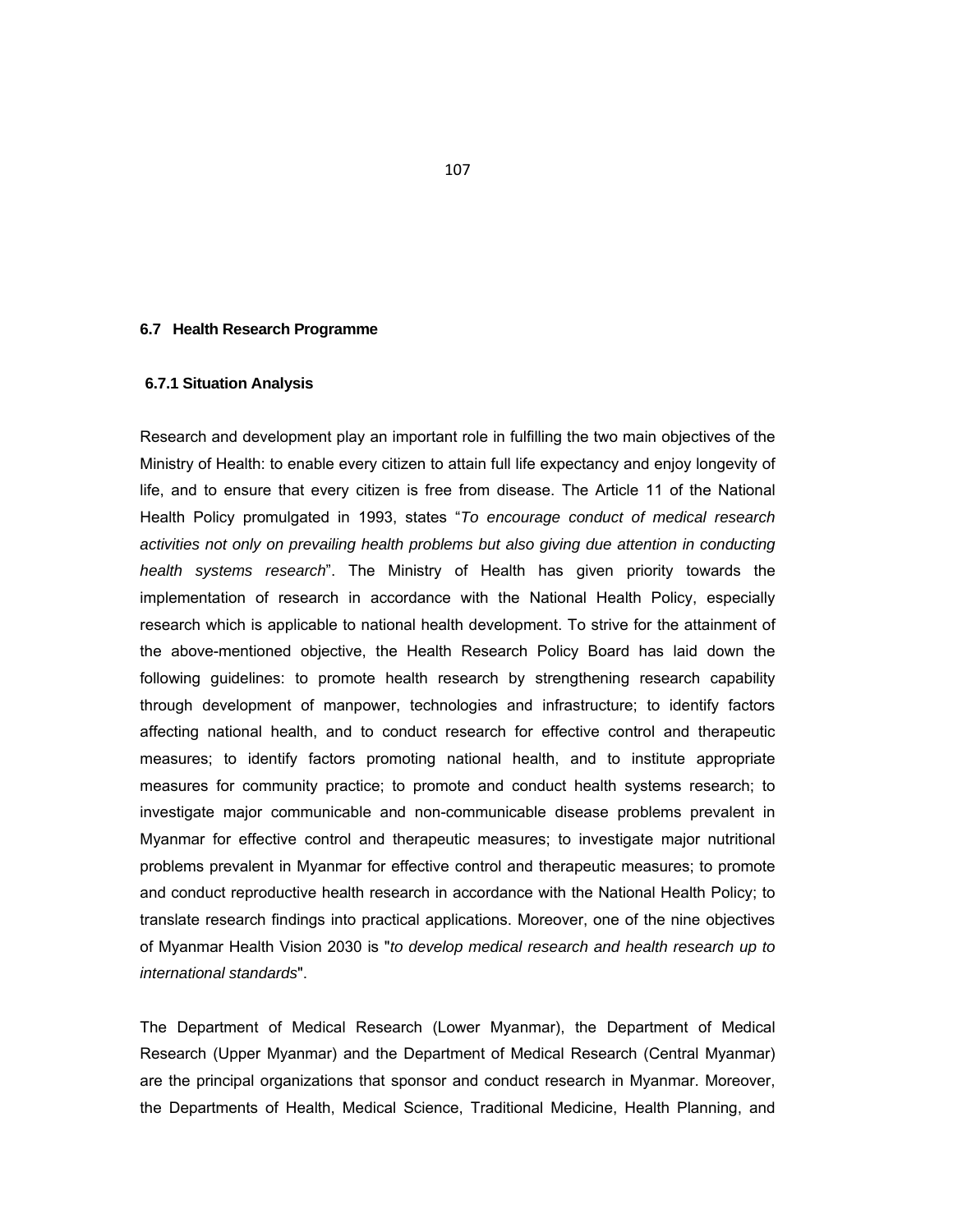related departments under various Ministries also implement research activities in addition to their principal functions, in a cohesive and concerted effort for the maximum achievement of national health.

Health Research Programme (HRP), formulated in accordance with the National Health Policy and the Health Research Policy Board guidelines, was implemented mainly by the Departments of Medical Research. One of the major achievements during the 2001-2006 National Health Plan was the establishment of the Department of Medical Research (Central Myanmar). The main objective of the HRP is to conduct research in order to solve the health problems of the community. Proposal development and implementation of research activities were carried out in the six priority diseases, on communicable and noncommunicable diseases, traditional medicine with emphasis on herbal drugs; development of modern and advanced technology in disease diagnosis, management, prevention and control; other health problems which need further elucidation, and activities on research capacity strengthening. In the HRP of the National Health Plan (NHP) (2006-2011), a total of 1129 research activities had been conducted. They were 308, 139, 237, 61, 180, 129, and 75 research activities on communicable and non-communicable diseases, health system, environmental health, traditional medicine, technology development, and research capability strengthening, respectively. In the conduct of these research activities, monitoring and supervision activities were built in line with the research management system and includes; a) close monitoring by head of divisions, b) three-monthly progress reports, c) six-monthly progress reports, and d) annual reviews. Overall achievement of the HRP was 61.7%. The research activities that have achieved more than 60% of the planned activities are: communicable diseases (67.5%), non-communicable disease (66.6%), traditional medicine (66%), and technology development (65.5%). The main deficiencies encountered in the last plan period were in human and financial resources.

The major research activities could be broadly classified into three areas; a) research on diseases and disorders of prime importance, b) socio-medical research and c) technology development and research capability strengthening. During the last NHP period, the most frequently focused research activities were on TB, malaria, traditional medicine, cancer, dengue haemorrhagic fever, HIV/AIDS, viral hepatitis and CVD. More research studies involving non-communicable diseases such as hypertension, diabetes and cancer are also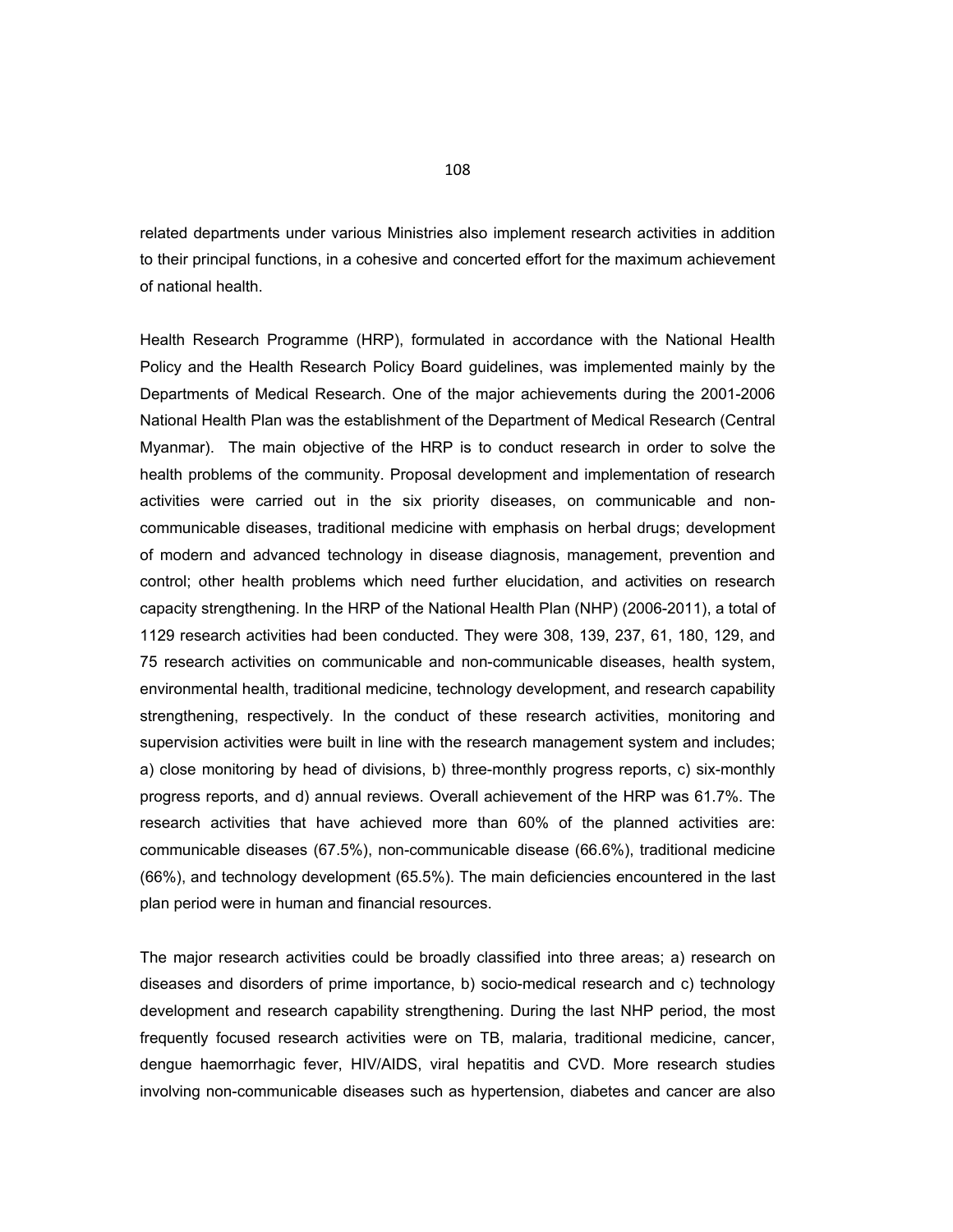needed. Among socio-medical research activities, health systems research was the area most frequently explored followed by reproductive health research.

One of the of Health Research Policy guidelines is to disseminate research findings and application in solving health problems. Dissemination of the results was achieved mainly by presentations at congresses, seminars, conferences and symposia and by publications in national and international journals. Health information is provided to the public through printed and electronic media such as newspaper articles, radio talks and TV programmes. Almost all of the findings of research activities were promulgated to the health and allied profession through the annual health research congresses. *Ad hoc* reports of commissioned research were also presented to the Ministry of Health. However a systematic assessment on the utilization and application of research findings in solving health problems needs to be promoted.

# **6.7.2 Objectives**

#### 6.7.2.1 **General Objective**

 The general objective of Health Research Programme is to conduct research to solve the health problems of the community and generate evidence for implementation and assessment of NHP.

#### 6.7.2.2 **Specific Objectives**

- To engage in health system research that can solve the community health problems.
- To generate evidence-based information in guiding the health policy and plans.
- To conduct health research on traditional medicines.
- To strengthen the research capacity and support activities that will complement to the health research development of the country.

# **6.7.3 Strategies**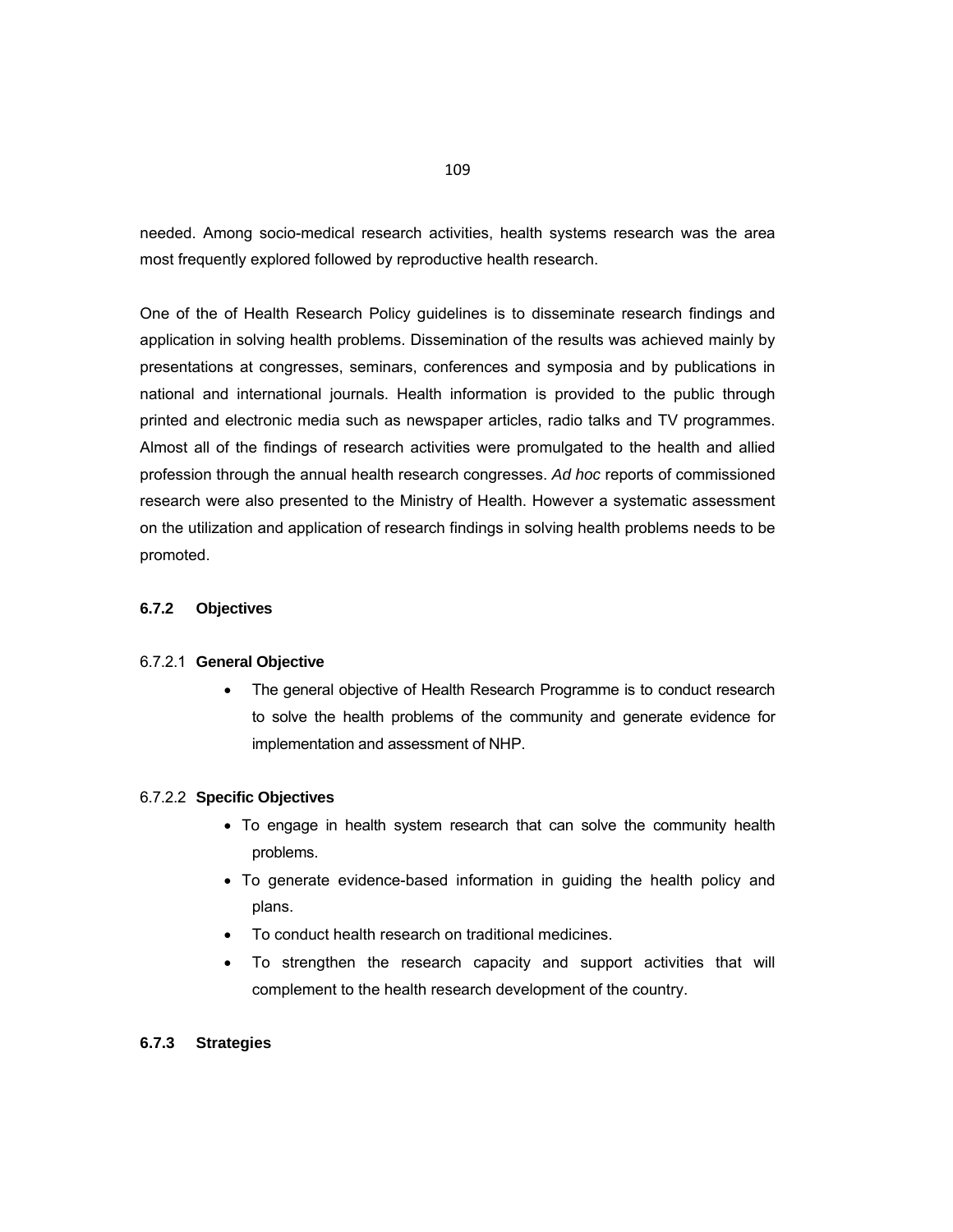The following strategies are applied in formulating research projects for the Health Research Programme:

- Conducting research on emerging and re-emerging infectious diseases threatening the health of the country;
- Performing non-communicable diseases research highlighting diseases related to changing life styles;
- Promoting and accomplishing research activities on health systems with special emphasis on health delivery systems;
- Executing research activities on environmental health, highlighting the hazards of environmental pollutants
- Implementing research on traditional medicine underscoring the importance of herbal drugs;
- Carrying out research activities relating to academic and technology development applicable in the diagnosis, management and control of common disease / conditions;
- Strengthening research capacity through development of infrastructure, manpower and human resources, necessary for effective health research

### **6.7.4 Priority Activities**

The following activities will be carried out under the Health Research Programme.

#### 6.7.4.1 **Research on Health Systems Project**

As health systems research has taken a major position in socio-medical research, emphasis is on research activities pertaining to the promotion of health delivery systems, reproductive health, elderly health and adolescent health, economic burden studies, cost-effectiveness of interventions, socio-economic and health consequences of diseases and quality of life assessment studies among others.

## 6.7.4.2 Research **on Communicable Diseases Project**

Research projects under this heading will include research in emerging and reemerging infectious diseases threatening the health of the country emphasizing on the three major diseases malaria, tuberculosis and HIV/AIDS. Research activities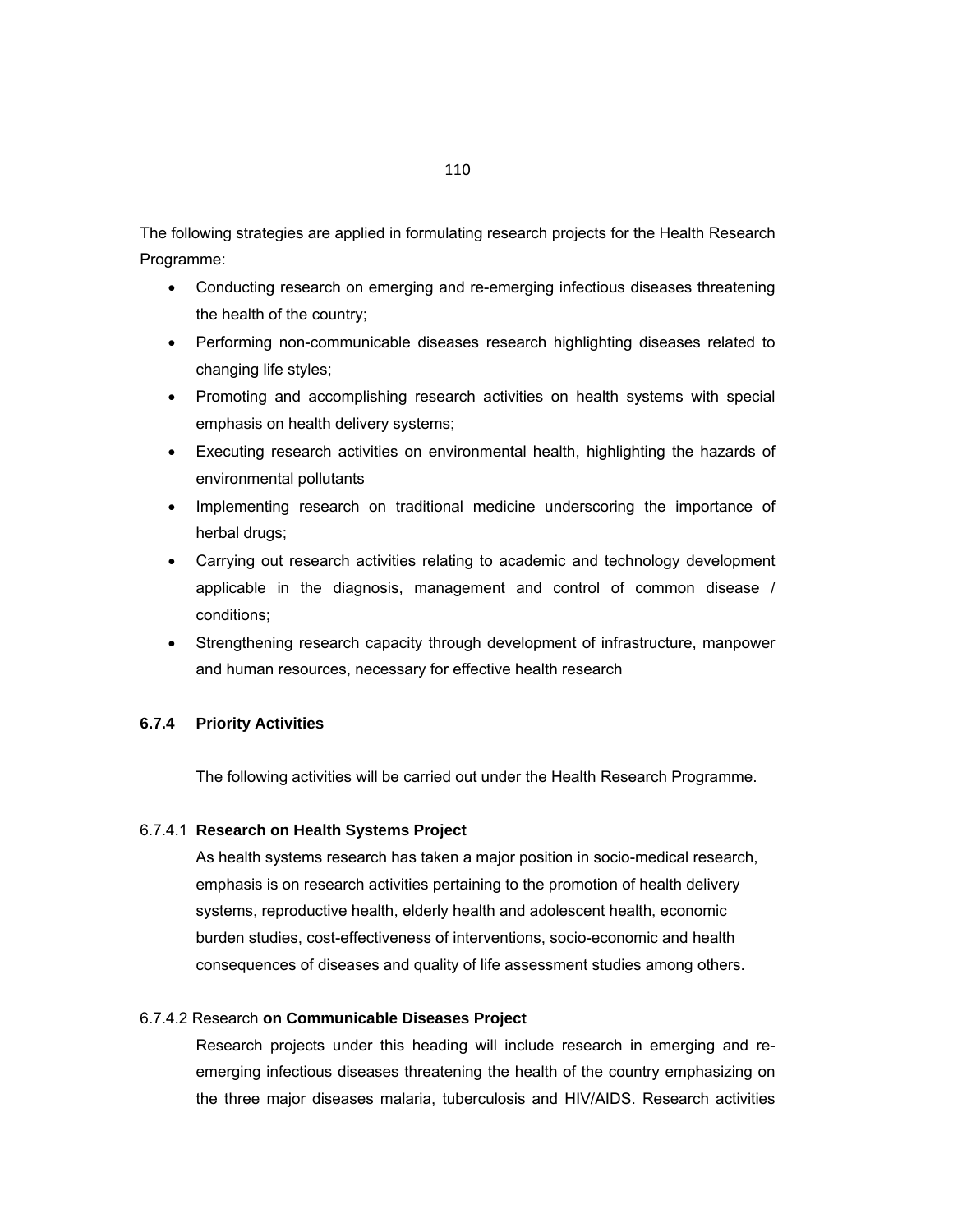will also include those on diarrhea, dysentery, viral hepatitis, arboviral infections and leprosy among others. The outcome of the research findings will contribute in prevention, reduction of disease incidence and case detection and treatment. It will involve molecular studies and emphasis will be on disease surveillance and drug resistance.

#### 6.7.4.3 **Research on Non-communicable Diseases Project**

It will include research studies on non-communicable diseases especially those related to changing lifestyles such as cardiovascular diseases, hypertension, diabetes, nutrition, and tobacco use. Research on cancer and haematological disorders will also be implemented.

#### 6.7.4.4 **Research on Environmental Health Project**

The environment can have an immense impact on the health status of the country. As the hazards of environmental pollution become more and more apparent, carrying out research on environmental health becomes a necessity. Nineteen research activities including those on biological, pharmacological, radiological and chemical agents polluting food, water and air will be implemented.

#### 6.7.4.5 **Research on Traditional Medicine Project**

 Traditional medicine especially herbal drugs have taken an important position in solving health problems in Myanmar. There will be 46 research activities on toxicity testing, *in vitro* and *in vivo* evaluation of the safety and efficacy of traditional medicine formulations and herbal drugs, dose-finding studies and clinical evaluation on therapeutic efficacy are anticipated to be implemented under this project.

#### 6.7.4.6 **Research on Academic and Technology Development Project**

Recent advances in medicine have prompted the employment of the latest state of the art technology in the prevention, control, diagnosis and management of common diseases/conditions. Research on immunological, molecular and cytogenetic techniques, studies on biological, biochemical, molecular and markers of diseases, development of diagnostic kits are research activities expected to be accomplished under this project.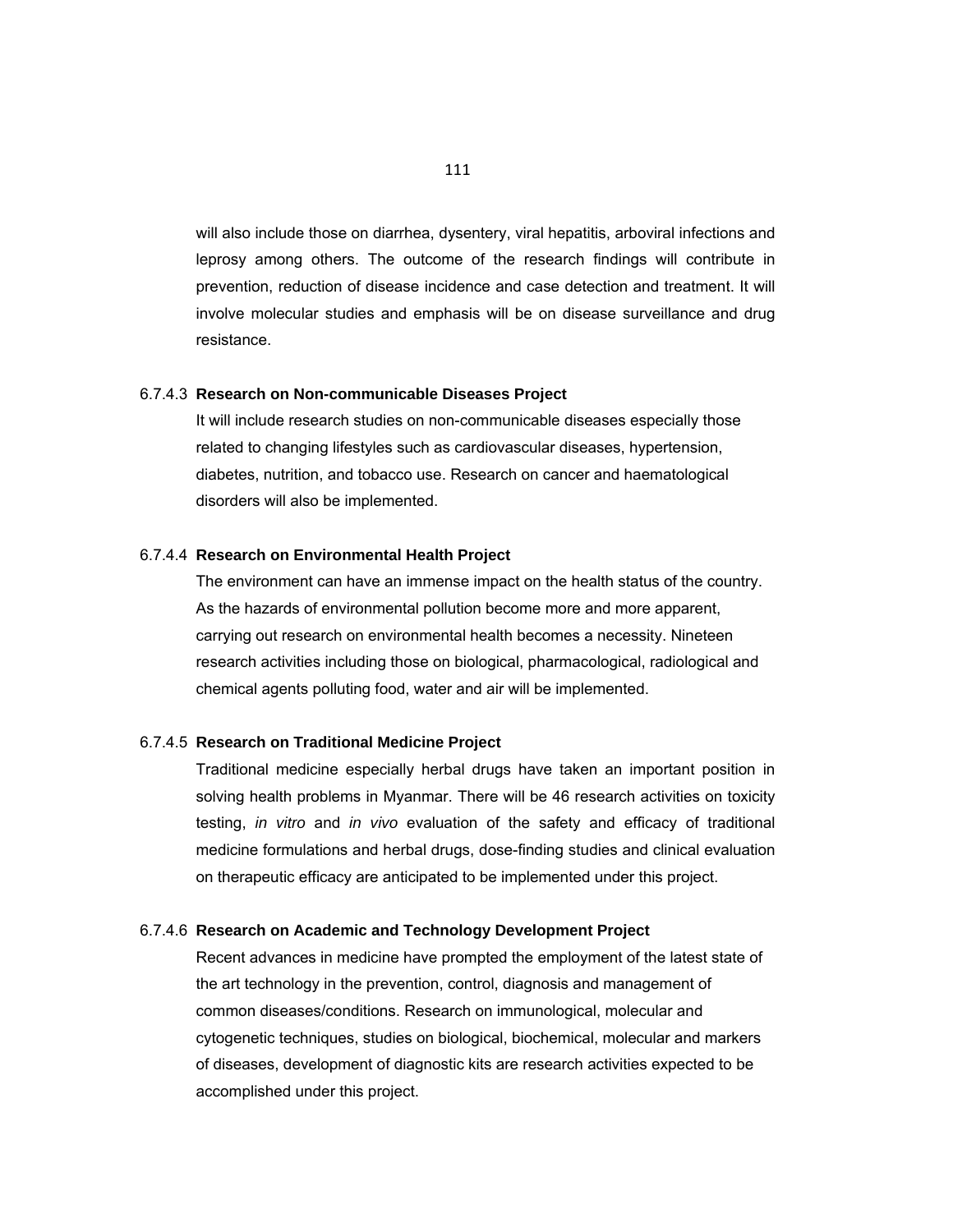# 6.7.4.7 **Research Capacity Strengthening Project**

The plan of action for 15 activities to be carried out under the research capacity strengthening project encompasses development of infrastructure, human and material resources, improving and upgrading the research supporting services such as library, animal services, instrumentation, publication and information retrieval and dissemination services

#### **6.7.4.8 Information Management Project**

 It is very critical to be research minded among the health care providers in ensuring the transmission of evidence based information related to disease prevention to the health care recipients. There are altogether 13 such projects planned in all three Medical Research Departments. It includes workshops for young scientists from all departments, research papers reading sessions, conducting research conferences, publishing the findings in research journals and in periodic news release.

#### **6.7.5. Partnerships**

Effective cooperation will be engaged with all the Departments within the Ministry of Health and other research institutions, NGOs and Civic Societies within the country and external institutions, UN Agencies and external Partners in Health.

#### **6.7.6. Monitoring and Evaluation**

The programme performance and assessment will be monitored as follows:

- Research proposals will be presented to the scientists of all the research divisions for constructive criticism, suggestions and comments.
- Research studies involving human subjects will be reviewed by the departmental ethical committees on medical research for ethical clearance.
- Research projects undertaken by the various research divisions will be monitored and evaluated closely by the head of the divisions;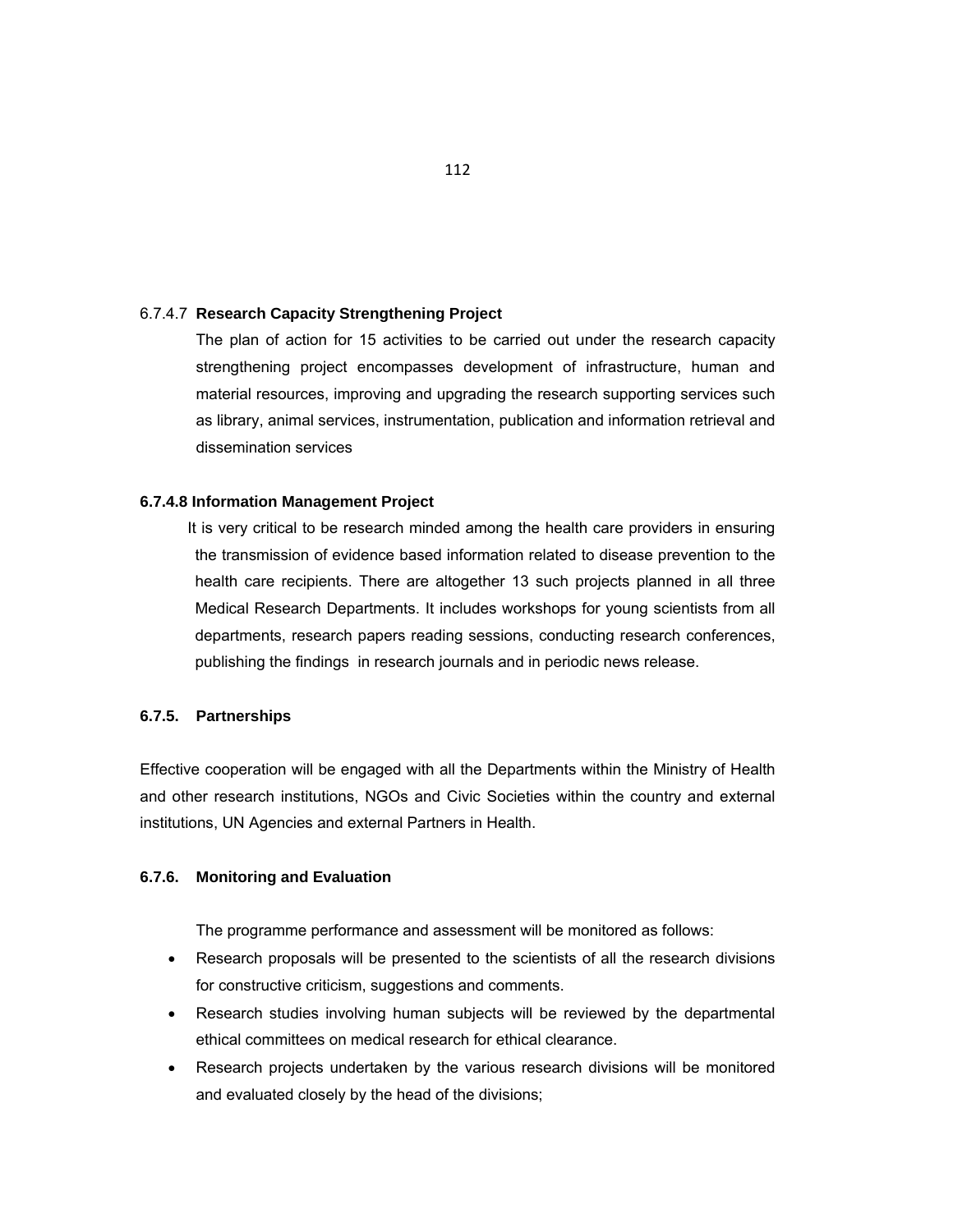- Three-monthly progress reports will be prepared and reported to the Ministry of Health;
- Six-monthly progress reports will be prepared and evaluated by the respective directors of research;
- The research projects of the individual divisions and clinical research units will be annually reviewed by the Board of Directors headed by the Director General.
- Evaluation will also be carried out by using the indicator, number of research projects /activities reported (interim/final) per year and the number of research papers presented and published.

# **6.7.7 Benefits**

The research projects included in the Health Research Project will provide immense benefit to the promotion of health in Myanmar. Some of the benefits will bear fruit immediately while some will become evident in time. The benefits garnered from the research projects include:

- Enhancement of knowledge will lead to improvement in the diagnosis, prevention, control and management of emerging and re-emerging communicable diseases of national importance like malaria, tuberculosis and HIV/AIDS.
- Behavioral research on lifestyle changes in Myanmar will elucidate the magnitude of this problem leading to a plethora of non-communicable diseases such as obesity, hypertension, diabetes, vascular diseases, and tobacco use.
- Findings from health systems research studies will be immediately applicable and can be utilized in the health care delivery system of the Ministry of Health.
- Understanding the dangers of environmental pollution will indicate measures to prevent and control the exposure of the population to these avoidable hazards.
- Scientific and evidence-based information resulting from research on traditional medicine and herbal drugs will contribute to the management of health problems in Myanmar.
- Research on academic and technology development will establish locally advanced and modern scientific techniques in the diagnosis and characterization of diseases divesting the need for procurement of expensive supplies from abroad.
- Strengthening the research infrastructure and human resources will uplift the capability of the medical research departments in carrying out research activities in conformity with the guidelines laid down in the National Health Policy.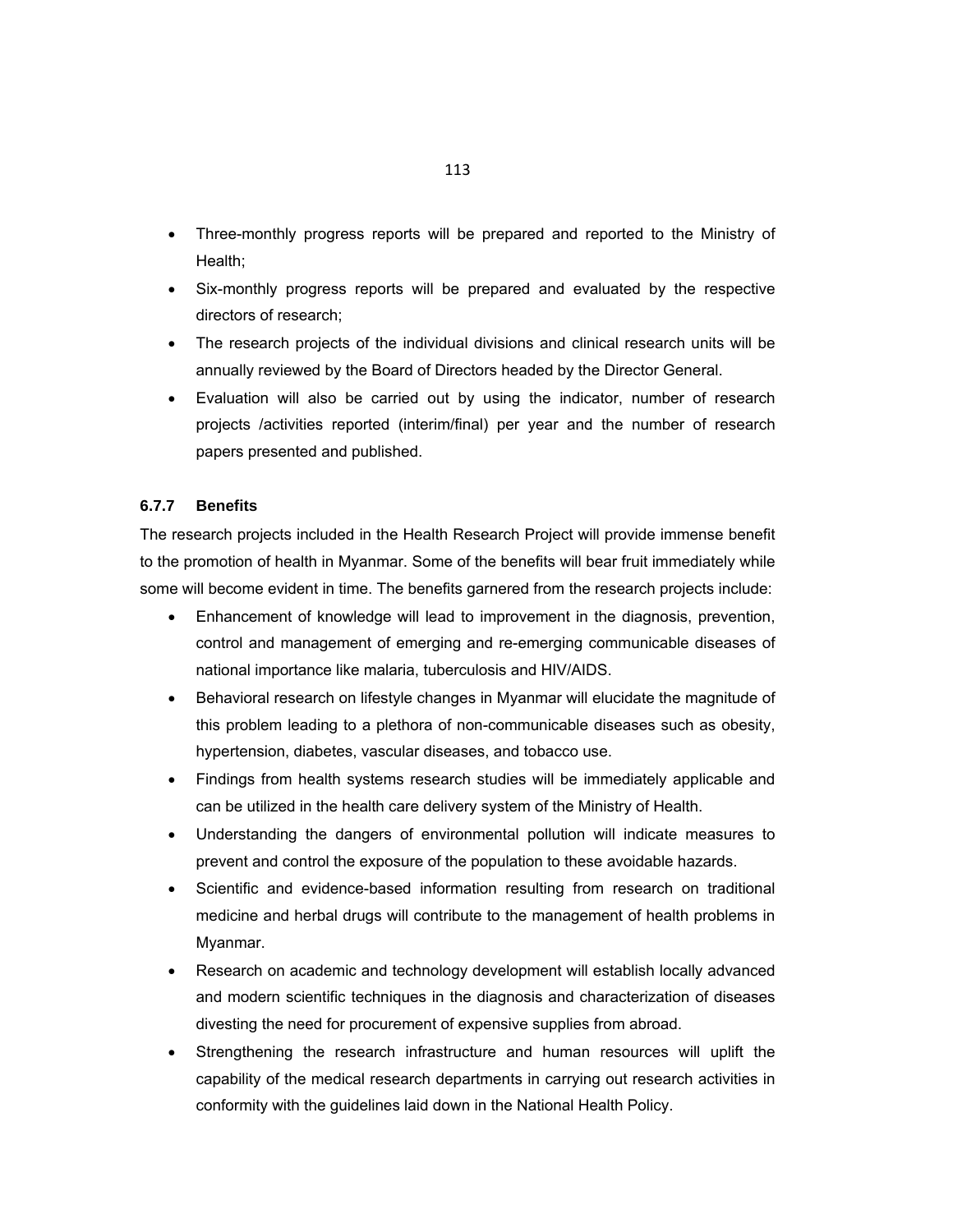# 114

# **6.7.8 Projects**

The following projects are included in the Health Research Programme:

- Research on Health Policy and Plans
- Research on Communicable Diseases
- Research on Non-communicable Diseases
- Research on Health System
- Research on Environmental Health
- Research on Traditional Medicine
- Research on Academic and Technology Development
- Research Capacity Strengthening

# **6.7.9 Targets**

A total of 324 research studies are to be accomplished during the 5-year plan period, 2011- 2016. As many of the projects will be undertaken more than one year, the total number of projects will be 725.

| Sr.            | <b>Objective/ Activity</b>                   | <b>Base</b>     | 5 years planning period<br>year |                  |                  |                  |                  |       |
|----------------|----------------------------------------------|-----------------|---------------------------------|------------------|------------------|------------------|------------------|-------|
| No.            | Indicator                                    | (2010-<br>2011) | $2011 -$<br>2012                | $2012 -$<br>2013 | $2013 -$<br>2014 | $2014 -$<br>2015 | $2015 -$<br>2016 | Total |
| $\mathbf{1}$   | Health Policy and Health Systems<br>Research |                 | 38                              | 54               | 45               | 46               | 35               | 218   |
| $\mathcal{P}$  | Research on communicable<br>diseases         |                 | 19                              | 30               | 29               | 25               | 21               | 124   |
| 3              | Research on non-communicable<br>diseases     |                 | 25                              | 34               | 24               | 21               | 19               | 123   |
| 4              | Research on environmental health             |                 | 7                               | 10               | 11               | 13               | 13               | 54    |
| 5              | Research on traditional medicine             |                 | 20                              | 18               | 18               | 13               | 11               | 80    |
| 6              | Research on technology<br>development        |                 | 13                              | 16               | 14               | 12               | 12               | 67    |
| $\overline{7}$ | Research on capacity strengthening           |                 | 10                              | 5                | 3                | 3                | 3                | 24    |
| 8              | Research on knowledge                        |                 | 7                               | 7                | 7                | 7                | 7                | 35    |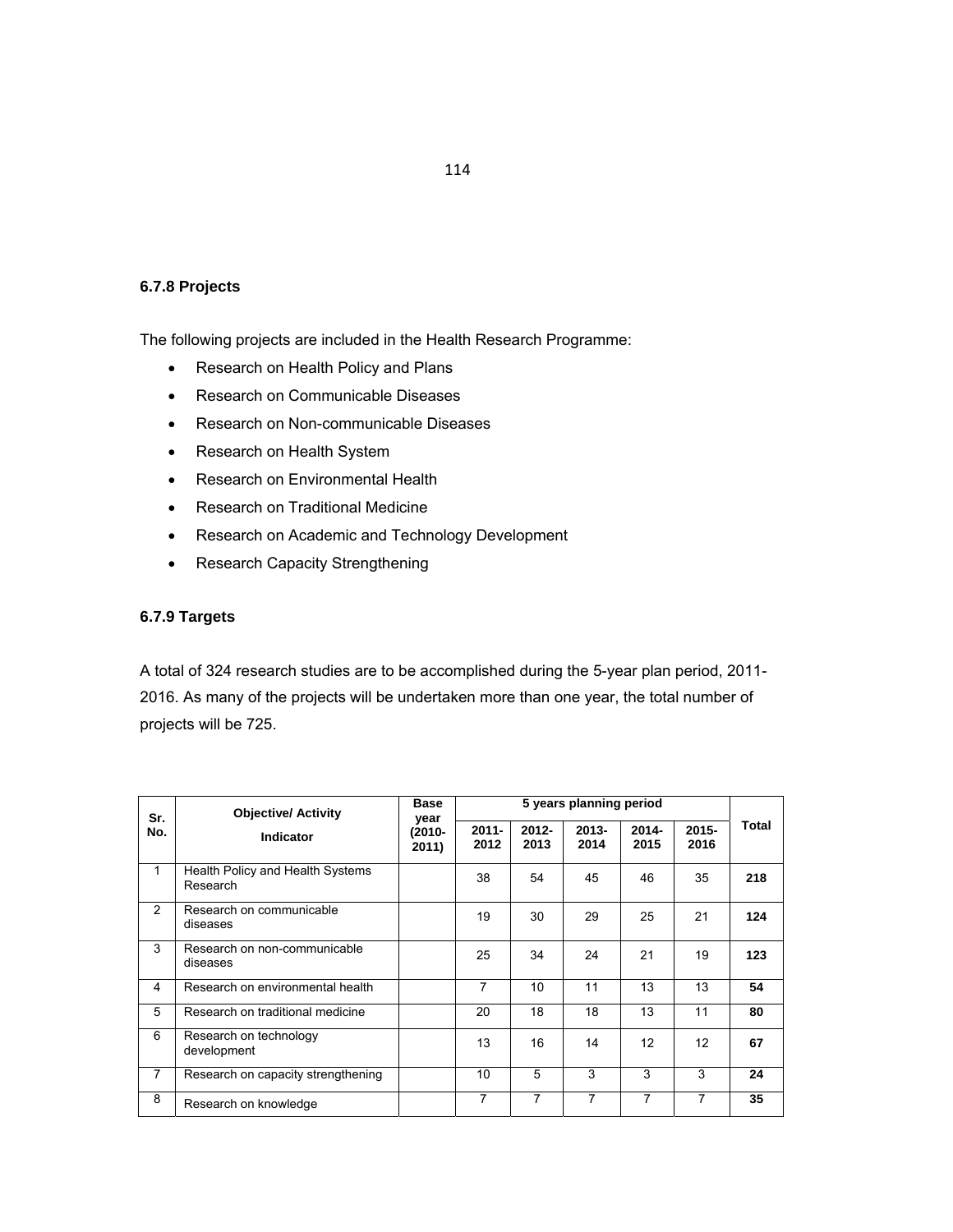| management |     |        |     |     |                 |            |
|------------|-----|--------|-----|-----|-----------------|------------|
| Total      | 139 | .<br>. | 151 | ،40 | 4. 9. 4<br>14 L | フクロ<br>16J |

#### **6.8 Determinants of Health Programme**

#### **6.8.1 Situation Analysis**

Health of an individual is determined by his genetic constitution, life style and behavior, condition of the environment in which he is born, lives, grow and work. Health service provision is just of the component of these determinants. With changing life styles following industrialization and mechanization the way most people work and travel require less physical activities. People tend to consume more of readily available food, which may not be good for health, and indulge in use of tobacco and alcohol. This changing situation is followed by deterioration in health with subsequent rise in morbidity and mortality.

As Myanmar relies on an agro-based economy with a step moving forward to industrialization chemicals are now in use for agricultural as well as for industrial purpose. Measures are in need for proper and appropriate production, storage, transport, use and waste disposal to prevent and control health hazards that could follow. Health of workers in growing number of factories and industries following industrial development is also an important factor to be taken into consideration. Health service provision for them needs to extend beyond curative and cover promotive as well as preventive services.

Rapid urbanization, industrialization, inappropriate disposal of waste and growing number of automobiles are now leading to pollution of air and water with subsequent health problems. Rural households have to depend on wood and charcoal as source of energy for cooking, and increasing use of chemical fertilizer and pesticide is also a growing concern. The environmental problems arising from these situations mentioned required wider involvement and collaboration of different sectors and the community. Growing urban population will also require health facilities and infrastructure for their growing and complex health needs.

Availability of safe and quality food and drug is also an important dimension of determinant of health. In accordance with existing legal support the Ministry of Health is now undertaking control activities to ensure production, import, storage, transport and distribution are according to the legally set standards. Involvement of all sectors including law enforcement departments and community is a critical factor for effective implementation.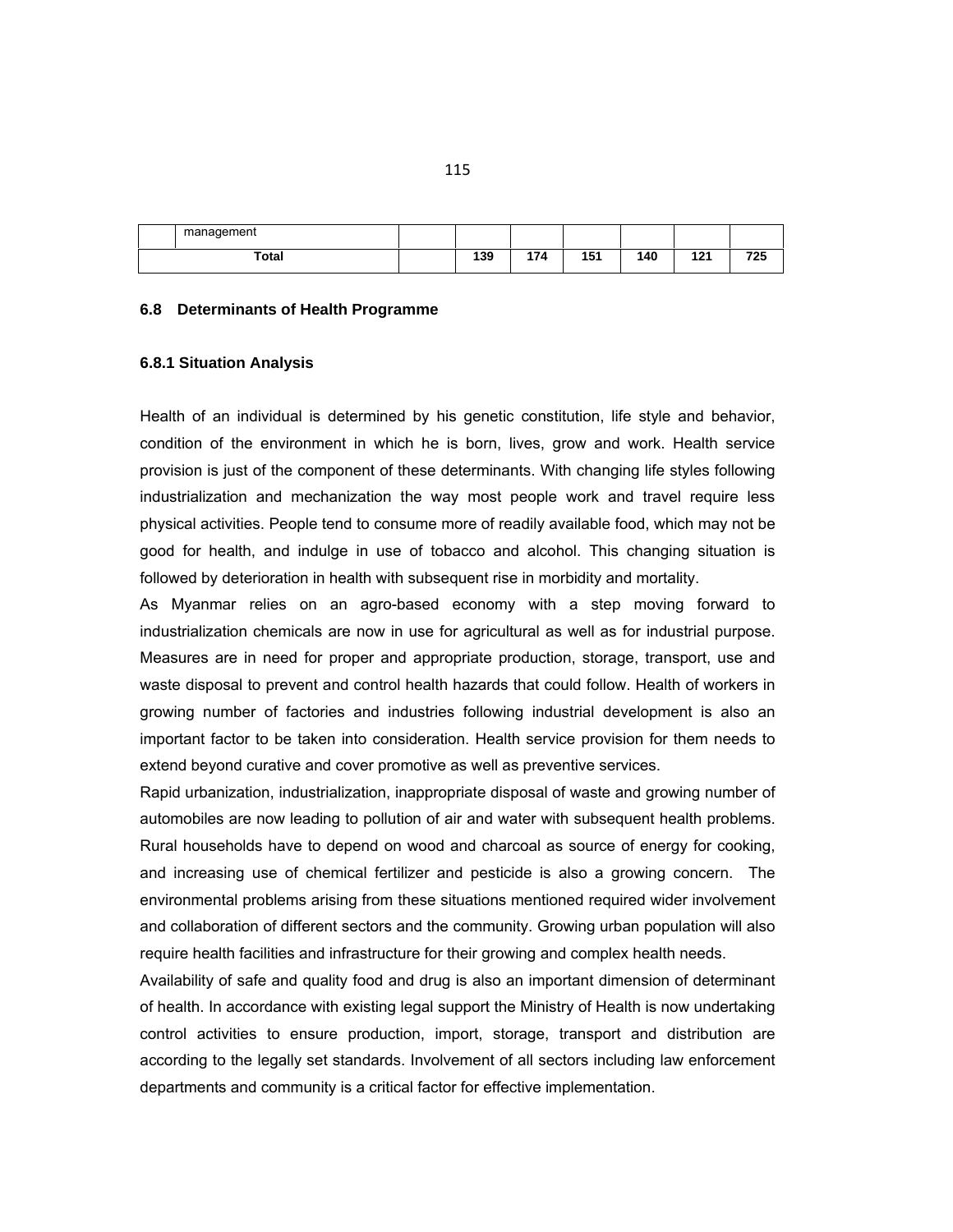Rising prevalence of non-communicable diseases is also a growing concern for the country. Changing life style and dietary habits, lack of physical exercises and other health damaging practices need to be modified and controlled. Health education activities are in place using various media and channel. But without understanding the underlying causes of the risk behavior and providing an enabling environment, health education measures alone will not be sufficient. Improving collaboration with all partners concerned play a pivotal role.

#### **6.8.2 Objectives**

#### **6.8.2.1 General objective**

 To reduce health problems and disease prevalence arising from unhealthy behavior and life styles of the people and to enable them to born, grow and work through their lives in an environment conducive to health

#### **6.8.2.2 Specific objectives**

- Promoting activities to reduce occupational risks and hazards
- To prevent deterioration in health of the community through controlling environmental air and water pollution
- To improve coverage of safe water supply and sanitary facilities for the people and to reduce and eliminate diseases arising from unsanitatory water and environment
- To promote development of healthy cities
- To systematically supervise production, transport and distribution of quality and safe food and quality and efficacious drug and to enable the public to consume and use safe and quality drugs, food, commodities and cosmetics
- To raise awareness at the national level, factors underlying gender discrimination and policies and procedures to ensure gender equality
- To control health, social and environmental impact of tobacco use

# **6.8.3 Strategies**

- Educating the public about healthy behaviour and enabling them to practice according to the knowledge
- Controlling health hazards in water, soil and air environment including homes and workplaces and creating environment conducive to health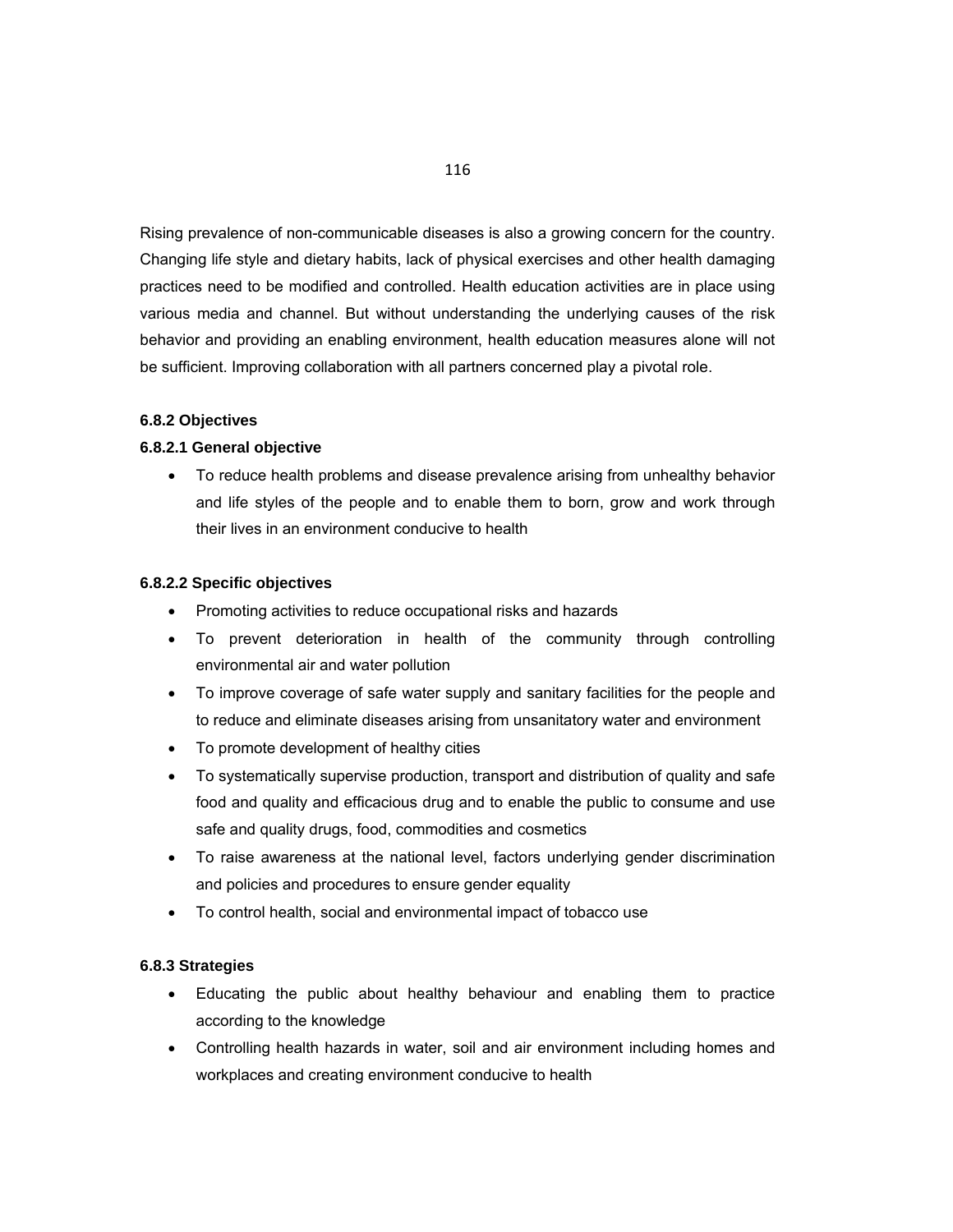- Ensuring availability of food, water, drugs and commodities that are safe and beneficial to health
- Raising awareness, providing technical support and conducting research on policies relating to gender discrimination and health and collaborating with related departments and organizations for controlling gender based violence

#### **6.8.4 Priority Actions**

- Community based activities for health promoting societies, health education activities reaching the rural populations and strengthening infrastructure and competency for health education
- Conducting at various levels of health facilities, trainings, research and health educational activities for effective enforcement and implementation of laws to control consumption of tobacco and tobacco products
- Controlling pollution of air, water and environment from domestic and industrial wastes
- Sustaining and expanding healthy city projects
- Planning systematically for collaboration among health sector, people involved in production, import and distribution and community to assure quality and safety of food, drugs, medical equipment and commodities
- Promoting trainings and research on gender discrimination and health and activities for controlling gender based violence

#### **6.8.5 Partnership**

- Programmes included in the National Health Plan
- Health related ministries
- Local and international non-governmental organizations
- Regional organizations
- Technical experts concerned

#### **6.8.6 Monitoring and Evaluation**

Admission rate per 100 in patients of poison cases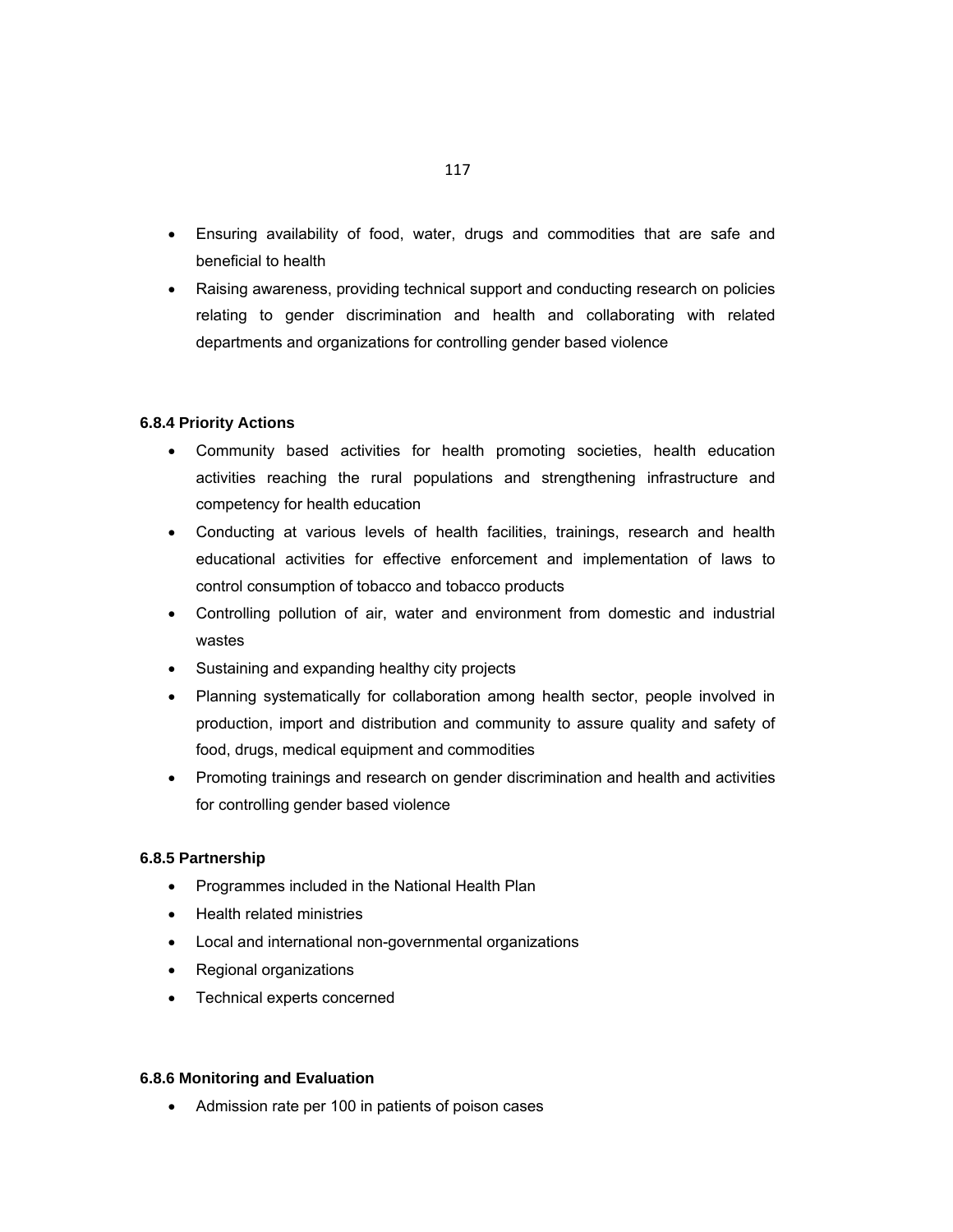- Prevalence of occupational diseases among workers
- Occupational accidental rates
- Frequency of air and water quality assessment
- Achievement of water and sanitation targets
- Implementation status healthy city projects Collaboration status with related sectors for waste management by different levels of hospitals
- Status of monitoring, legal actions taken and educational activities related to safety and quality of health commodities
- Implementation status for infrastructure and activities for quality control of food, drugs and medical equipment
- Implementation status of training workshops and production and distribution of educational materials for developing health promoting societies
- Implementation status of trainings, research and control for gender discrimination and health
- Implementation status of workshops, trainings, opening clinics and research for effective enforcement of tobacco law

# **6.8.7. Projects to be implemented**

- Environmental health programme
- Occupational health and control of industrial hazards programme
- Air and water pollution control programme
- Water and sanitation programme
- Healthy city programme
- Hospital waste management programme
- Food and Drug control programme encompassing consumer protection, food control, drug control and cosmetic control
- Health promotion programme
- Gender discrimination and health programme
- Tobacco control programme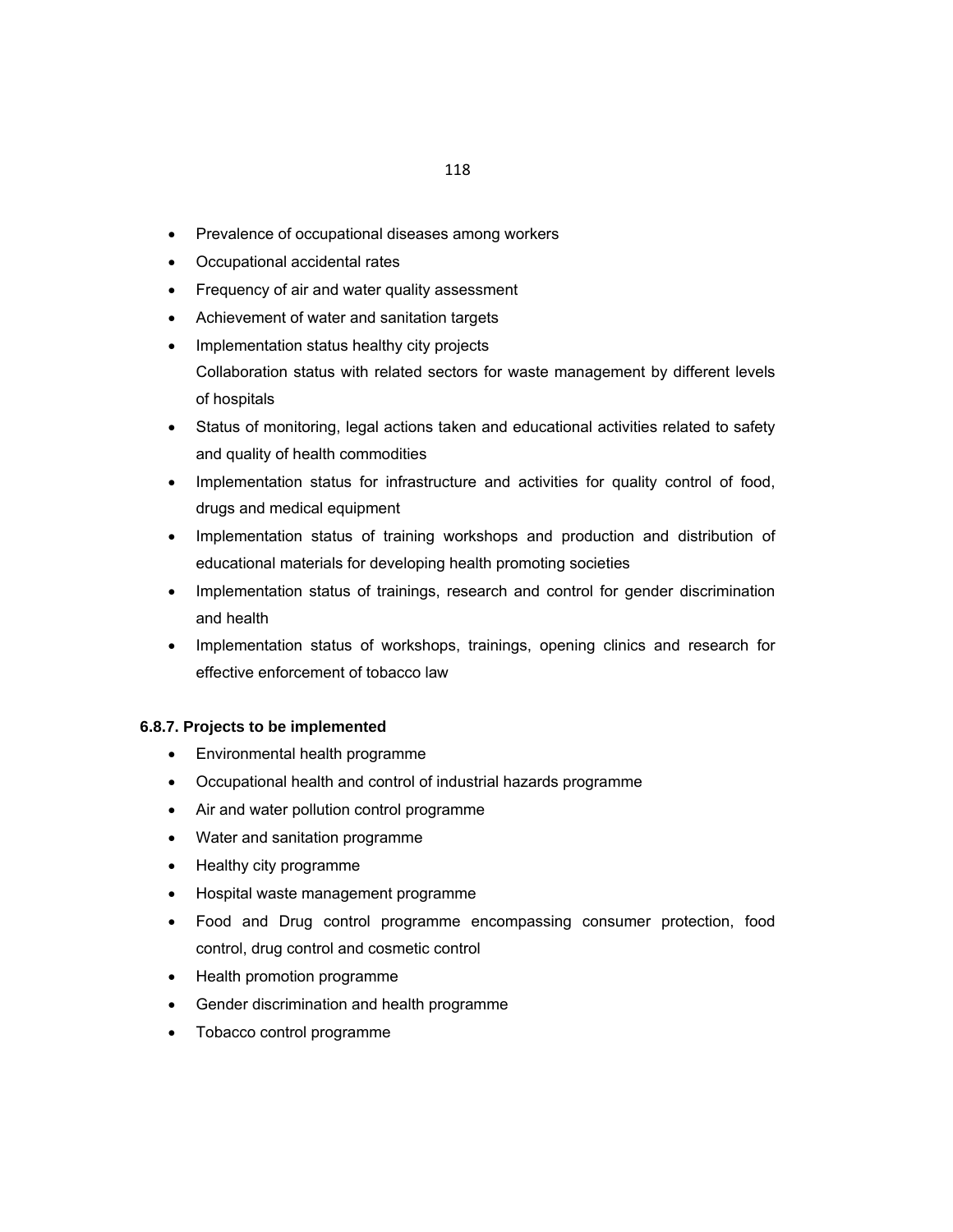# **6.8.8Targets**

|                                                            |                                                                                                    | <b>Base</b>                | 5 years planning period |                |                |               |               |                |
|------------------------------------------------------------|----------------------------------------------------------------------------------------------------|----------------------------|-------------------------|----------------|----------------|---------------|---------------|----------------|
| Sr.<br><b>No</b>                                           | <b>Objective/ Activity</b><br><b>Indicator</b>                                                     | year<br>$(2010 -$<br>2011) | $2011 -$<br>2012        | 2012-<br>2013  | 2013-<br>2014  | 2014-<br>2015 | 2015-<br>2016 | Total          |
| Environmental Health Risk Assessment and Control Programme |                                                                                                    |                            |                         |                |                |               |               |                |
| 1.                                                         | National Workshop on Chemical<br>Management                                                        |                            | ✓                       |                |                |               |               | 1              |
| 2.                                                         | Review, update and amend the<br>existing laws<br>legislations related to<br>health and environment |                            | ✓                       | ✓              | ✓              | ✓             | ✓             | 5              |
| $\overline{3}$ .                                           | Awareness Workshop on GHS                                                                          | $\overline{a}$             | $\checkmark$            | ✓              |                |               |               | $\mathbf{2}$   |
| 4.                                                         | <b>Conduct Training Courses Related to</b><br><b>GHS</b>                                           |                            | ✓                       |                |                |               |               | 1              |
| 5.                                                         | Implementation of GHS<br>related activities                                                        | $\overline{a}$             | ✓                       | ✓              |                |               |               | $\overline{2}$ |
| 6.                                                         | Data Collection on chemical<br>poisoning cases admitted to Civil<br>Hospitals                      | 50                         | 100                     | 150            | 200            | 250           | 300           | 1000           |
| 7.                                                         | Disseminate health education on<br>chemicals through various media                                 |                            | ✓                       | ✓              | ✓              | ✓             | ✓             | 5              |
|                                                            |                                                                                                    |                            |                         |                |                |               |               |                |
| 1.                                                         | Collection the list of Factories                                                                   | Ygn +<br>Mdy               | Ygn +<br>Mdy            | $\overline{c}$ | 3              | 3             | 4             | 14             |
| 2.                                                         | Factory Inspection                                                                                 | $Ygn +$<br>Mdy             | $Ygn +$<br>Mdy          | $\overline{2}$ | 3              | 3             | 4             | 14             |
| $\overline{3}$ .                                           | Formulating or amending the laws<br>related to the occupational health<br>matters                  | Nil                        | Initiate                | Imple-<br>ment | Imple-<br>ment |               |               |                |
| 4.                                                         | Occupational Health Training for<br><b>Medical Officers</b>                                        | $\overline{a}$             | 20                      | 20             | 20             | 20            | 20            | 100            |
| 5.                                                         | Occupational Health Training for<br><b>Basic Health Workers</b>                                    |                            | 20                      | 20             | 20             | 20            | 20            | 100            |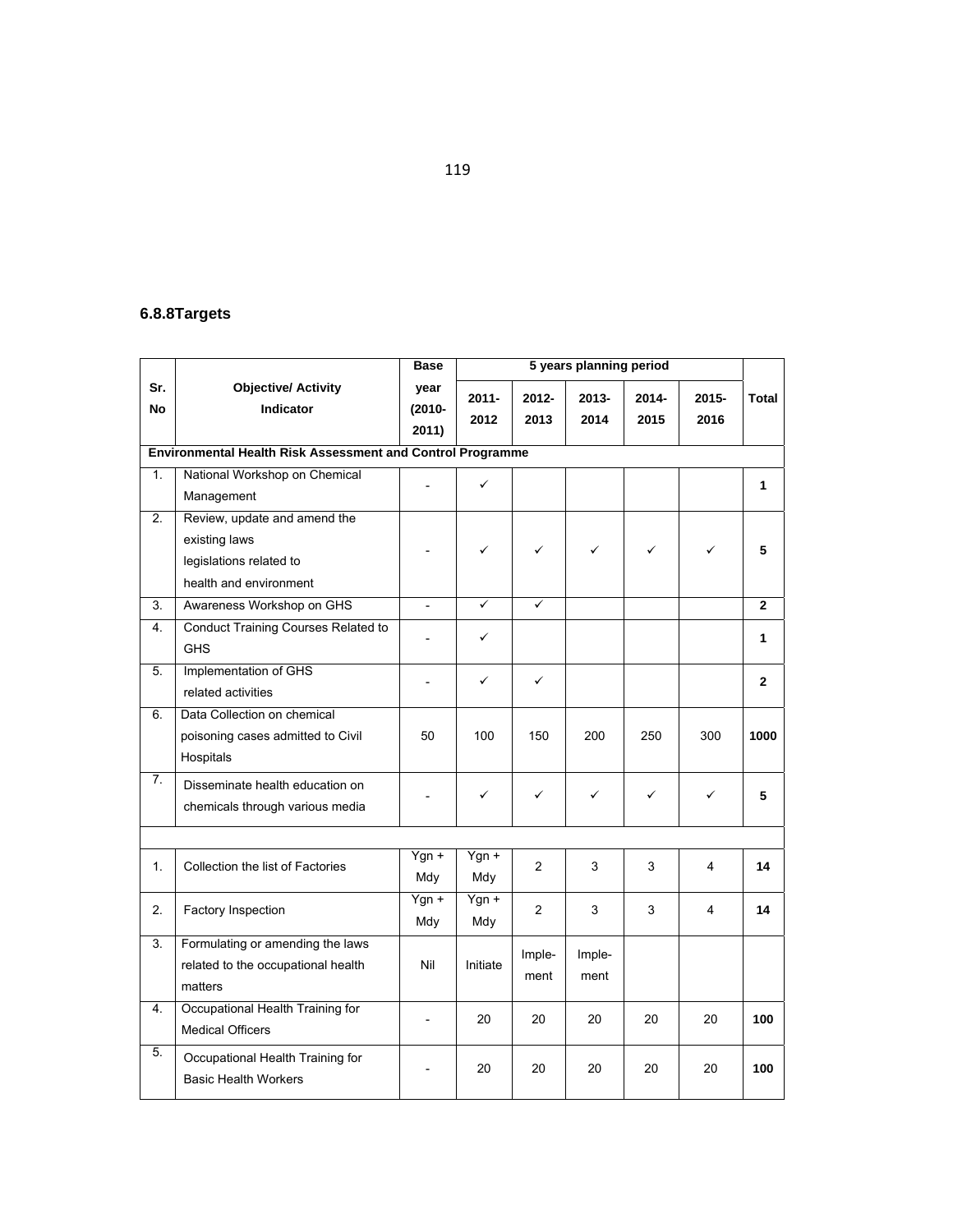|                |                                                                                                                                                                 | <b>Base</b>                |                  |                  | 5 years planning period |                |                  |              |
|----------------|-----------------------------------------------------------------------------------------------------------------------------------------------------------------|----------------------------|------------------|------------------|-------------------------|----------------|------------------|--------------|
| Sr.<br>No      | <b>Objective/ Activity</b><br>Indicator                                                                                                                         | year<br>$(2010 -$<br>2011) | $2011 -$<br>2012 | $2012 -$<br>2013 | 2013-<br>2014           | 2014-<br>2015  | $2015 -$<br>2016 | <b>Total</b> |
| 6.             | Occupational Health Training for<br><b>Nurses</b>                                                                                                               |                            | 20               | 20               | 20                      | 20             | 20               | 100          |
| $\mathbf{7}$ . | Occupational First Aid Training for<br>Supervisors and Workers                                                                                                  |                            | 20               | 20               | 20                      | 20             | 20               | 100          |
| 8.             | Occupational Health Training for<br>Supervisors                                                                                                                 |                            | 20               | 20               | 20                      | 20             | 20               | 100          |
| 9.             | Advocacy workshops on<br>occupational health with Industrial<br>Zone Supervisory Committees and<br>Owners                                                       |                            | Ygn+<br>Mdy      | 2                | 3                       | 3              | 4                | 12           |
| 10.            | Occupational Health Training for<br>Workers in Industrial Zones                                                                                                 |                            | Ygn+<br>Mdy      | $\mathbf{2}$     | 3                       | 3              | 4                | 12           |
| 11.            | Training of medical officers and basic<br>health staff on safe use of pesticides<br>and first aid and prompt treatment on<br>acute poisoning from agrochemicals |                            | 20               | 20               | 20                      | 20             | 20               | 100          |
|                | Air and Water Pollution Control Programme                                                                                                                       |                            |                  |                  |                         |                |                  |              |
| 1.             | Training of Basic Health Staff (BHS)<br>on emission inventories                                                                                                 |                            | $\overline{2}$   | 2                | $\overline{2}$          | 2              | $\overline{2}$   | 10           |
| 2.             | Training of BHS on Air and Water<br>quality Monitoring                                                                                                          |                            | $\overline{2}$   | $\overline{2}$   | $\overline{2}$          | $\overline{c}$ | $\overline{2}$   | 10           |
| 3.             | Workshop on establishment of air<br>and water standard quality<br>surveillance system                                                                           |                            |                  | 1                |                         | 1              |                  | 2            |
| 4.             | Survey on Air quality monitoring                                                                                                                                |                            | 3                | 3                | 3                       | 3              | 3                | 15           |
| 5.             | Survey on Water quality monitoring                                                                                                                              |                            | 3                | 3                | 3                       | 3              | 3                | 15           |
| 6.             | Survey on indoor air quality                                                                                                                                    |                            | 3                | 3                | 3                       | 3              | 3                | 15           |
| 7.             | Survey on waste water quality                                                                                                                                   |                            | 3                | 3                | 3                       | $\overline{3}$ | 3                | 15           |
| 8.             | Survey on diseases related to air<br>quality (Urban + rural)                                                                                                    |                            | 1                | $\mathbf{1}$     | $\mathbf{1}$            | 1              | $\mathbf{1}$     | 5            |
| 9.             | Survey on diseases related to water<br>pollution from improper waste water<br>disposal                                                                          |                            | 1                | 1                | $\mathbf{1}$            | 1              | 1                | 5            |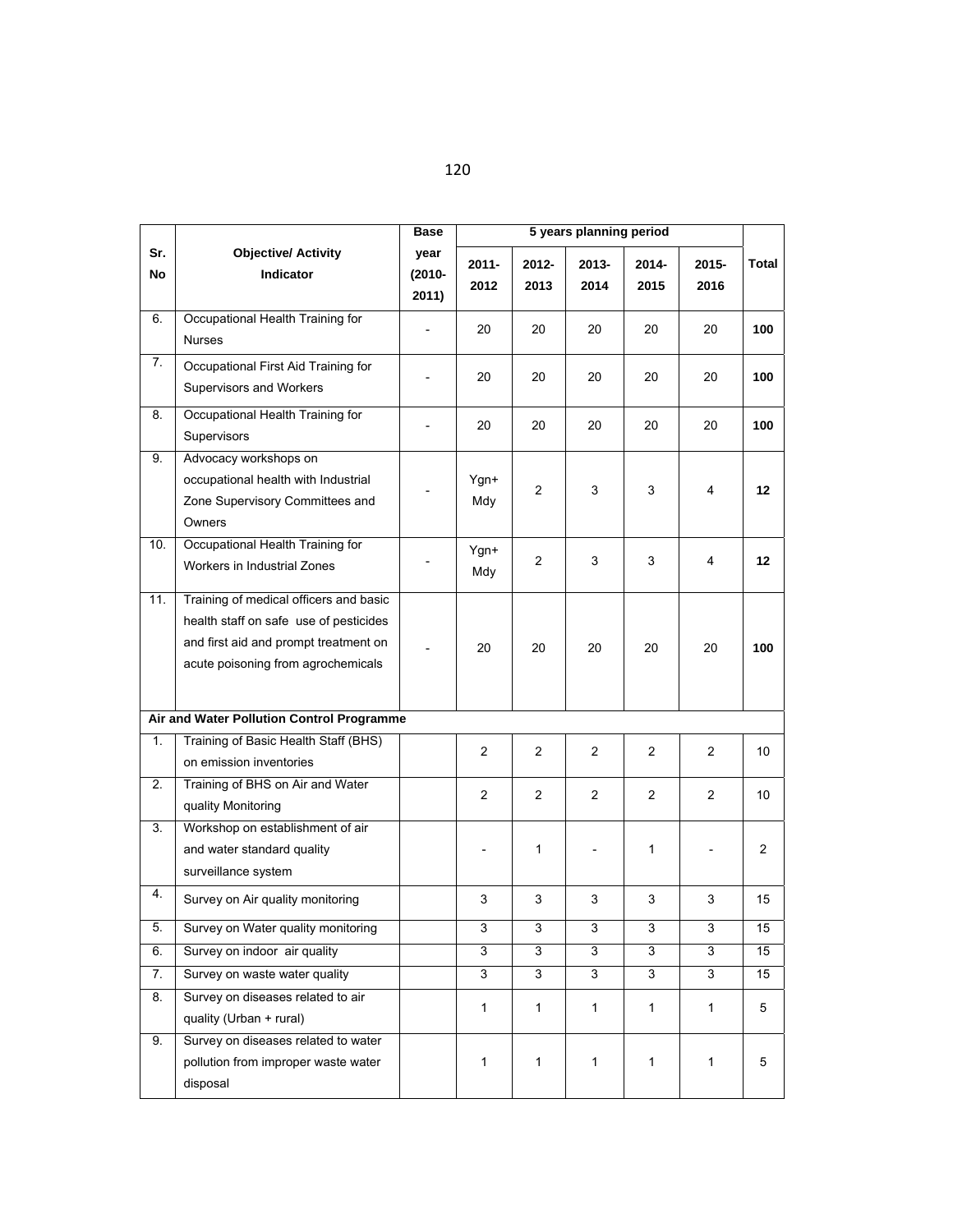|                |                                              | Base                       | 5 years planning period |                         |                |                         |                          |                         |
|----------------|----------------------------------------------|----------------------------|-------------------------|-------------------------|----------------|-------------------------|--------------------------|-------------------------|
| Sr.<br>No      | <b>Objective/ Activity</b><br>Indicator      | year<br>$(2010 -$<br>2011) | $2011 -$<br>2012        | 2012-<br>2013           | 2013-<br>2014  | 2014-<br>2015           | 2015-<br>2016            | Total                   |
| 10.            | Disseminate health education on air          |                            |                         |                         |                |                         |                          |                         |
|                | and water pollution through various          |                            |                         |                         |                |                         |                          |                         |
|                | media (School, Industrial Zones,             |                            | 3                       | 3                       | 3              | 3                       | 3                        | 15                      |
|                | Stakeholders, communities).                  |                            |                         |                         |                |                         |                          |                         |
|                |                                              |                            |                         |                         |                |                         |                          |                         |
| 11.            | Arsenic Mitigation Project                   |                            | $\overline{2}$          | $\overline{2}$          | $\overline{2}$ | $\overline{2}$          | $\overline{2}$           | 10                      |
|                | <b>Community Water Supply and Sanitation</b> |                            |                         |                         |                |                         |                          |                         |
| 1              | Construction and use of self-help fly-       |                            |                         |                         |                |                         |                          |                         |
|                | proof latrine                                | 88%                        | 90%                     | 93%                     | 95%            | 97%                     | 100%                     | 100%                    |
| $\overline{2}$ | Development of Environmental                 | 17                         |                         | 17                      | 17             | 17                      | 17                       | 85                      |
|                | Sanitation Model Villages                    |                            | 17                      |                         |                |                         |                          |                         |
| 3              | Surveillance of drinking water quality       | 13                         | 3                       | 3                       | 3              | 3                       | 3                        | 15                      |
|                | and training for arsenic reduction           |                            |                         |                         |                |                         |                          |                         |
| 4              | <b>Technical Advice</b>                      |                            |                         |                         |                |                         |                          |                         |
| 5              | Post-graduate training                       | $\mathbf{1}$               | $\overline{12}$         | 12                      | 12             | $\overline{12}$         | 12                       | 60                      |
| 6              | Construction of RHC/ Sub-centre              | 1341                       | 50                      | 50                      | 50             | 50                      | 50                       | 250                     |
|                | latrine                                      |                            |                         |                         |                |                         |                          |                         |
| 7              | Water supply for RHC/ Sub-centre             |                            |                         |                         |                |                         |                          |                         |
|                | latrine                                      |                            |                         |                         |                |                         |                          |                         |
| 8              | School latrine for the improvement of        |                            |                         |                         |                |                         |                          |                         |
|                | school health status                         |                            |                         |                         |                |                         |                          |                         |
| 9              | Production of IEC                            |                            |                         |                         |                |                         |                          |                         |
|                | Healthy City and Urban Health Programme      |                            |                         |                         |                |                         |                          |                         |
| 1.             | Selected Townships                           | $\overline{\phantom{a}}$   | $\mathbf{2}$            | $\overline{c}$          | $\overline{2}$ | $\overline{2}$          | $\overline{c}$           | 10                      |
| 2.             | <b>Advocacy Meetings</b>                     |                            | $\mathbf{1}$            | $\mathbf{1}$            | $\mathbf{1}$   | $\mathbf{1}$            | $\mathbf{1}$             | 5                       |
| 3.             | Workshops on Development                     |                            |                         |                         |                |                         |                          |                         |
|                | of plan of actions                           |                            | 1                       | 1                       | 1              | 1                       | 1                        | 5                       |
| 4.             | <b>Supervisory Visits</b>                    | $\overline{\phantom{a}}$   | $\overline{\mathbf{c}}$ | $\overline{\mathbf{c}}$ | $\overline{c}$ | $\overline{\mathbf{c}}$ | $\overline{\mathbf{c}}$  | 10                      |
| 5.             | Development of background                    | $\overline{\phantom{a}}$   | 1                       | $\qquad \qquad -$       | 1              |                         | 1                        | 3                       |
|                | materials and IEC                            |                            |                         |                         |                |                         |                          |                         |
| 6.             | Domestic tour on Healthy City for            | $\overline{\phantom{a}}$   | $\mathbf{1}$            | $\overline{1}$          | $\mathbf{1}$   | $\mathbf{1}$            | $\mathbf{1}$             | $\overline{\mathbf{5}}$ |
|                | partners                                     |                            |                         |                         |                |                         |                          |                         |
| 7.             | Abroad study tour on Healthy City            | $\overline{\phantom{a}}$   | 1                       | $\mathbf{1}$            | $\mathbf{1}$   | $\frac{1}{2}$           | $\overline{\phantom{a}}$ | 3                       |
|                | Project for partners                         |                            |                         |                         |                |                         |                          |                         |
| 8.             | <b>Evaluation Meeting</b>                    | $\blacksquare$             | $\mathbf{1}$            | $\overline{1}$          | $\mathbf{1}$   | $\overline{1}$          | $\overline{1}$           | 5                       |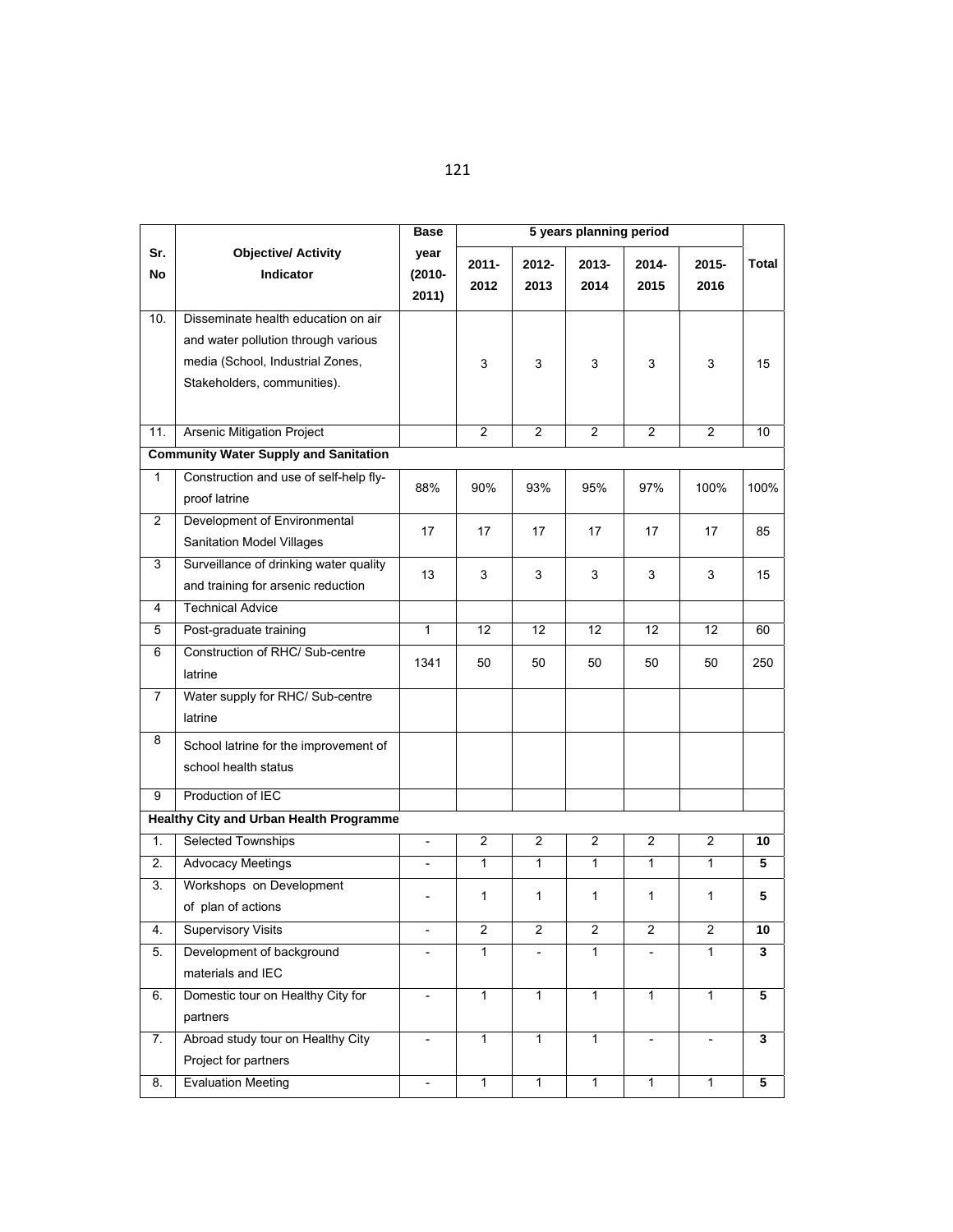|                  |                                                                                                                                                                                                                                            | <b>Base</b>                | 5 years planning period |               |               |                  |               |                  |
|------------------|--------------------------------------------------------------------------------------------------------------------------------------------------------------------------------------------------------------------------------------------|----------------------------|-------------------------|---------------|---------------|------------------|---------------|------------------|
| Sr.<br><b>No</b> | <b>Objective/ Activity</b><br>Indicator                                                                                                                                                                                                    | year<br>$(2010 -$<br>2011) | $2011 -$<br>2012        | 2012-<br>2013 | 2013-<br>2014 | $2014 -$<br>2015 | 2015-<br>2016 | Total            |
|                  | <b>Hospital Waste Management Programme</b>                                                                                                                                                                                                 |                            |                         |               |               |                  |               |                  |
| ī.               | Organization of Central Level<br>Hospital Waste Management<br>Committee                                                                                                                                                                    |                            | ✓                       |               |               |                  |               | 1                |
| $\overline{2}$ . | Advocacy Meeting on Hospital Waste<br>Management at Central Level with<br>authorities and related departments                                                                                                                              |                            |                         |               |               |                  |               | 1                |
| 3.               | Central Level Workshop on Hospital<br>Waste Management                                                                                                                                                                                     |                            | ✓                       |               |               |                  |               | 1                |
| 4.               | Training of Medical Superintendents<br>on Hospital Waste Management<br>4.1 Local Training<br>20 MS x 3 days<br>4.2 Training Abroad from<br>Occupational Health<br><b>Division</b><br><b>AD</b><br><b>MO</b><br>LAB<br>Technician Hygienist |                            |                         |               |               |                  |               |                  |
| 5.               | Registration of different types of<br>Health Care Settings throughout the<br>country                                                                                                                                                       |                            | ✓                       |               |               |                  |               | 1                |
| 6.<br>7.         | Survey on existing Hospital Waste<br>Management System on<br>Government Hospitals<br>Private Hospitals<br><b>GP Clinics</b><br><b>Dental Clinics</b><br>Collaboration with DDA,                                                            |                            |                         | ✓             | ✓             | ✓                |               | 1<br>1<br>1<br>1 |
|                  | WHO, related departments to<br>implement the segregation,<br>containing and decontamination of                                                                                                                                             |                            |                         |               |               |                  |               |                  |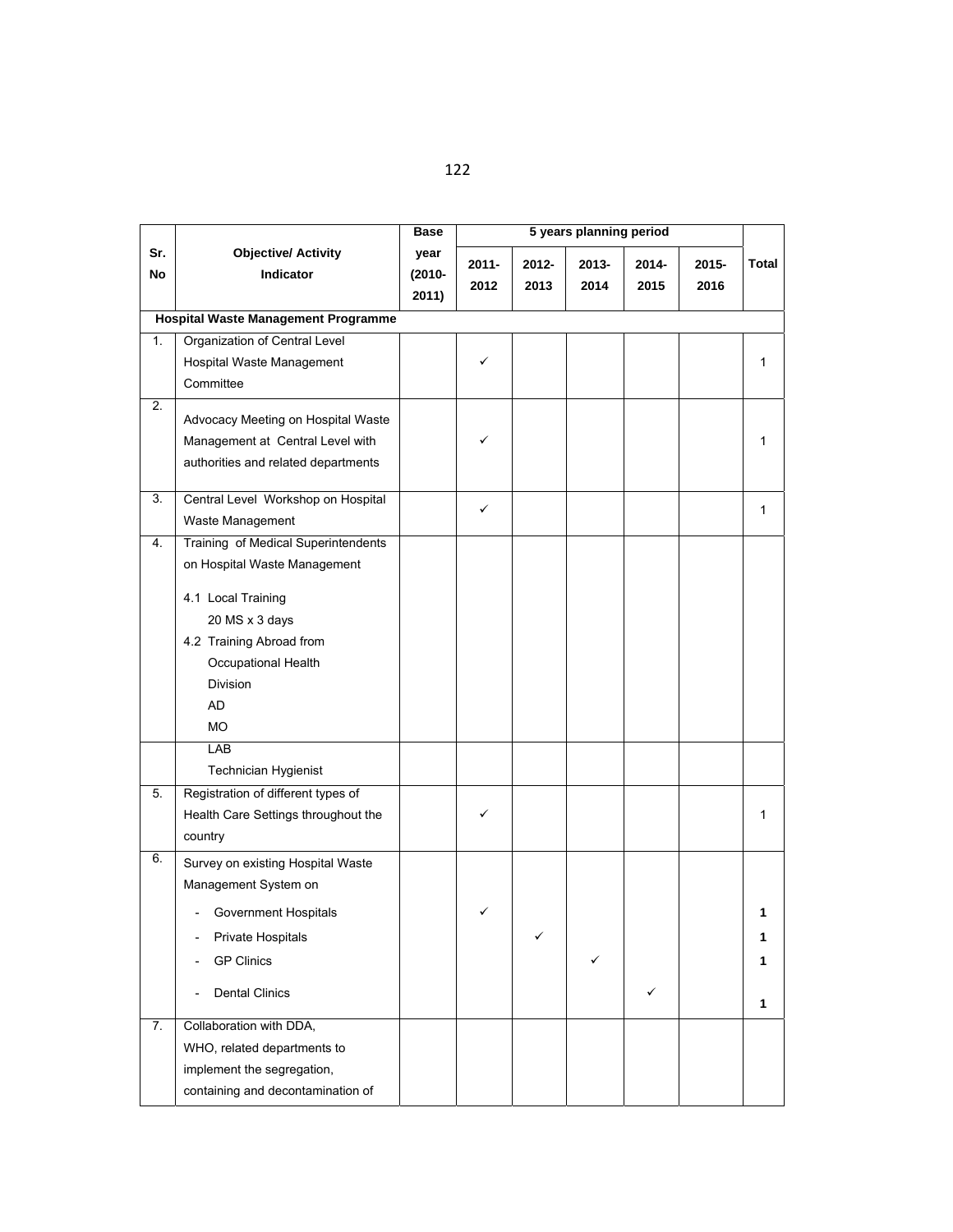|                  |                                                      | <b>Base</b>                | 5 years planning period |                  |                  |                  |               |                 |
|------------------|------------------------------------------------------|----------------------------|-------------------------|------------------|------------------|------------------|---------------|-----------------|
| Sr.<br><b>No</b> | <b>Objective/ Activity</b><br>Indicator              | year<br>$(2010 -$<br>2011) | $2011 -$<br>2012        | $2012 -$<br>2013 | $2013 -$<br>2014 | $2014 -$<br>2015 | 2015-<br>2016 | Total           |
|                  | Hospital Waste on                                    |                            |                         |                  |                  |                  |               |                 |
|                  | Government Hospitals                                 |                            |                         | ✓                | ✓                | ✓                | ✓             | 4               |
|                  | Private Hospitals                                    |                            |                         |                  | $\checkmark$     | ✓                | ✓             | 3               |
|                  | <b>GP Clinics</b>                                    |                            |                         |                  |                  | ✓                | ✓             | $\mathbf{2}$    |
|                  | <b>Dental Clinics</b>                                |                            |                         |                  |                  |                  | ✓             | 1               |
| 8.               | Collaboration with related                           |                            |                         |                  |                  |                  |               |                 |
|                  | departments to safety disposal of                    |                            |                         |                  |                  |                  |               |                 |
|                  | waste water from                                     |                            |                         |                  |                  |                  |               |                 |
|                  | Government Hospitals<br>$\overline{\phantom{0}}$     |                            |                         | $\checkmark$     | ✓                | ✓                | ✓             | 4               |
|                  | Private Hospitals<br>$\overline{\phantom{a}}$        |                            |                         |                  |                  | ✓                | ✓             | 3               |
|                  | <b>GP Clinics</b><br>$\overline{\phantom{0}}$        |                            |                         |                  |                  | ✓                | ✓             | $\mathbf{2}$    |
|                  | <b>Dental Clinics</b><br>$\overline{\phantom{0}}$    |                            |                         |                  |                  |                  | ✓             | 1               |
| 9.               | Implementation of                                    |                            |                         |                  |                  |                  |               |                 |
|                  | monitoring and evaluation of Hospital                |                            |                         |                  | ✓                | ✓                | ✓             | 3               |
|                  | Waste Management facilities                          |                            |                         |                  |                  |                  |               |                 |
|                  | <b>Health Promotion Programme</b>                    |                            |                         |                  |                  |                  |               |                 |
| 1.               | Need Assessment Study (pre-study)                    |                            | 1                       | $\mathbf{1}$     | $\mathbf{1}$     | 1                | 1             | 5               |
| 2.               | Developing health messages                           |                            | 1                       | 1                | 1                | 1                | 1             | 5               |
| 3.               | <b>Conducting Advocacy</b>                           |                            |                         |                  |                  |                  |               |                 |
|                  | (15 tsp x 1 time per year)                           |                            | 15                      | 15               | 15               | 15               | 15            | 75              |
| 4.               | Training of Trainer for BHS (15 tsp<br>per one year) |                            | 15                      | 15               | 15               | 15               | 15            | 75              |
| 5.               | Action plan workshop at village level                |                            | 15                      | 15               | 15               | 15               | 15            | 75              |
| 6.               | Monitoring & Supervision                             |                            | 15                      | 15               | 15               | 15               | 15            | 75              |
| 7.               | Evaluation (post study)                              |                            | 15                      | 15               | 15               | 15               | 15            | 75              |
|                  | <b>Promotion of Healthy Life Style</b>               |                            |                         |                  |                  |                  |               |                 |
| 1.               | Need Assessment Study (pre-study)                    |                            |                         |                  |                  |                  |               |                 |
|                  | (To find out health problems,                        |                            | 1                       | 1                | 1                | 1                | 1             | 5               |
|                  | resources. etc.)                                     |                            |                         |                  |                  |                  |               |                 |
|                  |                                                      |                            |                         |                  |                  |                  |               |                 |
| 2.               | Developing health messages                           |                            | 1                       | $\mathbf{1}$     | $\mathbf{1}$     | $\mathbf{1}$     | $\mathbf{1}$  | 5               |
|                  | (according to study findings.)                       |                            |                         |                  |                  |                  |               |                 |
| 3.               | Production of I.E.C materials with                   |                            | 1                       | $\mathbf{1}$     | $\mathbf{1}$     | 1                | $\mathbf{1}$  | 5               |
|                  | developed messages.                                  |                            |                         |                  |                  |                  |               |                 |
| 4.               | Distribution of I.E.C materials.                     |                            | $\overline{5}$          | 5                | $\overline{5}$   | 5                | 5             | $\overline{25}$ |
| 5.               | Township level Advocacy.                             |                            | 5                       | 5                | 5                | 5                | 5             | 25              |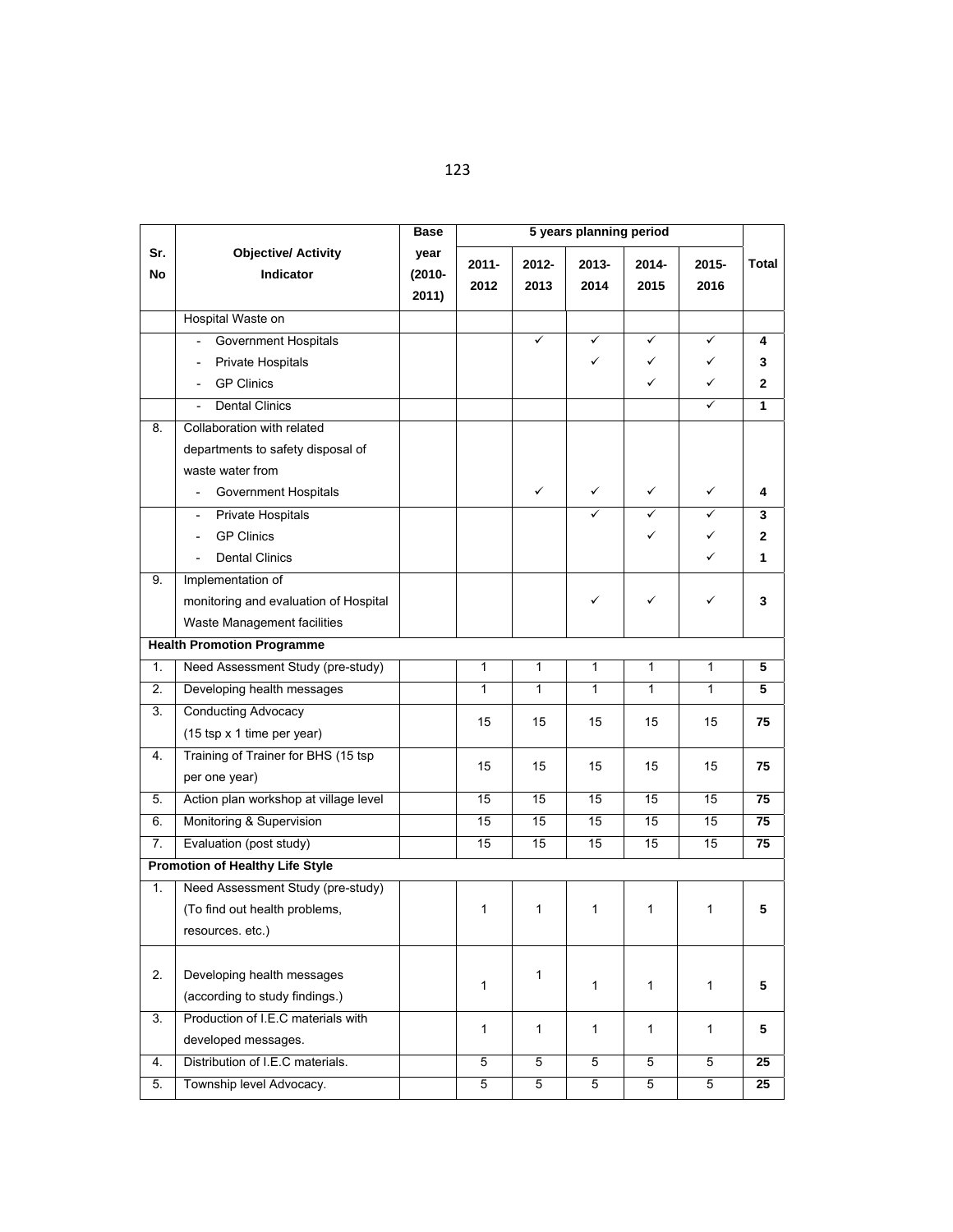|                  |                                                                            | <b>Base</b>                | 5 years planning period |                  |                  |               |                  |              |  |
|------------------|----------------------------------------------------------------------------|----------------------------|-------------------------|------------------|------------------|---------------|------------------|--------------|--|
| Sr.<br><b>No</b> | <b>Objective/ Activity</b><br><b>Indicator</b>                             | year<br>$(2010 -$<br>2011) | $2011 -$<br>2012        | $2012 -$<br>2013 | $2013 -$<br>2014 | 2014-<br>2015 | $2015 -$<br>2016 | <b>Total</b> |  |
|                  | (Once per tsp).                                                            |                            |                         |                  |                  |               |                  |              |  |
| 6.               | Skill building at tsp level (training of<br>trainers BHS).                 |                            | 5                       | 5                | 5                | 5             | 5                | 25           |  |
| $\overline{7}$ . | Action plan workshop at ward/village                                       |                            | $\overline{5}$          | $\overline{5}$   | $\overline{5}$   | 5             | 5                | 25           |  |
| 8.               | Monitoring / Supervision of<br>Implementation at Community.                |                            | 5                       | 5                | 5                | 5             | 5                | 25           |  |
| 9.               | Evaluation                                                                 |                            | $\overline{2}$          | 2                | $\overline{2}$   | 2             | $\overline{2}$   | 10           |  |
|                  | Dissemination of Prime Message of Health to Communities                    |                            |                         |                  |                  |               |                  |              |  |
| 1.               | Need Assessment(pre-study)                                                 |                            | $\mathbf{1}$            | 1                | 1                | 1             | 1                | 5            |  |
| 2.               | Development of Prime Message for<br>Health                                 |                            | 1                       | 1                | 1                | 1             | 1                | 5            |  |
| 3.               | <b>Conducting Advocacy</b>                                                 |                            | 10                      | 10               | 10               | 10            | 10               | 50           |  |
| 4.               | Training of Trainer for BHS (10 tsp<br>per one year)                       |                            | 10                      | 10               | 10               | 10            | 10               | 50           |  |
| 5.               | Workshop for Action Plan at grass<br>root level (10 tsp/year) (once / tsp) |                            | 10                      | 10               | 10               | 10            | 10               | 50           |  |
| 6.               | Monitoring and Supervision (once /<br>tsp)                                 |                            | 10                      | 10               | 10               | 10            | 10               | 50           |  |
| 7.               | Evaluation and Post study                                                  |                            | 10                      | 10               | 10               | 10            | 10               | 50           |  |

|--|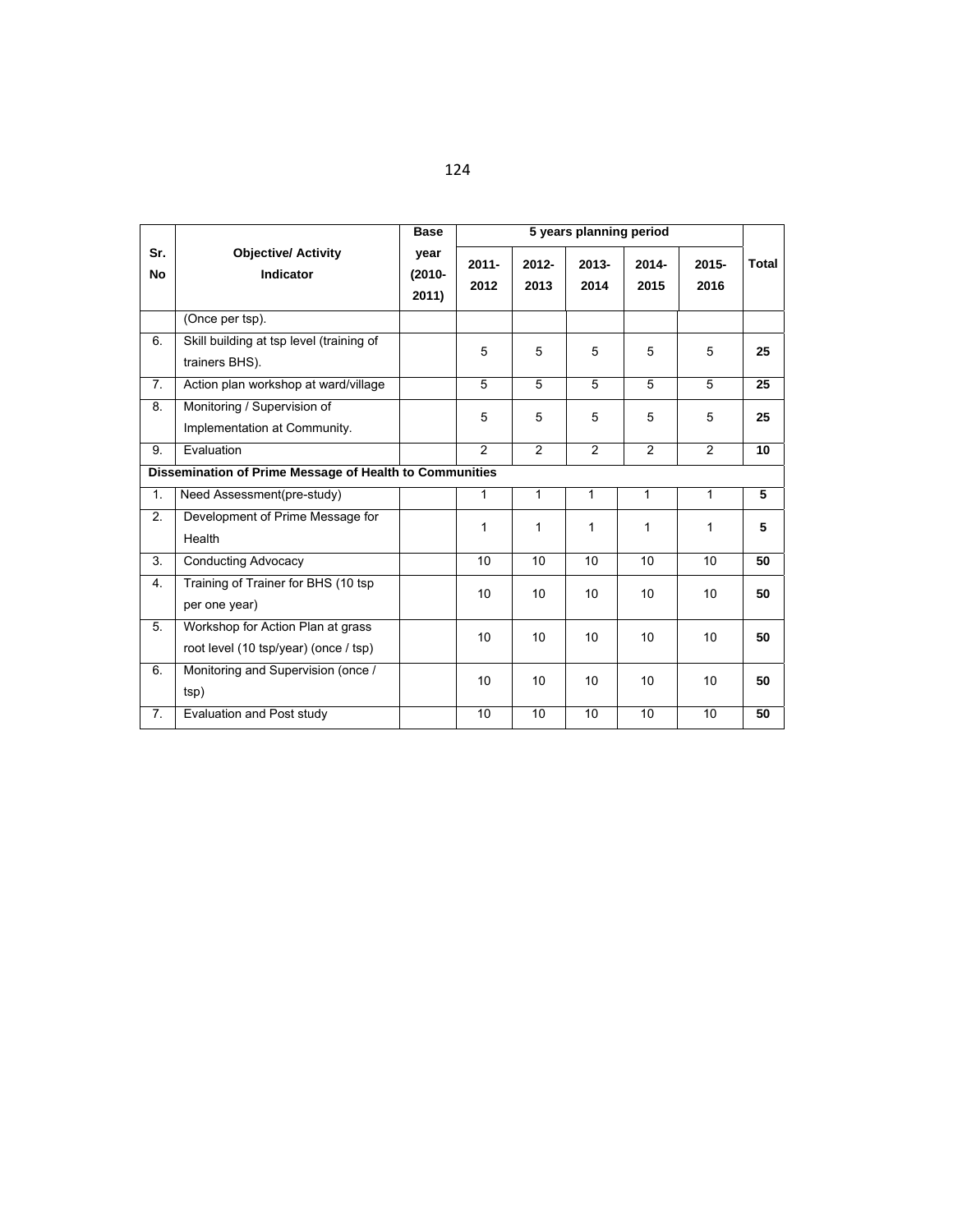#### **6.9 Nutrition Programme**

#### **6.9.1 Situation Analysis**

Adequate nutrition is one of the basic requirements for proper physical growth, intellectual development and a healthy life of every individual. A healthy and well-nourished population is the best and basic foundation for promoting national economic growth and all-round development of a country. Just as the nutritional well-being is an input to the development of a nation, it is also an outcome of the development. Thus a number of indicators related to nutritional status of people are being used in measuring the development of a nation.

Myanmar is self-sufficient in food supply at the national level. Yet, in conjunction with food insecurity at the household level, lack of knowledge about proper nutrition, and prevalence of communicable diseases, a certain proportion of people, especially women and children, are still suffering protein energy malnutrition and micronutrient deficiencies. At the same time, attendant to the changing socio-economic conditions and life styles, diet-related chronic diseases are emerging as a problem, in some sectors of the population. Myanmar has identified five nutrient deficiency states as its major nutrition problems. They include protein energy malnutrition (PEM) and three micronutrient deficiencies, namely, Iodine Deficiency Disorders (IDD), Vitamin A Deficiency (VAD), Iron Deficiency Anaemia (IDA) and Vitamin  $B_1$  Deficiency (VBD).

#### *Protein Energy Malnutrition (PEM)*

Multi-indicator Cluster Survey (MICS) 2000 indicated that 35.3% of under-5 children in Myanmar were under-weight, 33.9% were stunted and 9.4% were wasted. In 2003, the same study MICS showed reduction of prevalence of underweight among under-five year old children 31.8%. In addition, 32.2 % were stunted and 8.6% were wasted. The prevalence of Low Birth weight conducted in 1994 showed 24% which was reduced to 10 % in 2004 Study.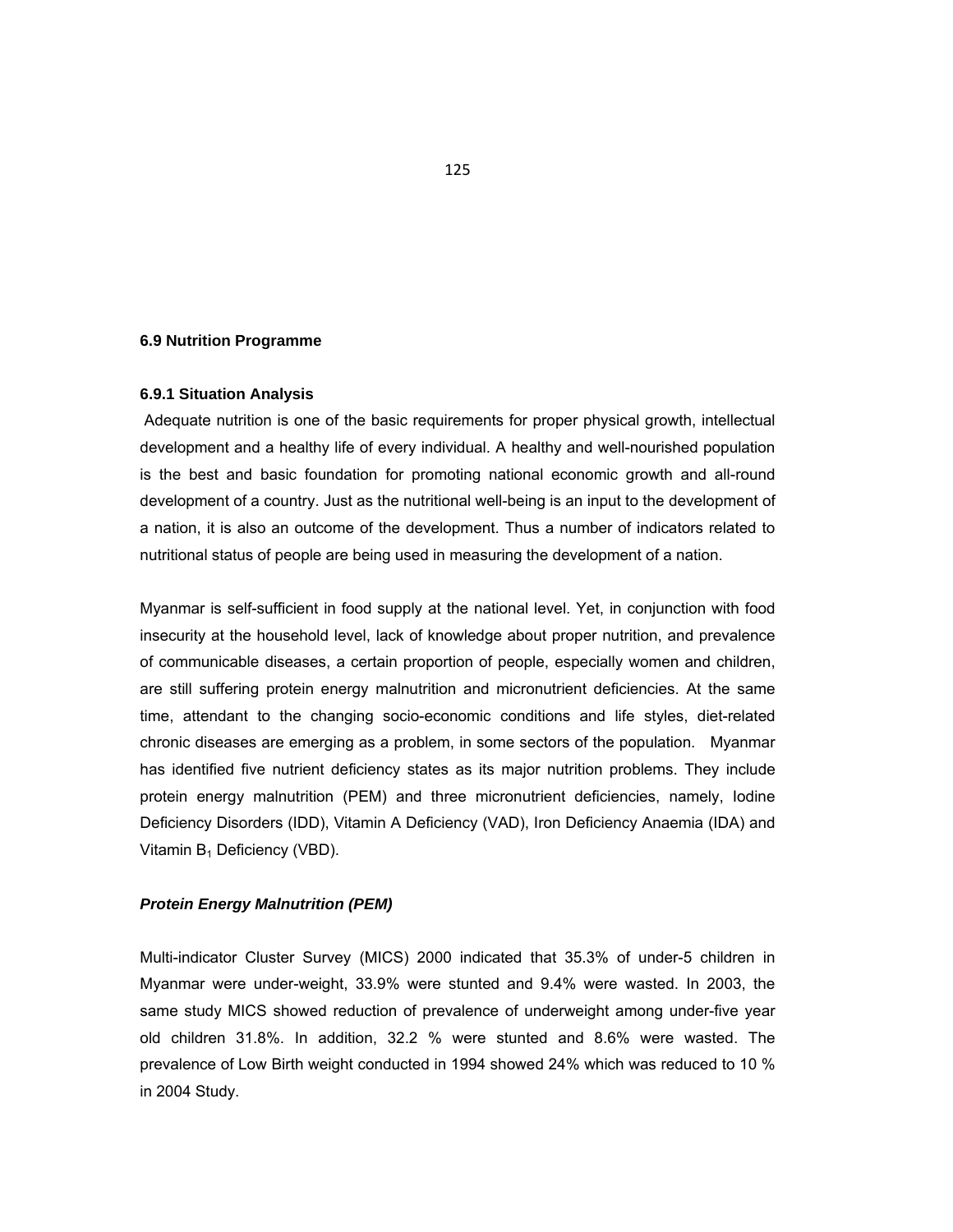#### *Iodine Deficiency Disorders (IDD)*

Myanmar has identified iodine deficiency disorders problem since 1896. The problem was found not only in mountainous and hilly areas, but also in plain area where there is flood every year of delta region. Ministry of Health has implemented iodized salt distribution to hilly region in1968. Iodized salt distribution started to dwindle and totally suspended in 1980. In 1982, iodized oil injection project was launched. In 1991 under the guidance of National Health Committee, Central Committee for Elimination of iodine deficiency Disorders was formed and coordination with Ministry of Mine. Universal Salt Iodization (USI) has been adopted as the single, long-term strategy for eliminating iodine deficiency disorders. The production iodized salt increased up to 230,000 metric ton in 2000 from 18,600 metric ton in 1994

Percentage of household consuming iodized salt was 18.5 in 1994, 79.9% in 2000 and 90 % in 2005. Percentage of household consuming adequately iodized salt in 2002 was 65% and 73% in 2005. But it declined in 2006 to 47%. Visible goitre rate (VGR) among school children age between 6-11years was 33.5% in 1994 which was reduced to 5.5% in 2004 and 2005. In 2006 study, VGR has reached to non public health problem i.e 2%. Urinary excretion of iodine among 6-11yrs old school children in 2000 was 136 µg/l, 205 µg/l in 2004. In 2006 study it was 132 µg/l.

#### *Vitamin A Deficiency (VAD)*

Vitamin A deficiency used to be a public health problem among Myanmar children during the early 1990s. But prevalence of Bitot's spot among under-5 children has dropped rapidly from 0.6% in 1991 to 0.38% in 1994 and 0.23% in 1997. Thanks to the introduction of regular supplementation with high potency vitamin A capsules in 1993. The last xerophthalmia survey in the year 2000 revealed that the prevalence of Bitot's spot among under-5 children was 0.03% in both urban and rural communities, far below the cut-off level of the public health problem, which is 0.5%. Assessment of serum vitamin A status of a sub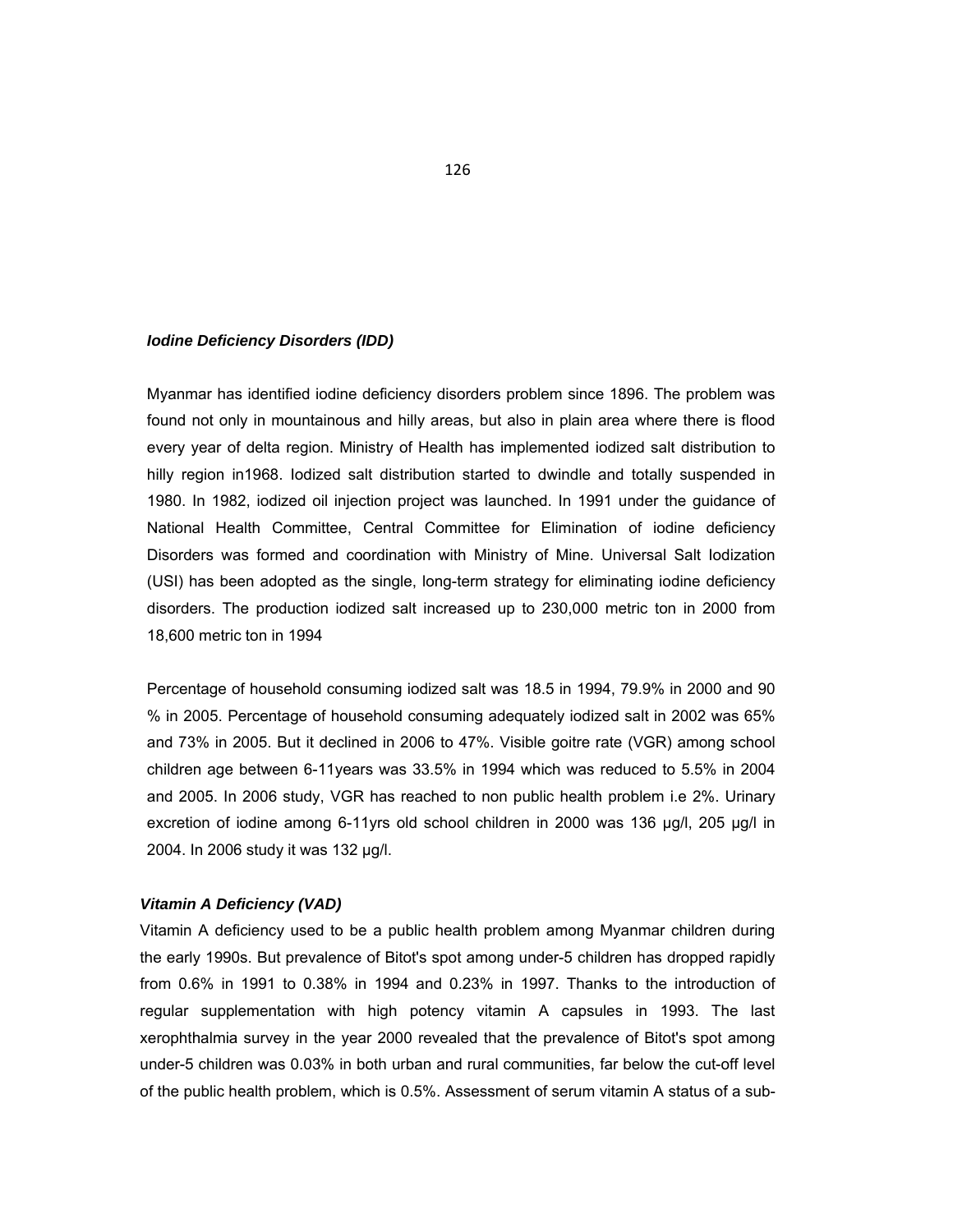sample of children in the survey of 2000 indicated that all children in the rural community and 96% of urban children had normal serum vitamin A status while only 4% of the urban children had mild sub-clinical deficiency.

#### *Iron Deficiency Anaemia (IDA)*

The prevalence of anaemia among pregnant women was 58% in 1994 and 30% among preschool children according to a survey by the DMR. The National Nutrition Centre of the DOH conducted very recently, in 2001, a survey on haemoglobin status of non-pregnant women between 15 and 45 years of age. According to that survey, prevalence of anaemia among non-pregnant women was 45%. The prevalence among adolescence school girls was 26% in 2002. In 2003 the anemia prevalence study was conducted again in which showed 71 % of pregnant women were anemic. In the year, the prevalence of anemia among under-five children was 76%.

Worm infestation study among school children in 2003 showed that 30.8% of under-five children, 44.3% of pregnant women and 45 % of 15-45 reproductive women had worm. The prevalence was more common in delta region and coastal region. The study found that inadequate intake of iron rich food, lack of practice to improve cooking to increase absorption of iron from gastrointestinal tract and worm infestation were major causes of anemia.

#### *Beri Beri*

Since 1997, National Nutrition centre and Department of Medical Research (Lower Myanmar) found that 12.9% percent of pregnant women and lactation women of Kayan township of Yangon Division suffered Vitamin B 1 deficiency. Based on the records of Yangon Children Hospital 14.6% admitted to that hospital was infantile Beri Beri (vitamin B1 deficiency among children under one year of age). Findings from the hospital-based cross-sectional study at the Yangon Children Hospital in 2002 showed that breast milk thiamin levels of mother with clinically diagnosed Infantile Beri Beri were lower than those of controls (8.6+4.4 vs 10.35+6.26 ug/dl). Higher percent of them also had the habit of food avoidance (particularly of thiamine rich foods) during pregnancy and lactation than the controls (10.8% vs 2.0%).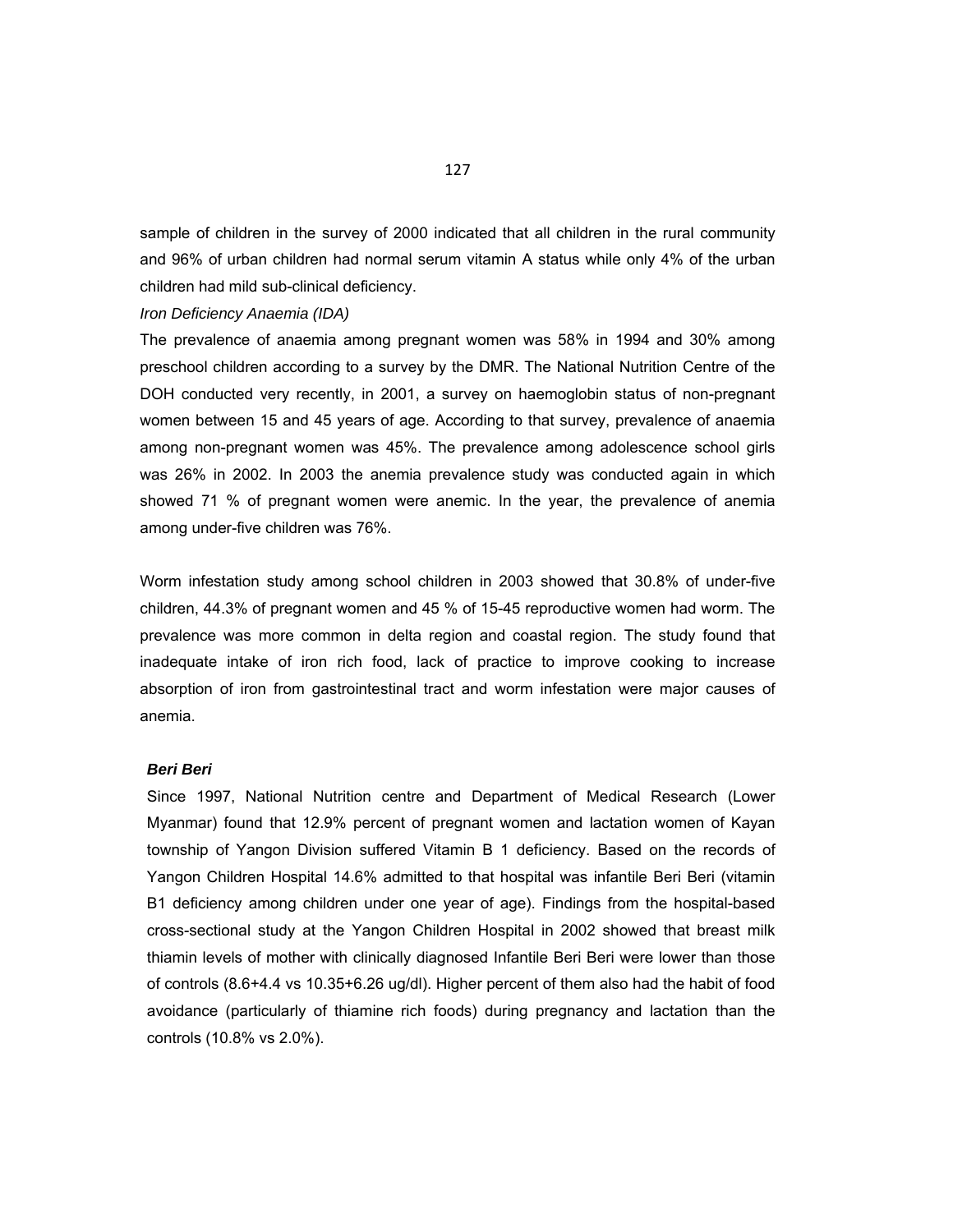According to 2002 study, Breast milk of mothers of infantile Beri Beri patients was vitamin B1 deficient than normal healthy mothers. Among 43.1% of mothers of infantile Beri Beri children and 10.8 % of mothers of healthy children have wrong food beliefs. Under-five Mortality survey (2003) indicated that 73% of child deaths were within 0-11 months. Beriberi ranks 5th leading cause with 7.12 % of post neonatal deaths. For children under six months, deaths due to Beriberi were nearly 9%.

#### *Over-nutrition and obesity*

Information on over-nutrition and obesity among Myanmar people is scanty. The National Nutrition Centre examined the body mass index (BMI) of 3828 fathers and 5504 mothers of under-5 children in the year 2000. It was found out that 4.5% of mothers and 7.5% of fathers were over-weight (BMI 25-29.9), while 0.7% of fathers and 1.8% of mothers were obese (BMI>=30).

#### **6.9.2 Objectives**

#### **General objective:**

 To enable Myanmar citizens to attain nutritional status this will contribute to full life expectancy and longevity

#### **Specific objectives**

- To reduce protein energy malnutrition (PEM) among under-5 children.
- To eliminate iodine deficiency as a public health problem.
- To maintain the virtually eliminated state of vitamin A deficiency among children and to promote a good vitamin A status in all vulnerable groups.
- To reduce iron deficiency anaemia among women, adolescent girls and children.
- To reduce prevalence of Beri Beri among infants as it was one of the causes of U5MR
- To prevent emergence of over-nutrition and diet-related chronic diseases as a public health problem.
- To improve nutrition care for the elderly
- To disseminate nutrition information and education to the entire population so as to enable all citizens to develop proper food practices.
- To ensure better nutritional status through household food security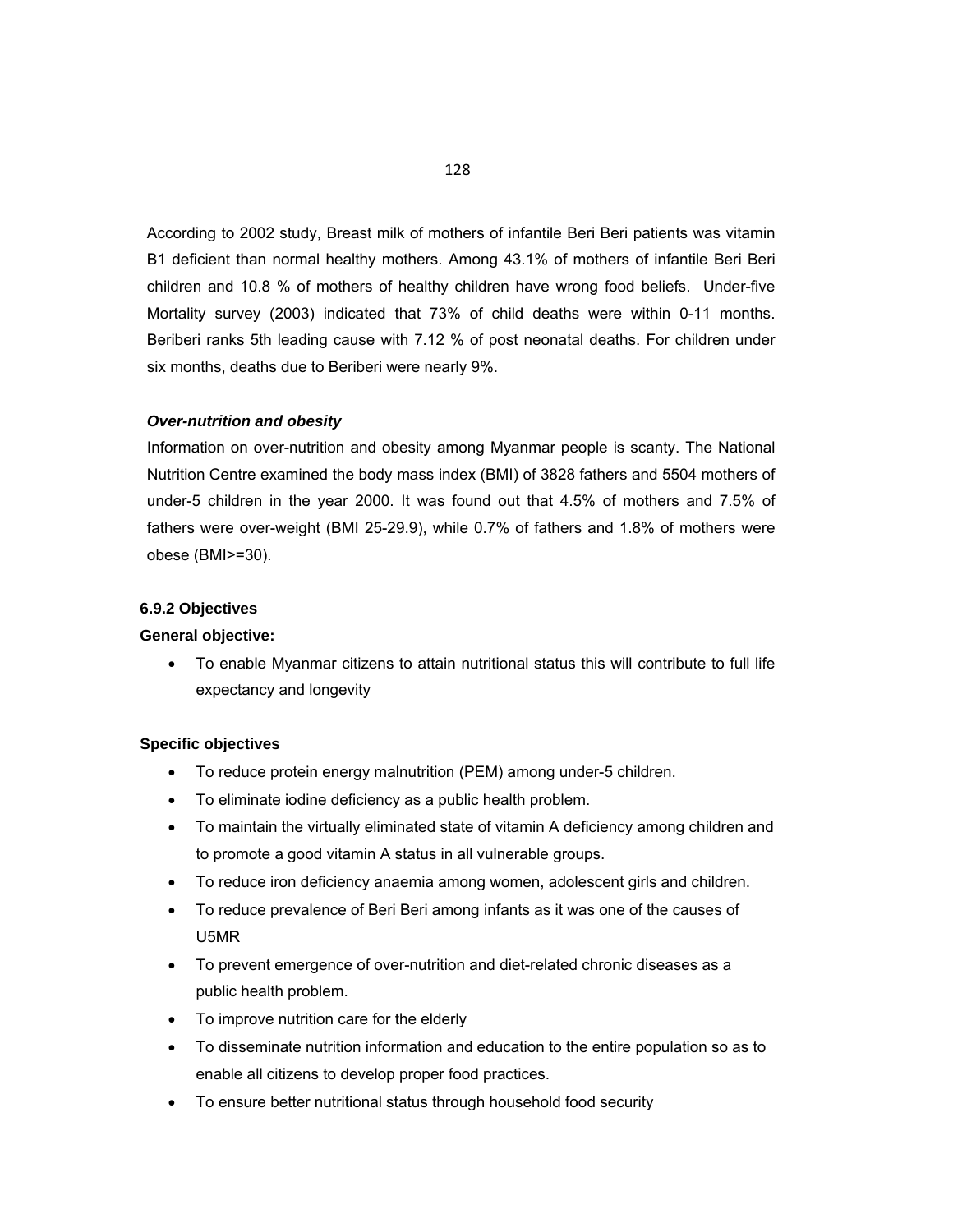#### **6.9.3 Strategies**

- Community involvement in nutrition activities.
- Nutrient supplementation
- Food fortification
- Nutrition education
- Intersectoral cooperation

# **6.9.4 Priority Actions**

- Nutrition Promotion
- Nutrition surveillance
- Study of micro-nutrient deficiency
- Training and education
- Laboratory services for nutrition
- Study for food fortification
- Production and capacity building of nutritionist

# **6.9.5 Partnership**

- Ministry of Mines
- Ministry of Education
- Ministry of Information
- Ministry of Transport
- Ministry of Communication, Post and Tele-communication
- Ministry of Home Affairs
- Local and International Non Governmental Organizations
- United Nation Organizations
- Programmes included in the National Health Plan

# **6.9.6 Monitoring and Evaluation.**

The performance of the programme will be monitored assessed through the following steps and indicators: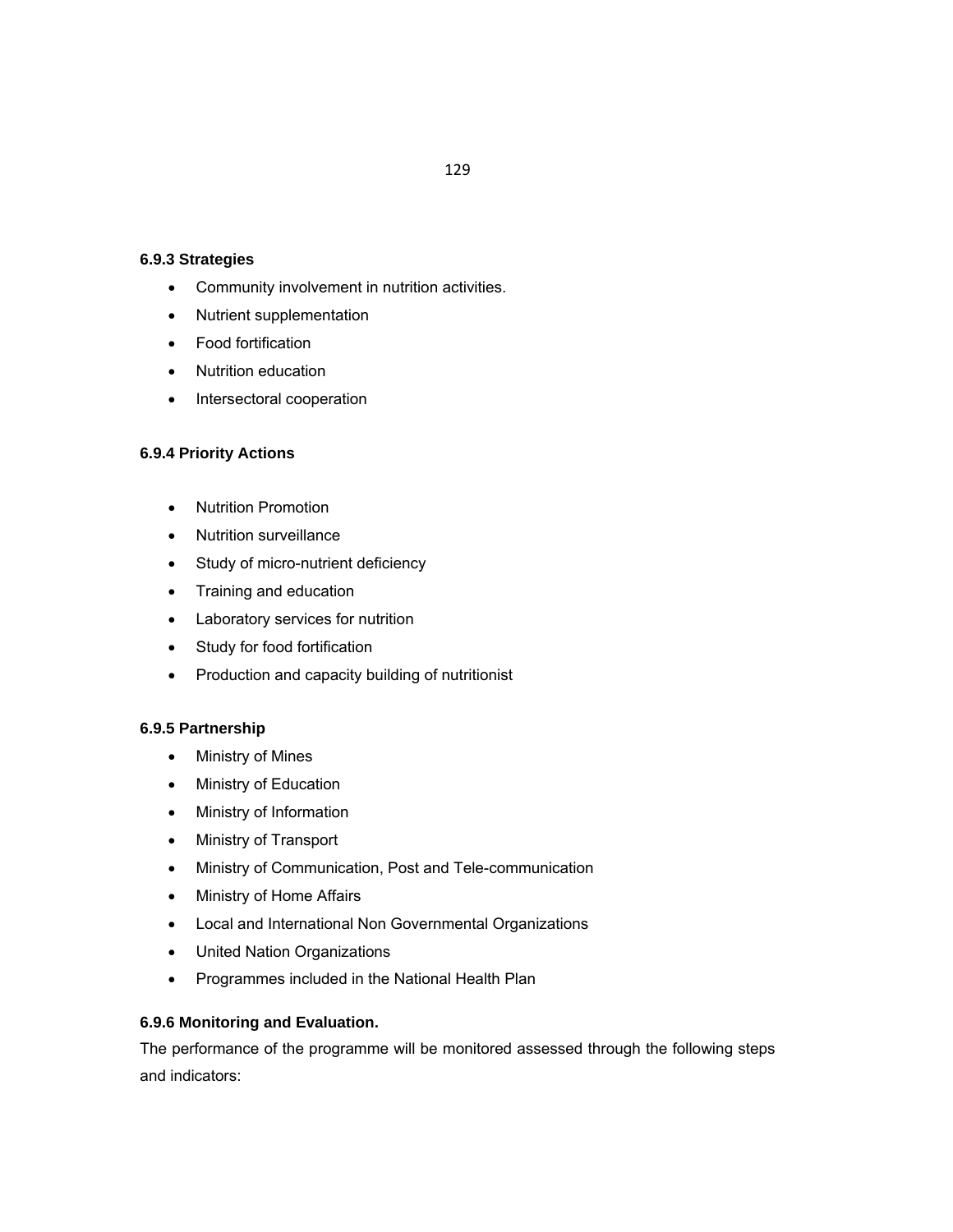- Nutrition activities at village level will be continuously supervised and monitored by township medical officers, regularly supervised by State and Division Nutrition Team members. Yearly evaluation will be held at township level.
- Township level Nutrition activities will be continuously supervised and monitored by State and Division Nutrition Teams concerned and by medical officers from National Nutrition Centre.
- Process evaluation of nutrition programme will be done through-
- Reports from Nutrition sentinel townships.
- Annual evaluation meeting of sentinel townships.
- Annual review meeting of State and Division Nutrition Team.
- Annual Community Health Care Evaluation.
- Health Management Information System (HMIS) reports.
- Reports of existing nutrition projects.

Impact evaluation will be conducted by reviewing

- Nutrition reports from Sentinel townships.
- Annual evaluation of Community Health Care programme
- Health Management Information System reports.
- Finding from supervisory tours and surveys.

#### **6.9.7 Projects**

The programme area comprised of the following rojects:

- Prevention of Protein Energy Malnutrition
- Elimination of Iodine Deficiency Disorders
- **•** Elimination of Vitamin A Deficiency
- Prevention of Iron Deficiency Anaemias
- Prevention of Vitamin B1 deficiency
- Control of Obesity due to over nutrition
- Elderly care
- Household food security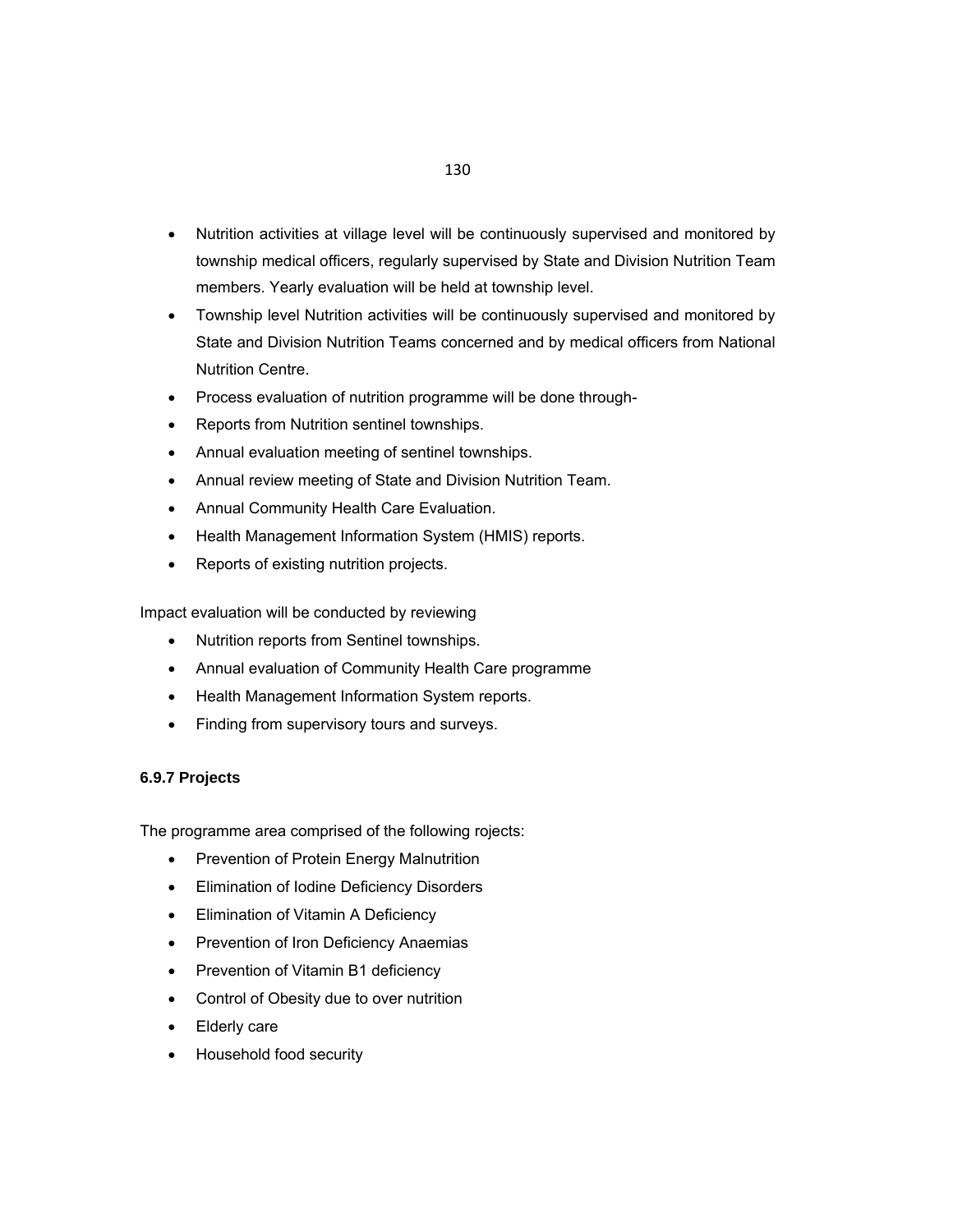# **6.9.8 Targets**

|                |                                       | <b>Basic</b>             |                          |                          |                          |                          |                          |              |
|----------------|---------------------------------------|--------------------------|--------------------------|--------------------------|--------------------------|--------------------------|--------------------------|--------------|
| No.            | <b>Particular</b>                     | Year                     | 2011-                    | 2012-                    | 2013-                    | 2014-                    | 2015-                    | <b>Total</b> |
|                |                                       |                          | 2012                     | 2013                     | 2014                     | 2015                     | 2016                     |              |
| $\mathbf{1}$   | <b>Protein Energy Malnutrition</b>    |                          |                          |                          |                          |                          |                          |              |
| $\mathbf{1}$   | Prevalence of protein energy          |                          |                          |                          |                          |                          |                          |              |
|                | malnutrition among under 5 children   | 31                       | 29                       | 27                       | 26                       | 25                       | 24                       | $<$ 25%      |
|                | (WFA <2SD, NCHS)                      |                          |                          |                          |                          |                          |                          |              |
| $\overline{2}$ | Prevalence of underweight newborn     | 8.6                      | 8.4                      | 8.2                      | 8.0                      | 7.8                      | 7.6                      | 27.7%        |
| 3              |                                       | 23.6                     | 25                       | 30                       | 35                       | 40                       | 45                       | 240%         |
| 4              |                                       | 80.9                     | 82                       | 84                       | 86                       | 88                       | 90                       |              |
| 5              | Breast feeding up to 2 years          | 65.4                     | 66                       | 68                       | 70                       | 72                       | 75                       |              |
| $\mathbf{2}$   | <b>Iodine Deficiency</b>              |                          |                          |                          |                          |                          |                          |              |
| $\mathbf{1}$   | Visible goiter rate among 6-11 years  | $\overline{2}$           |                          |                          |                          |                          |                          |              |
|                | school children                       |                          | $\overline{\phantom{a}}$ | $\overline{\phantom{a}}$ | $\overline{\phantom{a}}$ | $\overline{\phantom{a}}$ | $\overline{\phantom{a}}$ | <5%          |
| $\overline{2}$ | Median urinary lodine (µg/dl)         | 123                      | $100 -$                  | $100 -$                  | $100 -$                  | $100 -$                  | $100 -$                  | 100-200      |
|                |                                       |                          | 200                      | 200                      | 200                      | 200                      | 200                      |              |
| 3              | Median urinary iodine values (< 100   | 34.38                    | 30                       | 30                       | 30                       | 30                       | 30                       | $30%$        |
|                | $\mu$ g/dl)                           |                          |                          |                          |                          |                          |                          |              |
| $\overline{4}$ | Median urinary iodine values (< 50    | 8.26                     | 8                        | 8                        | 8                        | 8                        | 8                        | $<$ 20%      |
|                | $\mu q/dl$                            |                          |                          |                          |                          |                          |                          |              |
| 5              | Adequately iodized salt consumption   | 47                       | 57                       | 67                       | 77                       | 87                       | 97                       | >90%         |
|                | rate                                  |                          |                          |                          |                          |                          |                          |              |
| 3              | <b>Vitamin A Deficiency</b>           |                          |                          |                          |                          |                          |                          |              |
| $\mathbf{1}$   | Prevalence of Bitot's spot among      | 0.03                     | 0.03                     | 0.03                     | 0.03                     | 0.03                     | 0.03                     | < 0.05       |
|                | children of age (6-71 month)          |                          |                          |                          |                          |                          |                          |              |
| $\overline{2}$ | Prevalence of Serum retinol levels ≤  | $5$                      | $<$ 5                    | <5                       | $<$ 5                    | <5                       | <5                       | <5           |
|                | 0.7µmol/L among 6-71 month of age     |                          |                          |                          |                          |                          |                          |              |
| 3              | Prevalence of Cataract in children of | $\overline{\phantom{a}}$ | $<$ 1                    | $<$ 1                    | $<$ 1                    | <1                       | $<$ 1                    | <1           |
|                | 24-71 month of age                    |                          |                          |                          |                          |                          |                          |              |
| 4              | <b>Iron Deficiency Anemia</b>         |                          |                          |                          |                          |                          |                          |              |
| $\mathbf{1}$   | Prevalence of anemia among            | 75                       | 75                       | 70                       | 65                       | 60                       | 55                       |              |
|                | children of age 6-59 month            |                          |                          |                          |                          |                          |                          |              |
| $\overline{2}$ | Prevalence of anemia among            | 26                       | 25                       | 24                       | 23                       | 22                       | 20                       |              |
|                | children of age 5-11 year             |                          |                          |                          |                          |                          |                          |              |
| 3              | Prevalence of anemia among female     | 26.4                     | 26                       | 25                       | 24                       | 22                       | 20                       |              |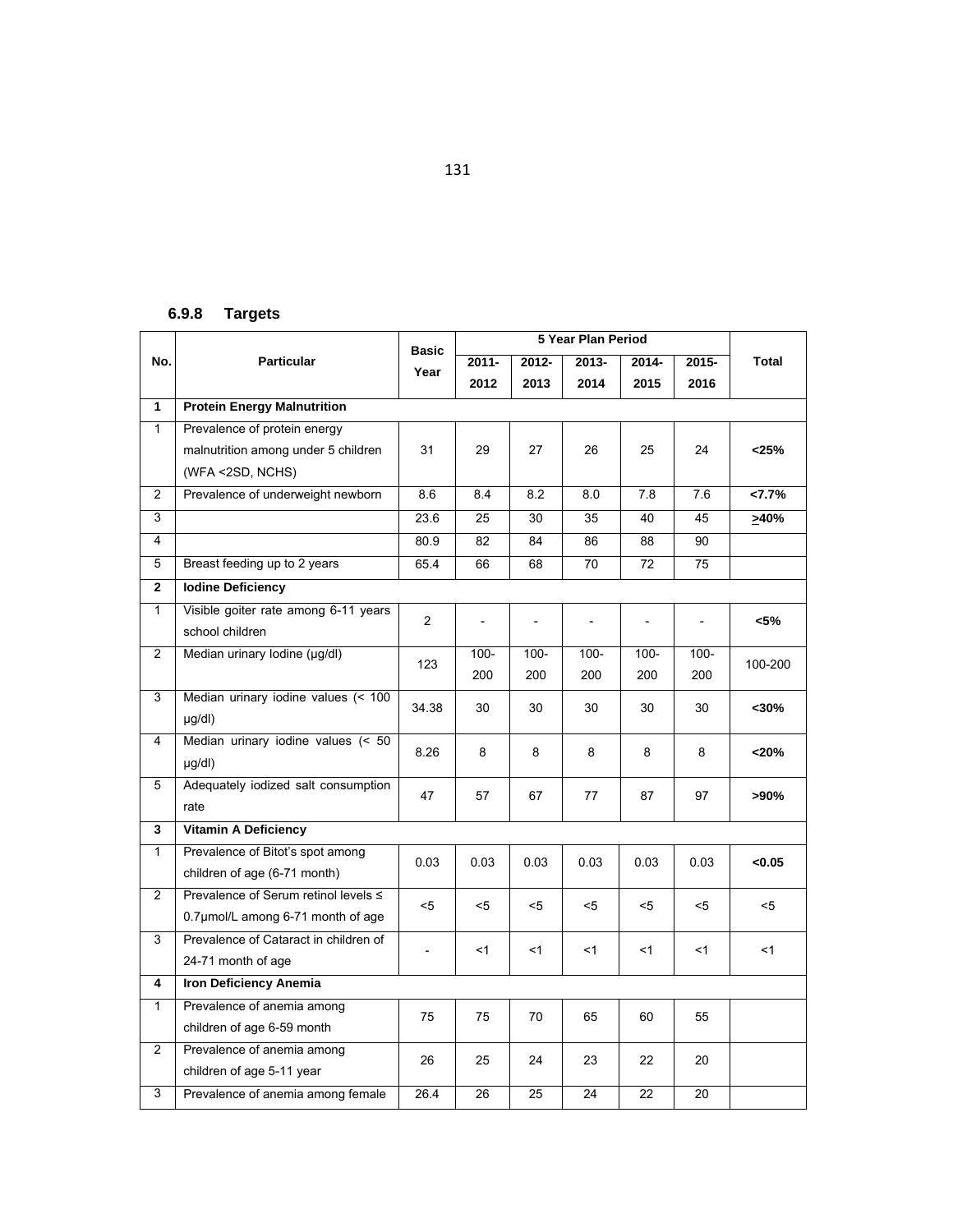|                |                                          | <b>Basic</b>             |          |          | 5 Year Plan Period |                |          |              |
|----------------|------------------------------------------|--------------------------|----------|----------|--------------------|----------------|----------|--------------|
| No.            | <b>Particular</b>                        | Year                     | $2011 -$ | $2012 -$ | 2013-              | $2014 -$       | $2015 -$ | <b>Total</b> |
|                |                                          |                          | 2012     | 2013     | 2014               | 2015           | 2016     |              |
|                | student of 12-16 year of age             |                          |          |          |                    |                |          |              |
| $\overline{4}$ | Prevalence of anemia among non-          | 45                       | 40       | 35       | 30                 | 25             | 20       | $30%$        |
|                | pregnant women                           |                          |          |          |                    |                |          |              |
| 5              | Prevalence of anemia among               | 71                       | 67       | 63       | 59                 | 55             | 51       | $~50\%$      |
|                | pregnant women                           |                          |          |          |                    |                |          |              |
| 6              | Prevalence of worm infestation           | 30.8                     | 30       | 28       | 26                 | 24             | 22       | < 25%        |
|                | among children                           |                          |          |          |                    |                |          |              |
| 5              | <b>Vitamin B1 Deficiency</b>             |                          |          |          |                    |                |          |              |
| $\mathbf{1}$   | Vitamin B 1 Deficiency<br>among          |                          |          |          |                    |                |          |              |
|                | pregnant women and breast feeding        | 5.6                      | 5.5      | 5.4      | 5.2                | 5.1            | 5.0      | $< 5\%$      |
|                | women                                    |                          |          |          |                    |                |          |              |
| $\overline{2}$ | Prevalence of under 1 child mortality    | 7.1                      | 6.8      | 6.6      | 6.4                | 6.2            | 6.0      | $~5\%$       |
|                | due to Vitamin B1 deficiency             |                          |          |          |                    |                |          |              |
| 6              | <b>Household Food Security</b>           |                          |          |          |                    |                |          |              |
| $\mathbf{1}$   | Malnutrition (%)                         | 30                       | 29       | 27       | 25                 | 23             | 21       |              |
| 2              | Prevalence of protein energy             |                          |          |          |                    |                |          |              |
|                | malnutrition among under 5 children      | 31                       | 29       | 27       | 26                 | 25             | 24       | < 25%        |
|                | (% )                                     |                          |          |          |                    |                |          |              |
|                | (WFA<-2SD, NCHS)                         |                          |          |          |                    |                |          |              |
| $\overline{3}$ | Capacity Building<br>Nutritionists<br>of | $\overline{\phantom{a}}$ | 1        | 1        | 1                  | $\mathbf{1}$   | 1        | 5            |
|                | (Training)                               |                          |          |          |                    |                |          |              |
| $\overline{4}$ | Production of Nutritionists (Number)     |                          |          |          |                    |                |          |              |
|                | (a)Dietician                             | $\overline{\phantom{a}}$ | 5        | 5        | 5                  | 5              | 5        | 25           |
|                | (b) Nutritionist                         | 15                       | 2        | 2        | 2                  | $\overline{2}$ | 2        | 25           |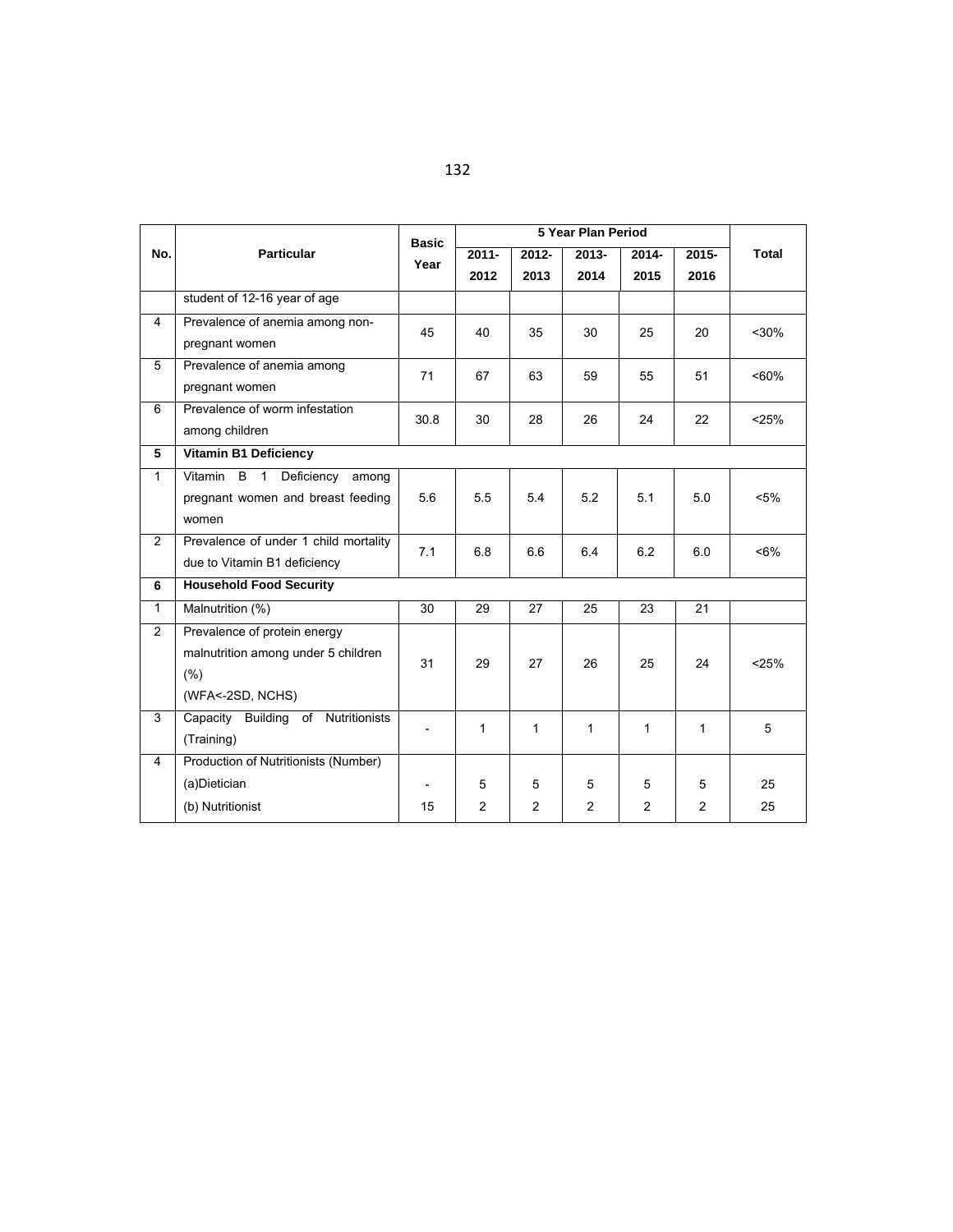#### **6.10 Health Systems Development Programme**

### **6.10.1 Situation Analysis**

Health systems are the means whereby many of the health services and interventions are delivered. They have crucial influence on addressing disease burden and improving overall health levels of population and the health of particular groups. To improve the health of a nation, development of health systems is essential for effective health interventions and to keep abreast with the changing global trends of disease burden. Health systems research (HSR) is a reliable and scientific tool to generate information for decision makers on how health systems are functioning and understanding interactions between health systems and environmental factors. Understanding health systems and how they can be changed is essential for development of more effective health system. So HSR should be used as a tool for development of health system.

Many health systems around the world have to face enormous challenges when they carry out their functions. Likewise, Myanmar health systems encounter a number of issues in achieving their goals. A more solid knowledge and evidence base is needed to solve the issues in the planning, production and management of health workforce in the country. Priority research areas in health workforce are optimal size, optimal skill mix, using incentives to improve performance and retaining health workers in the remote areas and their mobility. There are also a number of unanswered research questions to deal with the issues of financing. Routine monitoring of key health system outcomes such as access to health services, catastrophic health expenditures and impoverishment due to huge out of pocket payments should be measured. Community participation in the payment of health such as user fees, exemption and co-payment mechanisms should be explored. Furthermore, current financing-schemes should be evaluated to obtain information of equitable and universal coverage.

Research needs in the area of health information are development of "core metrics" to monitor the status and capacity of health systems at national and sub-national levels with special attention given to equity. One of the effective approaches in this area to explore is Service Availability Mapping (SAM) which is based on a rapid assessment tool administered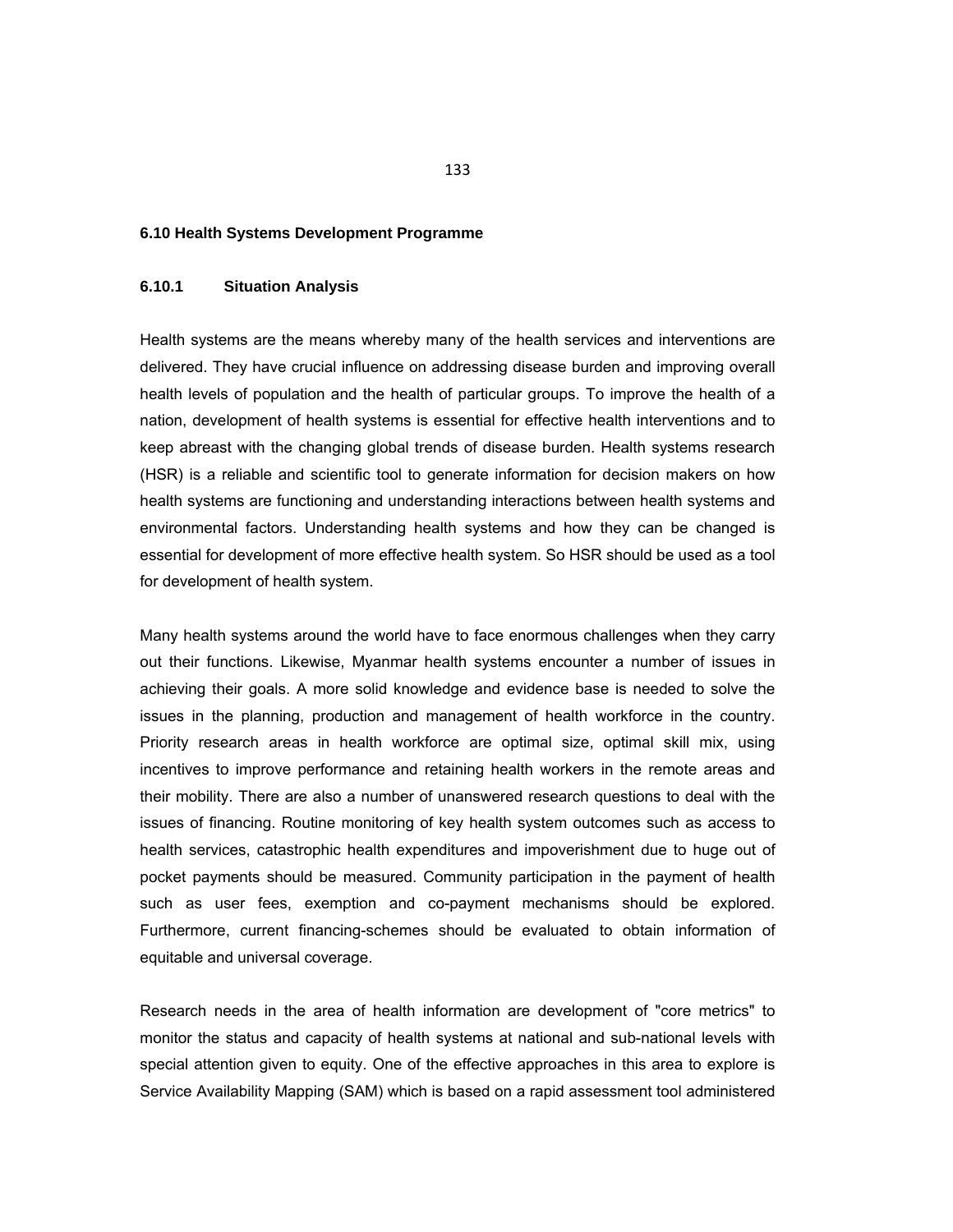through district health management teams that generates a visual representation of disparities in service provision between and within districts. There is also a need to monitor the Millennium Development Goals (MDGs) to know whether the country's indicator trends are on track or not. For this research and development efforts are necessary to promote better measurement of health related MDGs and related indicators. Health systems research should also link with the dedicated global alliance "The Health Metrics Network" which aims to increase the availability and use of timely and accurate health information at sub-national, national and global levels. Last agenda of the health information systems is research on improving data quality in various aspects.

At the present time, little is known about how to scale up health services rapidly in the face of urgent health problems and to integrate vertical or single-disease programme into the broader health system. More information is also required to deliver cost-effective services through relevant organizations. Dealing with populations with special needs such as dispersed rural populations, populations of urban slums, populations with stigmas also call for health systems research and health research systems to generate information useful to improve coverage and effectiveness of services aimed to them. More research should be conducted to find ways of helping health workers to make sure patients with deadly diseases such as TB, HIV and malaria etc. are taking medicines. One of the most important challenges of health systems which need enormous research effort is quality assurance. This area should be stressed in performing research in the future.

The states in most developing countries have been trying to fulfil health care needs of their poor population with available budgetary support for health care services. Adequate and sustainable financial support is a vital requirement for providing health services with the objective of raising the health status of the people. Universal coverage, which is one of the objectives of all health care systems, implies *equity of access* and *financial risk protection*. It is also based on the notion of equity in financing, i.e. that people contribute on the basis of ability to pay rather than according to whether they fall ill. It is also important that available financial resources are spent efficiently. With growing population, advancing health care technologies and rising costs consequent to inflation, even sustaining the existing level of health service provision requires more financial resources. Expanding health services to attain universal coverage will inevitably require increasing health expenditure further. In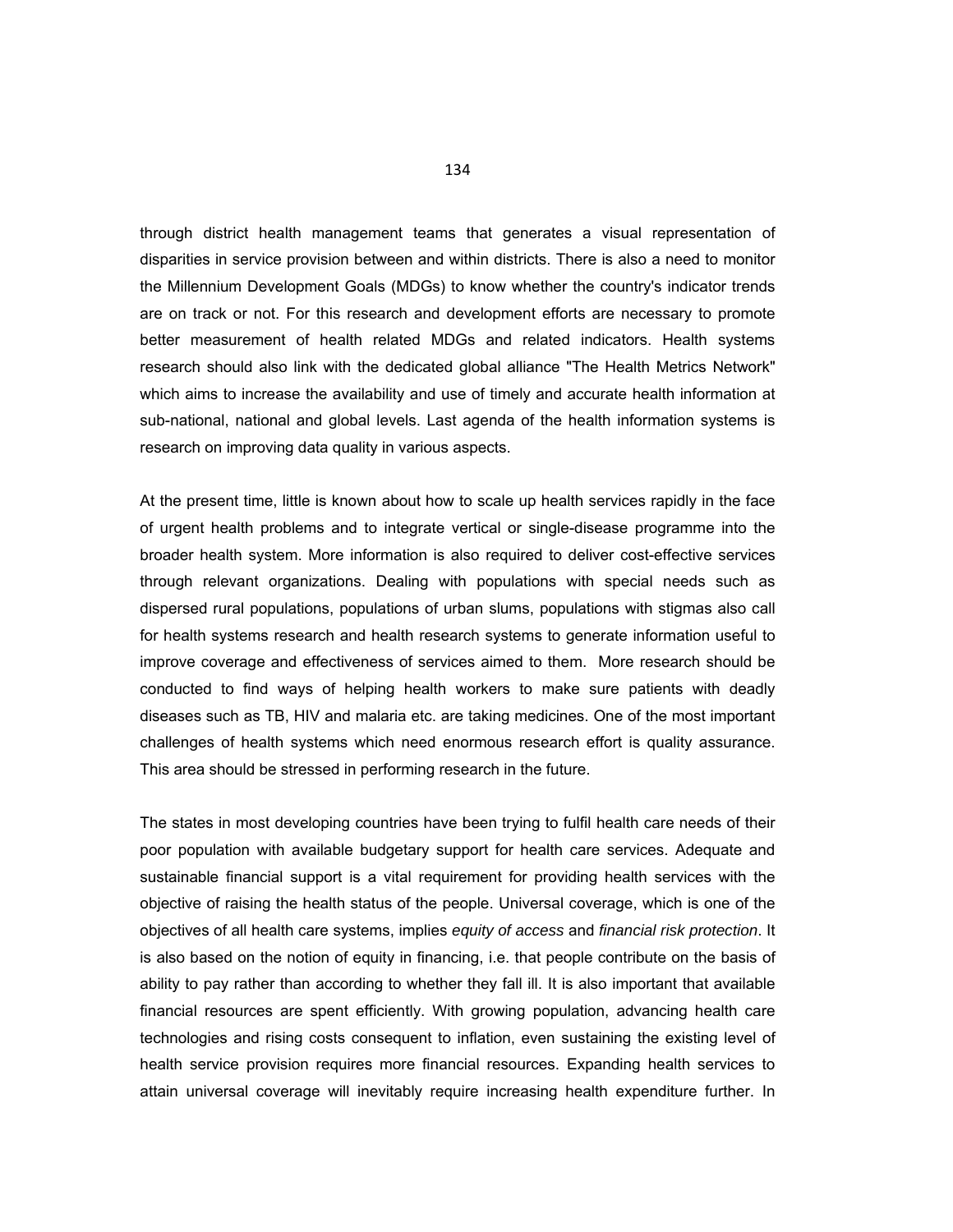looking for mechanisms to finance health following the National Health Policy to explore and develop alternative health care financing system, financial adequacy and sustainability, equity and efficiency are the essential criteria to judge the alternatives available.

With expansion of health services to cover the whole country not excluding border areas more financial resources will be required and it is necessary to explore means to cover this additional financial requirement. In exploring and implementing alternative means for financing health in conformity with the national health policy, user fees have been collected on cost sharing basis. For the indigents exemption mechanism is in place with establishment of trust funds in these hospitals. Based on household income and expenditures surveys conducted in the country it is estimated that households are spending 2%-3% of total household expenditure on health. It is also estimated that 80% of health expenditure are from household almost entirely out of pocket spending with consequent financial burden for the households. With economic development of the country individual and household income will also be rising and establishing a prepayment scheme with pooling of the revenue will provide more financial resources for health and at the same time protect households from financial burden following health care. In exploring alternative mechanisms for financing health and allocating the collected revenue efficiently in line with changing economic and social conditions of the country it is essential that basic and policy relevant information are available. It will be necessary to develop and institutionalize National Health Accounts in the country.

For an effective health care system, it is essential to have comprehensive health management information system (HMIS). It is vital for health development of a country as relevant information enables management to arrive at sound decisions and judgments. It is a major tool in management of the integrated health services and is one of the managerial processes for national health development. In this contemporary situation, annual evaluation of HMIS was performed at all levels in townships, State/Division and Central level. Although there is improvement in data validity and reliability in collected information, data completeness problems are still existed in some townships. At the same time, in order to work out the above problems, pilot testing of Computer applied Public Health Information System has performed in some selected townships in few districts by utilizing advanced modern technology. It is to sustain from a pivotal role in computing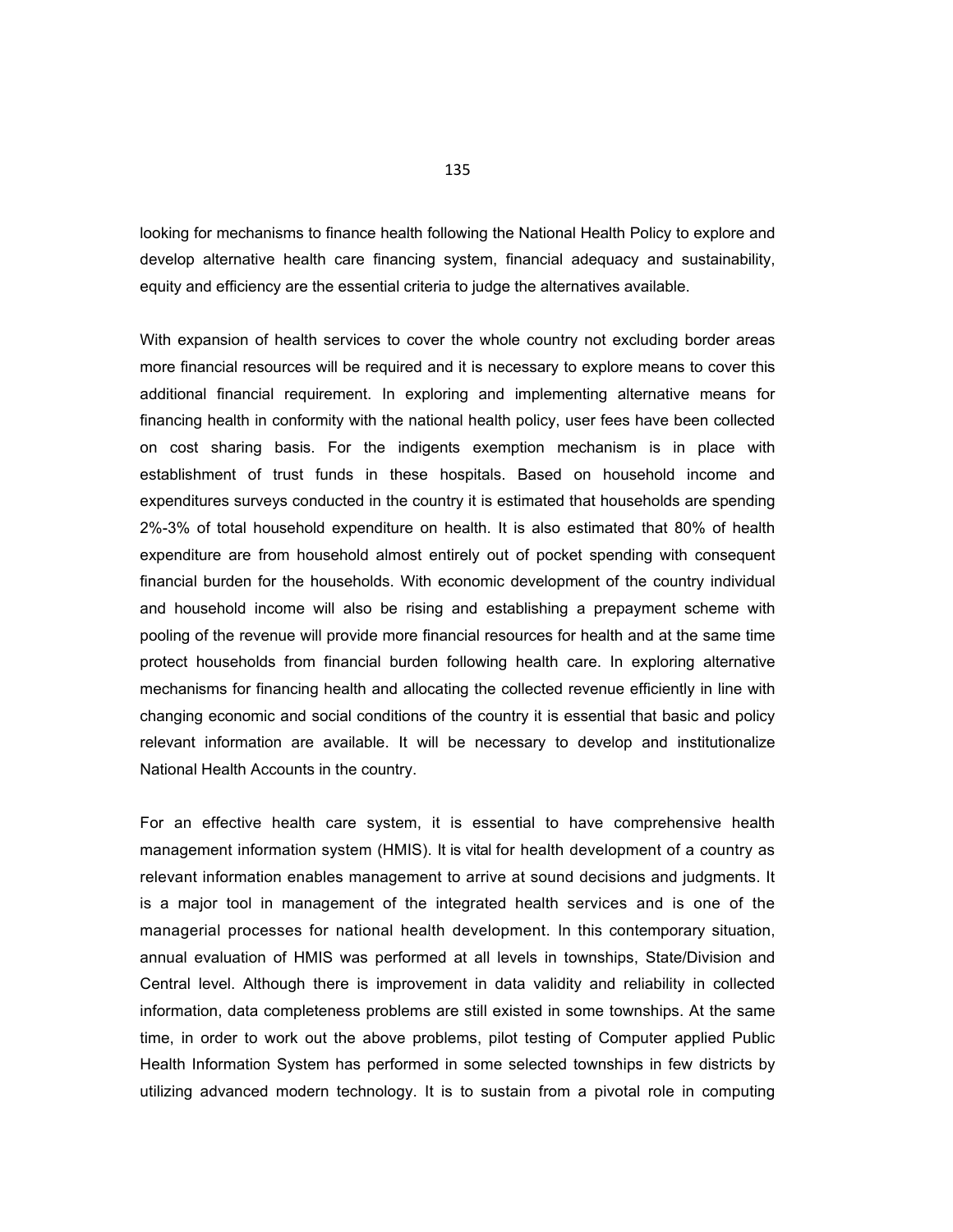country's health related indicators while depicting national health plans and projects and to analyze health status improvement and declination provincially or throughout the nation and in prioritizing health problems and formulating localized micro-planning in the basic unit, sub-centre (village) level to national planning at the central level. Similarly hospital statistics also plays a crucial role for hospital care in relation with patient records, availability of equipment and drug resources.

Health information plays a vital role in the development of present and future health care system. Establishing of health information network (Internet) could bring out many benefits, so that health information could be exchanged and evaluated between ministry of health and its departments, timely correction the information can be made and direction and instruction can be given within short period, the health care service programmes can be implemented and continuous surveillance can enable to undertake control and preventive measures effectively. In the Ministry of Health, the central source of information with the use of Internet, Intranet and e-mail is required to fulfil the needs of health planners, implementers of health activities, experts in medical research or medical science. The central source could help them to achieve their aims and objectives effectively and immediately. Computer Network has been established in NayPyiTaw using ICT. After establishing this computer network system, any place could be informed and message sent on internet either locally or aboard. Through this network of internet health information and facts of hospital can be accessed without any delay. National health information could also be accessed through Intranet Servers. With introduction and utilization of Medical Record System at Hospitals and Teaching Hospitals of state and divisions, the inpatient records and information data could be sent successfully to the head quarter.

International Public Health is defined as application of public health principles to health problems and challenges that transcend national boundaries and to the complex array of global and local forces that affect them. These global forces include urbanization, migration, information explosion, and expanding global markets. To mitigate the negative impact of these global forces which affect or threatens the health status of a nation the roles of national, regional, international and intergovernmental development agencies as well as the non-governmental and private voluntary agencies cannot be ignored. Role of International Health has become more important than ever in era of technological development and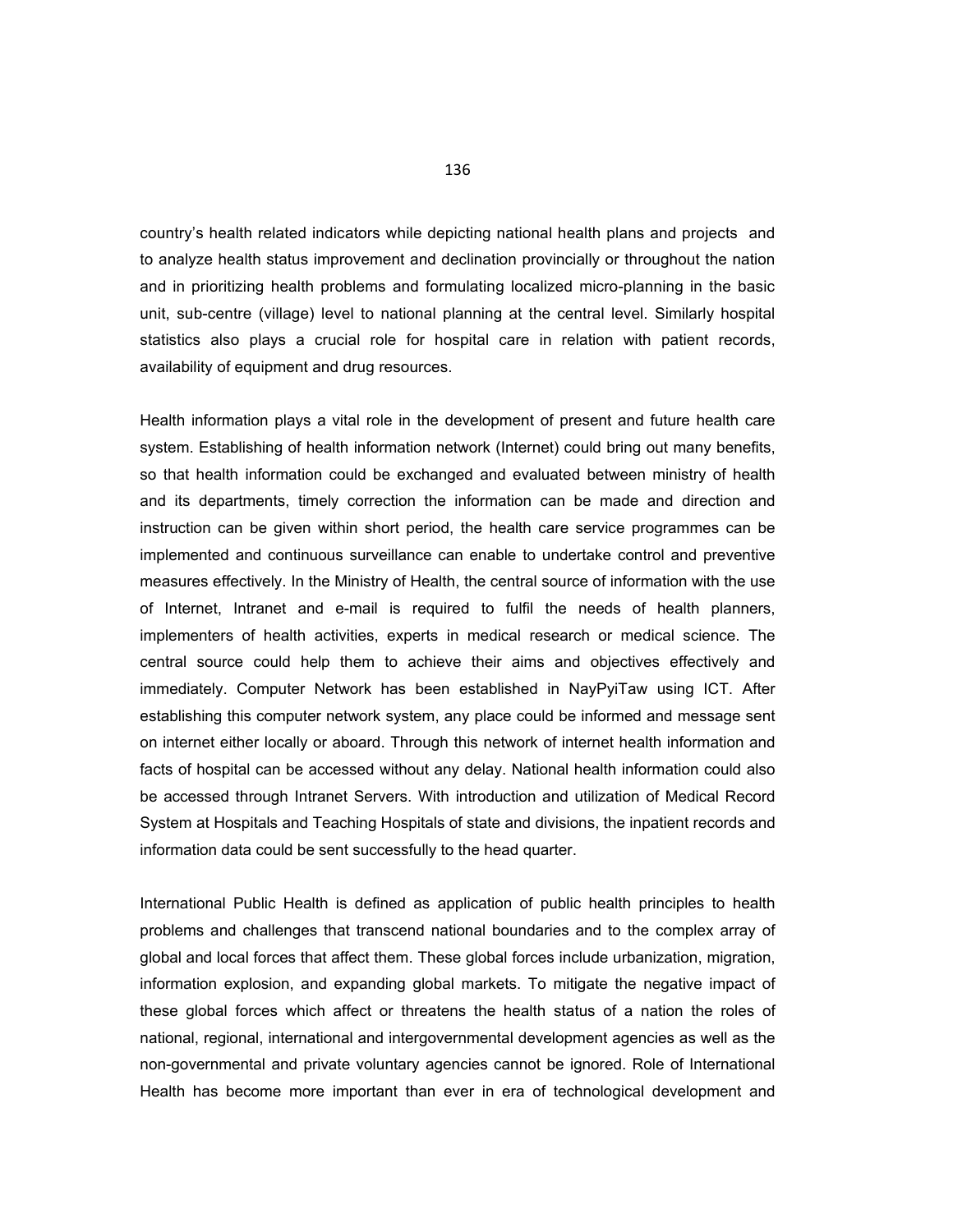changing trends in Medical Sciences. The International Health Division (IHD) of the Ministry of Health plays a pivotal role in co ordination of all international health activities of Myanmar. As Myanmar continues to embark programmes for holistic national development and promoting the quality of life of the people to achieve the aim for the emergence of a peaceful, modern and developed nation improvement of international health collaboration is an essential component in this globalized world. Close collaboration with international organizations not only in the field of health but also in the economic, trade and social sectors are necessary to promote all round health development of the people. Ministry of Health has been coordinating with (30) International Non Governmental Organizations (INGOs) and (6) Organizations of the UN systems, Bi-lateral Agencies and International Institutions.

#### **6.10.2 Objectives**

#### **General Objective**

- The general objective of health systems development program is to strengthen the health system in line with the changing political and socioeconomic dimensions and technology.
- $\bullet$

#### **Specific Objectives**

- To develop a comprehensive health policy and adopt necessary health regulation for an effective implementation of health plans;
- To explore and develop an appropriate and sustainable financing mechanism for fair financing of health and equitable delivery of services;
- To coordinate for development of comprehensive National Strategic Plan for Health Information System in Myanmar.
- To expand and strengthen international co-operation in line with the 30 year long term health plan by collaborative activities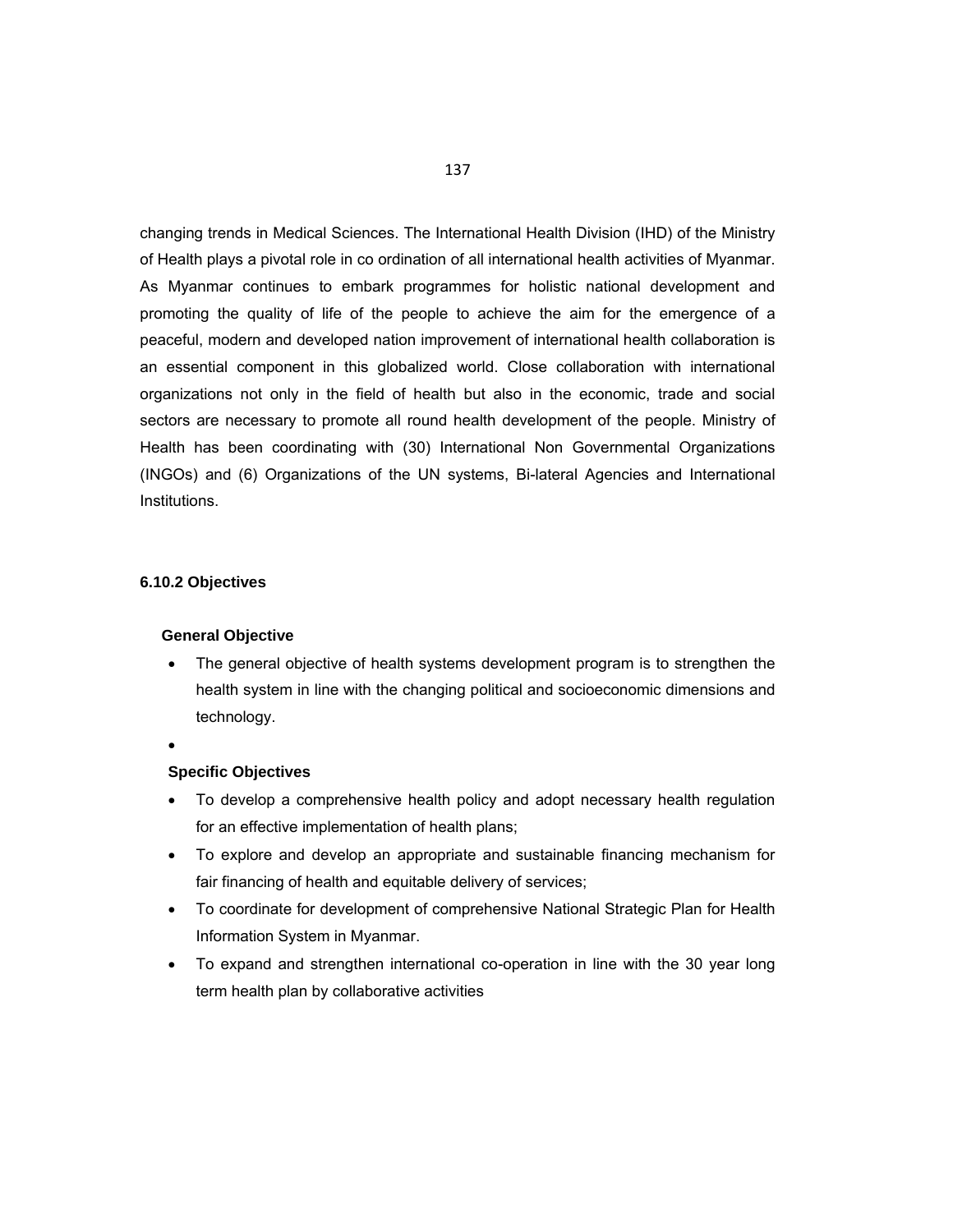# **6.10.3 Strategies**

- Adoption of health policy and plans for implementation.
- Promotion of sectoral collaboration in fair financial contribution for health and further promotion of collaboration and contribution of community in fair financing of health.
- Promoting the quality of health information using modern information technology and ensuring timely and effective utilization of health information.
- Coordination with Multi-lateral and bilateral partners for further development in health.
- Explore measures for further strengthening of township level health activities

# **6.10.4 Priority Activities**

.

- Promotion of sectoral collaboration in financing health
- Promotion of collaboration and contribution by community in financing health
- Promoting role of private sector and non-governmental organizations in financing health services in conformity with rules and regulations;
- Conduct HSR studies involving decision-makers, health service providers and community;

# **6.10.5 Partnerships**

The programme will cooperate closely with all other projects under the National Health Plan and also with relevant other Ministries. It will also be coordinating with internal and external NGOs, Civic Societies, UN Agencies and with Regional Countries.

# **6.10.6 Monitoring and Evaluation**

- Generate evidence based information in assessing the health policy and health regulation;
- Disseminate such findings to relevant staff involved in the development of health policy and health regulation;
- Promote the skill of staff members in developing health policy and health regulation;
- Promote skill of staff members in health financing, resource allocation and optimal utilization of resources.
- Promote skill of staff members in health information system and its strategies;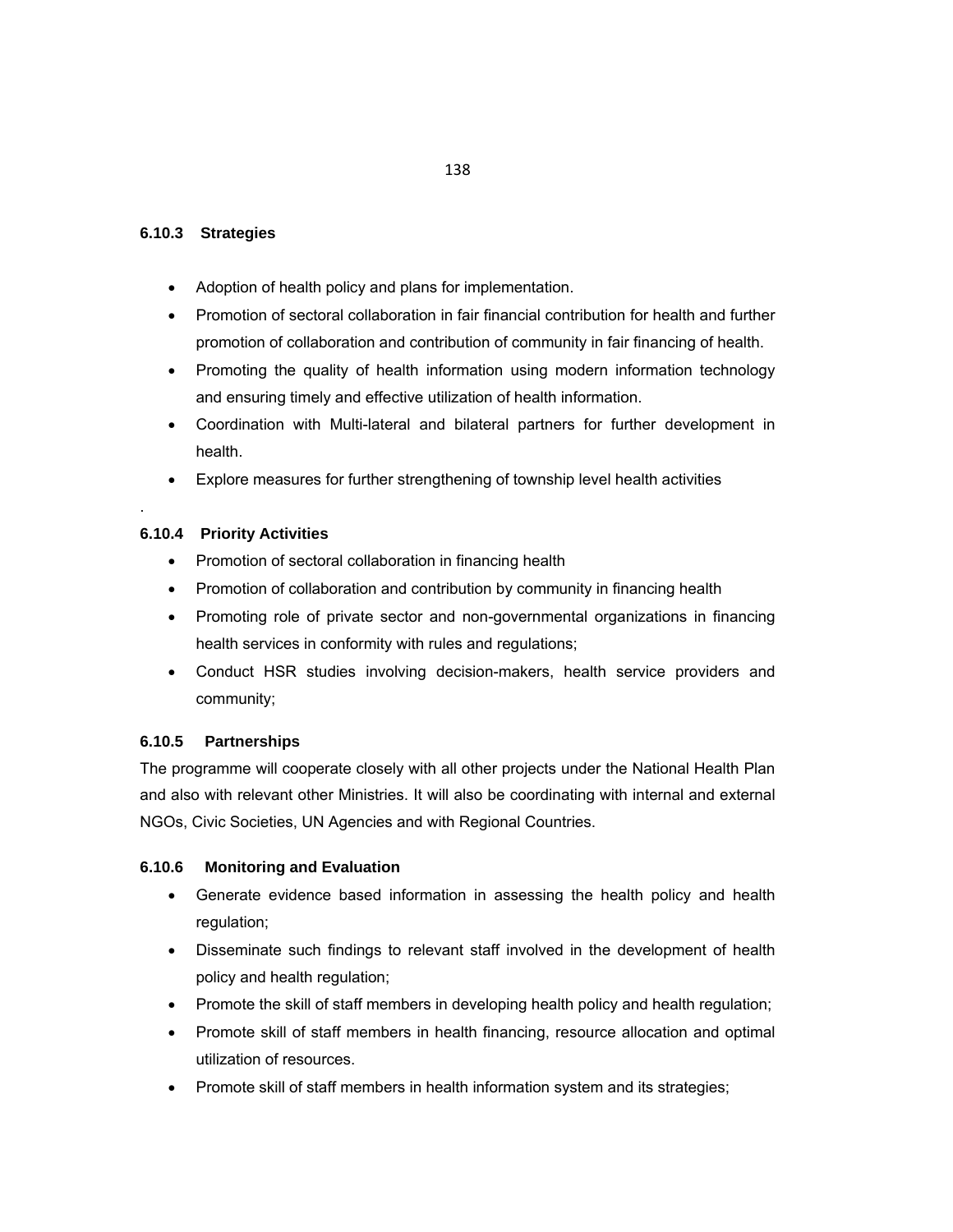- Development of local area network and information sharing;
- Impact indicators and health assessment;
- Comprehensive Township Health Development plan and its implementation.

# **6.10.7 Projects to be implemented**

- Health Systems Research and Development Project
- Developing Alternative Financing Mechanisms for Health Project
- International Health Cooperation Project

# **6.10.8 Targets**

|                  |                                                                           | <b>Base</b>           |                  |                         |                  |                |                  |                |
|------------------|---------------------------------------------------------------------------|-----------------------|------------------|-------------------------|------------------|----------------|------------------|----------------|
| <b>No</b>        | <b>Activities</b>                                                         | Year<br>2010-<br>2011 | $2011 -$<br>2012 | $2012 -$<br>2013        | $2013 -$<br>2014 | 2014-<br>2015  | $2015 -$<br>2016 | <b>Total</b>   |
|                  | Leadership and Management on Health Programme                             |                       |                  |                         |                  |                |                  |                |
| 1.               | Forming the National Health Policy<br>and Health Legislative body         |                       | ✓                |                         |                  |                |                  |                |
| 2.               | Revising the existing Health Policy<br>and Strategies                     |                       | ✓                | ✓                       | ✓                | ✓              | $\checkmark$     | ✓              |
| 3.               | Advising on new Health Policy                                             |                       |                  | ✓                       |                  | $\overline{a}$ | $\checkmark$     |                |
| 4.               | Dissemination of health policies                                          |                       | ✓                |                         |                  |                | ✓                |                |
| 5.               | Promoting policy analytical capacity                                      |                       |                  | $\mathbf{1}$            | $\overline{a}$   | $\overline{a}$ | 1                | $\overline{2}$ |
|                  | Developing Alternative Health Financing and exploring effectively         |                       |                  |                         |                  |                |                  |                |
| 1.               | Developing National Health Accounts<br>and distributing                   | 1                     | 1                |                         | 1                |                | 1                | 3              |
| 2.               | Workshop/ training on Township<br>Level Health Financing Management       | $\mathbf{1}$          | 1                | $\mathbf{1}$            | $\mathbf{1}$     | 1              | 1                | 5              |
| 3.               | Feasibility study on Maternal and<br>Child Health Voucher Scheme          |                       |                  | ✓<br>Yaedar<br>shae Tsp |                  | ✓              |                  | $\overline{2}$ |
| $\overline{4}$ . | Training on Health Financing<br>Mechanisms (Costing Tool)                 |                       |                  |                         |                  |                |                  |                |
| 5.               | Feasibility study on Township Based<br><b>Health Protection Mechanism</b> |                       |                  | ✓<br>Daik-<br>U         |                  | ✓              |                  | $\mathbf{2}$   |
| 6.               | Developing Emergency Referral<br>Fund for poor mother and child           |                       |                  | 20                      | 40               | 60             | 60               | 180            |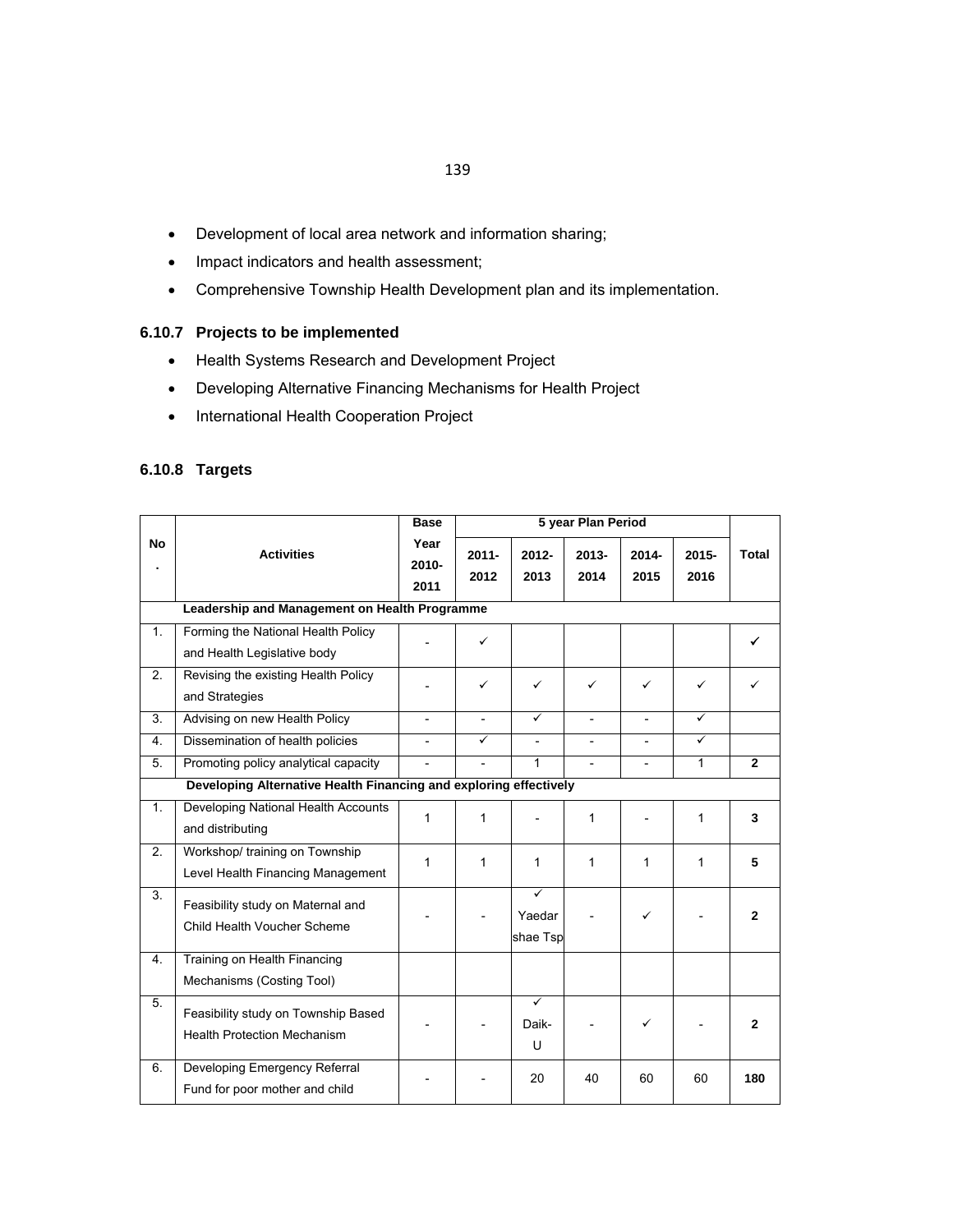## **6.11 Expanding Health Care Coverage in Rural, Peri-Urban and Border Area Health using**

#### **Primary Health Care Approach**

#### **6.11.1 Situation Analysis**

In conformity with the one of the policy objectives of the National Health Policy to extend health services to the border areas in addition to the rural areas, efforts have been made for improving health care coverage and raising health status of the rural population with the aim of narrowing the health gap between urban and rural. Rural health scheme had been initiated since the early 1950s and the momentum was increased in 2001. Compared with the urban population, high infant and maternal mortality with low life expectancy in rural population were the visible health gaps between the two. Notwithstanding the expansion of health facilities in rural area with the objective of improving access to primary health care and quality services, achieving the ratio of one rural health centre to 20,000 rural population and one sub-rural health centre to 4000 population remains a challenge because of growing population. During the period of implementing the National Health Plan (2006-2011) only 102 new rural health centres could be expanded although the target was to build 60 new rural health centres and 300 new sub-centres annually for the five year period. As of April 2011, there were only one rural health centre for 26567 rural population and one sub-centre for 5820 rural population. On the average, one health assistant had to look after 23828 population, one lady health visitor- 23925 population, one midwife-4462 population and one public health supervisor grade (2)-25285 population. One rural health centre had to take care of 42 villages where one sub-centre had to cover up to 9 villages.

Since 1989 border area development programme has been initiated to improve the overall situation including health for the national races and population residing in the border area. Various levels of committees for implementing activities for development of national races and border have been formed. With achievement of peace and stability in these areas more health infrastructures and health staff could be provided. Although the health development activities could cover only curative services initially, more comprehensive care applying primary health care approach can now be provided.

With changing economic policy and certain extent of industrial development rural to urban migration for seeking job and economic opportunities is another phenomenon raising health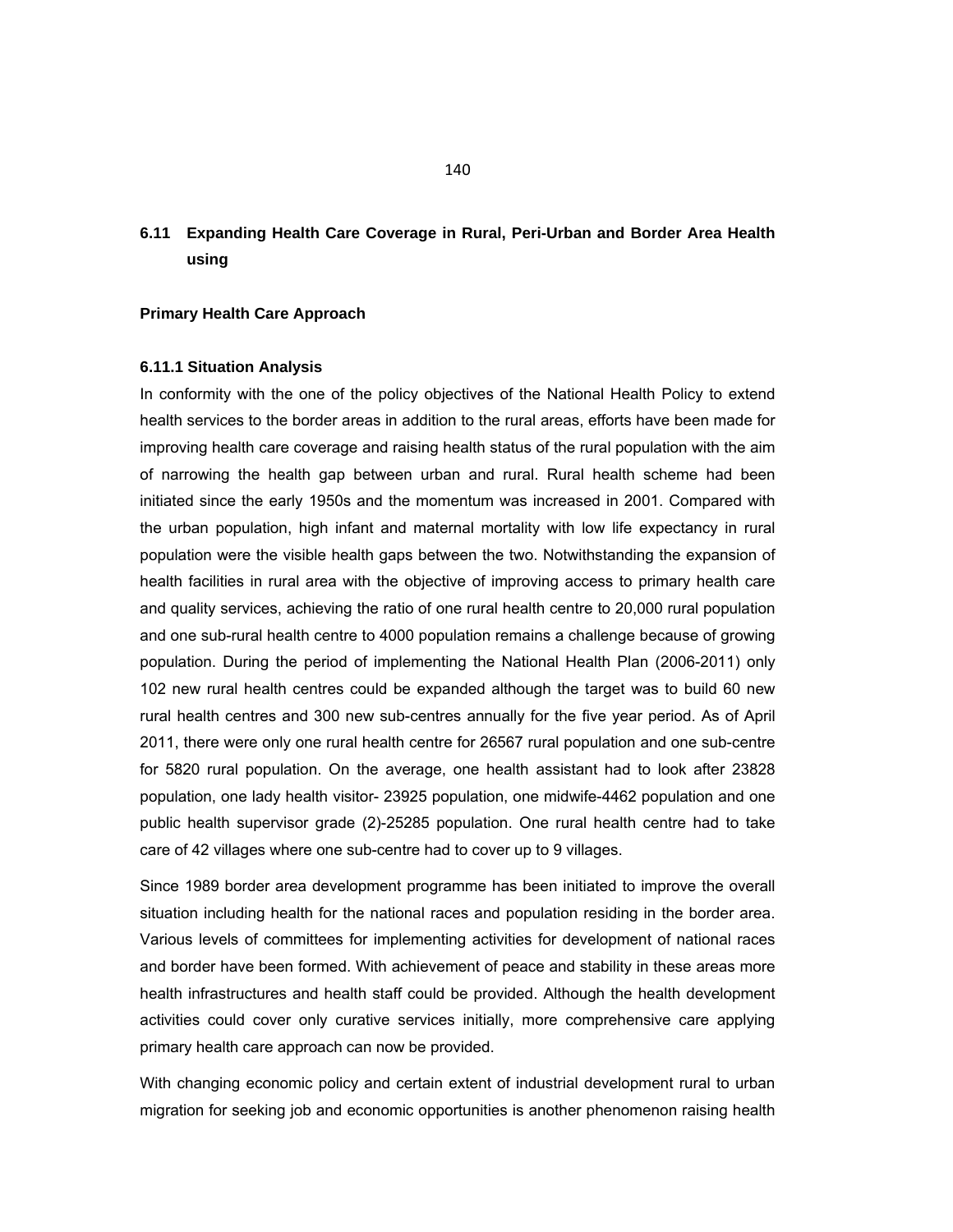issues particularly in the peri-urban areas. Having no better choice these migrants have to live in sub standard dwelling in places which are overcrowded with poor environmental situation. In addition to the need for expanding health service coverage for the rural population and for those in the border area, health sector is now facing another challenge for providing equitable access to health care for the entire population. Current cycle of the National Health Plan will have to take into consideration provision of basic and essential health services for the peri-urban population.

## **6.11.2 Objectives**

#### **General objective**

To improve the health status in rural, peri-urban and border areas

#### **Specific objective**

- To improve health service coverage in rural area and to improve access to quality health care
- To improve health service coverage for national races in border area and to improve access to quality health care
- To improve access to quality basic and primary health care for people living in peri-urban areas

#### **6.11.3 Strategies**

- Improving coverage of quality health care in rural and border area using primary health care approach
- Improving referral system

#### **6.11.4 Priority Actions**

- Expanding and reorganization of health facilities and infrastructures
- Filling vacant posts and expansion strength of health staff
- Improving capacity of basic health staff
- Strengthening supportive supervision, regular monitoring and review mechanism
- Supplying medicine and equipment as required
- Improving patient referral system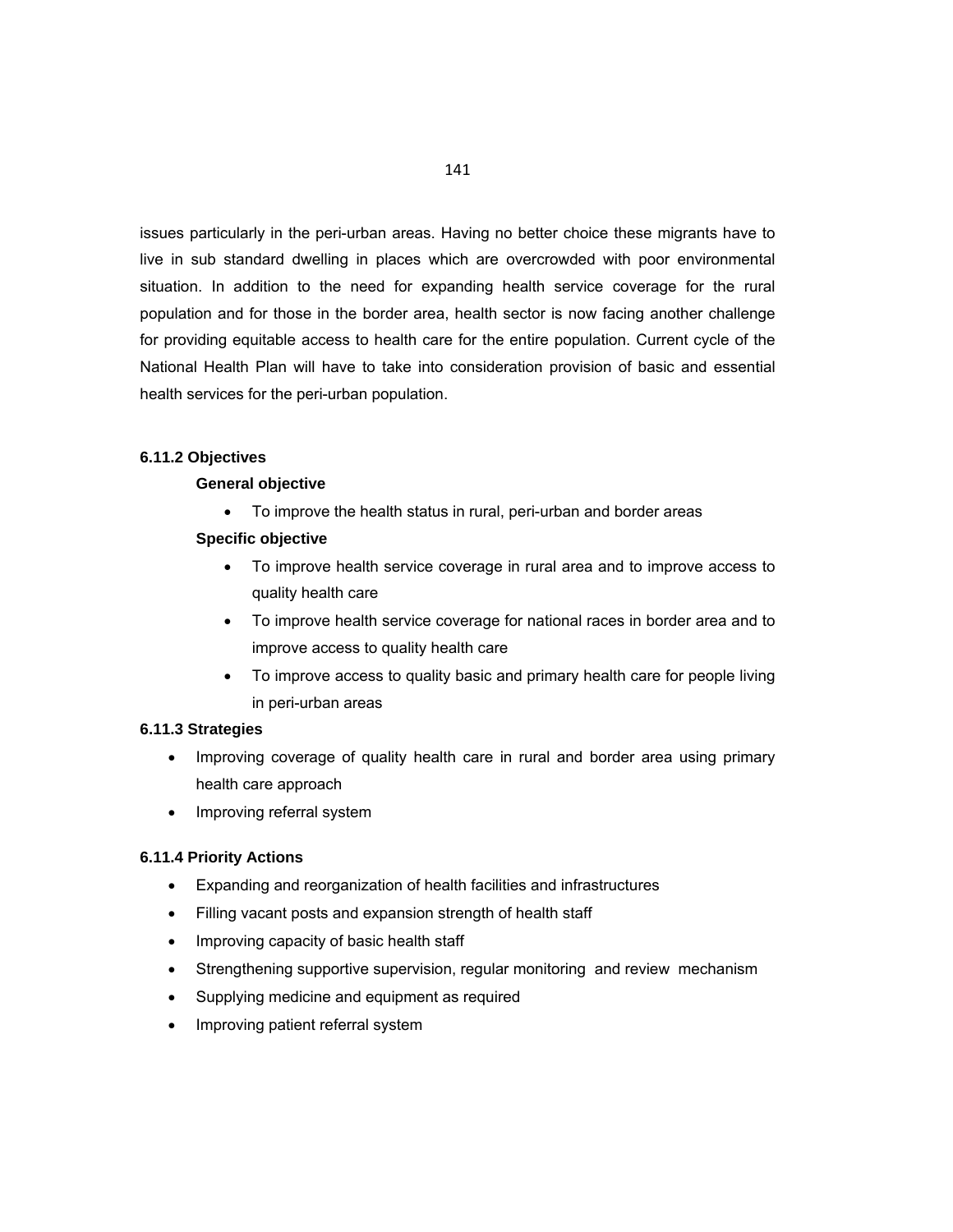# **6.11.5 Partnership**

- Programmes included in the National Health Plan
- Ministry of Border Affairs
- Ministry of Livestock Breeding and Marine Product
- Other related ministries
- Working committee for development of border area and national races
- WHO, UNICEF and other UN Organizations
- Local and international non-governmental organizations

## **6.11.6 Monitoring and Evaluation**

The performance of the programme will be monitored and assessed with the following indicators:

- Rural health centre and rural population ratio
- Basic health staff and rural population ratio
- Rural health centre and village ratio
- Number of borer hospitals and rural health centre newly opened or upgraded
- Urban health centre and urban population ratio
- Maternal and child health centre and urban population ratio

## **6.11.7 Projects to be implemented**

- Rural health development project
- Primary health care and Management Effectiveness Programme at Township Level
- Border area health project
- Peri-urban health project
- Community health nursing project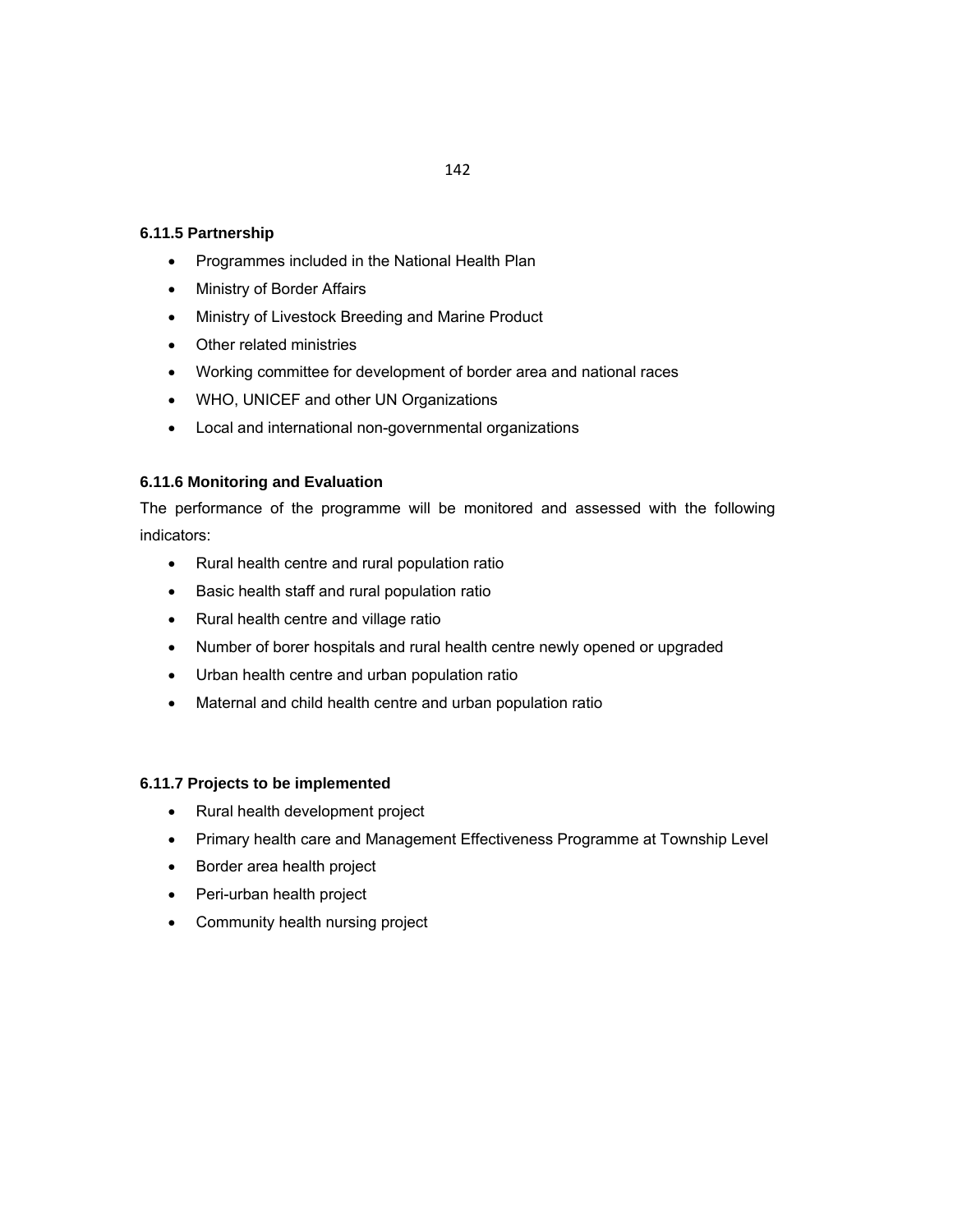# **6.11.8 Targets**

|                  |                                                   | <b>Base</b><br>Year | 5 year Plan Period |       |       |          |          |              |
|------------------|---------------------------------------------------|---------------------|--------------------|-------|-------|----------|----------|--------------|
| No.              | <b>Activities</b>                                 | 2010-               | $2011 -$           | 2012- | 2013- | $2014 -$ | $2015 -$ | <b>Total</b> |
|                  |                                                   | 2011                | 2012               | 2013  | 2014  | 2015     | 2016     |              |
|                  | Rural Health Development                          |                     |                    |       |       |          |          |              |
| 1.               | Expansion of RHCs (number)                        | 1588                | 60                 | 60    | 60    | 60       | 60       | 300          |
| $\overline{2}$ . | Expansion of Sub-rural health<br>centers (number) | 7111                | 240                | 240   | 240   | 240      | 240      | 1200         |
| $\overline{3}$ . | Deployment of BHS to full strength<br>in RHC      |                     |                    |       |       |          |          |              |
|                  | <b>Health Assistants</b>                          |                     | 60                 | 60    | 60    | 60       | 60       | 300          |
|                  | Lady Health Visitors<br>$\overline{\phantom{a}}$  |                     | 60                 | 60    | 60    | 60       | 60       | 300          |
|                  | <b>Midwives</b><br>$\overline{\phantom{a}}$       |                     | 300                | 300   | 300   | 300      | 300      | 1500         |
|                  | Public Health Supervisors (2)                     |                     | 300                | 300   | 300   | 300      | 300      | 1500         |
| 4.               | Requirement of RHC kits                           |                     | 60                 | 60    | 60    | 60       | 60       | 300          |
| 5.               | Requirement of HA kits                            |                     | 60                 | 60    | 60    | 60       | 60       | 300          |
| 6.               | Requirement of LHV kits                           |                     | 60                 | 60    | 60    | 60       | 60       | 300          |
| 7.               | Requirement of MW kits                            |                     | 300                | 300   | 300   | 300      | 300      | 1500         |
| 8.               | Requirement of PHS (2) kits                       |                     | 300                | 300   | 300   | 300      | 300      | 1500         |
| 9.               | Recruitment of new CHWs (no.)                     |                     | 1000               | 1000  | 1000  | 1000     | 1000     | 5000         |
| 10.              | Conducting refresher courses to<br>existing CHWs  |                     | 1000               | 1000  | 1000  | 1000     | 1000     | 5000         |
| 11.              | Requirement of CHW kits                           |                     | 1000               | 1000  | 1000  | 1000     | 1000     | 5000         |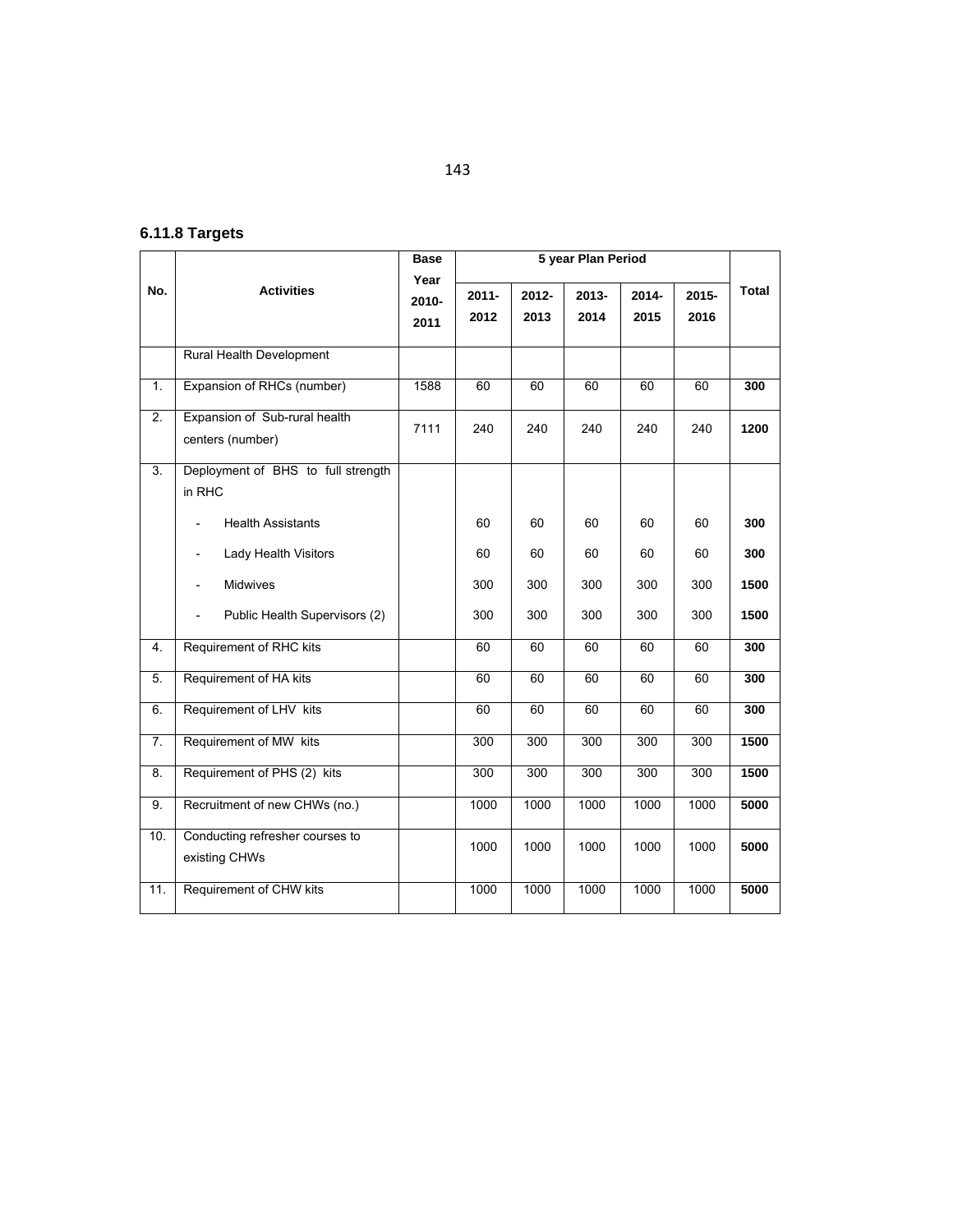| Peri-urban Health. |                                                                  |    |              |              |              |              |              |     |
|--------------------|------------------------------------------------------------------|----|--------------|--------------|--------------|--------------|--------------|-----|
|                    |                                                                  |    |              |              |              |              |              |     |
| 1.                 | Expansion of Urban Health Center<br>(number)                     | 86 | 5            | $\mathbf 5$  | 5            | 5            | 5            | 25  |
| 2.                 | Deployment of full staff in urban<br>health center               |    |              |              |              |              |              |     |
|                    | Medical doctors<br>$\overline{\phantom{a}}$                      |    | 10           | 10           | 10           | 10           | 10           | 50  |
|                    | Dental Surgeon<br>$\overline{\phantom{a}}$                       |    | 5            | 5            | 5            | 5            | 5            | 25  |
|                    | Staff nurse<br>$\blacksquare$                                    |    | 5            | 5            | 5            | 5            | 5            | 25  |
|                    | Trained nurse<br>$\overline{\phantom{a}}$                        |    | 5            | 5            | 5            | 5            | 5            | 25  |
|                    | LHV<br>$\overline{\phantom{a}}$                                  |    | 5            | 5            | 5            | 5            | 5            | 25  |
|                    | <b>PHS (1)</b><br>$\overline{\phantom{a}}$                       |    | 5            | 5            | 5            | 5            | 5            | 25  |
|                    | MW                                                               |    | 5            | 5            | 5            | 5            | 5            | 25  |
|                    | <b>PHS (2)</b><br>$\overline{\phantom{a}}$                       |    | 5            | 5            | 5            | 5            | 5            | 25  |
|                    | Lab Tech grade (2)<br>$\overline{\phantom{a}}$                   |    | 5            | 5            | 5            | 5            | 5            | 25  |
| 3.                 | Capacity development of BHS                                      |    | 100          | 100          | 100          | 100          | 100          | 500 |
|                    | Refresher training of HA                                         |    | 100          | 100          | 100          | 100          | 100          | 500 |
|                    | Management training of HA (1)                                    |    |              |              |              |              |              |     |
|                    | Management Effectiveness<br>Programme training at township level |    | 6            | 6            | 6            | $\,6\,$      | 6            | 30  |
| 4.                 | Group observation visit of<br>outstanding BHS and VHW            |    | 1            | 1            | $\mathbf{1}$ | $\mathbf{1}$ | 1            | 5   |
| 5.                 | Evaluation of Community Health<br>Care Programme                 |    | $\mathbf{1}$ | $\mathbf{1}$ | $\mathbf{1}$ | $\mathbf{1}$ | $\mathbf{1}$ | 5   |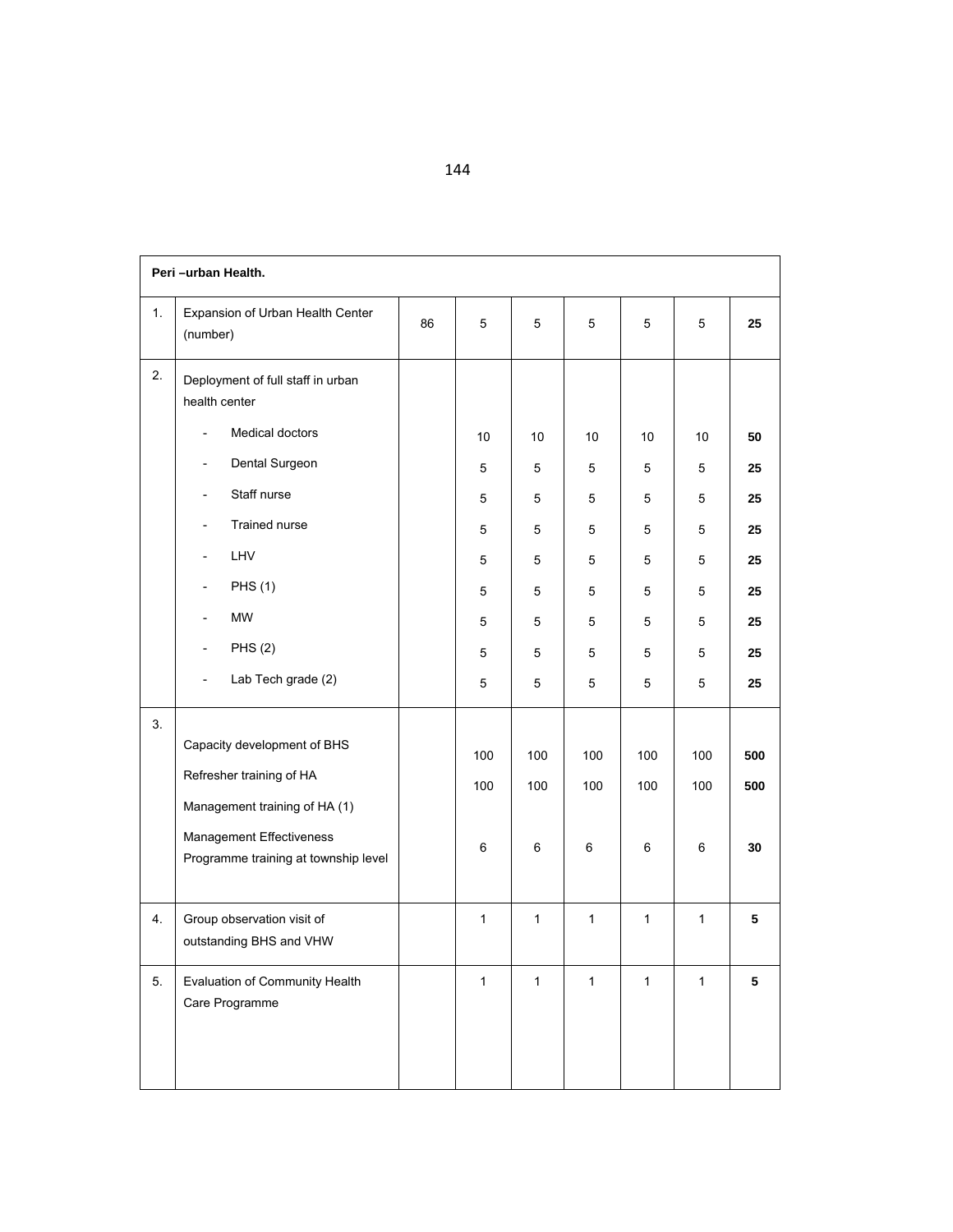|    | <b>Border Area Health</b>                                |  |                |                          |                |                          |                          |                |
|----|----------------------------------------------------------|--|----------------|--------------------------|----------------|--------------------------|--------------------------|----------------|
| 1. | Upgrading of Hospitals                                   |  | $\mathbf{1}$   | $\mathbf{1}$             | 1              | $\mathbf{1}$             | 1                        | 5              |
|    | 16 bedded<br>(a)                                         |  |                | $\mathbf{1}$             |                |                          | $\mathbf{1}$             | $\overline{2}$ |
|    | 25 bedded<br>(b)                                         |  |                | $\mathbf{1}$             |                |                          |                          | 1              |
|    | 50 bedded<br>(c)                                         |  |                |                          |                |                          | 1                        | 1              |
|    | 100 bedded<br>(d)                                        |  |                | $\overline{\phantom{0}}$ | 1              |                          | $\overline{\phantom{a}}$ | 1              |
| 2. | New Hospitals                                            |  | $\mathbf{1}$   | 1                        | 1              | $\mathbf{1}$             | $\mathbf{1}$             | 5              |
|    | 16 bedded<br>(a)                                         |  | 1              | $\overline{a}$           | 1              | $\overline{\phantom{a}}$ | 1                        | 3              |
|    | 25 bedded<br>(b)                                         |  |                |                          | $\overline{a}$ | $\mathbf{1}$             |                          | 1              |
|    | 50 bedded<br>(c)                                         |  |                |                          | $\mathbf{1}$   |                          |                          | 1              |
| 3. | Upgrading Dispensary of to Rural<br><b>Health Center</b> |  | $\overline{2}$ | 2                        | 2              | $\overline{2}$           | 2                        | 10             |
| 4. | New Dispensary                                           |  | $\overline{2}$ | 2                        | $\overline{2}$ | $\overline{2}$           | 2                        | 10             |
| 5. | Upgrading of Sub-center to Rural<br><b>Health Center</b> |  | 1              | 1                        | 1              | 1                        | 1                        | 5              |
| 6. | New Sub-center                                           |  | 5              | 5                        | 5              | 5                        | 5                        | 25             |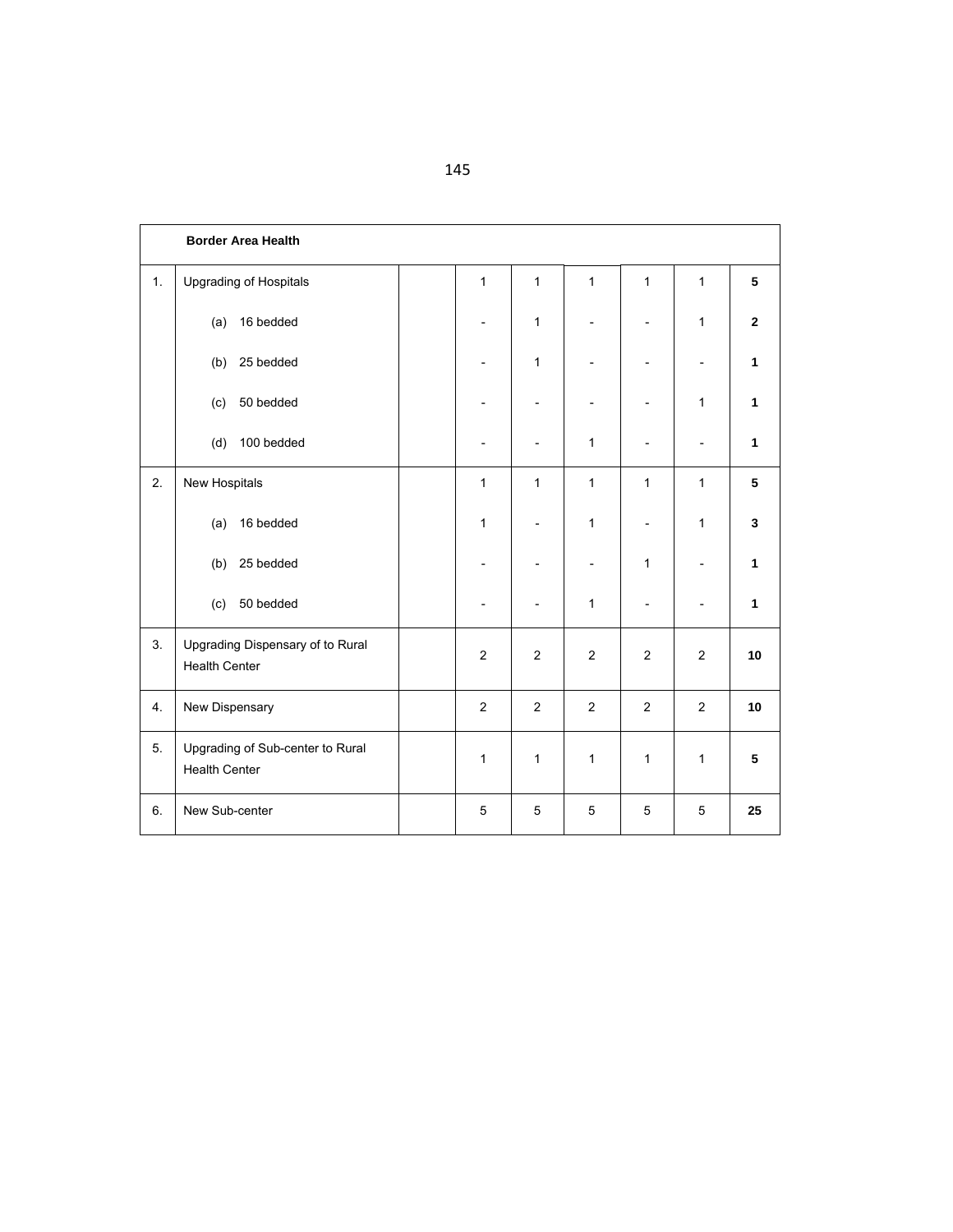|     | <b>References</b>                                                                                                                                                                                 |
|-----|---------------------------------------------------------------------------------------------------------------------------------------------------------------------------------------------------|
|     |                                                                                                                                                                                                   |
| 1.  | Ministry of Health. Health in Myanmar 2012. Nay Pyi Taw, 2011.                                                                                                                                    |
| 2.  | Ministry of Health. Health system assessment for universal health coverage, October-November 2012.<br>Nay Pyi Taw, 2012.                                                                          |
| 3.  | Ministry of Health. Myanmar health statistics 2010. Nay Pyi Taw, 2010.                                                                                                                            |
| 4.  | Ministry of Health Myanmar national strategic plan and operational plan on HIV and AIDS 2011-2015.<br>Nay Pyi Taw, 2010.                                                                          |
| 5.  | Ministry of Health, National Health Plan, 2006-2011, Nay Pyi Taw 2005, MOH                                                                                                                        |
| 6.  | Ministry of Health. Five year strategic plan for TB control 2011-2015. Nay Pyi Taw, 2010.                                                                                                         |
| 7.  | Ministry of Health. National strategic plan for malaria prevention and control 2010-2015. Nay Pyi Taw,<br>2010.                                                                                   |
| 8.  | Ministry of Health. Strategic framework for Artemisin in resistance containment in Myanmar (MARC),<br>2011-2015. Nay Pyi Taw, 2011.                                                               |
| 9.  | Ministry of Health. Five year strategic plan for reproductive health 2009-2013. Nay Pyi Taw, 2009.                                                                                                |
| 10. | Ministry of Health and World Health Organization, Health Care Financing Methods and Access to Health<br>Care in Myanmar, 2007. Nay Pyi Taw 2008                                                   |
| 11. | Myint, U. GDP growth rates: Myanmar and Selected Countries: paper presented at national workshop on<br>reforms for economic development of Myanmar at MICC, 19-27 August 2011. Nay Pyi Taw, 2011. |
|     | 12. United Nations Children Fund Myanmar multiple indicator cluster survey. Yangon: Ministry of Planning<br>and Economic Development, Ministry of Health and UNICEF, 2011.                        |
|     | 13. United Nations Country Team in Myanmar. Achieving the millennium development goals in Myanmar:<br>thematic analysis 2011. Yangon, 2011.                                                       |
|     | 14. United Nations Development Programme. Impact of the UNDP human development initiative in<br>Myanmar, !994-2006. Yangon, 2006.                                                                 |
|     | 15. United Nations Development Programme. Integrated household living conditions survey In Myanmar<br>(2009-2010): technical report. Yangon,                                                      |
|     | 16. United Nations Development Programme. Integrated household living conditions survey in Myanmar<br>(2009-2011): poverty profile. Yangon,                                                       |
|     | 17. United Nations Development Programme. Integrated household living conditions survey in Myanmar<br>(2009-2010): poverty dynamic report. Yangon,                                                |
|     | 18. United Nations Development Programme. Integrated household living conditions survey in Myanmar<br>(2009-2010): MDG data report. Yangon,                                                       |
|     | 19. United Nations Office of Project Services. Strategic review of decentralized funds flow modalities in the<br>health sector in Myanmar (Independent Consultant Report). Yangon, 2010.          |
|     | 20. United Nations Population Fund. A reproductive health needs assessment in Myanmar. Yangon, 1999.                                                                                              |
|     | 21. United Nations Population Fund. Report on situation analysis of population and development:<br>reproductive health and gender in Myanmar. Yangon, 2010.                                       |
|     | 22. World Health Organization. A framework for National Health Policies, Strategies and Plans, Geneva 2010                                                                                        |
|     | 23. World Health Organization. Medium-term strategic plan 2008-2013. Geneva, 2007.                                                                                                                |

- 24. World Health Organization. Medium term strategic plan 2008-2013: interim assessment. Document No. WHO/PRP/11.1 2011.
- 25. World Health Organization, Country Office for Myanmar. WHO country cooperation strategy 2008-2011- Myanmar. Yangon, 2008.